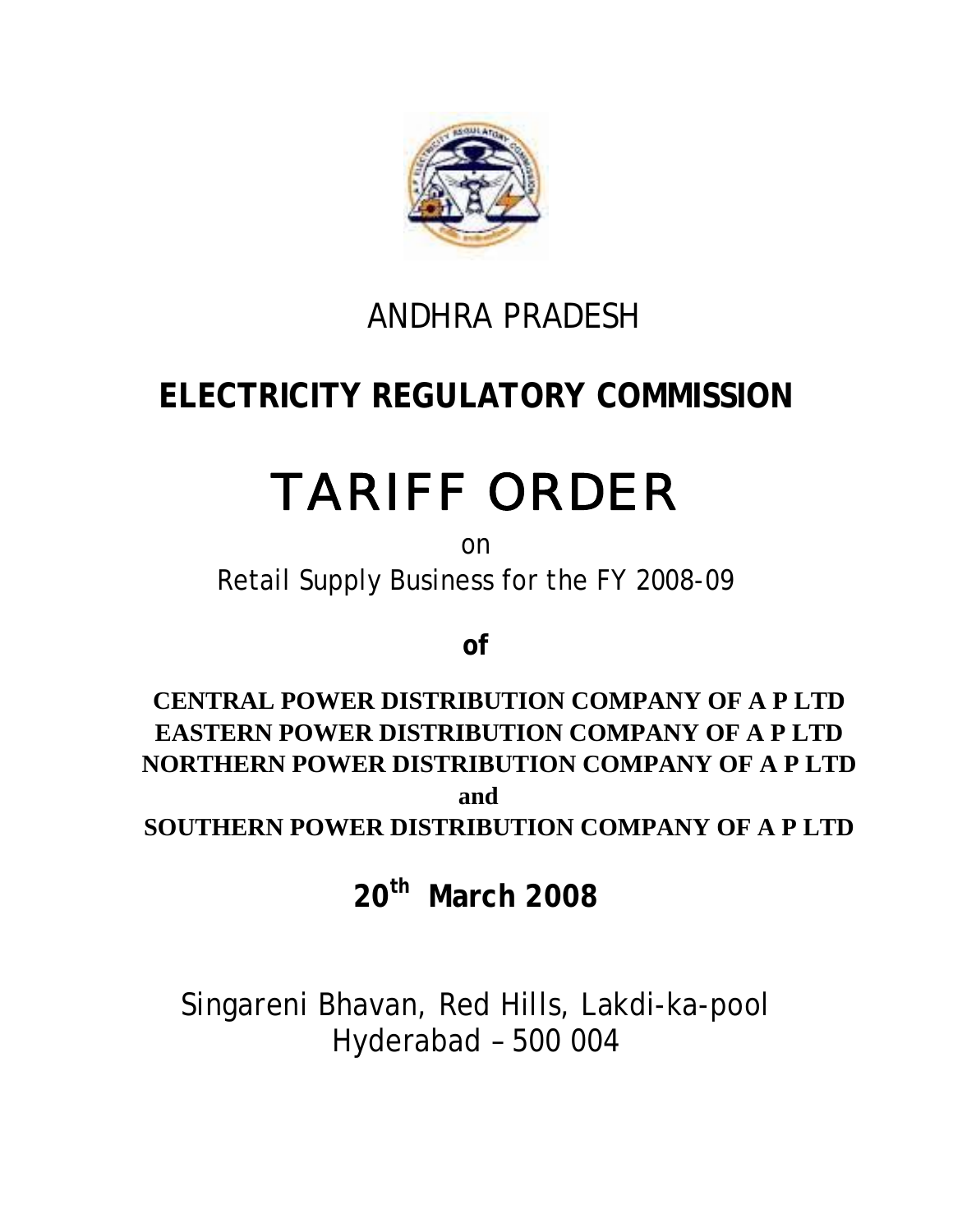#### **CONTENTS**

| <b>CHAPTER</b>  | <b>DESCRIPTION</b>                                                                                                    | PAGE No.       |
|-----------------|-----------------------------------------------------------------------------------------------------------------------|----------------|
| $\mathbf{L}$    | <b>INTRODUCTION</b>                                                                                                   | $\overline{2}$ |
| $\mathbf{II}$ . | FILING OF ARR/TARIFF PROPOSALS                                                                                        | 5              |
| III.            | IMPORTANT ISSUES RAISED IN OBJECTIONS/ SUGGESTIONS FILED AND<br>DURING PUBLIC HEARINGS AND REPLIES THERETO BY DISCOMS | 10             |
| IV.             | STAFF PRESENTATION AND RESPONSE OF LICENSEES THERETO                                                                  | 46             |
| V.              | STATEMENT OF GOVERNMENT OF ANDHRA PRADESH                                                                             | 64             |
| VI.             | COMMISSION'S ANALYSIS ON SUBSTANTIVE ISSUES                                                                           | 66             |
| VII.            | <b>TARIFF DETERMINATION PROCESS</b>                                                                                   | 101            |
| VIII.           | RETAIL SUPPLY TARIFFS OF APCPDCL                                                                                      | 123            |
| IX.             | RETAIL SUPPLY TARIFFS OF APEPDCL                                                                                      | 134            |
| $X_{-}$         | RETAIL SUPPLY TARIFFS OF APNPDCL                                                                                      | 143            |
| XI.             | RETAIL SUPPLY TARIFFS OF APSPDCL                                                                                      | 153            |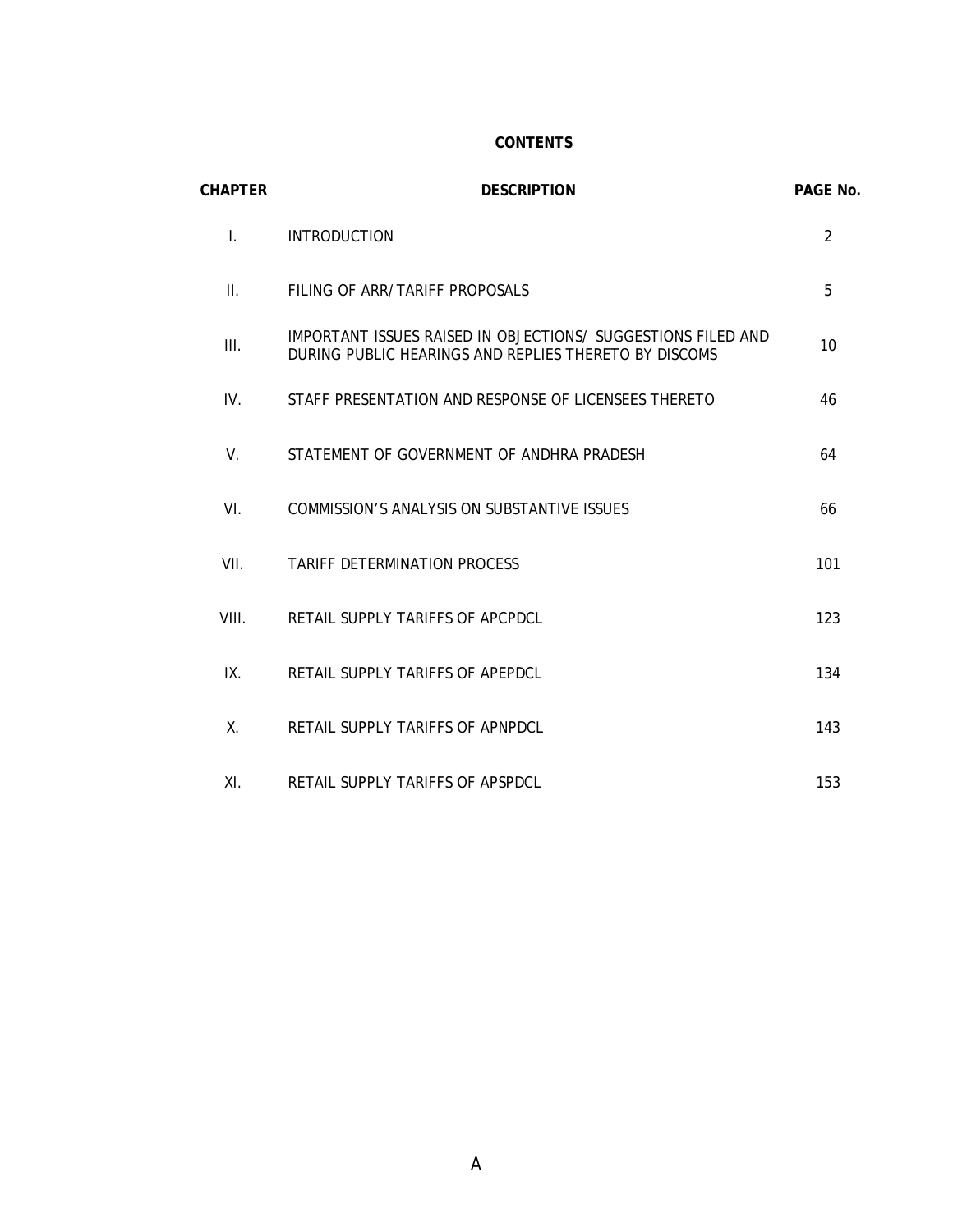#### **ANNEXURES**

| <b>ANNEXURE</b>    | <b>DESCRIPTION</b>                                                                                                                                                                                            |     |  |  |  |
|--------------------|---------------------------------------------------------------------------------------------------------------------------------------------------------------------------------------------------------------|-----|--|--|--|
| ANNEXURE - A       | LIST OF DIRECTIVES BROUGHT FORWARD FOR CONTINUED COMPLIANCE                                                                                                                                                   | 164 |  |  |  |
| ANNEXURE - B       | LIST.<br>0F<br><b>DIRECTIVES</b><br>NOT<br><b>COMPLIED</b><br>BY<br><b>DISCOMS</b><br>AND<br>BE<br>THE.<br><b>STIPULATED</b><br>TO T<br>COMPLIED<br>WITH<br>BY<br>DATES<br>IN<br>&<br><b>FRESH DIRECTIVES</b> | 170 |  |  |  |
| ANNEXURE - C       | <b>WAIVERS REQUESTED BY DISCOMS</b>                                                                                                                                                                           | 177 |  |  |  |
| ANNEXURE - D       | SCHEDULE OF RETAIL TARIFF RATES AND TERMS & CONDITIONS<br>IN RESPECT OF THE FOUR DISTRIBUTION COMPANIES FOR FY - 2008-09                                                                                      | 178 |  |  |  |
| ANNEXURE - E (i)   | STATION-WISE AND MONTH-WISE AVAILABILITY OF ENERGY AS FILED                                                                                                                                                   | 214 |  |  |  |
| ANNEXURE - E (ii)  | STATION-WISE AND MONTH-WISE AVAILABILITY OF ENERGY - APERC                                                                                                                                                    | 220 |  |  |  |
| ANNEXURE - E (iii) | STATION-WISE AND MONTH-WISE DESPATCH OF ENERGY                                                                                                                                                                | 225 |  |  |  |
| ANNEXURE F         | POWER PURCHAGE (IN MU) WITH SALES AND LOSSES                                                                                                                                                                  | 229 |  |  |  |
| ANNEXURE - G(i)    | POWER PURCHASE COSTS FOR FY 2008-09 - APCPDCL                                                                                                                                                                 | 230 |  |  |  |
| ANNEXURE - G(ii)   | POWER PURCHASE COSTS FOR FY 2008-09 - APEPDCL                                                                                                                                                                 | 232 |  |  |  |
| ANNEXURE - G(iii)  | POWER PURCHASE COSTS FOR FY 2008-09 - APNPDCL                                                                                                                                                                 | 234 |  |  |  |
| ANNEXURE - G(iv)   | POWER PURCHASE COSTS FOR FY 2008-09 - APSPDCL                                                                                                                                                                 | 236 |  |  |  |
| ANNEXURE - H (i)   | CATEGORY-WISE AND MONTHLY SALES FOR FY 2008-09 -<br><b>ALL DISCOMS</b>                                                                                                                                        | 238 |  |  |  |
| ANNEXURE - H (ii)  | CATEGORY-WISE AND MONTHLY SALES FOR FY 2008-09 - APCPDCL                                                                                                                                                      | 240 |  |  |  |
| ANNEXURE -H (iii)  | CATEGORY-WISE AND MONTHLY SALES FOR FY 2008-09 - APEPDCL                                                                                                                                                      | 242 |  |  |  |
| ANNEXURE - H (iv)  | CATEGORY-WISE AND MONTHLY SALES FOR FY 2008-09 - APNPDCL                                                                                                                                                      | 244 |  |  |  |
| ANNEXURE - H (v)   | CATEGORY-WISE AND MONTHLY SALES FOR FY 2008-09 - APSPDCL                                                                                                                                                      | 246 |  |  |  |
| ANNEXURE - I (i)   | COST TO SERVICE MODEL - APCPDCL                                                                                                                                                                               | 248 |  |  |  |
| ANNEXURE - I (ii)  | COST TO SERVICE MODEL - APEPDCL                                                                                                                                                                               | 252 |  |  |  |
| ANNEXURE - I (iii) | COST TO SERVICE MODEL - APNPDCL                                                                                                                                                                               | 256 |  |  |  |
| ANNEXURE - I (iv)  | COST TO SERVICE MODEL - APSPDCL                                                                                                                                                                               | 260 |  |  |  |
| ANNEXURE-J         | LIST OF OBJECTORS ON FILINGS OF DISCOMS                                                                                                                                                                       | 264 |  |  |  |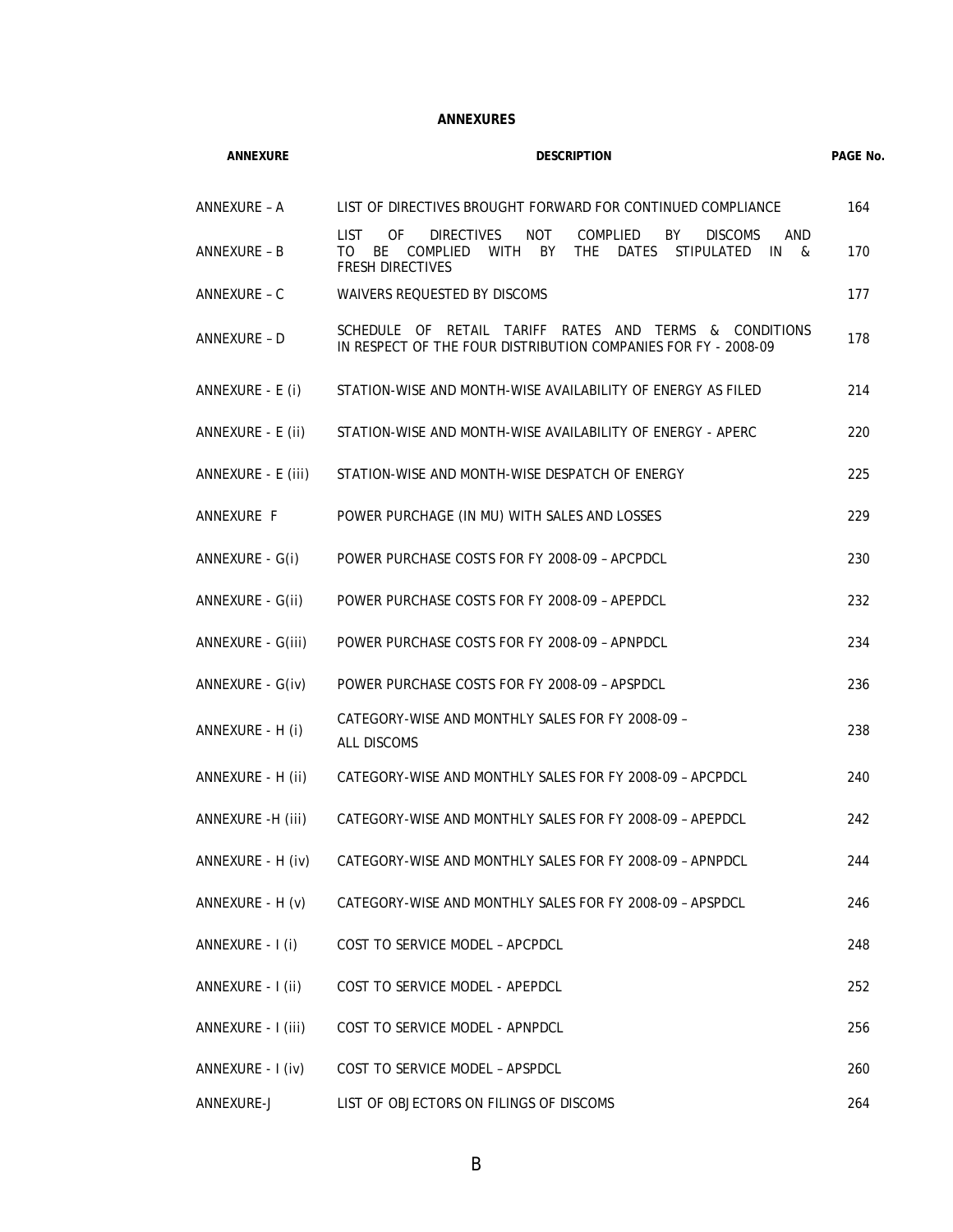#### **T A B L E S**

| Table    | Description                                                                                                                               |     |  |  |
|----------|-------------------------------------------------------------------------------------------------------------------------------------------|-----|--|--|
| Table 1  | Programme of public hearings on ARR/tariff filings by licensees                                                                           | 7   |  |  |
| Table 2  | Number of objections / suggestions received on ARR / tariff<br>filings                                                                    | 8   |  |  |
| Table 3  | Summary of filings                                                                                                                        | 47  |  |  |
| Table 4  | Sales volumes                                                                                                                             | 48  |  |  |
| Table 5  | Details of power purchase requirement                                                                                                     | 49  |  |  |
| Table 6  | Power purchase cost                                                                                                                       | 50  |  |  |
| Table 7  | Total revenue                                                                                                                             | 53  |  |  |
| Table 8  | Aggregate revenue requirement                                                                                                             | 54  |  |  |
| Table 9  | Statement showing district- wise area under paddy cultivation<br>from 2005-06 to 2007-08 in NPDCL (acres)                                 | 58  |  |  |
| Table 10 | Figures of agriculture sales approved by the commission and the<br>actuals / projections of the licensee form<br>2005-06 onwards<br>(MUs) | 59  |  |  |
| Table 11 | SPDCL's view point on agriculture consumption                                                                                             | 61  |  |  |
| Table 12 | Third transfer scheme                                                                                                                     | 102 |  |  |
| Table 13 | Source-wise generation availability MUs                                                                                                   | 103 |  |  |
| Table 14 | Sales & power purchase requirements                                                                                                       | 103 |  |  |
| Table 15 | Details of APGENCO's fixed cost for FY 2008-09                                                                                            | 107 |  |  |
| Table 16 | Cost of energy                                                                                                                            | 108 |  |  |
| Table 17 | CGS - power purchase cost                                                                                                                 | 110 |  |  |
| Table 18 | APGPCL - power purchase cost                                                                                                              | 111 |  |  |
| Table 19 | IPPs- power purchase cost                                                                                                                 | 111 |  |  |
| Table 20 | NCE - power purchase cost                                                                                                                 | 112 |  |  |
| Table 21 | Source-wise power purchase costs (as filed - all Discoms)                                                                                 | 114 |  |  |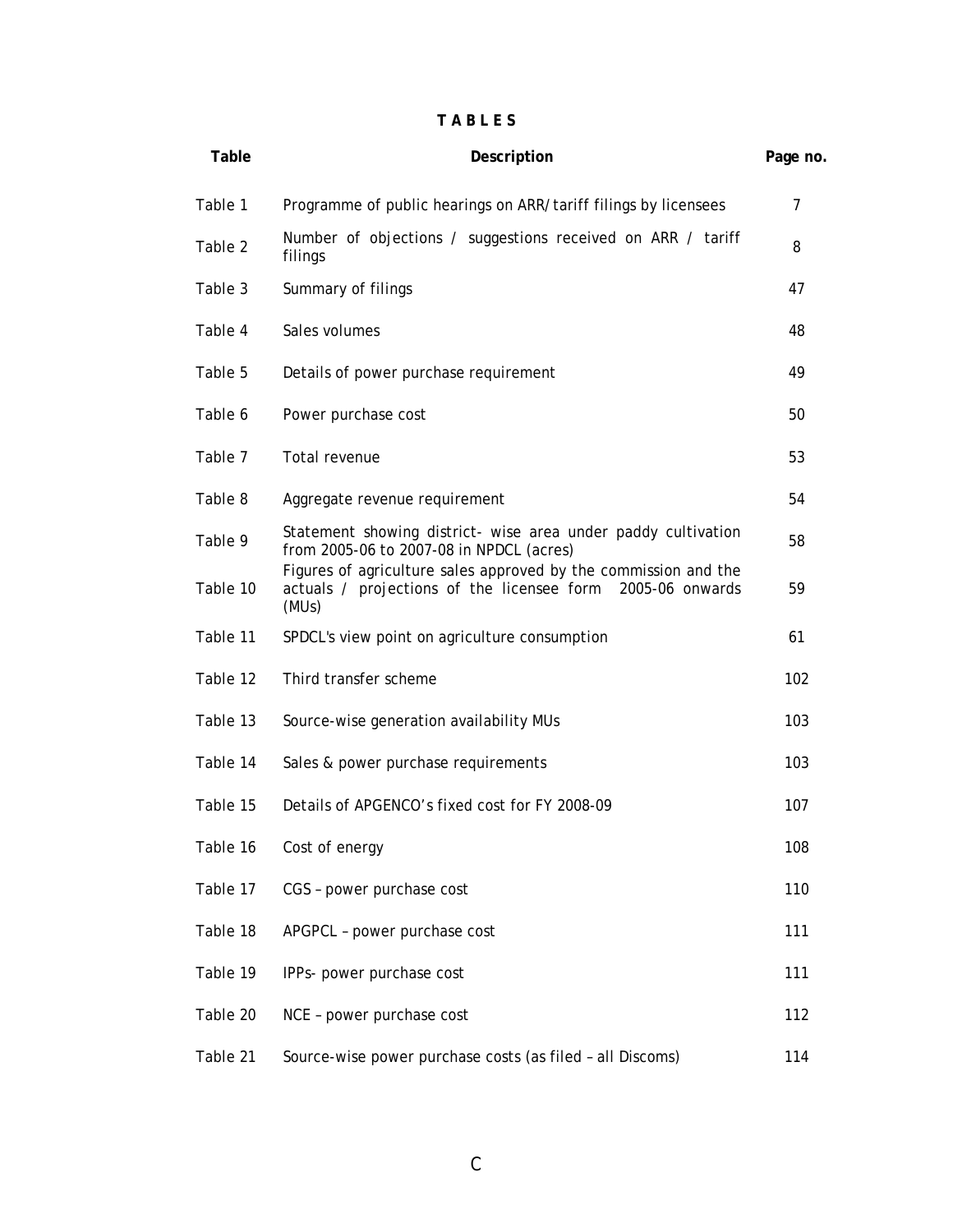| Table    | Description                                                  | Page no. |
|----------|--------------------------------------------------------------|----------|
| Table 22 | Source-wise power purchase costs (as approved by APERC)      | 115      |
| Table 23 | Power purchase cost and PGCIL cost for FY 2008-09            | 115      |
| Table 24 | Month-wise variable cost as adopted by APERC for FY2008-09   | 116      |
| Table 25 | Power purchase cost after NCE cost adjustment                | 117      |
| Table 26 | Power purchase cost after Discom-to-Discom energy transfer   | 118      |
| Table 27 | Market transactions                                          | 118      |
| Table 28 | APCPDCL: Revenue Requirement of FY 2008-09 - As per filings  | 124      |
| Table 29 | Category-wise sales volumes for FY 2008-09                   | 124      |
| Table 30 | Sales, energy losses and energy purchases (MUs)              | 125      |
| Table 31 | Revenue requirement for FY 2008-09 (Rs.Crs)                  | 126      |
| Table 32 | Revenue from tariffs and charges for FY 2008-09 (Rs. Crs.)   | 127      |
| Table 33 | Revenue deficit/surplus                                      | 127      |
| Table 34 | Commission determined tariffs FY 2008-09                     | 128      |
| Table 35 | Details of subsidy allocation in FY 2008-09                  | 132      |
| Table 36 | APEPDCL: revenue requirement for FY 2008-09- as per filings  | 135      |
| Table 37 | Category-wise sales volumes for FY 2008-09 (MU)              | 135      |
| Table 38 | Sales, energy losses and energy purchases (MUs)              | 136      |
| Table 39 | Revenue requirement for FY 2008-09 (Rs. Crs.)                | 137      |
| Table 40 | Revenue from tariffs for FY 2008-09                          | 138      |
| Table 41 | Revenue deficit/surplus (Rs.Crs.)                            | 138      |
| Table 42 | Commission determined tariffs FY 2008-09                     | 139      |
| Table 43 | APNPDCL: revenue requirement for FY 2008-09 - as per filings | 144      |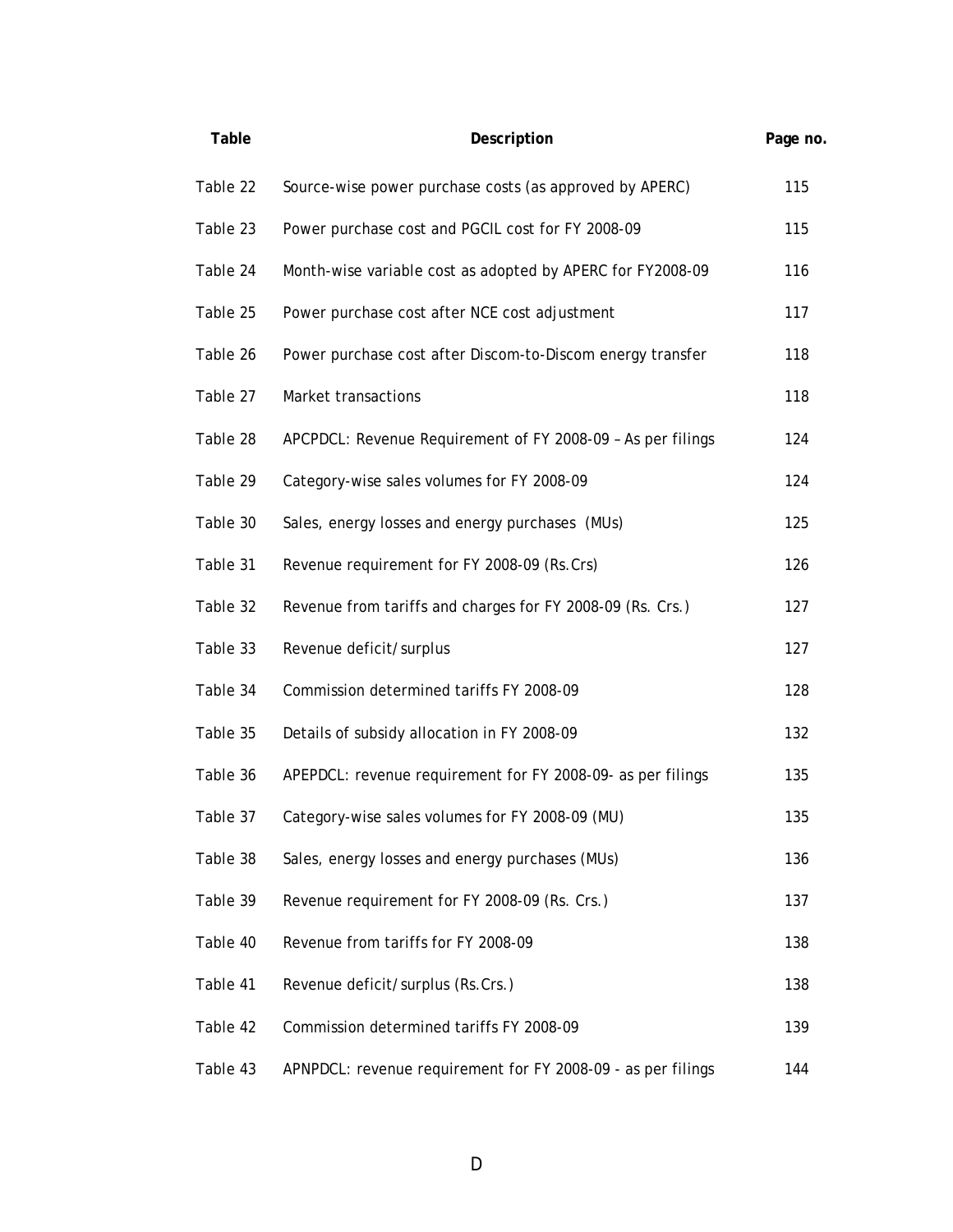| Table    | Description                                                             |     |  |  |
|----------|-------------------------------------------------------------------------|-----|--|--|
| Table 44 | Category-wise sales volumes for FY2008-09 (MUs)                         | 144 |  |  |
| Table 45 | Sales, energy losses and energy purchases (MU)                          | 145 |  |  |
| Table 46 | Revenue requirement for FY 2008-09 (Rs. Crs.)                           | 146 |  |  |
| Table 47 | Revenue from tariffs and other charges for FY 2008-09 (Rs. Crs.)        | 147 |  |  |
| Table 48 | Revenue deficit/surplus                                                 | 147 |  |  |
| Table 49 | Commission determined tariffs FY 2008-09                                | 148 |  |  |
| Table 50 | Details of subsidy allocation in FY 2008-09 (Rs. Crs)                   | 151 |  |  |
| Table 51 | APSPDCL: Revenue requirement for FY 2008-09 as per filings<br>(Rs. Crs) | 154 |  |  |
| Table 52 | Category-wise sales volumes for FY2008-09 (MU)                          | 154 |  |  |
| Table 53 | Sales, energy losses and energy purchases (MUs)                         | 155 |  |  |
| Table 54 | Revenue requirement for FY 2008-09 (Rs. Crs.)                           | 156 |  |  |
| Table 55 | Revenue from tariffs and charges for FY 2008-09 (Rs. Crs.)              | 157 |  |  |
| Table 56 | Revenue deficit/surplus                                                 | 157 |  |  |
| Table 57 | Commission determined tariffs FY 2008-09                                | 158 |  |  |
| Table 58 | Details of subsidy allocation in FY 2008-09                             | 161 |  |  |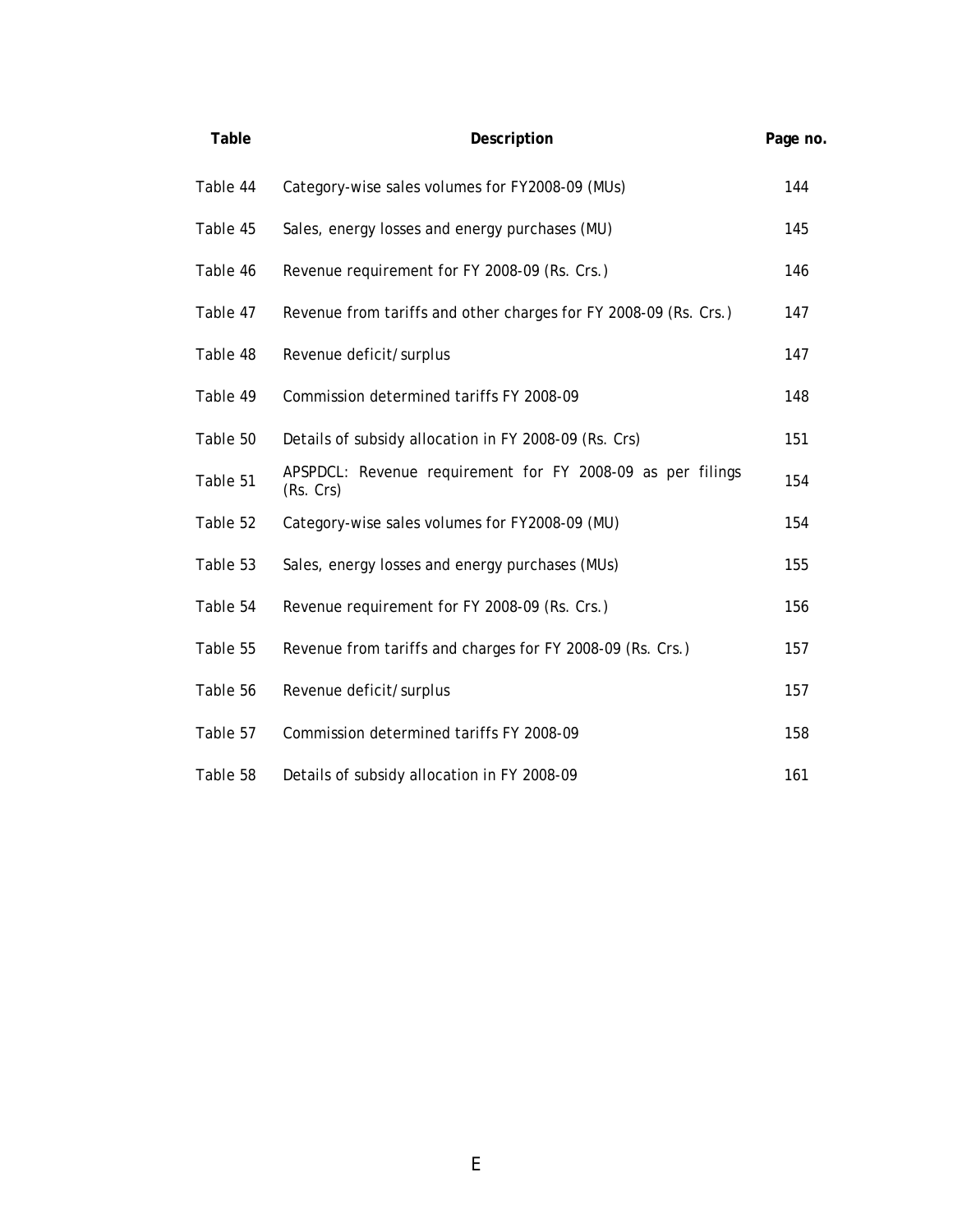# **ANDHRA PRADESH ELECTRICITY REGULATORY COMMISSION Hyderabad**

Present Sri R.Radha Kishen, Member Sri. Surinder Pal, Member

Dated: 20-3-2008

O.P No.12 of 2007

Central Power Distribution Company of Andhra Pradesh Limited

and

O.P No. 13 of 2007

Eastern Power Distribution Company of Andhra Pradesh Limited

and

#### O.P No.14 of 2007

Northern Power Distribution Company of Andhra Pradesh Limited

and

O.P No.15 of 2007

Southern Power Distribution Company of Andhra Pradesh Limited **…Applicants** 

These came up for public hearings before several consumers, the representatives of various consumer organizations, political parties and other stakeholders, on 21.02.2008 at Vijayawada (O.P.No.15 of 2007), on 23.02.2008 at Vizayanagaram (O.P.No.13 of 2007), on 26.02.2008 at Adilabad (O.P.No.14 of 2007), and on 28.02.2008 at Anantapur (O.P.No.12 of 2007) and having stood over for consideration till this day, the Commission passed the following common

# **O R D E R**

1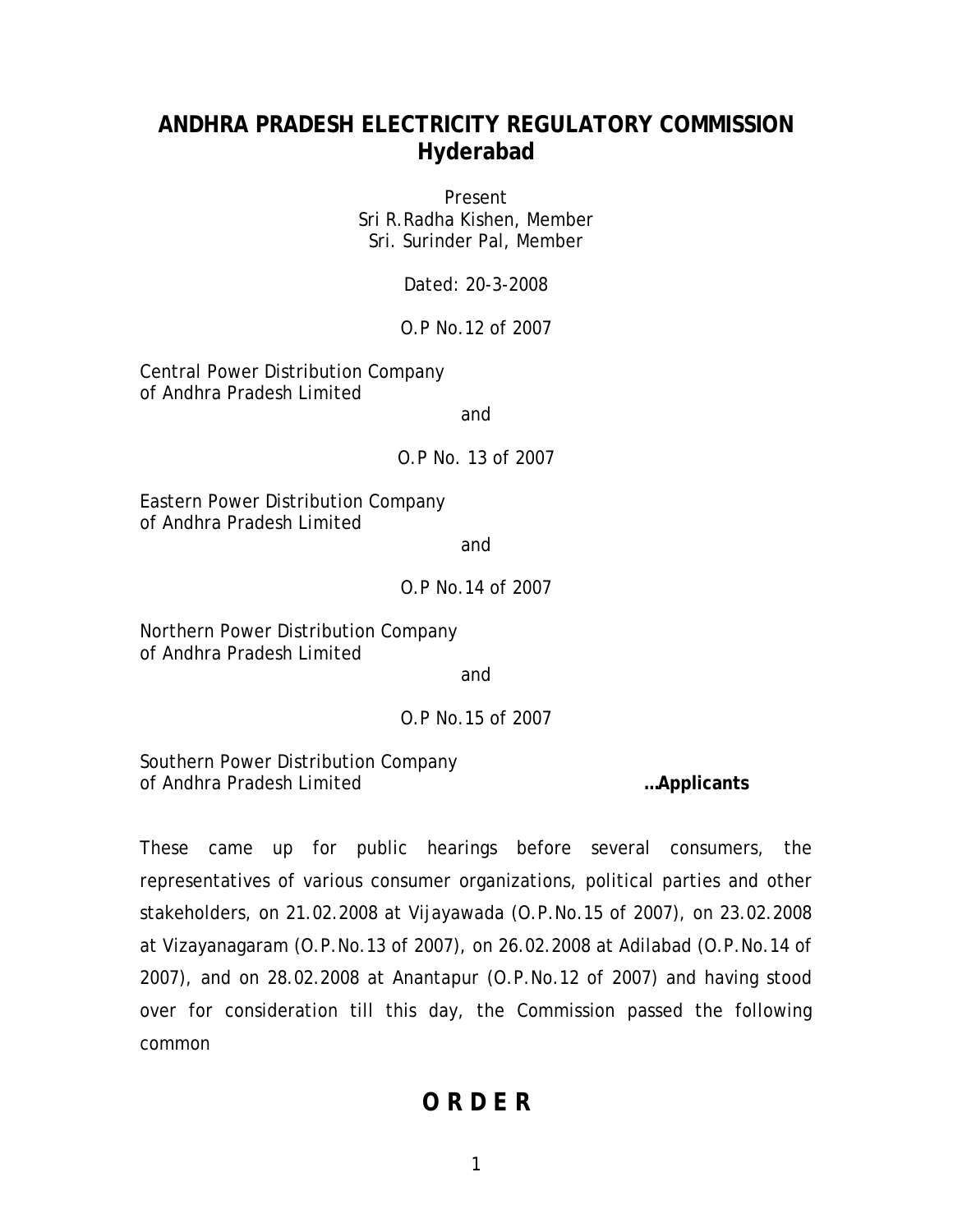# **CHAPTER – I INTRODUCTION**

- 1. The Electricity Act, 2003 (Act 36 of 2003), hereinafter called "the Central Act", came into force with effect from 10-06-2003. While the previous Acts governing the electricity supply in the country viz., the Indian Electricity Act 1910 (9 of 1910), the Electricity (Supply) Act, 1948 (54 of 1948) and the Electricity Regulatory Commissions Act 1998 (14 of 1998) stand repealed as on the date of this order, the provisions of A.P. Electricity Reform Act 1998 (hereinafter called 'the Reform Act'), not inconsistent with the provisions of the Central Act, continue to apply to the State of Andhra Pradesh (A.P.).
- 2. The four Distribution Companies (hereinafter referred to as the 'distribution licensees' or 'DISCOMs') namely, the Eastern Power Distribution Company of A.P Limited (hereinafter, 'APEPDCL' or 'EPDCL'), the Central Power Distribution Company of A.P Limited (APCPDCL / CPDCL), the Northern Power Distribution Company of A.P Limited (APNPDCL / NPDCL), and the Southern Power Distribution Company of A.P Limited (APSPDCL / SPDCL), are the holders of Distribution and Retail Supply Licences (Licences No.12/2000, 13/2000, 14/2000 and 15/2000, respectively) to carry out the distribution business and the retail supply business in their respective areas of Andhra Pradesh for a period of 30 years from 01-04-2001.
- 3. Each licensee was earlier obliged to file, in terms of Sections 62 and 64 of the Central Act, read with Andhra Pradesh Electricity Regulatory Commission (Conduct of Business) Regulations 1999 as adopted by the Andhra Pradesh Electricity Regulatory Commission (Transitory Provisions for Determination of Tariff) Regulation 2004 (No.9 of 2004), the Guidelines for Revenue and Tariff Filings framed by the Commission and the provisions of the licence, its calculations related to each licenced business for the ensuing financial year regarding (i) its expected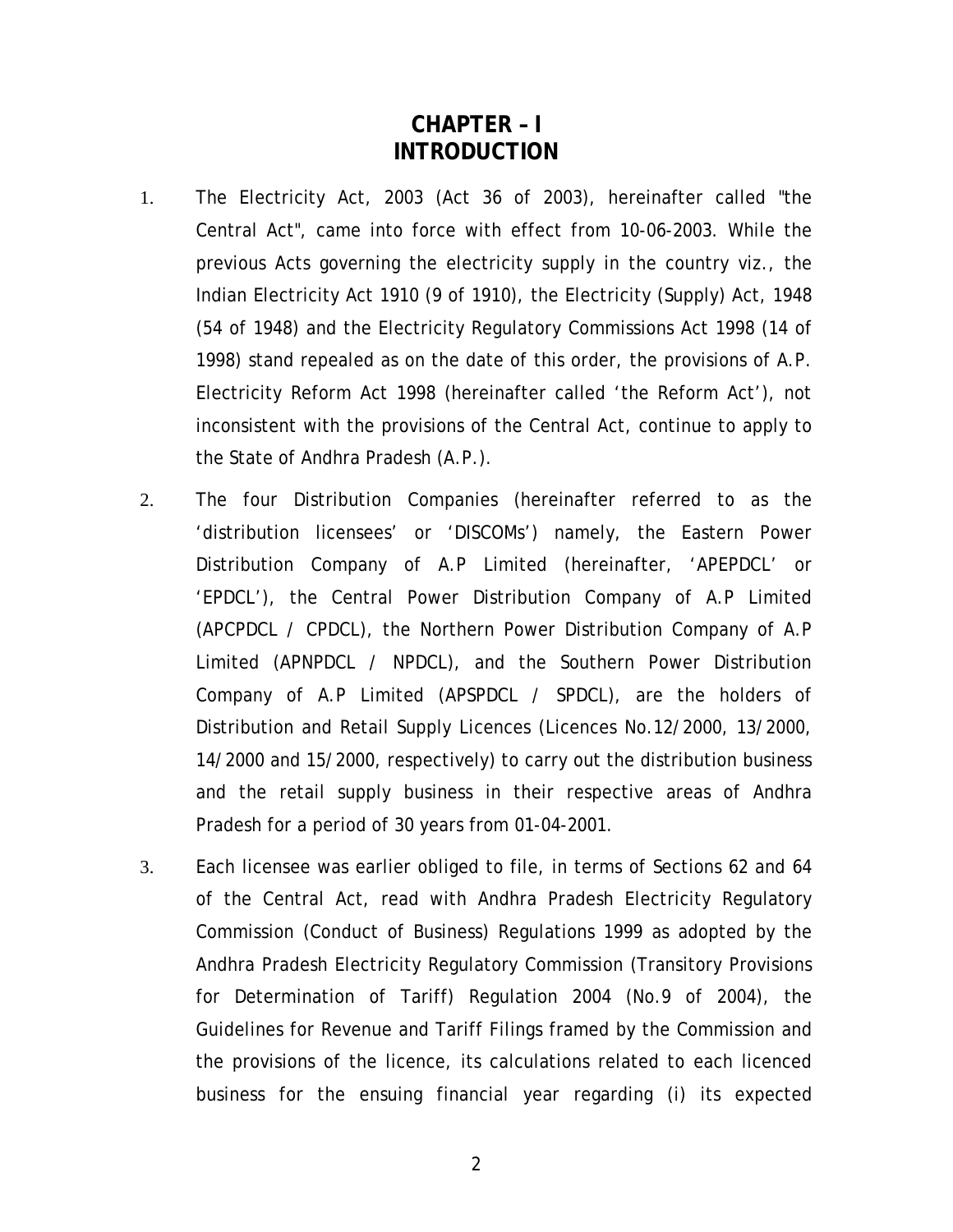aggregate revenue from charges under its currently approved tariff; (ii) its expected cost of service; and (iii) its expected revenue gap (if any) and a general explanation on how it proposes to deal with the revenue gap and the application for tariffs for the ensuing financial year.

- 4. From the year 2006-07 onwards, however, the Commission decided to go in for a multi-year tariff framework and accordingly notified, on 14.11.2005, the APERC (Terms and Conditions for Determination of Tariff for Wheeling and Retail Sale of Electricity) Regulation, 2005 (Regulation No.4 of 2005) (hereinafter referred to as the "W&RST Regulation"). Under this Regulation, each distribution licensee has to make the filings as hithertofore but in respect of the distribution business, for a control period, generally of 5 years, the first control period, however, being of 3-year duration (2006-07 to 2008-09). The filings for the retail supply business have, however to, be on annual basis for the first control period and thereafter for the entire Control Period for the subsequent control periods. Accordingly, the Commission issued its Order on Distribution Tariffs for the first control period (2006-07 to 2008-09) and the Retail Supply Tariffs for the year 2006-07 on  $23<sup>rd</sup>$  of March 2006. For the remaining two years (2007-08 and 2008-09), the licensees were/are therefore, required to make their filings only on annual basis.
- 5. Thus, the commission has to determine, for FY 2008-09, the tariffs for retail supply of electricity (hereinafter, the "Retail Supply Tariff" or "RST") alone, based on the filings of the licensees and after considering the objections/suggestions received/heard from general public and other stakeholders thereon.
- 6. Under Section 61 of the Electricity Act, 2003, while specifying the terms and conditions for determination of tariff, the Commission has to be guided inter-alia by the provisions of clauses (a) to (i) thereof. One of these provisions refers to the Tariff Policy, which was notified by the Central Government on the  $6<sup>th</sup>$  of January 2006. Certain follow-up

3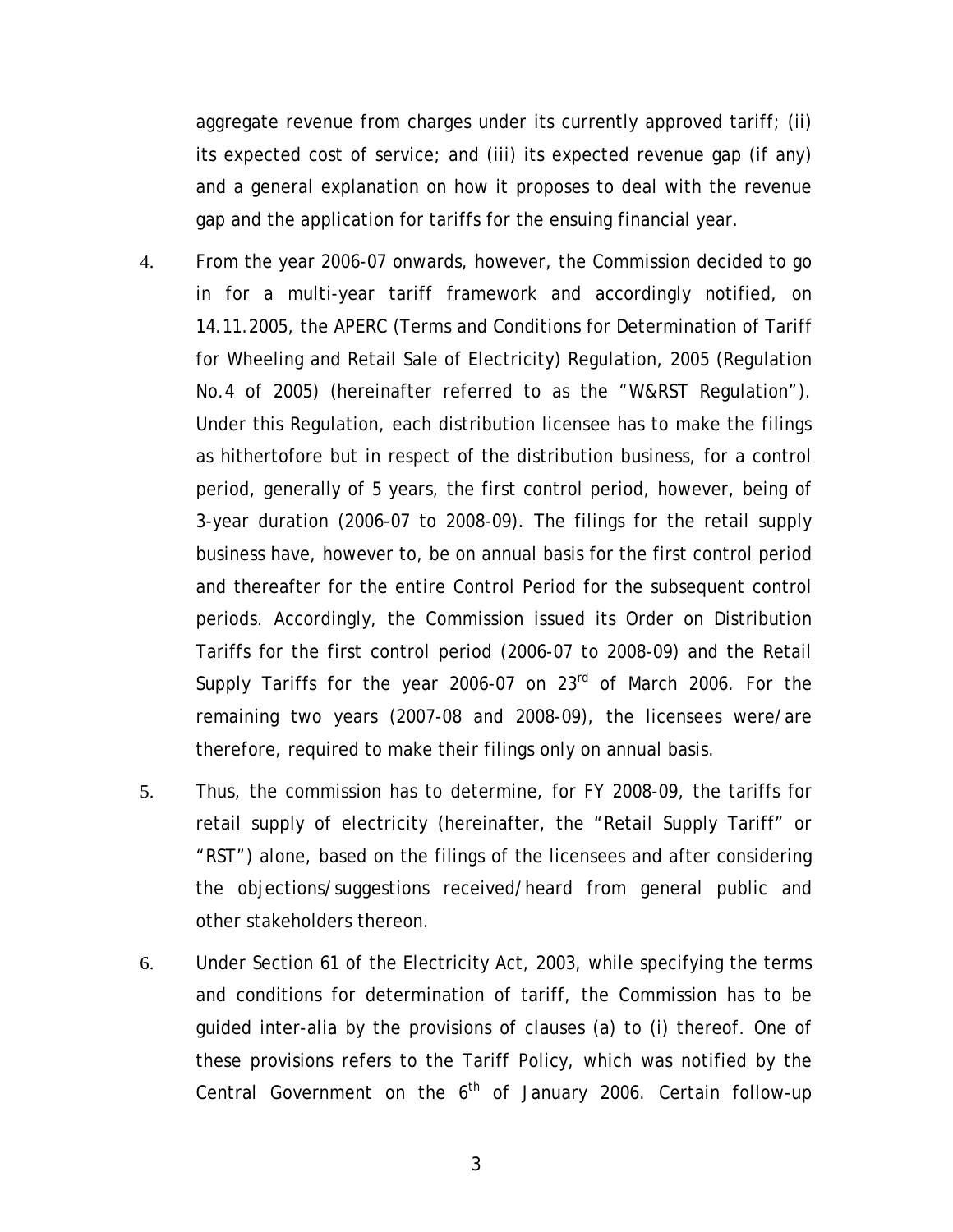actions like, approach to 'distribution margin', rates of depreciation etc., for the guidance of State Commissions are yet to be taken by CERC and / or Forum of Regulators. Nevertheless, the Commission in determination of tariffs and in issuing this Order has paid due regard, to the extent possible, to the Tariff Policy also. The Commission will be taking further action required of it under the Tariff Policy in due course of time.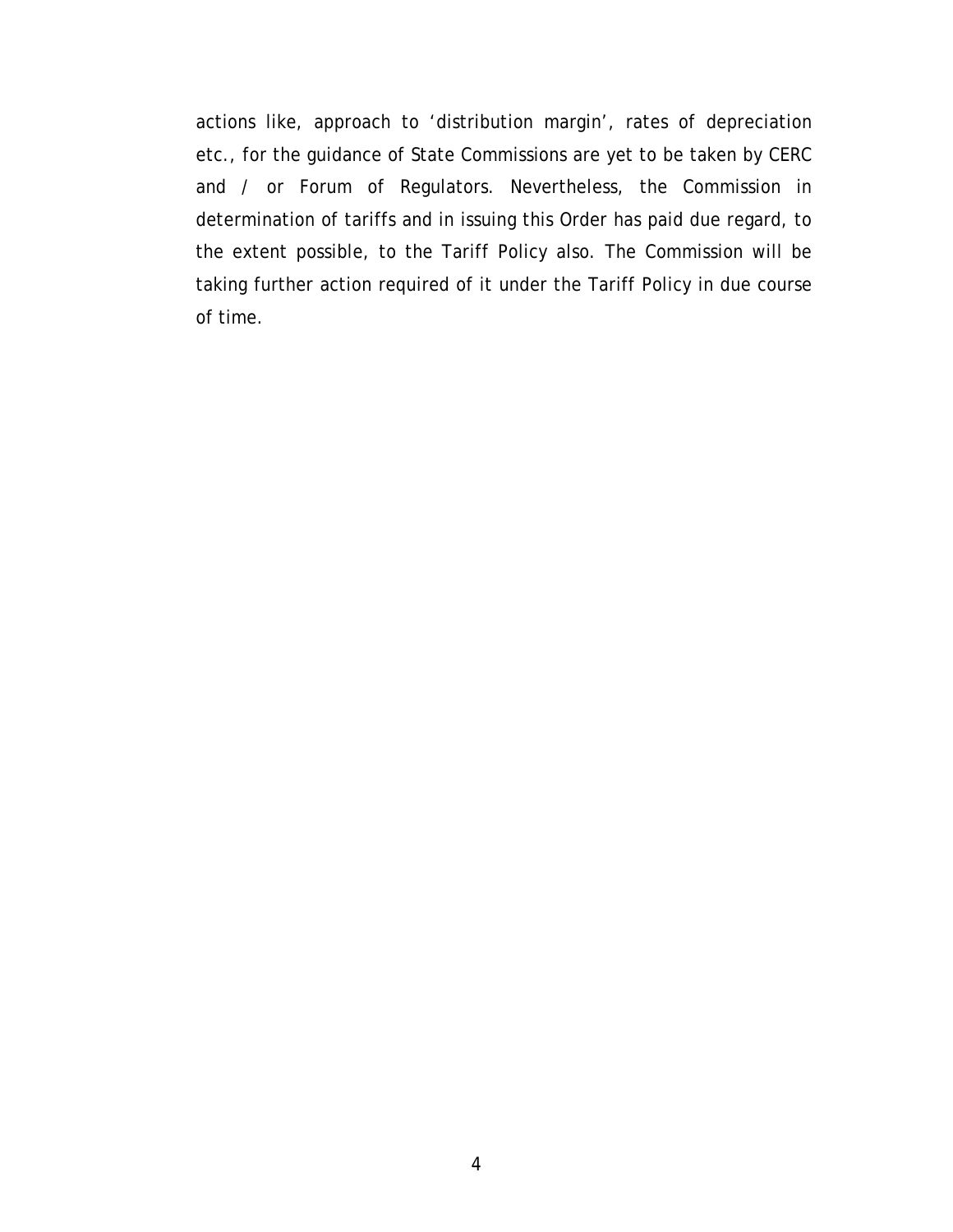# **CHAPTER–II FILING OF ARR/TARIFF PROPOSALS**

- 7. For the year 2008-09, each of the four Distribution Companies submitted its filings for its Aggregate Revenue Requirement (ARR) and application for Tariffs for the retail supply business on 30.11.2007. The Distribution Companies, however, filed their Cost of Service (CoS) models on 07.01.2008. These filings were further supplemented by addenda filed on different dates (up to 31.12.2007) in respect of additional sales on account of new lift irrigation schemes proposed by GoAP. These filings were taken on record.
- 8. Apart from the aforementioned written filings made by CMDs of respective DISCOMs, the Commission also introduced, on a pilot basis, from the year 2007-08, the concept of e-filing of ARRs/ERCs and also the objections thereupon by general public and other stakeholders. The DISCOMs made their e-filings on 30-11-2007 (with submission of filings on CoS on 07-01-2008). These filings as well as the objections received from public along with the scanned copies of written objections/suggestions received pursuant to the public notice referred to in paragraph 9, have been displayed in the e-filing window of the Commission's website ([www.ercap.org](http://www.ercap.org/)  $\rightarrow$  E-Filing).

**Public Notice calling for objections/suggestions** 

9. The DISCOMS were directed to serve public notices through publication, on 20-12-2007. The DISCOMs were directed to publish the notices, in atleast two daily newspapers in English and two in Telugu having circulation in their respective areas informing the general public that they had filed their respective ARR and Tariff proposals for FY 2008-09 in respect of retail sale of electricity, with the Andhra Pradesh Electricity Regulatory Commission (hereinafter referred to as "the Commission" or "APERC"), and that copies of the filings (together with supporting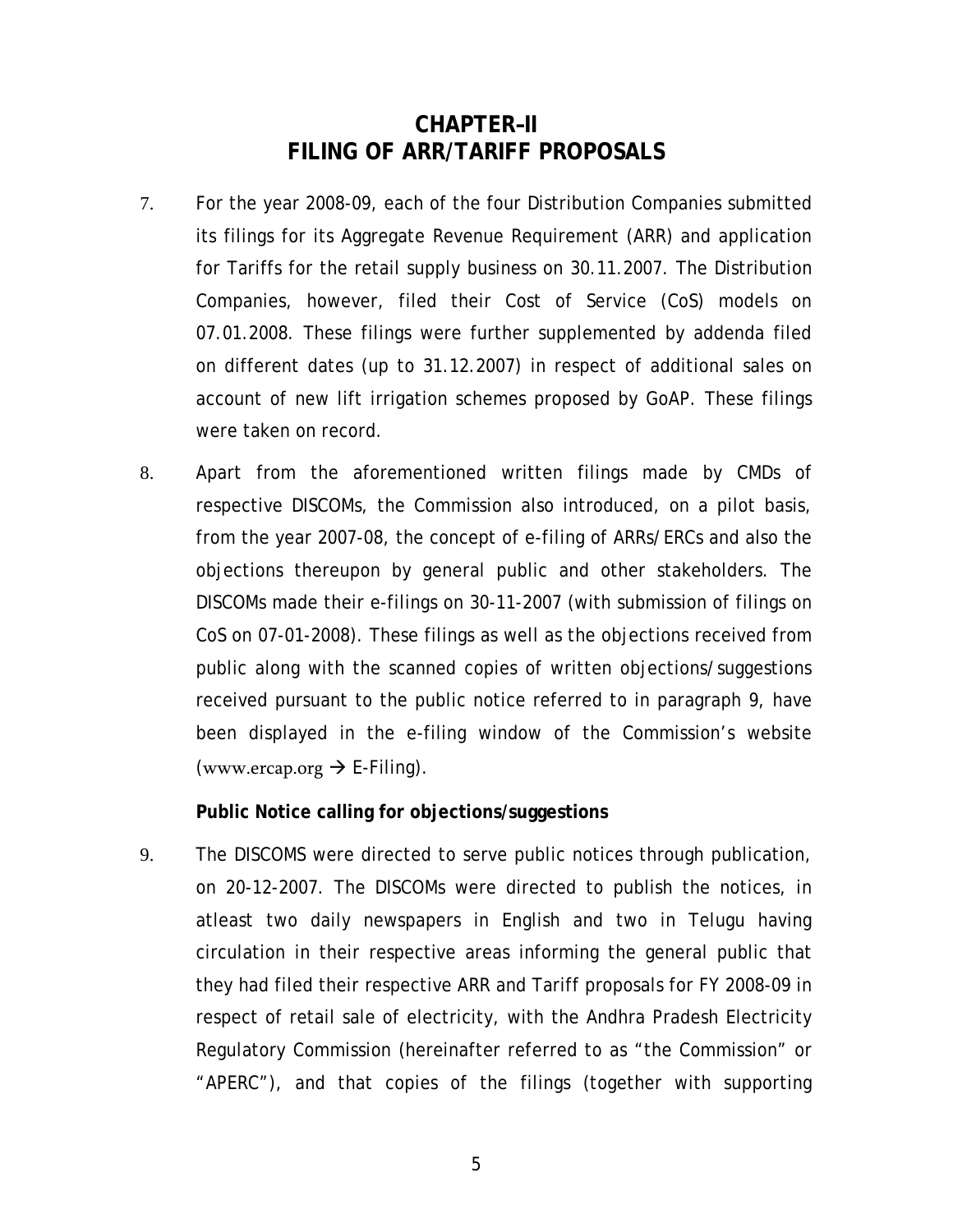materials) were available in the offices of the Chief General Manager, RAC, of the DISCOMs with headquarters at Hyderabad (APCPDCL - O.P.No.12 of 2007), Visakhapatnam (APEPDCL - O.P.No.13 of 2007), Warangal (APNPDCL - O.P.No.14 of 2007) and Tirupathi (APSPDCL - O.P.No.15 of 2007) and all Superintending Engineers in charge of Operation Circles, for inspection/perusal/purchase by interested persons and that objections/ suggestions could be filed on these proposals with the Secretary, APERC, by 25-01-2008 duly enclosing therewith the proof of service of the same to Chief General Manager (RAC) of the respective DISCOMs.

10. The Commission also directed the DISCOMs vide letter dated 04-02-2008 to send replies to all the public objections by 10-02-2008 (extended later on to 15-02-2008) and also supply a copy of the same to the objector concerned.

#### **Objections/suggestions received**

- 11. Following the public notice published in the newspapers dated 28-12- 2007, 123 persons/ organizations sent their objections/suggestions to Secretary, APERC, on the ARR/Tariff proposals of DISCOMS. 15 of these persons/organizations had filed their objections/ suggestions in respect of all the four DISCOMs; the total number of objections/suggestions received thus was 168. The last date for receipt of objections/suggestions was 25-01-2008. However, objections/suggestions received up to 05-02-2008 have also been taken up for consideration.
- 12. The schedule of public hearings as indicated herein was communicated to the four DISCOMs and the Government of Andhra Pradesh (GoAP) on 15-02-2008. A press release was also issued on 15-02-2008 so as to enable the public to know of the schedule and the place/venue of the public hearing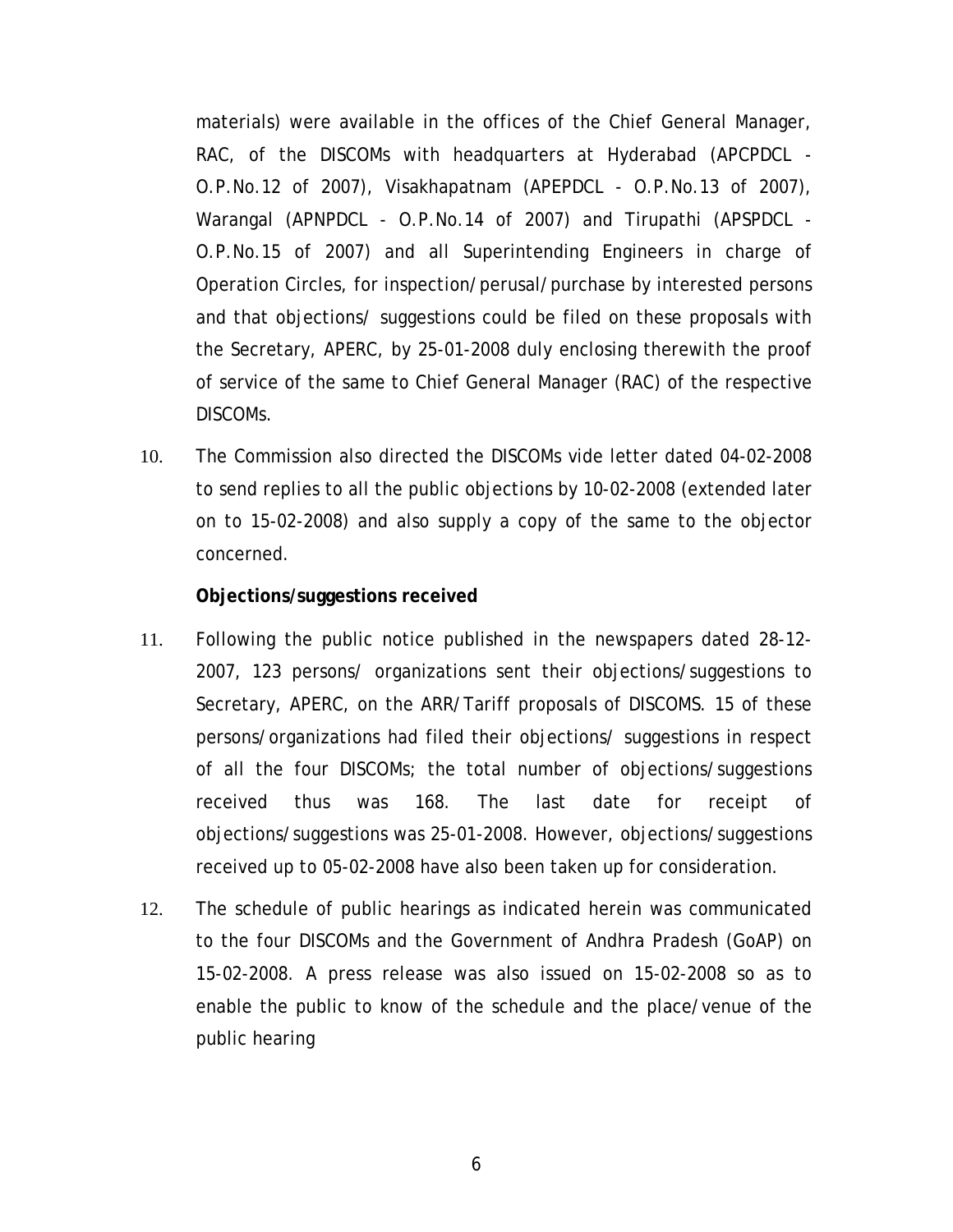| Date                | Place of<br>hearing | Time                                                                         | Venue                                                                             | Licensee (s) on<br>whose filings<br>the hearings<br>were<br>scheduled |
|---------------------|---------------------|------------------------------------------------------------------------------|-----------------------------------------------------------------------------------|-----------------------------------------------------------------------|
| $21 - 02 -$<br>2008 | Vijayawada          | 10.30 a.m. to 1.30 Siddhartha<br>p.m. and<br>2.30 p.m. to 5.00<br>p.m.       | Auditorium,<br>Mogalrajapuram,<br>Vijayawada                                      | <b>APSPDCL</b>                                                        |
| $23 - 02 -$<br>2008 | Vizianagara<br>m    | 10.30 a.m. to 1.30<br>p.m. and<br>2.30 p.m. to 5.00<br>p.m.                  | Zilla Parishad<br>Meeting Hall,<br>Vizianagaram                                   | <b>APEPDCL</b>                                                        |
| $26 - 02 -$<br>2008 | Adilabad            | 10.30 a.m. to 1.30 Conference Hall,<br>p.m. and<br>2.30 p.m. to 5.00<br>p.m. | <b>District</b><br>Collector's Office<br>Compound,<br>Adilabad                    | <b>APNPDCL</b>                                                        |
| $28 - 02 -$<br>2008 | Ananthapur          | 10.30 a.m. to 1.30<br>p.m. and<br>2.30 p.m. to 5.00<br>p.m.                  | Revenue Bhavan,<br><b>District</b><br>Collector's Office<br>Campus,<br>Ananthapur | <b>APCPDCL</b>                                                        |

#### **Table 1: Programme of public hearings on ARR/Tariff filings by Licensees**

- 13. All persons who had expressed their desire to be heard in person were also intimated in writing of the dates on which they would be heard. General public were again informed of the dates of public hearings through a press release on 15-02-2008. At the hearings, persons / organizations who had not earlier requested for being heard in person were also accommodated.
- 14. The Licensee-wise break-up of objections / suggestions received and, the numbers of objectors desiring to be heard in person are indicated hereunder: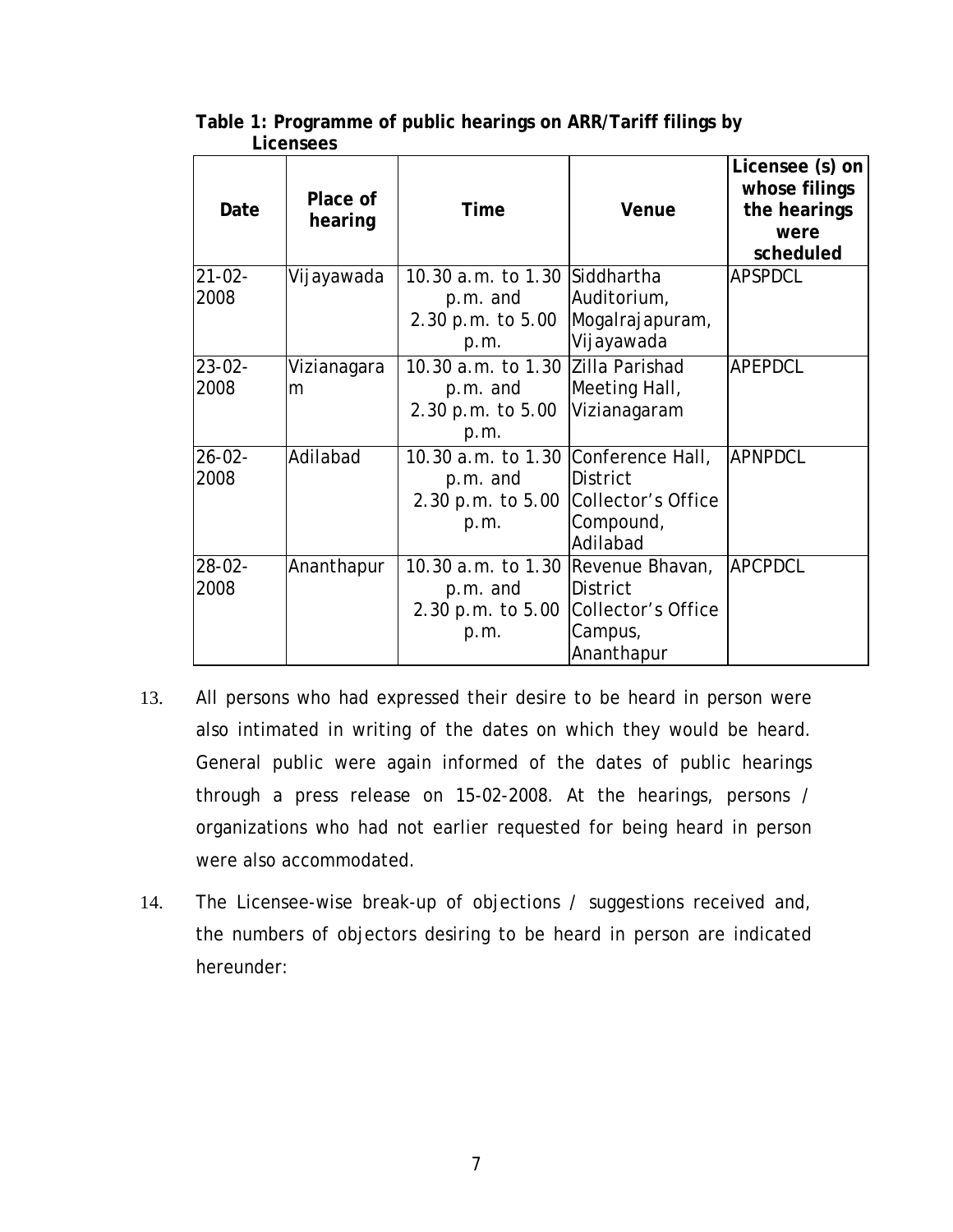| Name of the<br>Licensee | Number of<br>objections<br>received | desiring tobe<br>heard | Number of objectors | actually heard at the<br>public hearings | Total<br>number of<br>objectors<br>heard |
|-------------------------|-------------------------------------|------------------------|---------------------|------------------------------------------|------------------------------------------|
|                         |                                     |                        |                     |                                          |                                          |
| (1)                     | (2)                                 | (3)                    | $(4)$ *             | $(5)$ **                                 | (6)                                      |
| <b>APCPDCL</b>          | 22                                  | 19                     | 9                   | $\overline{2}$                           | 11                                       |
| <b>APEPDCL</b>          | 29                                  | 26                     | 10                  | $\overline{2}$                           | 12                                       |
| <b>APNPDCL</b>          | 19                                  | 16                     | 1                   | 5                                        | 6                                        |
| <b>APSPDCL</b>          | 98                                  | 87                     | 15                  | 6                                        | 21                                       |
| Total                   | 168                                 | 148                    | 35                  | 15                                       | 50                                       |

**Table 2: Number of objections / suggestions received on ARR / Tariff filings** 

 $*$  - Out of Column (3);  $**$  - As per requests at the venue of hearing The list of objectors is available at Annexure J.

#### **Hearings**

- 15. During the hearings,
	- i. the licensees made brief opening presentations at the commencement of the public hearings on their respective filings;
	- ii. then, the Commission heard all the objectors desiring to be heard in person;
	- iii. next, the Staff of the Commission made presentations on the issues and concerns relating to the filings of respective licensees; and
	- iv. the respective licensees responded to the issues raised by the objectors during the hearing, and to the presentations made by the Commission Staff.
- 16. On behalf of the Special Chief Secretary to Government, Energy Department, Government of Andhra Pradesh, a statement was made on 21-02-2008, during the hearing on the filings of APSPDCL at Vijayawada,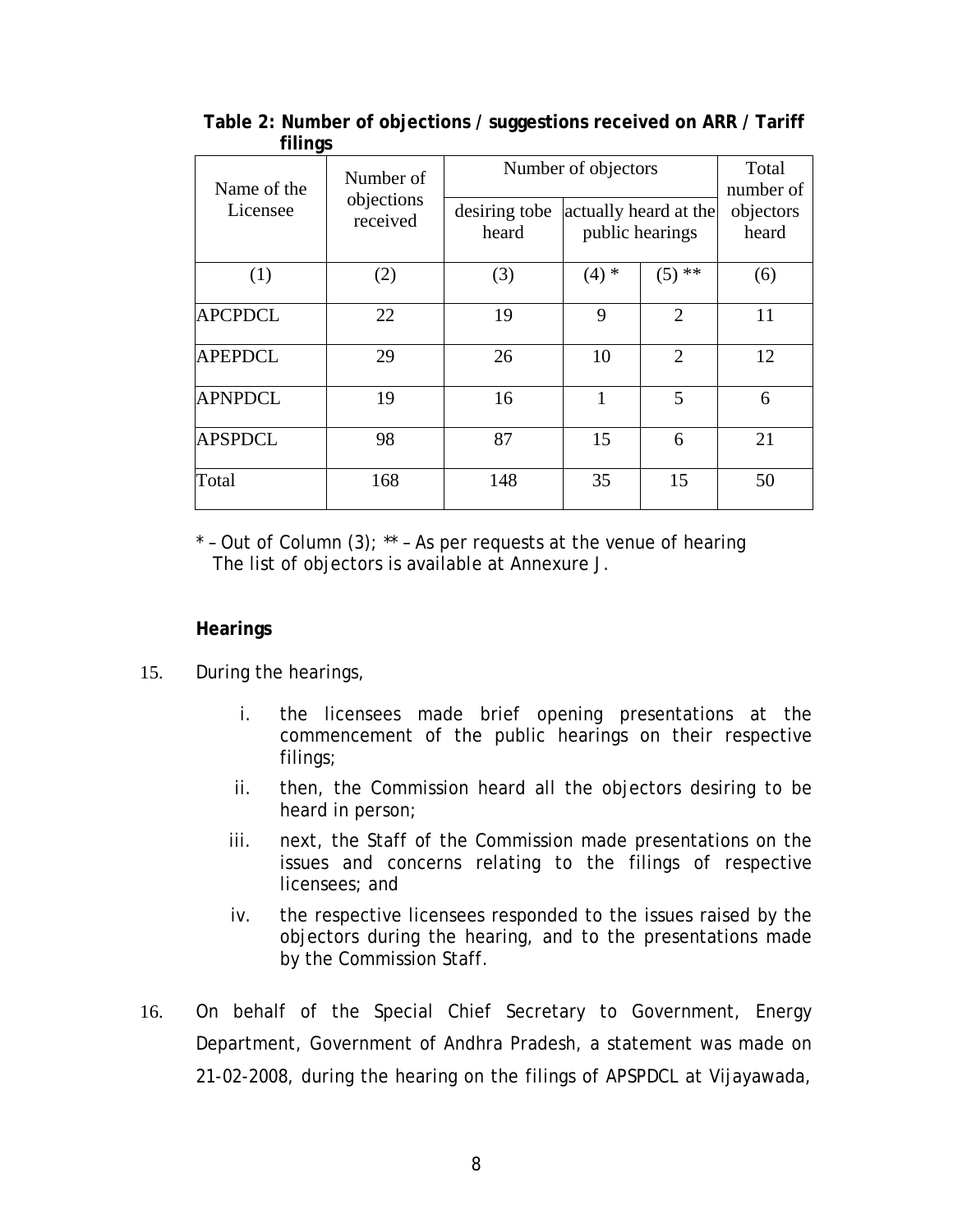expressing the views of Government on various aspects like accomplishments of AP Power Sector, Government's commitment to provide quality and un-interrupted power supply to consumers particularly in Rural areas, seven-hour supply to Agriculture, electrification of Rural households, Industrial development, reiteration of commitment to provide necessary financial assistance as needed by the Sector and the subsidy to the utilities as per Section 65 of the Electricity Act, 2003.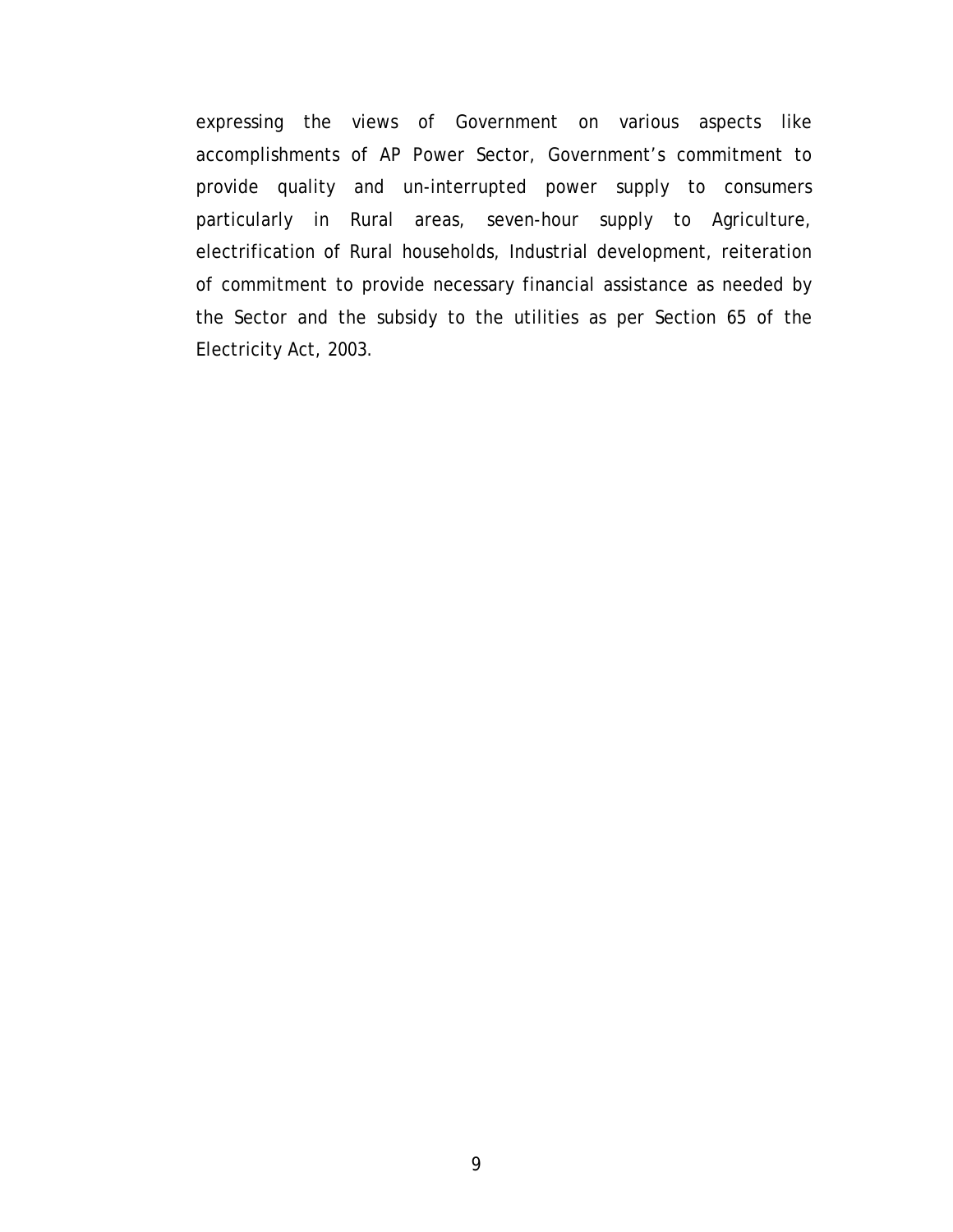# **CHAPTER – III IMPORTANT ISSUES RAISED IN OBJECTIONS/ SUGGESTIONS FILED AND DURING PUBLIC HEARINGS AND REPLIES THERETO BY DISCOMS**

#### **ISSUES RELATING TO ALL DISCOMs**

**Issue: Deficiencies in ARR filings** 

17. The information provided by the Licensees in the filings is not comprehensive and user friendly in respect of performance of licensees. Every year, the information made available to the consumers by the service providers is being truncated. In the present ARRs, almost all the power purchase costs are already decided. In the case of distribution cost, they have already been decided by the Commission as part of multi year tariffs (MYT). Therefore, the only thing left to review is the performance of the licensees. But the Guidelines related to performance are not included in the ARR filings.

**DISCOMs:** The ARR & Tariff filings for Retail Supply Business for FY 2008-09 are as per the Guidelines of the Hon'ble Commission. All necessary information related to performance is being submitted to the Commission and are being posted in the websites.

- 18. The information that ought to be available in the filings is:
	- i. Compensation paid by licensees to the consumers for deficiency in service as per the Regulations of the Commission.
	- ii. Details of electrical accidents and ex-gratia paid, if any, during previous year and current year.
	- iii. Replacement of burnt transformers, installation of additional transformers.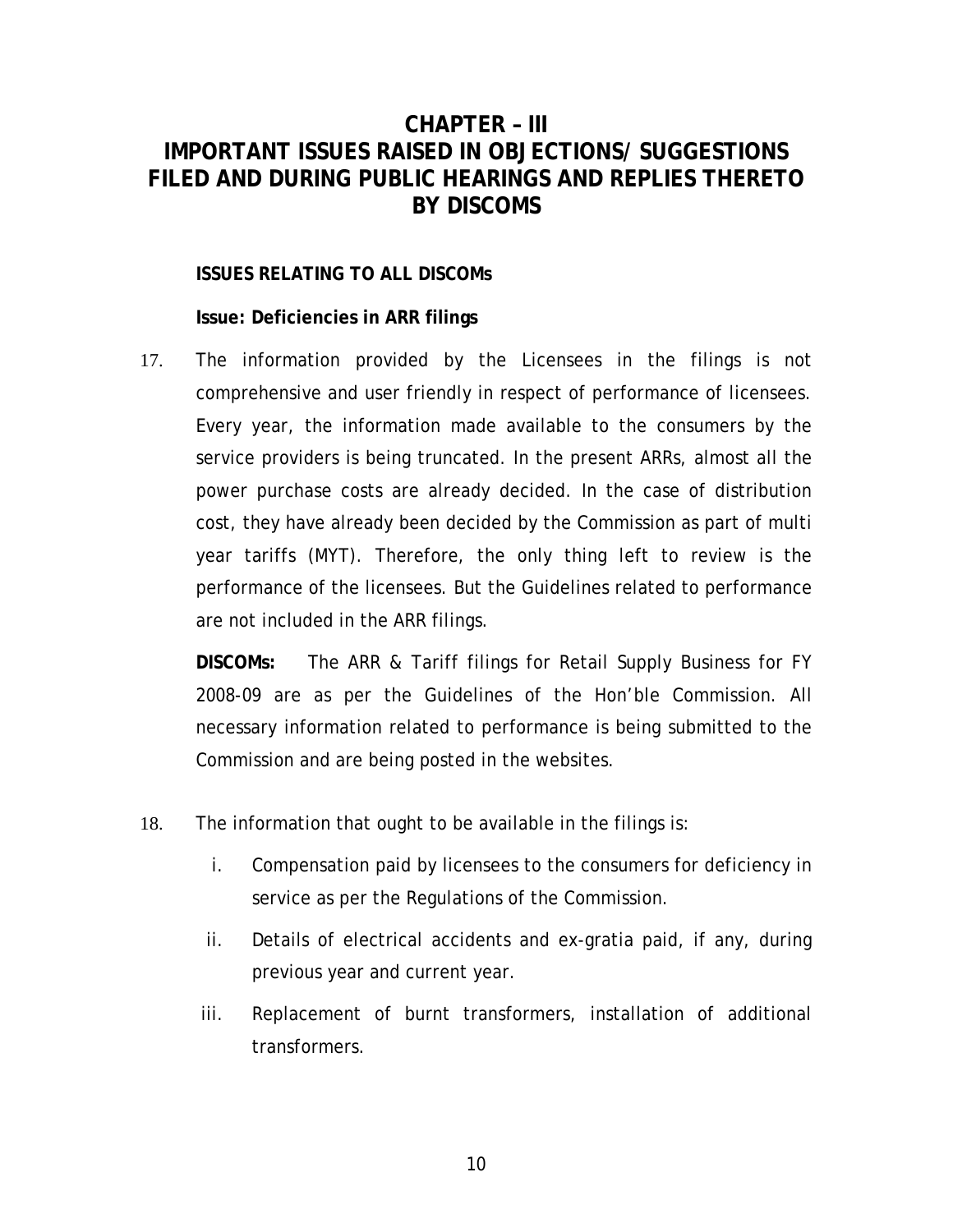- iv. Number of burnt-out, non-functioning or faulty meters (Categorywise and Circle-wise).
- v. Performance with regard to attending to fuse-off calls.
- vi. Breakdowns and interruptions in power supply to urban and rural consumers (Circle-wise) and time taken for restoration.
- vii. Frequency and voltage at various levels of interface over the period.
- viii. Pending applications and connections released to different categories of consumers.
	- ix. Arrears of consumers over Rs.50,000 pending for over six months and details of bad debts written off.
	- x. Court cases involving the Licensee and steps being taken to resolve them.
- xi. Number of cases filed inrespect of pilferers of power in various categories giving comparative picture with previous years.
- xii. Compliance with directives issued by the Commission in the Tariff Orders.
- xiii. Investment details, including capital expenditure on system improvement, HVDS and RGGVY.

**DISCOMs:** The information sought for has been furnished to the objector concerned along with Annexures containing the details of the number of cases in which compensation was paid, the number of accidents in past 3 years, number of court cases pending, number of cases filed against pilferage, number of new connections released, etc.

#### **Issue: Review at the end of the control period**

19. As per Commission's Regulation No. 4 of 2005, a review has to be taken up at the end of the control period of MYT. As the FY 2008-09 is the last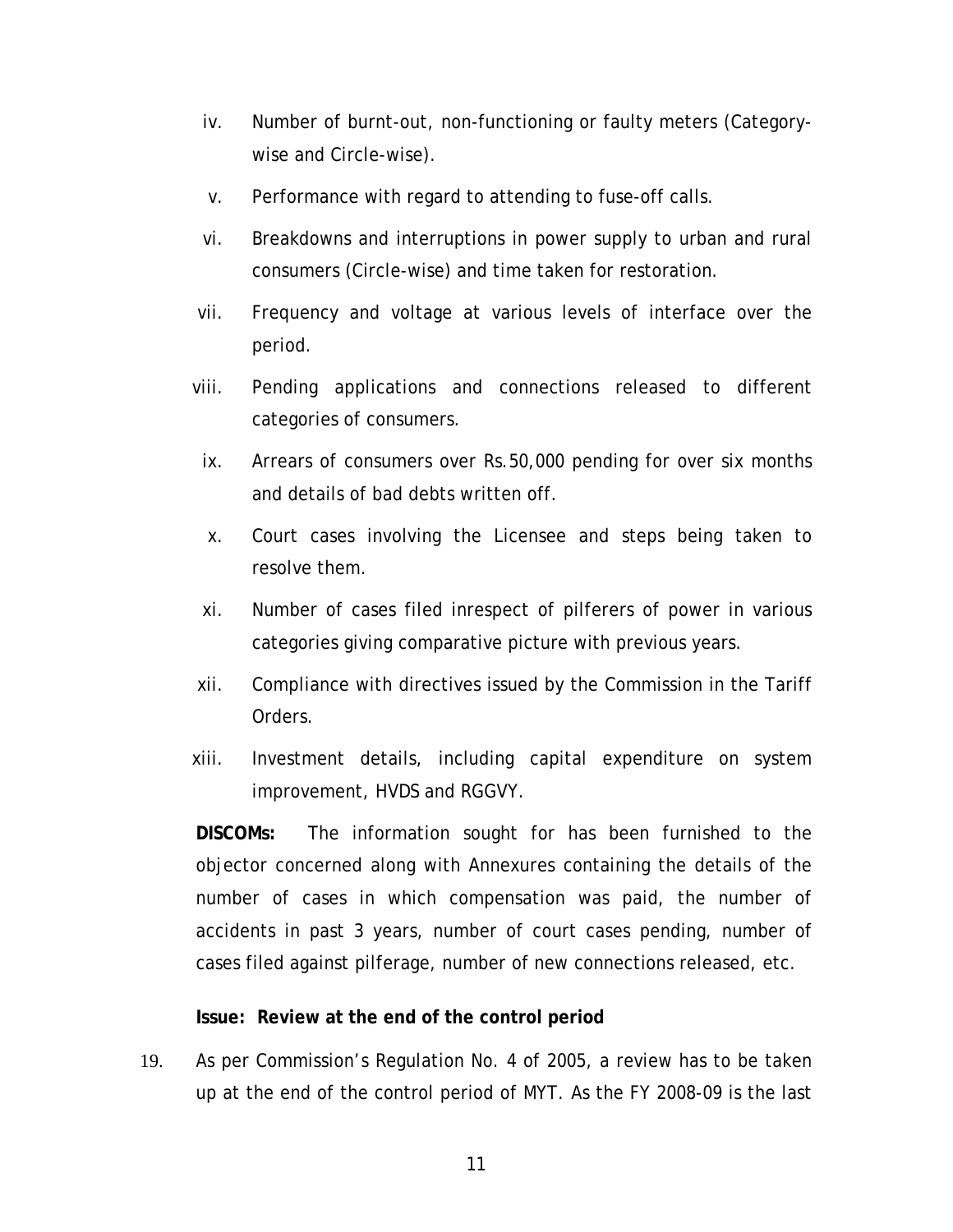year of the present control period, the present ARR filings should have been used to asses the experience with MYT framework. But there is no sign of such effort.

**DISCOMs:** It is under the purview of APERC.

# **Issue: Agreements in Telugu**

20. It is three years since the Hon'ble Commission directed that the Agreements with consumers for fresh connections should be in Telugu. But the directive is not yet complied with.

DISCOMs: It will be complied with (CPDCL and NPDCL); it has been complied with (EPDCL); the agreement copies for fresh connections are available both in English and Telugu (SPDCL)

#### **Issue: Pass Books**

21. All consumers were to be provided with passbooks, which too is not complied with till date.

DISCOMs:In the prevailing circumstances, passbooks are not required and the Hon'ble Commission is being addressed in this regard (CPDCL); with atomization of payments, the need for passbook entries is minimal (EPDCL); consumers are being provided with passbooks, if so desired by them (SPDCL); pass books are being issued to Agriculture consumers on request from them. Others are covered by spot-billing (NPDCL).

# **Issue : Census of un-authorized agriculture connections**

22. The Hon'ble Commission directed the Licensees to conduct census of the un-authorized agriculture connections and submit the same by 31-05- 2007. All such un-authorized connections were to be removed within a period of six months i.e. by 30-11-2007. But the same is ignored in the present filings.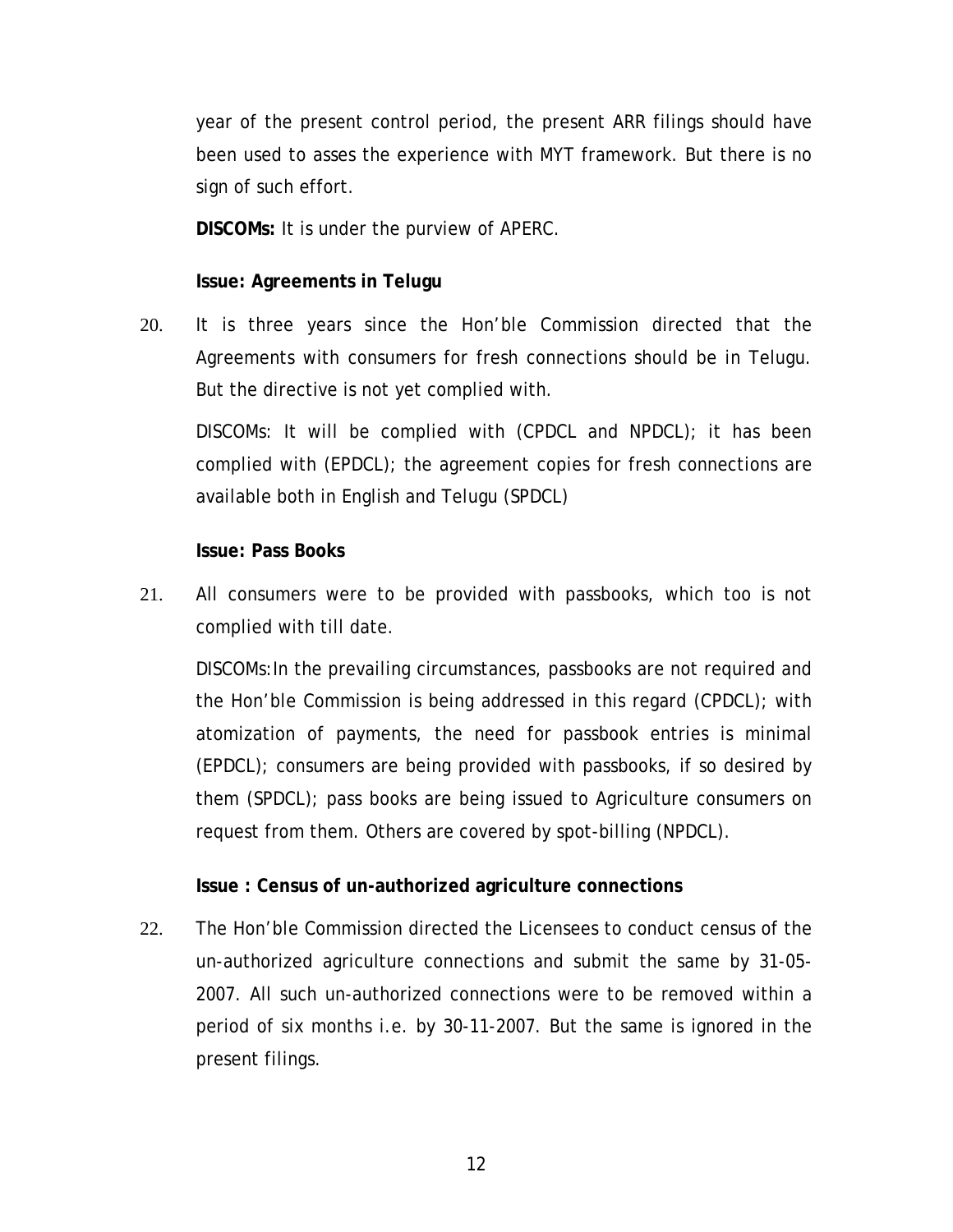**DISCOMs**: It is in progress (CPDCL); tariff order for FY 2007-08 is implemented in toto except in respect of issuing of passbooks (EPDCL); in view of the problems being faced at the field level, Hon'ble Commission has been requested to extend the time limit (NPDCL); the census of un-authorized services was carried out in May 2007 and the unauthorized services are being booked and regularized continuously (SPDCL).

**Issue: Determination and payment of compensation** 

23. The Hon'ble Commission had directed that the licensees will work out and display on their websites a transparent procedure for determination and payment of compensation in respect of electrical accidents involving humans and animals.

**DISCOMs**: Compensation paid to victims has been enhanced recently, up to Rs.1 lakh, for fatal accidents. The policy is being displayed on the website (CPDCL); will be displayed on the website shortly (EPDCL); compensation payable is Rs.1 lakh in respect of humans and Rs.3,000 for animals (NPDCL); compensation payable in case of accidents has been enhanced to Rs.1 lakh in respect of adult humans, Rs.50,000 for children and Rs.3,000 for animals (SPDCL).

# **Issue : Possibility of 24-hour supply to rural areas**

24. The Hon'ble Commission had directed that a status report should be filed in the ARR, on the possibility of 24-hour supply to rural areas **DISCOMs**: Depending upon the availability, 24-hour power supply for lighting loads is being arranged in villages (CPDCL); separation of domestic feeders from agricultural feeders to extend 24-hour supply is in progress (EPDCL); 17-hour to 24-hour supply was extended during June, August , October and December, 2007 (NPDCL); 24-hour supply is being extended during days of surplus power (SPDCL).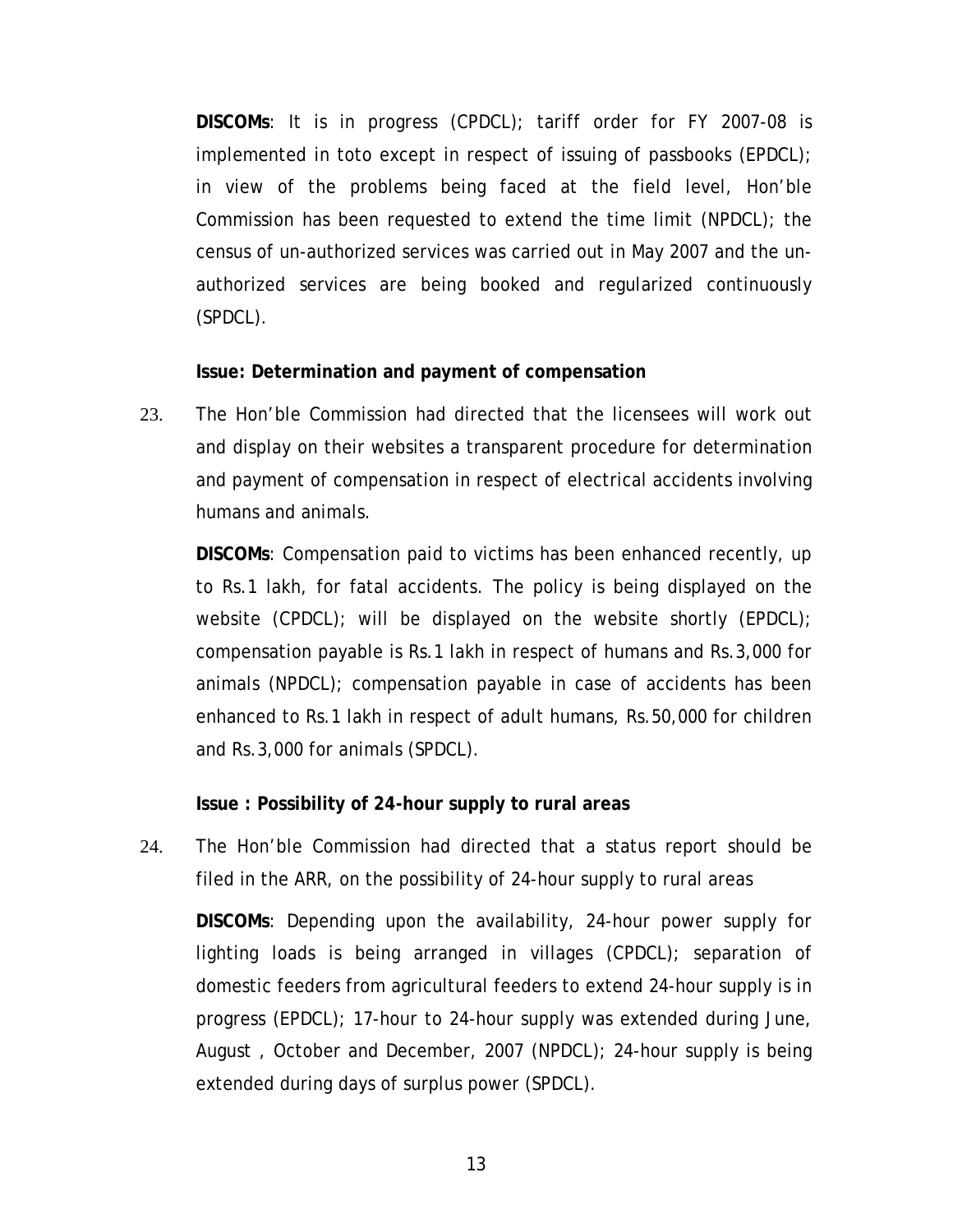**Issue : Lighting load of poultry forms** 

25. Regarding the claim of the Poultry Farmers' Association of the lighting loads in the poultry farms, DISCOMs had been asked to submit their specific proposals on relaxations, if any, to be granted, while submitting ARR/Tariff filings proposals for 2008-09.

**DISCOMs**: As of now, there are no separate meters for lighting loads in poultry farms. Poultry farms with more than 1000 birds are under Industrial category only (CPDCL & NPDCL); the DISCOM has not proposed any relaxation as assessing the extent of lighting load is not possible (SPDCL); it is under the purview of Commission (EPDCL).

**Issue : Energy audit for power intensive industries.** 

26. Hon'ble Commission had directed that as the National Electricity Policy (paragraph 224 of Tariff Order for FY 2007 – 08) envisages the compulsory energy audit for power-intensive industries, the DISCOMs shall submit proposals for offering suitable incentives to the industrial consumers who comply with the provisions of the Energy Conservation Act, 2005.

**DISCOMs**: Report has been submitted to the Commission suggesting necessary incentives (CPDCL); several measures for energy audit accounting & reducing line losses are taken (EPDCL); will be complied with (NPDCL); no incentive schemes are offered at present (SPDCL).

**Issue: Revenue deficit for current year** 

27. The four DISCOMs put together have shown a net regulatory gap of Rs.3976.49 Cr. after proposing a sum of Rs.1,159.85 Cr for true-up. Such un-realistic and excessive projection of estimates by DISCOMs for reducing the revenue gap will only result in carry forward of such deficits to the future years. The DISCOMs and the Commission ought to be realistic in their estimates.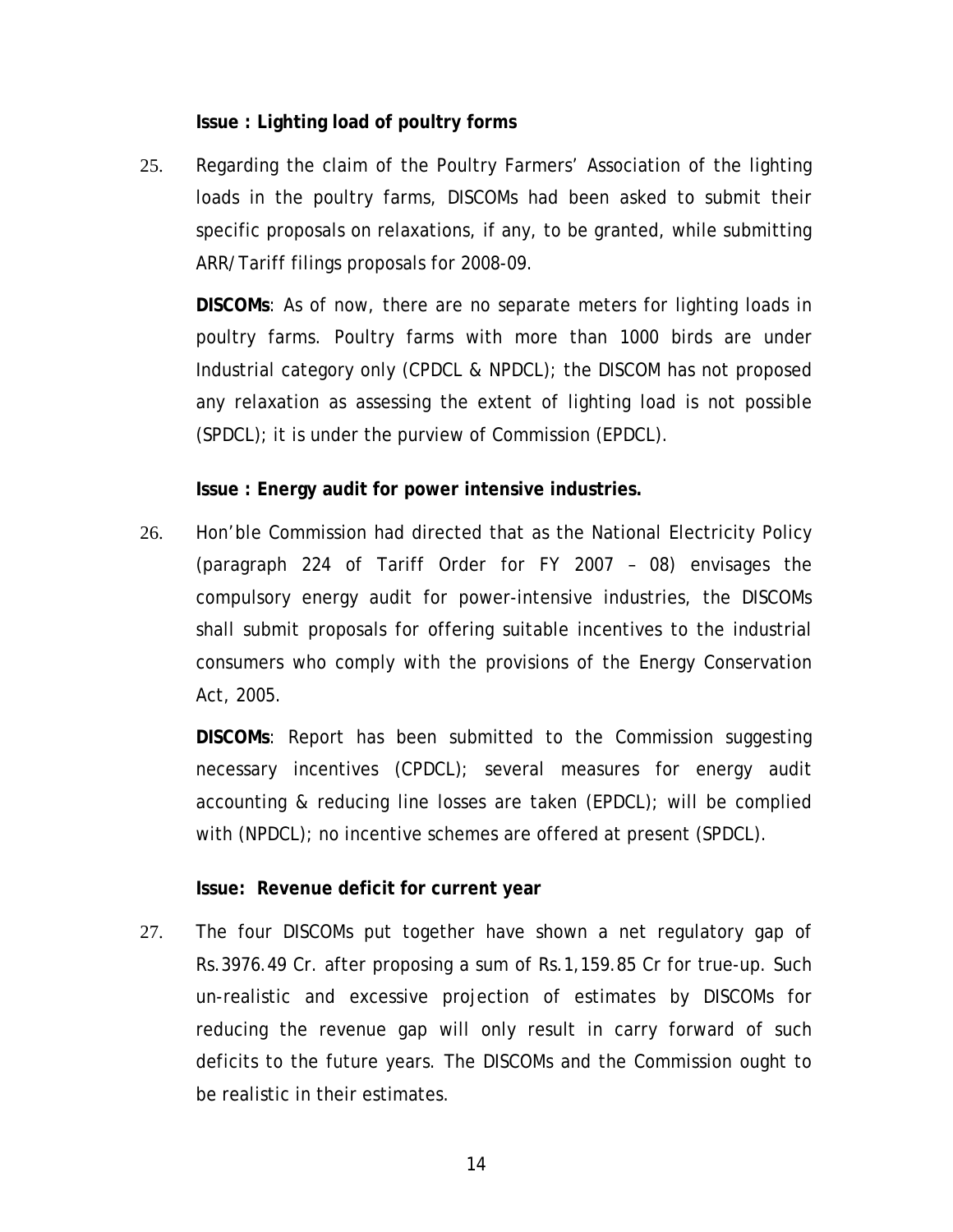**DISCOMs:** It is in the purview of APERC (CPDCL); the proposal is based on the estimated assumption following the most standard technical methodology and the revenue gap shown is realistic (EPDCL); it is based on the historical growth rates recorded and also based on the previous year and the current year first-half actuals (NPDCL); the submissions are made as per the methodology prescribed by the Hon'ble Commission (SPDCL).

#### **Issue: Fuel Surcharge Adjustment (FSA)**

28. The DISCOMs have requested the Commission to adjust the savings in the power purchase for FY 2006-07 to reduce the projected revenue gap for FY 2007-08. Under the present arrangement for FSA, the amount of savings should accrue to non-agricultural consumers for every quarter.

**DISCOMs:** The Commission adjusted fixed costs pertaining to FY 2006-07 only due to shifting of COD (dates of commissioning) of new gas plants and RTPP-II (CPDCL); the DISCOM is guided by the Hon'ble Commission (EPDCL); DISCOM has submitted FSA sales up to  $3<sup>rd</sup>$  quarter of FY 2007-08 to the Commission (NPDCL); the DISCOM has submitted all necessary data for FY 2006-07 to the Commission (SPDCL).

#### **Issue : Power purchase from gas-based projects**

29. What are the reasons for high cost of power from gas-based plants in previous year and the expected decrease in ensuing year? **DISCOMs:** Power purchases from M/s Lanco Kondapalli are as per the PPA. The power purchase costs vary according to the variations in the fuel price and transportation charges of fuel. The reduction is also due to fall in dollar value (CPDCL, SPDCL); the matter is in the purview of APERC (EPDCL); the power purchases are as per the power purchase agreements (NPDCL).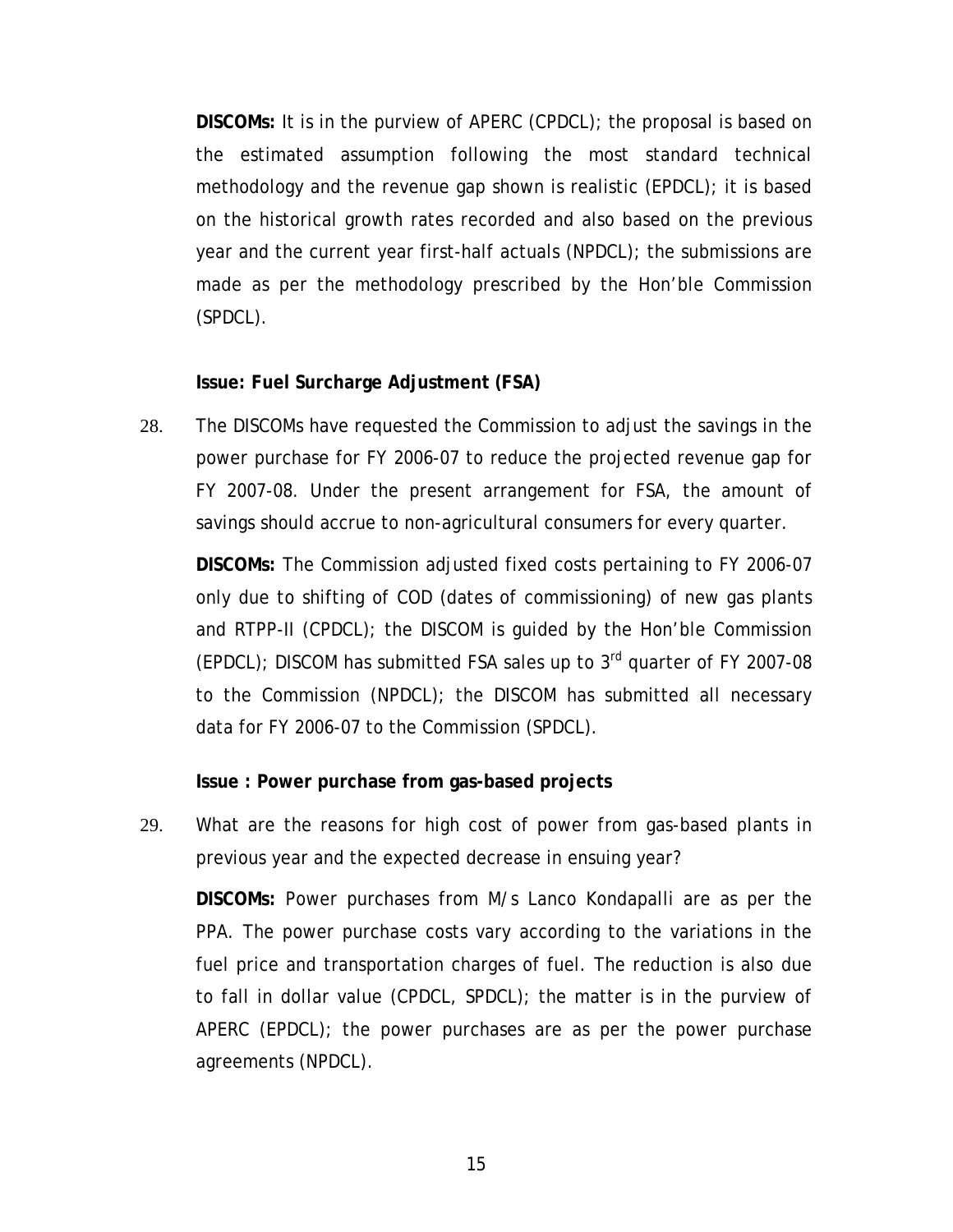**Issue: NCE projects** 

30. Hon'ble Commission directed the DISCOMs to purchase power from NCE projects atleast up to 5%, including 0.5% from windmills. APERC allowed DISCOMs to negotiate with new NCE projects while entering into PPAs. Are the DISCOMs in a position to achieve the target of procuring power from NCE projects as fixed by APERC?

**DISCOMs**: This DISCOM is achieving its target (CPDCL); the DISCOM is following the directions of APERC (EPDCL); the percentage of purchase from NCE projects for current year is 3.17% and for next year 4.17% (NPDCL); DISCOM is purchasing more power than the obligated 5% from NCE projects and is further negotiating for more power as per the directions of the Hon'ble Commission (SPDCL).

# **Issue : APGENCO issues**

**(a) Payment of APGENCO bills:** 

31. In view of wide variations between the claims of DISCOMs and APGENCO, the latter submitted details of fixed costs, station-wise. Have the DISCOMs paid all the power bills to APGENCO?

**DISCOMs:** Determination of fixed tariff charges is under the purview of APERC (CPDCL & NPDCL); APGENCO has filed a petition before APERC for determination of tariff. Fixation of fixed charges is under the purview of APERC (EPDCL); fixed charges for 2008-09 projected in the ARR are based on the fixed charges to be paid during the ensuing financial year considering the fixed costs of RTPP-II and VTPS stage-II (SPDCL).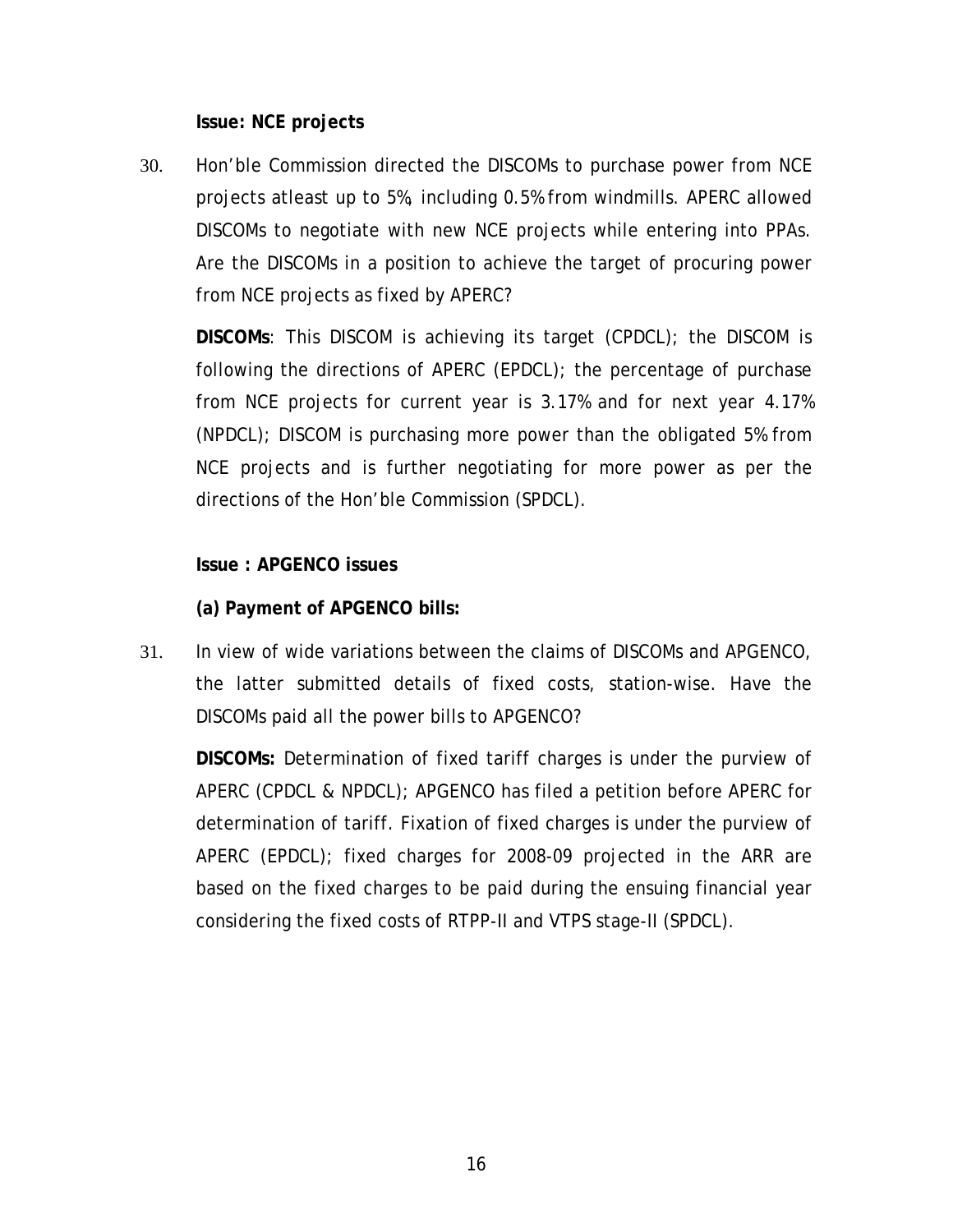#### **(b) Rising tariffs of APGENCO stations**

32. An explanation is required as to why APGENCO; tariffs have been rising sharply in the past few years.

**DISCOMs:** APGENCO stations are located at load centers and most of the units are non-pithead stations located very far away from the coalfields. APERC fixes the tariff considering all the factors (CPDCL); it is under the purview of APERC (EPDCL); fixed costs are fixed by APERC and the variable costs are being paid provisionally as per the Commission's order dated: 16-10-07 in IA No: 11/07 in OP No: 4/07 (SPDCL & NPDCL).

#### **(c) Public hearing on APGENCO**

33. Commission has not yet notified the regulations on Generation Tariff. Hon'ble Commission is requested to hold the public hearings on the PPA with APGENCO.

**DISCOMs:** This is under the purview of the Commission

**Issues concerning Agricultural Supply:** 

#### **Issue: DSM measures**

34. It is very difficult for all the motors to be replaced by ISI motors. As the farmers have no financial capacity to bear the cost of such replacements, the Government should bear 100% instead of the 80% cost as proposed earlier. Replacement of iron pipes with HDPE pipes may not be insisted upon as the saving in energy is only marginal (1.6%) and may not justify the capital investment required for such replacement. However, DSM measures may be insisted for new agricultural connections.

**DISCOMs:** It is under the purview of APERC (CPDCL); DSM measures are beneficial to public (EPDCL); DSM measures are implemented as per the Tariff Order (NPDCL); consumers are being made aware of DSM measures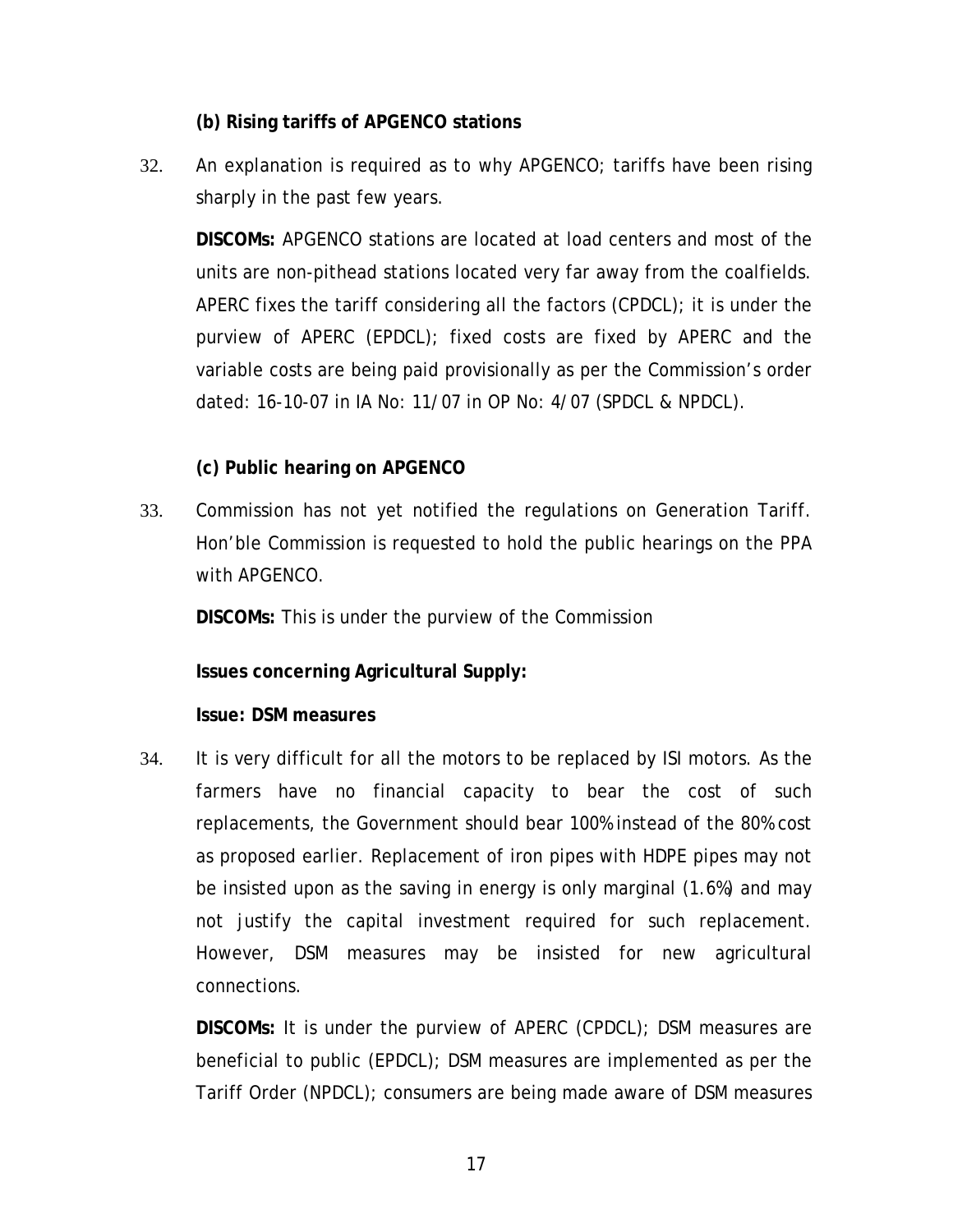and the consequent reduction in tariff gets passed on to the consumers (SPDCL).

35. Whether locally-repaired ISI motors (after installation) would be considered as ISI motors? **DISCOMs:** The ISI motors burnt and rewound will be considered as ISI motors.

#### **Issue : Release of new agricultural connections**

36. Have the DISCOMs really given new connections during the current financial year as projected in the demand projections?

**DISCOMs:** 11,958 agricultural connections are released during this financial year and this consumption is taken for projections (CPDCL); agricultural consumption estimates are arrived at based on the methodology communicated by APERC (EPDCL); all the 12,278 new agricultural services were released during the current year upto January, 2008 (NPDCL); the agricultural services expected to be released in the current year and the ensuing year have been taken into consideration while estimating consumption (SPDCL).

#### **Issue : Regularization of un-authorized agricultural connections**

37. What is the progress of regularization of un-authorized agricultural services and also in regard to the removal of unauthorized service connections?

**DISCOMs:** The unauthorized connections are being regularized as per the quota decided by Government. The process of removing the unauthorized service connections is on.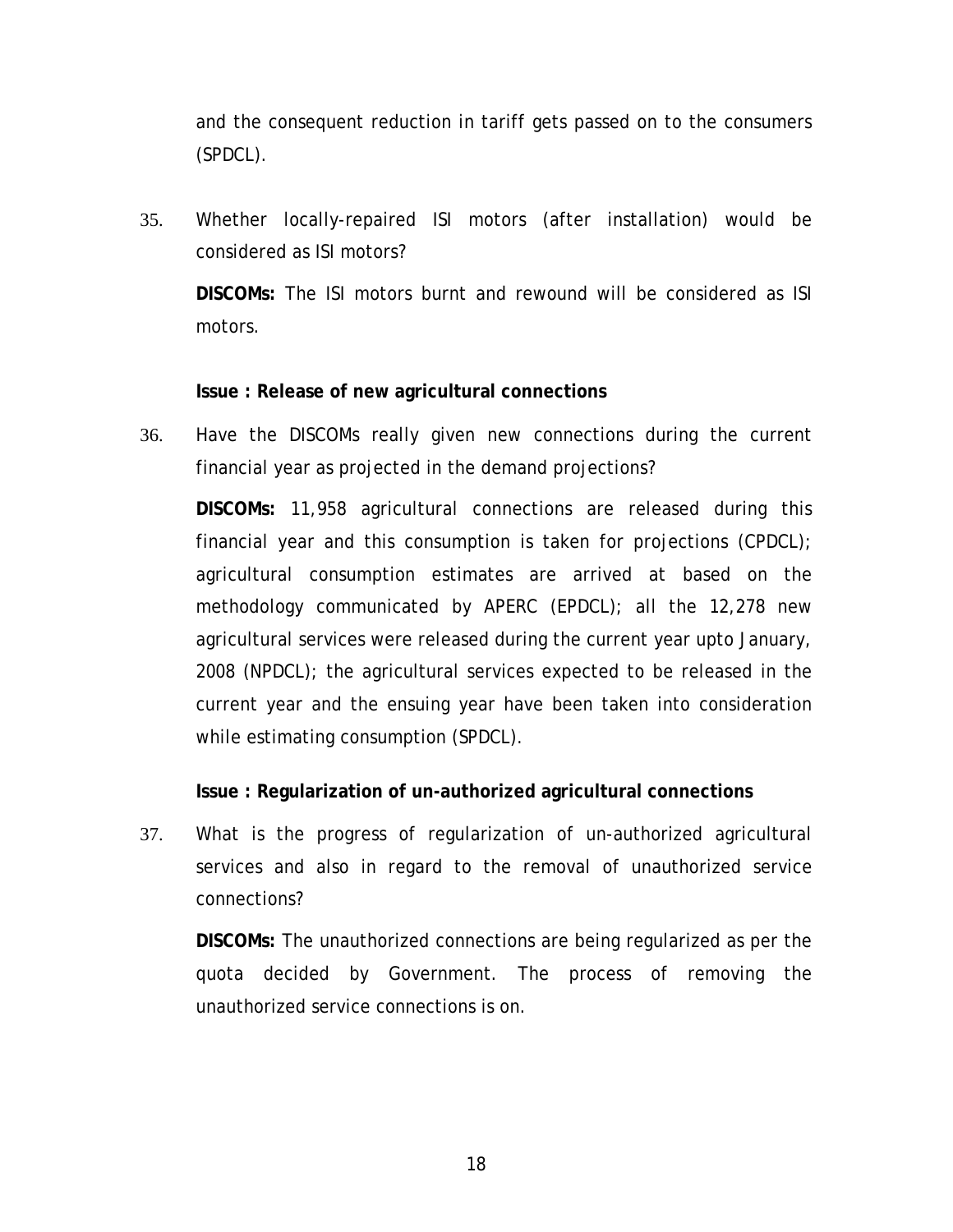**Issue : Agricultural supply hours** 

38. Agriculture consumers should be given 7 to 12 hour supply continuously during day time. The timings should be fixed after consulting the farmers for extending cooperation to DISCOMs.

**DISCOMs:** Power supply is being given for 7-hours per day considering orders of Government, in two shifts during the day and the night, depending on variations in generation and consumption.

**Issue : Cottage Industries** 

**(a) Smithy and Carpentry units (below 10 HP load)** 

39. Smithy and carpentry may be recognised as agro-based domestic industry with tariff at 90 p/unit for connected load up to 10 HP, as in the case of pisci and prawn culture units of below 10 HP under LT Category – III (A).

**(b) Engineering and Iron Works – Small units:** 

40. Small Engineering and Iron Works up to 10 HP may be classified under LT Category – IV, Cottage Industry.

**DISCOMs:** Historically, industries with contracted load of up to 5 HP are categorized as cottage industries and billed under Category-IV. The DISCOM opposes any move to increase the said limit. However, the GoAP may be approached for any such relaxation so that it reimburses the revenue lost by DISCOMs as it does in the case of agricultural category (CPDCL).

**Issue : Implementation problems relating to Cottage Industries Category** 

**(a)Instructions to field officers:** 

41. Though the Commission has classified Smithy, Carpentry, Silpi and Goldsmithy under LT Category - IV, the field staff are not aware of this change in classification and consequently these consumers are facing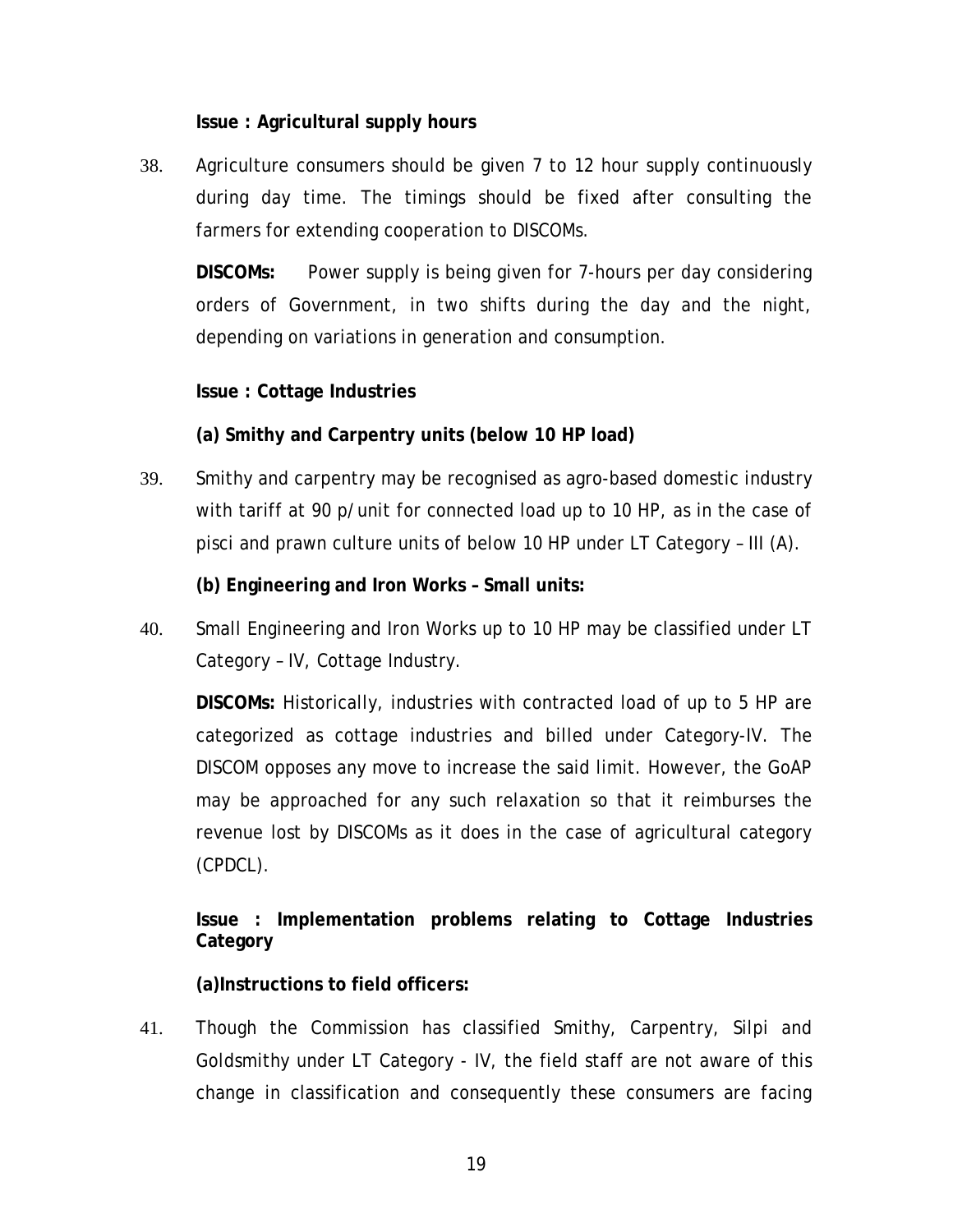hardship. The DISCOMs may be directed to issue necessary instructions to field staff for considering these units under Category-IV.

**DISCOMs:** The certification of these units as Cottage Industries cannot be done by the field staff of the DISCOM. It shall be done by the Industries department only. (CPDCL).

# **(b)Welding units in Smithy:**

42. Modern welding units are not being treated as equivalent to furnace of the Smithy and therefore not classified as LT Category - IV. DISCOMs: We do not agree with the proposed change (CPDCL).

**Issue : Engineering and Iron Works – Conversion to 3-phase** 

43. Most of the small Engineering and Iron works are availing single-phase supply LT Category - II. Such services may be converted to LT Category - III with 3-phase supply, without development charges.

**DISCOMs:** The GTCS (General Terms and Conditions of Supply) is being followed in this regard (CPDCL).

# **Issue :Pending court cases**

44. There are many cases pending in different courts. APERC may censure the DISCOMs for the inefficient and pro-IPPs stance in the long pending court cases.

**DISCOMs:** The court cases are being pursued constantly and because of these efforts only, these cases came to final arguments (CPDCL); continuous monitoring of pending court cases was taken up under guidance of APPCC for speedy disposal (EPDCL); cases in the Hon'ble Supreme Court are being pursued constantly (NPDCL); licensee is making all efforts to defend the cases (SPDCL).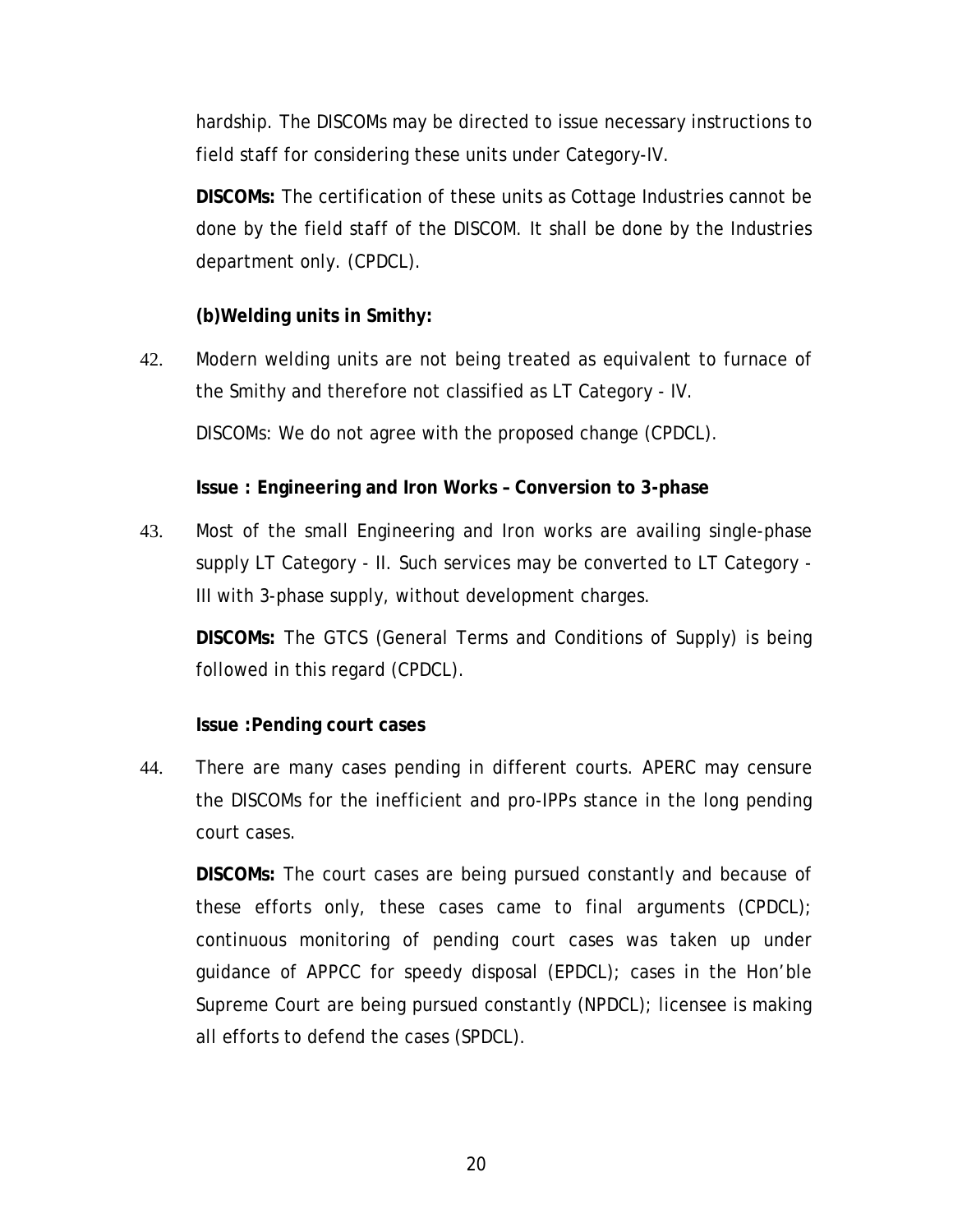**Issue : Filling up of vacant posts** 

45. How many sanctioned posts are continuing to be vacant in DISCOMs? **DISCOMs:** The vacant posts are being filled up (CPDCL, NPDCL and SPDCL); all the vacant posts are filled up (EPDCL)

**Issue :Collection of minimum charges of Rs.25 for domestic load below 260W.** 

46. The monthly minimum charges being collected from domestic consumers with load below 260 W may be reduced from Rs.50 to Rs.25.

**DISCOMs:** It is in the purview of APERC.

**Issue : Methodology for calculation of Cost of Service (CoS)** 

47. The methodology for working out CoS of each category of consumers is changing.

**DISCOMs:** It is under purview of APERC

**Issue : Income from other sources** 

48. As per Commission's Regulation No. 4 of 2005, DISCOM has also to file proposals on income from other sources

**DISCOMs:** DISCOM is exploring the possibilities of income from other sources (CPDCL)

# **Issue : Railway Traction tariff**

- 49. **(a)** The Railway Traction Tariff ought to be reduced on the following grounds
	- i. Tariff of 410 paise / unit is unreasonable when compared to the average power purchase cost of Rs.2.11/unit.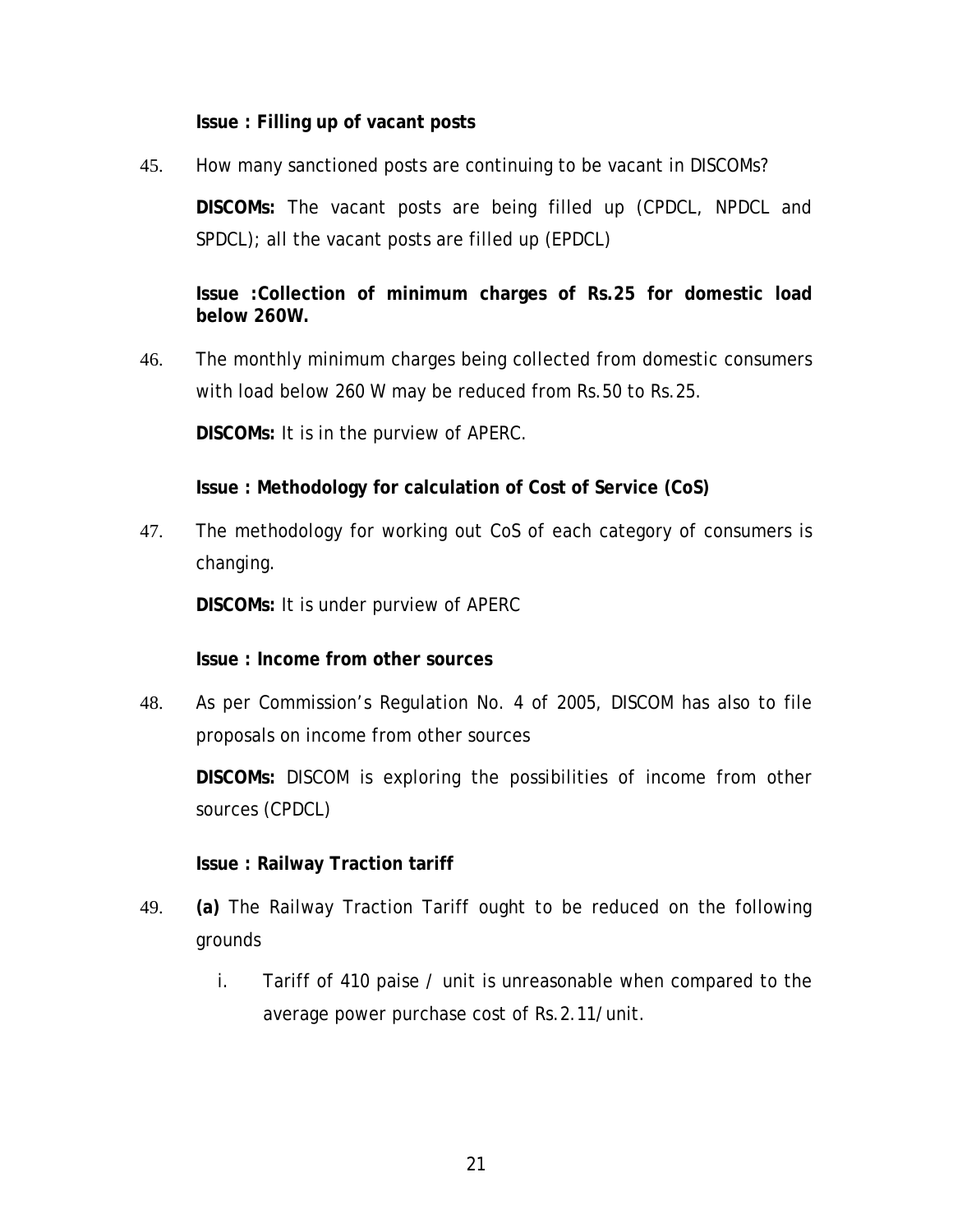- ii. Cost-to-Serve of Railway Traction is ranging from Rs 2.59 unit (CPDCL) to Rs 3.13 unit (NPDCL), whereas the traction tariff is Rs 4.10p/unit.
- iii. Incentive for improvement in Power Factor to 90% and above may be considered.
- iv. Incentives for early payment of bills may be considered.

DISCOMs: (i) No increase in tariff is in real terms a reduction in Tariff. the licensees have to balance their own finances while rationalizing tariffs. Hence, further reduction in tariff is not acceptable. (ii) Cost to serve is based on the approved embedded cost (CPDCL, NPDCL); the matter is under purview of APERC (EPDCL). (iii) & (iv) (No comments from any of the DISCOMs).

**(b)** The estimated transmission losses for FY 2008-09 are 3.94% (reduced from 4.03% for FY 2007-08). This benefit is not passed on to Railways.

**DISCOMs:** The reduction in transmission loss for FY 2008-09 is only an estimate and the saving is likely to reduce the financial gap of the DISCOMs and their dependence on GoAP.

**(c)** Railways Tariff is fixed at a higher price than that for Ferro Alloys though Railway Traction is also a power intensive unit as is a Ferro Alloys unit.

**DISCOMs:** The Railway traction supply cannot be compared with Ferro Alloys industry.

#### **Issue : Ferro Alloys units**

50. Tariff for Ferro Alloys Units be reduced to Rs.2.12 unit as CoS for 132 KV consumers has come down to Rs.1.81 unit. (ii) Ferro alloys units may be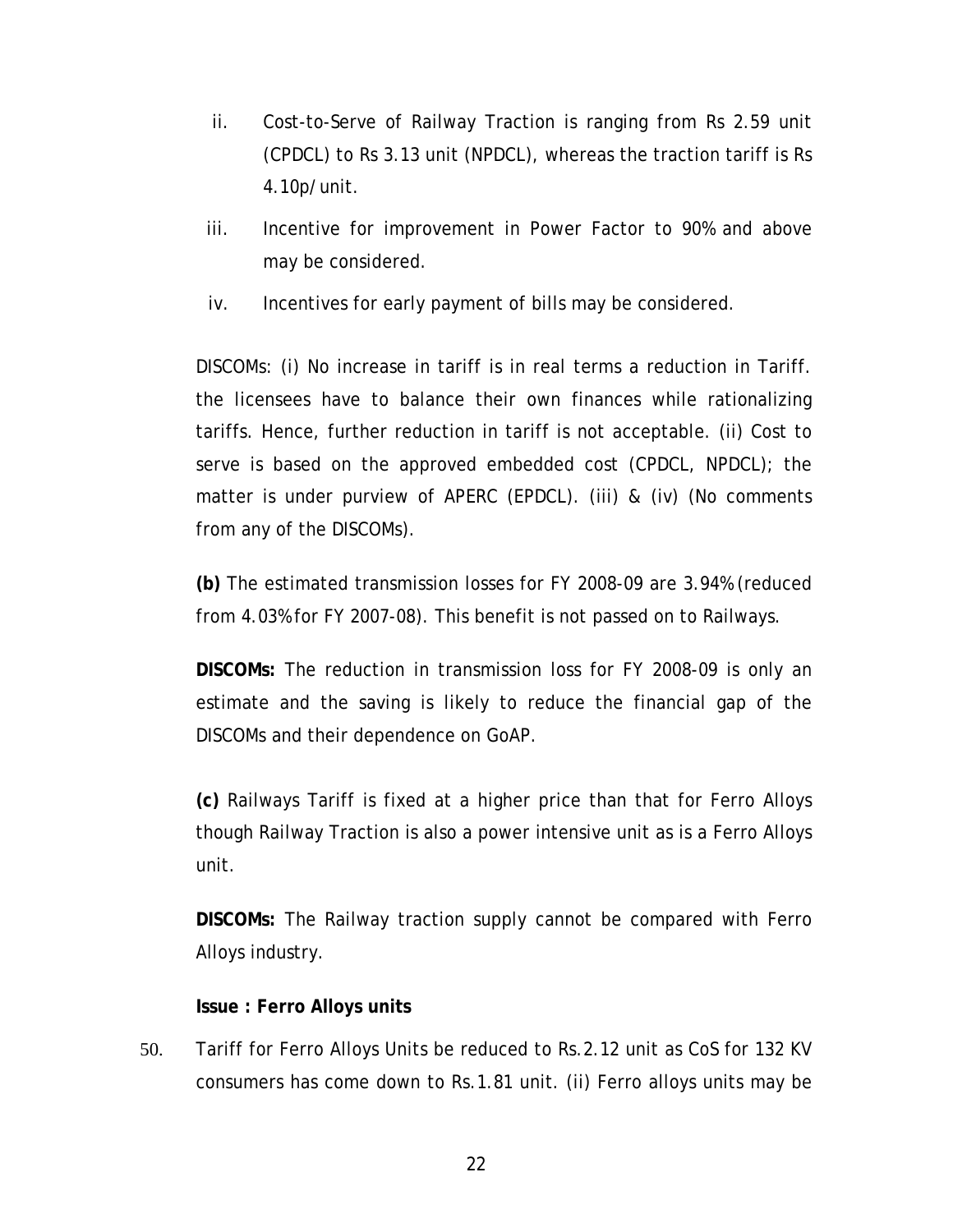permitted to pay the cross- subsidy component as determined by APERC, only when these units fail to consume energy equivalent to 85% Load factor.

**DISCOMs:** It is under the purview of APERC (CPDCL & EPDCL).

**Issue : DISCOMs' investment in 1600-MW Krishnapatnam Project** 

51. The DISCOMs are opting for shares in APGENCO's 1600 MW Krishnapatnam Power Project only to hand over the shares to IPPs at a future date.

**DISCOMs:** DISCOMs are investing in APGENCO considering the requirements of power in future (CPDCL).

#### **Issue : Theft control**

52. (a) What are specific measures taken to control theft of energy, and are there any HT consumers indulging in major theft? (b) DISCOM is collecting less than Rs.5 Cr from offenders of the theft of energy. DISCOM may be directed to set a target of Rs.100 Cr per year

**CPDCL:** 58,981 cases were booked during 2006-07 and another 51,620 cases in 2007-08 (upto December, 2007). Intensive inspections are being carried out periodically to detect and control theft of Electricity. The DPE wing of the DISCOM is periodically conducting inspections of industrial and high value services.

**NPDCL:** 26,332 and 20,380 cases respectively were booked during 2006- 07 and 2007-08 (up to December 2007). The cases of malpractice and theft of energy have been detected across all the categories.

**SPDCL:** DISCOM is making all efforts to curb the theft of energy.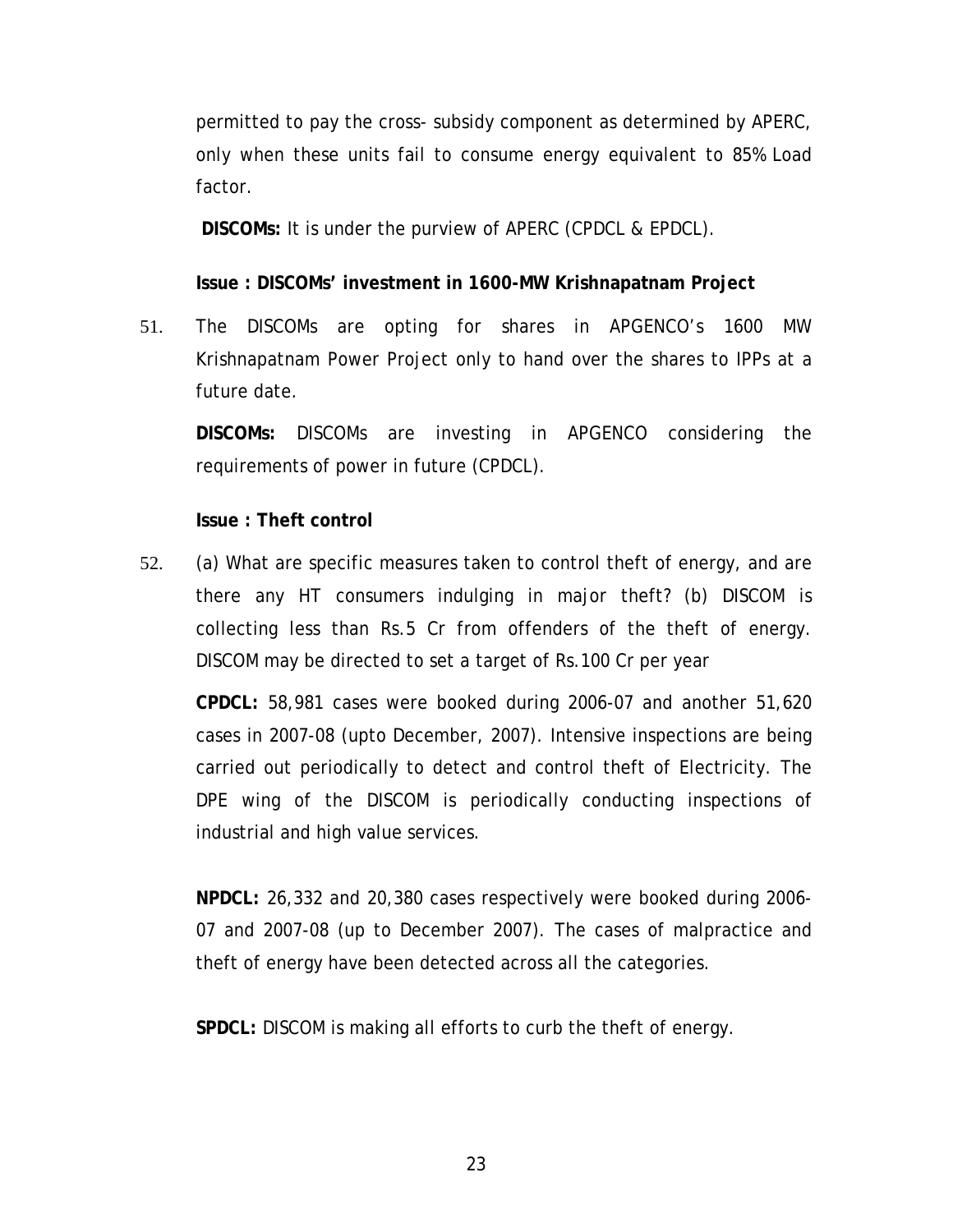**Issue : GTCS issues** 

53. Clause 10.4 of GTCS deals with recovery of revenue loss. It is stated, Revenue loss Electricity charges payable at 3 times of normal tariff. Loss of revenue to the licensee can not be 3 times the normal tariff. It is suggested to use different terminology.

**CPDCL:** DISCOM to address APERC to amend Cl:10.4 of GTCS relating to 'Revenue Loss' such as 'Special rates will be charged at 3 times of normal tariff for the first conviction and for the subsequent convictions, at 6 times the normal tariff for each conviction.

**NPDCL:** It is as per APERC regulations only.

#### **ISSUES RELATING TO APCPDCL**

#### **Issue :Agricultural consumption**

54. **(a)** It is stated that the agricultural consumption is 7207.97 MU against the approved APERC target of 5938 MU, depicting an increase of 1269.97 MU for which there is no justification. Good monsoon and good potential ground water will not increase the consumption. An increase of 1270 MU can be construed as adding system losses to agricultural consumption to exhibit less system losses. The projected quantum of agriculture consumption of 7230.61 MU in 2008-09 is said to be on the basis of the DTR (LV) meter readings of September, 2006 to August, 2007 and pump set capacity as per 2001 census. However, in the Tariff Order for FY 2007-08, APERC stated that agricultural consumption for FY 2007-08 will be decided after the receipt of the report from ISI, of which there is no mention in the filings.

**CPDCL:** The DISCOM is following the methodology approved by APERC to assess the agriculture consumption. The DISCOM has identified a total of 6,277 DTRs exclusively feeding agricultural loads for metering in 235 out of 322 mandals. The six rural districts of DISCOM are largely dependent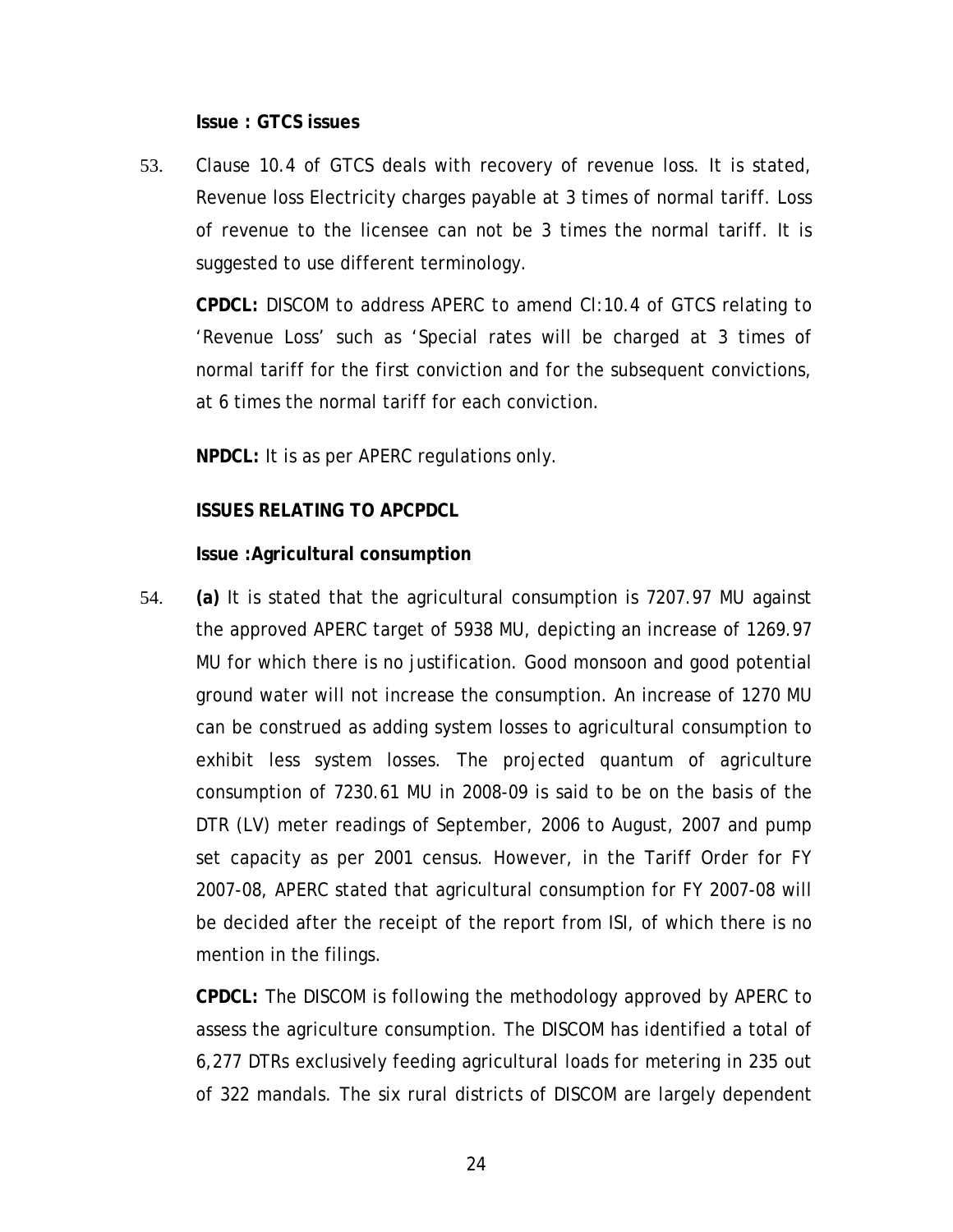on ground water for irrigation needs. In spite of regular appeals, farmers are continuously going in for paddy crop in mid-summer too. Out of 6,277 DTRs, continuous readings have been recorded for 2304 DTRs. The report of Indian Statistical Institute (ISI), Kolkata, is being pursued.

**(b)** All around Hyderabad, due to the GoAP-proposed Ring Road and other developmental activities, speculative land deals have led to stoppage of agricultural operations in large areas of Rangareddy, Mahabubnagar, Nalgonda and Medak districts resulting in decrease in consumption of power in agricultural sector. This aspect needs to be taken into account.

**CPDCL**: The suggestion is noted.

**(c)** The agricultural consumption is based on 7 - hour supply per day. Not a single village within the jurisdiction of CPDCL received 7 - hour supply per day.

**CPDCL**: DISCOM is strictly maintaining 7-hour 3-phase power supply to the agricultural sector. Whenever there is a shortfall in assured hours of supply due to breakdowns, etc., the same is being compensated.

**Issue : H V D S** 

55. Details of HVDS projects are not mentioned. It is not stated as to what are the resultant savings in distribution losses and what is the cost benefit analysis.

**CPDCL:** In 1st phase, 464 feeders in Ananthapur, Mahabubnagar and Nalgonda districts are identified for implementation of HVDS. Out of these, works on 72 feeders have been taken up and completed in the case of 6 feeders. The reduction in distribution losses and the cost -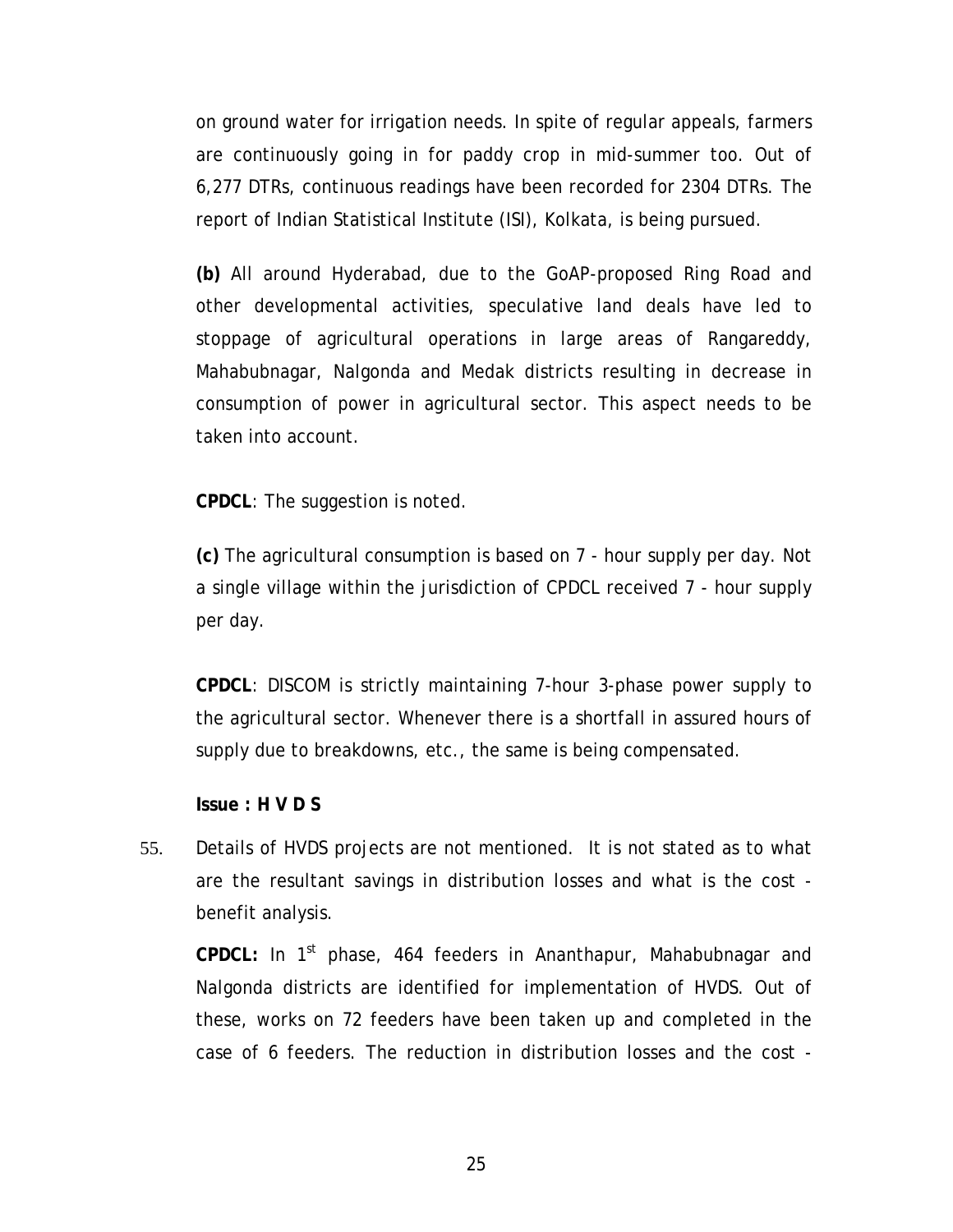benefit ratio are not evaluated so far and will be evaluated after completion of all the works.

#### **Issue : Tatkal connections and Clubbing of bills**

56. a)Tatkal connections should also be included in the scheme of free electricity supply to agriculture category. b)There should not be any disconnection of domestic supply if a consumer fails to pay agriculture supply bills.

**CPDCL**: (a) It is under the purview of GoAP. (b) Integrated bills are being issued for the convenience of the consumers. Disconnections are done as per GTCS (General Terms and Conditions of Supply) issued by the Commission.

# **Issue : Metering of agricultural services**

57. As per Section 55 of Electricity Act, 2003, all services are required to be metered. The Commission has granted time for fixing meters to agricultural services up to March, 2008, which is fast approaching.

**CPDCL**: Matter is being taken up with the Commission.

# **Issue : Group Wells**

58. i) In respect of group wells, pro-active steps beyond energy management are needed to manage the growing energy demand in agriculture. ii) DISCOM should take stock of service connections with group sharing mechanisms and exhibit them as a separate category in future ARR reports. iii) Existing un-authorized connections may be regularized without charging any fee if farmers form a group and seek regularization as a sharing group.

**CPDCL**: Suggestions are noted.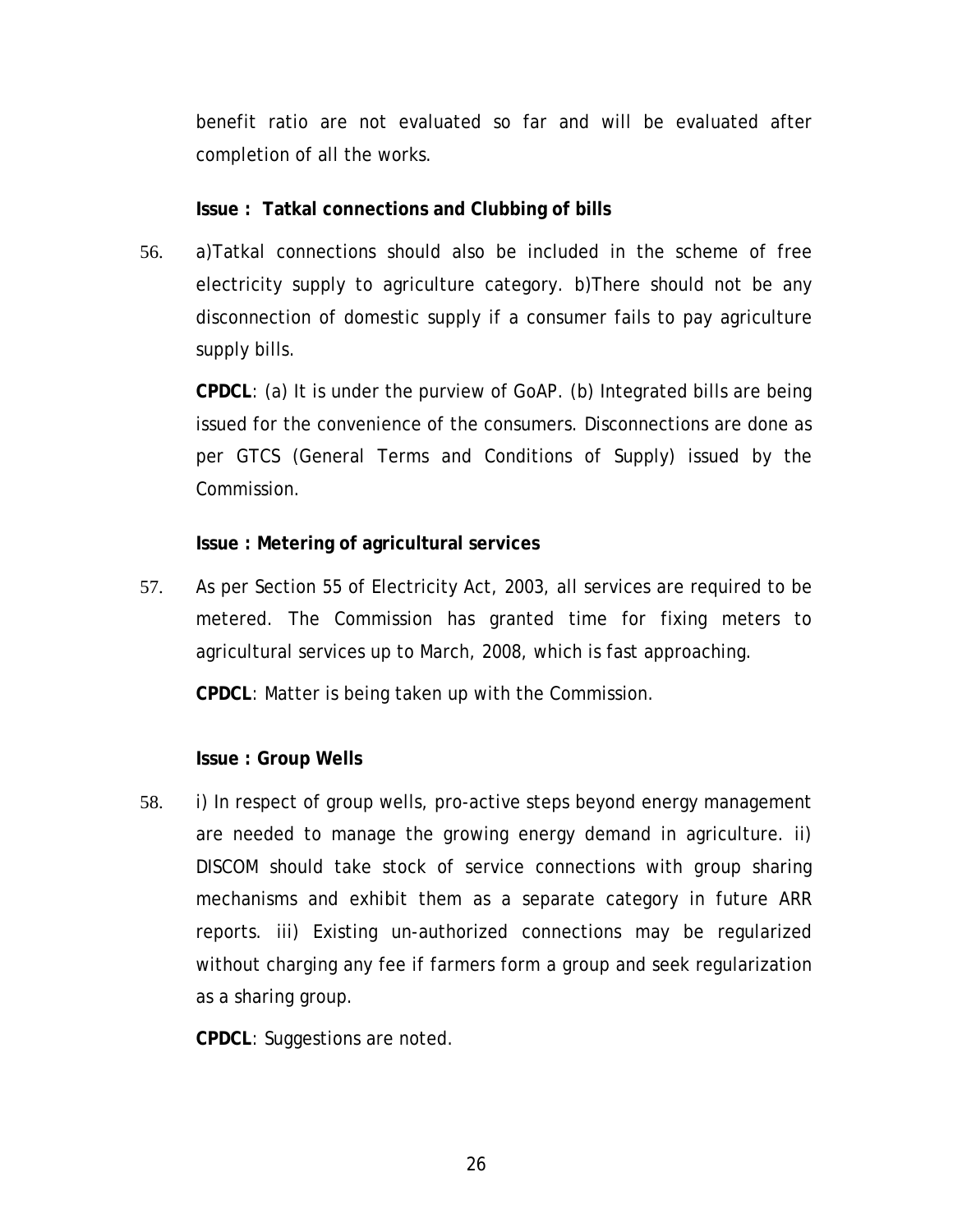#### **Issue : Reduction in tariff for rural industrial services**

59. Fixed charges for Cat-III A services in rural areas should be reduced to Rs.12 from the present Rs.35 as these services are receiving supply for only 7 hours unlike the services in the cities.

**CPDCL**: It is under the purview of APERC.

# **Issue : LT Category – II**

60. The LT Category-II is singled out for discriminatory treatment to make up for the losses incurred by utilities through subsidy. Only the LT Category-I (Domestic) tariff should be charged to trading establishments consuming up to 250 units/month.

**CPDCL:** It is under the purview of APERC

#### **Issue : Reconnection charges**

61. The re-connection charges of Rs.50 is very high for consumers who pay minimum charges. It may be reduced to Rs10.

**CPDCL**: Reconnection charges are being collected as per the directives of APERC.

#### **Issue : Uniformity in bills collection charges**

62. There should be uniform commission charges in respect of collection of bills by e-seva centers and private collection agents.

**CPDCL:** It is under the purview of APERC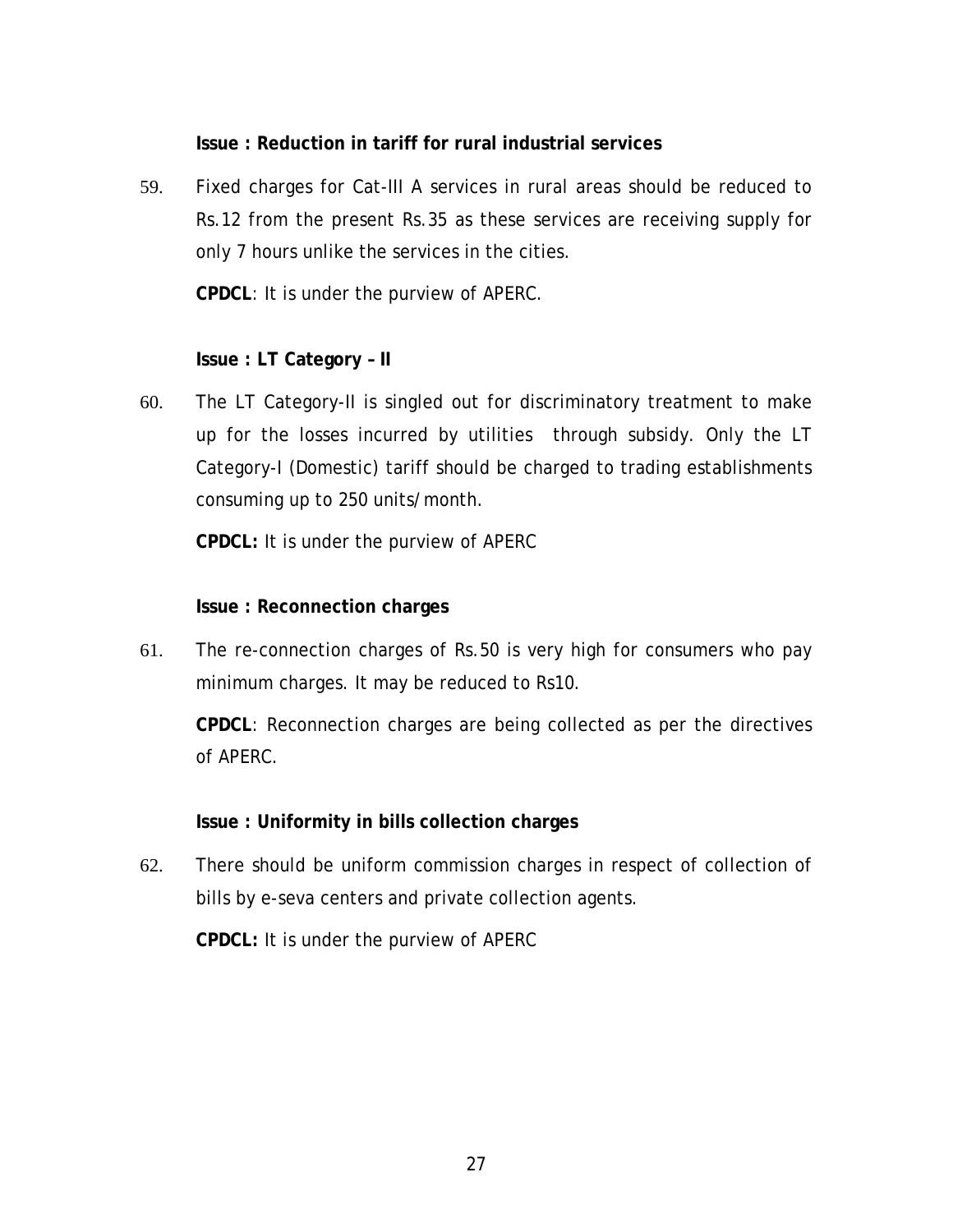**Issue : Tariff for Shopping Malls** 

63. In order to bring down demand, higher tariff of say Rs.8 per unit needs to be fixed for shopping malls and hoardings on the lines of Tariff Order of Maharashtra ERC.

**CPDCL**: It is under the purview of APERC.

#### **Issue : Metered sales**

64. It is mentioned that the metered sales for FY 2006-07 were 287 MU less than the Tariff Order level.

**CPDCL :** The metered sales for 2006-07 were less due to (i) less energy drawl by M/s. My Home Cement Industries Limited as it availed power supply from its 15 MW captive power plant; (ii) contracted capacity and sales in respect of two major Ferro Alloys units is falling from 91.11 MU in 2004-05 to 42.47 MU in 2005-06 and 41.39 MU in 2006-07; (iii) consumption for streetlight services during the last 3 years showing a downward trend; and (iv) load curtailment of about 581 MU during FY 2006-07 inclusive of load curtailment of 511 MU during December-March 2007 (non-Monsoon period) alone.

# **Issue : Decentralized distribution**

65. As per Electricity Act, 2003, and the National Electricity Policy, distribution sector has to be decentralized through franchisees and users associations, panchayats, etc.,

**CPDCL:** Outsourcing of issue of bills, collection of revenue and some maintenance works was taken up on experimental basis in a few villages around Cherlapatelguda village in Ibrahimpatnam Mandal of Rangareddy district with the help of Administrative Staff College of India.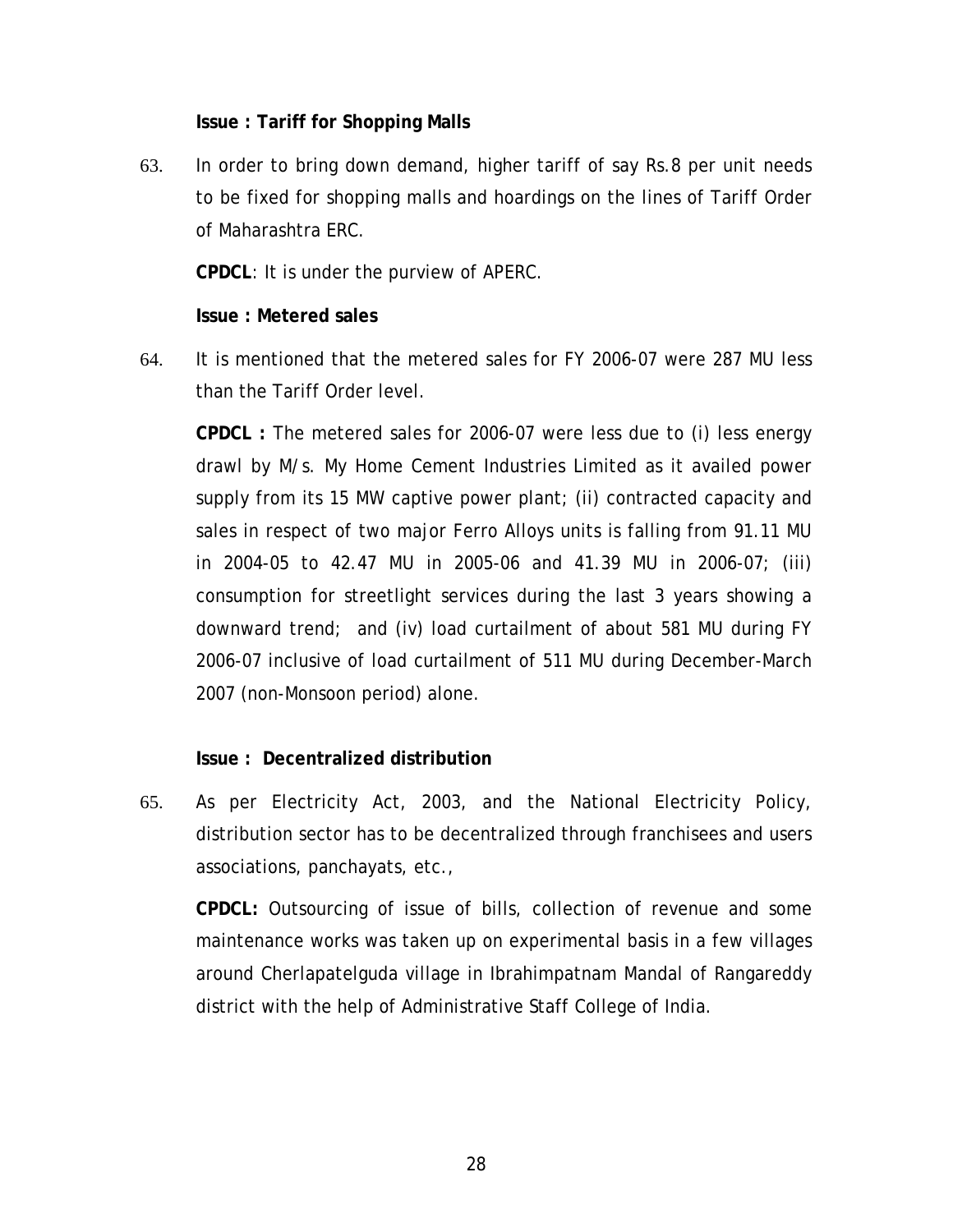**Issue : UI charges** 

66. The UI charge of Rs.10 per unit is very high and such inter-changes of power are not regulated by the electricity regulators.

**CPDCL**: It is under the purview of APERC.

#### **Issue : Delayed Payment Surcharge**

67. The high interest rate on the installments and delayed payment surcharge must be brought down. At present, these put together amount to more than 49% per annum, which is highly abnormal. Even for theft cases, the Electricity Act, 2003, has stipulated only16% per annum.

**CPDCL:** It is under the purview of APERC.

#### **Issue : Pole-mounted metering**

68. To curb pilferage, CPDCL introduced pole-mounted metering in certain areas. A report was to be filed with Commission by 30.06.2007.

**CPDCL**: Report is submitted to APERC

# **ISSUES RELATING TO APEPDCL**

**ISSUES CONCERNING AGRICULTURAL SUPPLY:** 

#### **Issue : Agriculture consumption estimates**

69. (a) From the ARR filings for 2008-09, it is very clear that there is a sharp difference in power consumption between three Circles of Srikakulam, Vizianagaram and Vishakhapatnam on the one hand and Rajahmundry and Eluru Circles on the other.

EPDCL: The different patterns of agricultural loads are studied by the DISCOM. The loads and the agricultural consumers at Eluru and Rajahmundry circles are based on the field conditions.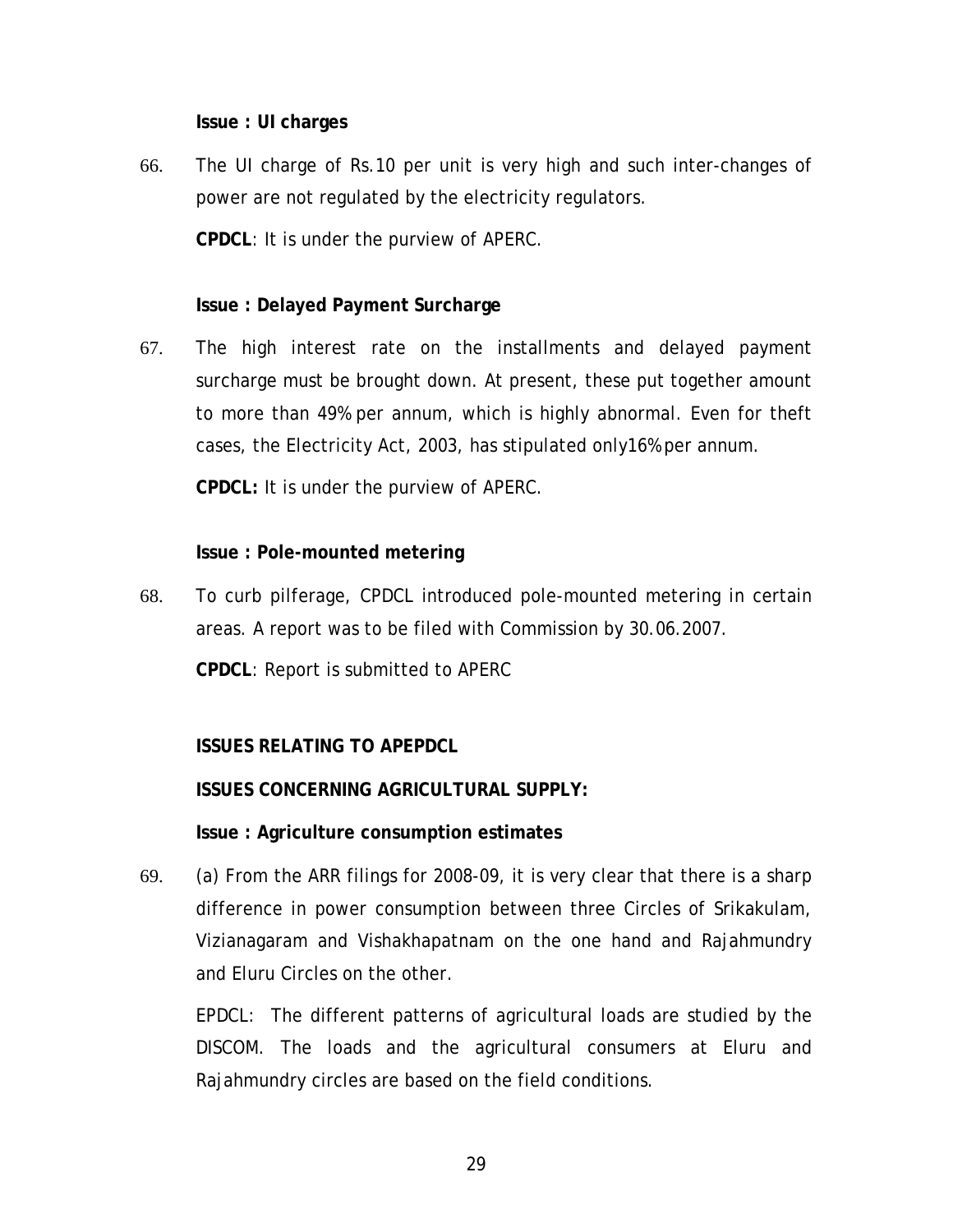(b) The figures in Form-7 of ARR filings of the Annexures provide a sharp contrast

EPDCL: The total consumption of agricultural services mentioned is correct and the data is prepared based on the methodology given by the Hon'ble Commission.

(c)The Commission announced that it had appointed the Indian Statistical Institute, Kolkata, to verify the estimates of the Agricultural consumptions arrived by the Licensees.

EPDCL: ISI had already studied and there is no huge variation in respect of the consumptions estimated by EPDCL.

(d) Un-authorized connections are to be removed

EPDCL: Intensive inspections are conducted and all the measures are taken to remove un-authorized connections

(e) Regularisation of un-authorized connections

EPDCL: Regularisations will be done in cases of disclosure by consumers as per the laid-down procedures.

(f) Quality power supply with few interruptions should be given to all agricultural consumers. Extending supply during night time is causing inconvenience to the farmers.

EPDCL: Supply to Agricultural sector is monitored and provided based on the availability of power in the Grid. Supply in a single stretch causes lot of pressure on the system and cannot be effected. However, supply timings are rotated among groups of feeders at 11 KV level so that nobody gets an undue advantage.

30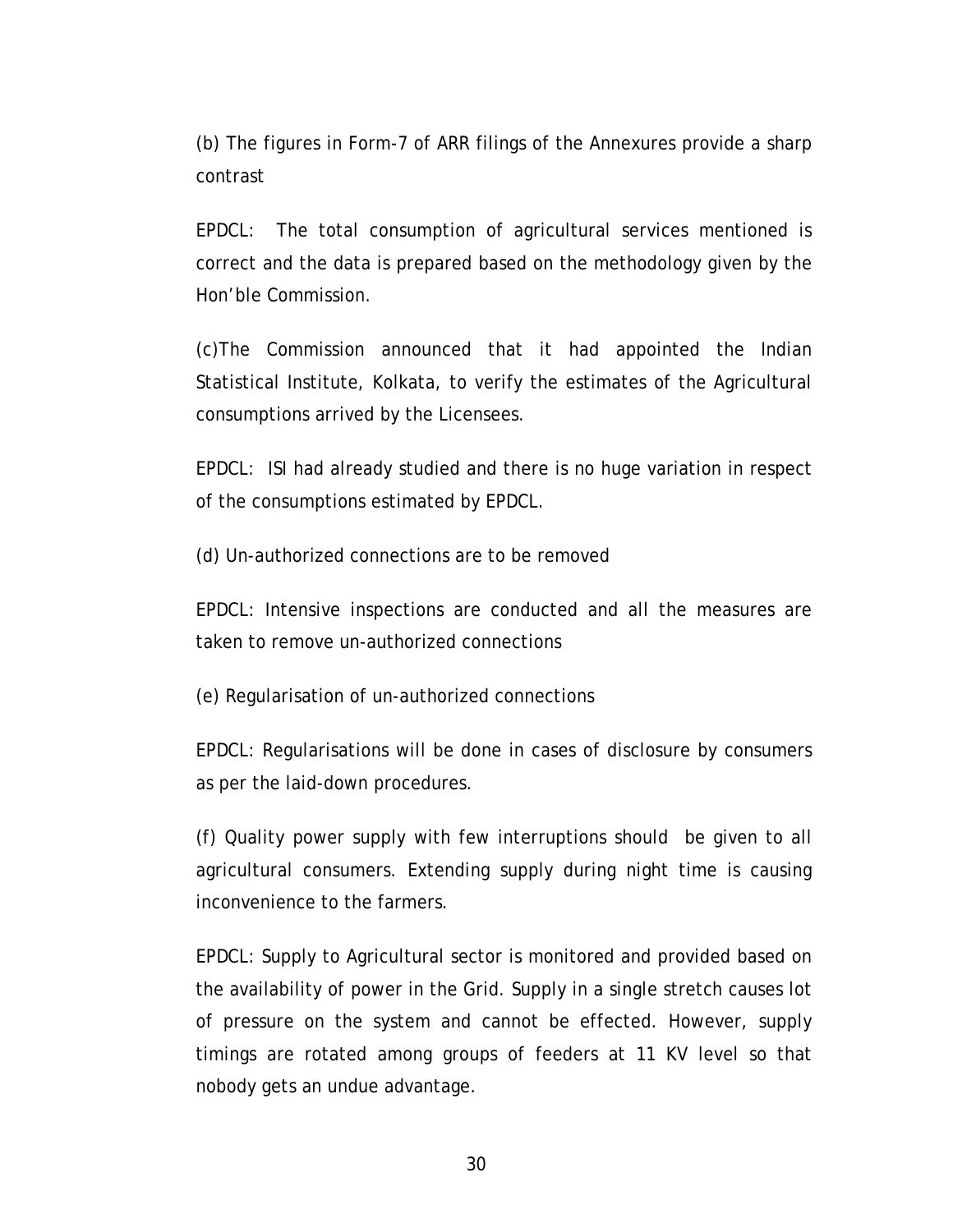**Issue : HVDS System** 

70. DISCOM should speed up the implementation of the HVDS programme. EPDCL: Regular meetings are being conducted with contractors and officers to speed up the HVDS programme.

## **Issue : DSM measures**

71. (a)It has been repeatedly mentioned that inefficient motors, metal pipes for suction and delivery, metal foot- valves and absence of capacitors are all leading to excessive consumption.

EPDCL: Wide publicity was given for implementation of DSM measures and educating the consumers at field.

(b) DSM measures are not exclusively for farmers but for all the consumers and the problem cannot be tackled in a piecemeal manner.

EPDCL: Energy conservation measures have been taken by EPDCL. Distribution of CFL lamps at Visakhapatnam Circle in coordination with M/s OSRAM is under process and will be extended based upon the performance.

## **TARIFF - RELATED ISSUES:**

**Issue :Tariff condition for HT Industrial consumers** 

- 72. M/s. Hindustan Zinc Ltd., Visakhapatnam, has made the following comments / suggestions:
	- a) The incentive for HT Industrial consumers may be fixed @30% instead of 25 % for the LF above 70 %.
	- b) Incentive for off-peak power may also be introduced to encourage industrial consumers.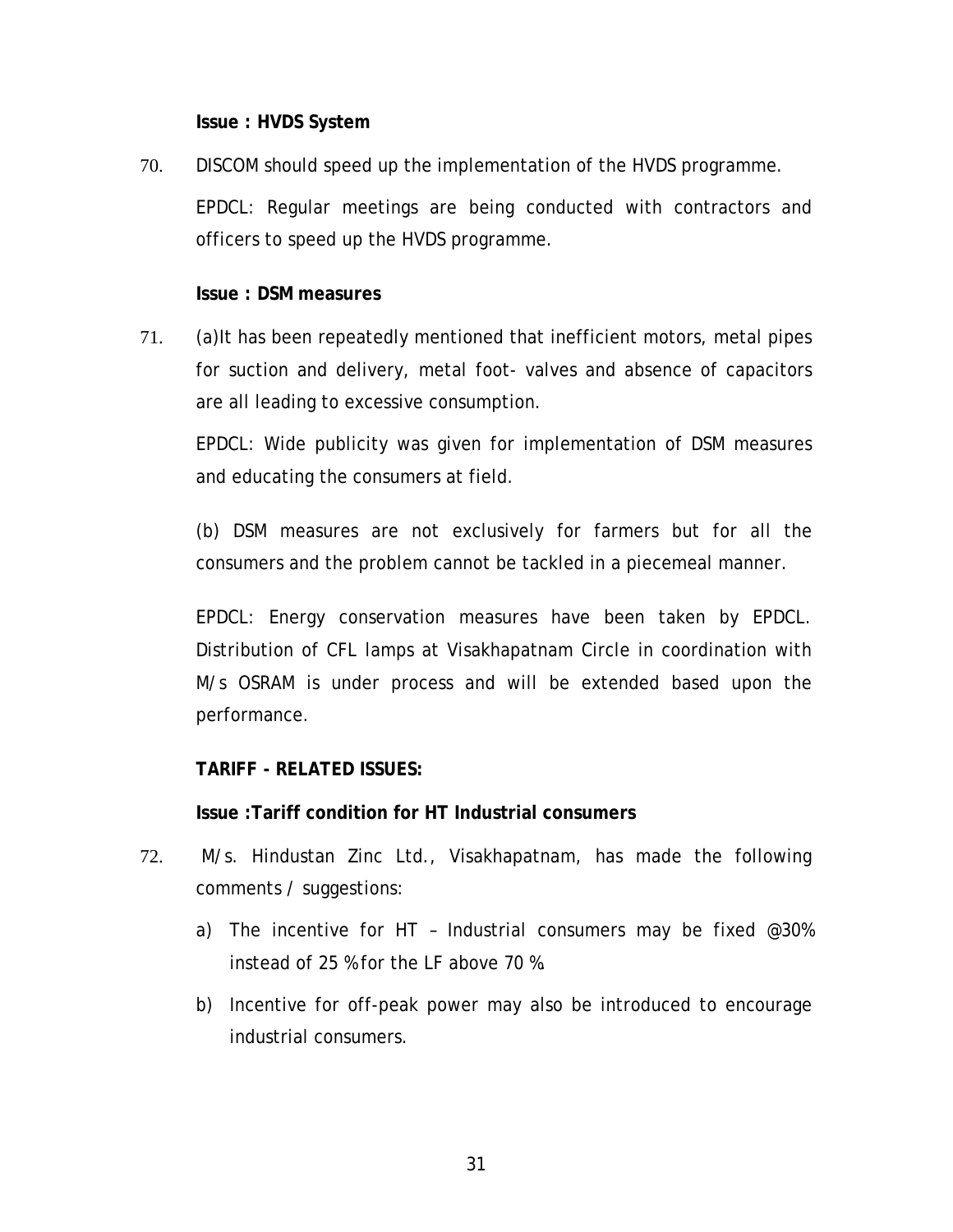- c) Incentive may be allowed for higher power factor than the specified power factor to encourage HT consumers with higher PF.
- d) The demand charge may be reduced as these charges have never been reduced.
- e) The cross subsidy surcharge may be fixed in such a way that the obligation and intention behind the Electricity Act 2003 are fulfilled.
- f) The relief accruing due to hydel generation may be extended to HT consumers.

EPDCL: (a) to (e): Tariff fixation is under the purview of Hon'ble Commission (f) FSA levies are made considering hydel generation also.

## **Issue : Tariff for temples**

73. Maintenance of temples has become a difficult task. Hence, it is requested to change the category for lighting at temples in rural areas from LT-VII to LT-V (A), without any charges.

EPDCL: Not acceptable to EPDCL. This is however under purview of APERC

## **Issue : Tariff for educational institutions**

74. (a) Educational institutions are charged a tariff of Rs 4 per unit under General category. Kindly exempt institutes like schools for deaf & dumb, being charitable institutions. (b) Entire dues for each financial year may be collected by way of single payment mode.

EPDCL: (a) Tariff fixation is under purview of APERC. (b) Not possible to collect bills once in a year. However, advance payments can be accepted.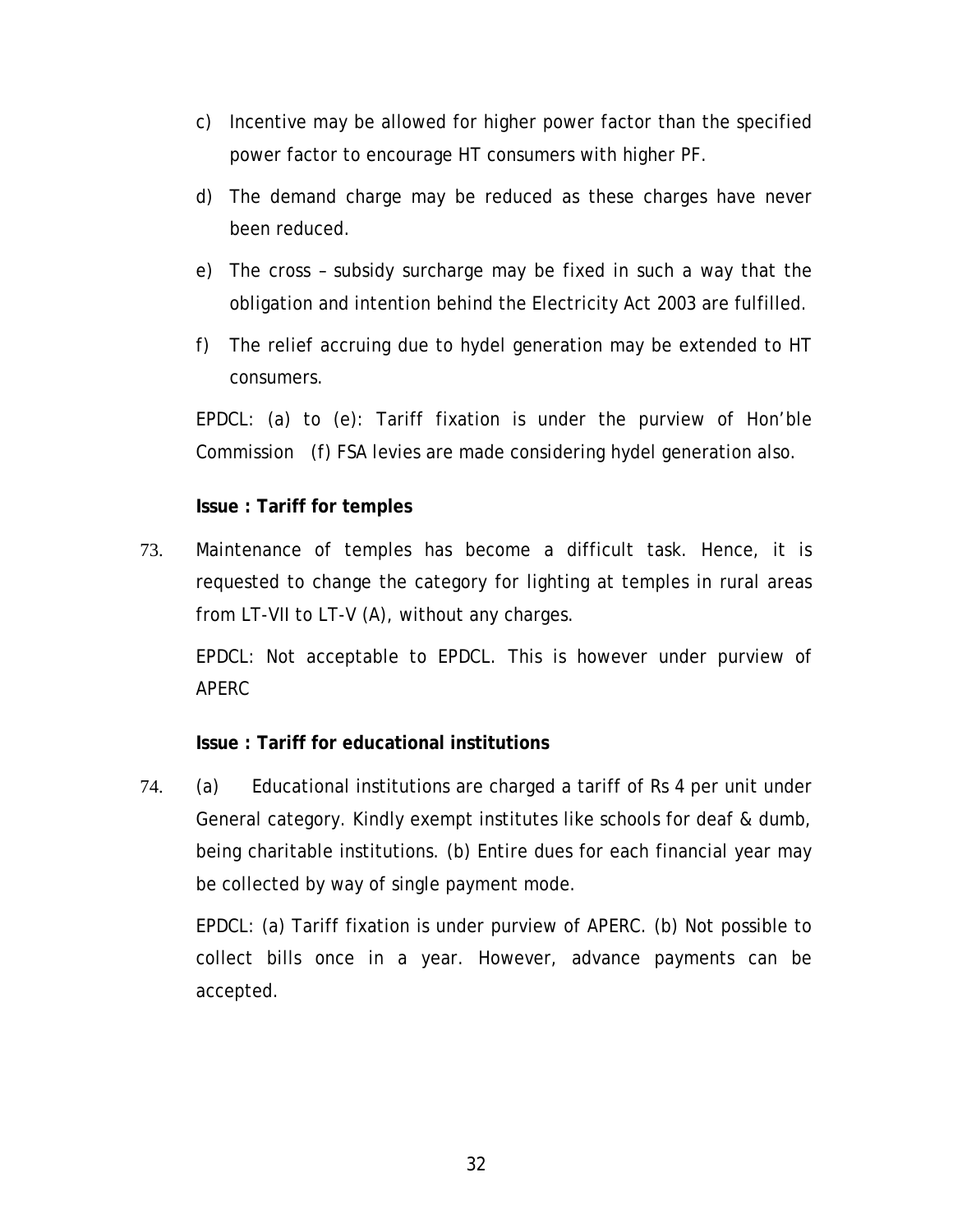#### **ISSUES CONCERNED WITH CONSUMER SERVICES:**

#### **Issue : Interaction with public welfare associations**

75. DISCOM should have system of interaction with public welfare associations.

EPDCL: Substation meetings, Pragathi Padham and other public oriented meetings are arranged by EPDCL at section office level covering all villages, and the representatives of public welfare associations can meet the DISCOM's officers at any time. To redress grievances the Consumer Grievances Redressal Forum is also available at Consumers' disposal.

#### **Issue : Increase in consumption by Domestic Consumers**

76. Domestic consumption has shown a sharp increase of 14.81% during 2007-08 and is estimated to grow at 8.85% in 2008-09. No explanation is furnished.

EPDCL: The sharp rise in domestic consumption during current year vis-àvis the previous year is due to load relief of 120.46 MU during the previous year and the plan for release of new connections under RGGVY.

## **Issue : Name transfer problems**

77. Even though indemnity bonds are submitted, DISCOM authorities are not effecting the transfer of connections in the names of the valid legal heirs.

EPDCL: Problems arising out of name transfer requests will be examined and any bottlenecks in solving such issues will be sorted out accordingly.

#### **Issue : Transmission loss levels**

#### 78. Corrections in transmission loss levels are objectionable

EPDCL: Transmission losses are given as per the latest field conditions and are reduced by taking effective technical and commercial measures.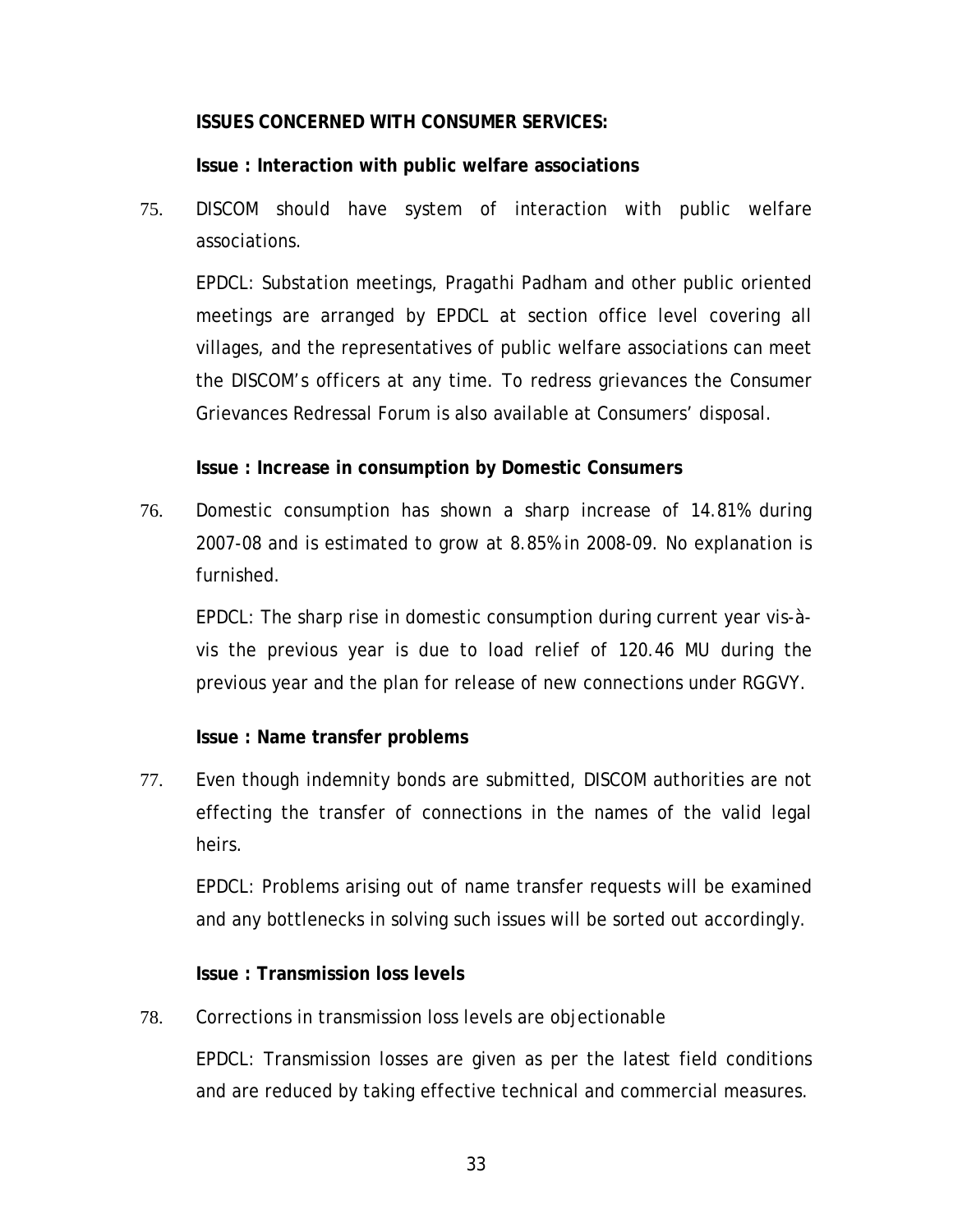**Issue : Pending cases of IPPs** 

79. Status of pending cases of IPPs (Independent Power Producers) EPDCL: 25 cases relating to IPPs are pending.

## **Issue : Additional power purchase**

80. Additional power purchase at higher prices is attributed to the increased Agricultural consumption

EPDCL: Agricultural consumption is assessed as per the technical methodology.

## **Issue : Power purchase from BSES**

81. While power supply rates in the case of all other IPPs are expected to show a decrease in the ensuing year, the rate of M/s BSES is tending to rise from Rs.2.50 per unit to Rs 2.62 per unit.

EPDCL: Due to shortage of gas, net availability of plant comes down for M/s BSES. As fixed cost remains the same, a decrease in the net availability leads to increase in average cost.

**ISSUES CONCERNING IPPS:** 

**Issue : LVS Project** 

82. (a) For the last 7 years or so, LVS (a naphtha-based IPP project lying closed and the matter being before the Hon'ble Supreme Court) has received more than Rs.200Cr towards fixed costs under an interim direction of the Hon'ble Supreme Court, i.e. more than the cost of the project itself (about Rs 110 Cr), without generating/selling a single unit of power.(b) The DISCOMs may think of ways to make a deal with LVS once for all, as the project has been reimbursed a total amount in excess of the investment therein.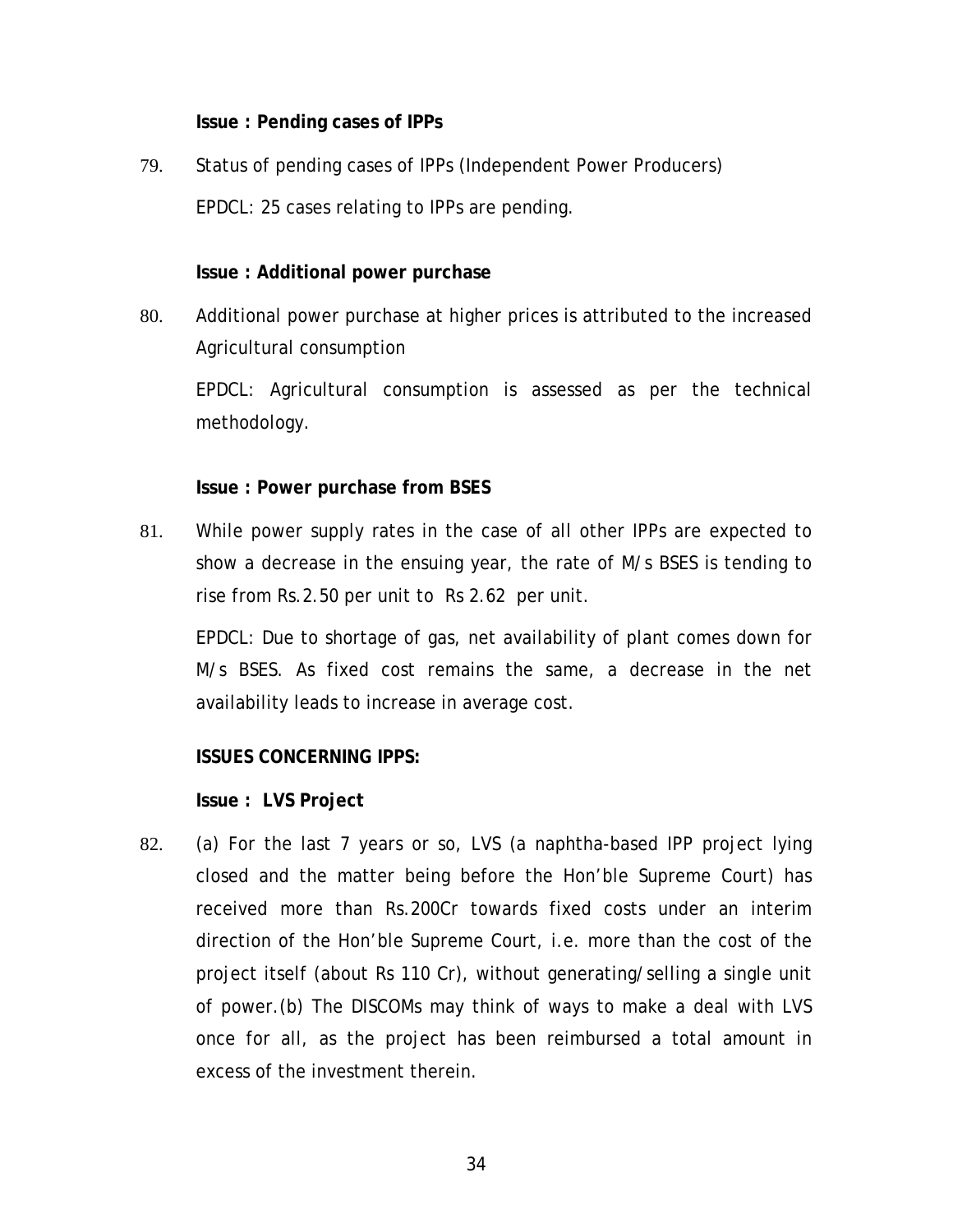EPDCL: (a) The matter is subjudice at the Hon'ble Supreme Court level. DISCOM has accordingly no comments to offer and has to follow the directions of Hon'ble Supreme Court. (b) EPDCL is following the directions of the Hon'ble Commission.

**Issue : Usage of solar power** 

83. Usage of solar power needs to be encouraged as per the National Electricity Policy.

EPDCL: Electrification of un-electrified villages and hamlets where grid connectivity is not feasible has been taken up with solar panels by the DISCOM for about 600 households in remote tribal villages and a scheme in this regard has also been submitted to the Hon'ble Commission for approval.

**ISSUES RELATING TO APNPDCL** 

**Issue : Agricultural consumption** 

84. (a) NPDCL has done away with the procedure of assessing the agricultural consumption under sampled metered DTRs for a year as directed by the Commission.

NPDCL: The DISCOM is submitting the estimates as per the Commission's directions. 2923 MU of energy was consumed during FY 2005-06 in NPDCL jurisdiction. The Commission had permitted the same consumption level for 2006-07 and 2007-08.

(b) NPDCL estimated new connections for the year at 41,000. However, the number of service connections so far given is only 4,018 i.e. hardly 9.8% thereof.

NPDCL: Release of agricultural service connections is based on GoAP policy only. Targeted release of new agricultural services for the year will be completed by end of the year.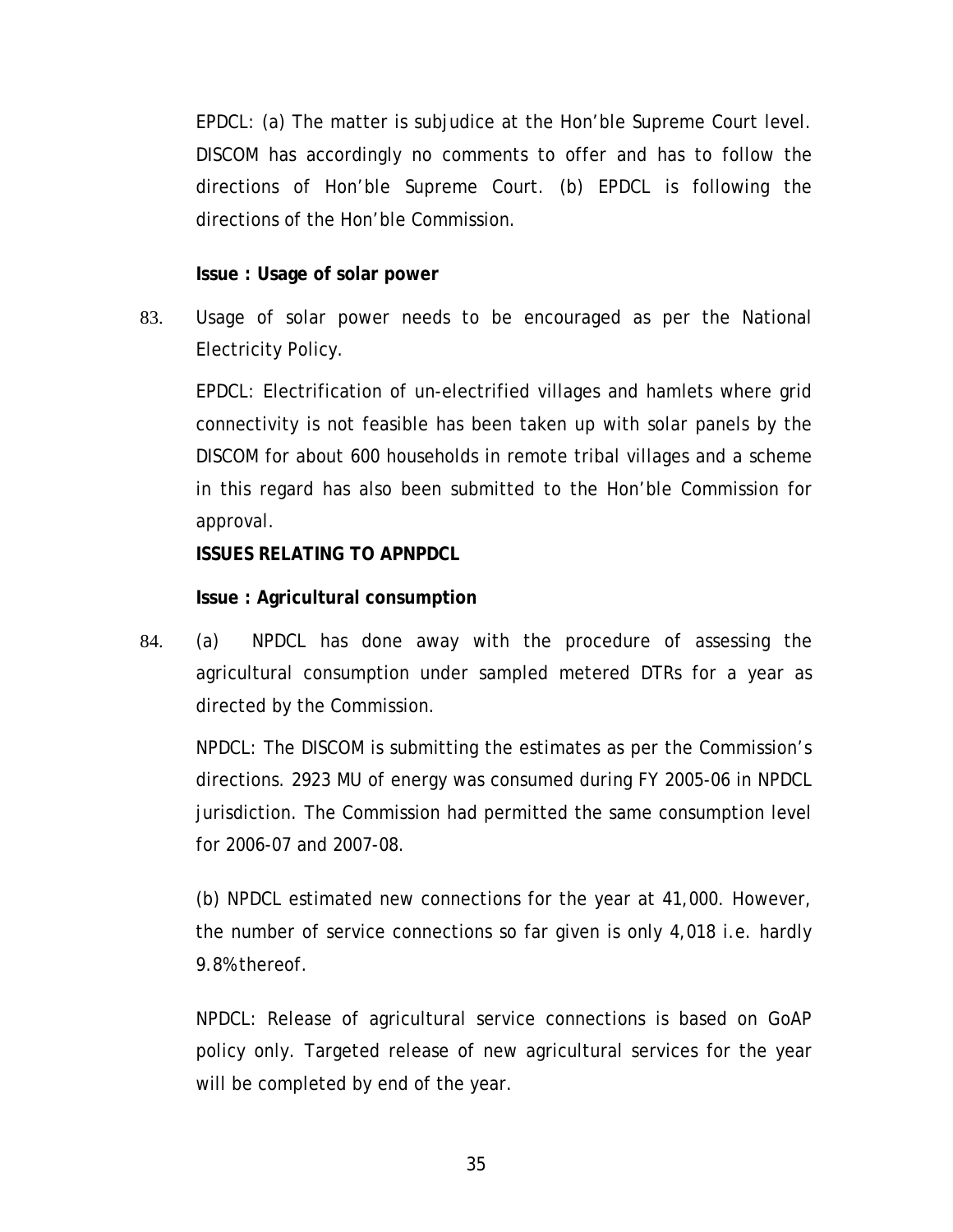(c) What prevents the authorities from insisting on regularization of unauthorized services despite Commission's repeated orders?

NPDCL: 10,393 numbers of un-authorized services have been regularised against 30,880 identified in the DISCOM.

(d) Every year the consumption figures given by NPDCL are dreamt-up figures with no mention of number of services, circle-wise load, etc. Tatkal services figures and HVDS- metered figures are also not made available.

NPDCL: ARR and proposed tariff filings for FY 2008-09 are made as per the guidelines of Commission.

(e) It is reported that Rs.430.70 Cr is the share of NPDCL in the total purchase of power from the open market for the ensuing year. What is the extent of excess power estimated as to be consumed in the agricultural sector?

NPDCL: The additional sales of 534 MU in agricultural category, including HT LI schemes, are expected.

(f) Because of non-supply of quality supply for 7 hours continuously, motors are getting burnt

NPDCL: Licensee is putting all efforts to provide quality supply of power for 7 hours to agricultural sector to prevent damage to the motors.

**Issue : HVDS** 

85. DISCOM may be directed to complete the HVDS programme.

NPDCL: Up to 31.03.2007, the HVDS was implemented in respect of 1,27,737 of agricultural pump sets at a cost of Rs.261.633 Cr. During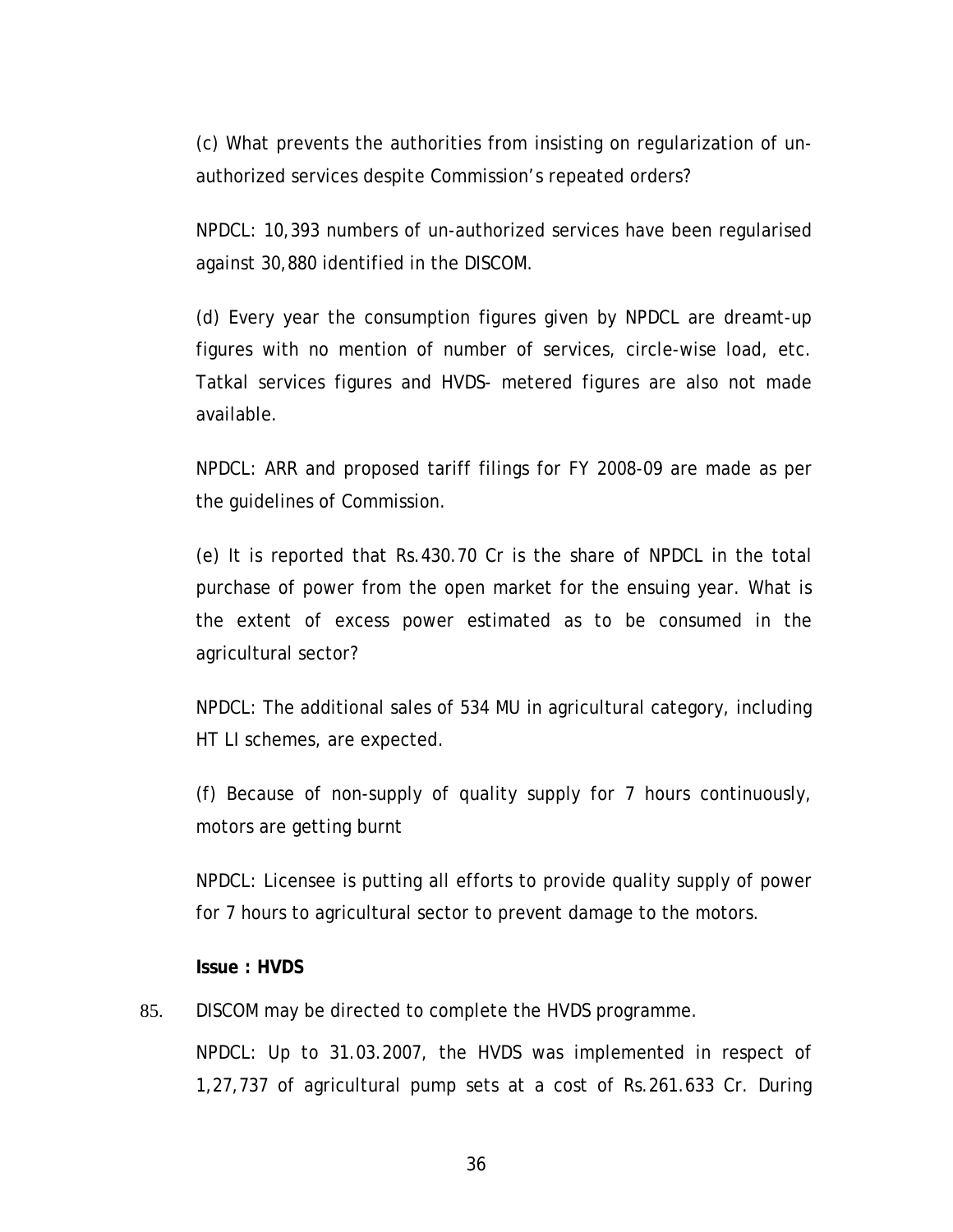2006-07 and 2007-08, sanctions were accorded for implementation of HVDS in two districts - Karimnagar and Nizamabad. In 2006-07 under HVDS scheme 49,960 agriculture pumpsets were covered at a cost of Rs.89.65 Cr. In 2007-08, HVDS has been implemented in respect of 57,009 agriculture services at a cost of Rs.109.44 Crs. up to the end of January 2008.

#### **Issue : Lift Irrigation schemes**

86. The reduction in power consumption due to new Lift Irrigation (LI) schemes which are expected to consume 226 MUs of power is only expected to lead to 0.43% saving in consumption. What is the basis for this calculation?

NPDCL: It is in view of the forthcoming LI schemes in the DISCOM area that a small percentage has been considered.

#### **Issue : Agricultural services under Tatkal**

87. Tatkal services load per service at 3.54 HP is extremely low indicating under-reporting.

NPDCL: A majority of such services are only for 3 HP.

## **Issue : Metering of agricultural services**

88. As per Section 55 of Electricity Act, 2003, all the services are to be metered. The Commission has granted time for fixing meters to agricultural services up to March 2008 (which is fast approaching).

NPDCL: Under execution by the DISCOM.

#### **Issue : DSM measures**

89. There is total silence on the progress of implementation of DSM measures.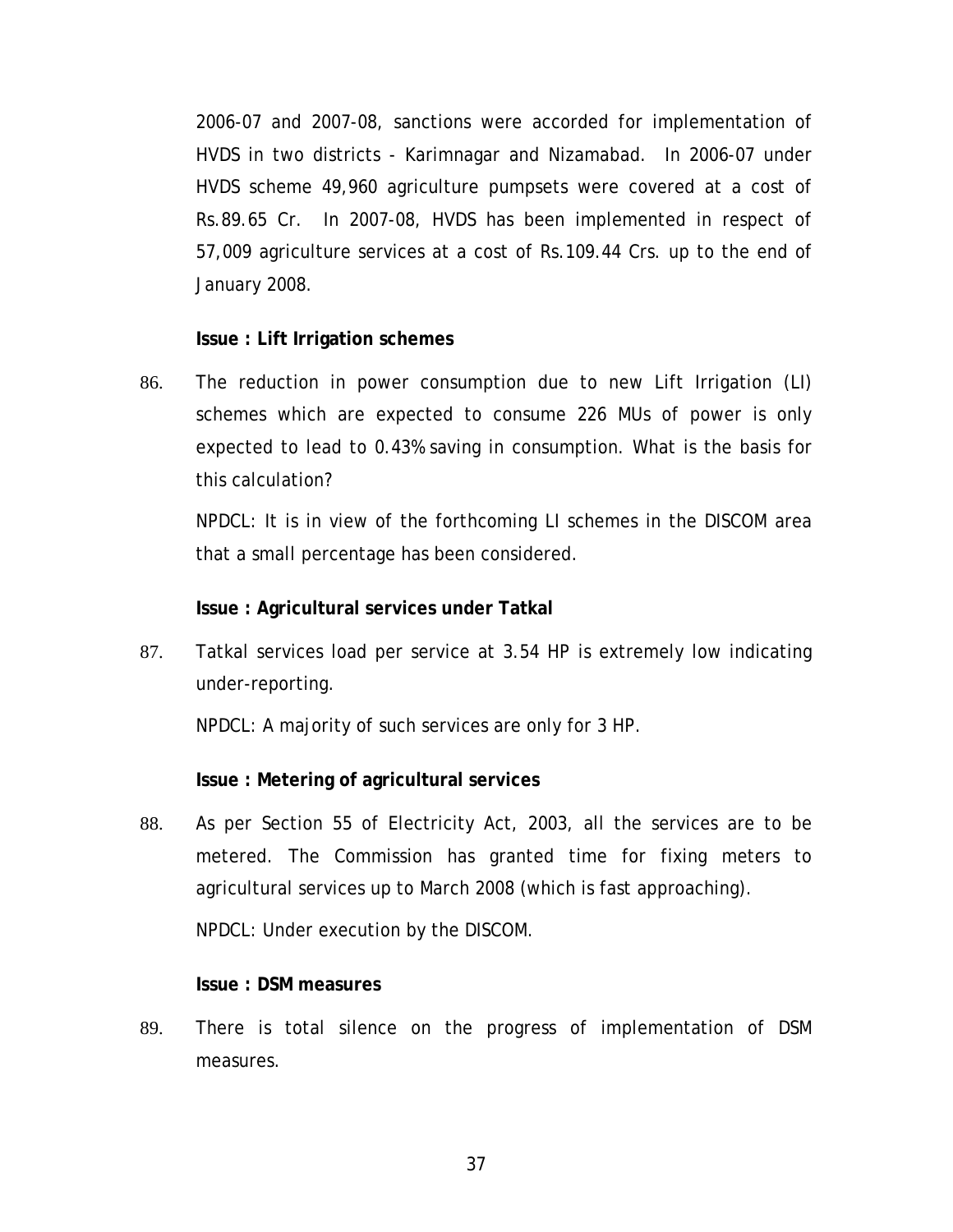NPDCL: Capacitors have been installed for 6,74,259 agricultural services against the existing total of 7,69,013 such services. A pilot, project has been proposed for replacement of 1,000 numbers of existing non-ISI pump sets with ISI-marked pump sets in Kamareddy division of Nizamabad district.

#### **Issue : Subsidy for Domestic services**

90. What is the number of domestic services receiving subsidy of Rs.10 per month?

NPDCL: 1,94,530 consumers are receiving this subsidy.

## **Issue : Distribution losses**

91. What are the circle-wise distribution losses? What are the steps being taken to reduce the losses where they are more than 15%? What are the results of latest energy audit conducted by DISCOM?

NPDCL: Circle-wise percentages of distribution losses is Warangal - 19.17%, Karimnagar - 17.18%, Khammam -16.79%, Nizamabad - 21.06% and Adilabad - 12.63%. Reasons for the variations in extent of losses are: (i) length of lines and location of substations, (ii) differences in load mix in different circles, (iii) location of EHT substations vis-à-vis the load centers, (iv) differences in network topologies in different circles, and (v) loading patterns on the feeders.

## **Issue : Pole- mounted metering**

92. NPDCL had introduced pole-mounted metering in certain areas. A report was to be filed with the Commission by 30.06.2007 as per Tariff Order, 2007-08. There is no mention of this in the filings.

NPDCL: Instead of going in for pole-mounted metering, the NPDCL has been taking steps to avoid pilferage by laying LT AB cables and by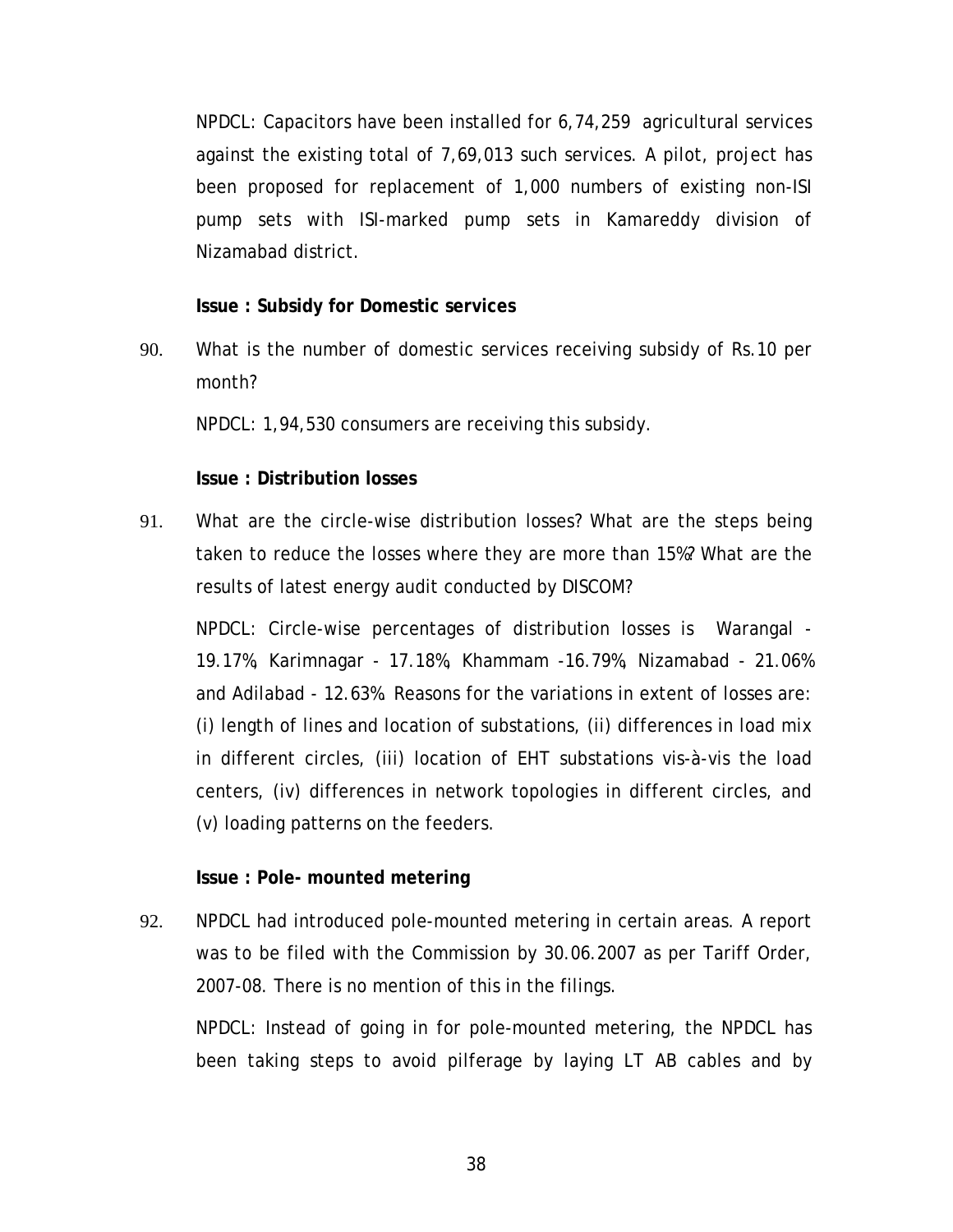shifting the meters from inside of a house to outside. Pole-mounted metering will be implemented, wherever required.

#### **Issue : Safety standards**

93. The Commission had directed that licensee will chalk out by 30.09.2006, a cogent and viable plan of action to adhere to appropriate Safety Standards. They will also work out and display on their website a transparent procedure for determination and payment of compensation in respect of electrical accidents involving humans and animals'.

NPDCL: The licensee has taken all steps to prevent electrical accidents by (i) erecting intermediate poles to rectify loose spans and to increasing the extent of ground clearance in the case of both HT and LT lines. For these, NPDCL has allocated Rs.20 Cr and the works are under progress; (ii) giving wide publicity on safety precautions by means of displays at market yards, railway stations and with slides in cinema halls; and (iii) restringing the loose lines and providing stays where ever required.

## **ISSUES RELATING TO APSPDCL**

**Issue : Agricultural consumption** 

94. **(a)** A utility which is unable to record the correct load of pump sets installed cannot claim that 100% capacitors installation has been completed.

**SPDCL:** All existing pump sets are installed with capacitors. New services are being released only when fixed with capacitors of adequate ratings.

**(b)** While it had been announced that 30,000 new connections would be released during the year, the licensee did not make a mention of the backlog of 80,000 pending applications.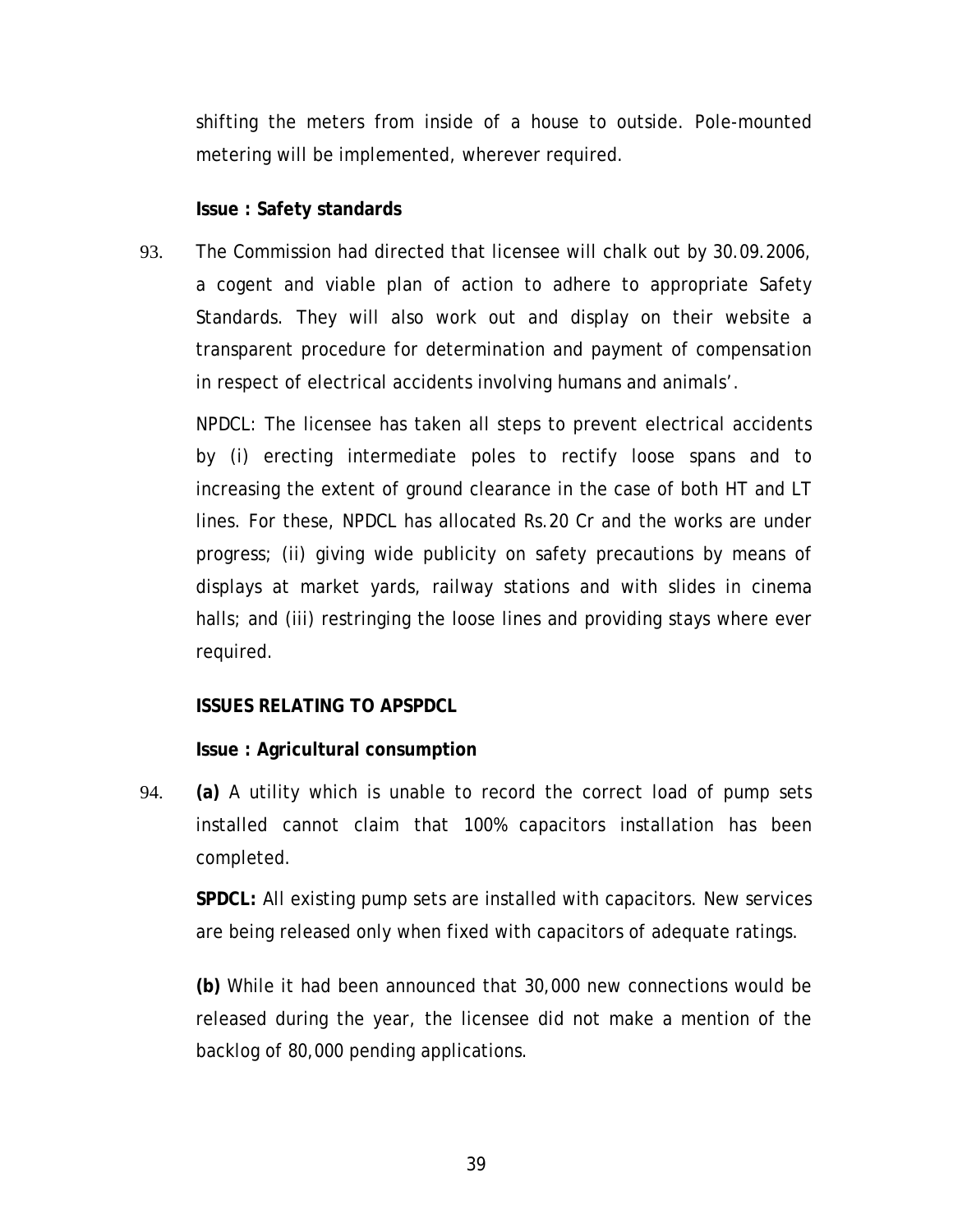**SPDCL**: The GoAP sanctioned release of agricultural services under normal plan (free power scheme) and tatkal schemes. In 2007-08, the targets are 11,400 under normal plan and 31,150 under Tatkal scheme. As per the orders of the Commission, agricultural pump sets with DSM measures will only be considered for release of free power services.

**(c)** 12-hour power supply is required for agriculture sector.

**SPDCL**: Depending upon the availability of power and depending upon the orders of GoAP, the power supply for 7 hours per day would be extended in shifts.

**(d)** Regularisation of existing un-authorised services is not being done.

**SPDCL**: The licensee is immediately regularising the un-authorised agricultural connections, if the consumer is ready to pay the required charges

**(e)** Two representatives from farming community are required to be nominated on to the State Advisory Committee. During public hearings, representative of the GoAP should be available.

**SPDCL:** It is under the purview of APERC.

**(f)** It would be better to prepare the statement of agricultural consumption after assessing the statistics/field observations on the extent of land under different crops normally and the source of irrigation.

**SPDCL:** Agricultural consumption estimate is being done based on the present connected load. The estimate is based on the 2003 connected loads i.e., when the census of agricultural services was conducted by outside agencies. Even though a number of services were released

40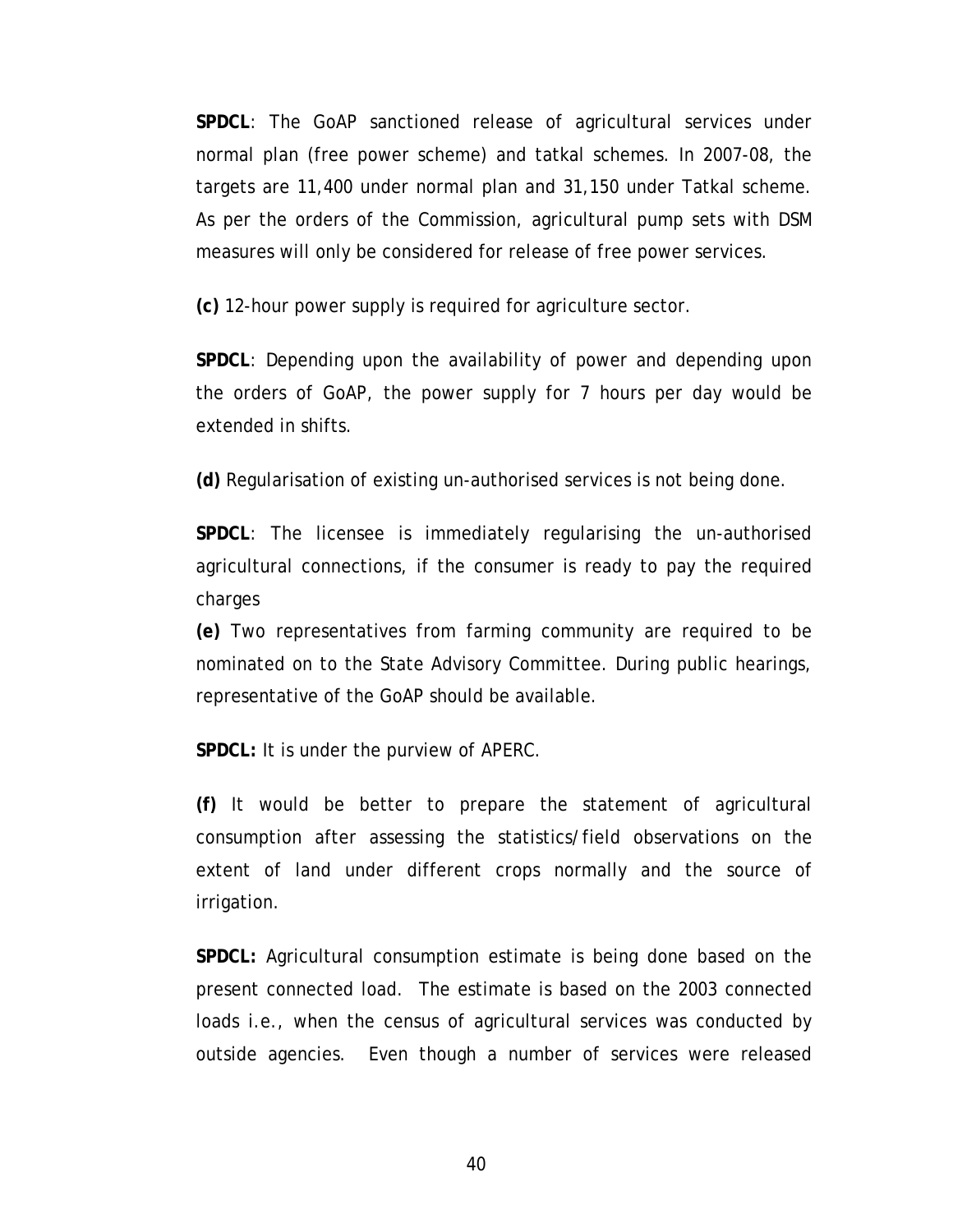during the subsequent period, the additional loads were not considered while estimating the agricultural consumption.

**(g)** As per the Electricity Act, 2003 all the services are required to be metered, whether the energy consumed is free or on payment.

**SPDCL:** Metering on LV side of the agriculture DTRs is being implemented. All the agricultural services under tatkal scheme are also metered.

**Issue : HVDS** 

95. **(a)** How many 11 kV agricultural feeders are converted to HVDS? **SPDCL:** The circle/district – wise details are as follows: Kadapa-97, Tirupathi-159, Nellore-18, Ongole-6, Vijayawada-5 and Guntur-8

**(b)** HVDS works are started enthusiastically but later on the quality of works has not been monitored.

**SPDCL:** A separate Quality Control Wing is functioning in the DISCOM to monitor the quality of works being executed.

**Issue : Lift Irrigation schemes** 

96. **(a)** Consumption under HT-IV and other irrigation schemes is likely to jump from 24 MU in FY 2006-07 to 40.96 MU in FY 2007-08 and 56.86 MU in FY 2008-09. There is no mention of the impact of these schemes on ground water.

**SPDCL**: The licensee is not the authority competent to offer an explanation on such an impact.

**(b)** Free power supply is available to all the agricultural pump sets, including the Lift Irrigation schemes. Many of the LI schemes are unable to function as there are no dedicated feeders and the losers are farmers.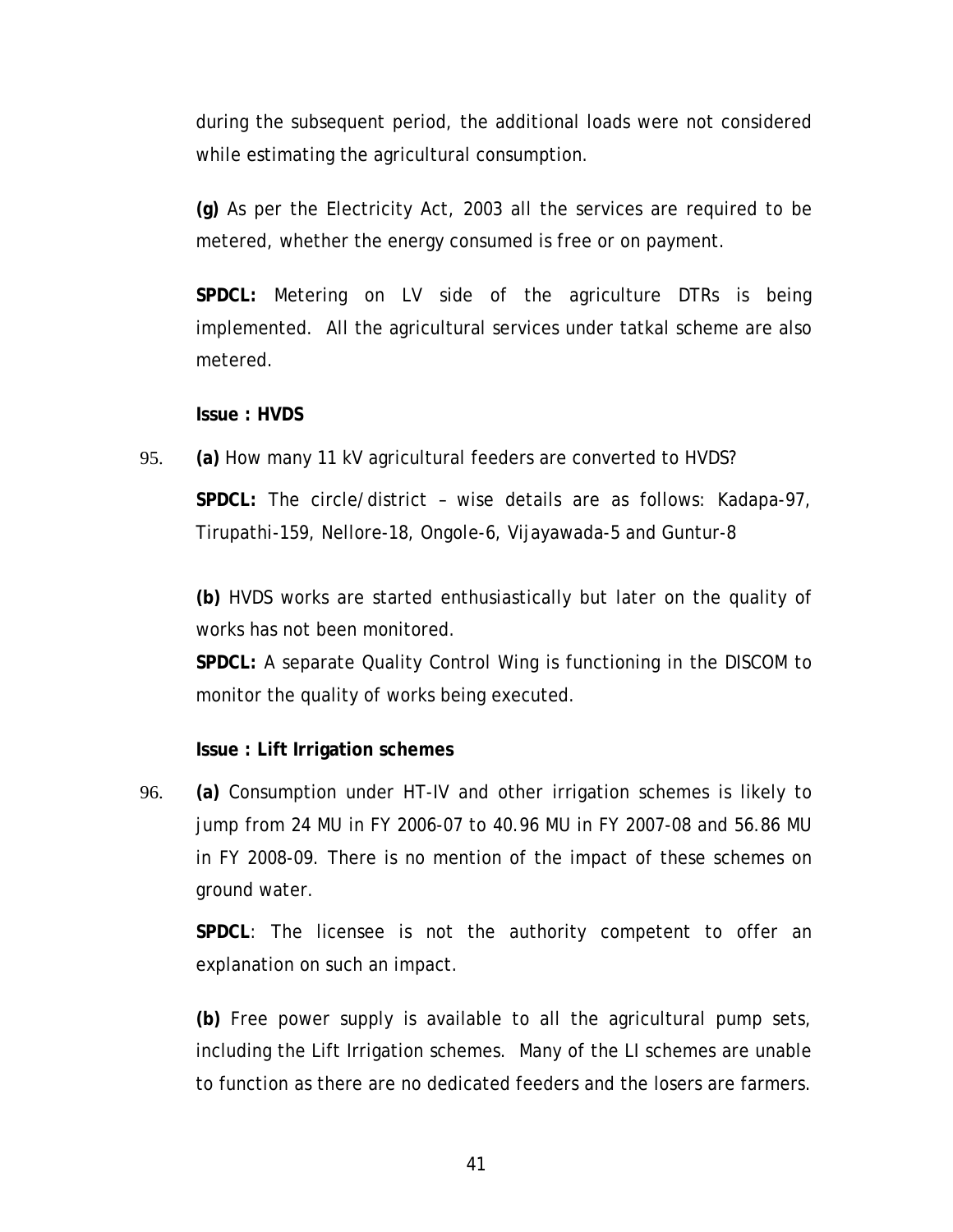A time-bound programme shall be drawn by Hon'ble APERC and direct the DISCOM to implement the scheme.

**SPDCL***:* Dedicated feeders are being erected to cater to Lift Irrigation schemes, as requested by APSIDC, after payment of cost of the line.

## **Issue : Agricultural services under Tatkal**

97. It is indicated that Tatkal service load is 4266781 HP for the whole DISCOM and the power consumption recorded is shown to be 313056251 units for period November 2006 to October 2007, which appears to be highly un-realistic.

**SPDCL:** The HP connected load given in Table 3.27 of ARR filings is cumulative connected load for the entire period of 12 months

## **Issue : Metering of agricultural services**

98. As per Section 55 of Electricity Act, 2003, all the services are to be metered. The Commission has granted time for fixing meters to agricultural services only up to March 2008.

**SPDCL**: Under execution by the DISCOM.

## **Issue : DSM measures**

99. **(a)** The due date for implementation of DSM measures may be extended to 31.03.2009.

**SPDCL**: It is in the purview of APERC

**(b)** Though it was assured that 1,50,000 free power services per annum will be released, only 68,233 services have been released till now -

**SPDCL:** New services are being released where DSM measures are followed, as per the directions of APERC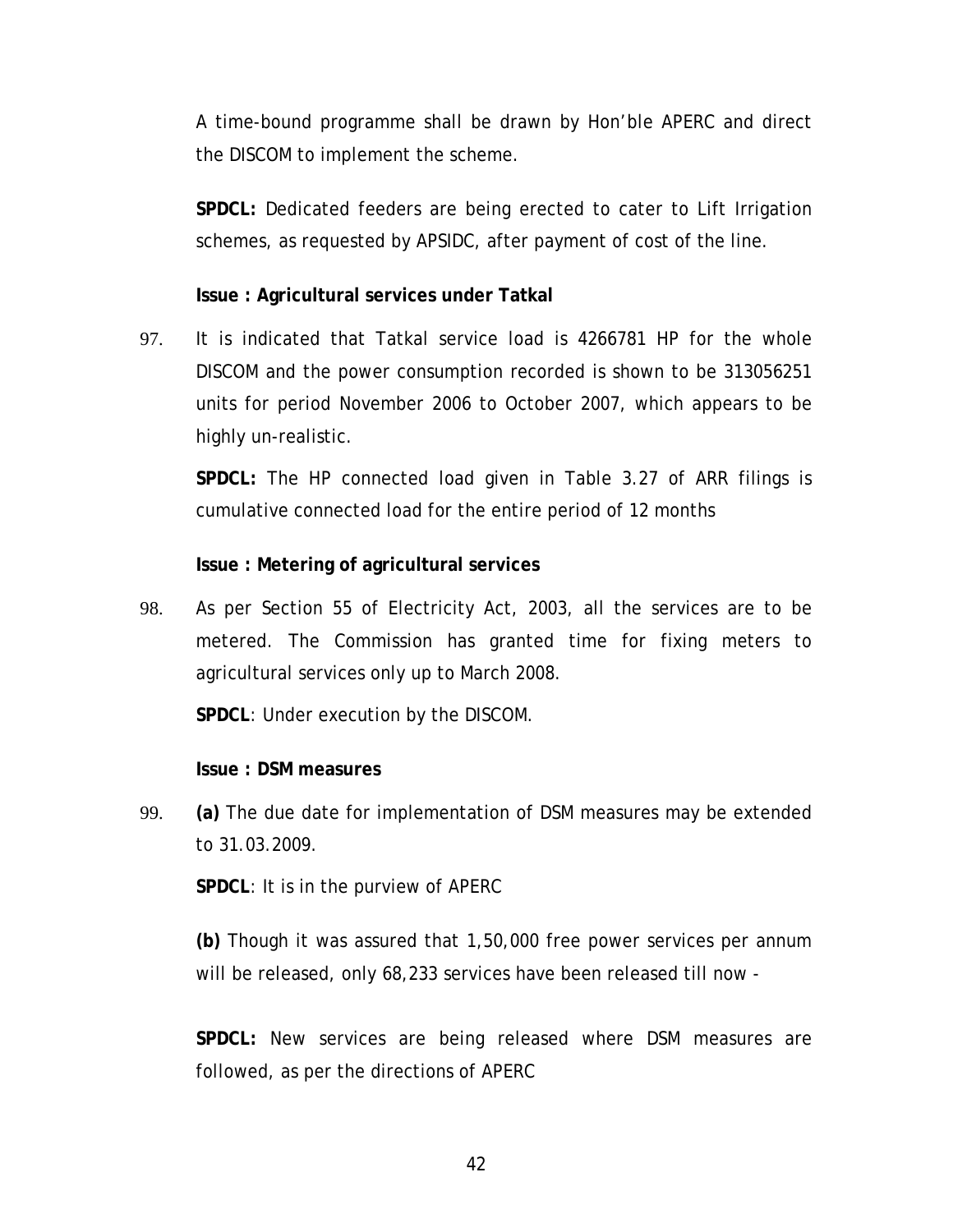**(c)** Unlike other three DISCOMs, SPDCL also reports the non-DSM services as NIL, which means that 100% of services are covered by DSM measures. This is highly exaggerated claim.

**SPDCL:** The details of agricultural pump sets with DSM measures and non-DSM measures are given in the filings.

**Issue : Consumer - related issues** 

100. **(a)** Payment of LT-I should be allowed in villages at post offices.

**SPDCL:** Possibilities of implementing this proposal are to be studied.

**(b)** All the expenditure for shifting of meters is being borne by the consumers only

**SPDCL**: The expenditure is to be borne by the consumers only.

**(c)** For better results, advisory committees at Division and Circle levels may be formed and consumer societies may be given opportunity to join these committees.

**SPDCL**: Meetings are being held regularly with consumer societies at substation level.

**(d)** Delays in erection of new transformers need to be curtailed

**SPDCL**: New transformers are being erected depending upon the priority and the availability,

**(e)** It has been announced by GoAP that all the cases against domestic consumers will be waived and GoAP shall pay all the penalties.

**SPDCL**: There are no such orders from GoAP.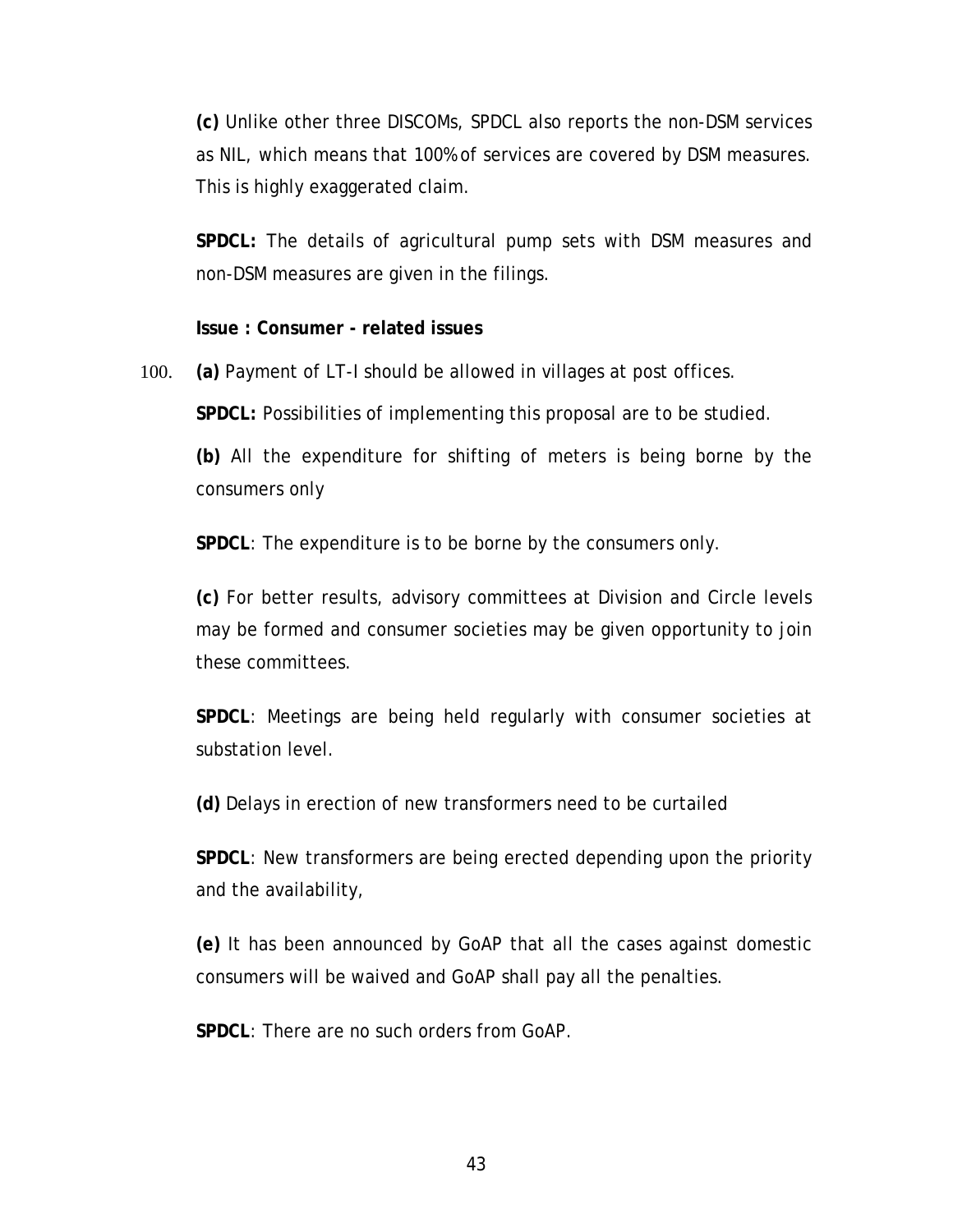**(f)** If the meter burns for the first time, it should be replaced within 24 hours without collection of any charges

**SPDCL:** If the meter burns due to the fault of the consumer, the replacement cost has to be borne by the consumer only.

**(g)** Temples may be categorized based upon the income they earn.

**SPDCL**: It is in the purview of APERC.

**(h)** One of the Chief Engineers of SPDCL has been appointed as Chairman of the Consumer Redressal Forum. With this, consumers cannot expect any justice from the Forum.

**SPDCL:** Appointment of Chairman is only in accordance with Regulation No.1 of 2004 of APERC.

**(i)** In the last public hearings, it was requested to modify the regulations in such a way on common issues that the Consumer Societies can also lodge complaints with the Redressal Forums directly.

**SPDCL:** It is in the purview of APERC.

**(j)** After the introduction of Spot Billing, collection of charges is being done in the month subsequent to the one in which the reading is recorded, leading to levying of penalty.

**SPDCL:** Collection of charges is being done within the due dates only.

**(k)** Un-educated farmers cannot send affidavits. Even the objections sent on post cards should be accepted. The Commission should come to the villages to collect the objections.

44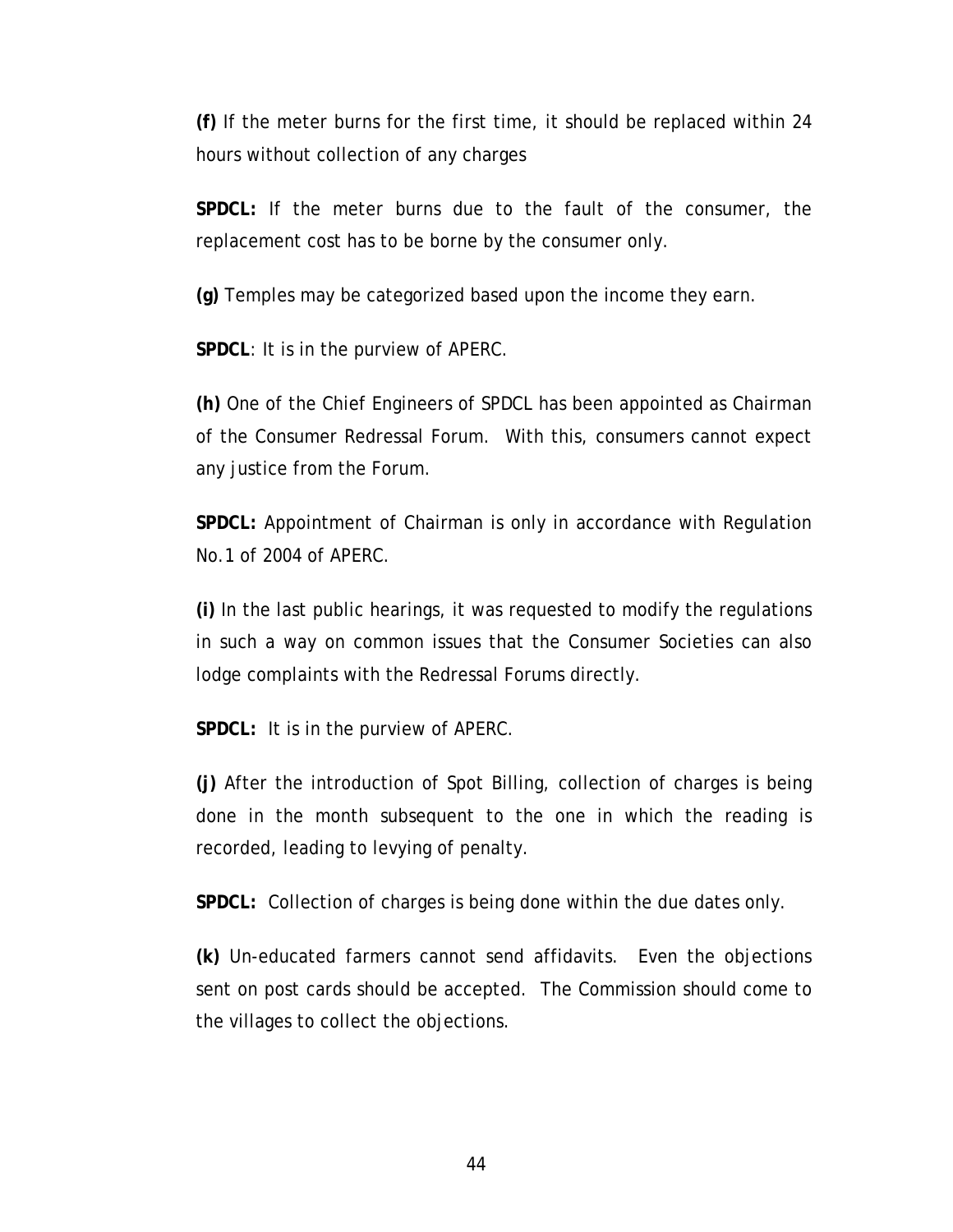**SPDCL:** Consumers can send their suggestions/ objections in whatever form they want. Co-operation of DISCOM officers will always be available to receive the objections/suggestions.

**Issue : Power supply to industrial consumers in villages** 

101. 16-hour power supply should be provided to the Industrial services in villages.

**SPDCL**: If the cost for erection of the dedicated feeder is borne by the consumer, 16-hour power supply can be extended

## **Issue : Distribution losses**

102. What are the circle-wise distribution losses? What are the steps being taken to reduce the losses where they are more than 15%? What are the results of latest energy audit conducted by DISCOM?

**SPDCL:** The percentages of distribution losses Circle-wise are Vijayawada - 13.69%, Guntur - 13.81%, Ongole -15.23%, Nellore - 15.65%, Tirupathi - 15.48% and Kadapa - 15.31%. Reasons for variations are-(i) lengths of lines (ii) the varying number of agricultural services and (iii) the location of power -intensive industries.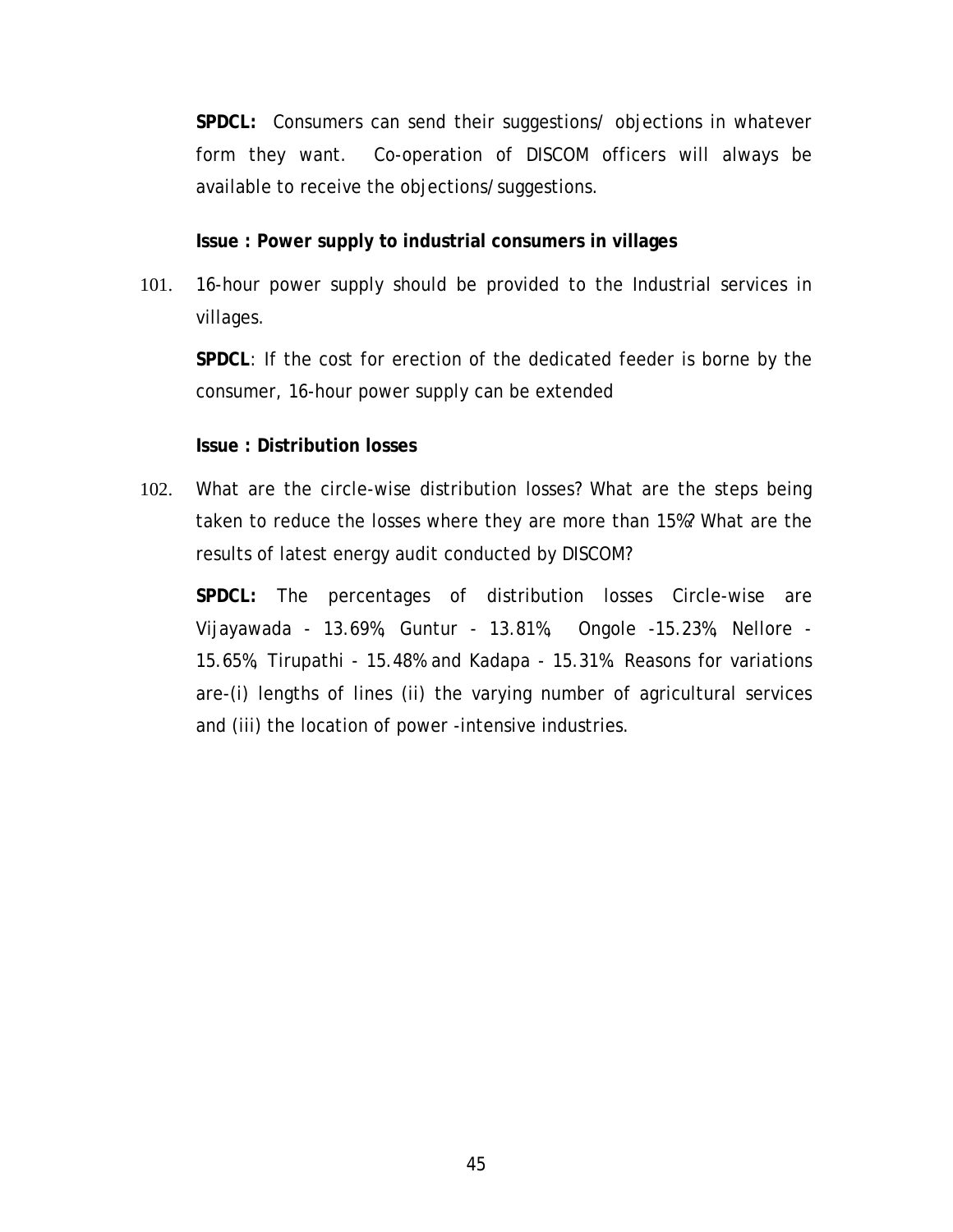# **CHAPTER – IV STAFF PRESENTATION AND RESPONSE OF LICENSEES THERETO PART A - STAFF PRESENTATION**

- 103. The Commission Staff on behalf of and for the benefit of the consumers, made a presentation at the public hearings on their analysis of the tariff filings of the respective DISCOMs. The analysis covering the Retail Supply Business of the Licensees comprised: (a) analysis of the ARR as filed, and (b) analysis of Regulatory interventions prayed for in the filings by the Licensees.
- 104. All the DISCOMs made their ARR filings for FY 2008-09 on 30<sup>th</sup> November 2007. The Commission pointed out certain gaps especially those relating to cost of service. The NPDCL and SPDCL complied with this requirement on 06.01.2008 and EPDCL and CPDCL on 07.01.2008 by filing the cost of service data with the Commission. Each DISCOM further filed an addendum on 17.12.2007 (SPDCL), 26.12.2007(NPDCL), 28.12.2007 (EPDCL) and 31.12.2007 (CPDCL) for additional sales on account of new schemes under HT- Lift Irrigation which require additional power.
- 105. The filings broadly contain the following requests made by the DISCOMs for FY 2008-09.
	- a) Determination of retail supply tariffs duly reckoning the
		- i) Costs ii) revenues and iii) proposed tariff.
	- b) Tariff guidance on the following categories of consumers;
		- i. Horticulture
		- ii. Newly-created municipalities, and,
		- iii. HT colony lighting

c) Commission's views/decisions on the following issues related to retail supply business;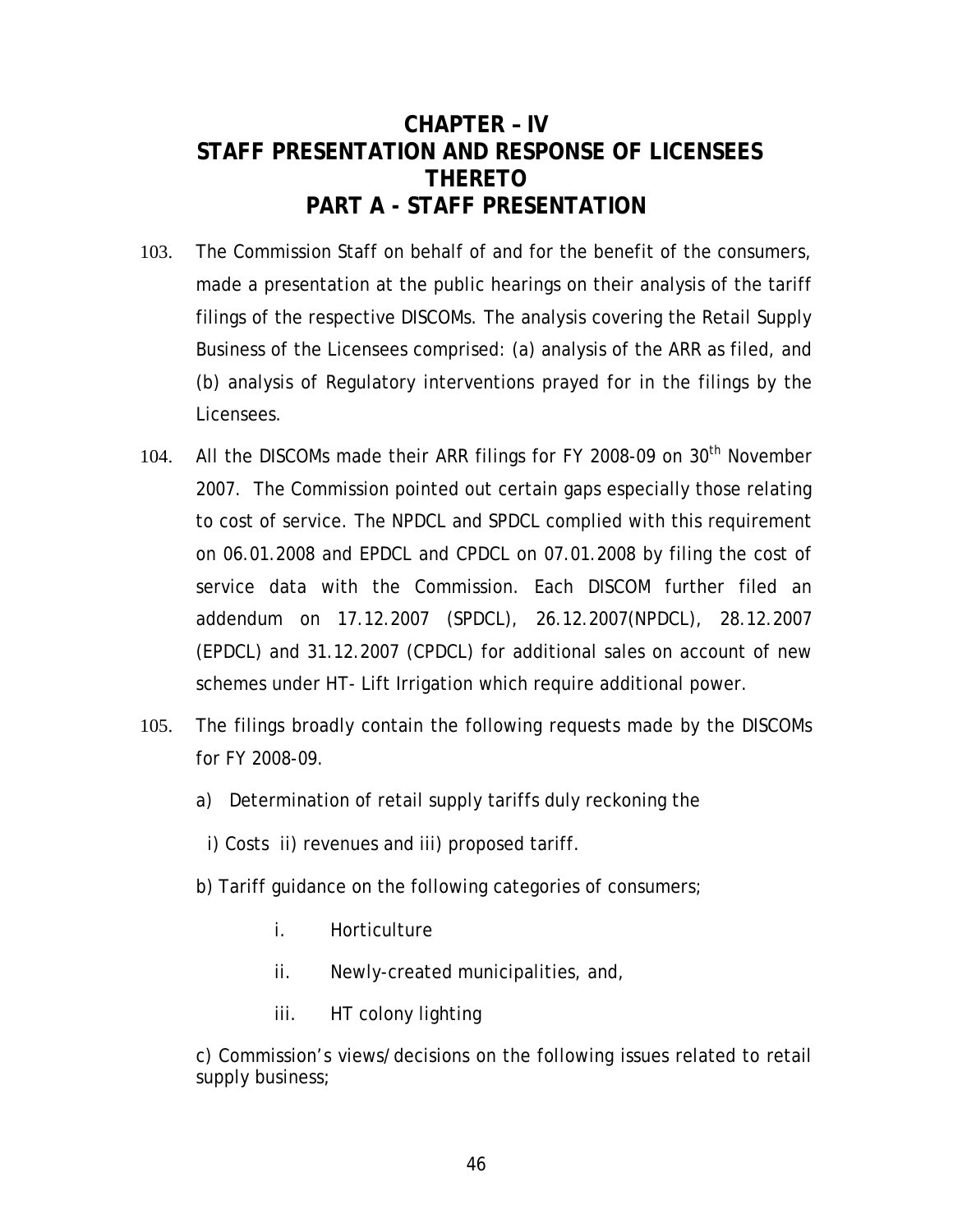- i. Delayed payment surcharge (DPS), and
- ii. Interest income on consumer security deposits.

## **Filings in Brief**

106. A summary of filings of DISCOMs is as follows:

| . apro o: gammar y or mings                                                       |              |              |              |              |
|-----------------------------------------------------------------------------------|--------------|--------------|--------------|--------------|
|                                                                                   | <b>CPDCL</b> | <b>NPDCL</b> | <b>EPDCL</b> | <b>SPDCL</b> |
|                                                                                   | Filings*     | Filings*     | Filings*     | Filings*     |
| Power Availability (MU)                                                           | 30447        | 10544        | 10290        | 15462        |
| Sales (MU)                                                                        | 25193        | 8789         | 8864         | 12873        |
| Power Dispatch (MU)                                                               | 30850        | 10807        | 10488        | 15641        |
| Network Cost (Rs.Crs.)                                                            | 1181         | 579          | 558          | 727          |
| Power Purchase Cost<br>(Rs.Crs.)                                                  | 6728         | 2641         | 2575         | 3515         |
| Other Cost (Rs.Crs.)                                                              | 60           | 13           | 27           | 28           |
| Revenue Requirement<br>(Rs.Crs.)                                                  | 7969         | 3233         | 3160         | 4269         |
| <b>Revenue from Tariffs</b><br>(Rs.Crs.)                                          | 6475         | 1431         | 2485         | 2830         |
| Non-Tariff Income (Rs.Crs.)                                                       | 87           | 34           | 50           | 89           |
| Revenue from Trading<br>(Rs.Crs.)                                                 | 0            | 213          | 229          | 71           |
| Total Revenue(Rs.Crs.)<br>exclusive of revenue from<br>trading                    | 6562         | 1465         | 2535         | 2920         |
| Revenue Deficit(-)/ Surplus<br>(+) exclusive of revenue<br>from trading (Rs.Crs.) | 1407         | 1768         | 626          | 1349         |

#### **Table 3: Summary of filings**

\* All figures relating to filings in this table and elsewhere are, unless specified otherwise as per revised filings.

107. The Staff pointed out that the DISCOMs had neither proposed any increase in tariff nor mentioned any other resources to meet the deficit.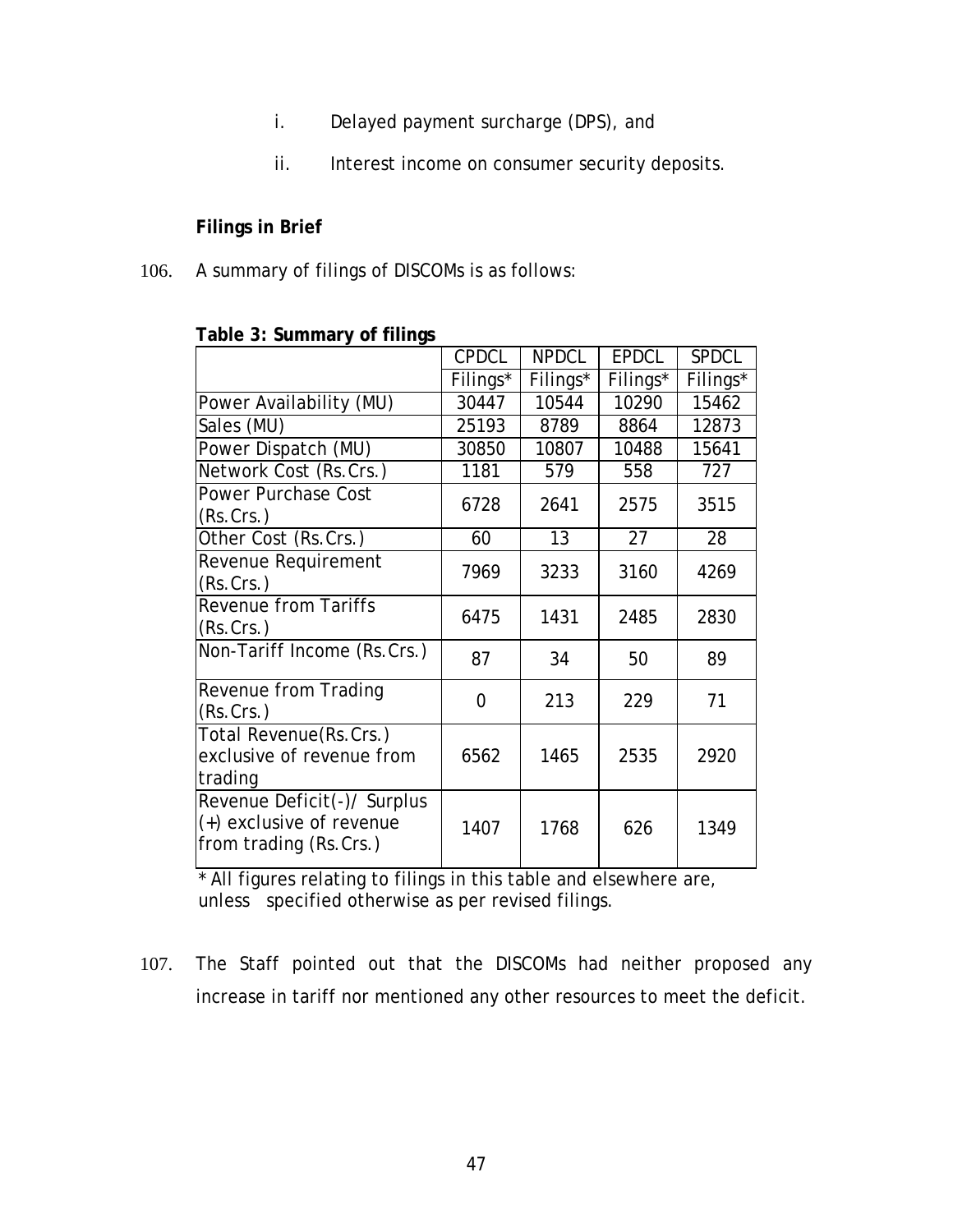## **Staff Analysis**

#### **Sales volume**

108. The proposed sales volumes to different categories of consumers are in line with the historical trends, new consumer additions, load growth etc. In case of LT agricultural consumers, the sales volumes are substantially higher when compared with the approved volumes for FY2007-08. As on date, there is no robust measurement mechanism and data to take an informed decision on consumption volumes for unmetered agricultural consumers. The staff reckoned the agricultural consumption volumes for FY2008-09 at Commission approved volumes for FY2007-08 and considers this as rational in the absence of any robust mechanism for dependable and reliable estimation.

**Table 4: Sales Volumes** 

|                          | \'''U        |      |              |      |              |      |                                                         |      |
|--------------------------|--------------|------|--------------|------|--------------|------|---------------------------------------------------------|------|
|                          | <b>CPDCL</b> |      | <b>NPDCL</b> |      | <b>EPDCL</b> |      | <b>SPDCL</b>                                            |      |
| Category                 |              |      |              |      |              |      | Filings Staff Filings Staff Filings Staff Filings Staff |      |
| Agriculture              | 7231         | 5938 | 3851         | 2909 | 1282         | 1260 | 4079                                                    | 3291 |
| <b>HT</b><br>Agriculture | 839          | 839  | 477          | 477  | 190          | 190  | 177                                                     | 177  |
| Rescos $(*)$             | 0            | 0    | 515          | 414  | 166          | 150  | <b>NA</b>                                               | 199  |

 $(MII)$ 

\* Rural Electric Supply Co-operative Societies

## **Energy purchase requirement**

109. While the Staff reckoned the revised sales volume as mentioned earlier for LT agriculture, it adopted the sales volume to HT agriculture as proposed by the DISCOMs. Based on the revised sales volumes, the power purchase requirement for the DISCOMs has been worked out at the Commission - approved loss levels for FY2008-09. The power purchase requirement recomputed in this manner is less compared with the proposals made by the CPDCL by 1748 MU, NPDCL by 1364 MU, EPDCL by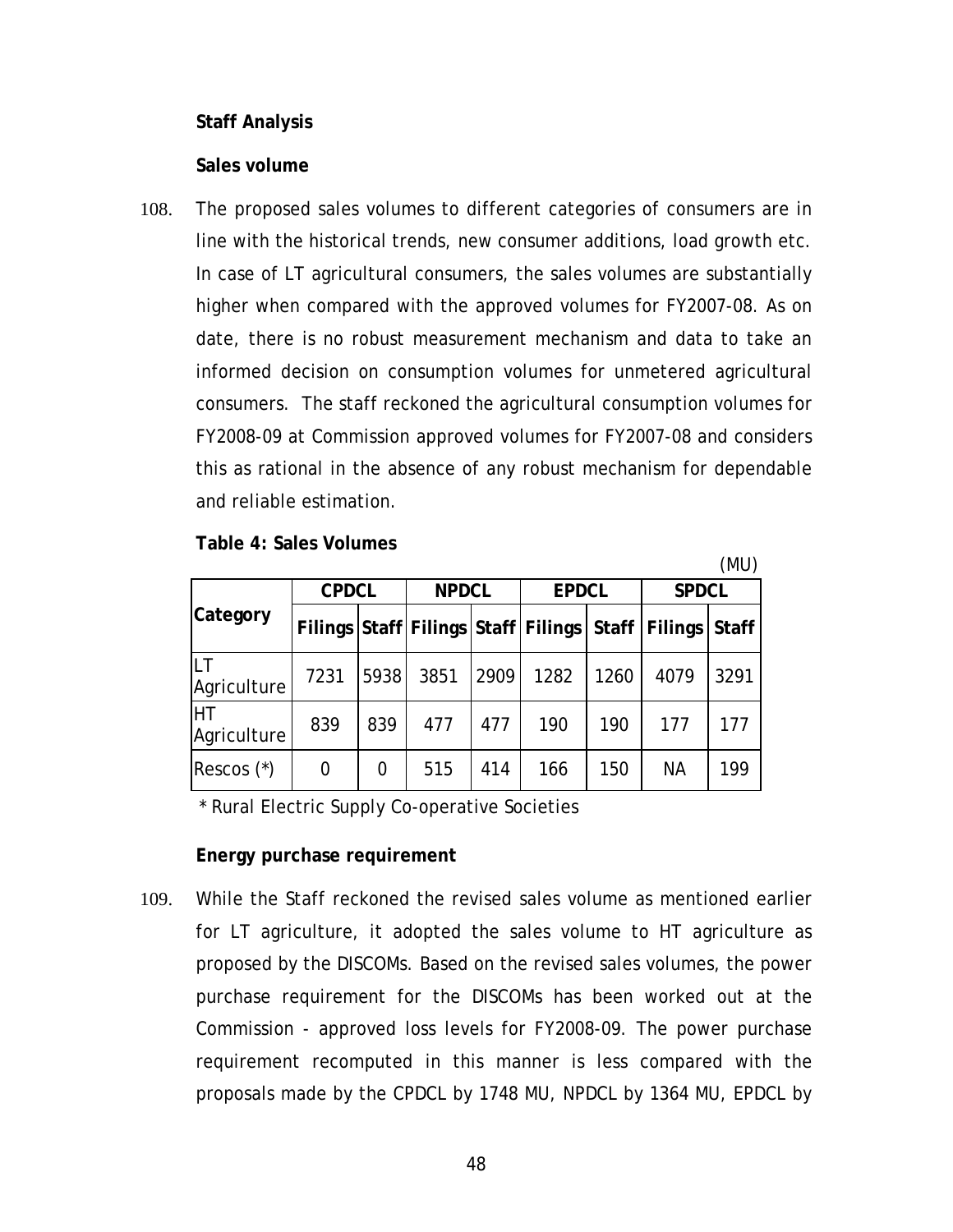73 MU and SPDCL by 1086 MU for FY2008-09.The lower purchase requirement thus is the outcome of the view taken on agricultural consumption volumes in the absence of information.

110. Availability as per filings includes purchases of 1581 MUs from the market and 1981 MUs from Pool Purchases for CPDCL; 615 MUs from the market and 188 MUs from Pool Purchases for NPDCL; 607 MUs from the market and no purchases from power pool for EPDCL; and 833 MUs from the market and 81 MUs from Pool Purchases for SPDCL. No short-term power purchases as per the staff analysis.

| Particulars -     | <b>CPDCL</b> |              | <b>NPDCL</b> |              | <b>EPDCL</b>   |                | <b>SPDCL</b> |              |
|-------------------|--------------|--------------|--------------|--------------|----------------|----------------|--------------|--------------|
| Power purchase    | Filed        | <b>Staff</b> | <b>Filed</b> | <b>Staff</b> | Filed          | <b>Staff</b>   | Filed        | <b>Staff</b> |
| Requirement       |              |              |              |              |                |                |              |              |
| Power Purchase    | 30850        | 29101        | 10807        | 9443         | 10488          | 10415          | 15641        | 14555        |
| Requirement       |              |              |              |              |                |                |              |              |
| Allocated         |              |              | 10674        | 10674        | 12621          | 12621          |              |              |
| Generation        | 26885        | 26885        |              |              |                |                | 14858        | 16056        |
| Availability      | 30447        | 31092        | 10544        | 10795        | 10290          | 10537          | 15462        | 15801        |
| Dispatch          | 30850        | 27063        | 10807        | 10743        | 10488          | 10757          | 15641        | 14952        |
| Surplus /         |              | $-2038$      |              | 1300         |                | 342            |              | 397          |
| (deficit)         |              |              |              |              |                |                |              |              |
| D-to-D            |              |              |              |              |                |                |              |              |
| {Purchase (-) /   | $-1995$      |              | $-15$        |              |                | 55             | -66          |              |
| Sale $(+)$ }      |              |              |              |              |                |                |              |              |
| Market            |              |              |              |              |                |                |              |              |
| [Purchase (-) /   | $-44$        |              |              |              |                | $\overline{2}$ |              |              |
| Sale $(+)$ ]      |              |              |              |              |                |                |              |              |
| <b>Short Term</b> |              |              |              |              |                |                |              |              |
| Purchases         | 1581         |              | 615          |              | 607            |                | 833          |              |
| Pool Purchases    | 1981         |              | 188          |              | $\overline{0}$ |                | 81           |              |

## **Table 5: Details of Power Purchase Requirement**

(MU)

## **Energy availability**

111. A DISCOM sources energy from its share in various generating stations, from the shares of other DISCOMs in the state and external sources (UI and short term). Accordingly, the Staff examined the plant maintenance schedules and generation efficiencies observed in the past for thermal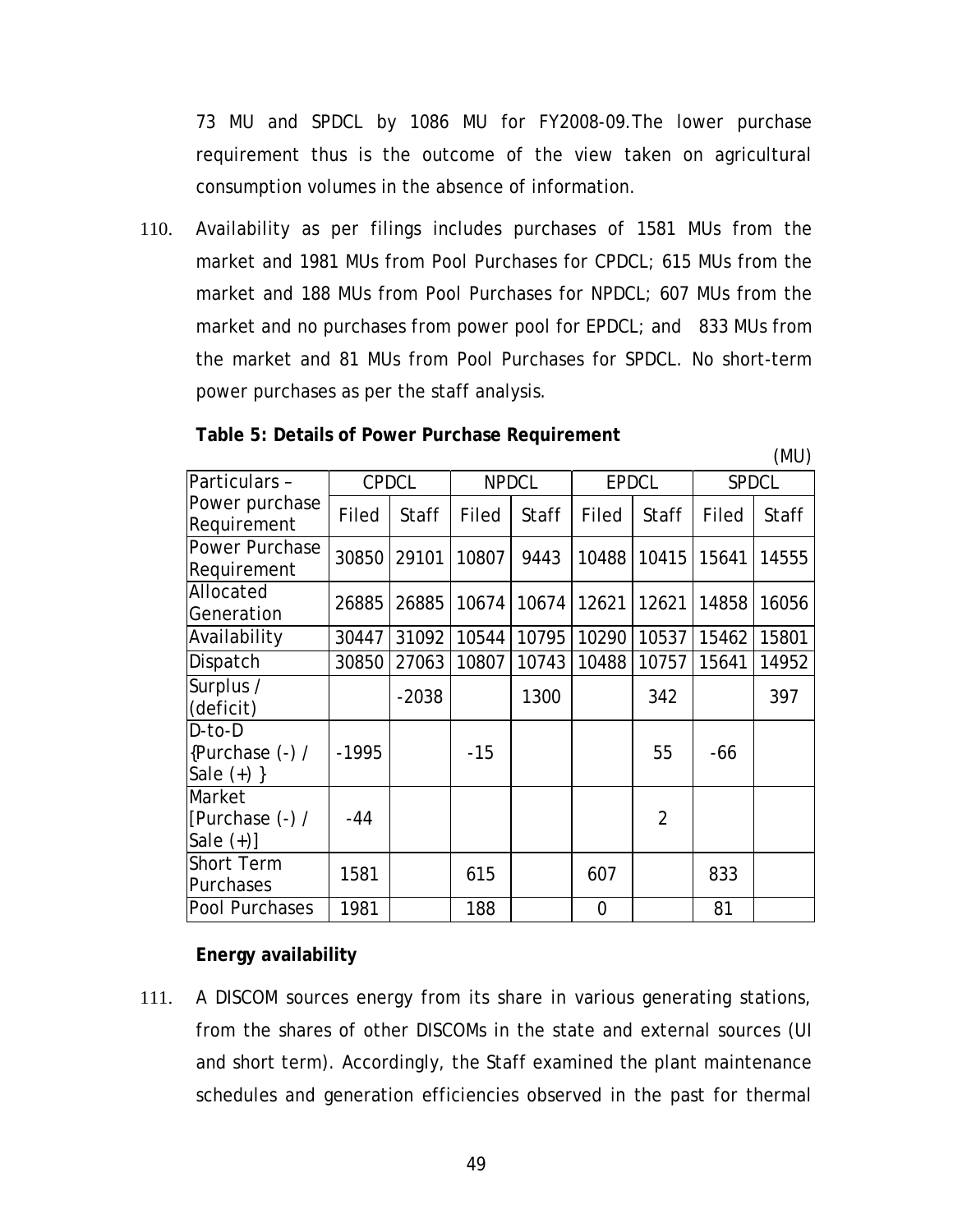stations and actual generation in case of Hydro stations. By factoring in the past information, the Staff moderated the availability by each station and the net impact of this alternate calculation has led to increased availability of energy for the CPDCL by 645 MU, NPDCL by 251 MU, EPDCL by 247 MU and SPDCL by 339 MU compared with availability as per the filings

## **Power purchase cost**

- 112. The DISCOMs estimated the generation cost for stations with which each has bilateral agreements based on likely fuel prices and fixed cost obligations as per agreements. The Staff examined the drivers of variable costs (fuel prices) and fixed cost obligations in terms of Fuel prices, PLFs and Commercial Operation Date (COD). After examining these details from the existing documents/data available, the impact has been factored in both fixed and variable costs for each generating station.
- 113. The net impact of this alternate calculations has led to decrease in energy cost for CPDCL by Rs. 1490 Cr, NPDCL by Rs. 676 Cr, EPDCL by Rs. 602 Cr and SPDCL by Rs. 714 Cr compared with purchase costs as per the filings.

|                                     |        |              |        |                |                |              |              | (Rs.Crs.)    |
|-------------------------------------|--------|--------------|--------|----------------|----------------|--------------|--------------|--------------|
| <b>Power</b>                        |        | <b>CPDCL</b> |        | <b>NPDCL</b>   |                | <b>EPDCL</b> | <b>SPDCL</b> |              |
| purchase cost                       | Filing | <b>Staff</b> | Filing | <b>Staff</b>   | Filing         | <b>Staff</b> | Filing       | <b>Staff</b> |
| Allocated<br>Power<br>Purchase Cost | 5930   | 4882         | 2371   | 1963           | 2411           | 1953         | 3342         | 2790         |
| D-to-D<br>Purchase/Sale             | 451    | 325          | 43     | $\overline{2}$ | $\overline{0}$ | 20           | 18           | 11           |
| Market<br>(Purchase /<br>Sale)      | 347    | 31           | 227    | $\overline{0}$ | 164            |              | 155          | 0            |
| Total Power<br>Purchase Cost        | 6728   | 5238         | 2641   | 1965           | 2575           | 1973         | 3515         | 2801         |

## **Table 6: Power purchase cost**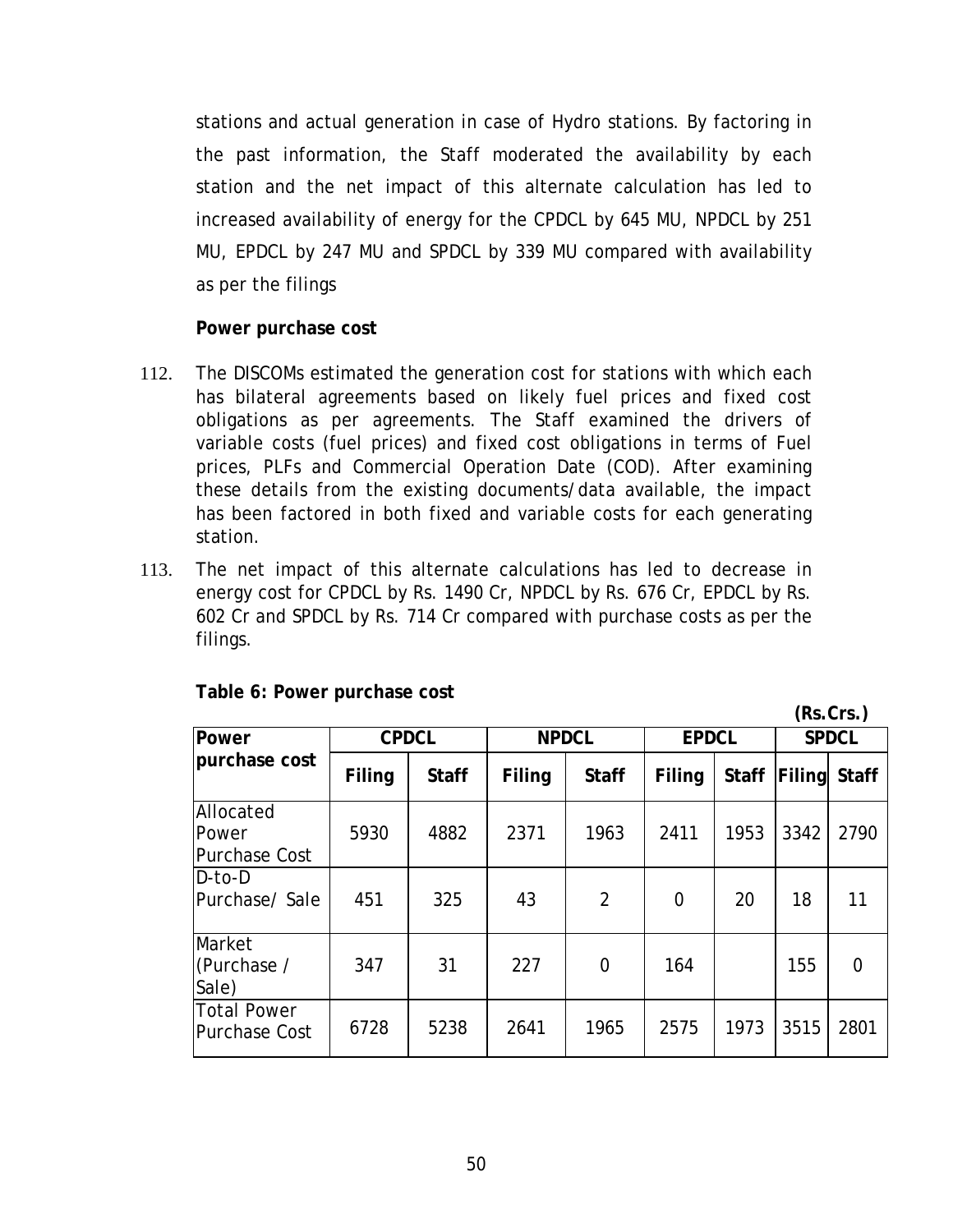#### **Power purchases from other DISCOMs**

- 114. In the centralised dispatch system, sometimes a DISCOM may end up drawing power from by other DISCOMs' share a) in excess of its own share in generation capacity and/or b) backing down costlier generation from its own stations to avail cheaper power from others. The DISCOMs considered such power purchase on an average price of at Rs.2.28/kWh in the filings. However, the Staff has suggested an alternative methodology of marginal cost pricing, i.e. variable cost of last generating station available for dispatch for the DISCOM but not dispatched in a centralised model.
- 115. The Staff also observed that power purchases from the market on a short-term basis have been done at times in a manner that has resulted in backing down of long-term contracted power and thereby raising the power purchase cost. The Commission had issued a Directive in its Tariff Order for FY2007-08 (Directive No.2) that deviations in power purchases and reasons for deviations from the Tariff Order should be put on the web-site. The Staff suggests that alternative, and transparent, methods of purchasing power for limited periods when required, should be put in place. Access to the Power Exchanges can also be resorted to.

#### **Supply Margin**

116. The Commission initiated the Multi-Year Tariff (MYT) Regulatory framework in 2006 for three years in which network and retail supply businesses are treated separately. In this framework, the Commission provided supply margin as return for retail supply business for FY 2006- 07 and 2007-08. The licensees were required to file such margin for FY2008-09. Despite such opportunity, the DISCOMs did not file any amount as supply margin. This indicates, as per the Staff, low level of commercial attitude on part of the DISCOMs despite the onset of reforms in the sector. The Staff based on the earlier practice, provided the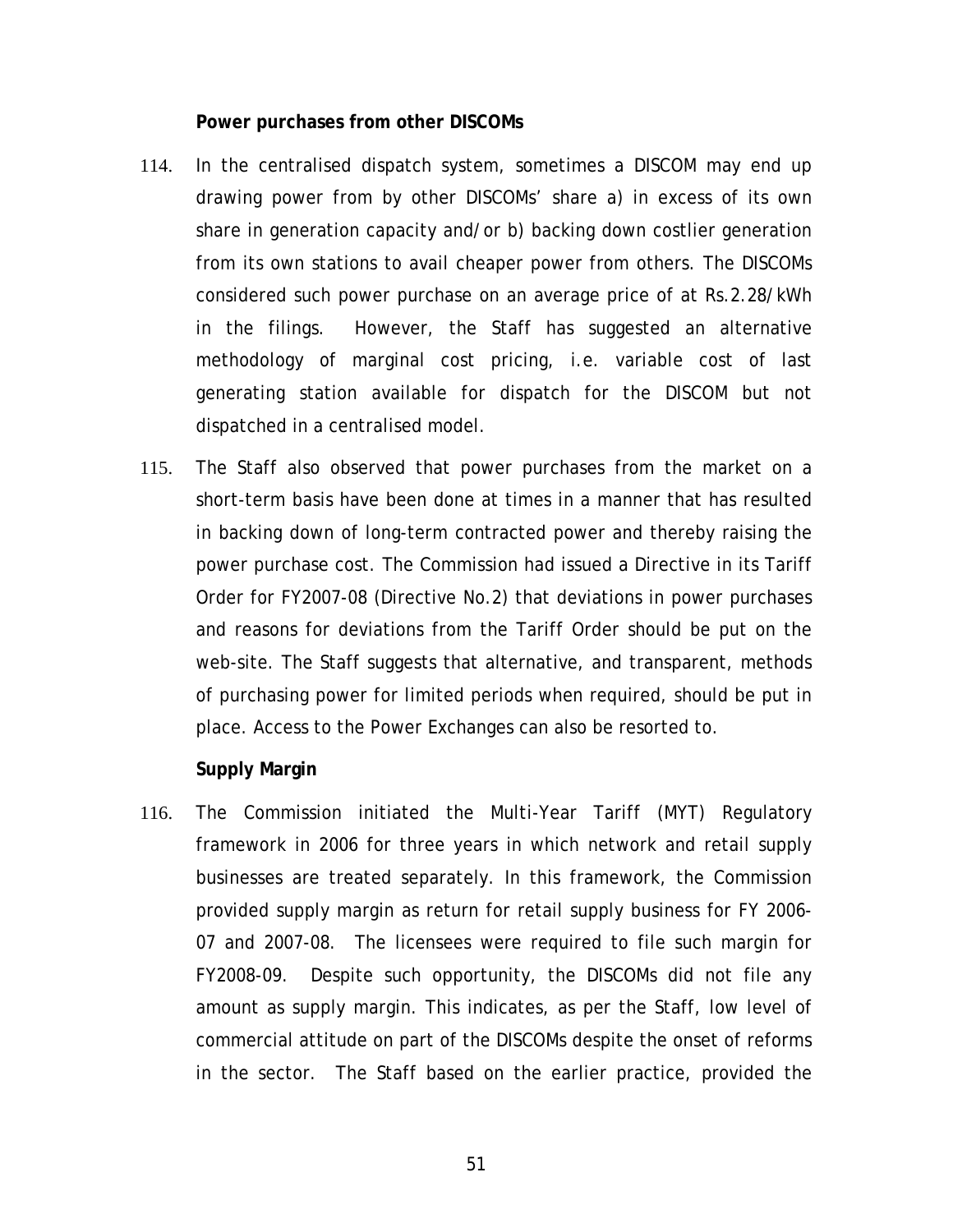<span id="page-57-0"></span>supply margin to CPDCL at Rs.8 Crs, to NPDCL at Rs.5 Crs, to EPDCL at Rs.3 Crs and to SPDCL at Rs.3 Crs.

#### **Revenue from Sale of power**

117. The Staff recomputed the revenue at proposed tariffs on revised sales at Rs.6475 Cr for FY2008-09 for CPDCL, Rs.1431 Cr for FY2008-09 for NPDCL, Rs.2485 Cr for FY2008-09 for EPDCL and Rs.2828 Cr for FY2008- 09 for SPDCL. The reason for the variations is reduction in LT agricultural sales volumes and increase in HT agriculture sales volume as contemplated by the DISCOMs. However, the revenue impact on altered sales volumes is minimal as the affected agricultural sales volumes are mostly at zero tariff, as proposed by the DISCOMs. The revenue computed in this manner is the net revenue from sale of power, net of the HT incentive amounts.

#### **Non-Tariff Income**

118. This revenue item primarily consists of power purchase rebates and miscellaneous receipts. The Staff computed the income on security deposits at 9% per annum. Since the interest cost on security deposits is included in revenue requirement, it is reasonable to recognize such income as otherwise the security deposit amounts would constitute funds available to DISCOMs free of cost. This results in additional income during FY 2008-09 as interest on security deposits of Rs.61 cr. for CPDCL, Rs.20 cr. for NPDCL, Rs.41 cr. for EPDCL and Rs.42 cr. for SPDCL.

## **Revenue from trading of power**

- 119. As mentioned earlier, in the centralised dispatch, the DISCOMs are bound to sell their surplus power to market and other DISCOMs also for which they realize revenue as per specified formulae.
- 120. The projected income from sale of power to other DISCOMs and from other short term purchases for FY 2008-09 is Rs.213 Cr for NPDCL, Rs.229 Cr for EPDCL and Rs.71 Cr for SPDCL. The D-to-D rate in the projections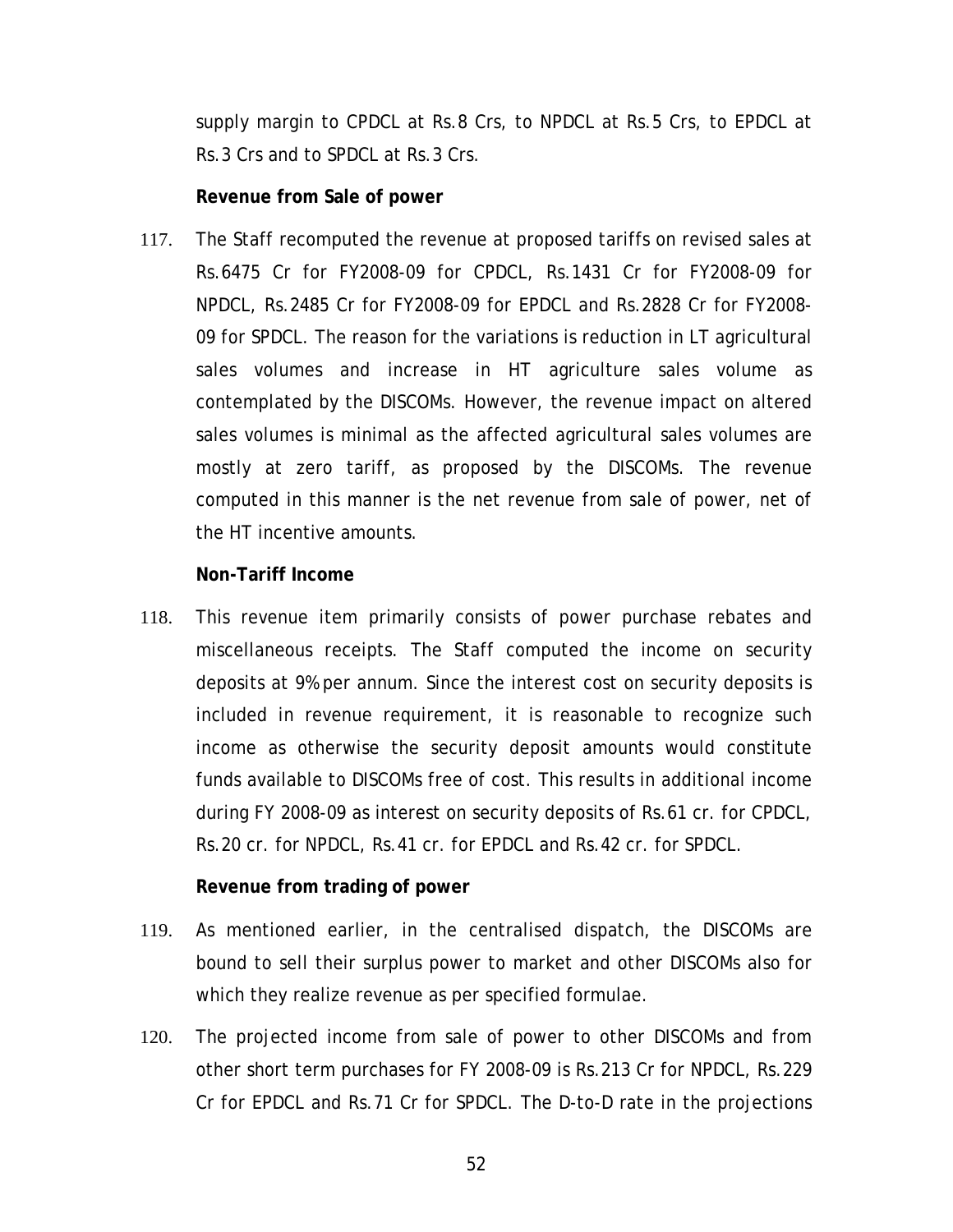is taken at an average price of Rs.2.28/kwh and for the remaining sales at market price. The Staff put the price for D-to-D sales at the marginal variable cost of Rs.1.63/kWh while in the case of market sales the market price as filed was taken for purpose of estimating the income from trading of power. The recomputed income from trading for FY 2008-09 comes to Rs.206 Cr for NPDCL, Rs.58 Cr EPDCL and Rs.69 Cr for SPDCL.

121. The table below shows the total revenue for each DISCOM, which comprises i) revenue from tariffs; ii) non-tariff income; and iii) trading of power, as per the filings and as per the Staff estimates. The total revenue available to DISCOMs as per Staff estimates is Rs.6623Crs. for CPDCL, Rs 1691 Crs for NPDCL, Rs.2634 Crs. for EPDCL and Rs. 3028 Crs. for SPDCL.

| Revenue items                              | <b>CPDCL</b>   |                | <b>NPDCL</b> |      | <b>EPDCL</b>                  |      | <b>SPDCL</b> |              |
|--------------------------------------------|----------------|----------------|--------------|------|-------------------------------|------|--------------|--------------|
|                                            | Filed          | <b>Staff</b>   |              |      | Filed Staff Filed Staff Filed |      |              | <b>Staff</b> |
| Tariff                                     | 6475           | 6475           | 1431         | 1431 | 2485                          | 2485 | 2830         | 2828         |
| Non-Tariff<br>Income                       | 87             | 148            | 34           | 54   | 50                            | 91   | 89           | 131          |
| Trading                                    | $\overline{0}$ | $\overline{0}$ | 213          | 206  | 229                           | 58   | 71           | 69           |
| Total Revenue<br>(inclusive of<br>trading) | 6562           | 6623           | 1678         | 1691 | 2764                          | 2634 | 2990         | 3028         |

Crs.

**Table 7: Total Revenue** 

## **Aggregate Revenue Requirement (ARR) and surplus/deficit**

122. The revenue income estimated by the Staff for FY2008-09 is Rs. 6623 Cr for CPDCL, Rs. 1691 Cr for NPDCL, Rs. 2634 Cr for EPDCL and Rs. 3028 Cr for SPDCL, as per the calculations explained earlier. The revenue includes revenue from tariffs, non-tariff income and trading as shown in the Table 7.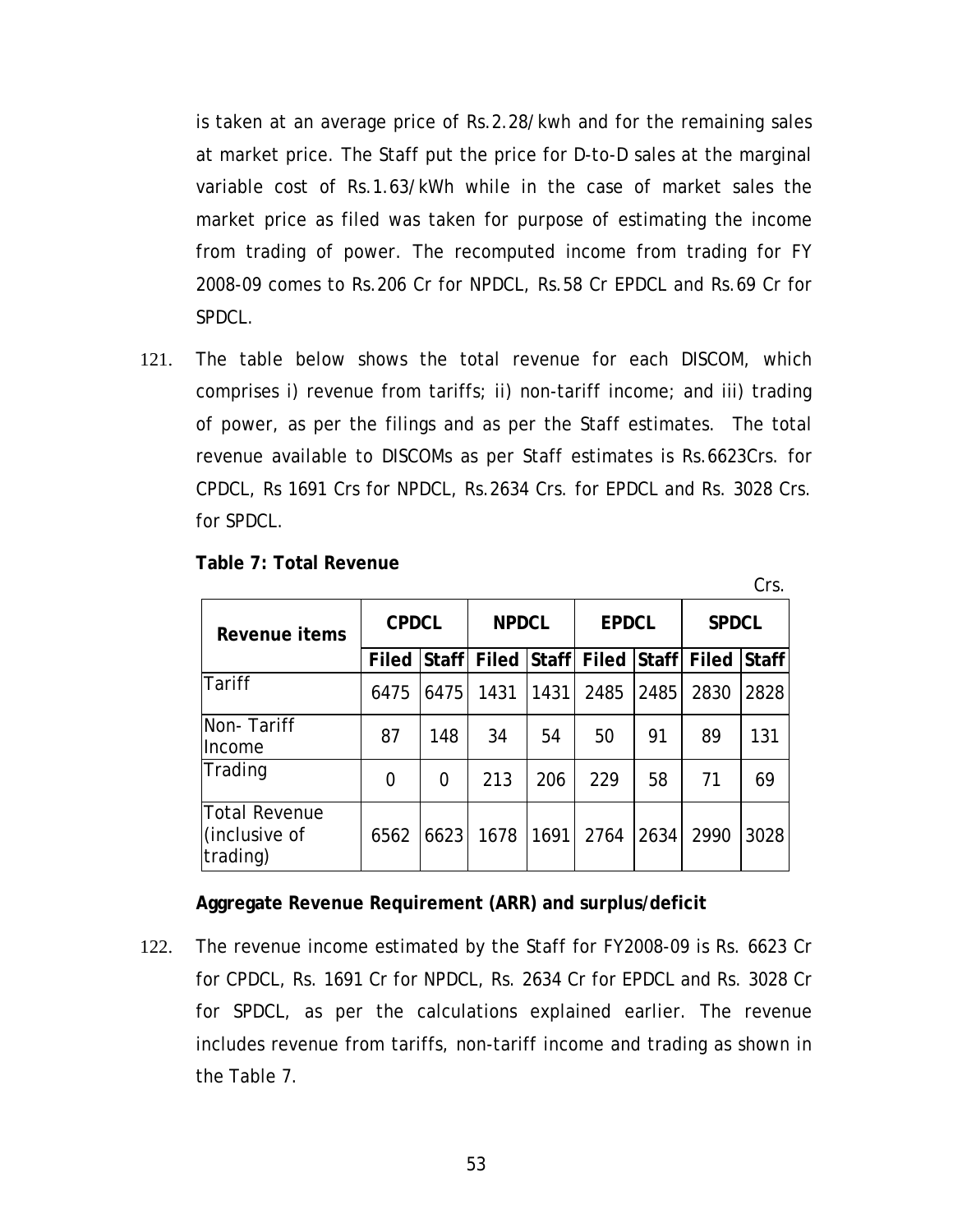- 123. On the cost side, the Staff reworked out the power purchase cost based on the revised energy requirement, energy availability, fuel and fixed cost of each generating station. The Staff also provided the supply margin to all the DISCOMs as per the Commission's previous decisions and the network cost are taken as per the Multi-Year Tariff Order for FY2006-07 to FY2008-09. The ARRs for FY 2008-09 worked out in this manner are Rs. 6488 Cr for CPDCL, Rs. 2561 Cr for NPDCL, Rs.2541 Cr for EPDCL and Rs. 3559 Cr for SPDCL.
- 124. Based on these alternate calculations, the revenue deficit / surplus for the DISCOMs is as follows as compared to the filings.

|                                                 |              |       |                         |      |              | (Rs. crores) |              |              |
|-------------------------------------------------|--------------|-------|-------------------------|------|--------------|--------------|--------------|--------------|
| ARR/ Revenue                                    | <b>CPDCL</b> |       | <b>NPDCL</b>            |      | <b>EPDCL</b> |              | <b>SPDCL</b> |              |
|                                                 | Filed        | Staff | Filed Staff Filed Staff |      |              |              | Filed        | <b>Staff</b> |
| <b>ARR</b>                                      | 7969         | 6488  | 3233                    | 2561 | 3160         | 2541         | 4269         | 3559         |
| Revenue<br>including<br>revenue from<br>trading | 6562         | 6623  | 1678                    |      | $1691$ 2764  | 2634         | 2990         | 3028         |
| <b>Revenue Surplus</b><br>$(+)$ / Deficit $(-)$ | $-1407$      | 135   | $-1555$                 | -870 | -396         | 93           | $-1279$      | $-531$       |

**Table 8: Aggregate Revenue Requirement** 

## **Regulatory issues**

**Delayed Payment Surcharge (DPS)** 

125. The DISCOMs brought out the issue that the income from delayed payment surcharge should not be included as revenue in the tariff setting process. The Staff is of the opinion that the issue of DPS is now a non-issue on the grounds of 100% collection. However, the levy of DPS and interest charged to consumers needs to be reviewed.

**Interest on Consumer Security Deposits**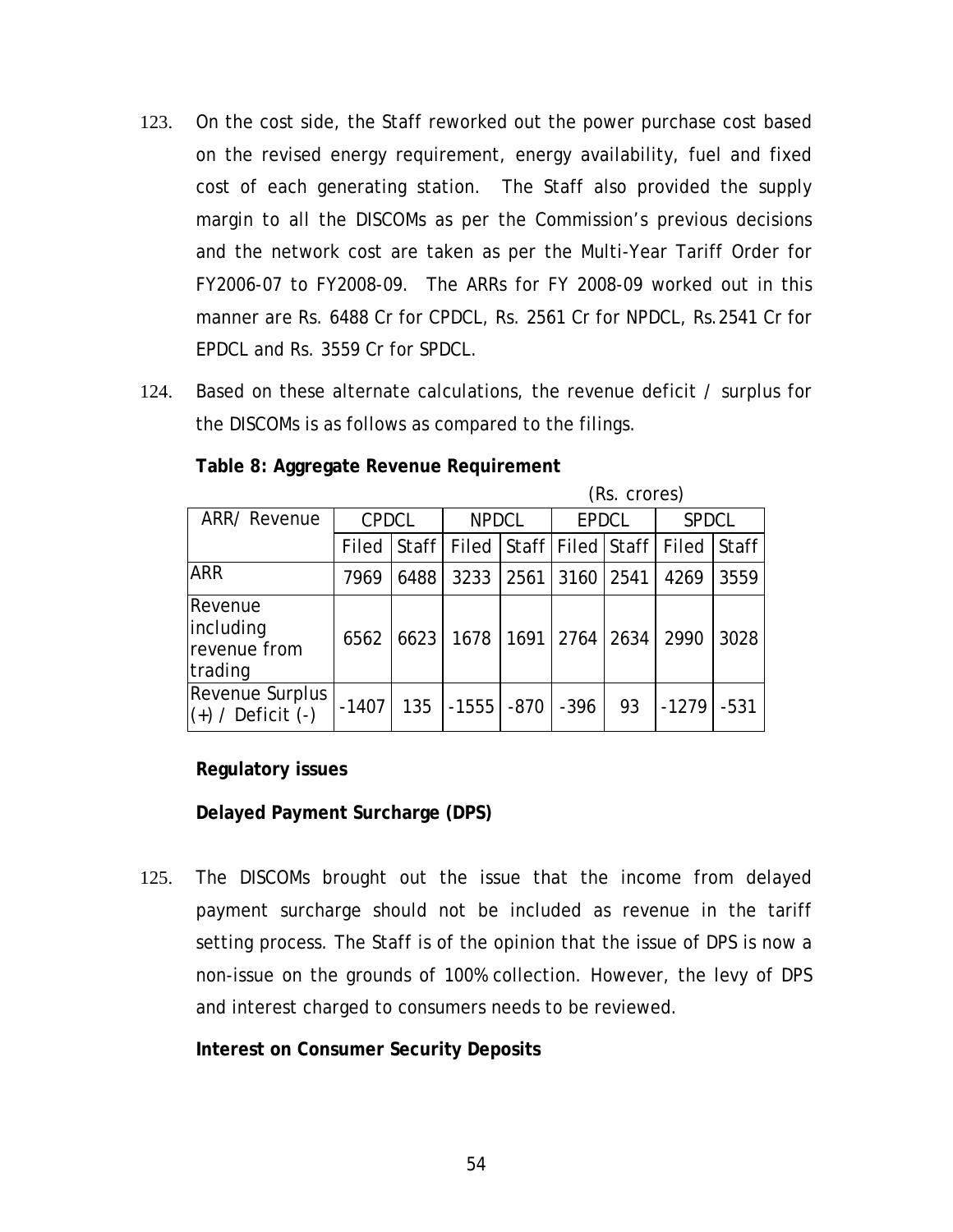126. The DISCOMs pointed out that the Commission may consider either the income arising out from late payments or interest income on security deposits and not both to avoid double counting. The Staff, however, for reasons explained in paragraph [118,](#page-57-0) 'Non-Tariff Income', has calculated the interest income on security deposits at 9 percent per annum.

## **Tariff Issues**

## **Nurseries**

- 127. The DISCOMs proposed to reclassify nurseries, from LT-II-Non-Domestic to LT V: Agriculture at zero tariff. The DISCOMs submitted that this proposal is as per the direction of GOAP. Re-categorisation of consumers from one class to another class has to be in congruence with the Section 62 of the Electricity Act-2003. The DISCOMs did not provide any reasons why the consumers ought to be re-categorised.
- 128. The GOAP can always extend subsidy irrespective of the categorization of consumers. The Staff suggested that the nurseries be part of LT II-Non-Domestic and the tariff issue may be settled by the GOAP u/s 65 of the Electricity Act 2003. Such a measure would be useful in identifying the consumption separately for the purpose of cost and allocation of cross subsidies and external subsidies.

## **Township and Colonies**

129. The DISCOMs requested for fixing a higher tariff for HT townships and colonies since consumption is for domestic purposes and the existing tariff is low when compared to that charged from LT Domestic consumers. The Staff suggests a graded tariff similar to LT domestic consumers duly factoring in the voltage-wise loss differences.

## **Newly-created municipalities**

130. The DISCOMs requested for tariff applicable to Major Panchayats also for the newly-created municipalities. The DISCOMs stated that this is on the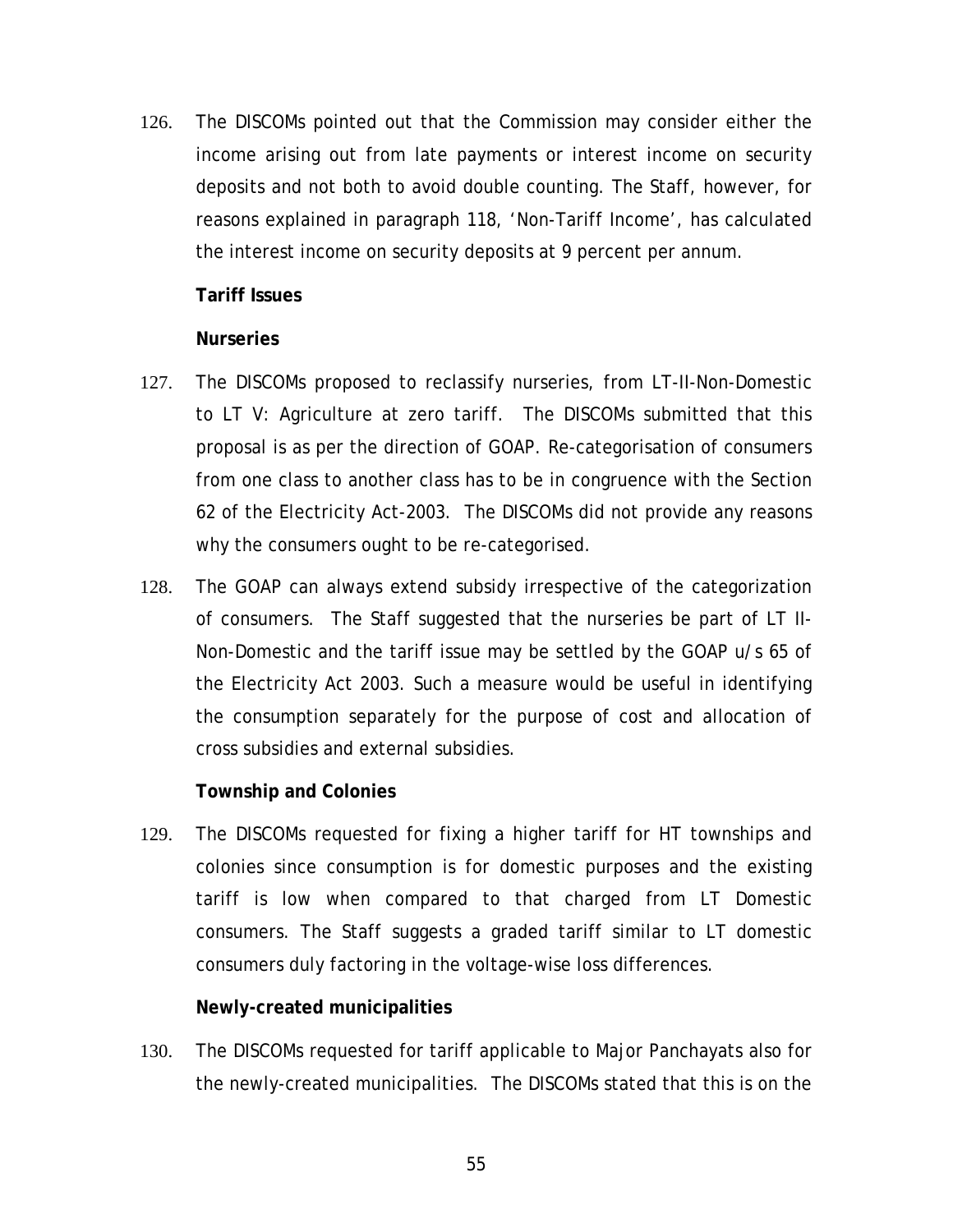direction of the Government. The request is not backed up with any reasoning except stating that the GoAP directed the DISCOMs to seek such reduced tariff. In this case too, the classification of consumers has to be consistent with section 62 of the Electricity Act and thus there exists no scope for application of a lowered tariff by the Commission for this category. However, the GoAP can extend subsidies under section 65 of the Act to such municipalities. This requires quantification of consumption by these newly created municipalities. The Staff suggests that the consumption by this category of consumers may be separately identified to enable the GoAP to extend the required external subsidies.

#### **HT Incentive costs**

- 131. The projected HT incentive scheme is projected to cost about Rs.140 Cr to CPDCL, Rs. 13 Cr to NPDCL, Rs. 39 Cr to EPDCL and Rs. 50 Cr to SPDCL for FY2008-09. The Staff has reckoned the same amounts in its calculations as deductions from revenue from HT Category-I consumers. However, the Staff makes the following observations on the scheme:
- 132. The scheme appears to have outlived its utility in terms of attracting consumers resorting to captive generation as the captive generation cost itself has gone up significantly.
- 133. Many consumers who are availing these incentives have reduced the contracted demand to have the benefits of the scheme. This needs to be examined further.
- 134. It may be worthwhile to examine the relevance of continuing this scheme as it benefits only a few consumers based on load factor.

#### **Short-term power purchase**

135. In general, it appears from the previous data and present filings, that as and when the DISCOMs contract external power purchase, the purchases have been on continuous basis. This has led to backing down of the least-cost stations during the off-peak hours for which the fixed cost is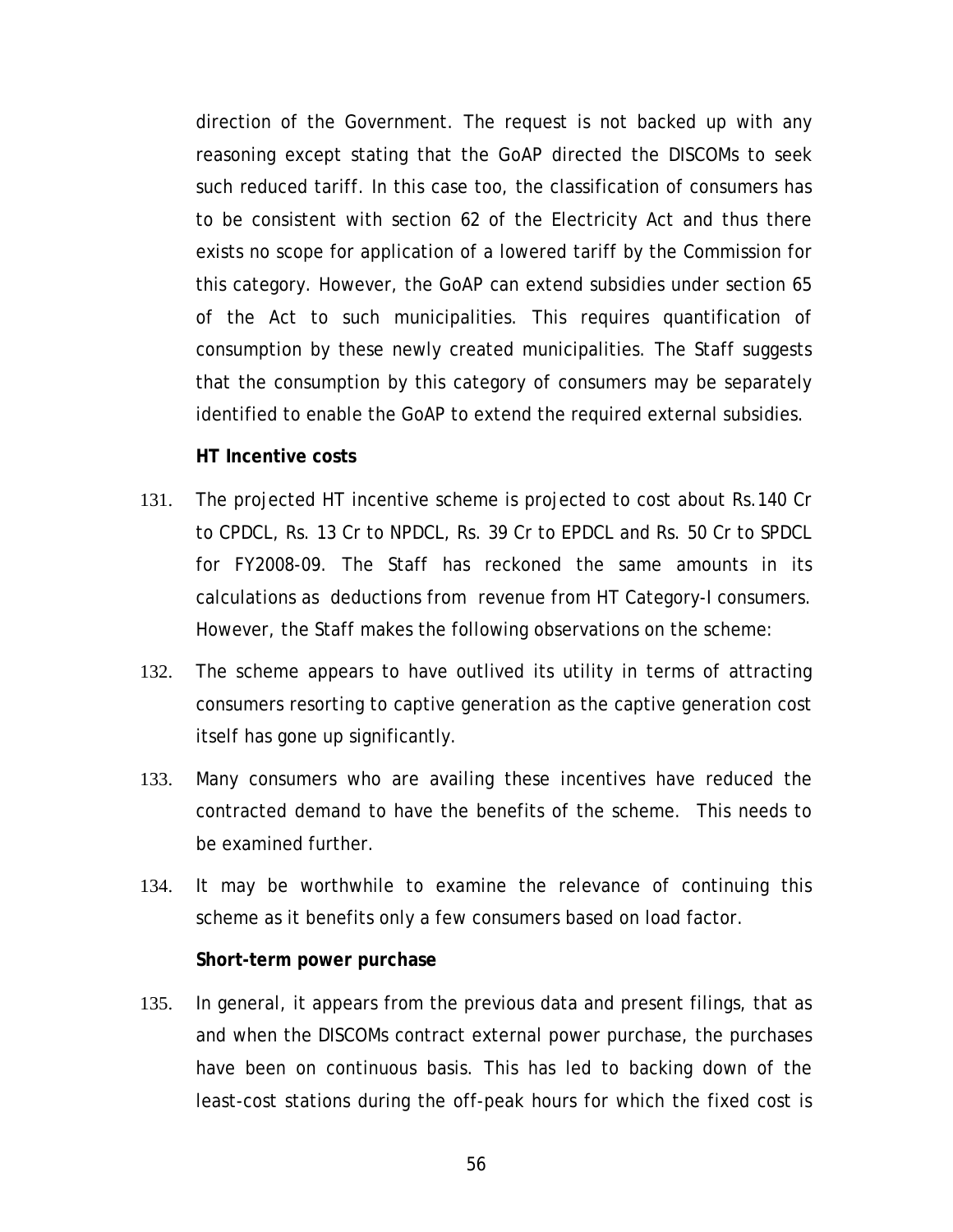already being paid by the consumers. There is a need to avoid this anomaly. Contracting power for only required hours would resolve this problem. Accordingly, there is a need to formulate a short term power purchase procedure duly recognizing the hourly requirements and to contract power only for required number of hours. With the presence of many traders, UI market and captive generating stations, such procurement for limited periods is possible.

# **PART-B RESPONSE OF DISCOMS TO STAFF PRESENTATION**

**CPDCL** 

## **Consumer security Deposits**

- 136. In their responses, CPDCL observed that Staff analysis shows an increase in revenue by Rs. 61 crores by including interest income on Consumer Security Deposits calculated at 9% p.a. The Licensee questions the inclusion of this income in Non-Tariff income. The funds available through Consumer Security deposits are never actually available as surplus cash for investment. They are completely utililzed in the operations of the Licensee. The arrears from consumers against sale of power accumulated over the years are actually being funded by this source.
- 137. Hence the Licensee requests the Hon'ble Commission to waive off the interest presumably earned on Consumer Security Deposits and consequently included in the Non-Tariff Income.

#### **Agriculture sales**

138. In the Staff analysis, the agriculture sales for FY 2008-09 has been reduced by1293 MU.CPDCL in their response have commented that the estimation of consumption of electricity in the agriculture sector is arrived at by the DISCOMs based on the prescribed methodology of APERC. The actual agricultural consumption is being submitted to the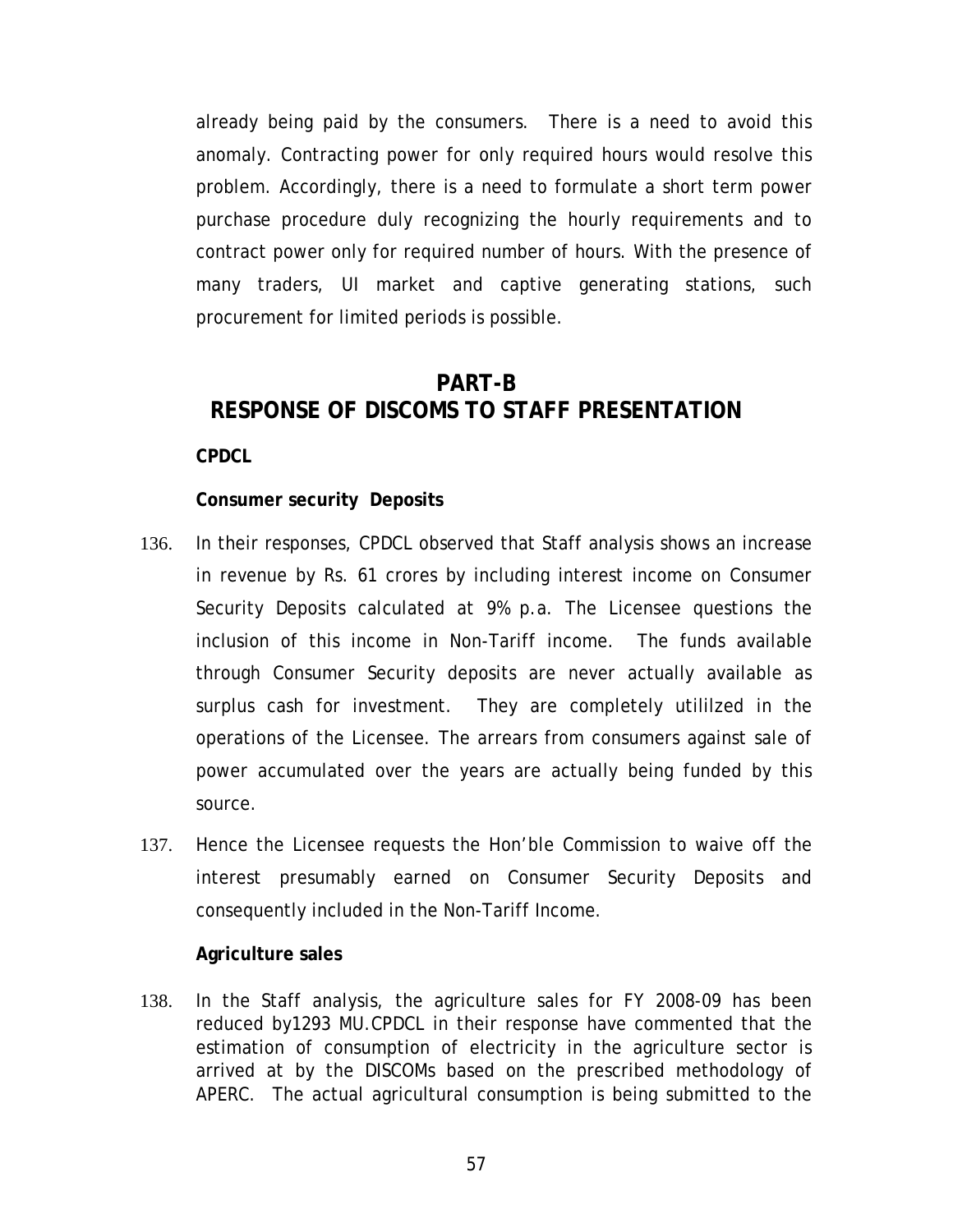Commission every month. As already explained and requested by the Chairman and Managing Director of the licensee to the Hon'ble Commission, the agriculture consumption projected by the Licensee may be approved.

**NPDCL** 

# **Agriculture sales**

139. In the analysis presented by the Staff, LT-Agriculture sales are projected as 2909 MU against proposed 3851 MU by the Licensee for the year 2008- 09. The Hon'ble Commission has not allowed additional sales for LT-Agriculture since 2005-06, which has had a severe adverse impact on the licensee's financial and operational performance. The licensee also submits that there has been good rainfall for the past three years resulting in increase of ground water levels in NPDCL area and hence the area under cultivation also. Consequently, the specific consumption of LT-Agl category has increased due to increase in the acreage under paddy due to the farmers switching over from dry crops like maize, chilly, etc to paddy. Moreover, increase in specific consumption is also to be attributed to the reason that some of the dried-up open wells and borewells have become operational. The following tables show the increase in area under paddy cultivation and the agricultural sales requirements of the licensee due to the aforesaid reasons.

## **Table 9: Statement Showing District- Wise Area Under Paddy Cultivation from 2005-06 to 2007-08 in NPDCL**

|         |                             |                |                             |                | (acres)                     |                |  |
|---------|-----------------------------|----------------|-----------------------------|----------------|-----------------------------|----------------|--|
|         | Khariff                     |                | Rabi                        |                | Total                       |                |  |
| Year    | Total<br>cultivated<br>area | Under<br>Paddy | Total<br>cultivated<br>area | Under<br>Paddy | Total<br>cultivated<br>area | Under<br>Paddy |  |
| 2005-06 | 4281891                     | 1325253        | 1429645                     | 591905         | 5711536                     | 1917158        |  |
| 2006-07 | 4177721                     | 1363249        | 1640055                     | 723833         | 5817776                     | 2087082        |  |
| 2007-08 | 4215446                     | 1322928        | 1856514                     | 827706         | 6071960                     | 2150634        |  |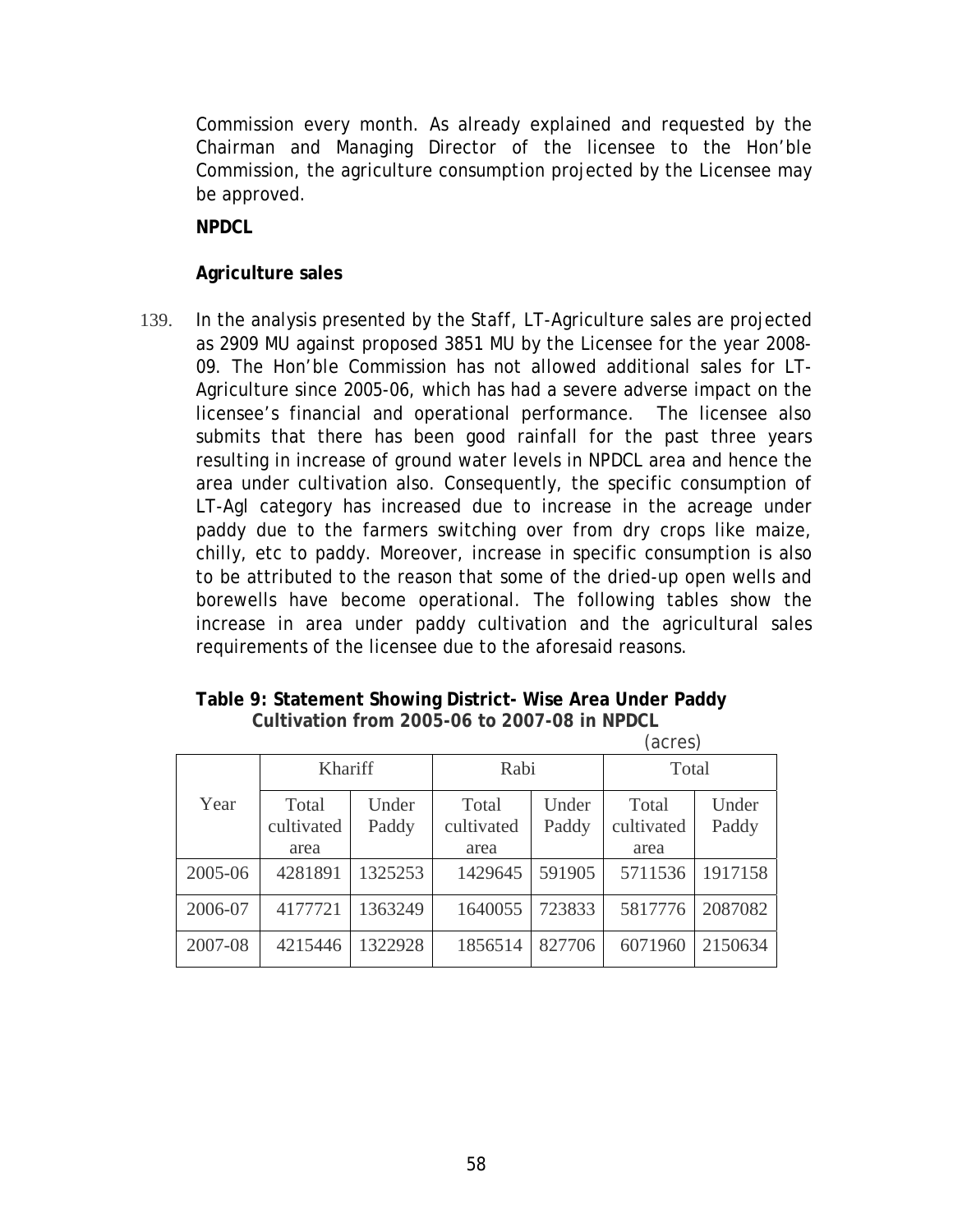**Table 10:Figures of Agriculture sales approved by the Commission and the actuals /projections of the Licensee from 2005-06 onwards** (MU)

|                |         |         |            | . <u>.</u> |
|----------------|---------|---------|------------|------------|
|                | 2005-06 | 2006-07 | 2007-08    | 2008-09    |
| APERC approved | 2908.41 | 2909.06 | 2909.06    | 2909*      |
| Actuals /      | 2923.87 | 3399.23 | 3702.04 \$ | 3851 **    |
| projections    |         |         |            |            |

\* As per Staff of APERC\*\* As per NPDCL Projections \$ Actuals up to 02/08.

- 140. As seen from the above Tables, the consumption of LT- Agriculture category has increased from year by year due to aforesaid reasons. However, the Commission has been approving 2909 MU constantly for the past 3 years as LT- Agricultural Sales in spite of increase of 778 MU in actual sales from 2005-06 to 2007-08. Again the same consumption has been adopted in the Staff analysis during public hearing on filing of ARR & FPT of NPDCL for the year 2008-09. The new services have been released from 2005-06 onwards in addition to the drastic increase in specific consumption of existing services due to constant publicity of free power among the agricultural farmers by the Government through various platforms.
- 141. The licensee earnestly requests the Hon'ble Commission to consider Agricultural consumption as projected by NPDCL for the year 2008-09 by considering the above facts.

#### **Power purchase cost**

142. In the Staff analysis, the power purchase cost is expected to be less by Rs. 676 crores and the Staff has analysed that excess power which the licensee has projected as to be purchased from external sources at high cost is not required.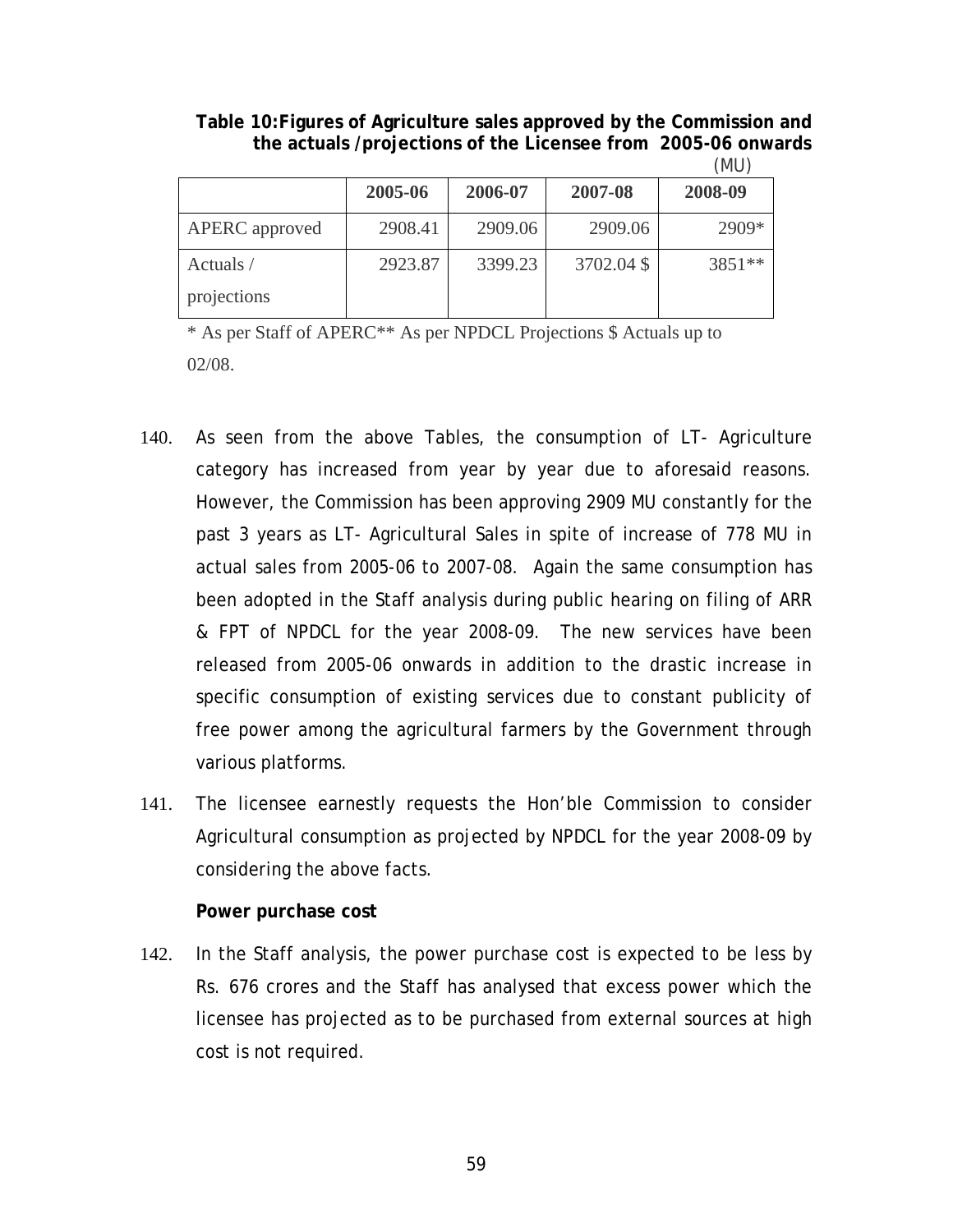- 143. Due to less estimation of sales in respect of Agriculture by 942 MU for the DISCOM and 101 MU for the RESCO by the Commission Staff, the power purchase cost has got adversely affected. The above less estimation of sales has directly impacted on power purchase requirement from the external sources at high cost i.e., Rs. 7/- to Rs. 8/- per unit.
- 144. The power purchase cost of the licensee is dependent not only on halfhourly schedule and peak demand of a day but also on sufficient availability of power at times. The licensee purchases power at higher cost from external sources to meet increased demand at peak hours and also sells power to others on the same day at non-peak hours during which cost of power is low and thus power purchase and sale occur same day. Due to the aforesaid reason to, NPDCL is compelled to procure power at higher cost from external sources and requests the Hon'ble Commission to consider the same.

## **SPDCL**

## **Consumer Security Deposits**

145. The interest income on consumer security deposits computed by Staff is Rs.41 Crores at the rate of 9% p.a. The DISCOM however opines that the funds available through consumer security deposits are never actually available as surplus cash for investment. The funds available from consumer security deposit are utilized towards supporting the arrears accumulated over the years and therefore are not available for investments in fixed assets or financial instruments.

## **Agriculture consumption for 2008-09**

146. The Staff's presentation during the public hearing did not provide any numerical estimation for keeping the LT-V sales (Agriculture) constant for the third consecutive year at 3291 MU. Further, there is no firm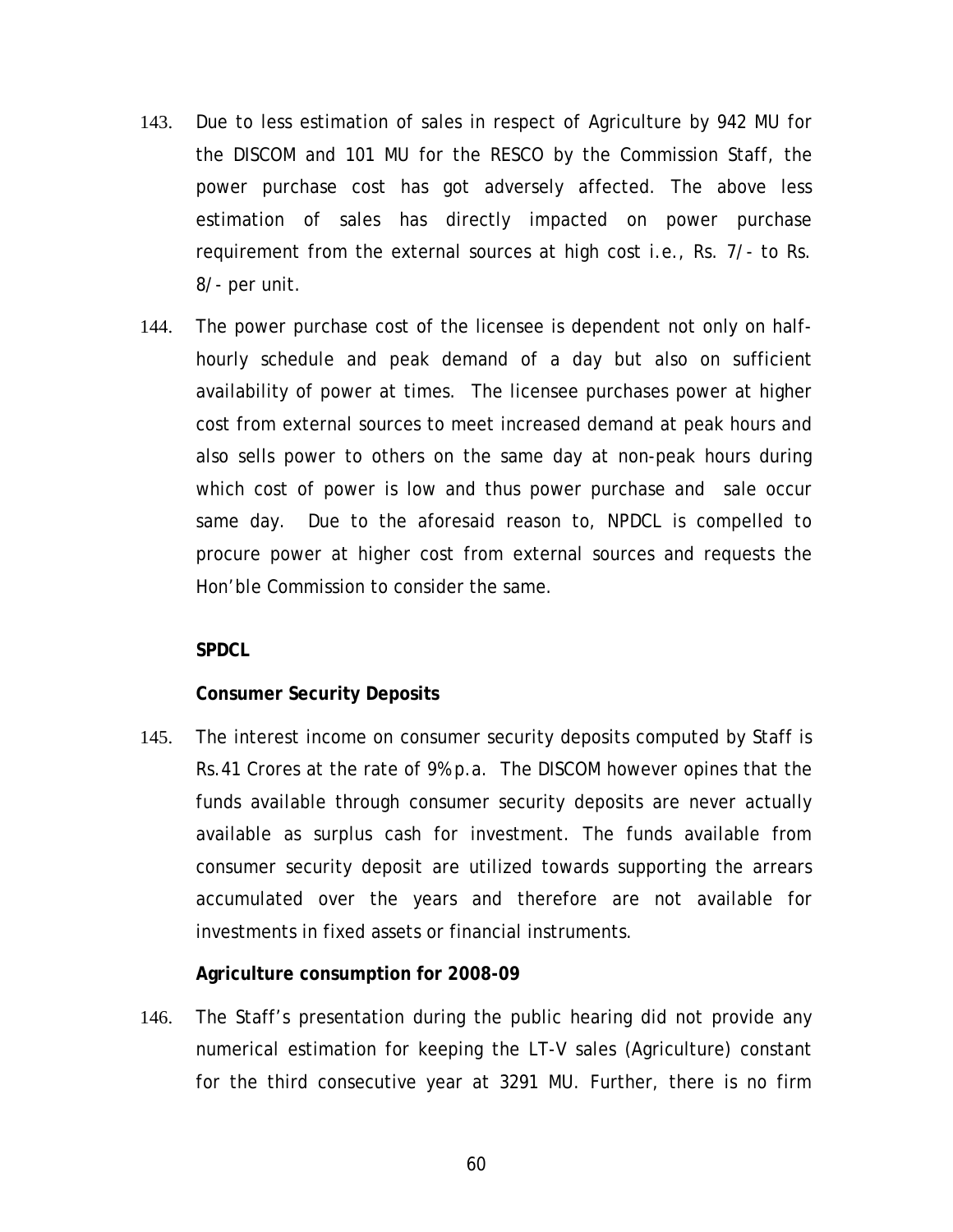methodology and information to assess the agricultural consumption due to lack of metering.

147. The DISCOM has estimated the agricultural sales based on LV side DTR meter readings and the methodology prescribed by the Commission. SPDCL has been submitting estimated agricultural consumption every month to APERC based on the total valid DTR meter readings received from the field and employing connected load as per updated agricultural census data as on March 2002 along with the data on new service connections released after 01-04-2002. An analysis of the LT Agricultural consumption as per the ARR & Tariff filings and the Tariff Orders is given below:

| Year    | As per ARR<br>& Tariff<br>filings | As per Tariff<br><b>Order Staff</b><br>presentation) of | <b>Actual</b><br>agricultural<br><b>Consumption</b> | <b>Remarks</b>                                                                                         |
|---------|-----------------------------------|---------------------------------------------------------|-----------------------------------------------------|--------------------------------------------------------------------------------------------------------|
| 2006-07 | 3291                              | 3291*                                                   | 3684.13                                             | 393 MU<br><b>Excess</b>                                                                                |
| 2007-08 | 3922                              | 3291*                                                   | 3502                                                | <b>1557 MU</b><br>(actuals for 1st<br>half of 2007-<br>08) + 1945 MU<br>(estimated for<br>second half) |
| 2008-09 | 4079                              | 3291                                                    |                                                     |                                                                                                        |

\* As per Tariff Orders\*\* As per Staff Presentation

148. It can be seen from the above data that despite release of new services and prevalence of higher energy consumption every year, the LT Agricultural consumption is fixed by APERC at 3291.06 MU from 2006-07 onwards, which is not matching the requirement. Only moderate growth of 4% is projected over 2007-08 Tariff filings while estimating LT Agricultural sales for the year 2008-09. The Commission has to consider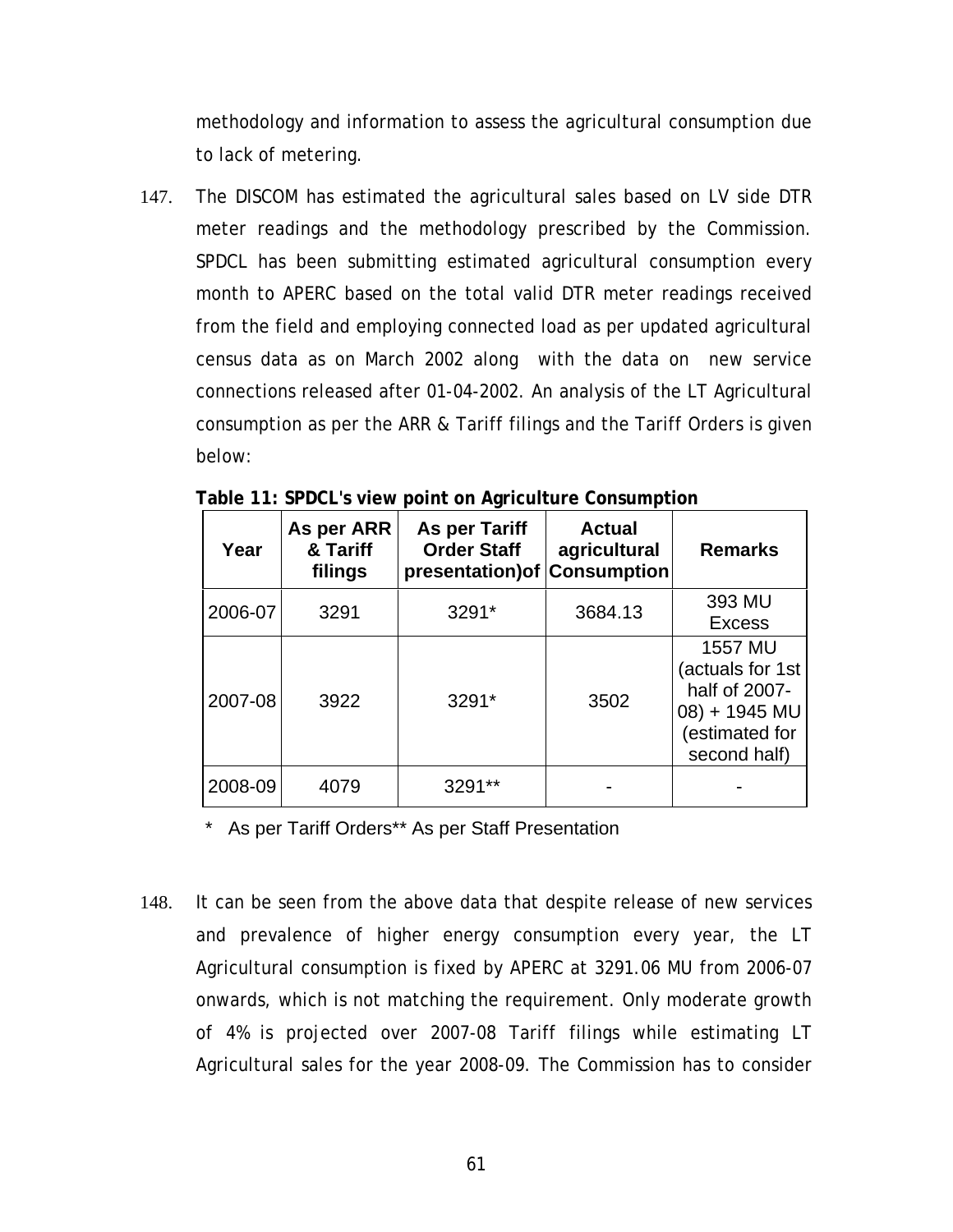the new agricultural services too while assessing the growth in consumption.

149. For the reasons explained above, a reasonable rationale needs to be adopted for assessing the agricultural sales for the year 2008-09 while approving the Tariff Order. The agricultural consumption of 2008-09 will be at least 4% more than the actual consumption of 2007-08.

#### **HT-Incentive**

- 150. APSPDCL has estimated the cost of incentives to be given to HT consumers as Rs. 50 Crs. The Staff has stated in its presentation that the HT incentive scheme is beneficial only to a few consumers and that consumers are reducing their contracted load to benefit from higher load factor.
- 151. The SPDCL has in its response pointed out that the instances of consumers decreasing their CMD deliberately to optimize the load factor for the sake of incentives is rare in the licensee's area. Moreover, HT incentive scheme is having several benefits as explained below:
	- As the consumers try to achieve better load factor, flattening of load curve takes place resulting in optimum utilization of generation. If the HT incentive scheme is abandoned, no consumer will be bothered to achieve better load factor which may result in even higher peak load. Higher peak load obviously necessitates additional power purchases at abnormal prices affecting the power purchase cost and the financial performance of the DISCOM. Flattening of load curve will help the licensee in better planning of infrastructure and optimum utilization of the network.
	- HT incentive scheme is attracting new consumers to establish industries in the licensee's area and at the same time preventing the existing consumers from opting for open access.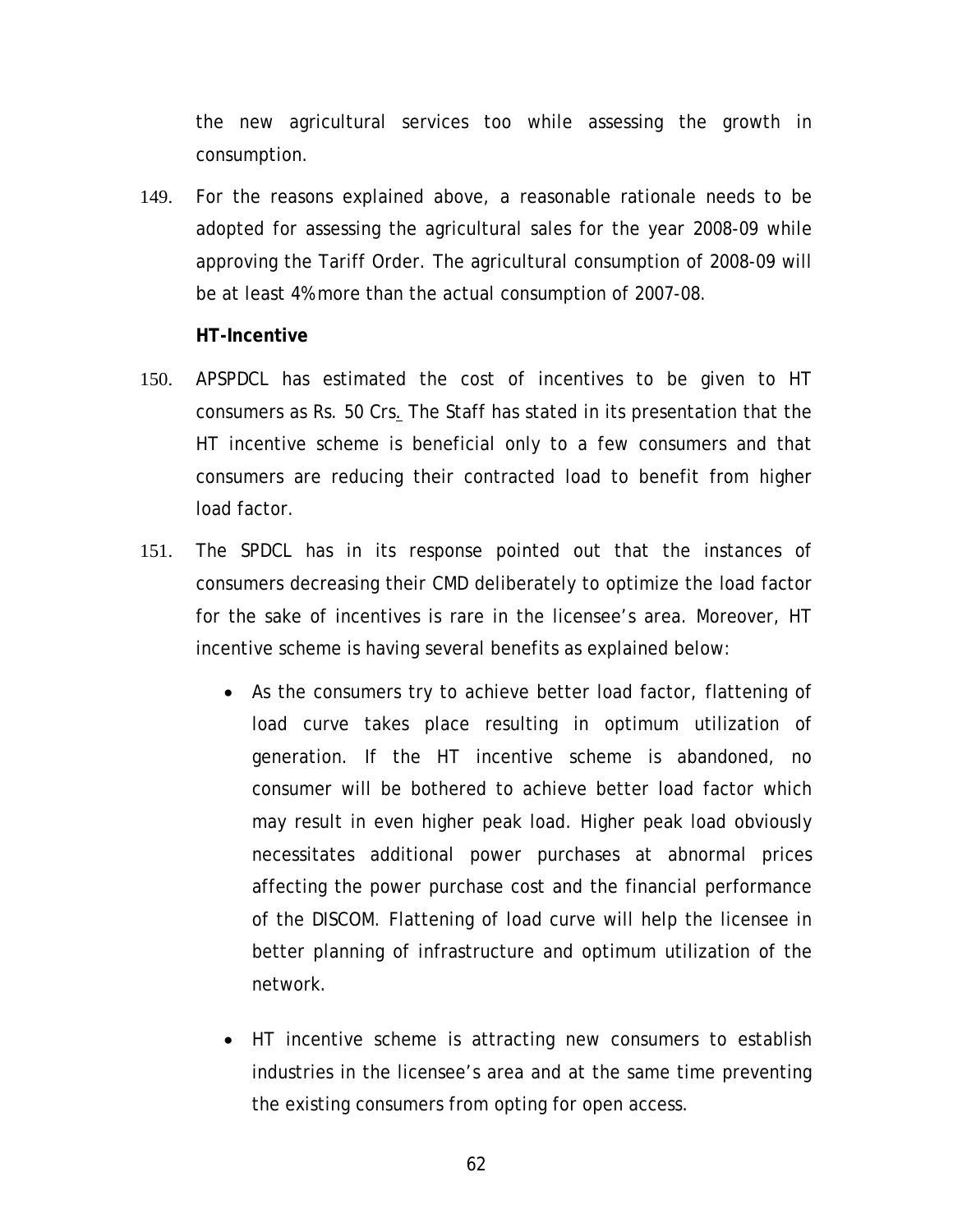152. In support of above contention, the licensee has cited three cases wherein the consumers from other States have approached its Corporate Office, Tirupati, for availing HT supply to the extent of 125 MW for the only reason that power tariff along with the incentive is less for high load factor large HT services.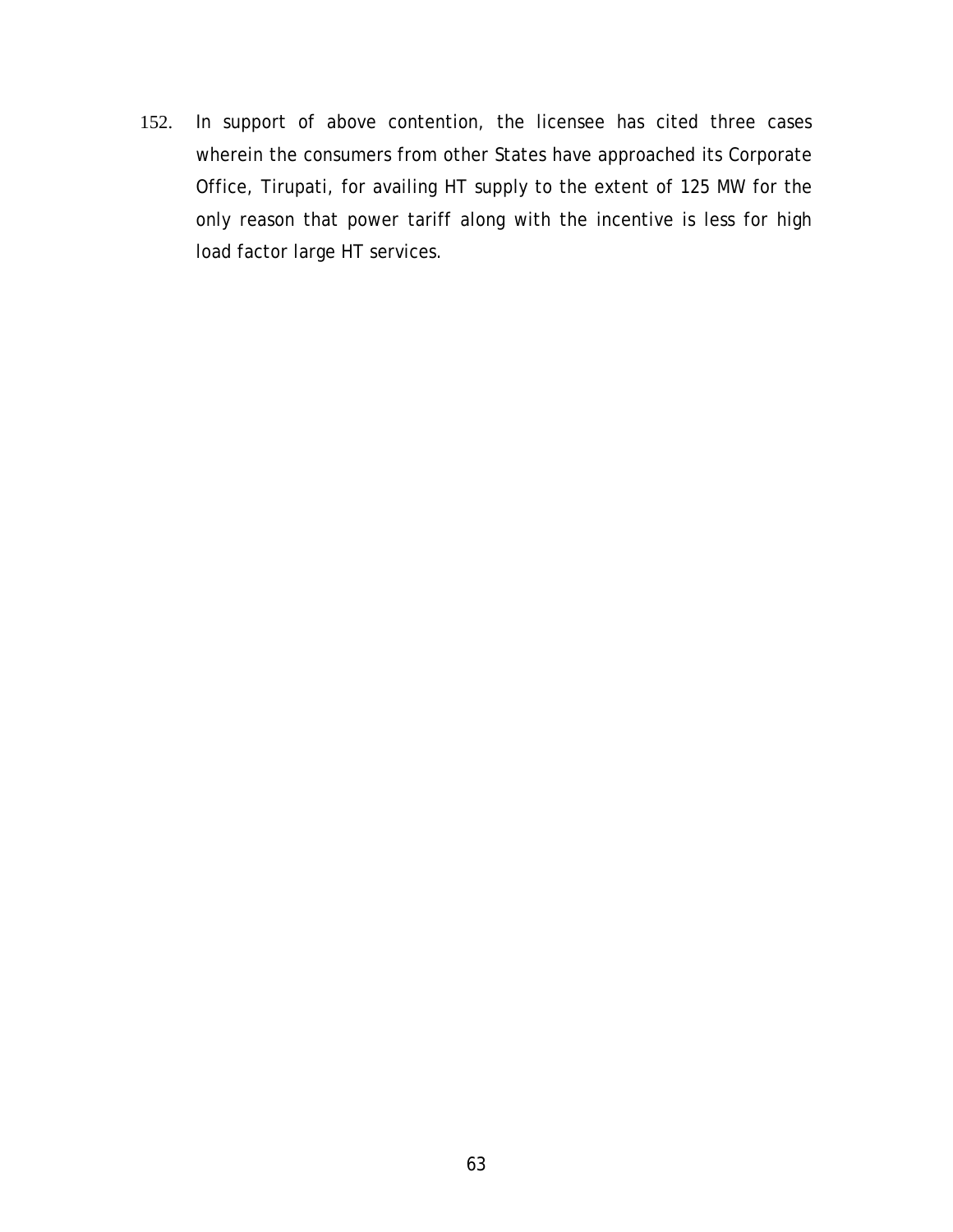# **CHAPTER – V STATEMENT OF GOVERNMENT OF ANDHRA PRADESH**

- 153. The Government of Andhra Pradesh (GoAP) presented its views before the Commission during the public hearing at Vijayawada on  $21^{st}$ February, 2008. At the outset, Sri A.K.Goyal, Special Chief Secretary to Government, who could not attend the hearing personally due to being preoccupied with the ongoing Budget Session of the State Assembly, in a written communication to the Commission, highlighted some of the more important achievements of the Power Sector since the commencement of the reform process in the State. Sri Goyal stated that all the electricity utilities have performed exceptionally well with APGENCO (the GoAP-owned electricity generating company) performing consistently well, maintaining a PLF of about 84% during the year 2007- 08 (up to January,2008). Similarly, the Transmission and Distribution utilities have demonstrated exemplary performance and have reduced T&D losses from 19.82% to 19.06% (up to December, 2007) with the reduction estimated to reach 18.51% by end of 2007-08.
- 154. APTRANSCO (the transmission licensee) was adjudged best in the country in transmission availability for the year 2005-06 with 99.87% by Ministry of Power, Government of India, and received a Gold Shield from the Hon'ble Prime Minister of India, apart from winning other laurels.
- 155. The present installed capacity in the State, Sri Goyal added, is 12,342.54 MW as on 31.01.2007 and realizing the urgency for capacity addition in power sector, the State Government has entrusted the State-owned APGENCO with the implementation of capacity addition programme of 8,945 MW, out of which 7,109 MW is programmed to be commissioned during the 11<sup>th</sup> Plan period.
- 156. Sri Goyal also stated that the GoAP has given foremost importance to the development of Power Sector, and that in its endeavor to provide quality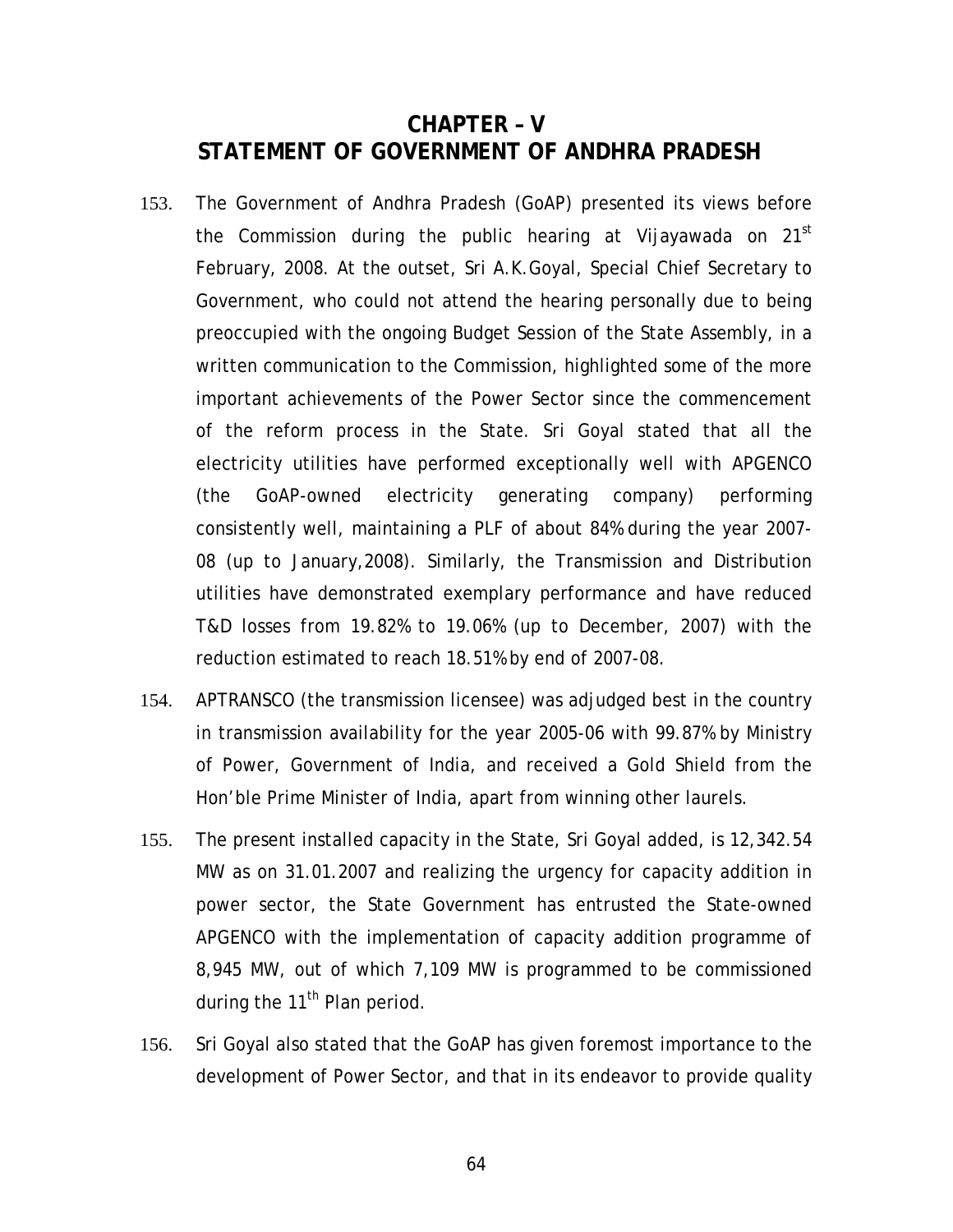and uninterrupted supply of power to all consumers in the State, particularly the consumers in the rural areas, 8,00,452 rural households under RGGVY and 31,516 urban households in selected wards in 11 Municipal Corporations and 119 Municipalities have been electrified under INDIRAMMA programme.

- 157. Sri Goyal further added that the Government is committed to the welfare of the farmers and is providing free power to about 95% of the agricultural consumers since 14.05.2004 and has been providing necessary subsidy besides funds for purchase of additional power to meet the additional demand in Rabi season.
- 158. Sri Goyal also stated that the Government is committed to the cause of industrial development in the State and it was a matter of pride for him to state that Andhra Pradesh has one of the lowest Industrial HT Tariff in the country and there is a gradual reduction in industrial tariff year by year. He maintained that the overall industrial effective tariff for the year 2007-08 with the incentive scheme is Rs.3.56 paise per unit.
- 159. He also stated that priority is also given by Government for promoting Lift Irrigation in order to reduce exploitation of ground water.
- 160. Referring to the filings of the four DISCOMs, Sri Goyal stated that the filings made by the utilities for the financial year 2008-09 reflect the key objectives set by the Government of Andhra Pradesh.
- 161. Conclude his statement, Sri Goyal added that the Government is committed to providing necessary financial assistance as needed by the Power sector and providing subsidy to the utilities in accordance with the provisions of Section 65 of the Electricity Act, 2003.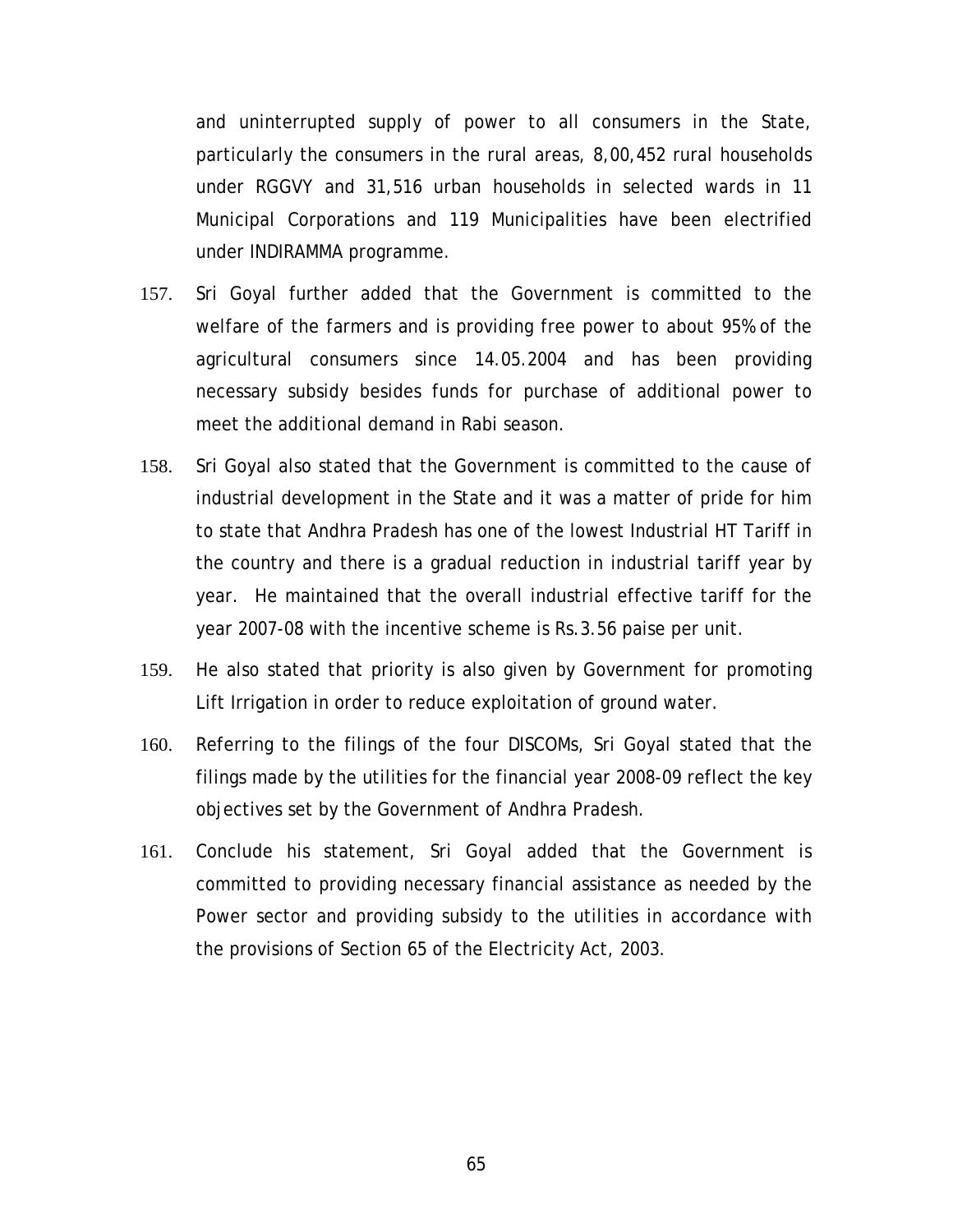# **CHAPTER – VI COMMISSION'S ANALYSIS ON SUBSTANTIVE ISSUES**

## **Pending court cases**

- 162. A number of objectors have expressed concern about the cases relating to IPPs, NCE, etc., pending in Appellate Tribunal for Electricity, High Court and the Supreme Court and expressed their dissatisfaction with the pursuance thereof by the licensees.
- 163. The DISCOMs in their response have, on the other hand, stated that they are putting in their best efforts to pursue these cases. The Commission trusts that if they are not already doing it, the licensees shall make a careful analysis of the pending court cases, rating each case according to its importance and monitor the pursuance of the more important cases, at appropriate higher levels including the level of CMD or senior Directors of the licensees, who may also interact with the counsel concerned on a regular basis, or devise some other more appropriate and effective mechanism.

**LVS power project** 

- 164. It has been represented that the Lord Venkateshwara Swamy (LVS) power project, a low sulphur heavy stock -based IPP project, lying closed because of high generation cost and the matter being before the Hon'ble Supreme court has**,** during the last about 7 years, received fixed costs, under an interim direction of the Hon'ble Supreme Court, which are more than the cost of the project itself. During all these years, the project has not generated and supplied a single unit of power to the DISCOMs. As they have already paid a total amount in excess of the total investment in the project, the DISCOMs may think of ways to arrive at a settlement with the IPP.
- 165. The Commission will be referring the suggestion to the DISCOMs and has no further comments to offer, the matter being *sub judice*.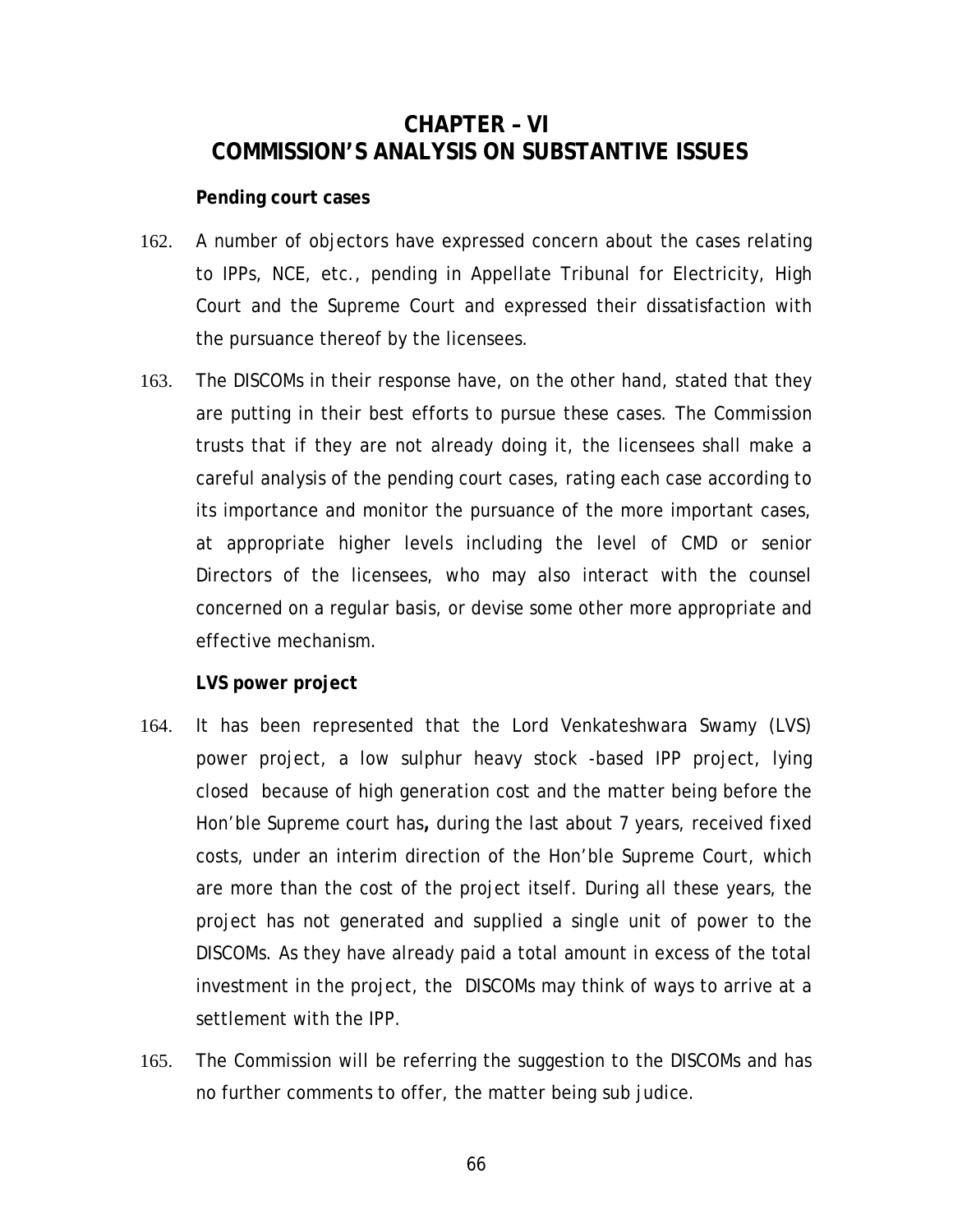#### **Public hearings**

- 166. While appreciating the Regulatory practice of placing the Licensees' activities under public scrutiny under the Reforms regime, some of the objectors have pointed out that sufficient time was not there between the publication of dates for, and the actual holding of, the public hearings. A number of objectors, mainly from Chittoor district, have desired that the hearing for SPDCL be conducted at Tirupathi also. Some of the objectors have suggested that instead of affidavits, the objections sent on postcards should also be accepted, as many of the farmers do not know anything about an affidavit. Some of them have also requested that the Commission may come to the villages for collection of objections and that the nominee of the Government be available at all places of public hearings.
- 167. As also stated in the Tariff Orders for 2006-07 (paras 141 to 144) and 2007-08 (para 153), at the very outset, the Commission would like to point out that it has to complete the tariff determination process within a prescribed time limit for four licensees. Obviously, therefore, it can conduct public hearings only at a limited number of places. It would be appreciated that from the Tariff Orders for 2005-06 onwards, it has been holding hearings at four places and has, this year too, conducted the hearings in the circles away from the headquarters of the licensees. The idea is that consumers of as many circles / districts as possible should be made aware of, and given an opportunity to participate in, the regulatory processes of the Commission. The Commission will, nevertheless, keep the suggestion for hearings at a larger number of places in mind, while drawing up the schedule of hearings in future.
- 168. The somewhat shorter gap between the publication of dates of public hearings and the actual holding of hearings was because though the Licensees submitted the ARR filings on 30-11-2007, the CoS filings were received by the Commission with some delay (as already indicated in the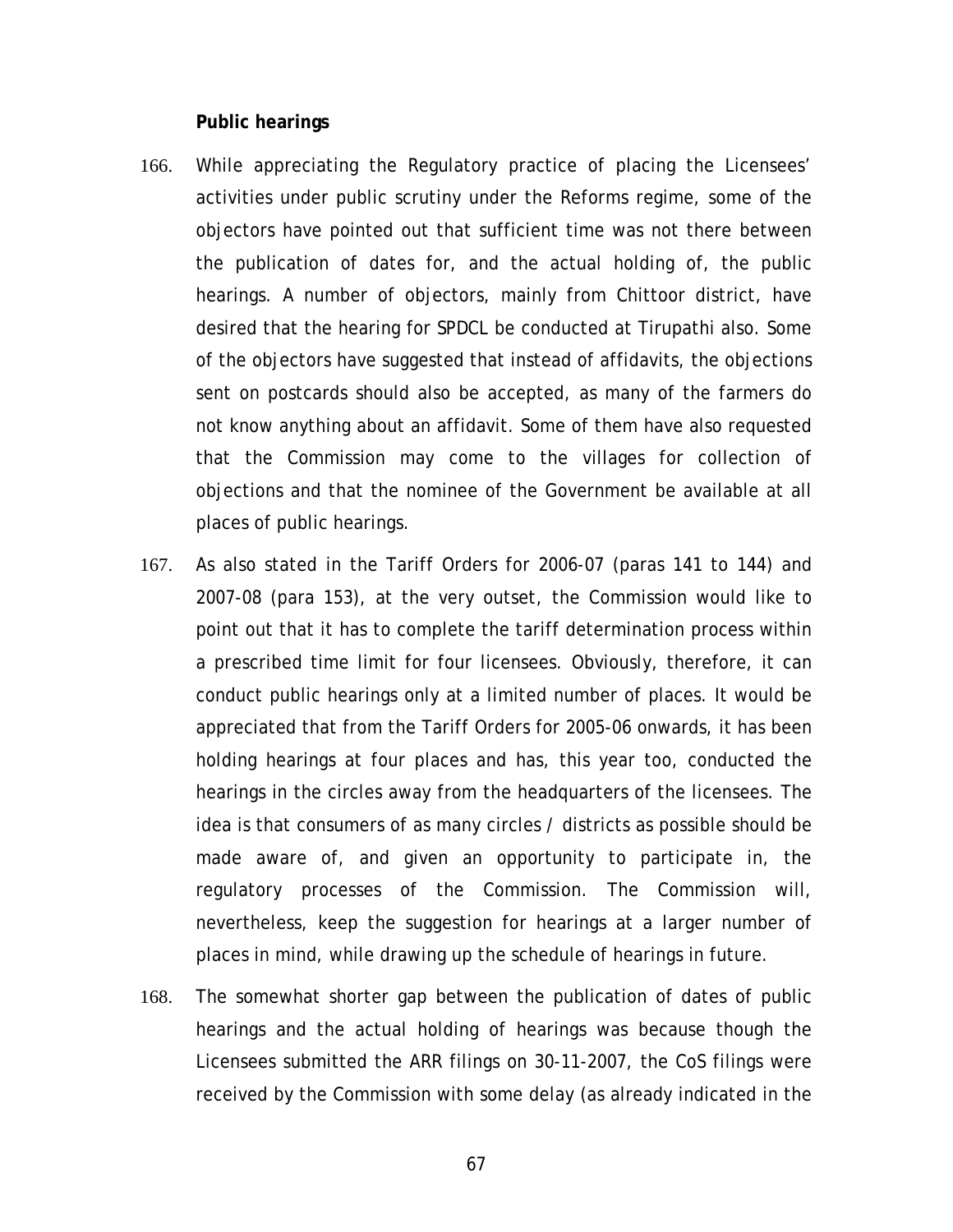public notifications issued by the Licensees on the Retail Supply filings in the newspapers on 28-12-2007), followed further by the filings of addenda to the ARRs on account of new Government lift irrigation schemes. However, in spite of short time available at the disposal of the Commission for finalization of tariffs, all efforts were made to intimate the Schedule of public hearings to all the objectors and the public at large. Further, though the last date specified for receipt of objections was 25-01-2008, the objections received much beyond the due date were also taken into consideration. Apart from this, all objectors, who expressed their desire to be heard only at the venues of the public hearings and not earlier, were also accommodated.

- 169. The Commission clarifies that the consumers can lodge their objections, in whatever form, like postcard, etc., instead of affidavits. However, it has to be appreciated that it is not possible for the Commission to come to the villages to collect the objections. The objectors can utilize the facility of furnishing the objections at the offices of the licensees closer to their places of residence/business.
- 170. As regards the presence of a government nominee at all the public hearings, the Commission had made a request to GoAP to this effect. An officer of the Energy Department did attend the hearing at Vijayawada. The Commission, however, clarifies that the government nominee should not be expected to offer any on-the-spot responses since what is under examination at the hearings is the filings of the licensees.

### **Deficiency in filings**

- 171. Many objectors have commented that the information provided by the licensees in the filings is not comprehensive, especially in respect of the performance of the licensees. The State Advisory Committee too has desired that such data/information needs to be provided.
- 172. The Commission takes note of these concerns and directs that: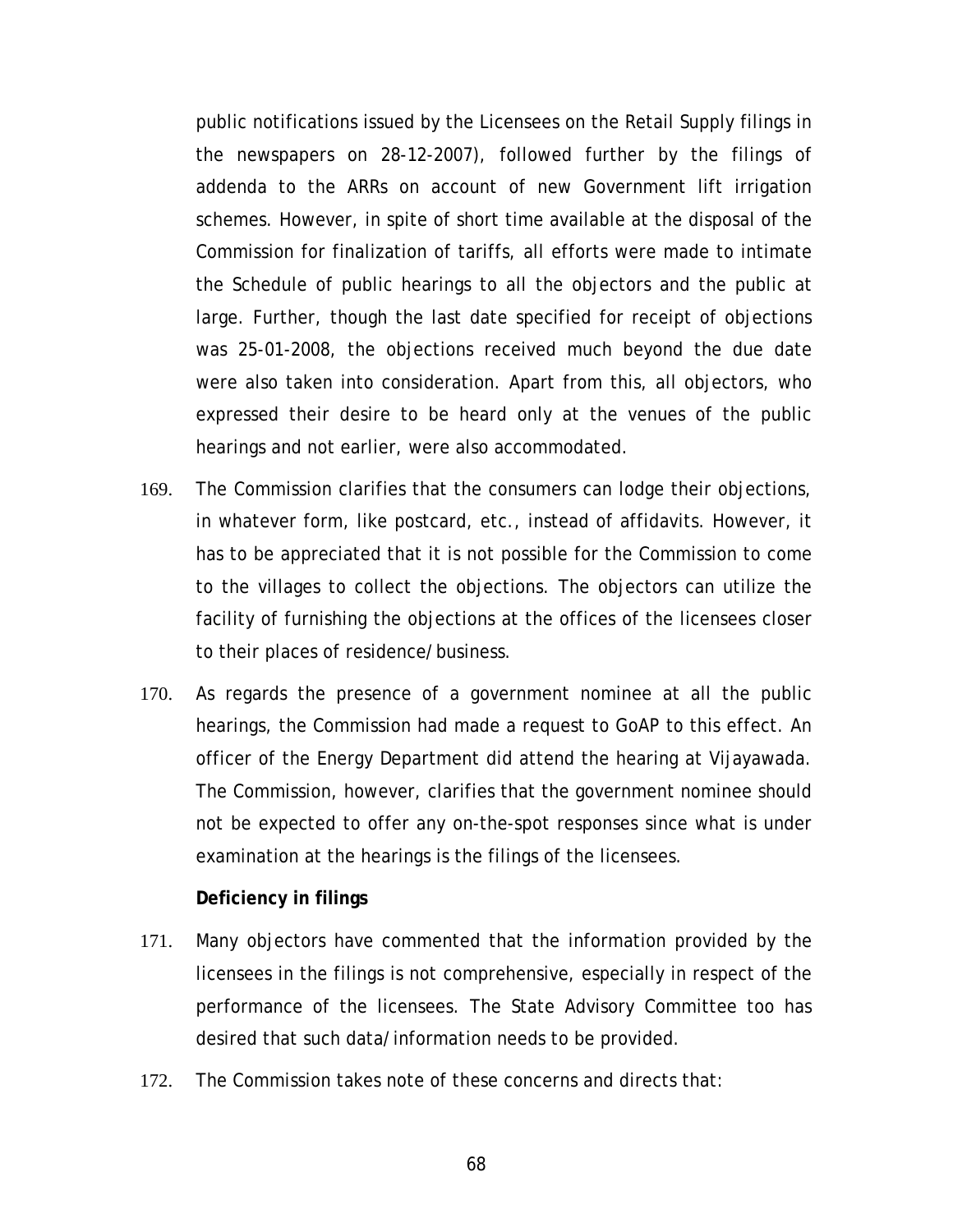*The licensees in their ARR filings for the years 2009-10 onwards shall provide data (along with similar data pertaining to the preceding year) on the following items as an addendum to their filings, in case Guidelines already issued by the Commission for filing of ARRs do not already provide for the depiction of these data in the ARR filings; they shall also place these data on their website:* 

- i. Compensation paid by the Licensee to consumers for deficiency of service as per the Regulations of the Commission.
- ii. Details of electrical accidents and ex-gratia paid, if any during previous year and current year.
- iii. Replacement of burnt transformers, installation of additional transformers.
- iv. Number of burnt-out, non-functioning or faulty meters (category-wise and Circle-wise).
- v. Performance with regard to attending to fuse-off calls.
- vi. Breakdowns and interruptions in power supply to urban and rural consumers (Circle-wise) and time taken for restoration.
- vii. Frequency and voltage at various levels of interface over the period.
- viii. Pending applications and connections released to different categories of consumers.
- ix. Arrears of consumers over Rs.50,000 pending for over six months and details of bad debts written off.
- x. Court cases involving the Licensee and steps being taken to resolve them.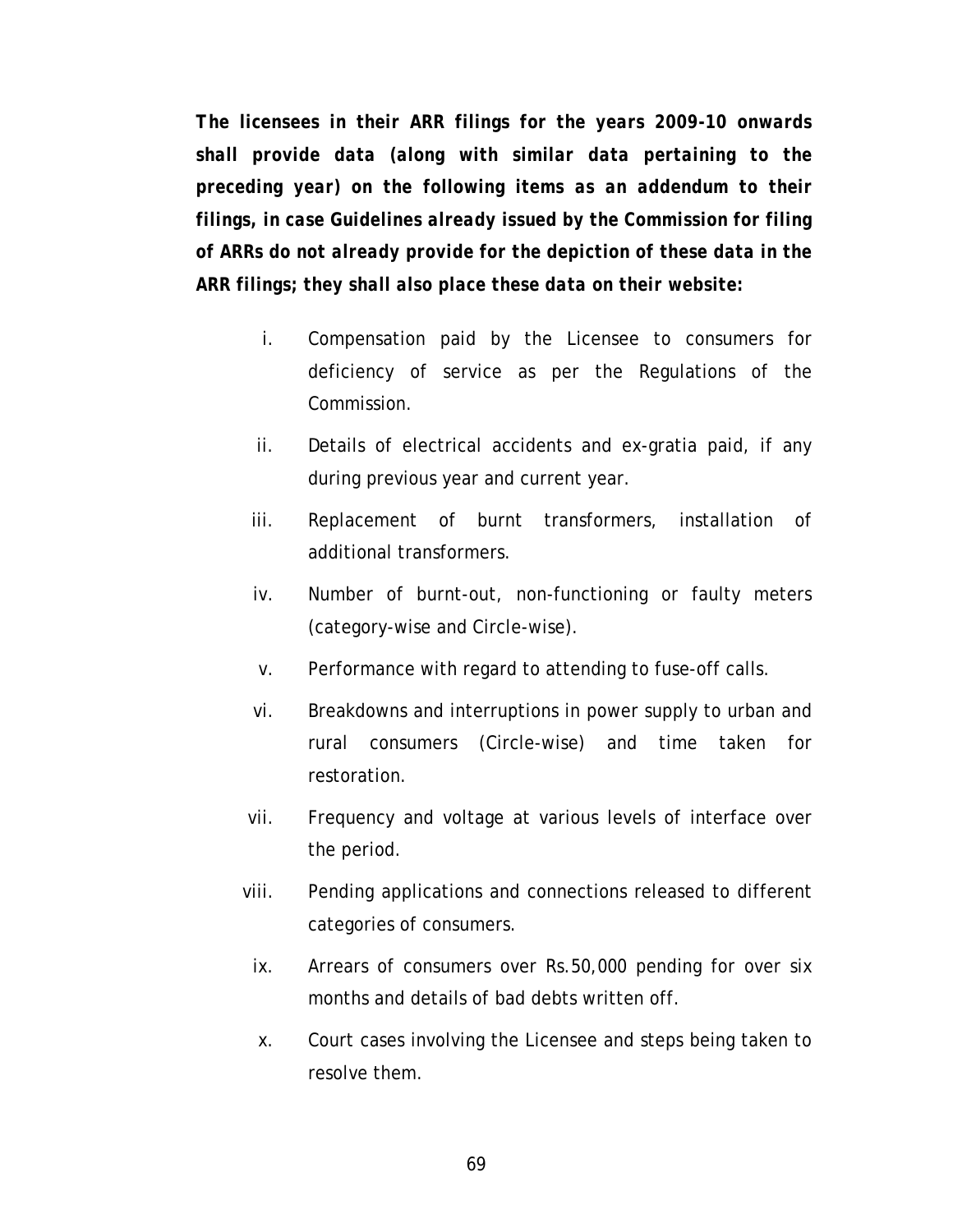- xi. Number of cases filed in respect of pilferage of power in various categories giving comparative picture with previous year.
- xii. Compliance with directives issued by the Commission in the relevant Tariff Order(s).
- xiii. Investment details, including capital expenditure on system improvement, HVDS and RGGVY.

## **Agricultural Consumption Estimates and Subsidy**

- 173. Estimates of agricultural consumption and the methodology for arriving at robust estimates has always been the concern of the Commission and is under continuous review. To recall, estimation of agricultural consumption based on readings from DTR meters of purely agricultural loads to arrive at specific consumption per HP aggregated for the each DISCOM/State as a whole, as per the survey of agricultural pump sets carried out by Discoms was accepted as scientific by the Indian Statistical Institute (ISI) as mentioned as early as in the Tariff Order of FY2003-04. Robust estimates however, also depend on the availability of continuous, consistent and valid readings from a given set of meters.
- 174. In the Tariff Order for FY2006-07, the Commission expressed concern on the quality of data with regard to consistency and validity echoing the Staff's observations that while the agricultural consumption estimates are sensitive to quality and coverage, the available DTR meter readings information for the period November 2004 – October 2005 indicated a poor ratio (19%) of valid meter readings. Under these conditions, the Commission preferred to take more conservative estimates of agricultural consumption than those projected by the Licensees. The Licensees were also directed to ensure the availability of valid DTR meter readings. Subsequently, the Government in its letter No.870/Pr  $II(1)2006-1$  dated 03.11.2006 desired 3<sup>rd</sup> party verification of agricultural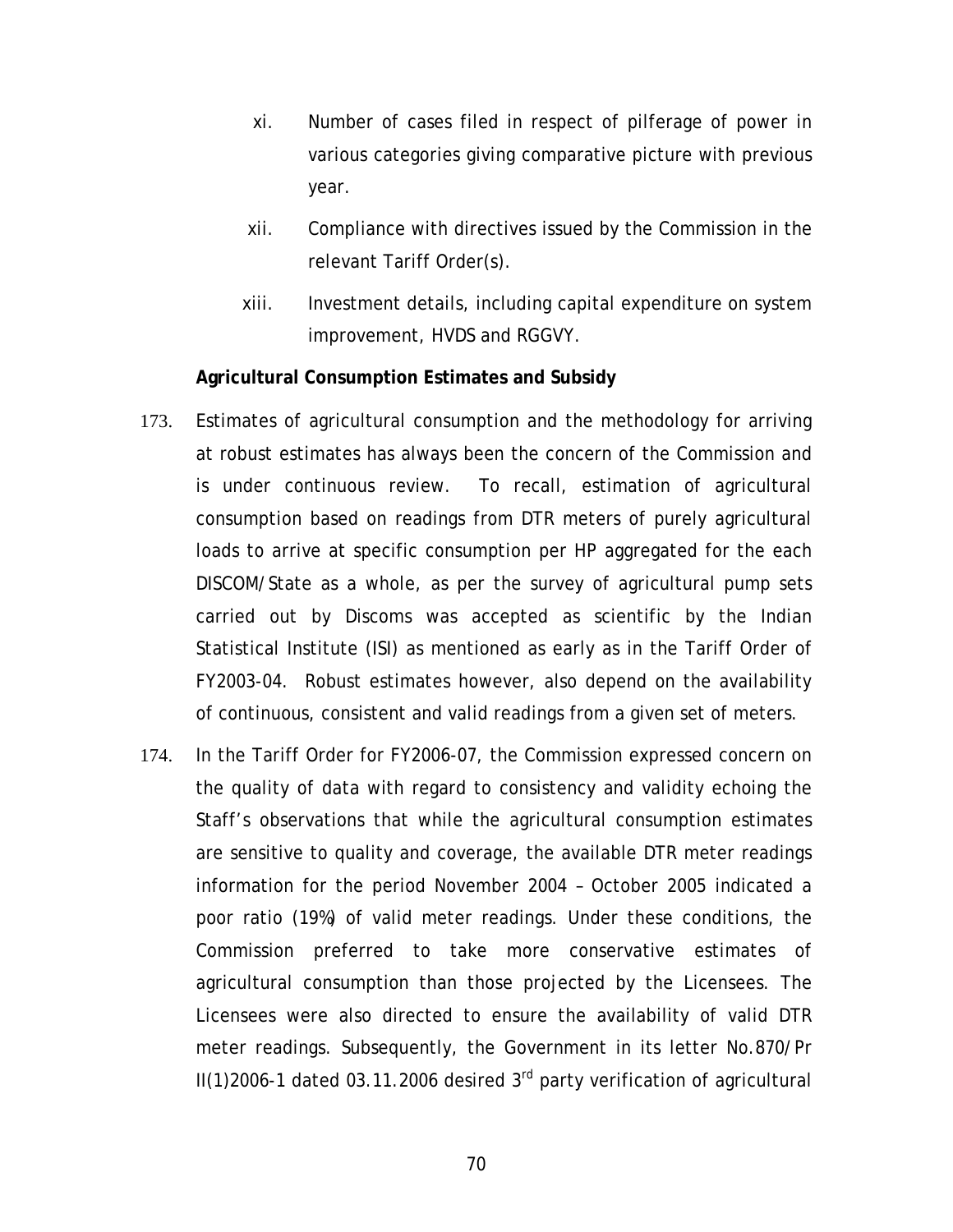estimates. ISI was entrusted with the task. The ISI Report suggested that an alternative robust methodology of data collection was necessary in view of unsatisfactory ratio of valid DTR meter readings which were resulting in considerable uncertainty as regards the robustness of data estimates and suggested an alternative mechanism for arriving at the estimates. The Report as desired has been sent to the Government.

- 175. As on date, there is no robust measurement mechanism and data to take an informed decision on consumption volumes for un-metered agricultural consumers. ISI is working out a feasible alternative mechanism, the details of which are awaited. At the same time, any alternative mechanism suggested by ISI will need to be verified and tested at the field to ascertain the robustness of the new methodology. The Commission has therefore, in the meanwhile, decided to adopt the agricultural consumption figures of 2007-08 Tariff Order (when the figures for 2006-07 were similarly adopted) and thereby not delay the issuance of the Tariff Order for 2008-09.
- 176. If, however, no significant progress is visible in this estimation by ISI, by 30<sup>th</sup> September, 2008, the Commission will be prepared to consider hearing the Discoms on the agriculture consumption quantities adopted by the Commission. The Commission also clarifies that quantities of agriculture subsidy to various DISCOMS as referred to elsewhere in this Order do not cover the additional power purchases made by the Discoms over and above the Tariff Order quantities, at the instance or with the approval of GoAP.

### **Release of new connections**

177. All new connections, both under free power category and Tatkal scheme will be released subject to the condition that DSM measures are adopted and Meters are fixed.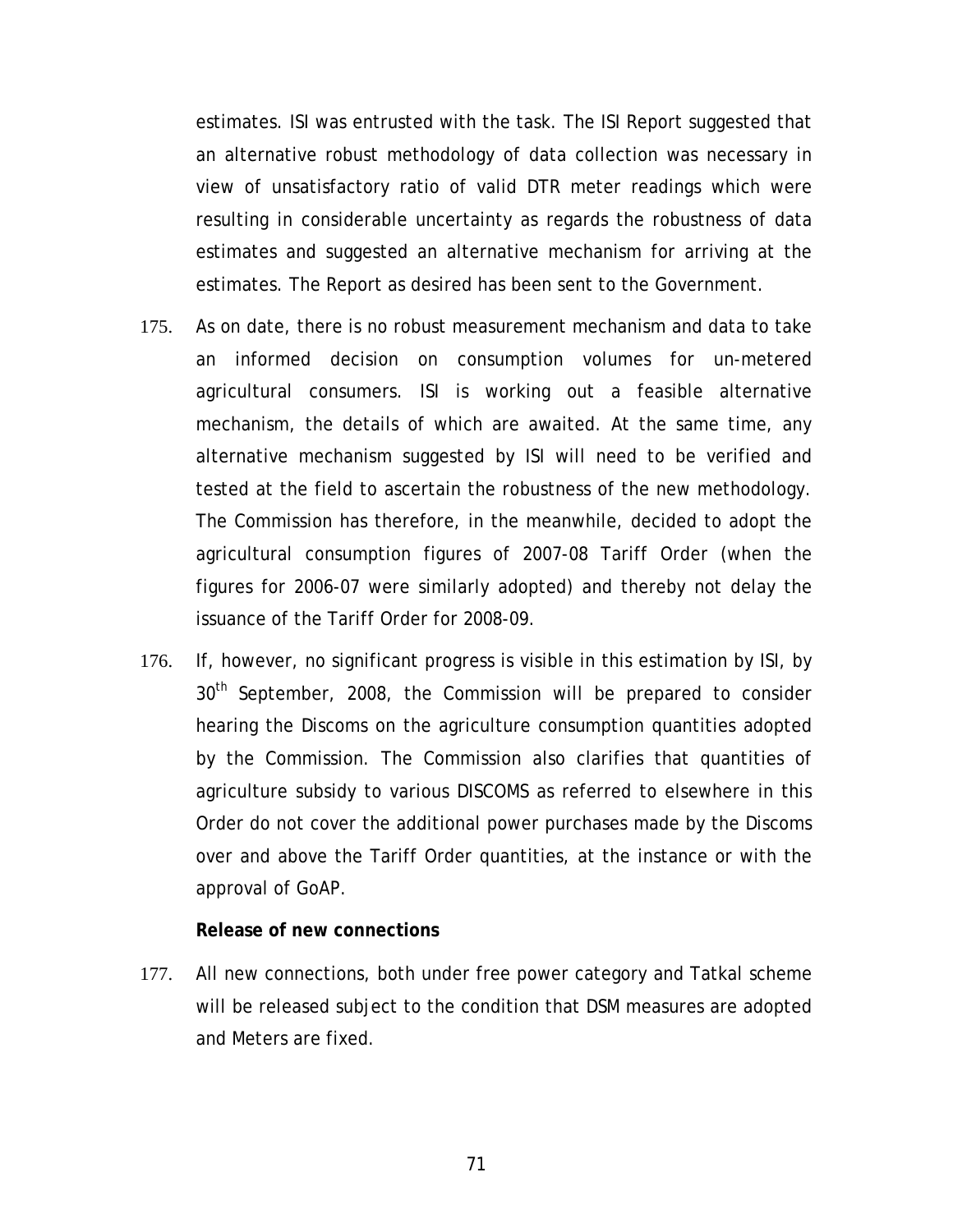#### **DSM measures**

- 178. On DSM measures, a number of farmers and farmer-organisations have represented that (i) it is very difficult for all the motors to be replaced by ISI motors. As the farmers have no financial capacity to bear the cost of such replacements, the Government should bear 100% instead of the 80% cost as proposed earlier. (ii) Replacement of iron pipes with HDPE pipes may not be insisted upon as the saving in energy is only marginal (1.6%) and may not justify the capital investment required for such replacement. (iii) However, DSM measures may be insisted for new agricultural connection.
- 179. The Commission further likes to clarify that free supply of power to agricultural consumers and the related issues of DSM measures, etc., are part of a policy decision of the State Government. The Commission would, therefore pass on these comments for consideration by GoAP.

### **Some clarifications on responses of DISCOMs**

### **Release of new connections**

- 180. A number of farmers/farmers' associations have represented that the last date for implementation of DSM measures be extended to 31.03.2009.
- 181. The response of the DISCOM (APSPDCL) that this is in the purview of APERC is not correct as the matter falls within the jurisdiction of the State Government.

#### **DSM measures**

182. Release of new agriculture connections is another complaint by farmers / farmers' associations. It has been contended that while it was assured that 1,50,000 free services per annum would be released, the number released so far was only 68,233**.** The response of SPDCL that new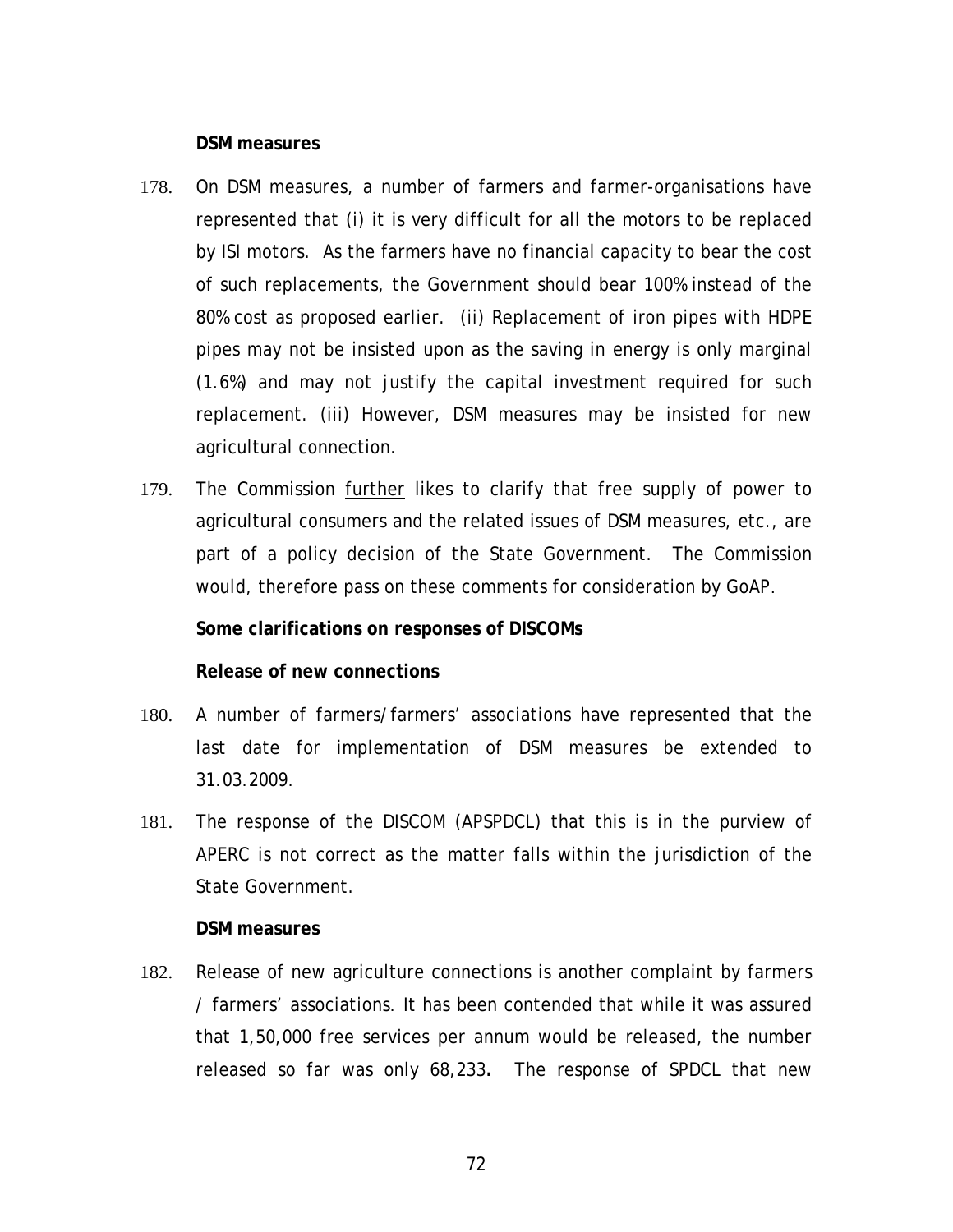services were being released only where DSM measures are followed as per the directions of APERC.

183. This response is also misleading as the DSM measures are prescribed by GoAP, and not by the Commission.

# **State Advisory Committee**

- 184. Some of the consumers have represented that two representatives from farming community should be there on the State Advisory Committee (SAC).
- 185. The Commission has always seen to it that the farming community is duly represented on the SAC and even at present, the Committee has two Members representing the farming community on it.

# **Consumer Grievances Redressal Forums**

- 186. Some of the participants have raised an objection that SPDCL has appointed its own Chief Engineer as Chairman of the Consumer Grievances Redressal Forum and as such the consumers cannot expect any justice from the Forum.
- 187. The Commission likes to clarify that the Consumer Grievances Redressal Forums under Section 42 of the Electricity Act, 2003, are to be set up by a distribution licensee itself under Guidelines to be issued by the Commission ( issued vide Regulation No. 1 0f 2004, published in A.P. Gazette dated 06-02-2004). While the appointment of licensee's own Chief Engineer as Chairman is not in violation of the legal provisions/regulations, the Commission, vide an amendment to the aforementioned Regulation No. 1 0f 2004, has provided for nomination of a person by the Commission itself, familiar with consumer affairs and with voting rights, on each of such Forums. These nominations will be made shortly.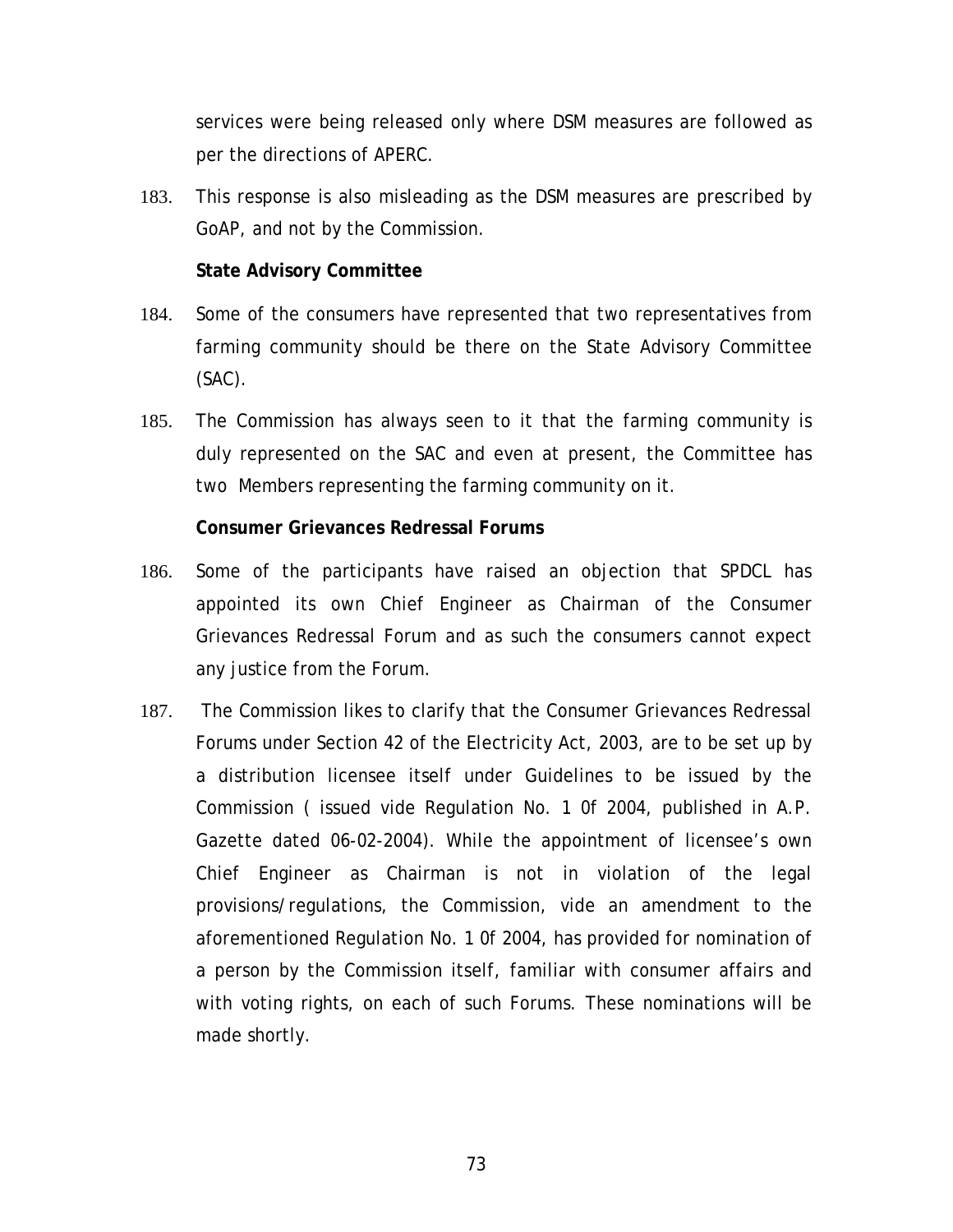- 188. It has further been represented that the consumer societies should also be allowed to represent common issues before these forums.
- 189. The aforementioned Regulation No. 1 of 2004 already allows 'any registered consumer society', and also 'any unregistered association of consumers, where the consumers have similar interest' to file a complaint before a Forum.

## **Group Wells**

- 190. It has been suggested that group wells i.e. common wells shared by a number of farmers should be encouraged, not only for energy conservation but also to avoid over-exploitation of ground water. It has been further suggested that the existing unauthorized connections may be regularized without charging any fee, if the farmers form a group and seek a single connection for a common well on sharing basis.
- 191. The Commission takes note of the suggestions and will be seeking the views of the DISCOMs on the feasibility of implementation of the suggestions.

## **Bill collection charges**

- 192. Some of the objectors have desired that the collection charges in respect of collection of bills by e-Seva centers and private collection agents should be uniform.
- 193. The Commission has examined this issue in detail as recently as in its common Order dated 18.09.2007 in R.P. Nos. 1,2,3 and 4 of 2007 in O.P. Nos. 36, 35, 33, and 34 of 2006 respectively, when the Commission reached a finding that the ' …e-seva centers provide superior service….' and cannot be equated with certain other providers of bill-collection service. No material has been placed before the Commission to substantiate that the private collection agents also provide equally good service. The Commission is therefore unable to accede to the request.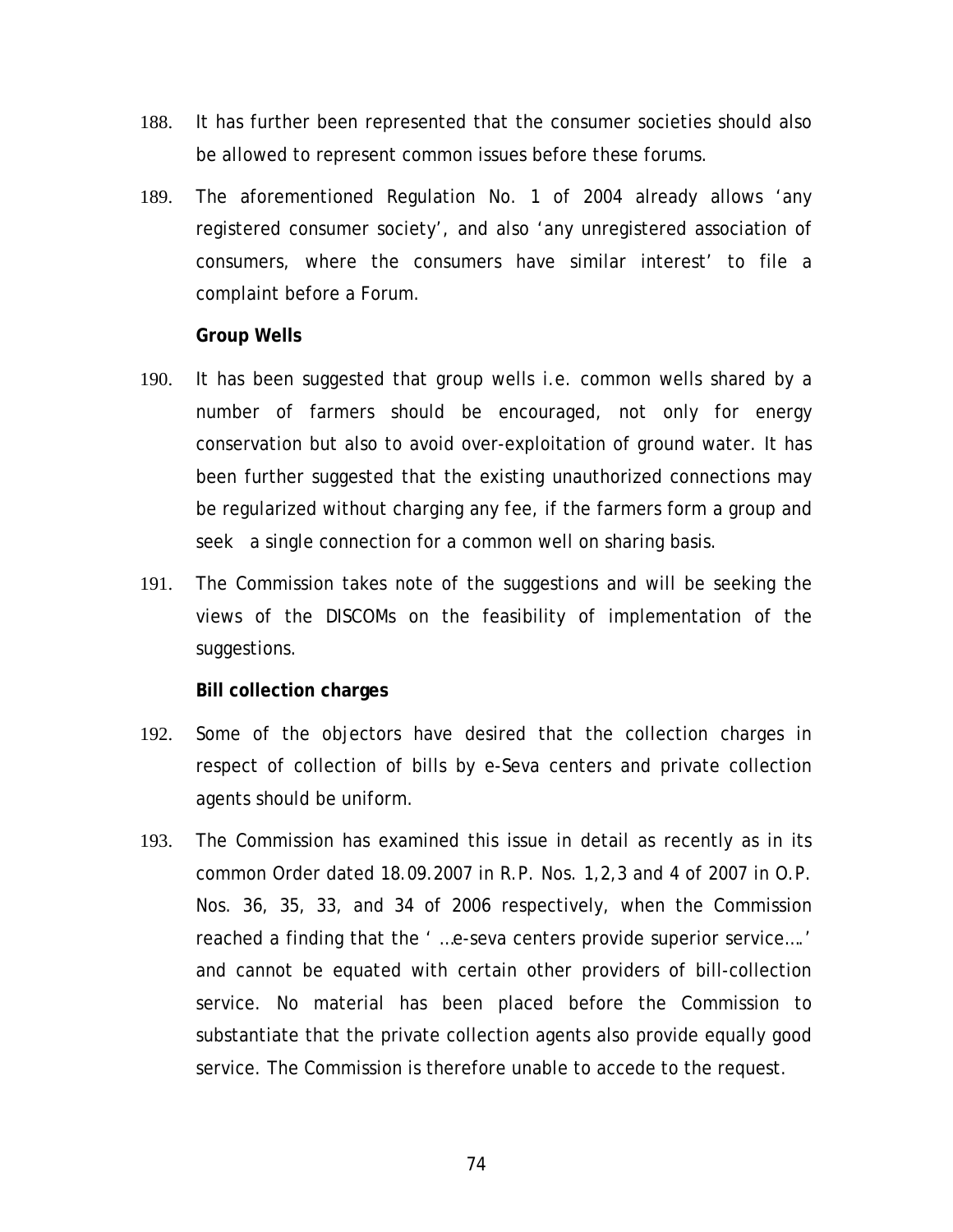**Recovery of compensation for non-compliance with Standards of Performance (SoPs)** 

- 194. Some of the objectors have stressed that the amount of compensation paid by a licensee for non-compliance to the SoPs prescribed by the Commission should not be borne by the licensee but should instead be recovered from the person(s) held responsible for such non-observance.
- 195. The Commission finds quite some merit in the objection and directs that:

*The compensation payable/paid by a licensee for non-compliances with the Standards of Performance as laid down by the Commission from time to time shall not be a charge on the consumer tariffs and should be recovered by the licensees concerned from the person(s) held responsible for such non-compliance.* 

**Investment by DISCOMs in generation** 

- 196. Some of the objectors have voiced strong concern about DISCOMS investing their surplus funds in power projects including those of APGENCO, the GoAP-owned generating company. They have expressed the apprehension that with the privatization of DISCOMs in due course, such investments will provide a toehold to such private owners of DISCOMS in APGENCO, ultimately paving the way for their taking over the latter. They have accordingly desired the Commission to direct the DISCOMs not to make any investments in generation.
- 197. First of all, the Commission finds the objections to be speculative in nature inasmuch as they presume that privatization will take place, GoAP will simultaneously allow sale of DISCOMs' investment(s) in generation, and so on. The Commission is not privy to any such moves nor have the objectors revealed if they have any information in this regard.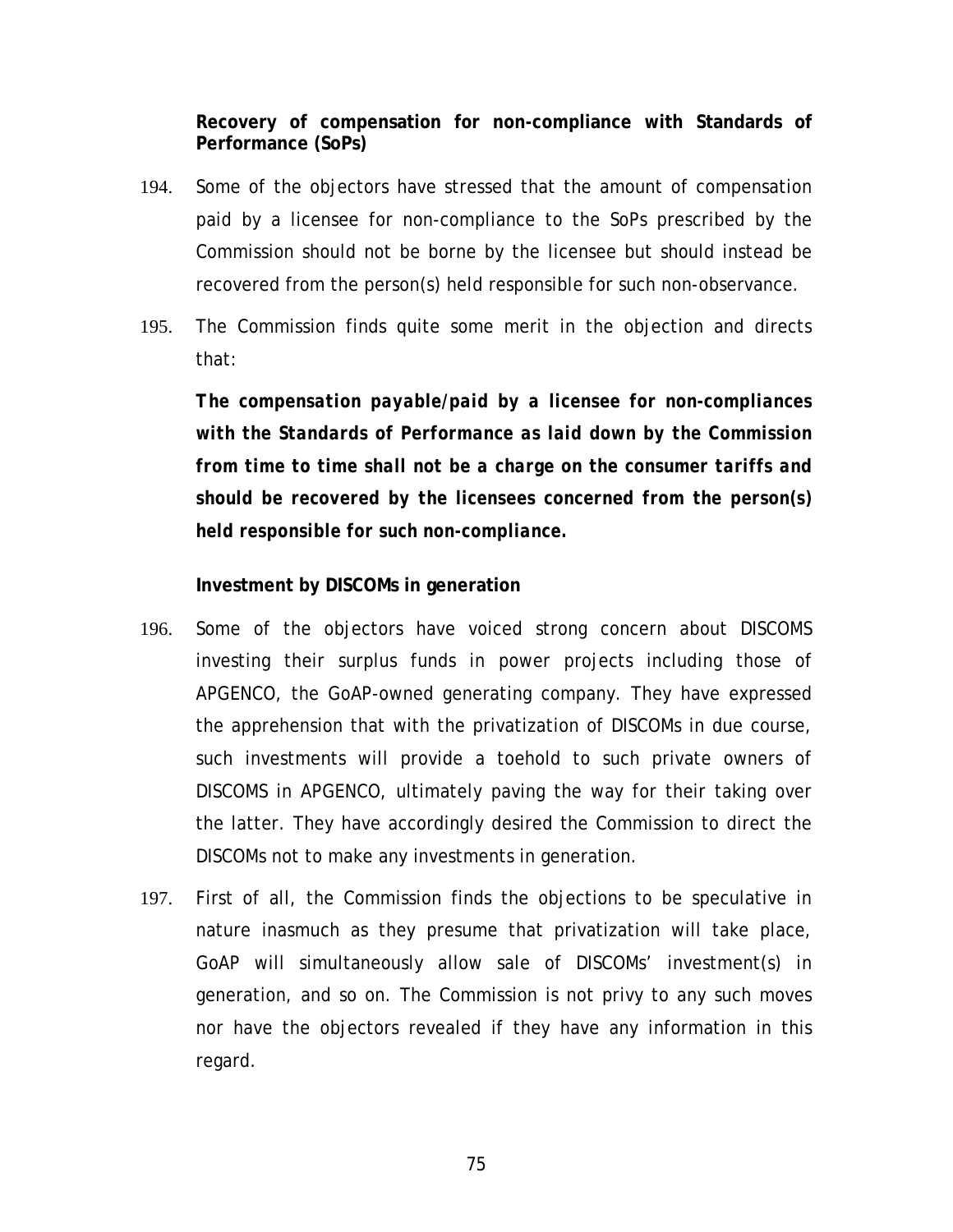198. Secondly, the Commission likes to point out that under law, the Commission is authorized to regulate only the distribution business (including retail supply business) of a DISCOM and not any other business that a DISCOM may engage itself in. To ensure however, that the resources available and the assets created for its distribution and retail supply business are not diverted without adequate compensation to any other business, the Commission has already issued the APERC (Treatment of Other Business of Transmission Licensees and Distribution Licensees) Regulation 2005 (Regulation No.3 of 2005).

**Non-conventional Energy (NCE)** 

- 199. Some of the objectors have pointed out that NEDCAP has already authorized setting up of NCE power projects much in excess of what the fuels like biomass available in the State can generate. They have expressed concern that such generating units are using lots of unauthorized fuels also.
- 200. The Commission likes to point out that its RPPO (Renewable Power Purchase Obligation) Order dated:27.09.2005 in O.P.No.9 of 2005 is due for review with effect from 01.04.2008, and that this review is likely to be taken up shortly (it could not be taken up earlier due to certain unavoidable circumstances). All the concerns including the one mentioned above can be voiced and will be addressed when this review is taken up. The Commission will also be addressing the NEDCAP, the nodal agency for NCE projects in the State, in this regard.

## **Disconnection charges**

201. It has been represented that in spite of earlier directives of the Commission disconnection charges of Rs.50 are being collected by the DISCOMS without actually having disconnected the electricity connections.

76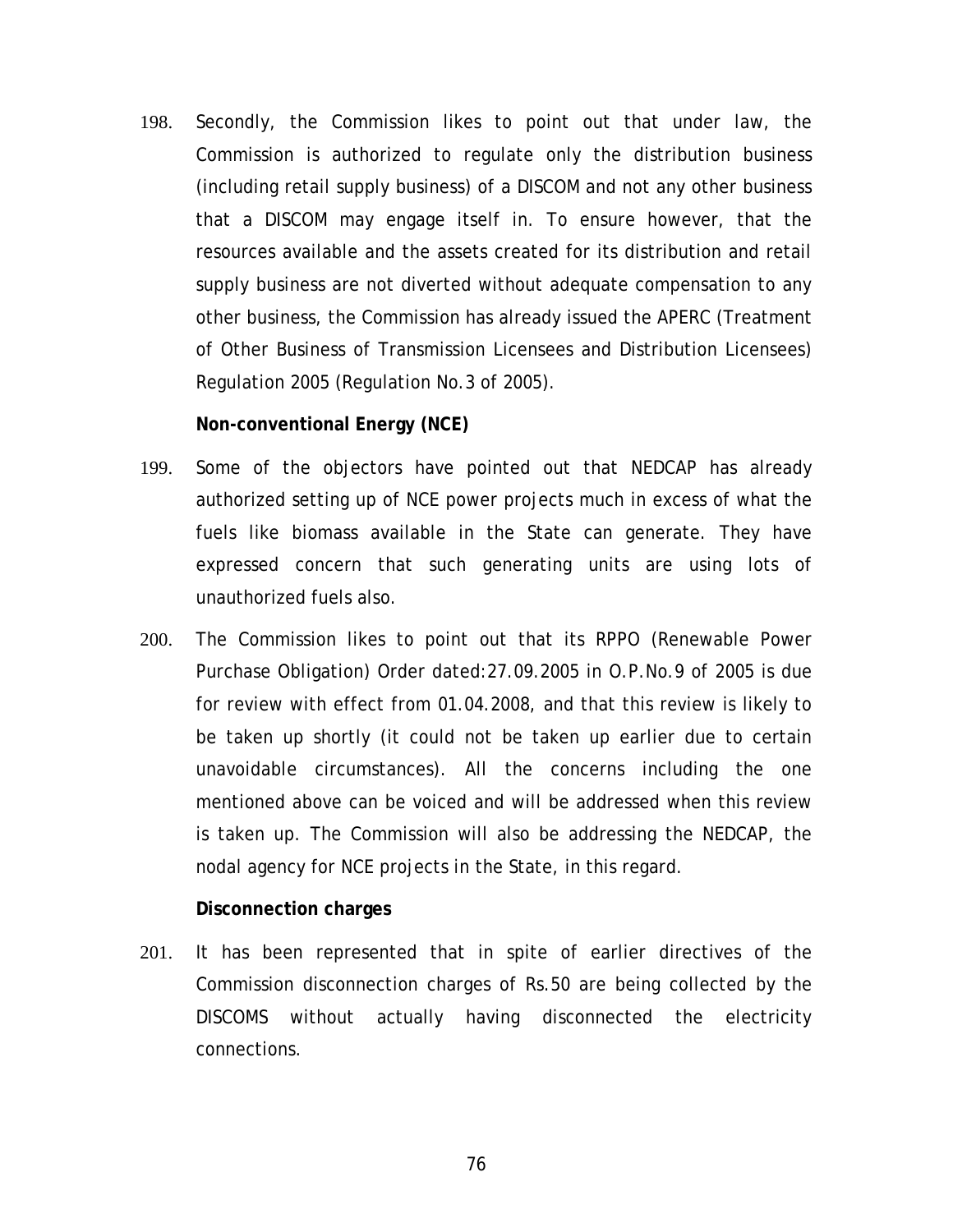202. The Commission takes serious note of violation of the directives of the Commission issued in this regard in paras 211 and 211-213 of Tariff Orders for 2006-07 and 2007-08 respectively and directs that:

*No licensee shall levy and collect any disconnection charges from a consumer in case the consumer's connection was not actually disconnected. In case, however, such a collection is effected, the Commission re-iterates that the Licensee shall adjust all such unauthorized collections in the future CC bills along with interest @ 24% p.a. with a minimum of Rs.75. Further, the affected consumers are entitled to approach the respective Forums for Redressal of Consumer Grievances.* 

# **Energy conservation**

- 203. The Commission is deeply concerned that due to the prevailing shortage of electricity practically all over the country, the DISCOMS at times have to procure electricity at as high rates as Rs.9 / 10 per unit. This highlights, if any highlighting were indeed required, the urgent need for conservation of electricity. The Commission takes note with approbation in this connection, the initiatives taken by EPDCL to promote the use of CFL lamps to somewhat reduce the requirement of energy during the peak periods.
- 204. The Commission would like to lend a helping hand to the EPDCL in this endeavour and to the other DISCOMs also. Accordingly, the Commission has provided Rs.1 cr. for each of the DISCOMs in this tariff order, as carrying cost for one year, to enable the DISCOMs to raise some funds to experiment with and promote the use of CFL lamps. The Commission in due course will be providing for the repayment of the funds so raised and employed by the DISCOMs for the purpose.
- 205. The Commission is simultaneously aware of the concerns expressed in various quarters about the adverse effects of adopting CFL, especially in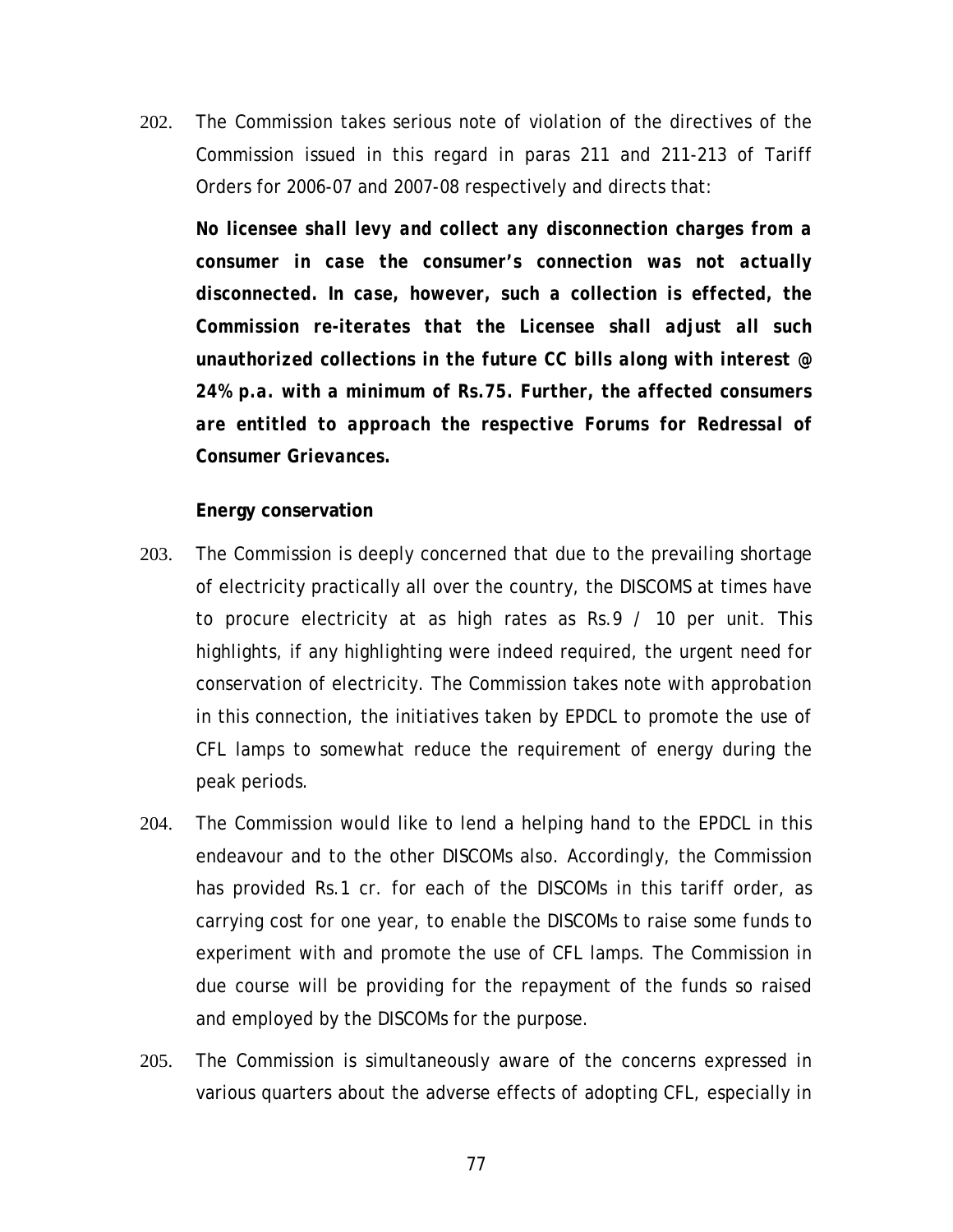regard to low Power Factor and also the environmental concerns in the disposal of such lamps. Accordingly, while making the provisions as mentioned above, the Commission directs that:

*Each of the DISCOMs shall ascertain and intimate to the Commission by 31.12.2008 the likely adverse effects of adoption of CFL lamps of low Power Factor, as also the environmental concerns regarding the disposal of such lamps and the steps taken / proposed to be taken by them to minimize / eliminate such adverse effects and their own evaluation whether or not support from the Commission in this endeavour should be continued.* 

**Fuel Surcharge Adjustment (FSA)** 

- 206. Some of the objectors have raised an objection that the benefits of FSA pertaining to FY 2006-07 were not passed on to the consumers in FY2007-08 and similarly no FSA claim/refund has been filed for FY2007- 08. Their contention is that the Commission had failed in its important role of regulatory intervention thereby denying the consumer the benefits of lower fuel costs. They also pointed to the failure of the Commission to maintain its commitment to the designing of a regulatory mechanism to deal with all issues relating FSA. These are serious concerns which need to be addressed and cleared up before examining the appropriate regulatory mechanism for handling the issue relating to FSA.
- 207. First and foremost, the Commission has always upheld the view that variations in fixed and variable costs whether negative or positive should be passed on to the consumers periodically on monthly or quarterly basis. Filing of FSA data by the Licensees has always suffered from a time-lag and more often been incomplete. Under these circumstances, the Commission's Orders on FSA have invariably got delayed. But it is to be noted that the end-results have also been in favour of the consumers,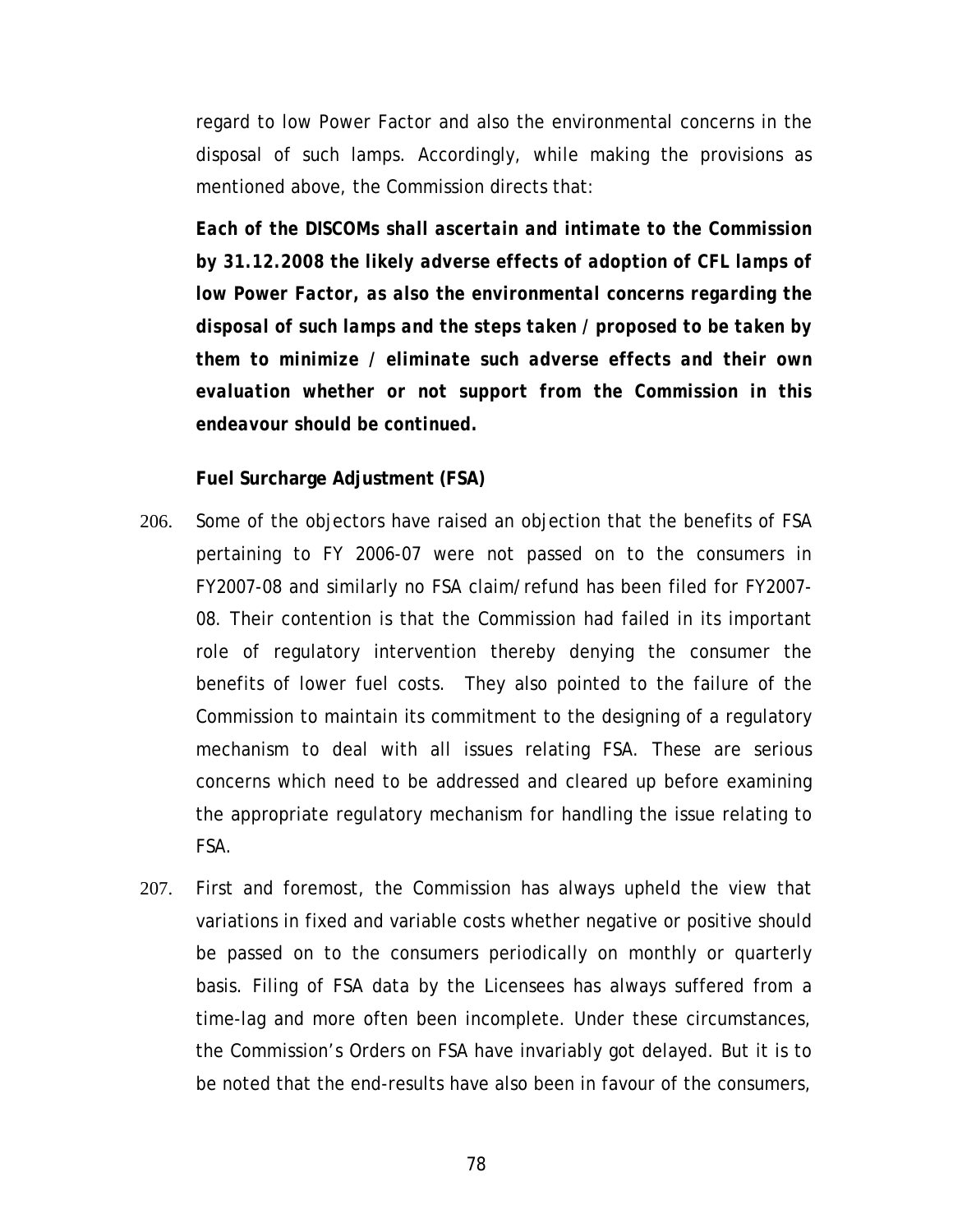whether of positive or negative FSA. The delayed filings for FSA settlement lead to the second observation, namely, the wide fluctuations in fuel cost which are now commonplace, perhaps largely on account of hydel generation or in recent times on the availability of natural gas. The non-availability of fuel in turn has impacted on the projected CoD (dates of commissioning of new power plants/units) distorting the projections as regards fixed costs also. Wide fluctuations do not favour quarterly determination of FSA as the sharp positive (increases) fuel costs tend to get muted or negated by equally sharp negatives (decreases) in these costs when looking at the overall trend for over a year as a whole. A consumer while appreciating negative FSA leading to credits appearing on his electricity bill is less tolerant when required to pay positive FSA, a reality that too has to be taken into account. The basic assumption of FSA is that only small variations in fuel costs would be required to be handled.

- 208. The scenario in FY 2006-07 and FY 2007-08 reflected exactly the above situation. The Licensees filed for FSA only for two quarters of FY2006-07 before filing for the Tariffs for FY2007-08. The FSA for the first three quarters of FY 2006-07 were negative and that for the last quarter was on the positive side. The FSA for the third and fourth quarters of FY2006-07 was filed in the month of November 2007 but without full details.
- 209. It was in this context that the Commission had asked the Staff to look at the prevailing FSA Regulation and also examine a draft FSA Regulation circulated some time back before arriving at the appropriate regulatory mechanism for dealing with FSA. On introspection and experience of FSA filings, the Staff is of the opinion that reform in the power sector transiting to market orientation in an environment of supply shortages requires a flexible approach. The Staff took the view that in the context of (a) multiple licensees (DISCOMs) in the State (b) the tariff setting in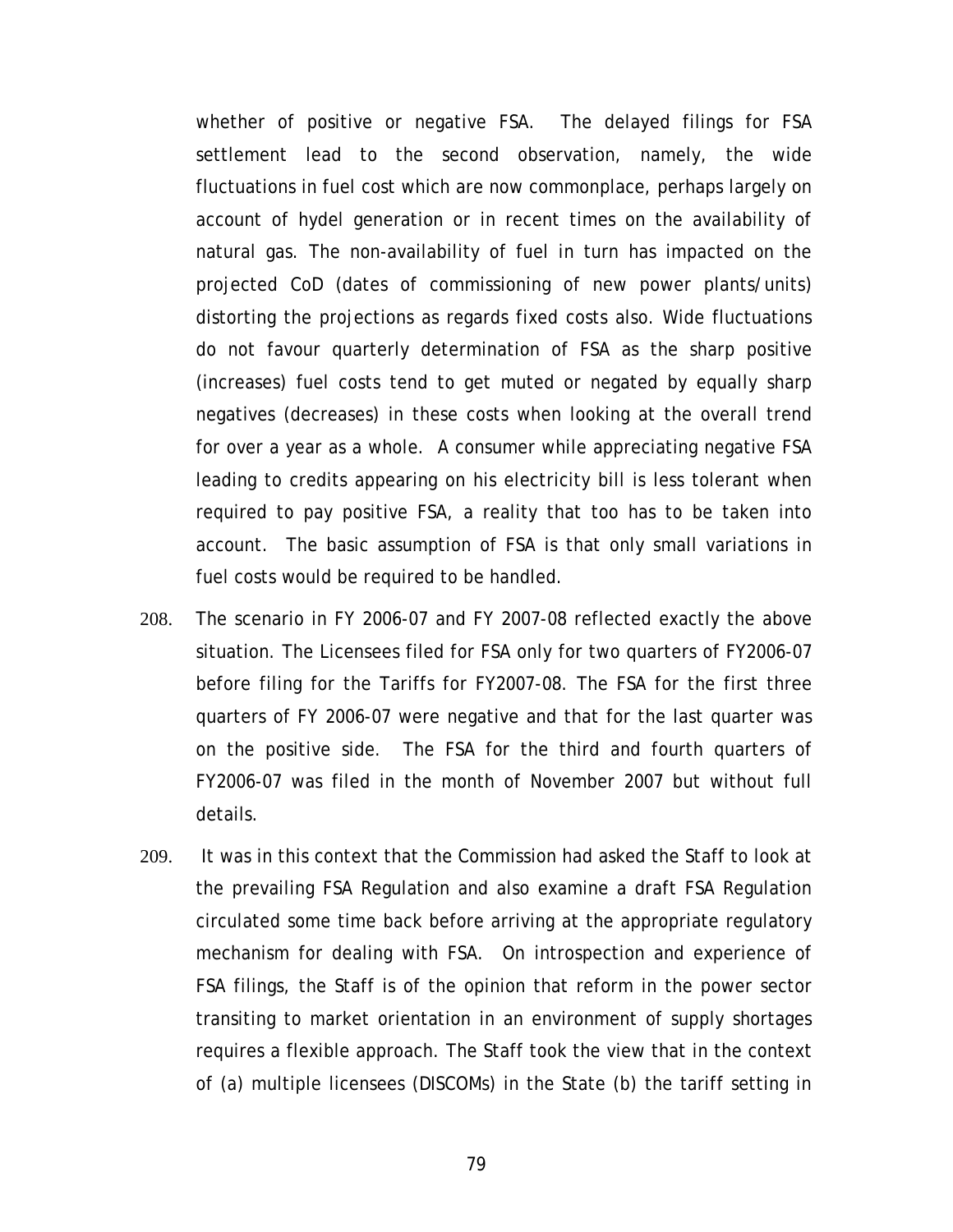isolation, i.e. restricting to supply area of a single licensee, especially considering the general expectation of the consumers at large of uniform tariff and charges in the State, the FSA draft in circulation was neither in keeping with the spirit of the Electricity Act, 2003, nor specifically with Section 62 of the Act. A number of options were suggested but no conclusive results could be arrived at.

- 210. Section 62 (4) of the Electricity Act, 2003, prohibits amendments to the tariff more frequently than once in any financial year, but allows such amendments in respect of any changes expressly permitted under the terms of any fuel surcharge formula as may be specified. The FSA in its common form covers only fuel cost variations over approved levels for the approved quantity of power. In its extended form, it covers the variations in power purchase mix and fixed cost variations also, which in turn happen to be significant. In handling FSA, a dimension that now needs to be kept in mind is that the Electricity Act, 2003 (Sections 66,86) provides for facilitating purchases from market and traders either to make up for any short supply from the approved sources in the Tariff Order or to optimize power purchase costs. FSA which is a passthrough to consumers may therefore, need to encompass the different components of power purchase costs. Meanwhile the GoAP in their recent letter dated 18.03.08 (Letter No. 1212/PR.II/2008-04) have requested the Commission that FSA be determined annually.
- 211. Given the complexity of the situation, a Concept Paper on the subject will be circulated shortly by the Commission to the public before finalizing a regulatory methodology to handle fuel cost variations in the context of multiple licensees, shared generating stations, uncertainties about hydel generation and sales- mix variations across licensees in the State.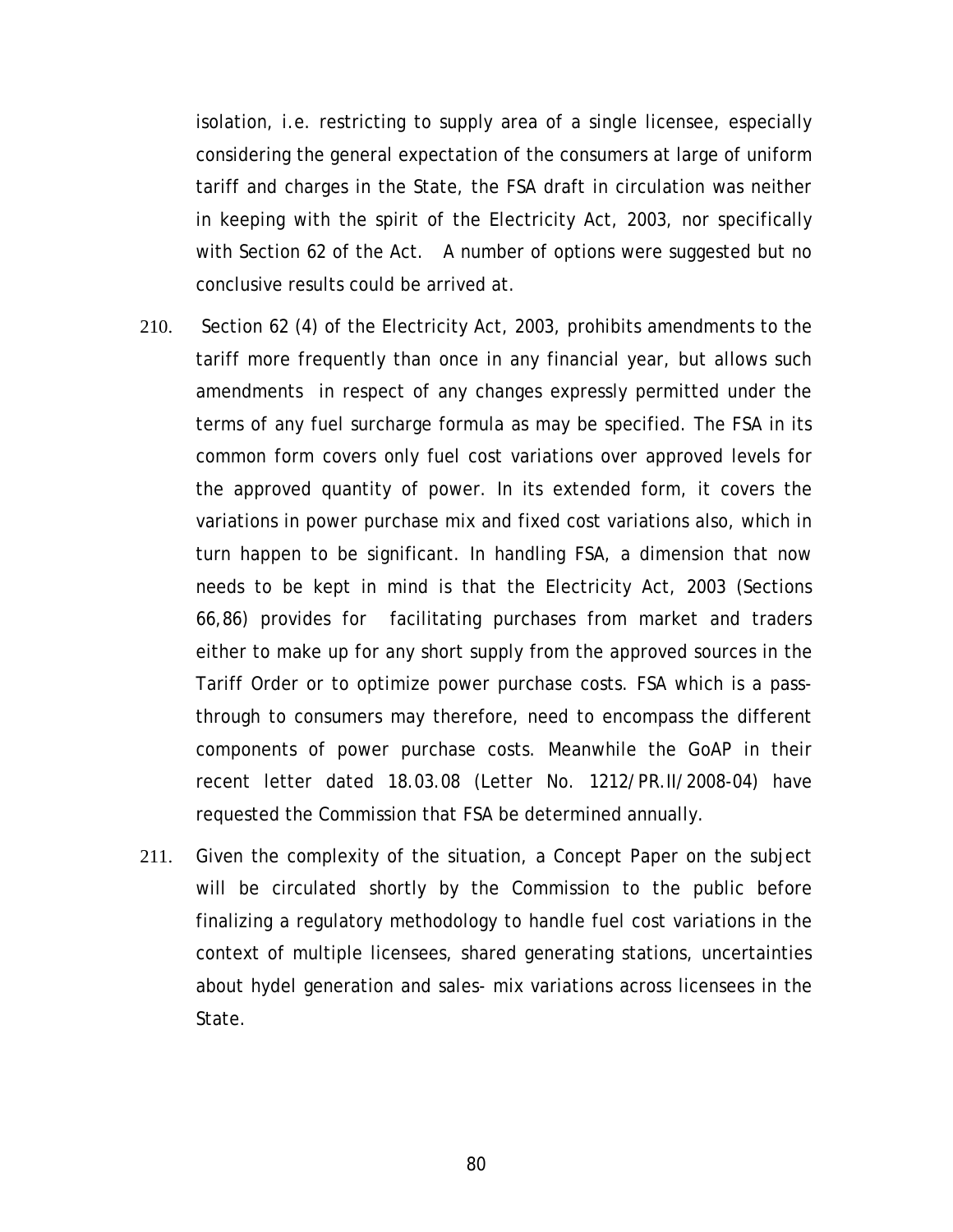#### **Treatment of Income from Trading**

212. The Commission's treatment of trading by licensees was clarified as early as in the Tariff Order for FY 2004-05 (Para 429) as follows:

 "A distinction is always made between regulatory accounts and the Profit & Loss (P&L) accounts (and the Balance Sheet) of a Licensee. In the regulatory framework, the Commission determines the expected revenue from charges to be recovered from consumers by way of tariffs, determined on the basis of expenditure prudently incurred only for regulated business of APTRANSCO and the DISCOMS. The regulatory accounts accordingly relate to only the regulated business for which tariffs are levied in contrast to the  $P \&L$  accounts which cover the total business of a Licensee and are not directly regulated in the sense that these also include items-relating to income as well as expenditure-not approved/ regulated by the Commission. For example, in the case of sales, the regulated business income i.e. tariff income in the transmission sector relates to sales to DISCOMS in the case of APTRANSCO and in the distribution segment, it refers to sales to retail consumers. Purchases and sales of power as part of the trading activity of APTRANSCO (the predecessor entity of DISCOMs in retail supply business) would normally not be reckoned as expenditure of and income from regulated **business.** This distinction is not drawn in the case of  $P \&L$  accounts where business income includes earnings incurred on running the regulated business income includes earning from (and expenditure on ) all sources. With this distinction, trueup of expenses incurred on running the regulated business will only be considered, with a further distinction between controllable and non-controllable factors The Commission's concern is with regulated business………….." (emphasis added ).

213. The Commission has consistently followed this policy, taking also into consideration the fact that the trading activity , as distinct from D – to – D (one distribution licensee to another) transfers, could also at times result in some loss, which the Commission would not like to pass on to the consumers . The Commission has followed this policy this year, too.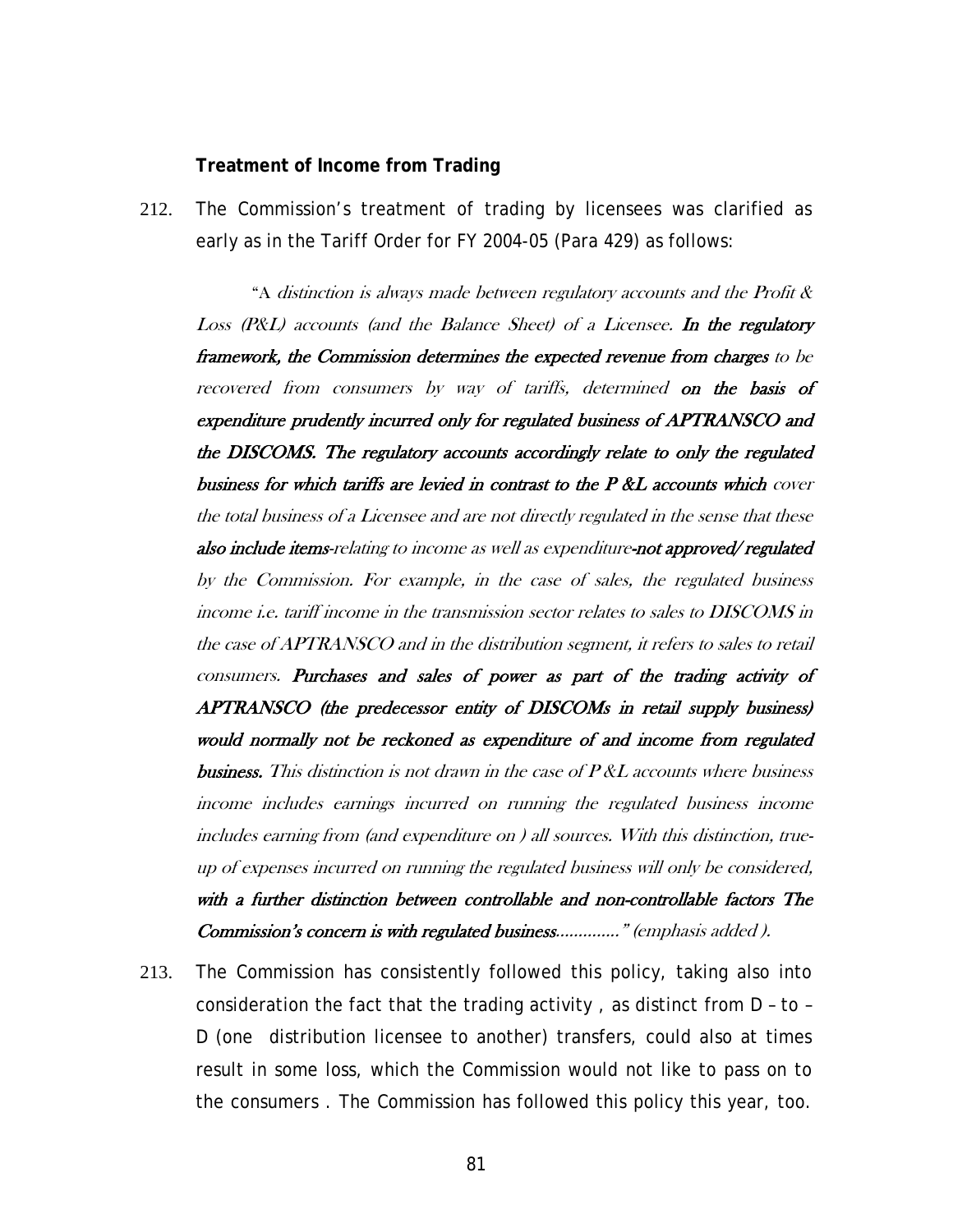However, the trading activity now having emerged as an organized business in the power sector, the Commission would like to have another look at this activity which constitutes the "Other Business" of the licensee, as defined in Section 51 of the Electricity Act, 2003.

214. The Commission accordingly, directs that:

*DISCOMS shall submit to the Commission by 30.09.2008 a detailed note on its trading activities during the last three years detailing therein the various steps taken to locate and / or procure surplus power from different sources for trading, the methodology adopted for price discovery for sale, as well as for purchase, if any resorted to for this activity, the volumes, and the financial results for each year, estimated and the actuals.* 

## **Safety issues and Compensation**

215. Another of the Commission's directives which is stated to have not been complied with as is the one given in its Retail Supply Tariff Order dated 23.03.2006 for FY 2006-07 requiring the licensees to chalk out and place on their website by 30.09.2006, a viable plan of action to adhere to appropriate safety standards and a transparent procedure for the payment of compensation in respect of electrical accidents. The Commission accordingly reiterates that directive extending, however, the time limit referred to therein to 30.09.2008, as follows:

*The distribution licensees will chalk out by 30.09.2008, a cogent and viable plan of action to adhere to appropriate safety standards, in particular to periodically inspect their electrical installations to take prompt action to rectify any shortcomings noticed or brought to their notice and to lay down a time schedule therefor. They will also work out and display on their website a transparent procedure*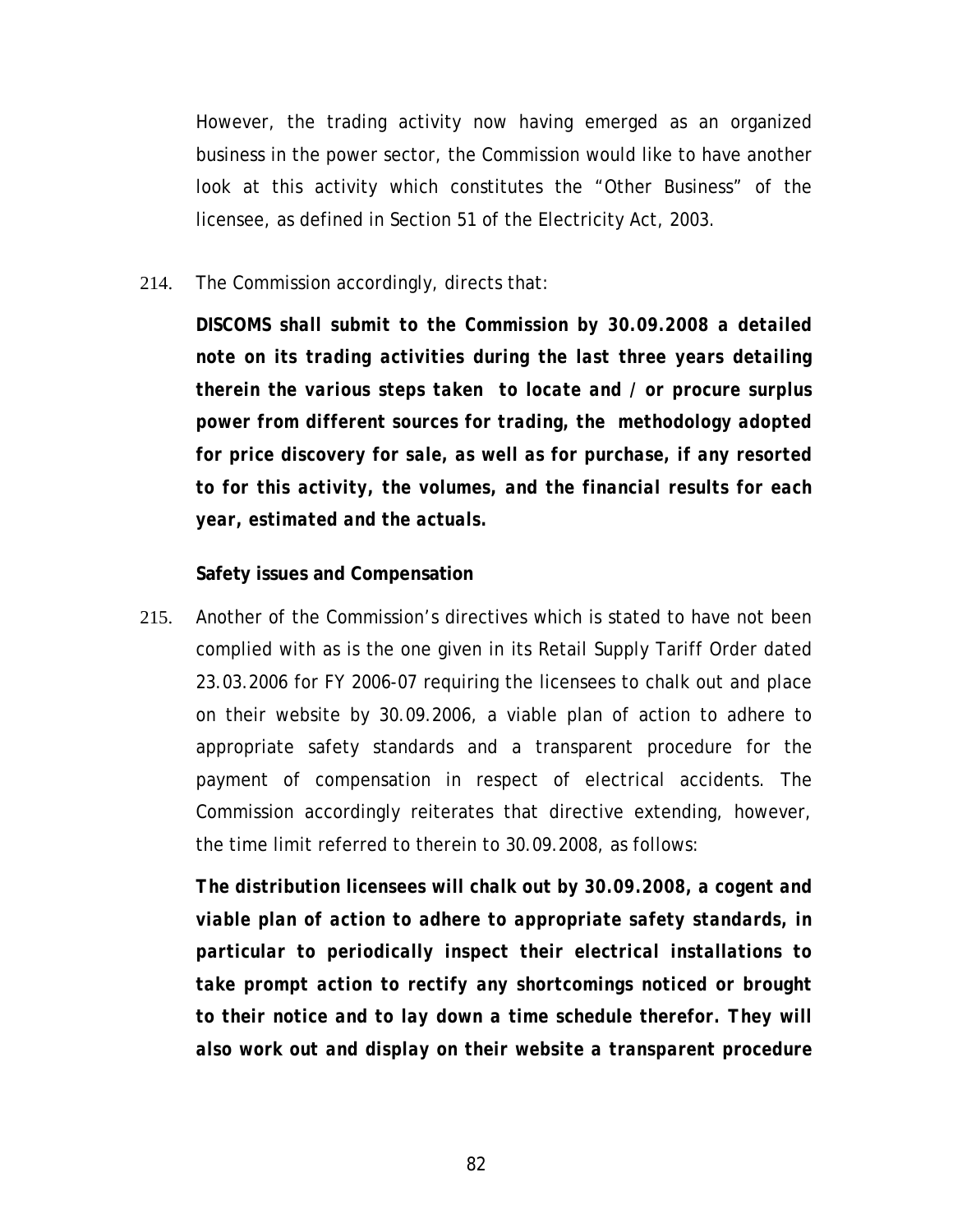*for determination and payment of compensation in respect of electrical accidents involving humans as well as animals.* 

## **APGENCO issues**

- 216. A number of consumers have raised the issue that the claims of APGENCO for supply of electricity generated by it to DISCOMs are not being honoured in full and that the tariff issues relating to APGENCO are yet to be settled by the Commission.
- 217. The tariffs of APGENCO stations could not be settled earlier because (i) the Commission's regulations on Generation Tariffs were not finalised, and (ii) the APGENCO was unable to supply details of its fixed costs, Station-wise. The Commission's regulations on Generation Tariff are presently under finalisation and as regards the tariffs, the APGENCO has filed a petition before the Commission, which is under consideration. Elsewhere in this Tariff Order (paragraphs [274](#page-111-0) to [279](#page-114-0)), the Commission has provided appropriate amounts for meeting the DISCOMs' liabilities towards APGENCO.

## **HT Incentive Scheme**

- 218. Some of the objectors as also the Commission Staff have called for a fresh look at the continued relevance of the tariff incentive scheme, currently applicable to HT I-industrial consumers based on load factor. The issues raised are:
	- a) The scheme was introduced eight years ago to maximize the sales in the context of widespread captive generation and to some extent, due to the existence of some surplus power.
	- b) As of now matters have changed significantly as can be seen in the context of rising oil / fuel prices and consequently the rising cost of captive generation.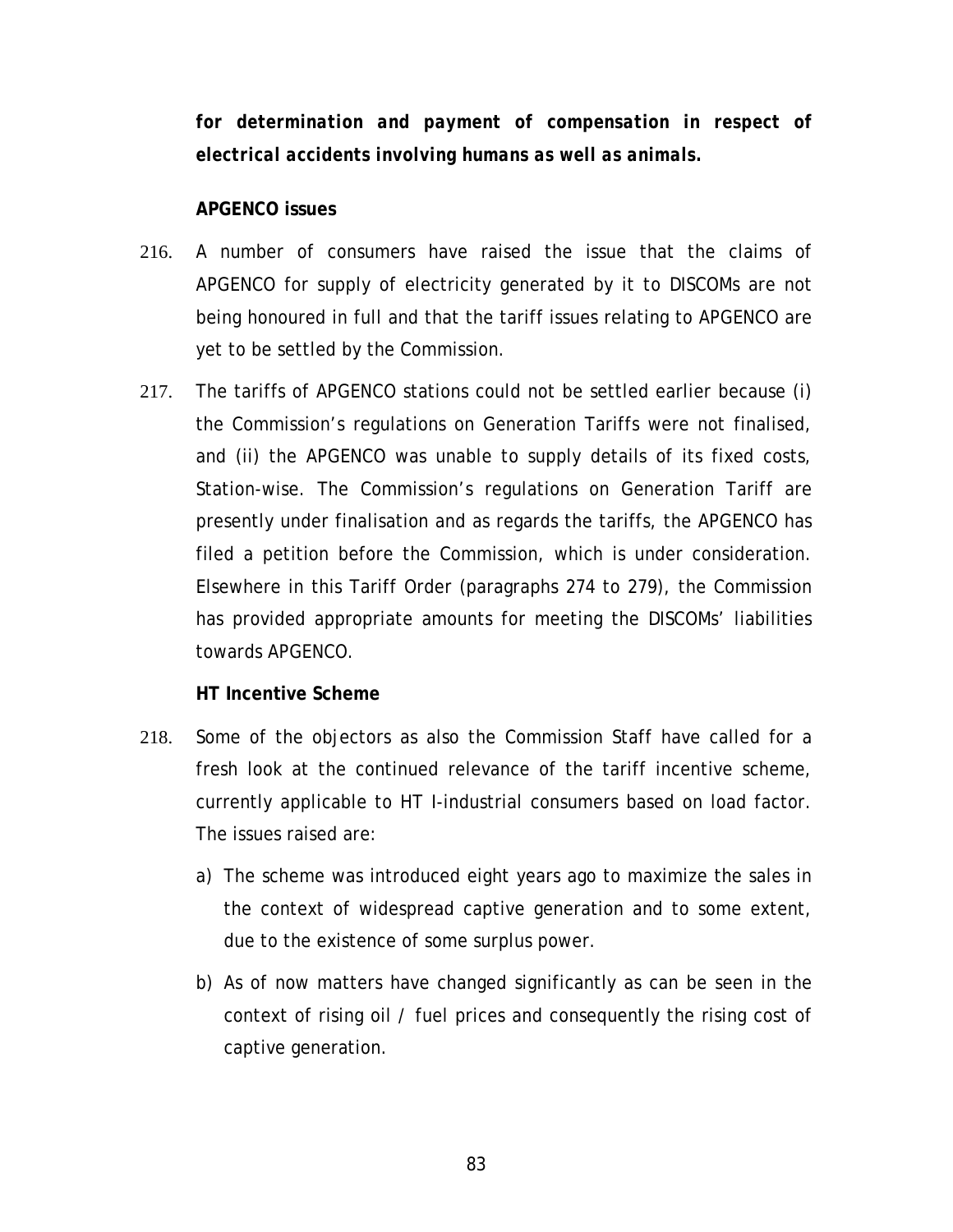- c) The tariff for this category of consumers has been coming down for the last several years and there is, therefore, no need to have an incentive scheme as well.
- 219. The DISCOMs on the other hand, have expressed the opinion that the incentive scheme is useful for attracting new industries to the State and thus maximizing the HT sales which in turn generates more crosssubsidy. Neither the objectors nor the DISCOMs have however quantified the impact of the scheme. The Commission feels that it would be worthwhile to examine the issue in some detail and directs that:

*Each DISCOM shall prepare a consultative paper on the incentive scheme applicable to HT-industrial consumers, duly indicating the number of consumers who have availed the incentive and their consumption pattern over a period of time in terms of load factor, power factor, contracted and recorded loads. The DISCOMs shall submit this consultative paper to the Commission by end- August 2008, to enable the Commission to take a view on the continuity or otherwise of the scheme for future years in its present form or in some modified form.* 

## **Green Power**

220. CPDCL requested the Commission to accord it permission to sell Green Energy to willing consumers at higher tariffs as may be fixed by the Commission. The request is for the introduction of a separate tariff category *'Green power*' for consumers to purchase green power instead of conventional electricity and thereby support the development of new, clean technologies. The request reads:

> *By choosing to purchase green power instead of conventional electricity, consumers can support the development of new, clean technologies that will reduce the environmental impacts associated with conventional electricity generation and increase their nation's energy independence.*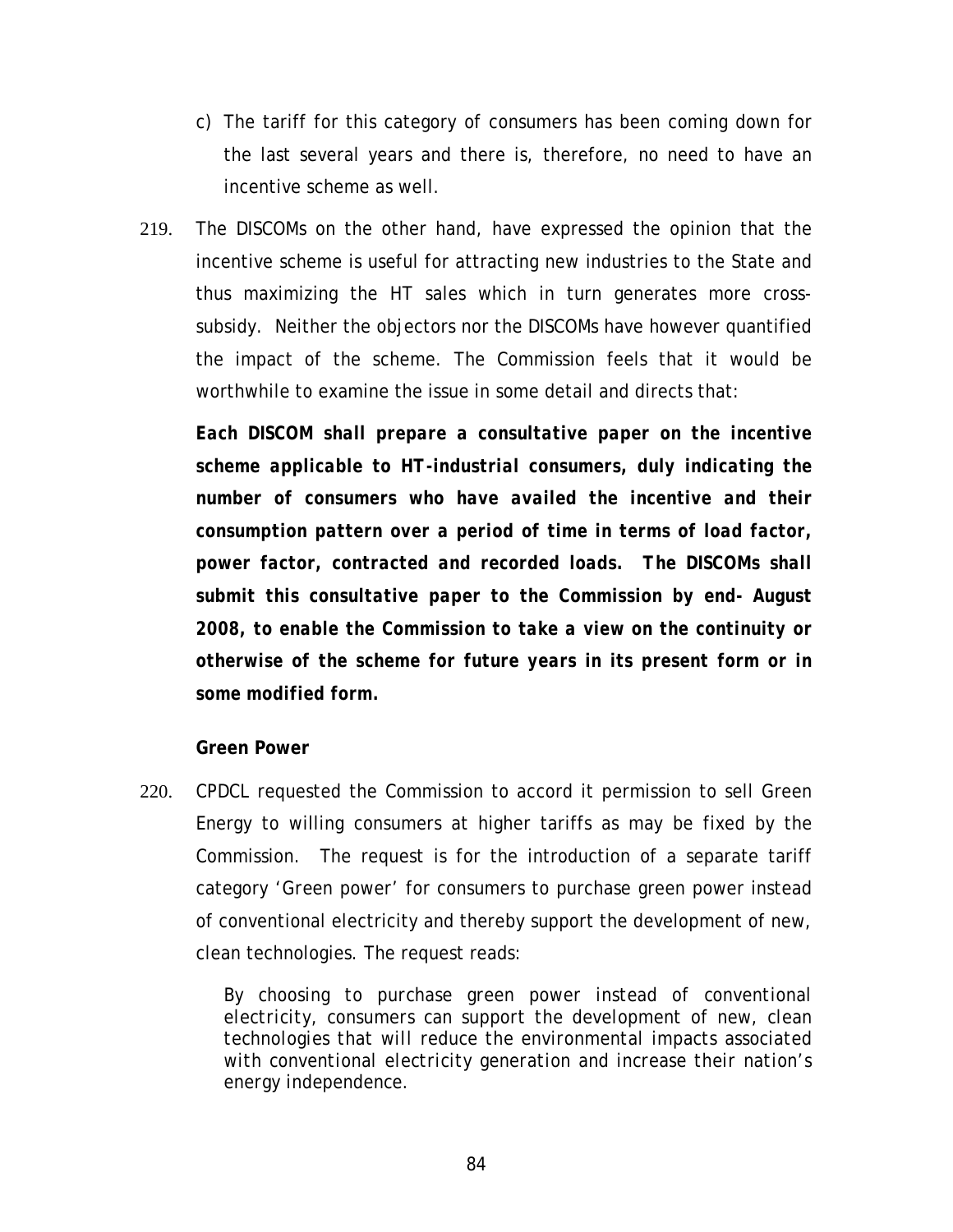- 221. The Commission is of the opinion that this is a welcome innovative concept and must be encouraged. The concept is new at least in India, for till now, the benefits of Clean Development Mechanism (CDM) are oriented entirely towards producers of green power. It is innovative as it enables consumers of electricity to show their support to a greater level of 'environmental consciousness'. A separate category titled **Green Power** has therefore, been created in the Tariff Schedule and is available to all consumers in the State with the following broad terms and conditions:
	- 1. Green pricing is an optional tariff offered by the licensees and is voluntary
	- 2. Each consumer is entitled to Renewable Energy Certificates (RECs)
- 222. The distribution licensees are required to immediately undertake measures to prepare the ground for introducing Green Power. Firstly, for validation of RECs by internationally acknowledged green trading companies who have been acknowledged by UNFCCC as 'Certifiers for Carbon Credit', have to be contacted and listed. Only a certified REC entitles a consumer to carbon credits thereby making the certificates internationally acceptable and tradeable. Identification of such firms is therefore a primary pre-requisite. Secondly, regular green audits are required to monitor the amount of green power released into the Grid equivalent to the number of certificates issued. Lastly, a separate fund to be created to which the revenue from Green Power will be credited for use purely for encouraging green generation in general and environment protection in particular.

*The Commission desires an October 2008 launch of Green Power. To meet this target, the Discoms need to submit comprehensive proposal by mid-August (16.08.08). Meanwhile, the Commission fixes the tentative Green Power Tariff at Rs.6.70 /kWh for FY*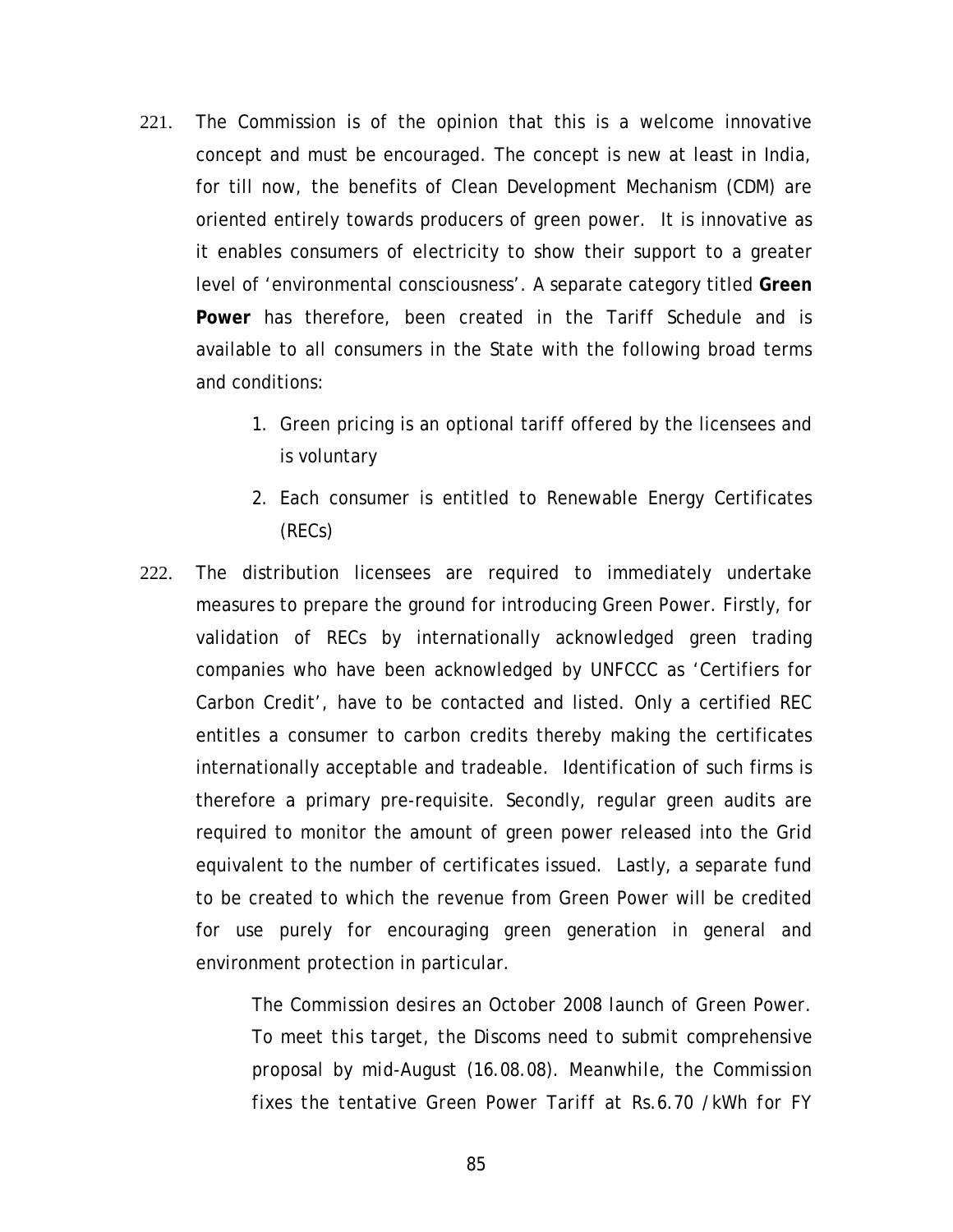*2008-09 for consumers who voluntarily opt for the Green Power. The difference between the Green Power Tariff and the normal consumer categories tariff otherwise applicable are to be deposited in a non- drawl ' Green Power Fund' to be used only with Commission's permission.* 

## **Solar power in Tribal Hamlets**

- 223. The Rural Electricity Policy (Clause 3.2) as notified by Government of India in compliance with Sections 4 and 5 of the Electricity Act, 2003, suggests that for villages/habitations where grid connectivity and even stand-alone systems are not feasible, isolated lighting technologies, like solar photovoltaic technology, may be adopted.
- 224. Accordingly , the Commission examined the possibility of the use of solar photovoltaic cells for households and for street lighting in the light of the success of this technology in 'Paderu' hamlet falling within the jurisdiction of EPDCL. 'Paderu' is an inaccessible hamlet and the scheme initiated by National Institute for Rural Development is a communitybased system using solar photovoltaic cells and is unique in that it is managed by women who have been trained as 'Barefoot Solar Engineers'.
- 225. The Commission lauds the effort and has directed EPDCL to extend the 'Paderu' model to other inaccessible tribal hamlets and has provided Rs.1.32 cr. for the purpose.

## **End-of the-Control-Period Review**

226. Some of the objectors have pointed out that as per the Commission's Regulation No.4 of 2005, a review of the principles laid down in that Regulation and the modifications thereto, if any, required as a result of such review have to be undertaken by the Commission at the end of the Control Period. Although the Control Period ends with the year 2008-09,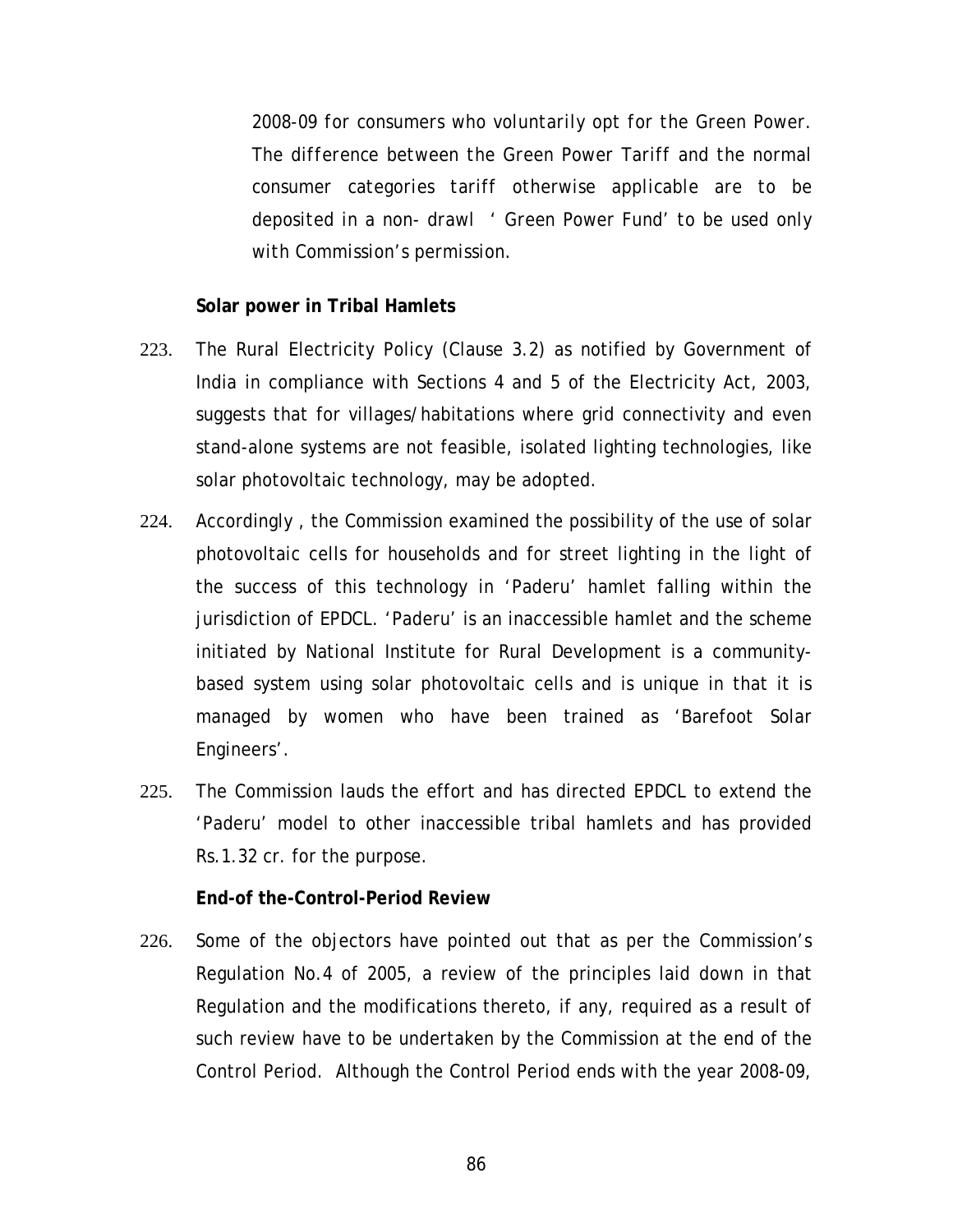there is no sign of such effort and the ARR filings are silent in this regard.

227. The Commission would like to state in this regard that the review process has already commenced. The first steps were taken in September 2007 on availability of audited accounts and operating results of APTRANSCO and DISCOMs for the first year (2006-07) of the Control period. The performance review at the field level was done by the Staff of the Commission and discussions were held with the Discoms on i) performance of investment schemes approved and cleared by the Commission; ii) performance with regard to loss reduction; iii) evaluation of O&M costs. The overall performance and operating results will be examined at the end of the control period once the audited accounts for FY 2007-08 and whatever latest performance results for FY 2008-09 are available some time before the end of the control period.

## **Projection and use of surplus for 2008-09**

228. The Government of A.P. has directed, in letter dated 18-03-08, that for the Tariff year 2008-09, uniform tariffs be maintained across the State. The computations of the Commission for the year 2008-09 show that EPDCL will have a surplus of Rs. 160 Crs. The Commission would like to clarify that this surplus is not 'profit' earned by the Discom return on equity, etc. but constitutes consumers' funds and cannot as be appropriated for any other purpose. The amount shall be kept in a nondrawl reserve account to be utilized only for the benefit of the consumers, in case of contingencies, with prior permission of the Commission.

## **Short-term Power Purchases**

229. It is observed that power purchases from the market on a short-term basis have been made at times while backing down the long-term contracted power. This though unavoidable on many occasions due to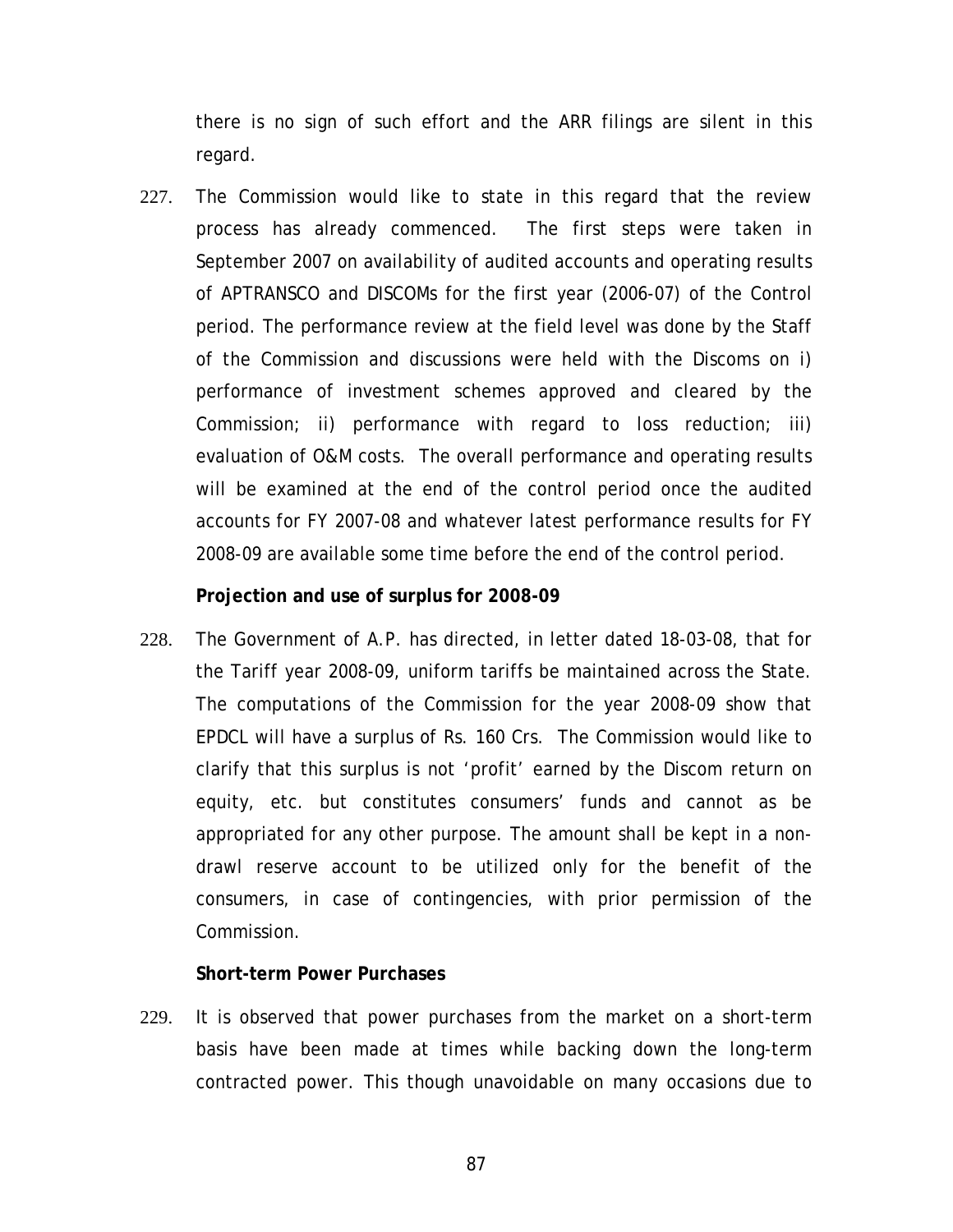non-availability of power at peak hours etc., or when otherwise most required, does raise the power purchase cost. The Commission's concern is that power contracted on a continuous basis from external sources even in the case of short-term purchase necessitates the backing down of least-cost stations for which the fixed costs are already paid for and the power is therefore available from them at the variable cost alone. There is therefore, a need to minimise, if not to altogether eliminate, this anomaly. Contracting power for only required hours would resolve this problem. Accordingly what is needed is the formulation of such a short-term power purchase procedure that duly recognizes the halfhourly requirements and to contract purchase of power thereafter on half-hourly basis only for the required number of hours in a day / month(s). The presence of traders, UI market and a number of captive generating stations (which incidentally are sourcing their electricity from the grid), willing to supply power at half-hourly intervals, with half-hourly price quotation need to be tapped. The Discoms can then contract for purchase of power from different parties at different rates selectively and thereby optimize resources to efficiently manage demand to suit individual Discom's demand preference and load patterns. The existing methods of purchases of power need to be appropriately modified to make them suitable for efficient handling of such short-term supply-demand gaps. The end aim is to develop a mechanism for each Discom to access power at short notice – '*power on tap'* – at the most competitive prices possible.

230. In FY2007-08 the Commission had directed the Discoms to place on their website deviations in actual dispatch of Generating Stations in Merit Order compared to the monthly dispatch schedule adopted in the Order with a view largely to observe the pattern of power purchases and optimality in resource usage as also as the first step towards developing an on-line trading mechanism. The Commission is distressed to observe that Discoms have not complied with this Directive. The failure to follow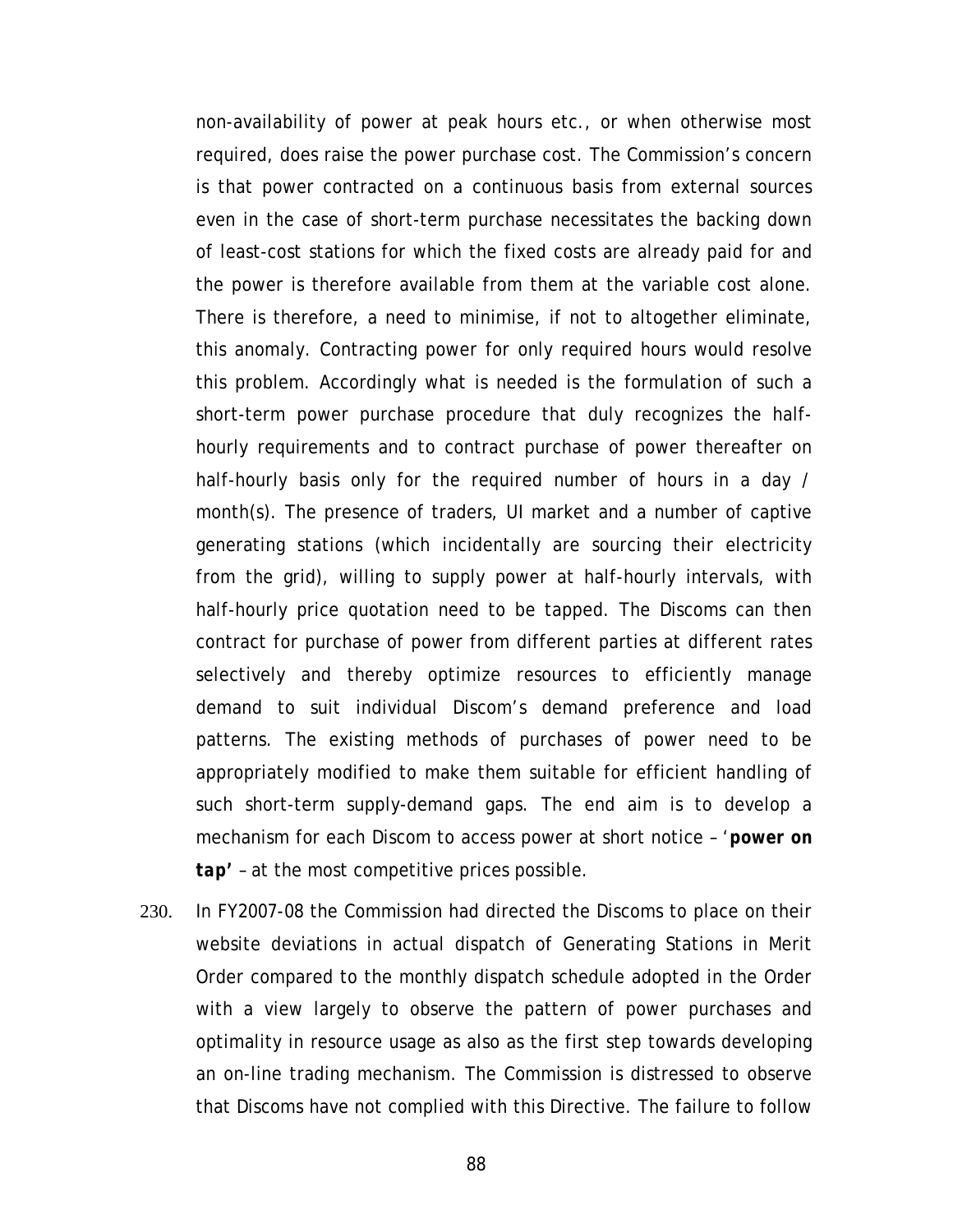the Directive has also inhibited the development of a website that could have by now emerged as the platform of purchase and sale of electricity for short-term bilateral contracts.

231. The Electricity Act, 2003 with emphasis on competition and competitive bidding as time-tested and desirable mechanisms to source power at competitive rates under Section 86(1)(b) of the Act, mandates the power purchases and the procurement process including the price paid, to be regulated by the Commission. Further, Section 62(1)(a) ibid provides that in times of shortages, the Commission if required, may fix the floor and ceiling prices for short-term power purchases. The two principles that have always guided the Commission, apart from examining the requirement and need of power are whether the process of purchase is transparent and whether the price is competitive. Trading on the net is the answer. Flexibility of quick transaction, security of operations and transparency, the features that Commission is concerned about, can easily be incorporated in online web based trading platforms. The Commission accordingly directs that:

*Each DISCOM shall immediately design and create a web-based platform with facilities for online trading to be operationalised by 31st August 2008. For this purpose, a prototype model that has inbuilt features for settlement as well as a balancing mechanism on a half-hourly basis has to be developed and put on the website. The Discoms have to show to the Commission's satisfaction by 30th June,2008, the modus operandi they intend to adopt for attracting a large number of players as also the methodology they plan to adopt for arriving at the acceptable bid prices.*  **UI Charges** 

232. It has been represented that the UI (Un-scheduled Interchanges of power) charge of Rs.10 / unit is too high and further such interchanges of power are not regulated by the Commission.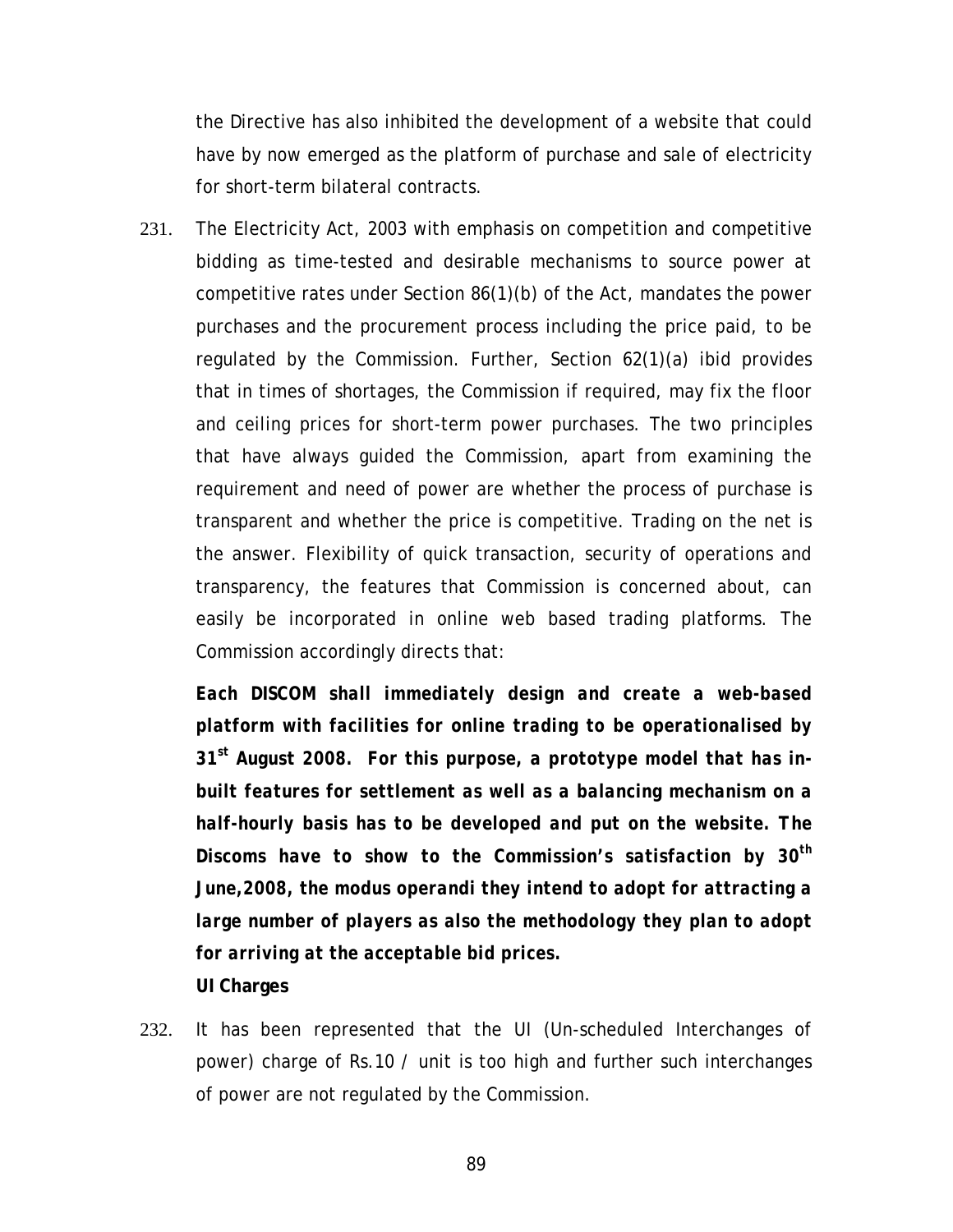233. The Commission likes to clarify that the UI charges, varying according to the grid frequency with Rs.10 / unit being the highest, have been specified not by this Commission but by the Central Electricity Regulatory Commission (CERC), the competent authority to do that. CERC has fixed these charges mainly with a view to maintaining grid stability by discouraging overdrawls by different States. This Commission has no role to play in the levy of these charges.

### **Consumer categorization – Hotels and restaurants**

- 234. The Commission often receives requests from various consumer categories, usually listed under LT Category II-Non-Domestic and Commercial and HT Category II, that they be instead categorized under the HT Category I-Industrial, according to the voltage at which they receive the supply. Such requests are received from hotels and restaurants, film industry, etc., on the consideration that certain departments / organs of the Government such as Industries Department, Provident Fund Organization, ESI, etc., treat them as Industry and in the case of BSNL (Bharat Sanchar Nigam Limited), even a reference was invited to a judicial pronouncement of the Hon'ble Supreme Court in support of the plea. The hotels and restaurants have represented this year, too, for treatment of their business as industry.
- 235. As in its earlier Orders, the Commission reiterates that the electricity consumer classification and categorization, are made on the basis of the purpose of use of the electricity, and are not related to the classification made by different departments of State Government or the Central Government or their organs for some other purpose. The Commission, however, recognizes the cardinal principle that any reasonable classification should have a rationale that has nexus to the objective sought to be achieved by such classification. Since the working of the hotel sector is a commercial activity, the sector has been classified accordingly.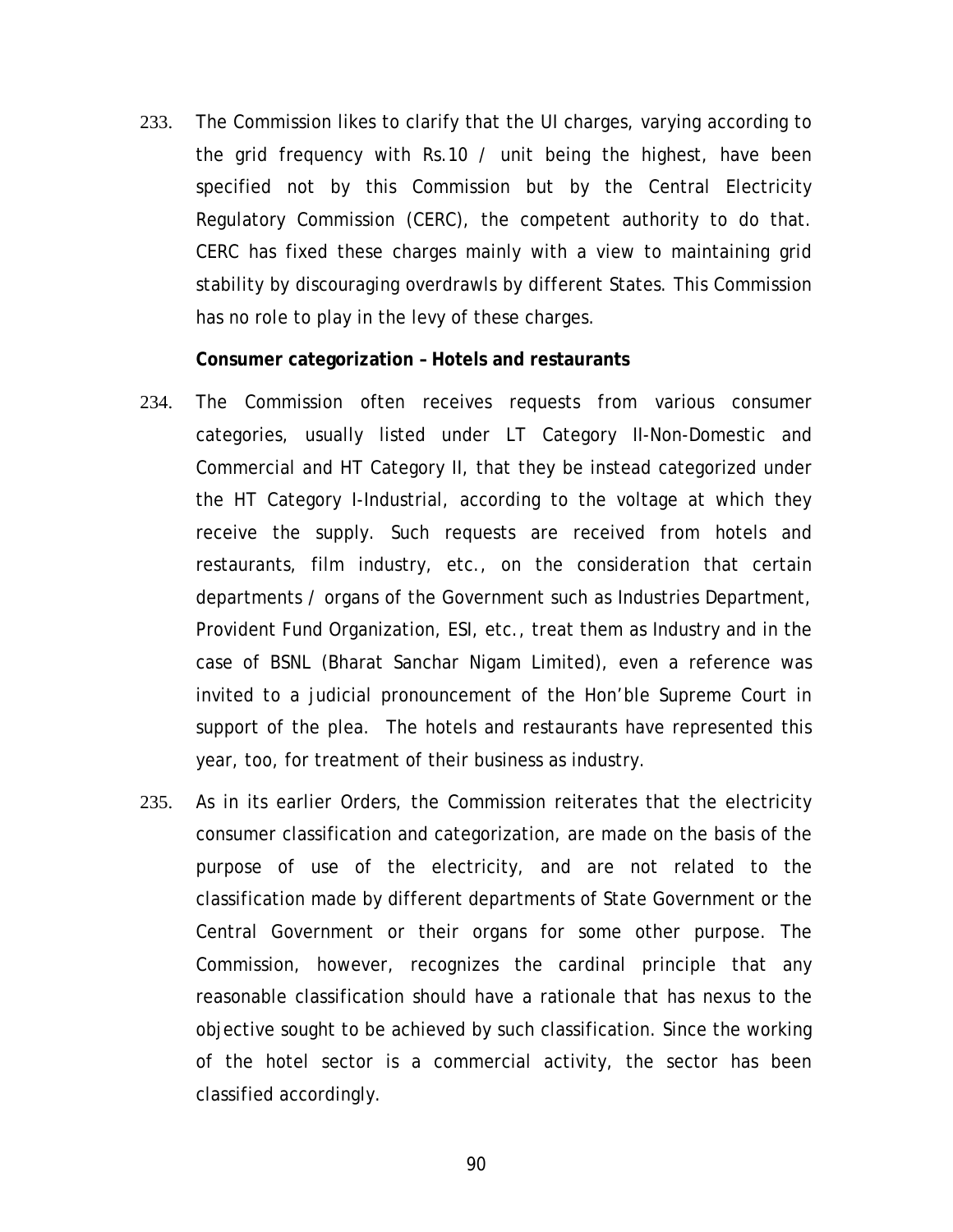#### **Townships and Residential Colonies**

- 236. The DISCOMs in their filings have requested for fixing a higher tariff for HT Category VI-Townships and Residential Colonies since their consumption is for domestic purposes and the existing tariff is low compared to that for the LT Domestic consumers. In the Tariff Order for FY 2007-08 (paragraphs 206 & 207), the Commission in keeping with Government of India, Ministry of Power, notification, dated: 09.06.2005, issued under Section 183 of the Electricity Act, 2003, had clarified that township/residential colonies availing HT-supply can be billed under HT-Category VI irrespective of the status of the owner/operator, subject to conditions specified under that category. The present proposal of the DISCOMs for a higher tariff too merits consideration in view of the fact that the nature of the cost contribution to the system is the same as that of the domestic consumers except for difference in voltages and the consequent losses attributable to this category. The Staff in their presentation suggested a graded tariff similar to that for LT domestic consumers duly factoring in the voltage-wise loss differences. While no doubt this would be a more logical approach in terms of treatment of similarly-placed consumers, such a treatment requires more details, like load study analyses. Pending such studies to be conducted by the DISCOMs, the Commission agrees to marginally align the tariff of this category with LT-I: Domestic and has revised the tariff for this category from the prevailing Rs 3.50/kWh to Rs 4.00/kWh.
- 237. The Commission, however, observes that the Terms and Conditions of Supply prescribed for this category need further modification to implement appropriately the clarifications given in the Tariff Order for FY 2007-08, as mentioned above. The modifications are:

Substitution of the following: [appearing below the heading 'HT Category VI-Townships and Residential Colonies']: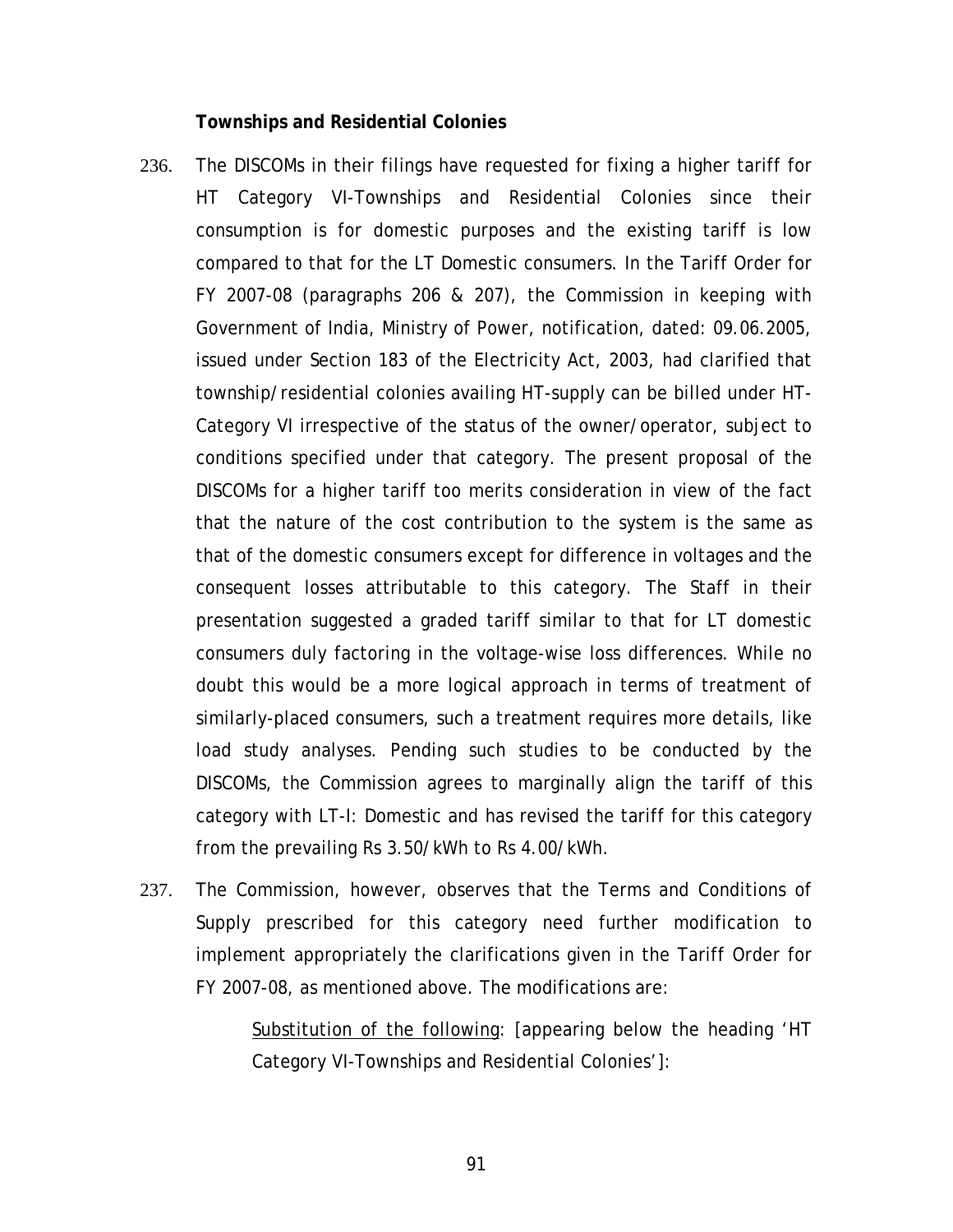"This tariff is applicable exclusively for Townships and Residential colonies of Cooperative group housing societies who own the premises and avail supply at single point in the same premises, at HT and any person who avails supply at single point at HT for making electricity available to his employees residing in contiguous premises for domestic purpose, such as lighting, fans, heating etc.,………"

## With-

"This tariff is applicable exclusively for (i) Townships and Residential colonies of Cooperative group housing societies who own the premises and avail supply at single point for making electricity available to the members of such society residing in the same premises, at HT and (ii) any person who avails supply at single point at HT for making electricity available to his employees residing in contiguous premises, the supply in all cases being only for domestic purposes, such as lighting, fans, heating etc.,………."

# **Tariff for shopping malls and hoardings**

- 238. One of the suggestions put forward is that to bring down demand, higher tariff of, say, Rs.8 / unit ought to be set for shopping malls and hoardings. In support, it has been stated that the Maharashtra Electricity Regulatory Commission has taken such a step.
- 239. Supply of electricity to shopping malls attracts tariff under category LT-II-Non-Domestic and Commercial, which is the highest tariff charged by the DISCOMS, and so should the 'hoardings'. The Commission however is not aware as to what tariff, as also whether a uniform one, is actually charged for the hoardings as the hoardings are seen even atop or on the walls or alongside the residential complexes too. The Commission therefore directs that:--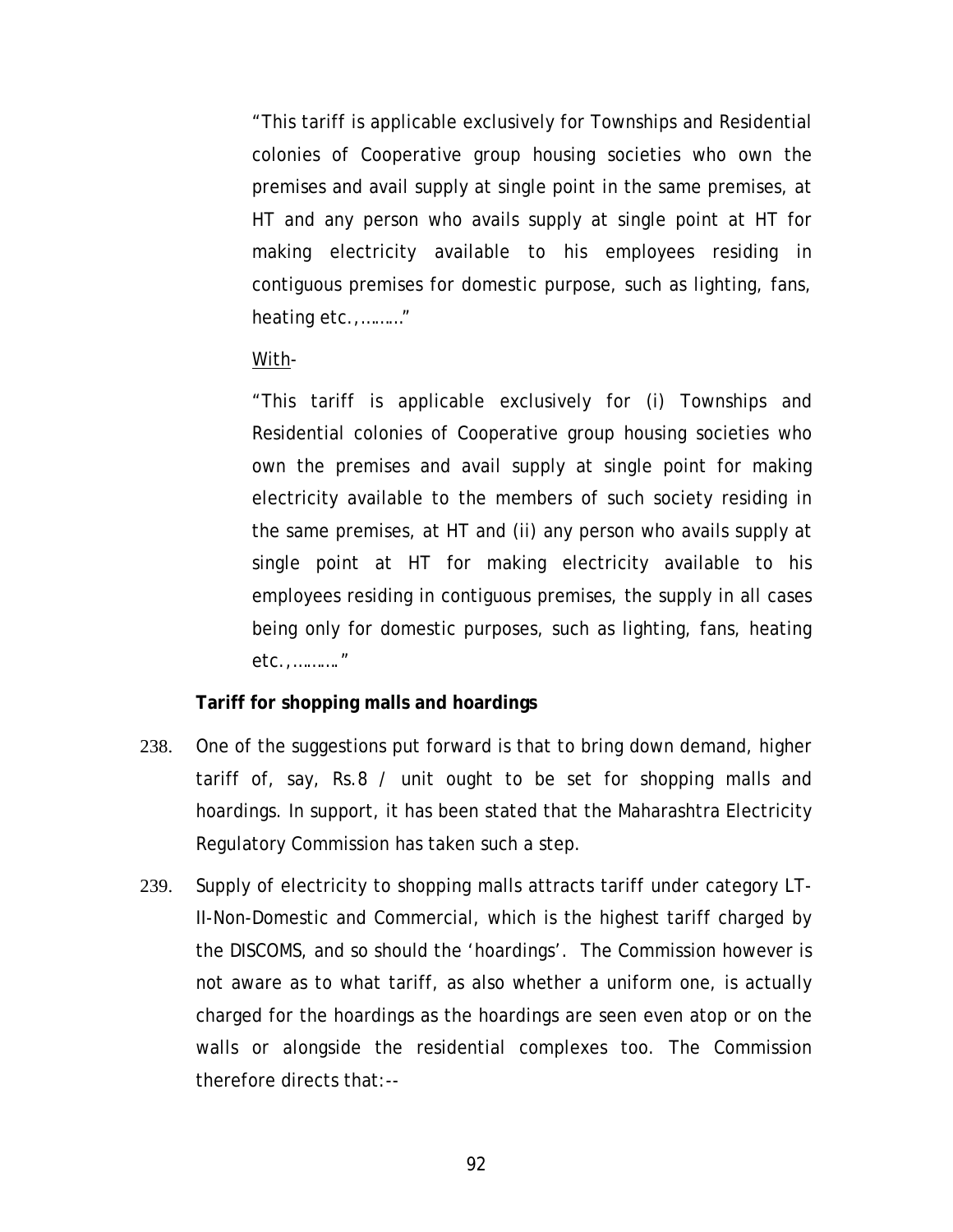*As the hoardings have all the attributes to be covered under LT Category Non-Domestic and Commercial, and consume electricity mainly during evening peak hours, the Discoms shall confirm to the Commission by 30.09.2008 that the tariff actually charged from them is LT-II- Non-Domestic & Commercial, irrespective of their location, atop the residential apartment complexes, etc. They shall also come up with appropriate proposals, if considered desirable, for any revision of tariff for hoardings and the shopping malls while filing their ARRs, etc. for the next Control Period commencing from FY 2009-10.* 

## **Re-categorization of Tariff Consumer Categories**

240. The Discoms under direction from GoAP, have filed for re-categorization of the following two consumer categories:

### **i. Nurseries**

The DISCOMs have been directed by GoAP to supply power to nurseries free of cost. Accordingly they have submitted a proposal to reclassify the Nurseries from LT-II-Non-Domestic to LT V: Agriculture. This reclassification would enable the nurseries to the benefits of Government policy of free power to agriculture.

Re-categorization of consumers from one class to another class can be accepted only if it is in consonance with Section 62 of the Electricity Act 2003. The Commission therefore finds no valid grounds nor have any been advanced by the DISCOMs as per Section 62 to permit recategorization of nurseries. The Government also did not give any specific directions to the Commission in response to the Commissiondetermined tariffs with regard to its intention to pay subsidy for these consumers as it has agreed to for certain other categories of consumers.

At present, these consumers are being billed under LT Category II: Non-Domestic and Commercial whose consumption is being billed under two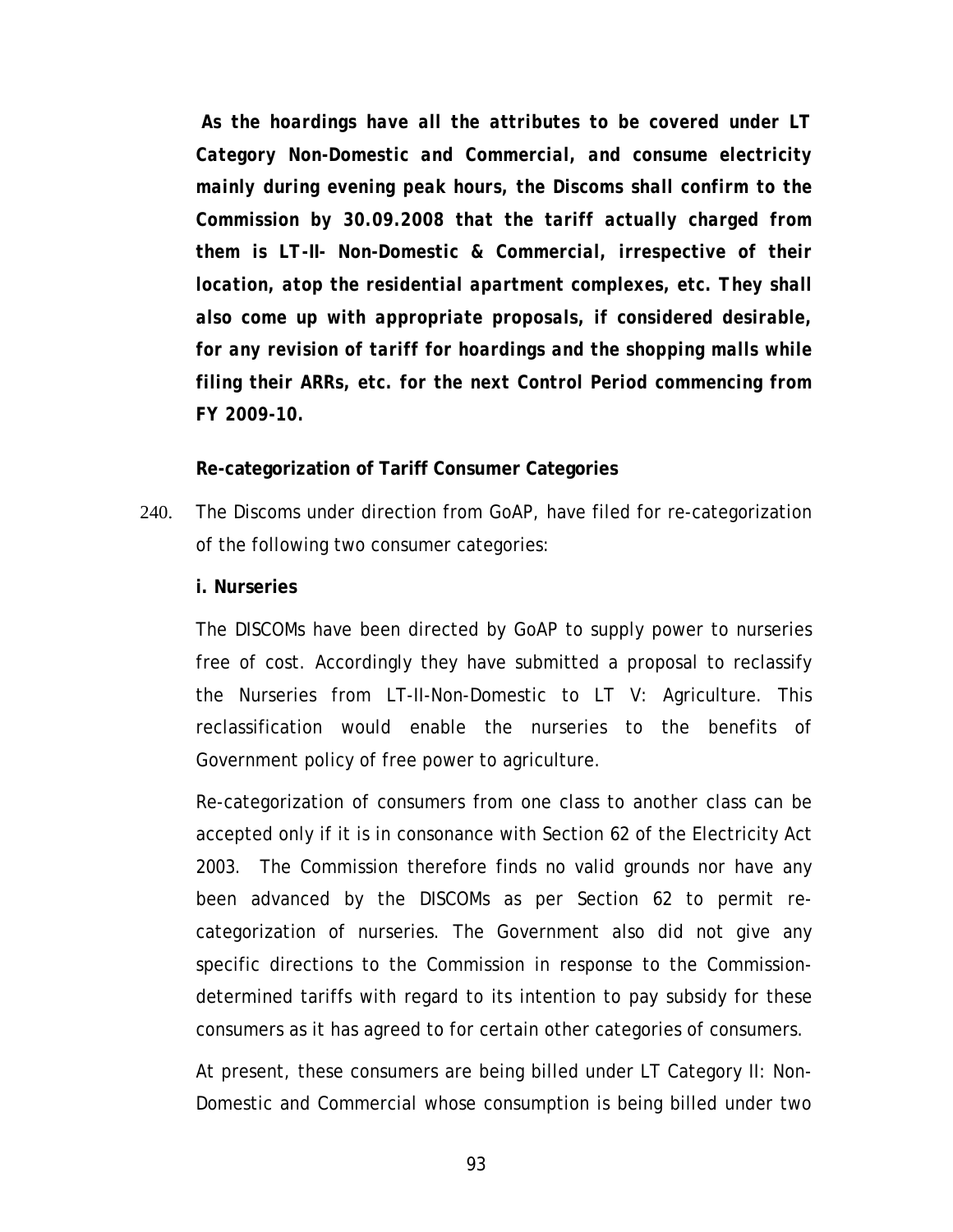slabs. The DISCOMs are therefore advised to approach GOAP to make available subsidy for this category of consumers to duly reimburse the DISCOMs to cover the loss of revenue due to difference between the prevailing tariff and that the GoAP desires to be charged.

## **ii. Newly-created Municipalities**

The GoAP has also directed that Major Panchayats which were recently converted to Municipalities should be extended the benefit of the lower rates applicable to Major Panchayats earlier. As in the case of Nurseries, the Commission reiterates that re-categorization of consumers must be consistent with Section 62 of the Electricity Act, 2003, and finds no basis for re-categorizing the newly-created Municipalities. The Government also did not give any specific directions to the Commission in this instance too in response to the Commissiondetermined tariffs with regard to its intention to pay subsidy for these consumers as it has agreed to for certain other categories of consumers.

In this case, too, the DISCOMs are advised to approach GOAP to make available subsidy for this category of consumers to duly reimburse the DISCOMs to cover the loss of revenue due to difference between the prevailing tariff and that the GoAP desires to be charged.

### **Poultry Farming**

241. It has been repeatedly represented before the Commission that ceiling of 10% on lighting load of poultry units falling under LT category-III (A) – Industrial – Normal Category needs to be done away with as the lighting is not 'incidental' to the running of a poultry farming unit but is an absolutely essential prerequisite for rearing of chicks, hatching of eggs, etc. The Commission has given the matter a careful thought and decides to accede to the request but with the stipulation that the supply for a poultry farming unit shall not be diverted for any other purpose. An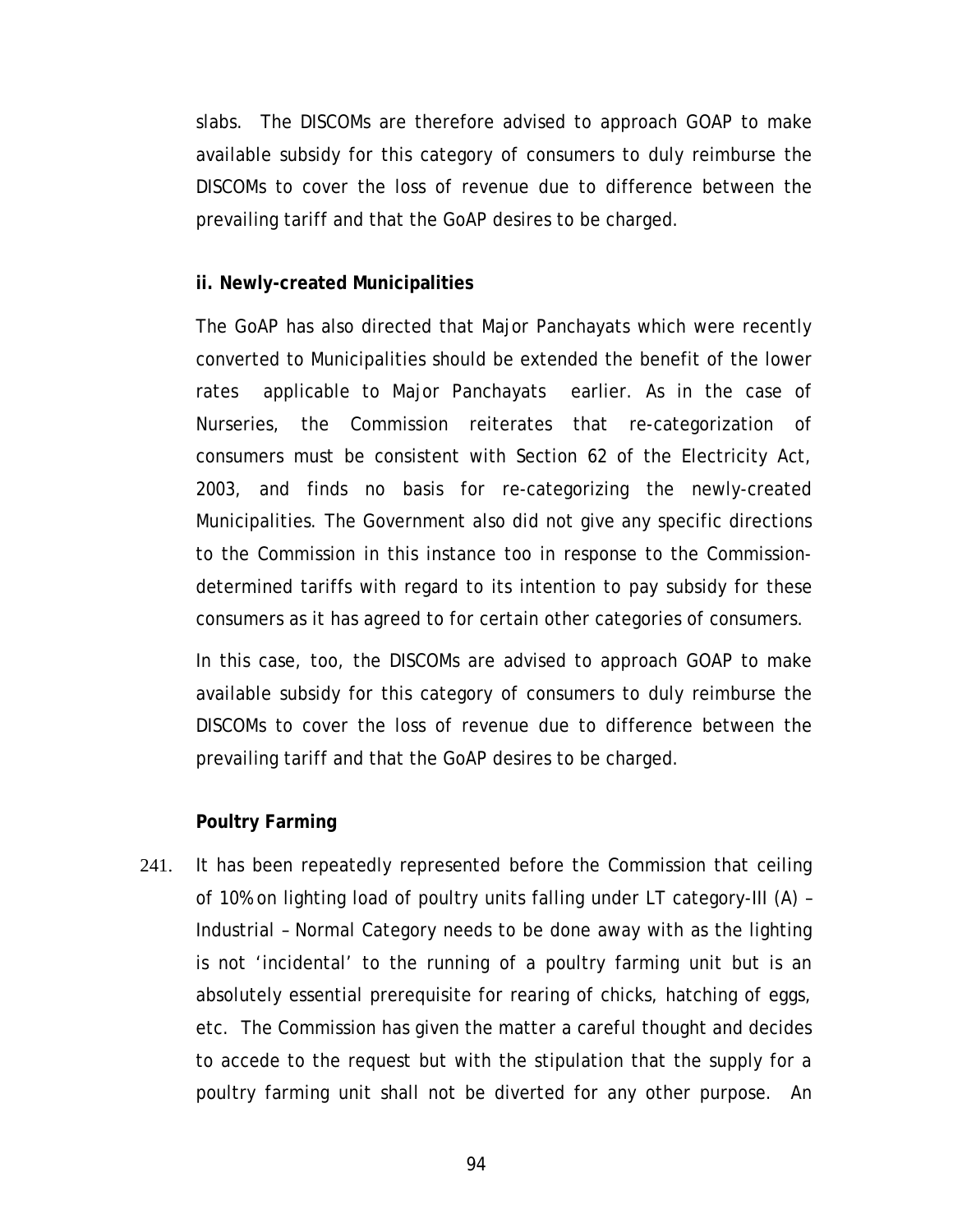appropriate note to this effect is being incorporated in the Schedule of Retail Tariff rates appearing as Annexure 'D' to this Order.

## **Domestic loads below 260 W**

242. Some of the consumers have pleaded for reduction in minimum charges in the case of domestic loads below 260 watts, from Rs.50 p.m. to Rs.25 p.m. The Commission notes that the minimum charges in respect of domestic loads of up to 250 watts are already Rs.25 p.m., and does not find any justification for raising this limit to 260 watts.

## **Small trading establishments**

243. Some of the objectors have represented that tariff for LT Cat.-II - Non-Domestic /Commercial is too high and the smaller trading establishments consuming energy up to 250 units p.m. be charged only LT-Domestic category tariff. The Commission does not find any justification for equating any commercial establishment – small or large – with a domestic consumer. Even at present, the smaller establishments consuming up to 50 units per month have been provided with a lower tariff. Further, a relief of 10 paise / unit has been provided to them in this Tariff Order.

**Tariff for religious places and charitable educational institutions** 

- 244. Some consumers have requested that tariff for lighting of temples should be categorized according to the income they earn. Another suggestion is that the temples in rural areas be exempted from any charges as in the case of LT Category V-A – Agriculture; the same suggestion has bee made in respect of educational institutions like schools for the deaf and dumb being charitable institutions.
- 245. The Commission has earlier examined the issues relating to tariff for religious places and charitable educational institutions in paragraph 262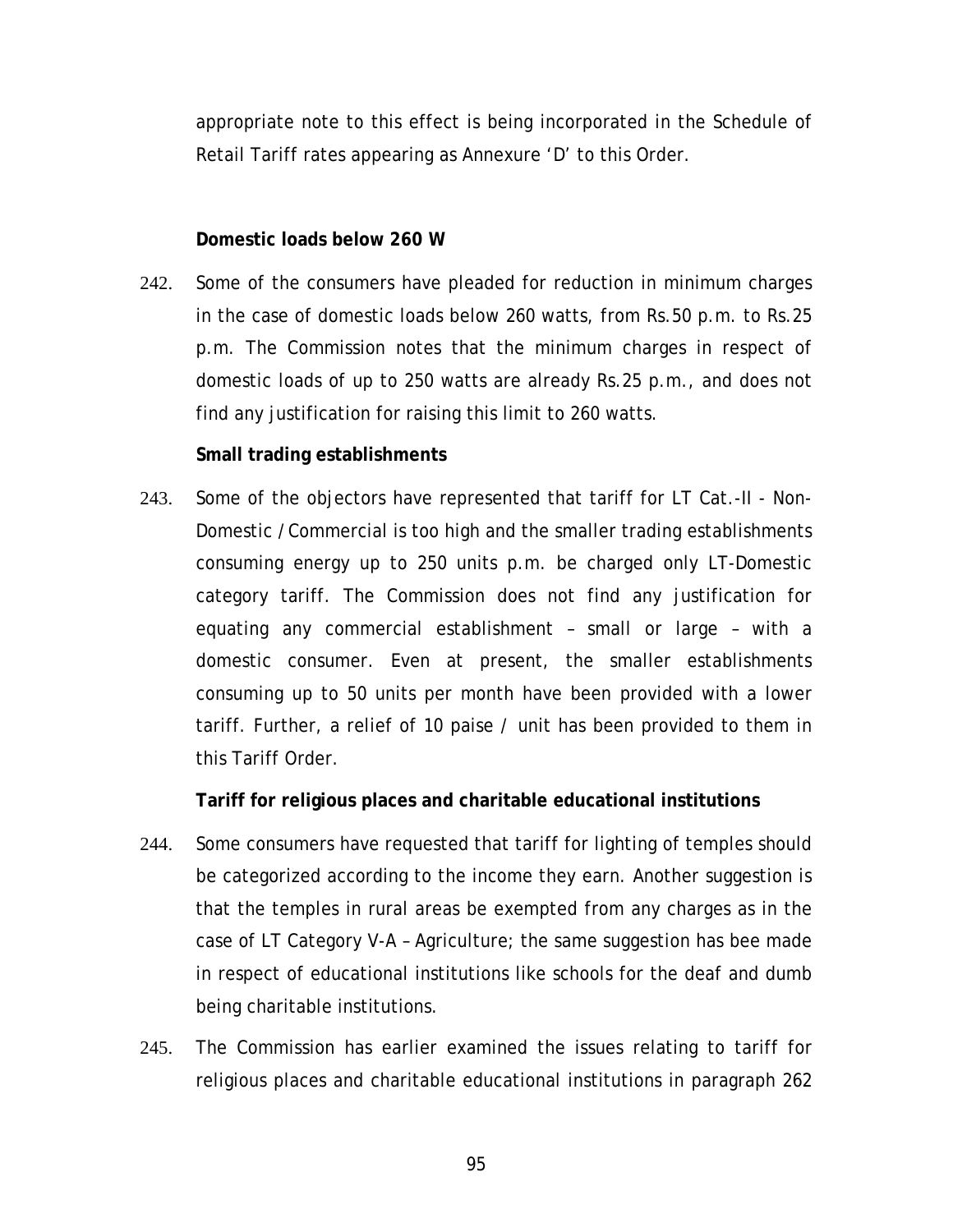to 264 of its Tariff Order for 2005-06,and continues to be of the view that the proposals cannot be accepted. Further, categorization of religious places according to their income is otherwise also not a feasible proposition.

**Passbooks** 

- 246. It has been represented that the Commission's directive that all consumers be provided with passbooks is not being complied with.
- 247. The general response of the DISCOMs on this issue is that in view of the spot-billing as well as the facility for payment of bills online, there is no need for the issue of passbooks. The Commission does not consider this to constitute full compliance with its directive and accordingly directs that:

*All DISCOMs shall ensure that passbooks are issued to all consumers desiring the issue thereof. The specific reservations of the DISCOMs, if any, on this issue must be brought to the notice of the Commission by 31.08.2008.* 

**Incentive for HT consumers with power factor exceeding 0.9** 

- 248. Some of the industrial consumers and the railways have sought incentive for maintaining power factor higher than 0.9, on the plea that a higher power factor (PF) is beneficial to the DISCOMs as it helps in reduction of technical losses. The issue has been raised in the meeting of State Advisory Committee also.
- 249. The Commission has re-examined the rationale of providing incentives to consumers for maintaining higher PF. Power factor has inverse correlation with reactive power drawl. Higher the power factor, lower will be the reactive power drawl and vice versa. Ideally, the PF should be 1.0. However, as it is not always possible to maintain this level, the consumers are allowed to draw certain quantum of reactive power free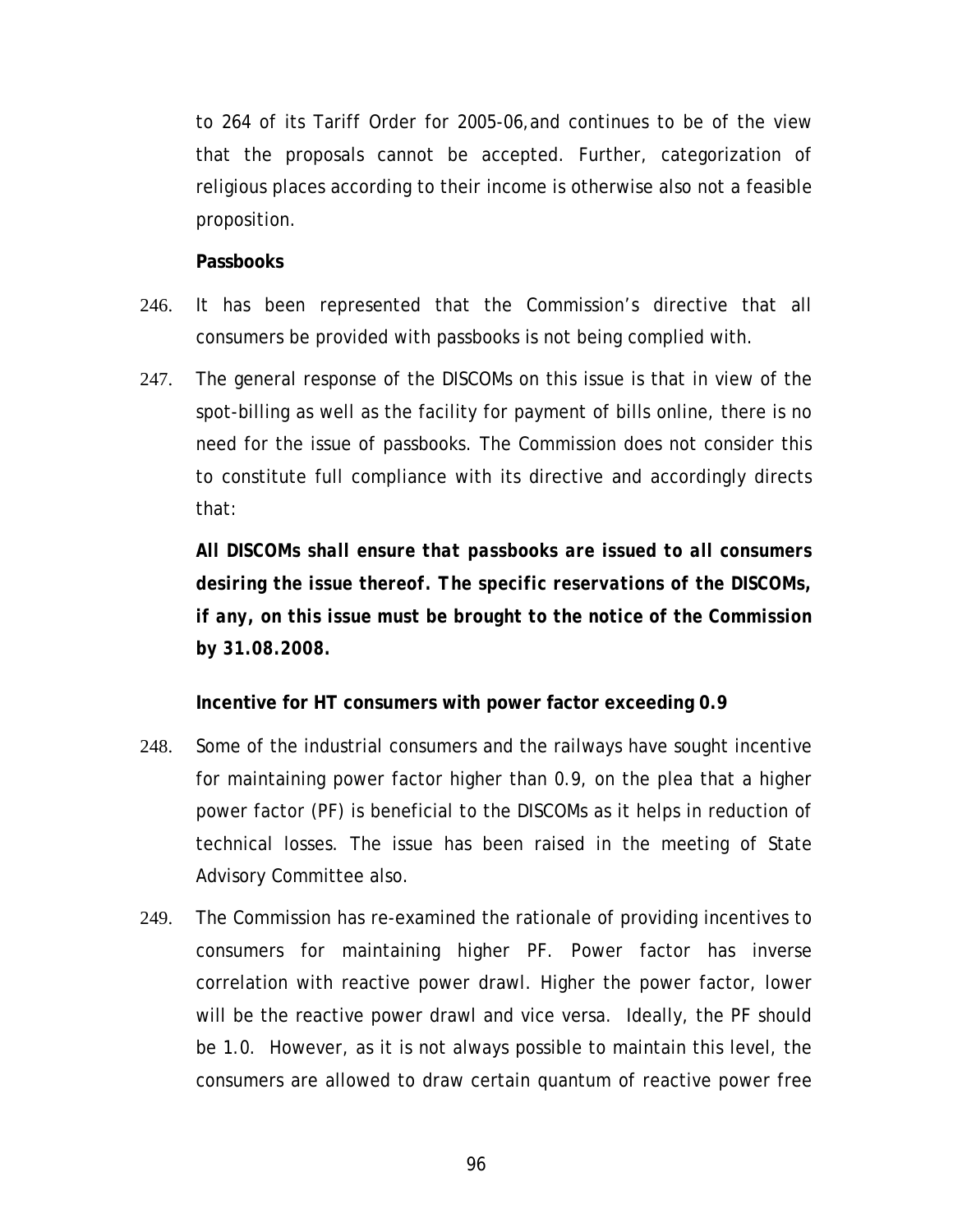of cost by allowing them to maintain it stipulating PF at 0.9 or above. It is relevant to mention here that if a consumer allows the PF, to fall below 0.9, he attracts a penalty. Conversely, those maintaining PF at 0.9 and above but below 1.0, are not subjected to any penalty. Further, a higher PF benefits the consumer also by way of lower demand (kVA) requirement for the same quantum of energy consumption.

250. For the reasons stated above, the Commission is of the view that there is no justification for disturbing the present dispensation and for allowing incentive to those maintaining PF at 0.9 and above.

## **Certification for LT Category IV – Cottage industries**

- 251. A number of objectors have represented that the benefit of LT Category-IV – Cottage Industries is not being extended to such units on the plea that each such consumer are first required to obtain a certificate about his unit being a Cottage Industry from the Industries Department, etc. In respect of some of the cottage industries already falling under this category, like blacksmithy, it has been requested that the ceiling of 5 HP on connected be raised to 10 HP.
- 252. The Category is a subsidized category meant mainly for promotion of the tiny units with connected load not exceeding 5 HP listed thereunder. At the same time, it has necessarily to be ensured that the benefit of subsidized tariff is not misutilised. The Commission therefore directs that:

*In respect of LTCategory IV - Cottage Industries and Dhobighats, the DISCOMs shall first enquire of the District Officer of the concerned Department of GoAP whether or not that Department is issuing the certificates that a particular unit is indeed a Cottage Industry, etc. In case such certificates are issued by the Department concerned, the certification will be insisted upon for extending the benefit of tariff under this category. The certificate shall not be insisted upon*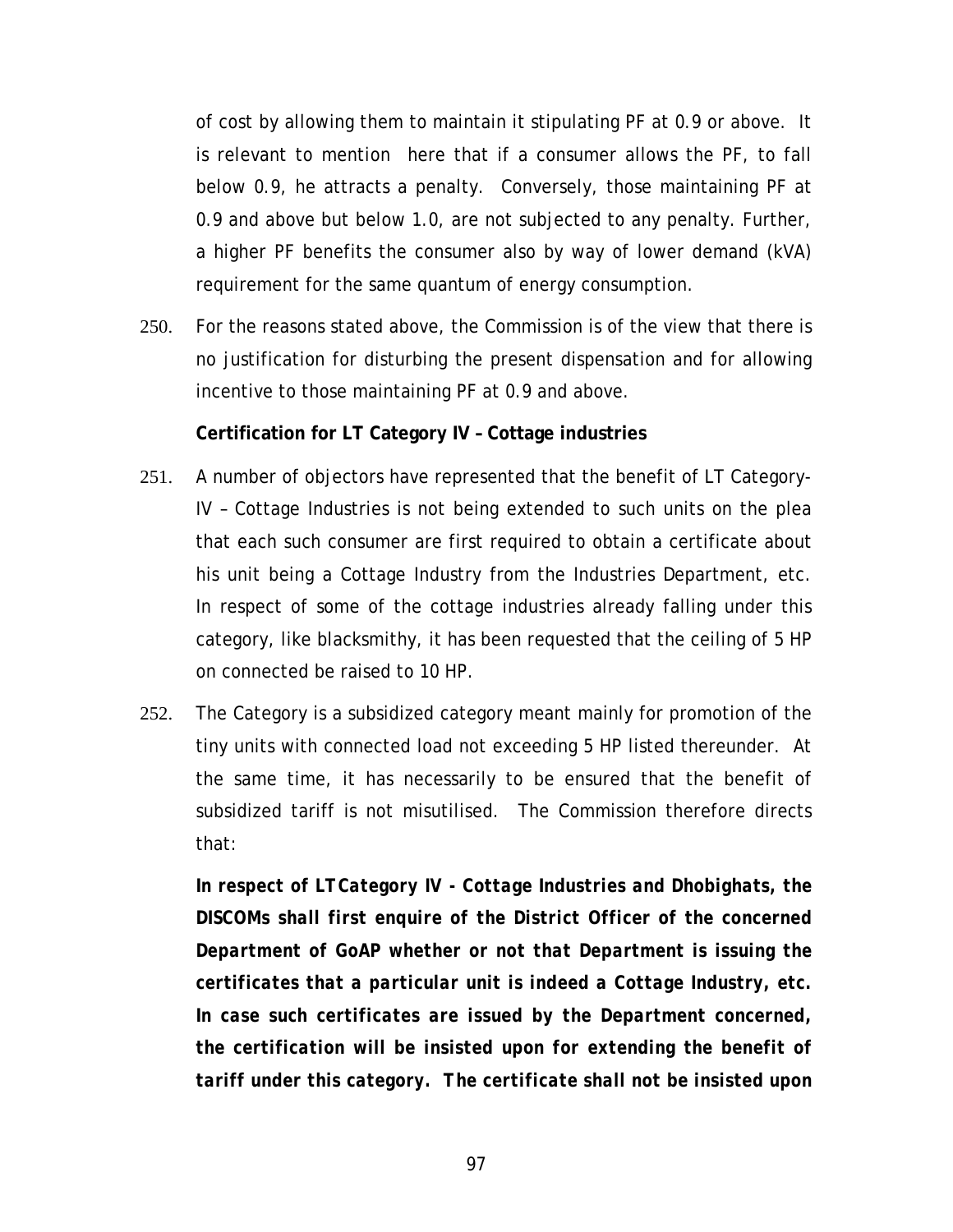*and it will be the Officers of the DISCOM concerned, not below rank of the Divisional Engineer who will decide whether or not a particular unit falls under this category, when however, the department concerned is not issuing such certificates.* 

253. The Commission does not find any justification for raising of the existing ceiling of 5 HP on the connected load and any other conditions in respect of any of the units falling under this category.

## **Surcharge and interest on delayed payments by consumers**

- 254. Some objectors have pointed out that the delayed payment surcharge in the case of belated payments by consumers and interest on installments, if granted for clearing such overdue amounts, are too high. It has been pointed out that the Licensee charges 7 paise / Rs.100/day when a consumer defaults in payment of his dues. Further, if the consumer seeks to pay the amount in installments, the licensee charges twice on the outstanding amount, i.e. first at 7 paise / Rs.100/day and also at 24% / annum which works out to more than 49% per annum. As per the objectors, the charges are unduly high and unjust.
- 255. The tariff-setting exercise is premised on timely payments by consumers and 100% collection efficiency on the part of licensees. Any accumulation of arrears, therefore, is neither fair to the licensee not to the other consumers. The surcharge, etc. are kept high more as deterrent against delays in clearing the licensee's dues than as a source of revenue. However, the charges so levied are a matter to be determined by the Commission and have to be fair, high enough to act as a deterrent against delayed payments while also simultaneously being reasonable.
- 256. The Commission after careful consideration of the matter has accordingly decided that: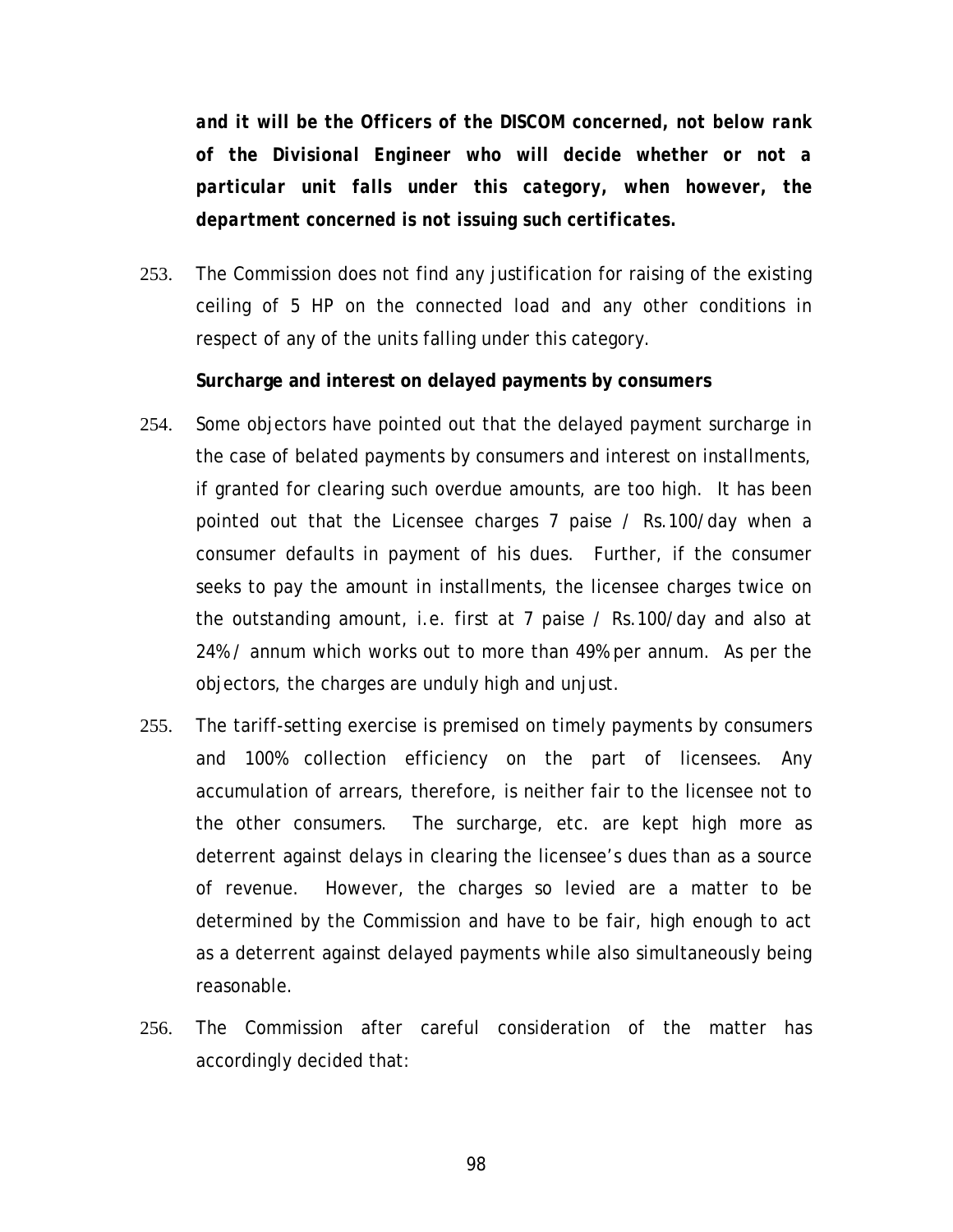The Licensees shall charge the delayed payment surcharge (DPS) at 5 paise/Rs.100/day and the interest leviable on the outstanding amounts in case of grant of installments at 18% per annum and the two shall not be levied at the same time. These charges would come into effect immediately, from 01.04.2008 (without waiting for the consequent amendments, wherever necessary), and will remain in force for one year whereafter these may be reviewed by the Commission on the basis of their impact on the licensees' receivables and other relevant factors.

# **Agreements in Telugu**

- 257. A number of objectors have complained that in spite of the Commission having issued a directive three years back that the agreements with consumers for fresh connections should be in Telugu, the directive has not yet been complied with.
- 258. The Commission notes that while the CPDCL and NPDCL are yet to comply with the directive, the SPDCL has responded that agreements for fresh connections are available with it both in English and Telugu without, however, stating clearly that the agreements are being allowed to be executed in Telugu, as and if desired by the consumers. The Commission accordingly directs that:

*The DISCOMs shall ensure by 31.08.2008 that the agreement formats for fresh connections are also available in Telugu and confirm by 31.10.2008 that the consumers have indeed been provided with the option of executing the agreements in Telugu, if so desired by them.* 

## **24-hour supply to rural areas**

259. A number of objectors have represented that (i) 24-hour supply should be extended to all rural areas; (ii) as rural areas are not being provided with 24-hour supply as is done in the case of urban areas, the tariff charges in rural areas should be reduced; and (iii) though the Commission had desired a status report on the possibility of 24-hour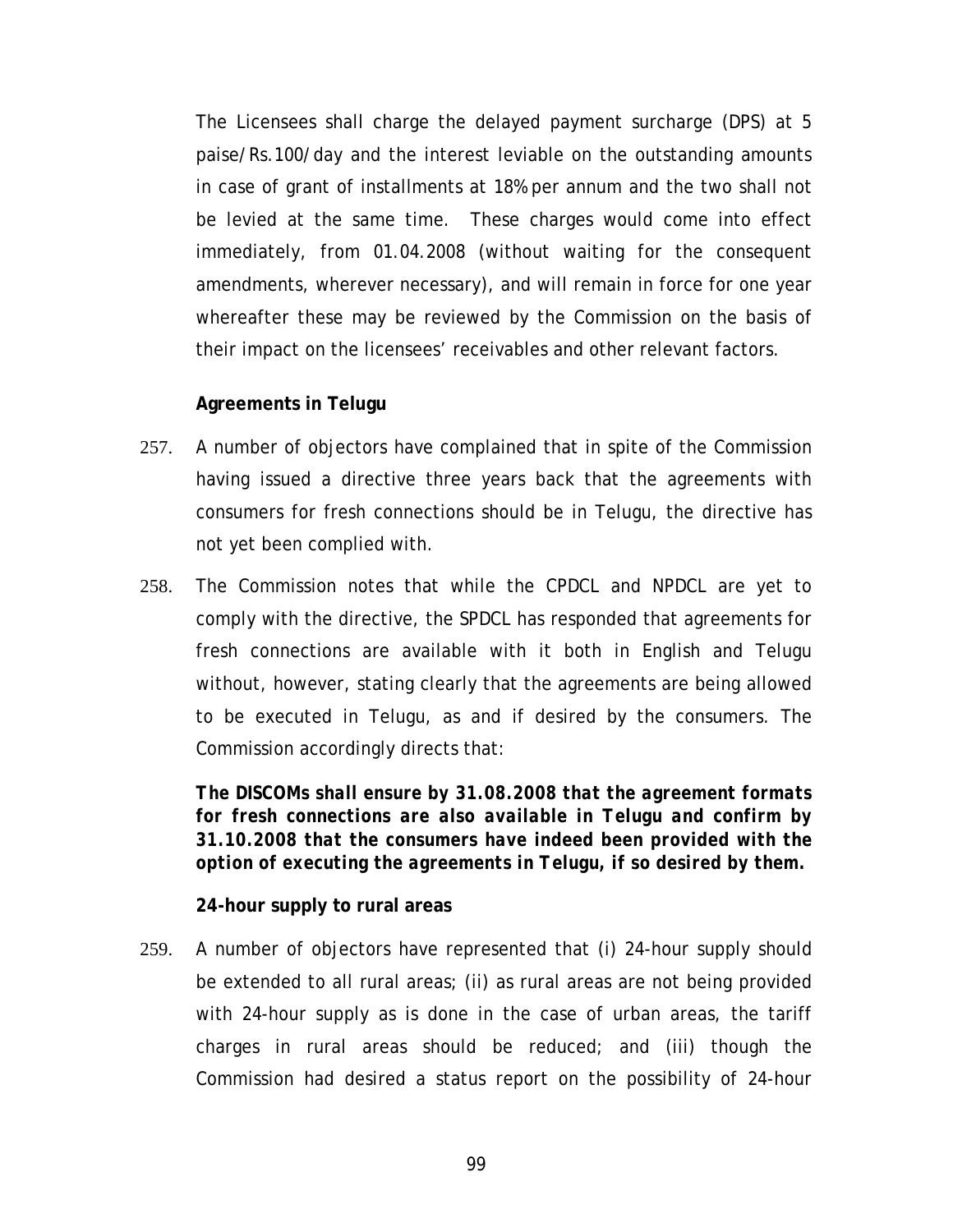power supply to rural areas, hundreds of villages and the industrial units located therein are not being provided the 24-hr. supply.

260. The Commission notes that though there is quite some progress in separation of domestic feeders (catering also to industrial, etc. consumers) from agriculture feeders in the rural areas, the extent of progress requires to be monitored closely. The DISCOMs are therefore directed that:

*The DISCOMS shall submit half-yearly reports to the Commission by 31st October and 30th April indicating therein the status on separation of feeders as on 30th September and 31st March, respectively. A gist of these reports may also be displayed by the DISCOMs on their website. They may also report by 31.10.2008 as to why not the minimum charges payable by the consumers in rural areas where the supply is provided only for a limited number of hours a day on a continuous basis throughout the year should not be suitably reduced.* 

**Non-compliance with Commission's directives by DISCOMs** 

261. The Commission is distressed to note that the DISCOMs have not paid attention to a number of directives issued in the Tariff Order for 2007- 08. A number of consumers have also pointed out this failure of the DISCOMs. These directives are listed in Part-I of the Annexure-B to this Tariff Order. Further,

*The Commission expresses its displeasure on the DISCOMs not complying with a number of its directives issued in the Tariff Order for 2007-08 and some even in earlier orders, which are listed in Part-I of Annexure-B to this Tariff Order. The Commission expects the DISCOMs to fully comply with these directives by the revised dates indicated therein. Any failure to do so will be taken a serious note of.*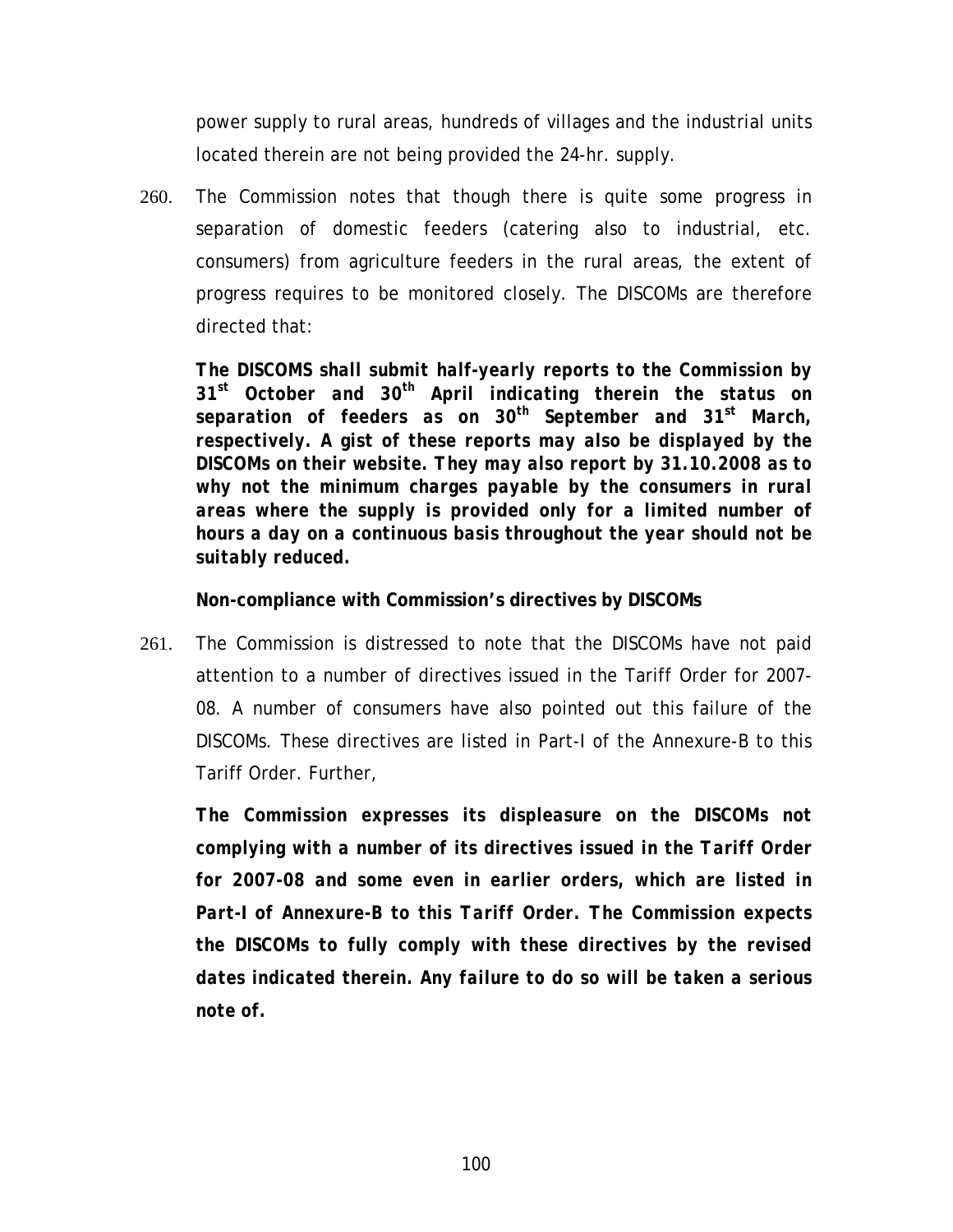# **CHAPTER – VII TARIFF DETERMINATION PROCESS**

# **PART-A**

## **POWER PURCHASE COST**

262. Determination of the power purchase cost is an elaborate exercise undertaken by the DISCOMs and examined in depth by the Commission. The exercise involves taking into consideration: i) Power generation capacity (owned by the GoAP-owned generation company – APGENCO, State's share in Central Generating Stations and generating stations owned by Independent Power Producers, etc) and availability of power therefrom within/to the State and the allocated share of each Discom therein; ii) Requirement of power to meet the projected sales taking into account the projected losses in the network business; iii) the dispatch of available capacity to meet power requirements on the basis of central dispatch, and iv) purchases if required from outside sources to cover the balance requirements of Discoms. The Commission considers it appropriate to discuss herein the Power Purchase cost, the single largest component in the cost structure in the ARRs for the Retail Supply Business of FY 2008-09.

## **PART –I**

## **Generation capacity and availability**

- 263. Andhra Pradesh has a total generation capacity of 13936 MW including 3014 MW allocated to the State as its share in the Central Generating Stations (CGS), 2496 from Independent Power Producers (IPPs) and 607 MW from Non-Conventional Energy (NCE) and other sources.
- 264. The total available generation capacity (with the exception of NCE) of the State is allocated among the four DISCOMs as per the Third Transfer Scheme in the proportions indicated below: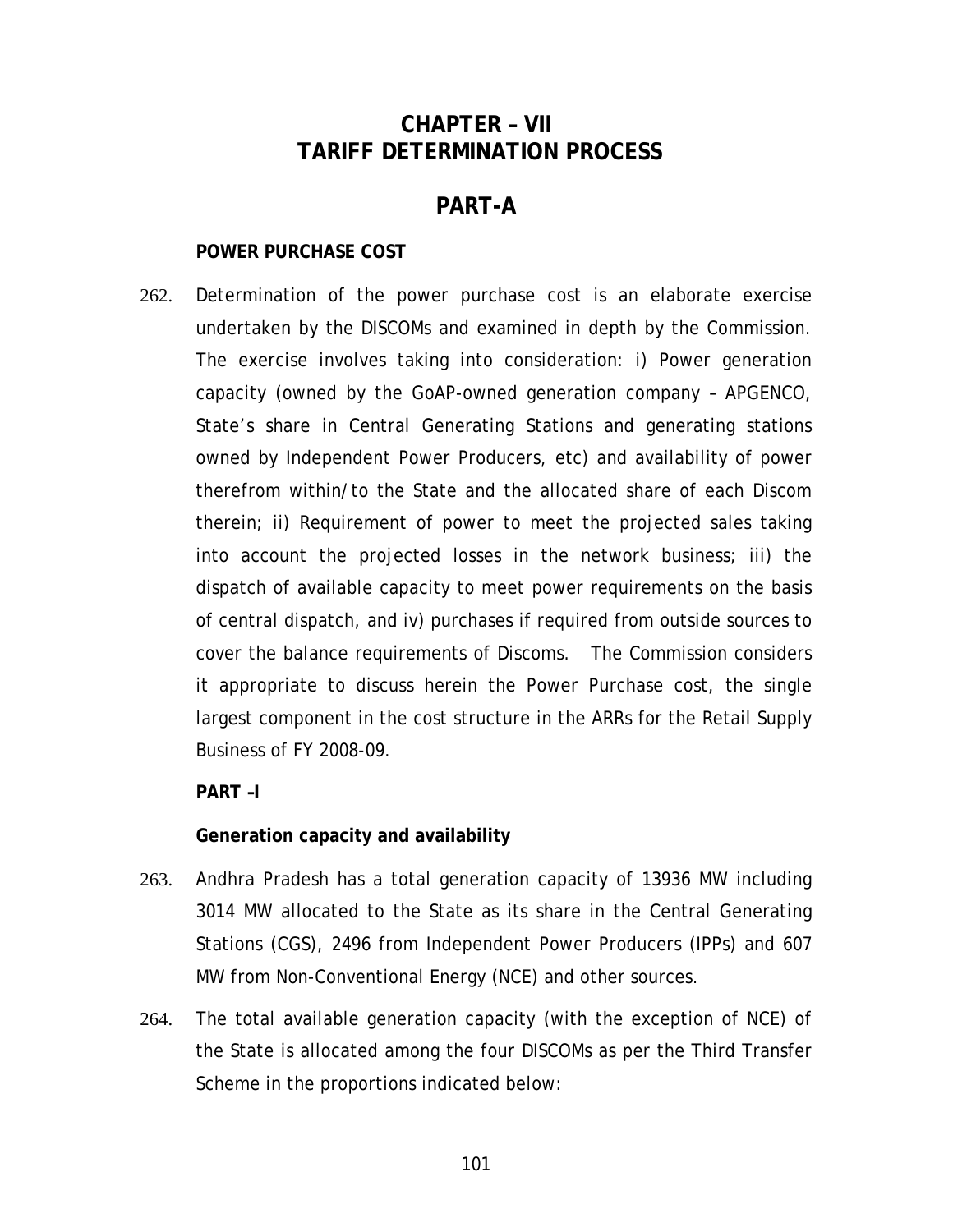#### **Table 12: Third Transfer Scheme**

| <b>Third Transfer Scheme Allocation</b> |                   |        |               |
|-----------------------------------------|-------------------|--------|---------------|
| APEPDCL                                 | APCPDCL   APNPDCL |        | APSPDCL       |
| 16.70%                                  | 43.48%            | 16.92% | <b>22.90%</b> |

*Note: As of now, unless extended further, modifications to the Third Transfer Scheme can be made by GoAP up to 31st March 2008 In case of the NCE power plants, the total capacity of a plant has been allocated to the DISCOM in which the plant is located.* 

265. Discoms have filed their estimates of availability of energy from different sources and requirements to meet their projected sales for FY2008-09. The filings detail the capacity of each generating station and the availability taken into account for meeting the monthly sales requirements. As per the filings the availability of power for the four Discoms comes to 66751 MU which includes short-term power purchase of 3637.16 MUs from the market. The Commission has examined the filings and after taking into account factors that include maintenance schedule, the Plant Load Factor (PLF) of each station and past performance, estimates the availability of energy for FY2008-09 at 65,098.50 MUs from the existing contracted capacity, exclusive of any market purchases. The table below gives the total generation availability under broad category sources as filed by the Discoms and as approved by the Commission. Energy availability for each month and each generating station is given in Annexures E (i,ii).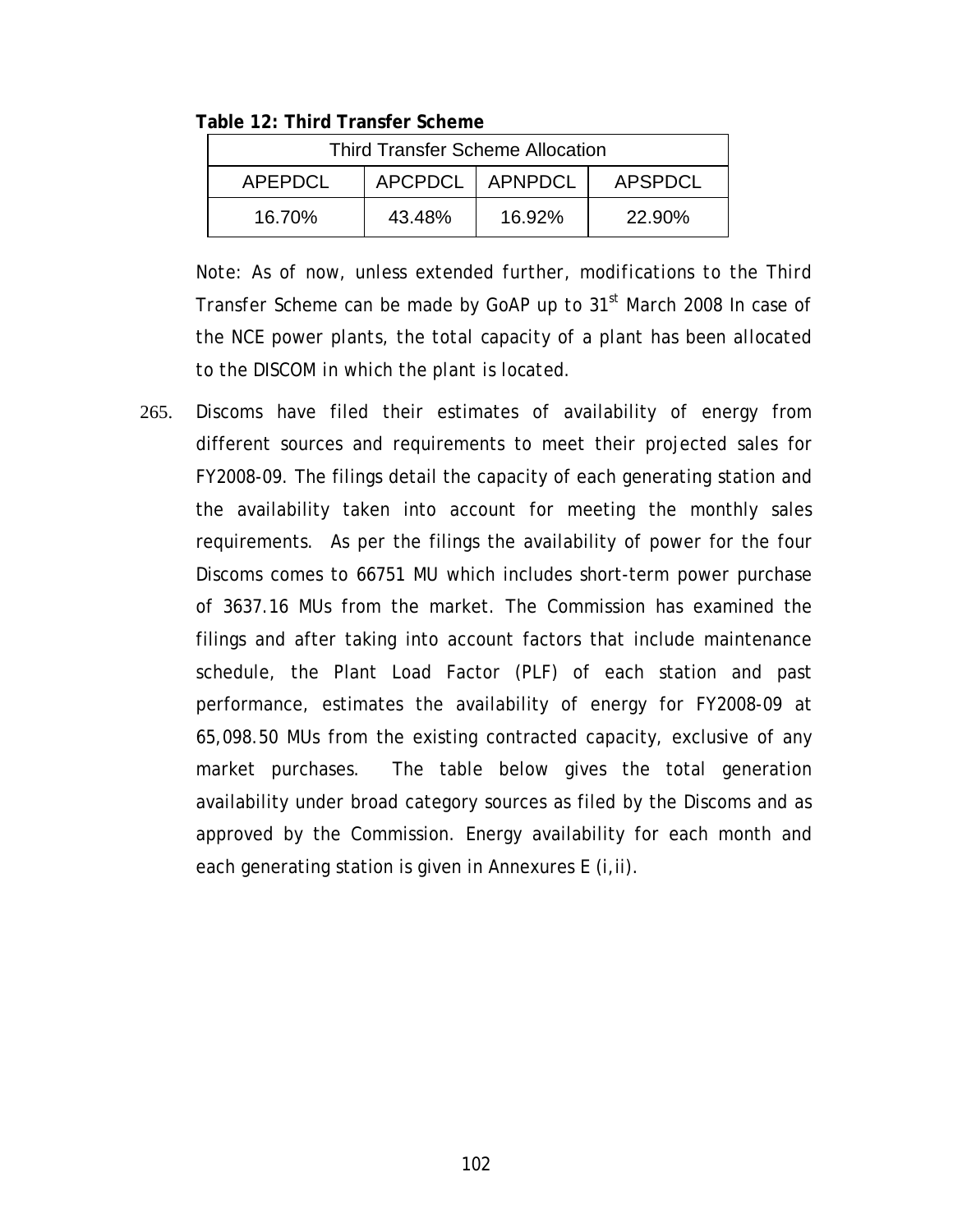|                        |                | <b>MUs</b>   |
|------------------------|----------------|--------------|
| Source of Energy       | <b>DISCOMS</b> | <b>APERC</b> |
| <b>APGENCO:</b>        |                |              |
| a) Thermal stations    | 24435.98       | 24944.85     |
| b) Hydel stations      | 7991.43        | 9,045.55     |
| CGS-SR                 | 13549.37       | 13,884.65    |
| NTPC-Simhadri          | 7305           | 7,400.00     |
| <b>APGPCL</b>          | 355.55         | 355.55       |
| <b>IPPs</b>            | 6849.91        | 6,849.91     |
| <b>OTHERS</b>          |                |              |
| a) Non-Conventional    | 2516.77        | 2,507.77     |
| b) Mini Power plants   | 110.21         | 110.21       |
| c) Bilateral, PTC etc. | 3637.16        |              |
| TOTAL                  | 66751.38       | 65,098.49    |

### <span id="page-108-0"></span>**Table 13: SOURCE-WISE GENERATION AVAILABILITY**

**Sales forecast and Power purchase requirements** 

266. The combined energy sales of DISCOMs are projected at 55,718.94 MUs for FY2008 – 09 against which the Commission has approved energy sales of 52,527.60 MUs. The total energy requirement has been arrived at by grossing up the sales projections to account for Transmission and Distribution losses. For the purpose of grossing up, the transmission and distribution loss levels for FY2008 – 09 as per the loss reduction trajectory approved by the Commission in its earlier Orders on Transmission Tariffs and Distribution Tariffs under the Multi-Year Tariff (MYT) framework has been adopted. The sales projections and power purchase requirements filed by the DISCOMs and as accepted by the Commission are tabulated below:

| <b>Sales</b>   |              |                |                                                     |
|----------------|--------------|----------------|-----------------------------------------------------|
| <b>DISCOMS</b> | <b>APERC</b> | <b>DISCOMS</b> | <b>APERC</b>                                        |
| 8863.18        | 8,824.81     | 10,488.18      | 10,414.86                                           |
| 25, 193.07     | 23,900.46    | 30,849.63      | 29,101.29                                           |
| 8,789.43       | 7,746.21     | 10,806.68      | 9,443.51                                            |
| 12,873.26      | 12,056.12    | 15,640.56      | 14,554.91                                           |
| 55,718.94      | 52,527.60    | 67,785.05      | 63,514.56                                           |
|                |              |                | <b>MUs</b><br><b>Power Purchase</b><br>Requirements |

**Table 14: Sales & Power Purchase Requirements**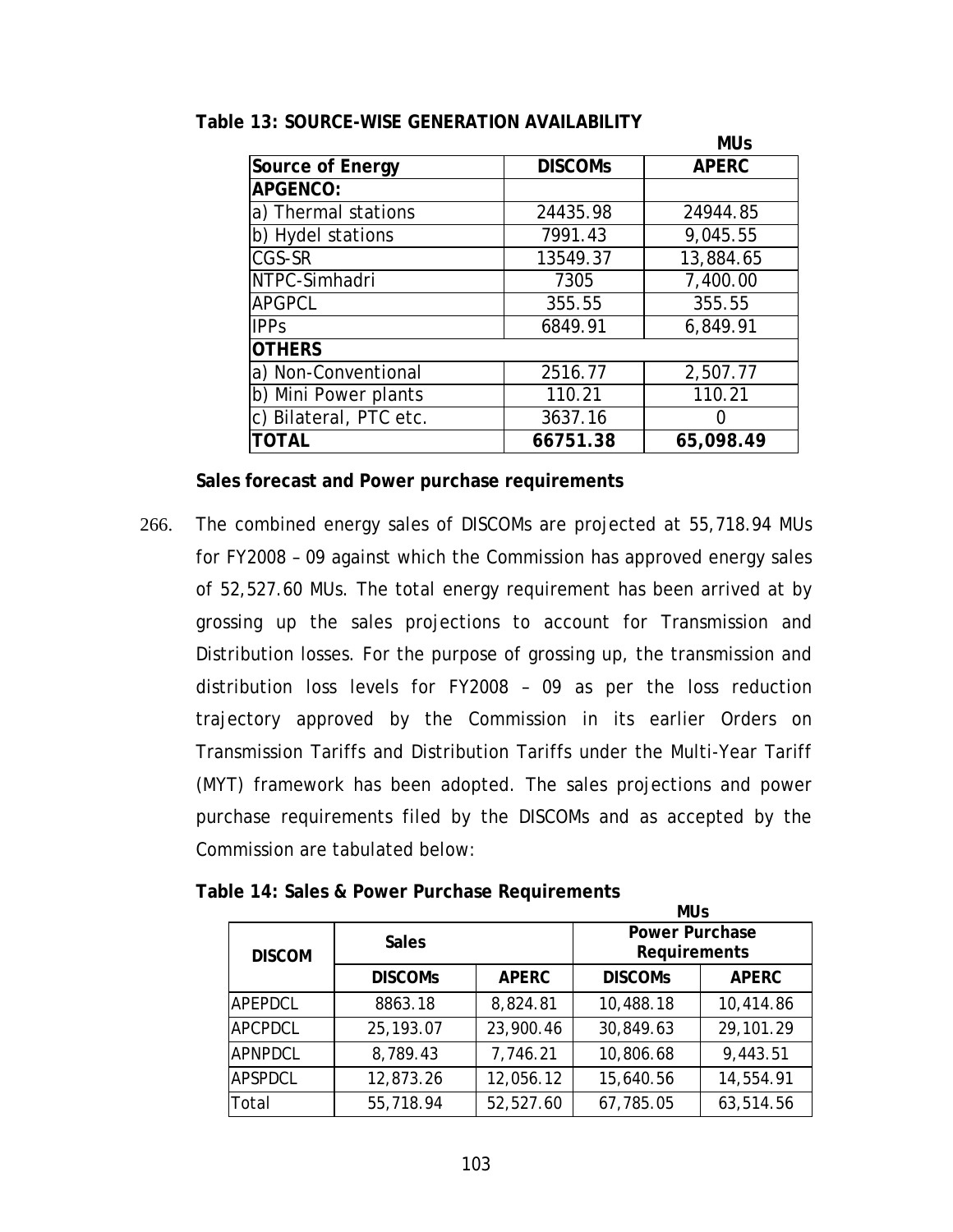#### **Merit Order Dispatch / Centralised Dispatch**

- 267. On the basis of availability, sales and power purchase requirements of each month, the stations which are eligible for dispatch starting from the must-run stations to other stations in the ascending order of variable cost per unit are simulated through a power purchase model. The energy dispatches from the stations so eligible to meet the total requirement of energy enable the estimation of power purchase costs (fixed costs and variable costs). Dispatch of generating stations on the basis of merit order has been insisted upon by the Commission right from the year 2001-02 and adopted by the Licensees as the most optimal methodology. Dispatch is done centrally by the State Load Despatch Centre (SLDC) under Section 32 of the Electricity Act, 2003. For examining the projections of DISCOMs the Commission has prepared its own Merit Order dispatch model in similar manner, which enables the Commission to match energy requirements with energy availability. It may be appropriate at this place to explain in some detail the sequence of steps involved in the merit order dispatch of energy before discussing the attendant effect on power purchase costs.
- 268. In the first instance, the energy availability of generating stations is stacked up with lowest variable cost having first priority, the second lowest variable cost having second priority and so on. In case the total available energy in the State is not sufficient to meet the energy requirement, the shortfall is met through market purchases. In case of availability being surplus of requirements, the generating station with highest variable charge is backed down.
- 269. The shortfall in the energy dispatched to a DISCOM is first met from DISCOMs having surplus. In case of further shortfall, the additional energy is sourced from the market. In case a DISCOM is left with surplus energy even after meeting the energy shortfall of other DISCOMs, then it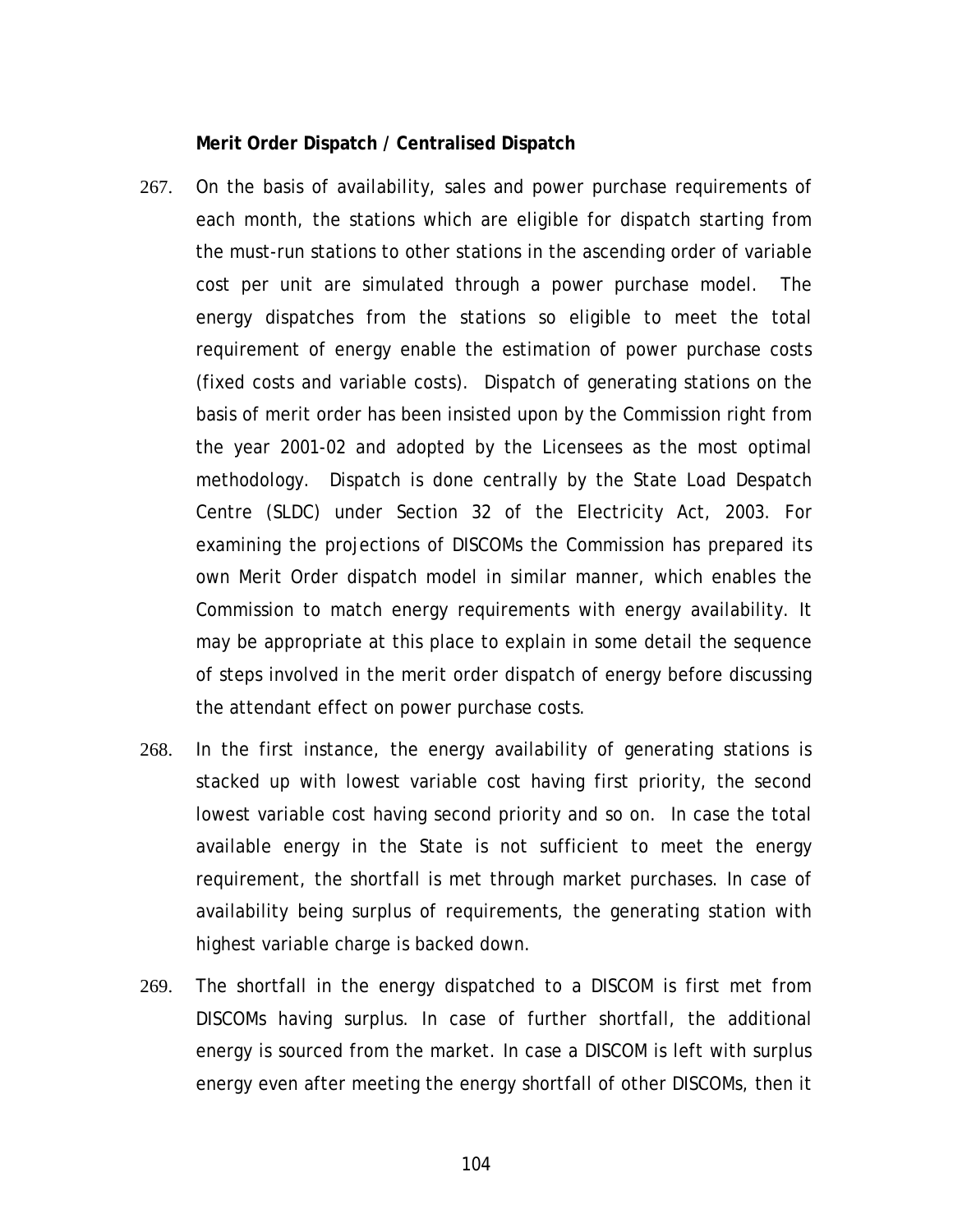is assumed that such energy has been sold to the market. The total power purchase cost of the DISCOMs is computed by netting of such income from sale of surplus energy in the market.

- 270. A point to be noted as mentioned earlier is that availability in the Discoms' filings includes market purchases. The Commission in its analysis in Chapter VI (Commission's Analysis on Substantive issues) on short-term power purchases has suggested an alternative methodology for such purchases of power that will enable a Discom to optimize its resources and manage its demand more efficiently.
- 271. In a centralised dispatch system, market purchases are made at the aggregate demand-supply State imbalance and not at the individual Discom level. These market purchases are then apportioned on the basis of the Transfer Scheme. The implication of such treatment of purchases to meet the short-term imbalances is that the costs of power purchases do not correctly reflect the costs otherwise attributable to a Discom for meeting its energy requirement. The total availability of energy as per the dispatch model of the Commission does not include such purchases from the market. The Commission deals with these purchases separately.
- 272. The month-wise and station-wise dispatches in MU as adopted for computation of cost of energy are given in Annexure E(iii)and adopted for the combined energy purchase requirement of all the four DISCOMs during FY 2008-09. To keep track of the deviations from the month-wise and station-wise merit-order dispatches so adopted by it and to study the impact of such deviations, the Commission reiterates the Directive given in Tariff Order FY 2007-08 which was not complied with during the year and directs that it be followed this year.

*The Commission directs DISCOMs to furnish a monthly report on deviations along with reasons for such deviations in actual dispatch of Generating Stations in Merit Order compared to the monthly*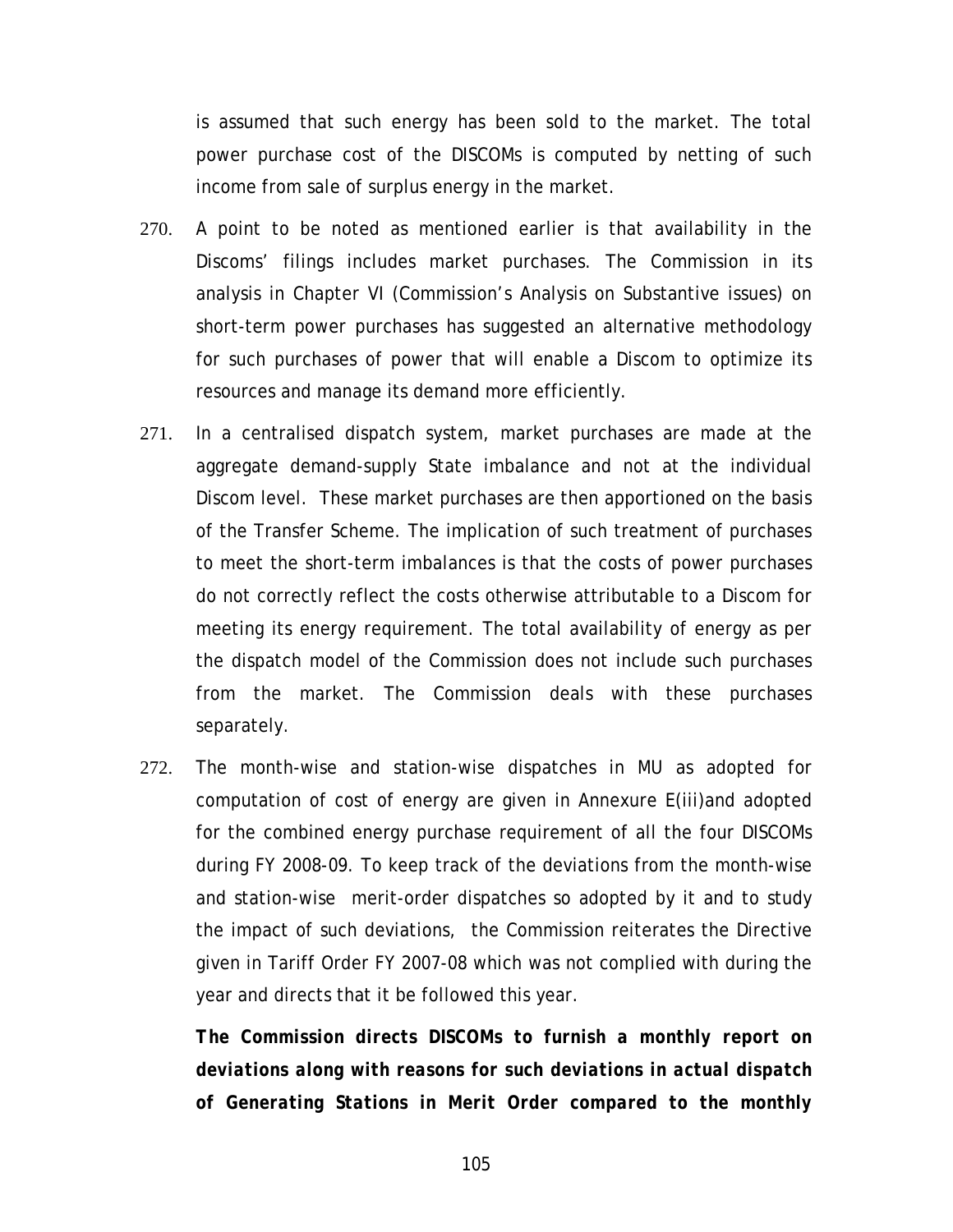*dispatch schedule adopted in this Tariff Order showing the quantum of energy in MU for each generating station. They are also directed to follow the directive of the Commission issued vide paragraph 479 in Tariff Order for 2005-06 on maintenance schedule based on demand and supply position in different months.* 

**PART – II** 

# **Cost of Energy**

273. Cost of energy as per the filings and as accepted by the Commission is discussed in the paragraphs that follow.

## **APGENCO**

- 274. The DISCOMs have included in their ARR filings an aggregate fixed cost of Rs.2049.15 Crs. for FY 2008-09 based on a proposal submitted by APGENCO (A.P. Power Generation Corporation Limited), as being payable to the latter. This includes the fixed cost of Rs. 1503.69 Crs. estimated for the existing stations of APGENCO as was adopted by the Commission in its Tariff Order 2007-08 for these stations. In addition, they have proposed Rs.322.00 Crs. as the fixed cost for RTPP Stage – II, Rs. 123.46 Crs. for new APGENCO stations like Priyadarshini Jurala and VTPS Stage – IV which are expected to commence commercial operations during 2008- 09 and a provision of Rs. 100.00 Crs. towards likely impact of determination of tariff for APGENCO stations, a petition for which is presently pending before the Commission.
- 275. During the public hearings, APGENCO had deposed that the fixation of their tariffs should be in accordance with the principles adopted in the last Tariff Order till such time as the new Regulations for determination of generation tariffs are finalized and made applicable. The Commission has examined the submissions made by APGENCO and the costs proposed by the Licensees and considers it appropriate to provide for i) Rs.1479.13 Crs. towards fixed costs of existing stations of APGENCO for FY 2008-09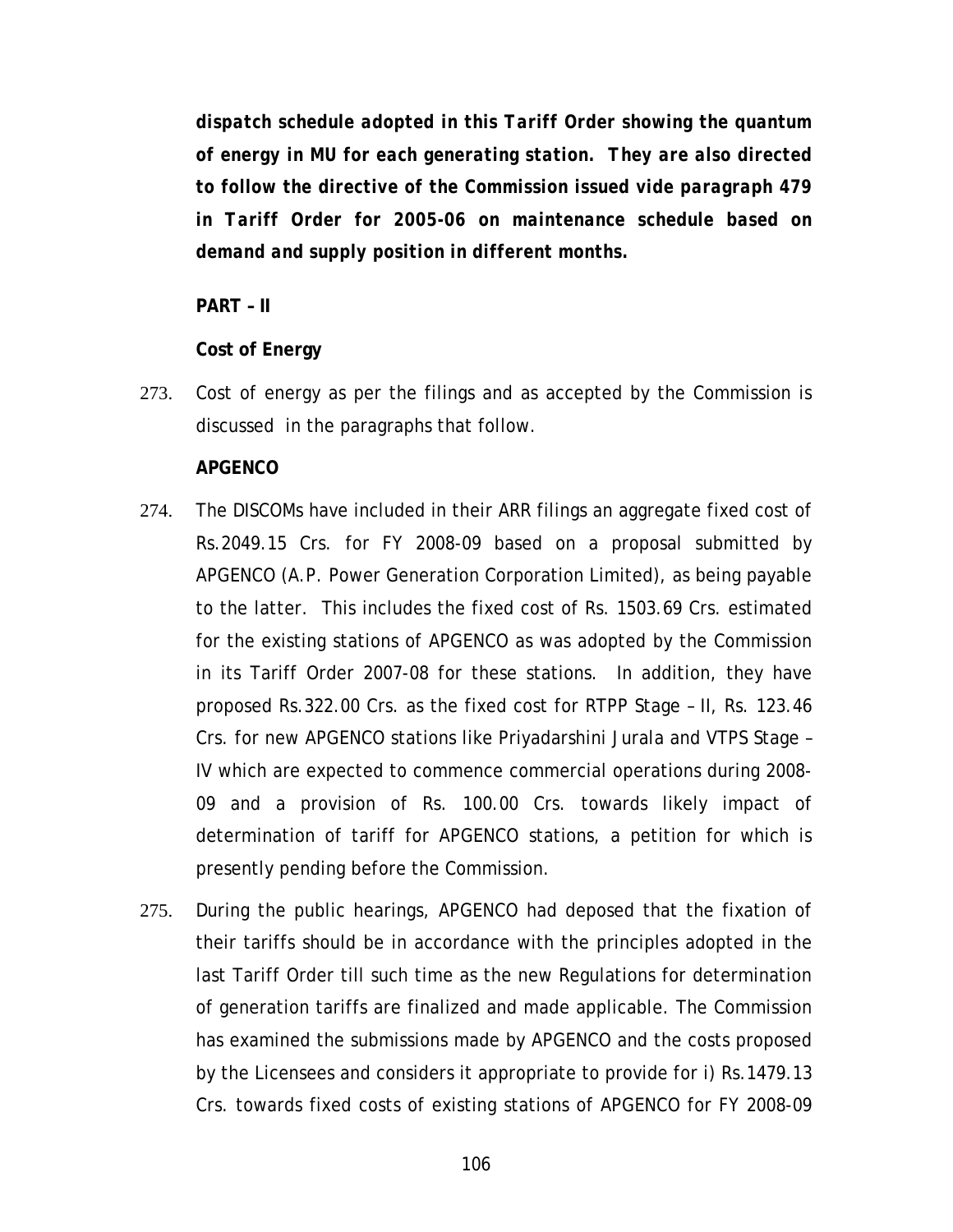(both Thermal & Hydel); ii) Rs. 322 Crs. for RTPP – II whose CoD stands postponed from FY 2007 to April 2008; iii) Rs.96.88 Crs. as fixed costs of Jurala and iv) provision of Rs. 100 Crs. as in Tariff Order FY 2007-08 towards the likely financial, impact on the tariffs of APGENCO of the decision of the Commission on the APGENCO's petition after finalization of the new Regulations. The total fixed costs of APGENCO thus come to Rs. 1998.01 Crs. The details are shown in the Table below.

**Table 15: Details of APGENCO's Fixed Cost for FY 2008-09** 

(Rs. Crs.)

|                                               | <b>DISCOMS</b>  | <b>APERC</b> |
|-----------------------------------------------|-----------------|--------------|
| Items of Expenditure                          | <b>As Filed</b> | As approved  |
| Interest on Capital Loan                      | 88.22           | 88.22        |
| Depreciation                                  | 571.00          | 528.02       |
| Operation and Maintenance                     | 435.46          | 452.88       |
| Return on Equity                              | 279.86          | 279.86       |
| Inter-State Power                             | 14.01           | 15.01        |
| Interest on Working Capital                   | 115.14          | 115.14       |
| Total for existing power stations             | 1503.69         | 1479.13      |
| Fixed Cost of RTPP Stage - II                 | 322.00          | 322.00       |
| New Stations - Jurala HES &<br><b>VTPS-IV</b> | 123.46          | 96.88        |
| <b>Provision for Tariff</b><br>determination  | 100.00          | 100.00       |
| <b>Grand Total</b>                            | 2049.15         | 1998.01      |

276. The fixed costs provided in the Tariff Order for FY 2007-08 on the assumption that RTPP-Stage II would achieve CoD in April 2007 but did not do so, have not been withdrawn, as the licensee in any case would have had to buy substitute power to meet the consequent shortfall in availability.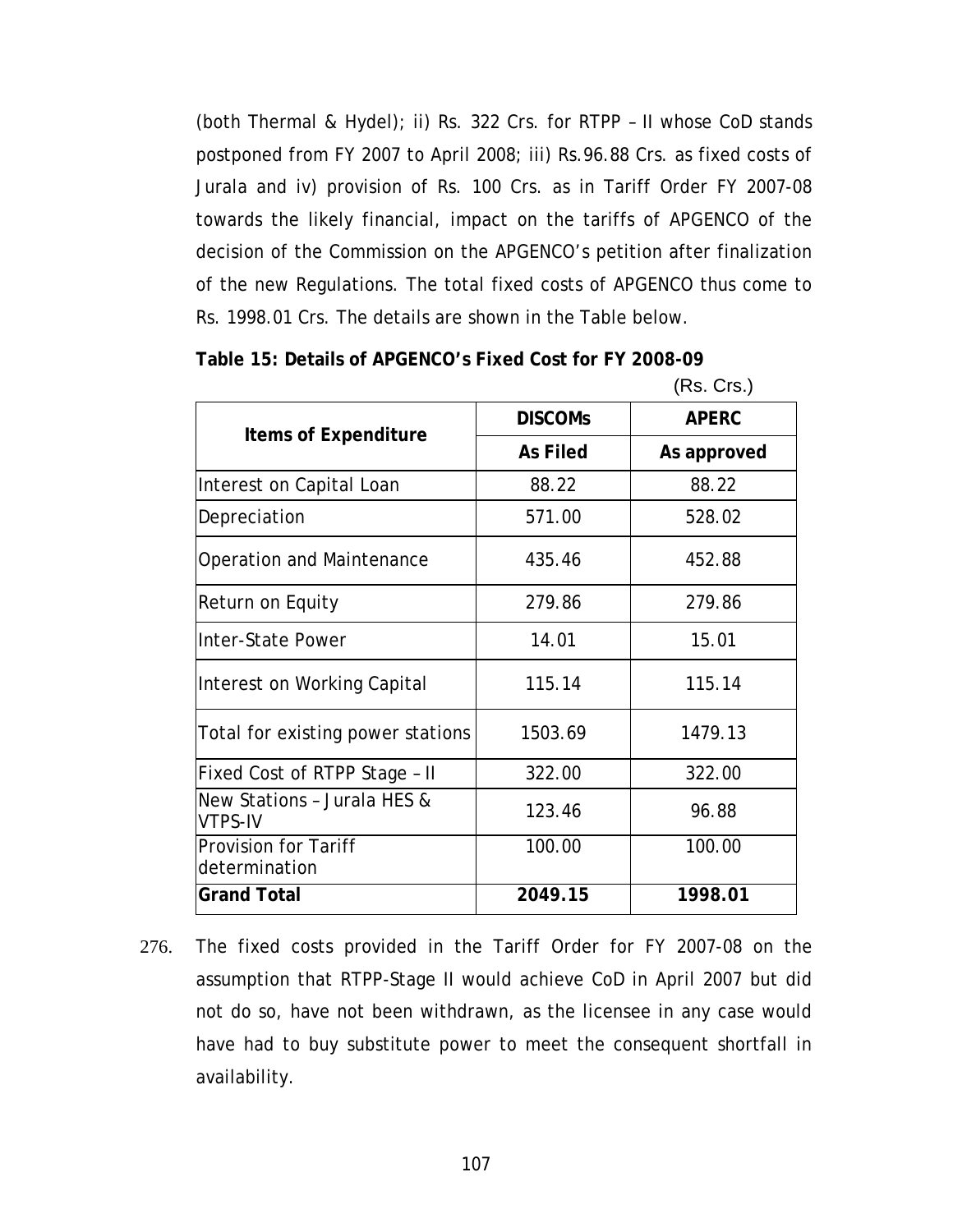### **Cost of energy**

277. The Commission, in its computation of cost of energy, has adopted the station-wise variable costs of APGENCO's existing thermal stations based on Table 8 in paragraph 234 of its Tariff Order for FY 2007-08 as proposed by the DISCOMs. The variable cost of RTPP Stage II is taken as Rs.1.47/kWh. These costs are shown in the Table below:

|  |  |  |  | Table 16: Cost of Energy |
|--|--|--|--|--------------------------|
|--|--|--|--|--------------------------|

|                  | (Rs./kWh)     |
|------------------|---------------|
| Station          | Variable cost |
| VTPS(I, II, III) | 1.2583        |
| RTPP Stage I     | 1.6296        |
| RTPP Stage II    | 1.4700        |
| KTPS $(A, B, C)$ | 0.9953        |
| KTPS-D (KTPS-V)  | 1.0118        |
| RTS-B            | 1.2089        |

**Costing of power generated from SSLBPH** 

- 278. For Srisailam Left Bank Power House (SSLBPH), the DISCOMs have proposed a weighted average variable cost of Rs.1.06/unit (Nonmonsoon =  $Rs.1.63/unit$ , Monsoon =  $Rs. 0.64/unit$ ). They have considered the period from June to October as monsoon period and November to May as non-monsoon period. The Commission has adopted this rate only for the purpose of estimation of power purchase cost for FY 2008-09. As mentioned in paragraph 167 of Tariff Order dated  $23<sup>rd</sup>$ March, 2006 for Distribution Tariffs and Retail Supply Tariffs (for FY 2006-07 to 2008-09 and 2006-07, respectively), the Commission has, however, decided that the payment for the power generated from SSLBPH will continue to be made as per the methodology specified in paragraphs 475 to 477 of Tariff Order for 2004-05 (and reiterated in paragraph 375 of Tariff Order for 2005-06) as reproduced below:
	- *" 475. The Commission by its order dated: 19.03.2004 on the review petition filed by APGENCO, directed that the energy generated*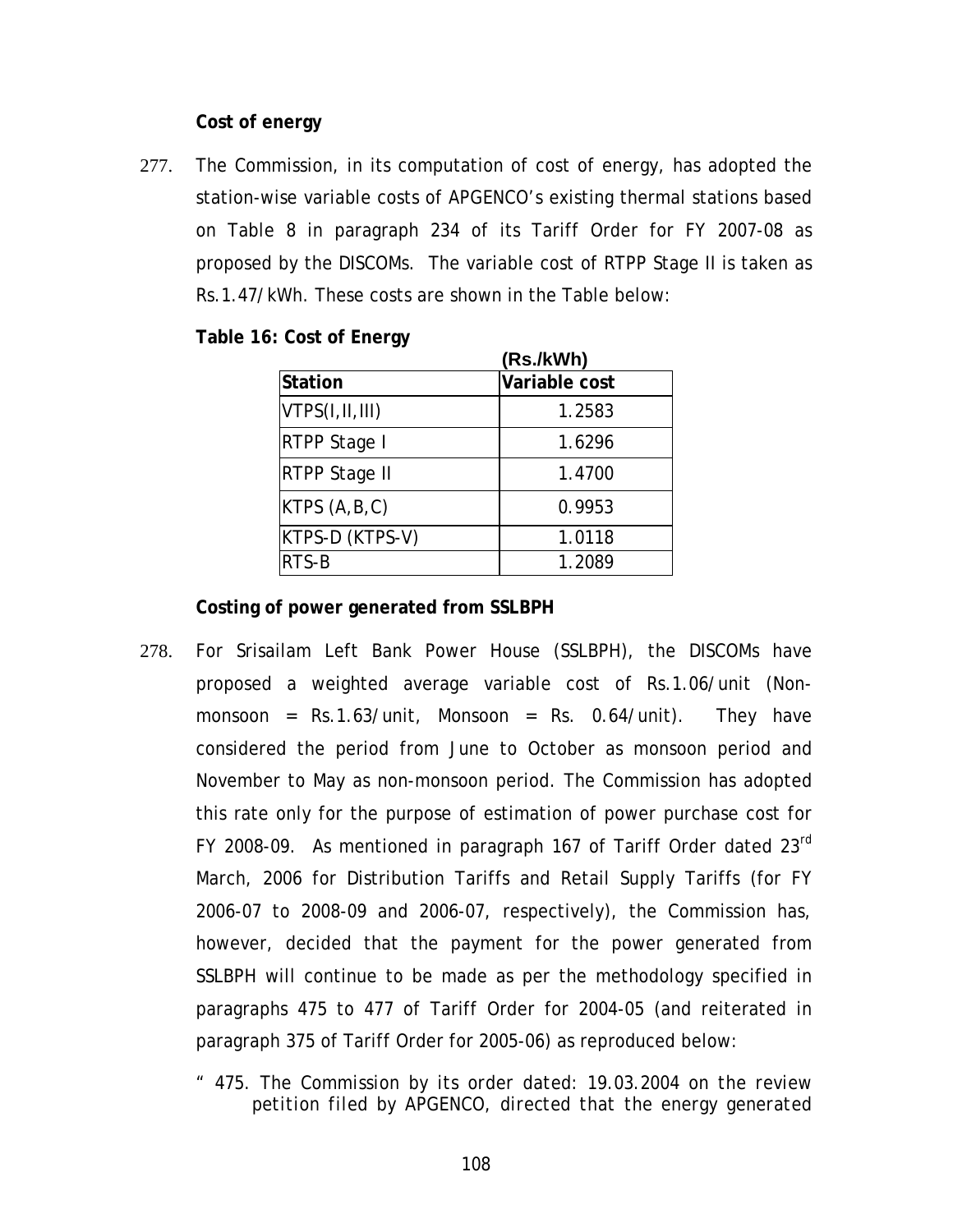*from SLBH over and above the effective capacity of right bank power house from the live storage to meet the peak demand during non-monsoon months shall be paid at the rate mutually agreed and consented by the Commission. The Commission therefore, decided to consider payment at the marginal variable cost of the purchases from thermal stations by APTRANSCO. This power from SSLBH will be priced at marginal variable cost of the purchases from Thermal Power Stations by APTRANSCO consented by the Commission.* 

- *476. Similarly, in the event of surplussing too, if and when extra energy is generated over and above the capacity of SRBH, the power shall be paid for at the lowest variable cost of the purchase from Thermal Power Stations by APTRANSCO consented by the Commission.*
- *477. The Commission reiterates that in fairness to consumers, fixed capacity charges of SLBH will be considered for inclusion in the PPA of APGENCO only after its pump mode operation is established."*
- *"375. The Commission has issued directions in paragraphs 475 to 477 of Tariff Order,2004-05, for pricing of power generated from SSLBPH. However, APTRANSCO proposed to attribute 40% of power generated from Srisailam complex to SSLBPH and balance 60% to SSRBPH which is not in line with the directions of the Commission. No reasons are furnished for the proposed accounting of the energy generated in Srisailam complex. The Commission vide its letter dated 31-01-2005 required APTRANSCO to furnish the details of generations at SSRBPH and SSLBPH in a prescribed proforma. A response thereto is still awaited. The Commission directs*

 *APTRANSCO to work out the power purchase cost from SSLBPH for the year 2004-05 as per the directions issued in Tariff Order 2004-05 supported by the data captured as per the prescribed proforma by 15th May 2005."* 

279. To ensure avoidable loss of hydro-power during surplussing season (monsoon period), the Commission deems it desirable to re-iterate its directive under paragraph 267 of Tariff Order for Distribution and Retail Tariffs dated 23rd March, 2006, as reproduced below:

> *DISCOMs should closely coordinate with APGENCO to ensure that no unit of Srisailam complex (Left Bank Power House and Right Bank Power House) is backed down or shut down during the surplussing season. In case of generation of surplus energy by them over and above the requirements of DISCOMs*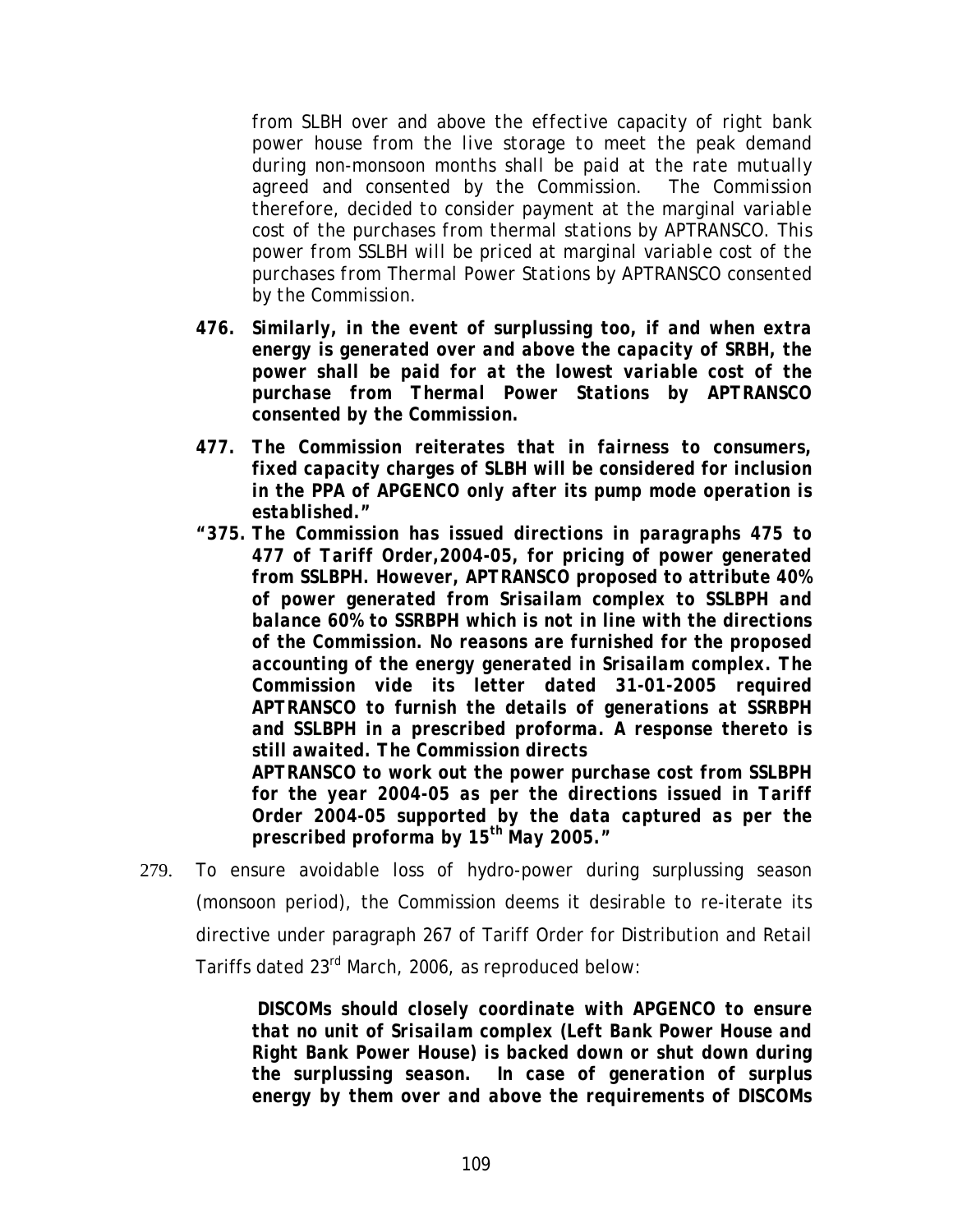*and other users of energy, they should shut down some unit(s) of Thermal Power Stations with marginal variable cost in the merit order if reduction of generation up to backing down limit does not help bring down the frequency to a safe level.*

**Central Generating Stations (CGS)** 

280. The Commission has accepted the fixed charges and variable charges for CGS as filed by the DISCOMs. The DISCOMs have considered the variable costs of September, 2007 for projecting the power purchase costs of CGS for FY 2008-09. These costs are shown in the Table below

| <b>Station</b>                                   | Capacity<br>allocated to<br>AP (MW) | <b>Fixed cost</b><br>for FY 2008-<br>09(Rs.Crs.) | Variable<br>charges<br>(Rs./kWh) |
|--------------------------------------------------|-------------------------------------|--------------------------------------------------|----------------------------------|
| NTPC - SR (Ramagundam)<br>Stage   & II (2100 MW) | 735.21                              | 167.95                                           | 1.05                             |
| NTPC - SR (Ramagundam)<br>Stage III (500 MW)     | 183.85                              | 96.82                                            | 1.14                             |
| NLC TPS II Stage I                               | 126.81                              | 23.38                                            | 1.25                             |
| <b>NLC TPS II Stage II</b>                       | 218.40                              | 46.25                                            | 1.25                             |
| NPC-MAPS (440 MW)                                | 47.08                               | 18.51                                            | 1.16                             |
| NPC-Kaiga unit I                                 | 148.32                              | 154.82                                           | 1.01                             |
| NPC-Kaiga unit II                                | 144.32                              | 171.86                                           | 1.01                             |
| NTPC Talcher Stage-2                             | 430.30                              | 213.20                                           | 0.74                             |
| NTPC Simhadri                                    | 1000.00                             | 459.54                                           | 1.12                             |

**Table 17: CGS – Power Purchase Cost** 

281. The DISCOMs have also projected Rs.12.16 Crs for NTPC (SR) (Rs.9.97 Crs. for NTPC SR Stage I & II, Rs.2.18 Crs. for NTPC SR Stage III) and Rs.1.87 Crs. for NTPC Talcher Stage -2 towards incentive amount for FY 2008-09 and the same have been accepted by the Commission.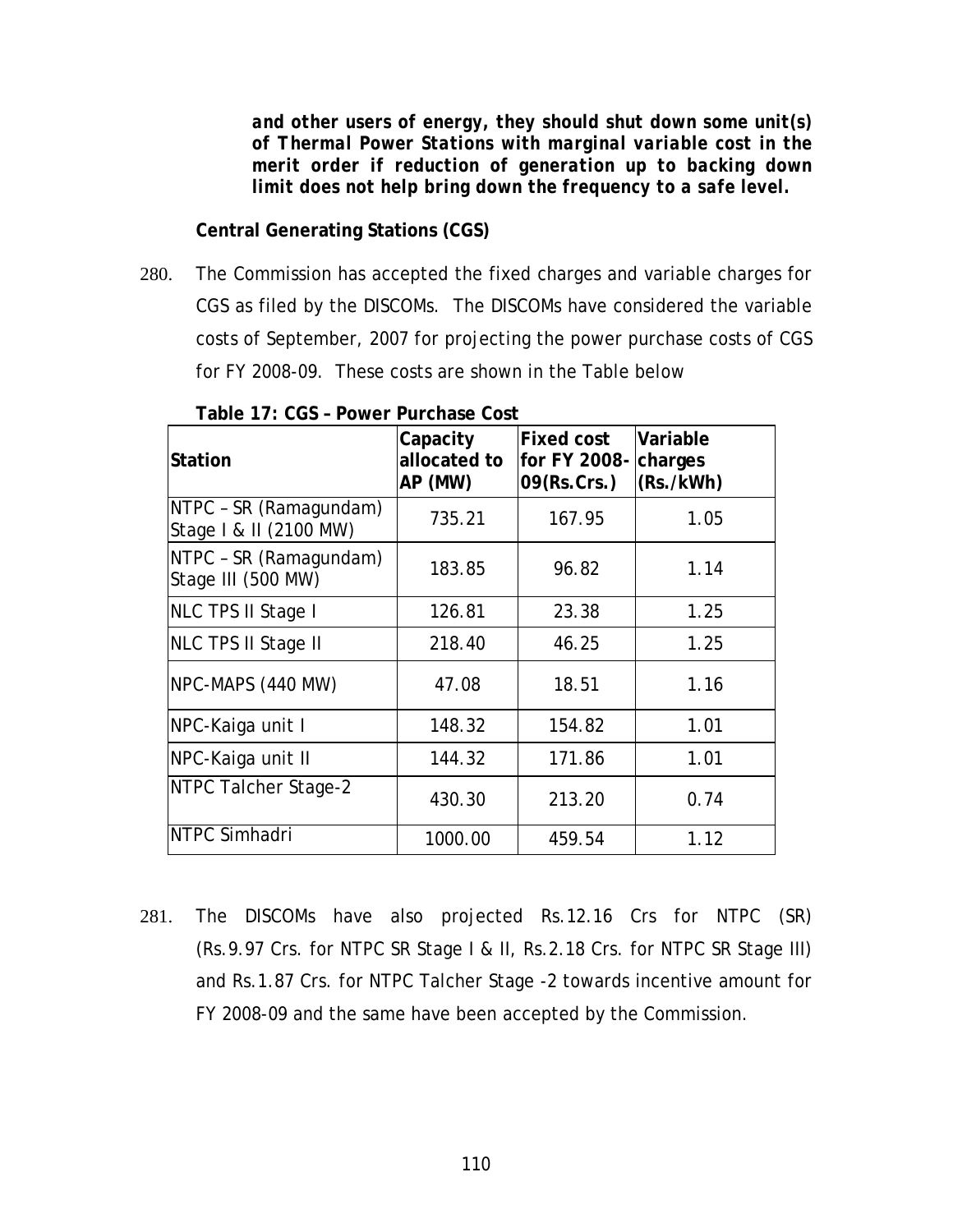# **APGPCL**

282. The DISCOMs have proposed the following cost structure for purchase of energy from A.P.Gas Power Corporation Limited (APGPCL) as per the existing Memorandum of Understanding:

| Table 18: APGPCL - Power Purchase Cost |        |                            |  |  |
|----------------------------------------|--------|----------------------------|--|--|
| ADCDCL                                 | Demand | $Eivod$ Cost $(Dc$ Crs $)$ |  |  |

| <b>APGPCL</b> | Demand<br>Charge(Rs./kVA) | Fixed Cost (Rs.Crs) | <b>Variable Cost</b><br>(Rs./kWh) |
|---------------|---------------------------|---------------------|-----------------------------------|
| Station-I     | 75                        | 3.34                | 1 14                              |
| Station-II    |                           | 9.32                | 1.03                              |

**IPPs** 

283. The Commission has accepted the fixed charges and variable charges of IPPs as filed by the DISCOMs. The DISCOMs have considered the variable costs of September, 2007 for projecting the overall cost for FY 2008-09. These costs are shown in the Table below:

| Capacity (MW)<br><b>Station</b> |        | <b>Fixed cost for FY</b><br>2008-09(Rs.Crs.) | Variable charges<br>(Rs./kWh) |
|---------------------------------|--------|----------------------------------------------|-------------------------------|
| <b>GVK</b>                      | 216.82 | 128.97                                       | 0.97                          |
| Spectrum                        | 208.31 | 144.91                                       | 0.97                          |
| Kondapalli                      | 351.49 | 289.73                                       | 1.10                          |
| <b>BSES/Reliance</b>            | 220.00 | 150.30                                       | 0.91                          |
| <b>GVK Extension</b>            | 220.00 | 24.68                                        | 1.57                          |
| Vemagiri                        | 370.00 | 36.80                                        | 1.57                          |
| Gautami                         | 464.00 | 43.98                                        | 1.57                          |
| Konaseema                       | 445.00 | 35.90                                        | 1.57                          |

### **Table 19: IPPs- Power Purchase Cost**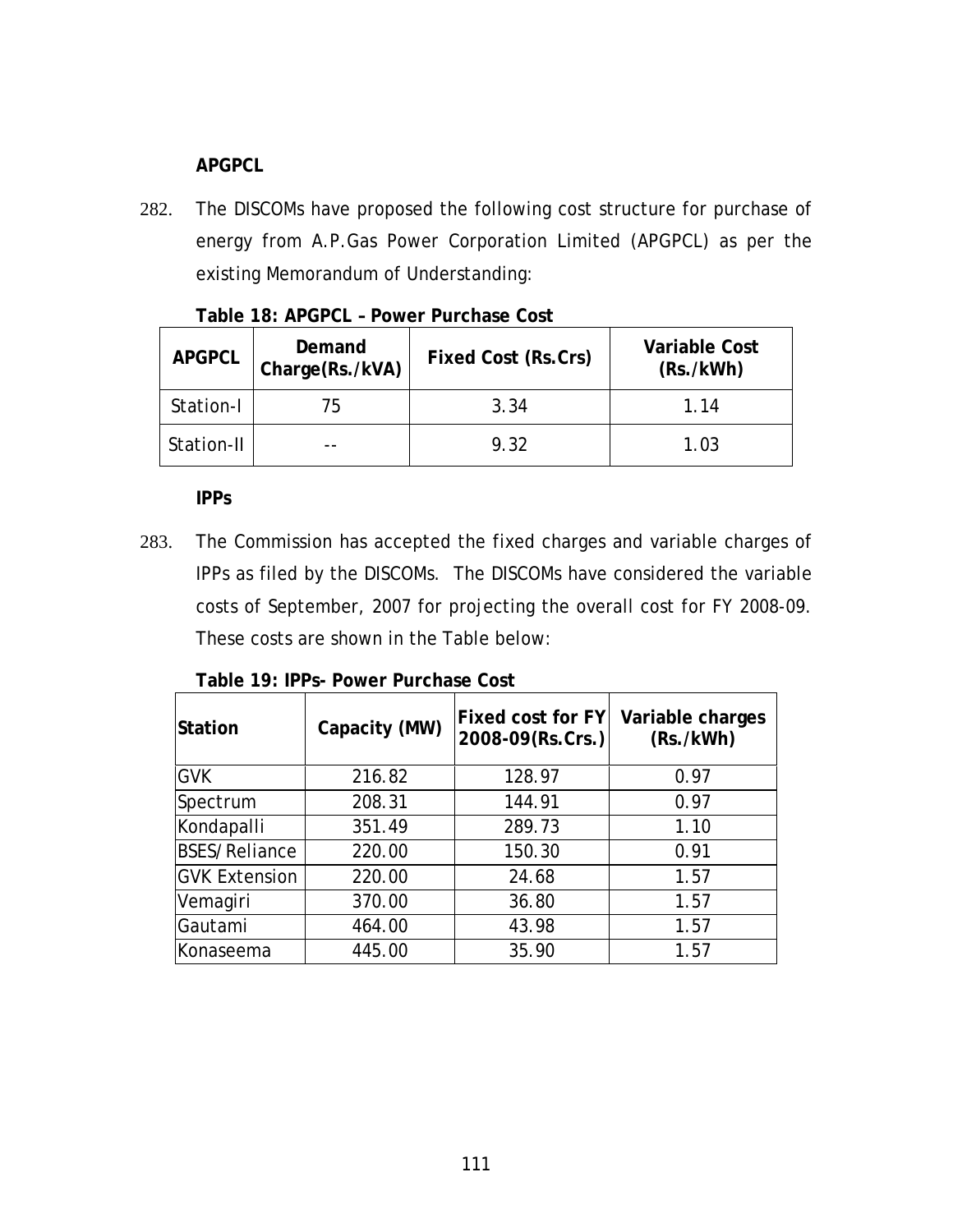#### **Other sources**

#### **a) Mini Power Plants**

- 284. The DISCOMs have projected availability of 110.21 MU from Mini power plants like Srivathsa (17.20 MW - 110.21 MU) @Rs. 1.211/kWh and LVS (36.80 MW – 'nil' availability as the plant remains shut down because of high variable charges @Rs.5.07/kWh). The Fixed Cost of Srivathsa works out to Rs.12.83 Crs. and that of LVS is Rs.27.78 Crs.
	- **b) Non-Conventional Energy (NCE) sources**
- 285. The DISCOMs have projected purchase of 2516.79 MUs from NCE sources. The cost break-up of this quantum of energy is given in the Table below:

| <b>Station</b>                        | Energy (MU) | Other cost for FY<br>2008-09(Rs. Crs.) | Variable<br>charges<br>(Rs./kWh) |
|---------------------------------------|-------------|----------------------------------------|----------------------------------|
| <b>NCE - Biomass</b>                  | 1,229.22    |                                        | 3.17                             |
| NCE - Bagasse                         | 748.19      |                                        | 2.94                             |
| NCE - Municipal<br>Waste to Energy    | 71.11       |                                        | 3.7                              |
| $NCE - Industrial$<br>Waste to Energy | 129.98      |                                        | 3.13                             |
| <b>NCE - Wind Power</b>               | 148.84      |                                        | 2.92                             |
| NCE - Mini Hydel                      | 169.08      |                                        | 2.19                             |
| <b>NCE - NCL Energy</b><br>Ltd.       | 20.36       |                                        | 1.78                             |
| <b>Total</b>                          | 2,516.79    |                                        | 3.03                             |

**Table 20: NCE – Power Purchase Cost** 

286. The Commission has treated the power purchase of 45.54 MUs from Mini Hydel Stations of APGENCO, each with the capacity not exceeding 20 MW, such as PABR (20 MW yielding 8.02 MU), Nizamsagar PH (10 MW; 10.69 MU), Singur PH (15 MW; 6.83 MU) and Mini Hydro & others (14.16 MW; 20 MU) as purchase from NCE sources. The purchase from NCE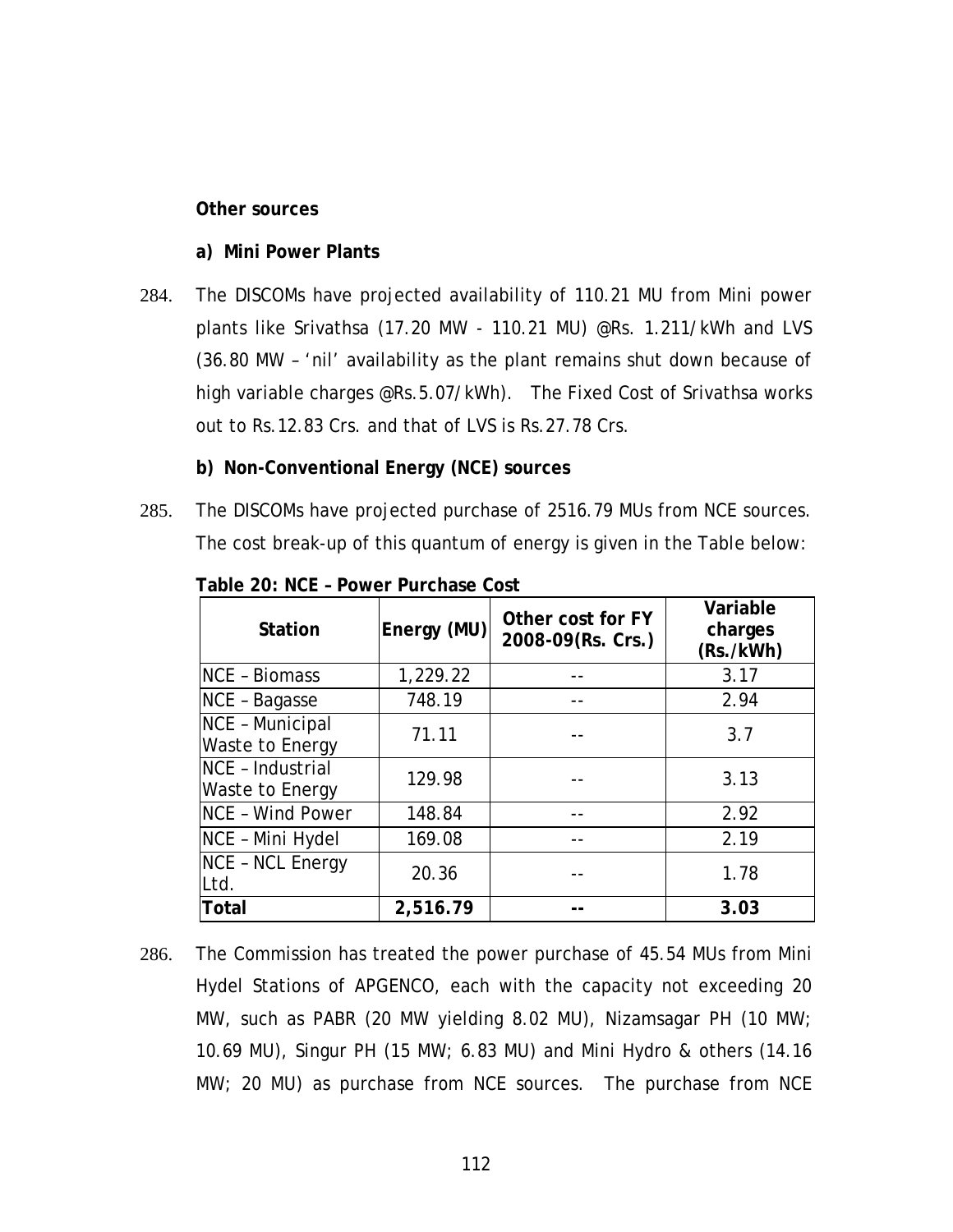<span id="page-118-0"></span>sources as a percentage of total purchase by all four DISCOMs works out to 4.86% as against 5.00% specified by the Commission.

287. As far as purchase from NCE sources is concerned, EPDCL, NPDCL and SPDCL have NCE availability of up to 5.49%, 5.77% and 8.43% respectively of their power purchases, whereas CPDCL has NCE availability of 2.53%. Appreciating that the allocation of NCE projects to the DISCOMs, on the basis of their location was only to ensure that the project developers are not put to avoidable inconvenience by having to deal with more than one DISCOM, and not that some of the DISCOMs are disadvantaged due to the higher cost of electricity from these projects, the Commission has decided to distribute the cost of purchases from NCE sources among the four DISCOMs equally.

**c) Bilateral market purchases** 

288. In case of shortages where market purchases are required, the Commission has accepted the Discoms' probable rate of Rs.7.00/unit for the purpose of estimation of power purchase cost.

**PGCIL & ULDC charges** 

289. The DISCOMs have filed the PGCIL Transmission and ULDC Charges as amounting to Rs.310.19 Crs. The Commission has accepted these charges to be counted towards power purchase cost and allocated these costs to the four DISCOMs, in the ratio of their respective percentage allocation of energy from Central Generating Stations (CGS).

# **Power purchase cost for FY2008-09**

### **State level**

290. The power purchase costs as filed by the DISCOMs and as approved by the Commission are summarized for the State in the tables below: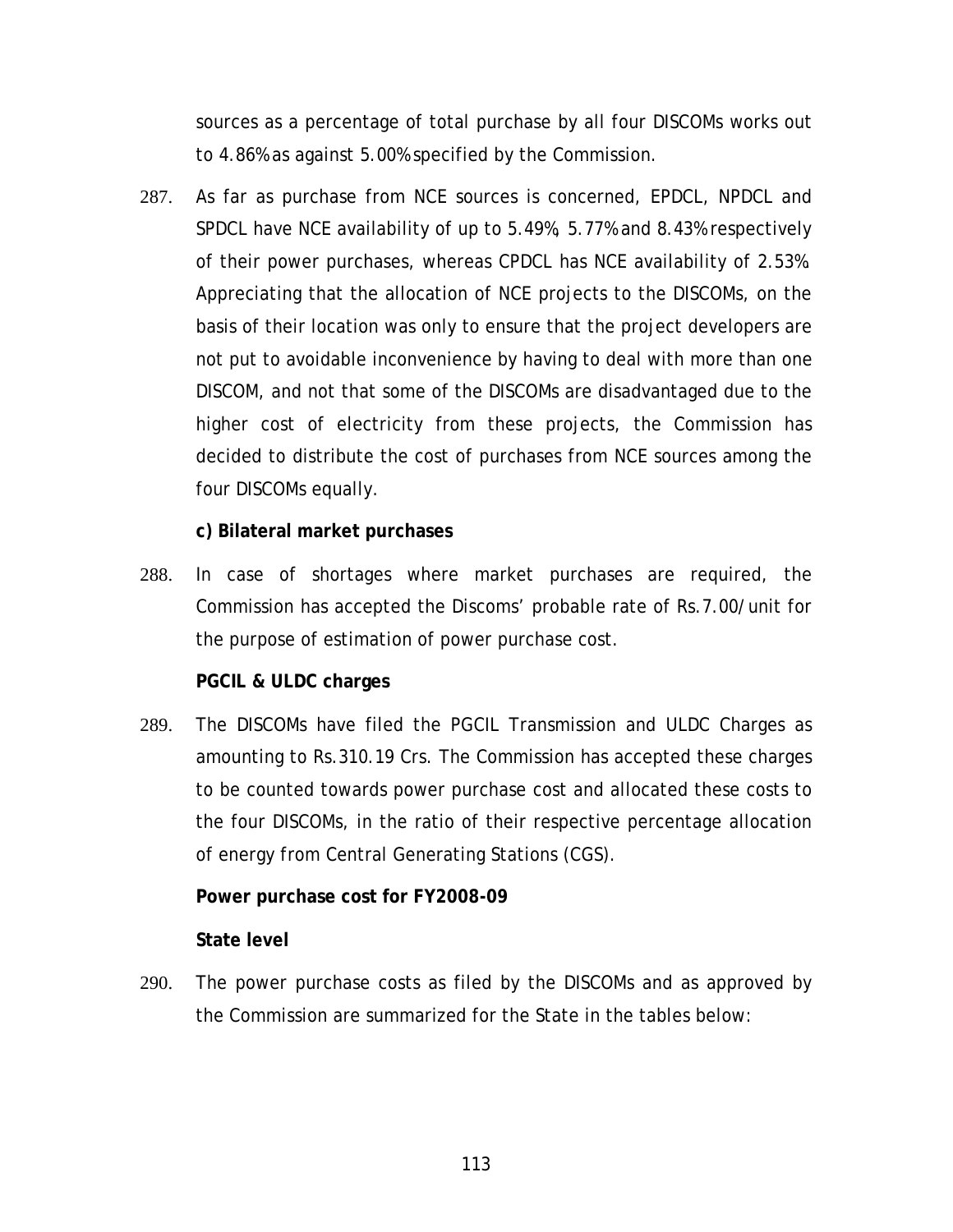| Source                                                                          | Power<br>purchase | Fixed<br>cost | Variable<br>cost | Tax,<br>incentive,<br>Other charge | <b>Total</b><br>cost | Average<br>cost |
|---------------------------------------------------------------------------------|-------------------|---------------|------------------|------------------------------------|----------------------|-----------------|
|                                                                                 | (MU)              | (Rs. Crs.)    | (Rs. Crs.)       | (Rs. Crs.)                         | (Rs. Crs.)           | (Rs. / Unit)    |
| <b>APGenco</b>                                                                  | 32427.40          | 2049.15       | 3179.85          | 101.08                             | 5330.08              | 1.64            |
| Thermal                                                                         | 24435.98          |               | 2959.01          | 101.08                             |                      |                 |
| Hydel                                                                           | 7991.43           |               | 220.83           | 0.00                               |                      |                 |
| CGS (Excluding<br>NTPC - Simhadri)                                              | 13549.37          | 892.80        | 1388.98          | 102.32                             | 2384.10              | 1.76            |
| NTPC-Simhadri                                                                   | 7305.00           | 459.54        | 816.11           | 20.56                              | 1296.21              | 1.77            |
| APGPCL-I&II                                                                     | 355.55            | 12.66         | 37.32            | 0.00                               | 49.98                | 1.41            |
| <b>IPPs</b>                                                                     | 6849.91           | 855.27        | 778.07           | 0.00                               | 1633.34              | 2.38            |
| Others (NCE & Mini<br>Power Plant -<br>Srivathsa & LVS)                         | 2627.00           | 40.61         | 774.29           | 0.00                               | 814.91               | 3.10            |
| Traders / Naphtha<br>(Market & Other<br><b>Short Term</b><br>Sources)           | 3637.16           | 0.00          | 2546.01          | 0.00                               | 2546.01              | 7.00            |
| Additional power<br>purchase for new<br>Govt. Lift<br><b>Irrigation Schemes</b> | 1033.66           | 0.00          | 891.03           | 0.00                               | 891.03               | 8.62            |
| <b>Total</b>                                                                    | 67785.05          | 4310.00       | 10411.67         | 223.96                             | 14945.67             | 2.20            |

**Table 21:Source-wise Power Purchase Costs (As filed – All DISCOMs)**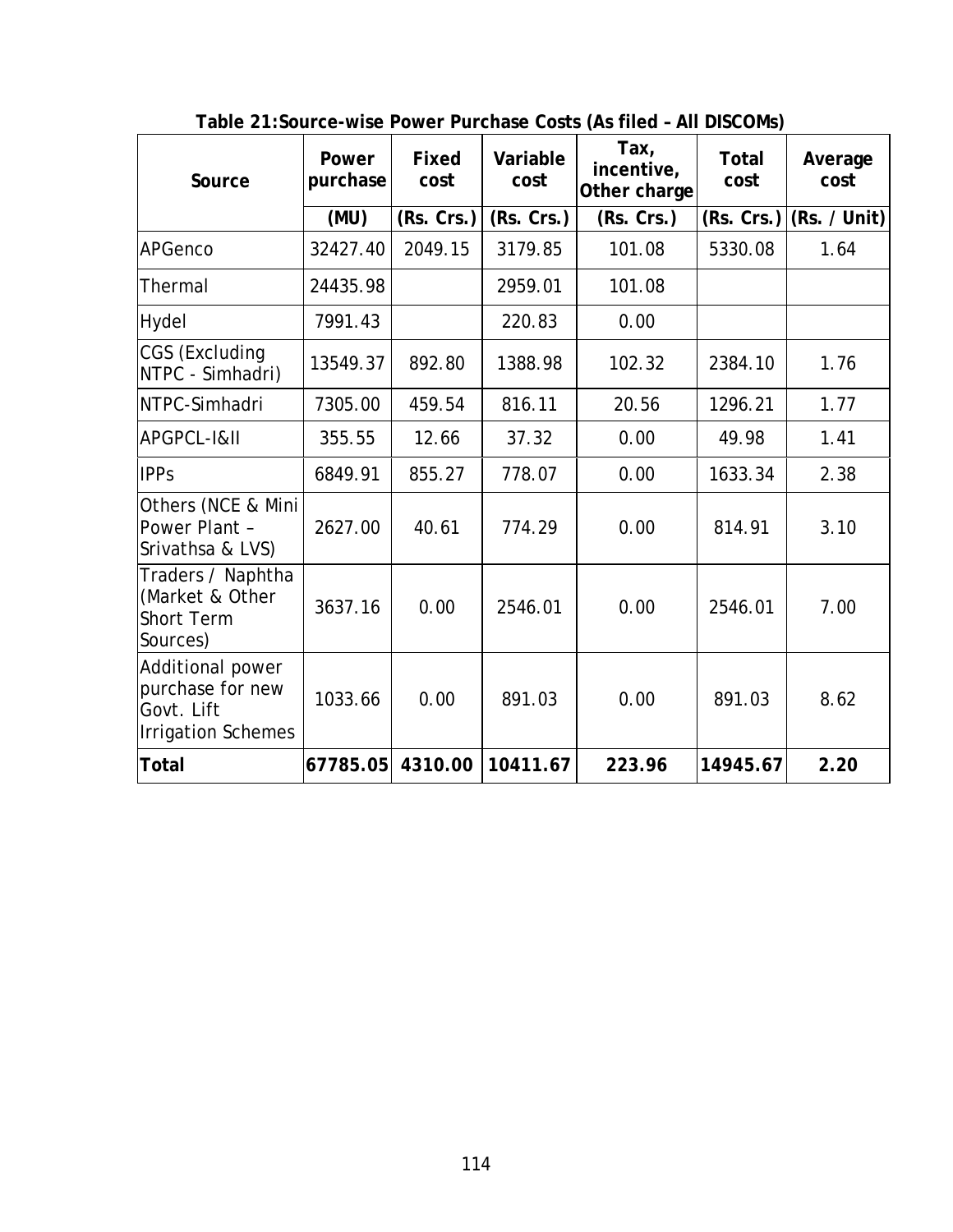| Source                                                         | Power<br>purchase | <b>Fixed cost</b> | Variable<br>cost | Tax, incentive,<br>Other charge | <b>Total cost</b> | Average<br>cost |
|----------------------------------------------------------------|-------------------|-------------------|------------------|---------------------------------|-------------------|-----------------|
|                                                                | (MU)              | (Rs. Crs.)        | (Rs. Crs.)       | (Rs. Crs.)                      | (Rs. Crs.)        | (Rs. / Unit)    |
| APGenco                                                        | 32562.40          | 1998.01           | 3048.08          | 113.66                          | 5159.75           | 1.52            |
| Thermal                                                        | 23516.83          | 1998.01           | 2827.25          | 113.66                          | 4938.92           | 1.98            |
| Hydel                                                          | 9045.55           |                   | 220.83           |                                 | 220.83            | 0.24            |
| CGS (Excluding<br>NTPC - Simhadri)                             | 13884.65          | 892.80            | 1413.80          | 82.31                           | 2388.91           | 1.72            |
| NTPC-Simhadri                                                  | 7400.00           | 459.54            | 826.73           | 27.48                           | 1313.75           | 1.78            |
| APGPCL-I&II                                                    | 355.55            | 12.66             | 37.32            | 0.00                            | 49.98             | 1.41            |
| <b>IPPs</b>                                                    | 6691.02           | 855.27            | 753.12           | 0.00                            | 1608.39           | 2.35            |
| Others (NCE &<br>Mini Power Plant<br>Srivathsa &<br>LVS)       | 2617.98           | 40.61             | 758.98           | 0.00                            | 799.59            | 3.06            |
| Traders /<br>Naphtha (Market<br>& Other Short<br>Term Sources) | 2.98              | 0.00              | 2.09             | 0.00                            | 2.09              | 7.00            |
| Total                                                          | 63514.56          | 4258.89           | 6840.12          | 223.45                          | 11322.47          | 1.78            |

**Table 22:Source-wise Power Purchase Costs (As approved by APERC)** 

**Impact of PGCIL and ULDC Costs** 

291. After taking into account PGCIL & ULDC costs, the power purchase costs work out as given in the Table below:

| Cost element                                      | Fixed cost Fixed cost<br>filed<br>(Rs.Crs.) | approved<br>(Rs. Crs.) | Variable<br>cost filed<br>(Rs./kWh) | Variable cost<br>approved<br>(Rs./kWh) | Power<br>as filed<br>(Rs/kWh) | Power<br>purchase cost purchase cost<br>as approved<br>(Rs/kWh) |
|---------------------------------------------------|---------------------------------------------|------------------------|-------------------------------------|----------------------------------------|-------------------------------|-----------------------------------------------------------------|
| Power<br>Purchase                                 | 4310.03                                     | 4258.89                | 1.54                                | 1.08                                   | 2.2                           | 1.78                                                            |
| <b>PGCIL</b><br>Transmission<br>& ULDC<br>Charges | 310.19                                      | 310.19                 |                                     |                                        | 0.05                          | 0.05                                                            |

**Table 23:Power Purchase Cost and PGCIL Cost for FY 2008-09**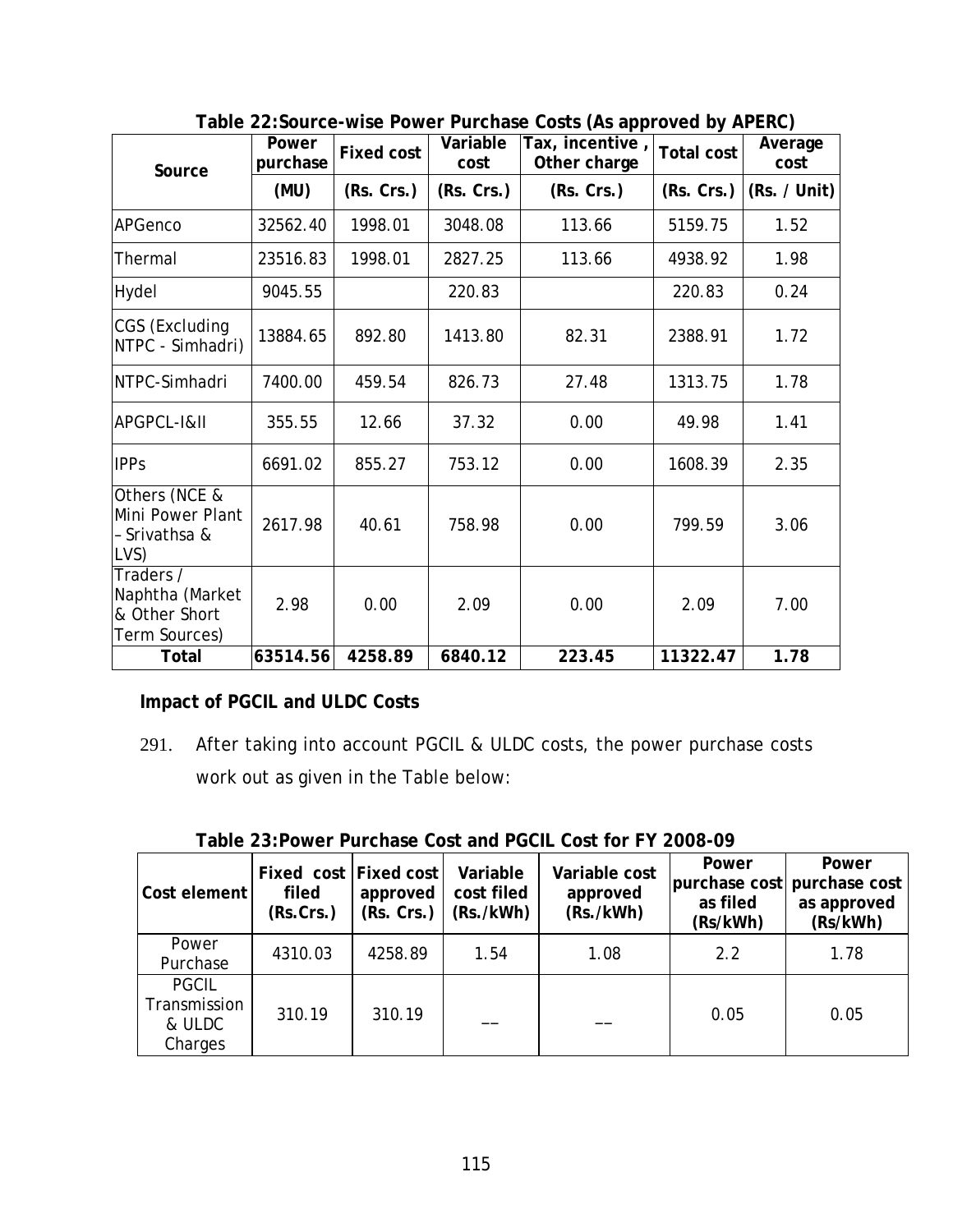292. The average power purchase cost for all four DISCOMs works out to Rs.1.78/kWh (excluding PGCIL cost and ULDC charges) as against Rs.2.20/kWh filed by the DISCOMs, and Rs.1.83/kWh inclusive of the PGCIL cost and ULDC charges. The estimated variable cost per kWh, month-wise, as also the allowable power purchases are given in the table below. The variable costs to be adopted for FSA calculations are given in the last column of the table.

| Month/<br>Quarter | Purchase<br>requirement as<br>EHT input (Mus) | Total despatch for<br><b>DISCOM</b> sales only<br>(MUs) | <b>Total Variable</b><br>Cost (Rs.Crs.) | <b>Variable Cost</b><br>per kWh (Rs.) |
|-------------------|-----------------------------------------------|---------------------------------------------------------|-----------------------------------------|---------------------------------------|
| Apr-08            | 4944.72                                       | 4944.72                                                 | 550.82                                  | 1.1140                                |
| May-08            | 5084.16                                       | 5084.16                                                 | 587.98                                  | 1.1565                                |
| <b>Jun-08</b>     | 4785.73                                       | 4785.73                                                 | 551.25                                  | 1.1519                                |
| QRT 1 @           | 14814.61                                      | 14814.61                                                | 1690.05                                 | 1.1408                                |
| Jul-08            | 5106.73                                       | 5106.73                                                 | 528.42                                  | 1.0348                                |
| Aug-08            | 5438.50                                       | 5438.50                                                 | 543.04                                  | 0.9985                                |
| $Sep-08$          | 5156.37                                       | 5156.37                                                 | 541.05                                  | 1.0493                                |
| QRT 2 @           | 15701.61                                      | 15701.61                                                | 1612.52                                 | 1.0270                                |
| Oct-08            | 5483.78                                       | 5483.78                                                 | 548.51                                  | 1.0002                                |
| <b>Nov-08</b>     | 5051.83                                       | 5051.83                                                 | 546.28                                  | 1.0814                                |
| Dec-08            | 5351.69                                       | 5348.71                                                 | 589.30                                  | 1.1018                                |
| QRT 3 @           | 15887.30                                      | 15884.33                                                | 1684.09                                 | 1.0602                                |
| Jan-09            | 5630.81                                       | 5630.81                                                 | 624.28                                  | 1.1087                                |
| Feb-09            | 5476.61                                       | 5476.61                                                 | 601.15                                  | 1.0977                                |
| Mar-09            | 6003.61                                       | 6003.61                                                 | 625.94                                  | 1.0426                                |
| QRT 4 @           | 17111.04                                      | 17111.04                                                | 1851.38                                 | 1.0820                                |
| Total             | 63514.56                                      | 63511.59 *                                              | 6838.04                                 | 1.0767                                |

**Table 24:Month-wise Variable Cost as adopted by APERC for FY2008-09** 

\* Exclusive of additional power purchase of 2.98 MU from market at Rs. 7/kWh

 @ QRT = Quarter of the year **Discom-level** 

293. The Commission approved 63514.56 MUs as the power purchase requirement of all the four Discoms. Within this approved quantum, each Discom has to pay for both the Fixed Costs and the Variable Costs. Adjustments are made at the Discom-level after making adjustments for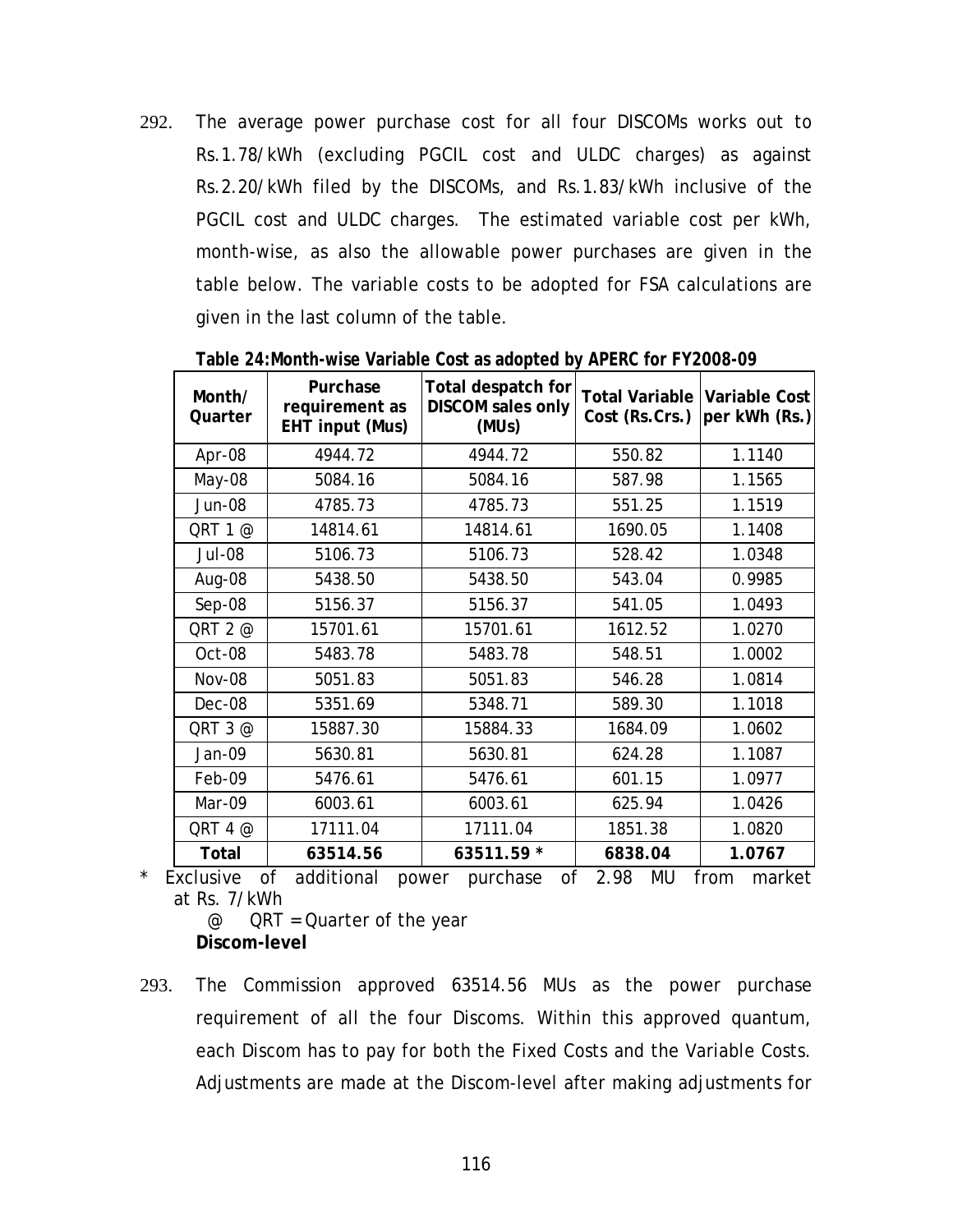i) NCE cost adjustments; ii) cost adjustment for D-to-D energy transfer; and iii) Market transactions

# **i) NCE cost adjustment**

As the Commission has decided (as also decided vide paragraph No.246 of Tariff Order for FY2007-08) in paragraph [287](#page-118-0) of this order to proportionately distribute the cost of purchase from NCE sources among the four DISCOMs, the cost of power from this sources is adjusted at the weighted average cost of purchase, i.e. Rs.3.03/kWh.

| <b>DISCOM</b>  | Allocation<br>from NCE<br>sources (MU) | <b>NCE</b><br>(MU) | <b>Surplus</b><br>purchase /(Deficit) (MU)<br>required after adjusting<br>to RPPO order | Energy<br>costbefore<br><b>NCE cost</b><br>adjustment<br>(Rs. Crs.) | Energy<br>costafter<br><b>NCE cost</b><br>adjustment<br>(Rs. Crs.) |
|----------------|----------------------------------------|--------------------|-----------------------------------------------------------------------------------------|---------------------------------------------------------------------|--------------------------------------------------------------------|
| <b>APEPDCL</b> | 484.62                                 | 522.86             | $-209.69$                                                                               | 1908.23                                                             | 1844.72                                                            |
| <b>APCPDCL</b> | 604.86                                 | 1315.44            | 710.58                                                                                  | 4765.83                                                             | 4981.44                                                            |
| <b>APNPDCL</b> | 447.02                                 | 522.18             | $-209.42$                                                                               | 1917.64                                                             | 1855.36                                                            |
| <b>APSPDCL</b> | 1016.82                                | 726.75             | $-291.46$                                                                               | 2728.68                                                             | 2638.87                                                            |
| Total          | 2553.31                                | 3087.24            | 0.00                                                                                    | 11320.39                                                            | 11320.39                                                           |

**Table 25:Power Purchase Cost after NCE Cost Adjustment** 

# **ii) Cost adjustment for D-to-D energy transfer**

In response to the Directive given by the Commission in paragraph 246 of Tariff Order for FY2007-08, regarding the appropriate methodology for costing of D-to-D energy transfers, two Discoms, namely, CPDCL and EPDCL have responded on the basis of a proto-type model that the appropriate cost should be with reference to the marginal cost. Accepting this as the appropriate methodology, the energy traded between the DISCOMs is priced at the marginal variable cost of Rs. 1.63/kWh corresponding to highest variable cost, namely, of RTPP-I, as follows: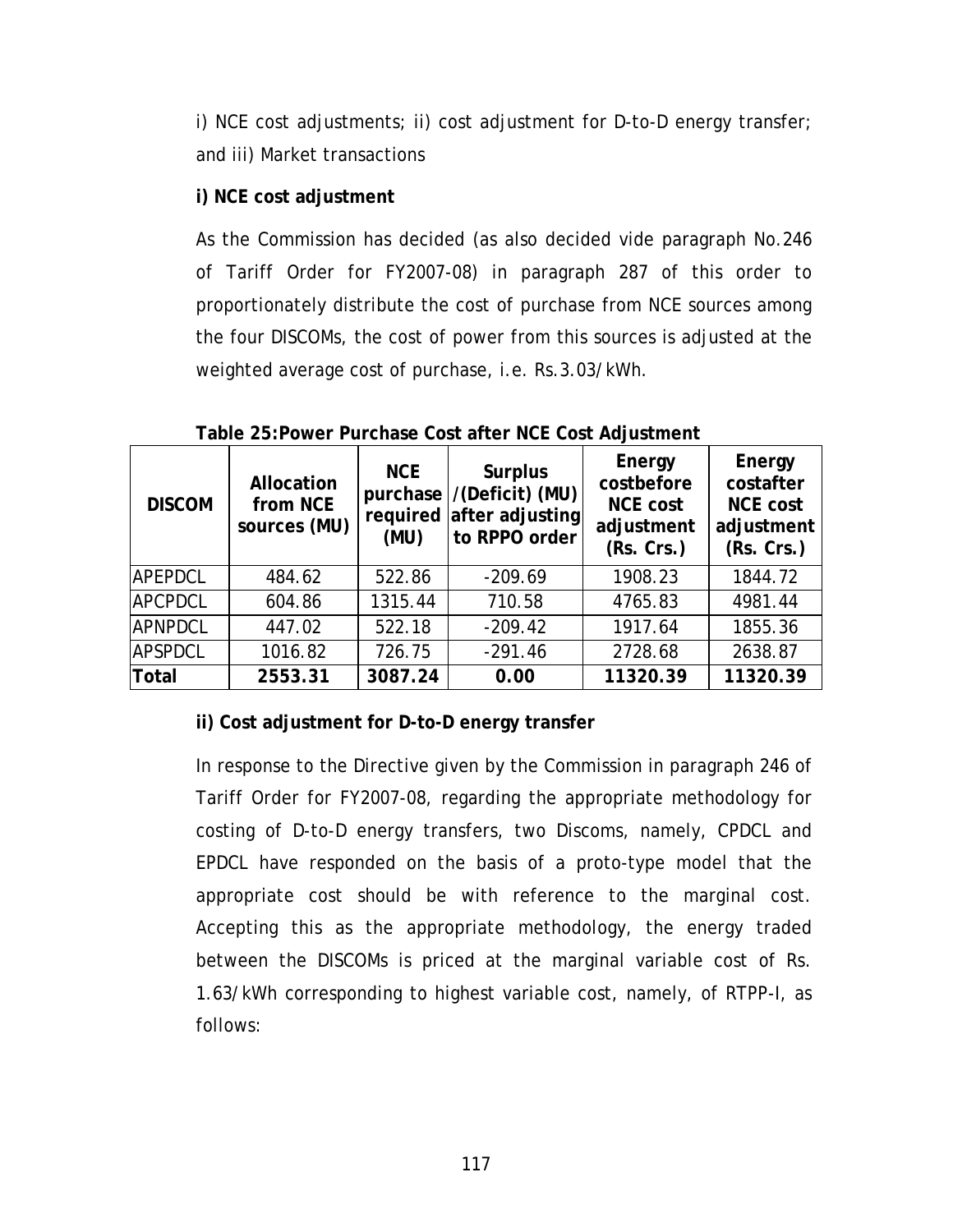| <b>DISCOM</b>  | Allocation<br>from total<br>approved<br>energy(MU) | Energy<br>purchase<br>Required<br>(MU) | Surplus /<br>(Deficit)<br>(MU) | Energy cost<br>before D-to-D<br>transfer<br>(Rs. Crs.) | Energy cost<br>after D-to-D<br>transfer<br>(Rs. Crs.) |
|----------------|----------------------------------------------------|----------------------------------------|--------------------------------|--------------------------------------------------------|-------------------------------------------------------|
| <b>APEPDCL</b> | 10756.45                                           | 10414.86                               | 341.59                         | 1844.72                                                | 1789.04                                               |
| <b>APCPDCL</b> | 27061.60                                           | 29101.29                               | $-2039.69$                     | 4981.44                                                | 5313.42                                               |
| <b>APNPDCL</b> | 10742.51                                           | 9443.51                                | 1299.00                        | 1855.36                                                | 1643.62                                               |
| <b>APSPDCL</b> | 14951.03                                           | 14554.91                               | 396.12                         | 2638.87                                                | 2574.30                                               |
| Total          | 63511.59                                           | 63514.56                               | $-2.98$                        | 11320.39                                               | 11320.39                                              |

**Table 26:Power Purchase Cost after DISCOM-to-DISCOM Energy Transfer** 

# **iii) Market transactions**

The sales/purchases from the market of each Discom are shown in the table below

|  | Table 27: Market Transactions |
|--|-------------------------------|
|--|-------------------------------|

| <b>DISCOM</b>  | Market<br>Purchases (-)<br>/Sales (+)(MU) | Energy cost<br>before market<br>transactions<br>(Rs. Crs.) | Energy cost<br>after market<br>transactions<br>(Rs. Crs.) |
|----------------|-------------------------------------------|------------------------------------------------------------|-----------------------------------------------------------|
| APEPDCL        | 3.31                                      | 1789.04                                                    | 1787.26                                                   |
| <b>APCPDCL</b> | $-43.82$                                  | 5313.42                                                    | 5337.44                                                   |
| <b>APNPDCL</b> | 30.40                                     | 1643.62                                                    | 1627.30                                                   |
| APSPDCL        | 7.13                                      | 2574.30                                                    | 2570.47                                                   |
| <b>Total</b>   | $-2.98$                                   | 11320.39                                                   | 11322.47                                                  |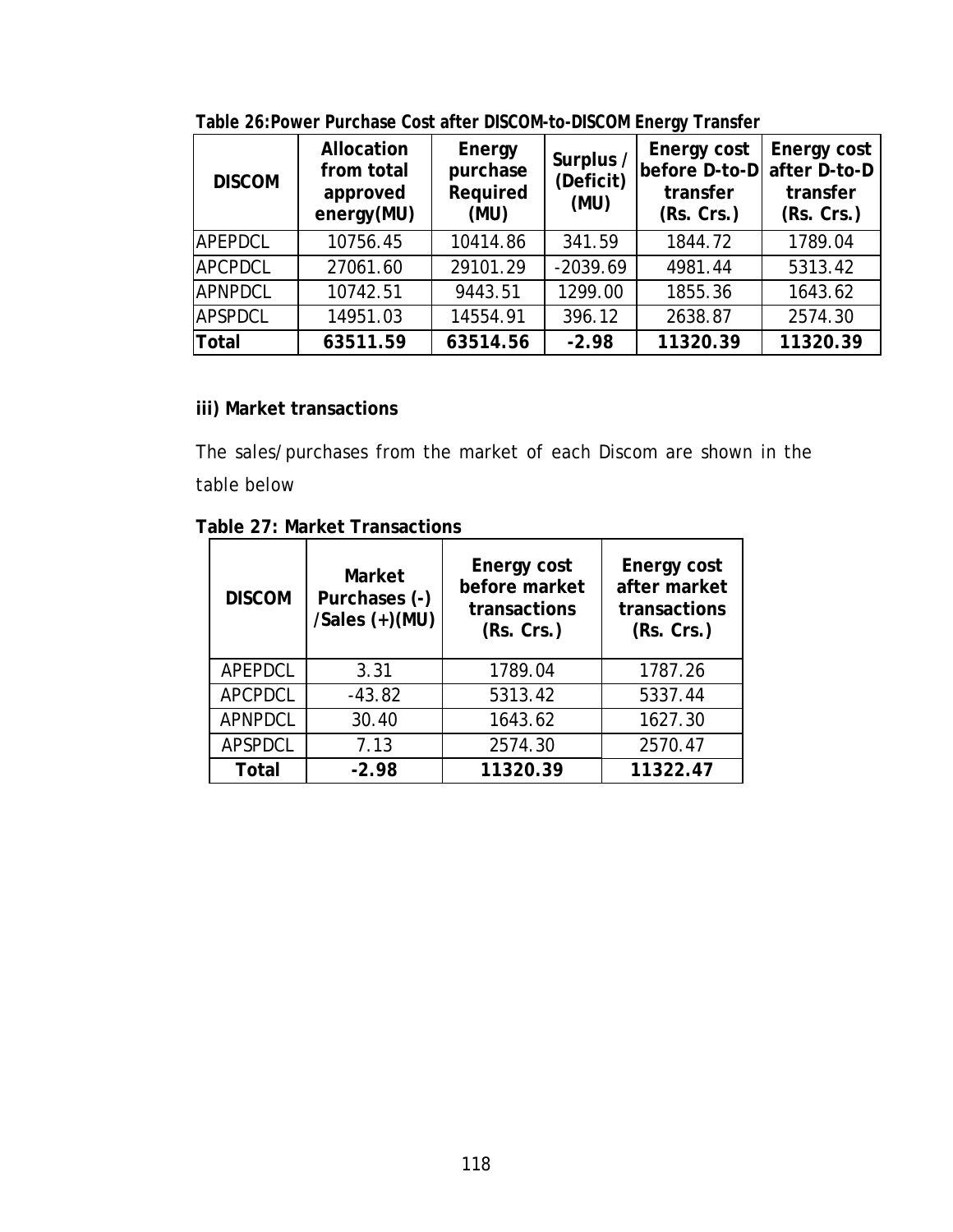# **PART-B TARIFF DESIGNING AND COST- TO- SERVE**

- 294. Sections 61 and 62 of the Electricity Act, 2003, require the Commission to determine the tariff for the retail sale of electricity. The tariffs are designed to progressively reflect the cost of supply/cost to serve (CoS) of electricity and in line with Section 61(g). The Commission in determining the Retail Supply Tariffs and allocation of cross-subsidy uses the CoS model, a practice followed since the first Tariff Order. Since then, the CoS model has undergone changes to reflect the changes in the structure of the electricity industry as a result of the reforms. These include allocation of PPAs to the DISCOMs, open access, nondiscriminatory transmission and wheeling tariffs.
- 295. The basic structure is to allocate the costs of generation, transmission and distribution to the different consumer categories as per the categories' cost-causation on the electrical system. The power purchase cost for each consumer category is determined by allocating the generation fixed cost, based on the coincident peak as per the practice of using coincident peak in the system planning exercise, where capacity additions are based on the system peak requirements. The Transmission and Distribution costs are allocated, based on the contracted capacity of the consumer categories and non-coincident peak in line with the Commission's Regulations No.4 & 5 of 2005.
- 296. In this Part, the steps involved in arriving at the Commission-determined Tariffs are outlined for each DISCOM. Outlined below are the steps which explain the manner in which the cross-subsidy available within a surplus DISCOM is estimated and apportioned among different consumer categories and the process followed in a deficit DISCOM. The one surplus DISCOM is APEPDCL while the deficit DISCOMs are APCPDCL, APNPDCL and APSPDCL.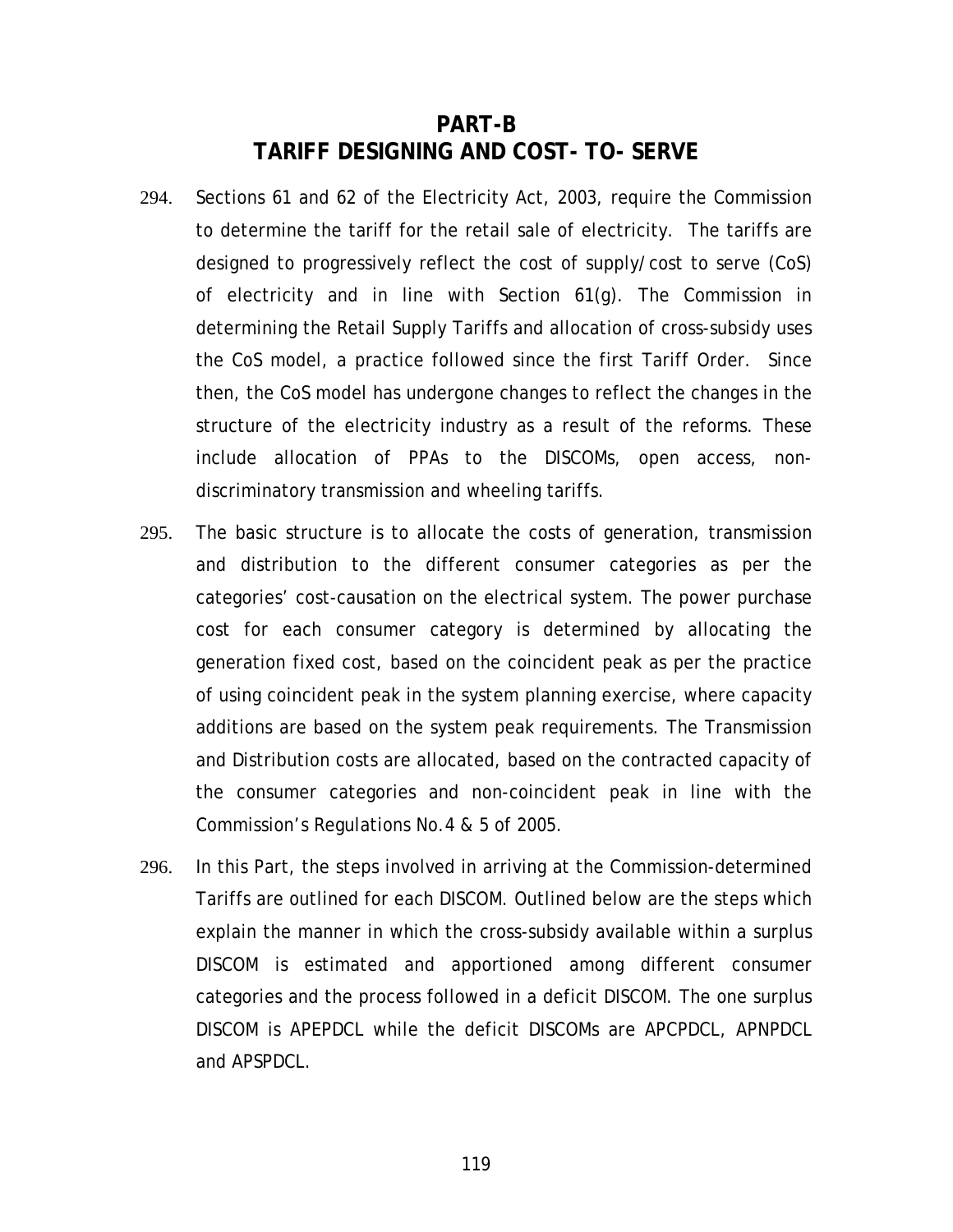#### **Commission Determined Tariffs**

- 297. The very first step in this process is to allocate the costs using the CoS model for each category of consumers and in some industrial categories, the CoS is computed at different voltage levels. As step two, tariffs are determined and revenue computed for each consumer category or tariff block within a category.
- 298. In allocating the approved revenue requirement to various consumer categories /classes, the Commission, as per the earlier practice, has followed the embedded cost methodology. In this methodology, the cost is allocated to consumer classes based on class loads, class contribution to the system peak and class load factor. In this way, each class gets the cost allocated according to its cost-causation to the system. The costs allocation levels are therefore, sensitive to contracted loads, contribution to the peak and load factor (utilization).
- 299. Further, for determination of tariffs for 2008-09 as well, the Commission has continued with the class coincident and load factors employed for FY2007-08, as the statistics filed by the Discoms for FY 2008-09 are at variance with the load factors used in previous years. No explanation has been provided by the Discoms for the changed load factors in some of the categories. The Commission's decision is based on the consideration that it is appropriate to continue with the load factors of FY2007-08 since consumption levels and behavior are unlikely to change in the short term to significantly impact on the cost allocation among consumer classes. Furthermore, the Commission is sensitive to the fact that costs at present are far away from tariffs and the electrical system is yet to reach one- to-one correspondence between the costs and tariffs. However, in keeping with Section 61 (g) of the Electricity Act, 2003, and the provisions of the Tariff Policy, the exercise of aligning costs to tariffs is important and continues to be a primary concern. The importance of load studies, based on accurate field measurements, can also not be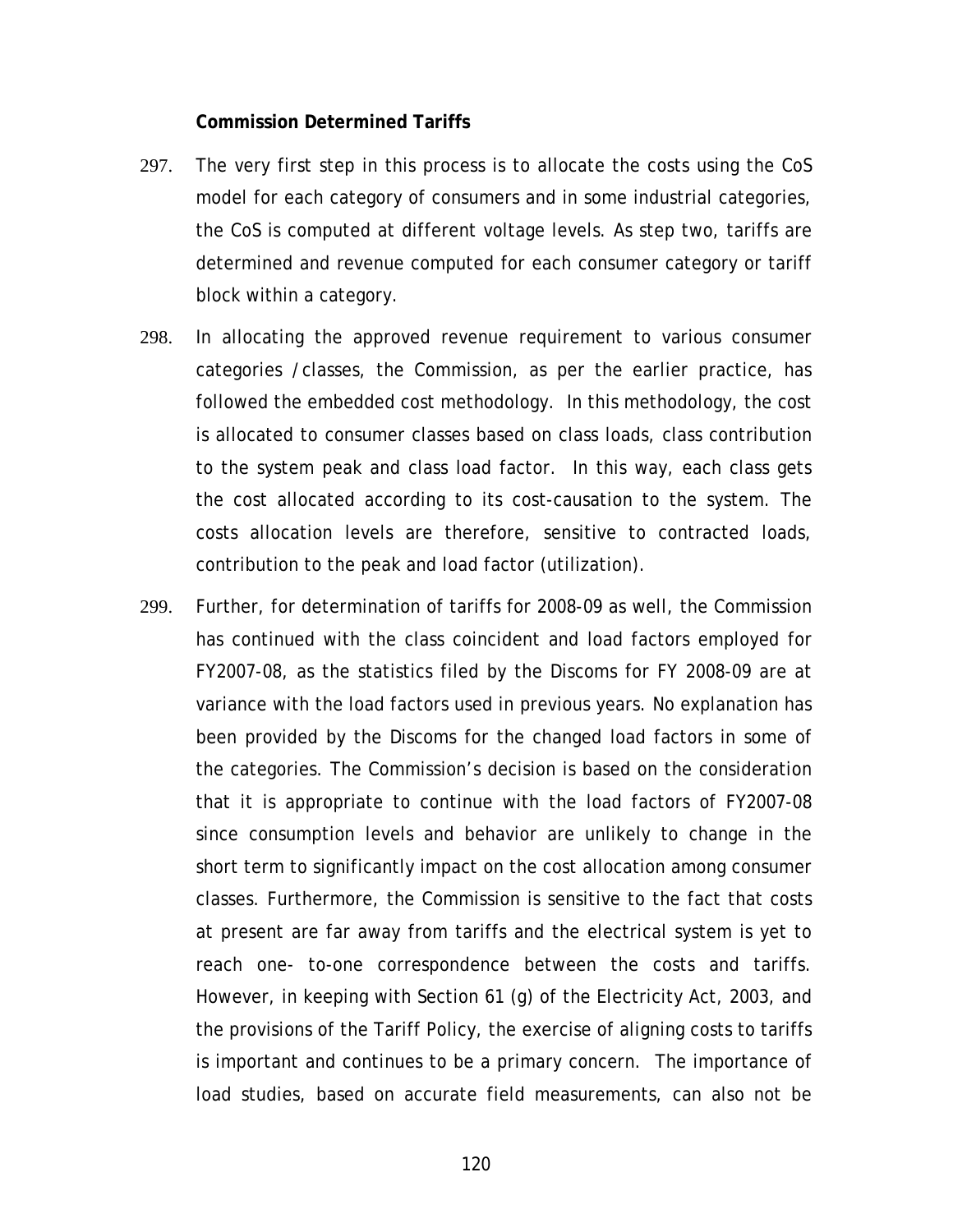undermined and it was in this context that the Commission had in Tariff Order for FY2005-06(paragraph 693) directed the DISCOMs to.

*"set up a separate Load Research Cell which undertakes load survey and consumer profiling"* 

300. The Commission understands that the CoS submitted by the DISCOMs is indeed based on empirical work done by these cells. However, as the output thereof is not up to an acceptable level as mentioned above, the Commission directs that:

*The Discoms shall submit quarterly reports of the load curve analysis of major consumer categories based on the studies done by their Load Research Cells. They shall also arrange to make every quarter, before the submission of the report for that quarter, a presentation to the Commission, with the first presentation being made in mid-August, 2008.* 

- 301. The Commission also points out that the evening peak is still the dominant peak and does not accept the Discoms' proposal of using average of the two peaks (morning and evening) for as opined in earlier Tariff Orders, the system peak to be considered is the peak without agriculture load, which is the evening peak. Agricultural load is met offpeak since, as of now, a rotation system is used by the Discoms to provide supply to agriculture during off-peak hours of the day, also known as 'shoulder' part of the system's load curve.
- 302. In step three, the category/tariff block surplus/deficit consequent to steps one and two is computed as the difference between the CoS and total revenue from tariffs and charges. The sum of surplus available from all categories/blocks (cross- subsidy) is apportioned among the deficit categories in proportion to the respective deficit of each such category to the total deficit of all deficit consumer categories. Wherever possible and considered just and proper, the Commission re-adjusted the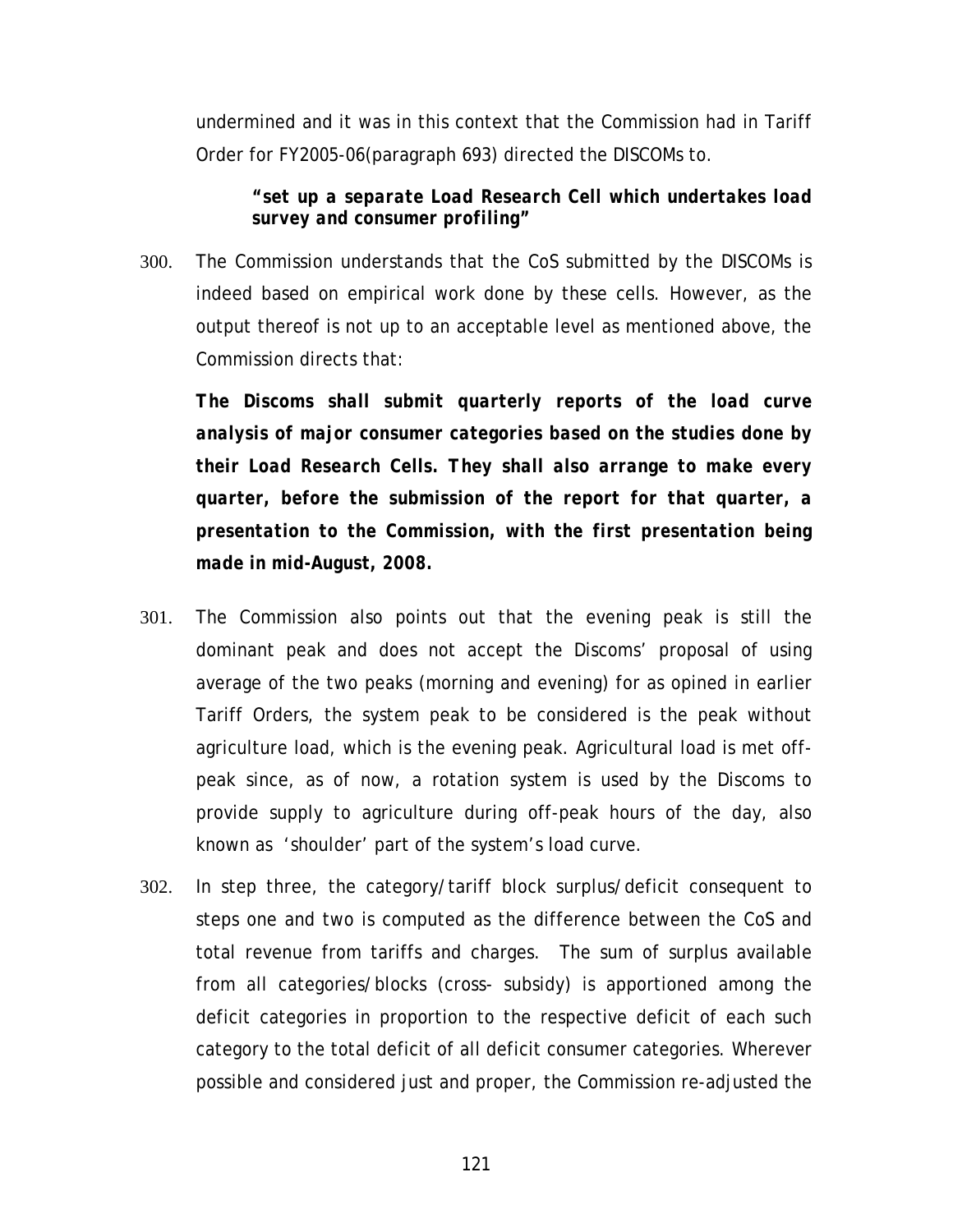tariffs for certain subsidizing categories/classes so as to reduce their level of cross-subsidisation in line with the Electricity Act, 2003, and the Tariff Policy, though the Commission is yet to take up the issue of bringing this trajectory down to +/- twenty percent of the cost and will be taking it up as soon as possible.

- 303. In step four, the surplus/deficit for each consumer category/class has been recomputed after apportionment in step three of the available cross-subsidy. Even after such apportionment in the case of CPDCL, NPDCL and SPDCL some consumer categories/tariff blocks are left with a deficit while some consumer categories/classes in EPDCL have surplus.
- 304. In step five, the Commission has revised the energy tariff for the consumer categories/classes in the deficit categories of the deficit Discoms in such a manner that the net class deficit is covered through the revised tariff.
- 305. Calculations relating to cost allocation, etc., are detailed in Annexures  $I(i)$  to  $I(iv)$ .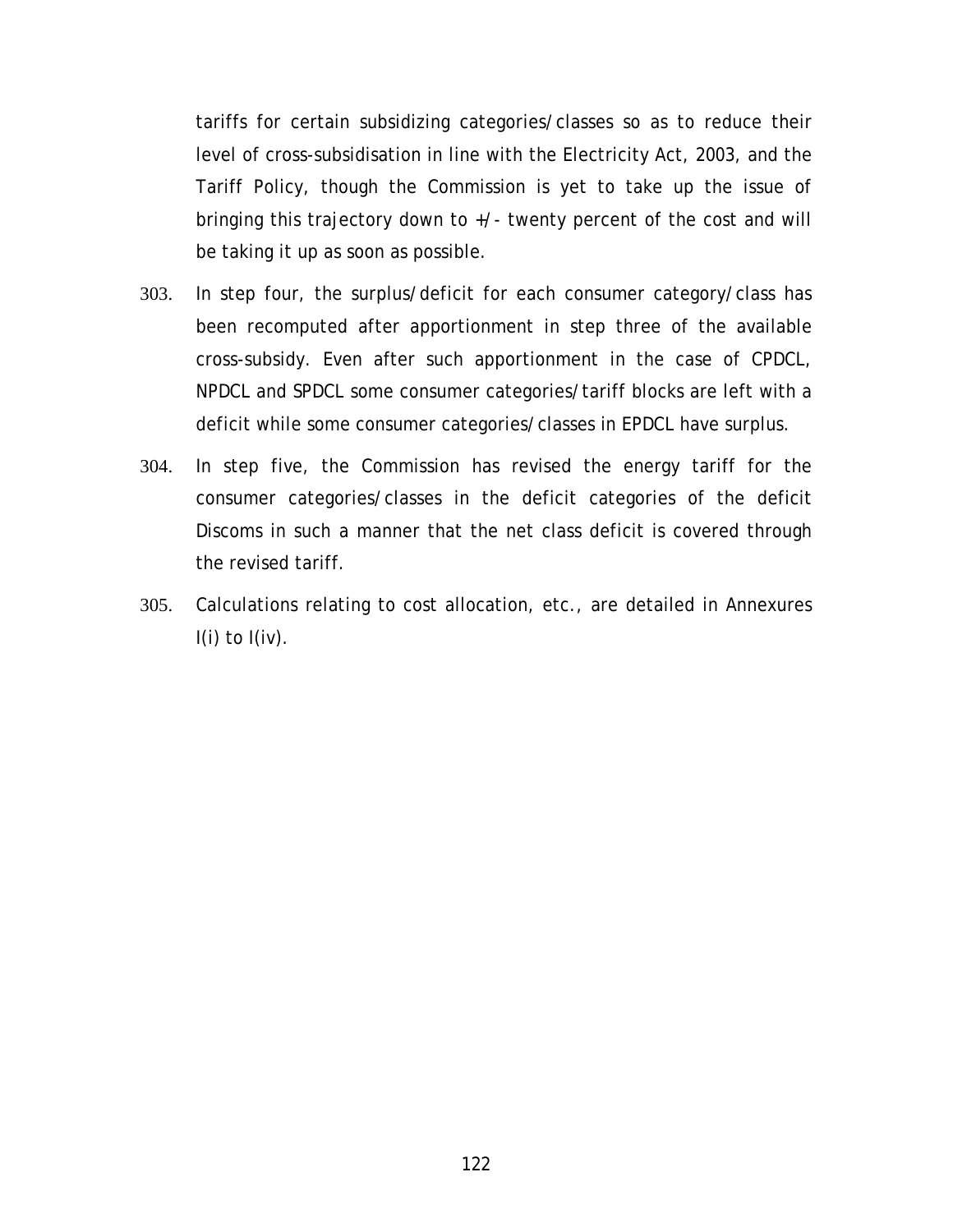# **CHAPTER – VIII RETAIL SUPPLY TARIFFS OF APCPDCL PART A - REVENUE REQUIREMENT**

### <span id="page-128-0"></span>**Filings in brief**

- 306. The Discom (APCPDCL) filed its Aggregate Revenue Requirement (ARR) and Revenue at proposed tariffs for determination of the retail supply tariffs for FY 2008-09, which is the third and last year of the first Control Period. The retail supply business of the Discom refers to purchase, and sale of electricity with reference to its licenced area. The Discom projected the sales to different categories of consumers and reckoned the losses to compute the power purchase requirement for FY 2008-09.
- 307. The projected sales to different consumer categories were based on historical information and likely variations in loads, number of consumers, etc. The filed sales volume of 24811 MU, was later revised to 25193 MU\* on account of upward revision of sales to HT- Agriculture Consumer Category (Government Lift Irrigation Scheme). For LT Agriculture, the Discom appears to have relied upon the DTR meter readings and other information available to it.
- 308. The revised power purchase requirement is 30850 MUs and the aggregate revenue requirement or ARR (expenditure) is Rs. 7969 Crs[\\*](#page-128-0) .
- 309. The revenue at proposed tariffs from the sale of 25193 MUs and other charges from different categories of consumers is estimated at Rs.6562 Crs.
- 310. The revenue gap as per the filing works out to Rs. 1407 Crs. The gap has not been adjusted by the Discom on account of additional sales and purchase referred to earlier and has consequently been understated.

The difference in 1 MU and Rs. 1 Cr. from corresponding figures appearing elsewhere in this order due to rounding.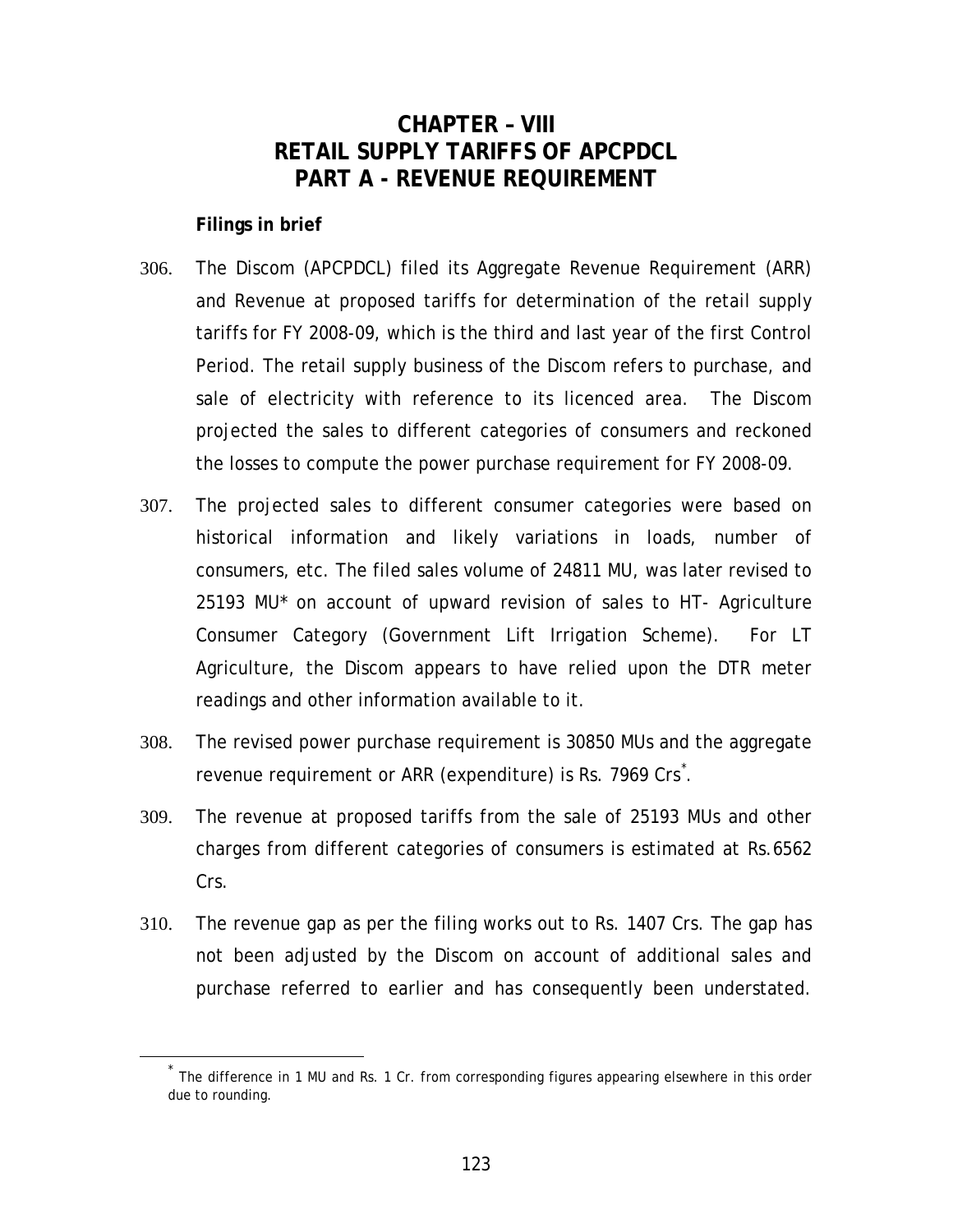The details of revenue requirement, revenue from tariffs and other sources and the revenue gap are given below:

| Table 28: APCPDCL: Revenue Requirement for FY 2008-09 - As per Filings |                       |
|------------------------------------------------------------------------|-----------------------|
|                                                                        | $\sqrt{R}$ $\sqrt{R}$ |

| <b>Particulars</b>                    | Amount |
|---------------------------------------|--------|
| Revenue requirement                   | 7969   |
| Revenue from tariffs & other sources  | 6562   |
| $(2-1)$<br>Revenue gap(-)/Surplus (+) | -1407  |

#### **COMMISSION ANALYSIS**

#### **Sales forecast**

311. The Commission after having reckoned the revised sales volume of the Discom concluded that the sales volume for LT agricultural consumers is high and decided to peg the same at 5938 MU, the same volume as approved for the current year i.e. 2007-08 as suggested by the Commission's Staff and as explained in **paragraph [175.](#page-76-0)** Sales to all other categories of consumers are approved as projected by the Discom. The consumer category-wise sales volumes as approved by the Commission for FY 2008-09 are given below:

|          |                           |                | (MU)         |
|----------|---------------------------|----------------|--------------|
| Category | Category                  | <b>APCPDCL</b> | <b>APERC</b> |
|          |                           |                |              |
| LT I     | Domestic                  | 4701           | 4701         |
| LT II    | Non-Domestic/Commercial   | 1523           | 1523         |
| LT III   | Industrial                | 1220           | 1220         |
| LT IV    | Cottage Industry          | 16             | 16           |
| LTV      | Agriculture               | 7231           | 5938         |
| LT VI    | <b>Public Lighting</b>    | 442            | 442          |
| LT VII   | <b>General Purpose</b>    | 55             | 55           |
| LT VIII  | Temporary Supply          | 8              | 8            |
| HT I     | Industry                  | 7624           | 7624         |
| HT II    | Non-Industrial            | 1339           | 1340         |
| HT IV    | Irrigation & Agricultural | 839            | 839          |
| HTV      | Railway Traction          | 95             | 95           |
| HT VI    | Townships/Colonies        | 89             | 89           |
| HT VII   | Temporary & RESCO         | 11             | 11           |
| Total    | $\sim$ $\sim$             | 25193          | 23900        |

Note: Numbers have been rounded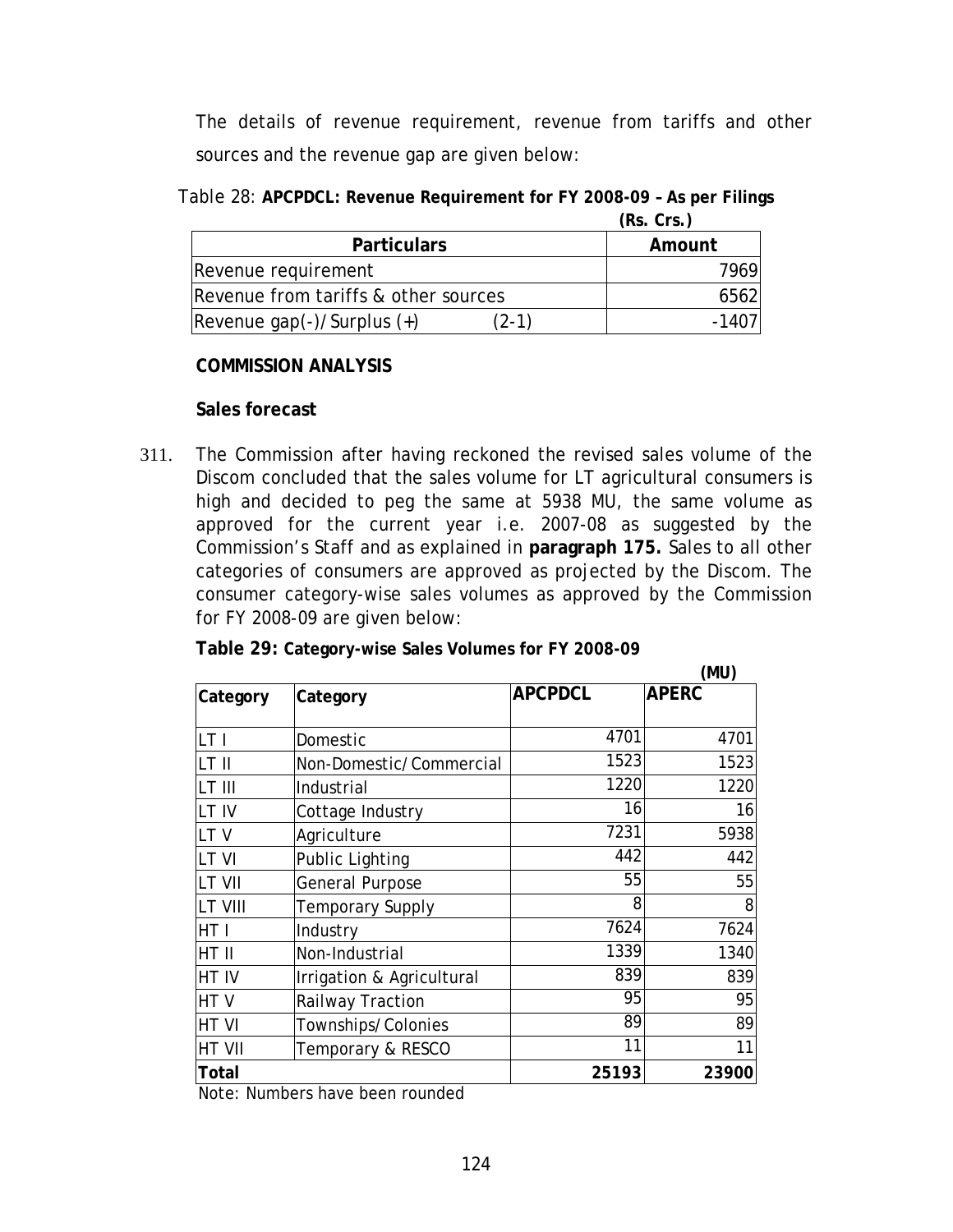## **Distribution losses and power purchase volumes**

312. The approved sales volume and the loss trajectory for FY 2008-09 approved by the Commission under MYT Regulatory framework have been reckoned to arrive at the power purchase requirement for FY 2008- 09 in keeping with the Commission's commitment towards regulatory certainty. The power purchase volume for the Discom accordingly worked out at 29101 MU for FY 2008-09 as detailed in Chapter VII, paragraph [266.](#page-108-0)

|                             |                | (MU)         |
|-----------------------------|----------------|--------------|
| Sales, Purchases and Losses | <b>APCPDCL</b> | <b>APERC</b> |
| <b>Energy Sales</b>         | 25193          | 23900        |
| <b>Energy Losses</b>        | 5657           | 5201         |
| <b>Energy Purchases</b>     | 30850          | 29101        |

**Table 30: Sales, Energy Losses and Energy Purchases** 

#### **Power purchase cost**

313. The projected power purchase cost at revised power purchase volumes as per the filings is Rs.6728 Crs. for projected procurement of 30850 MU. The Commission recomputed the power purchase cost at Rs. 5337Crs. based on power purchase requirement of 29101 MU and the procedure adopted for computing the power purchase cost (vide **paragraphs [266](#page-108-0) to [290](#page-118-0)**). Details of power purchase cost are given in **Annexure – G(i)**.

#### **Network cost**

314. The Discom filed the transmission and distribution costs for FY 2008-09 as per the Multi Year Tariff Regulatory framework approved by the Commission. The SLDC cost at Rs. 11 Crs. as filed is in accordance with the Commission's Order on SLDC charges from FY 2007-08 to FY 2008-09 and accordingly taken as part of network costs. Further, the PGCIL and ULDC charges at Rs. 135 Crs. as filed by the Discom are admitted.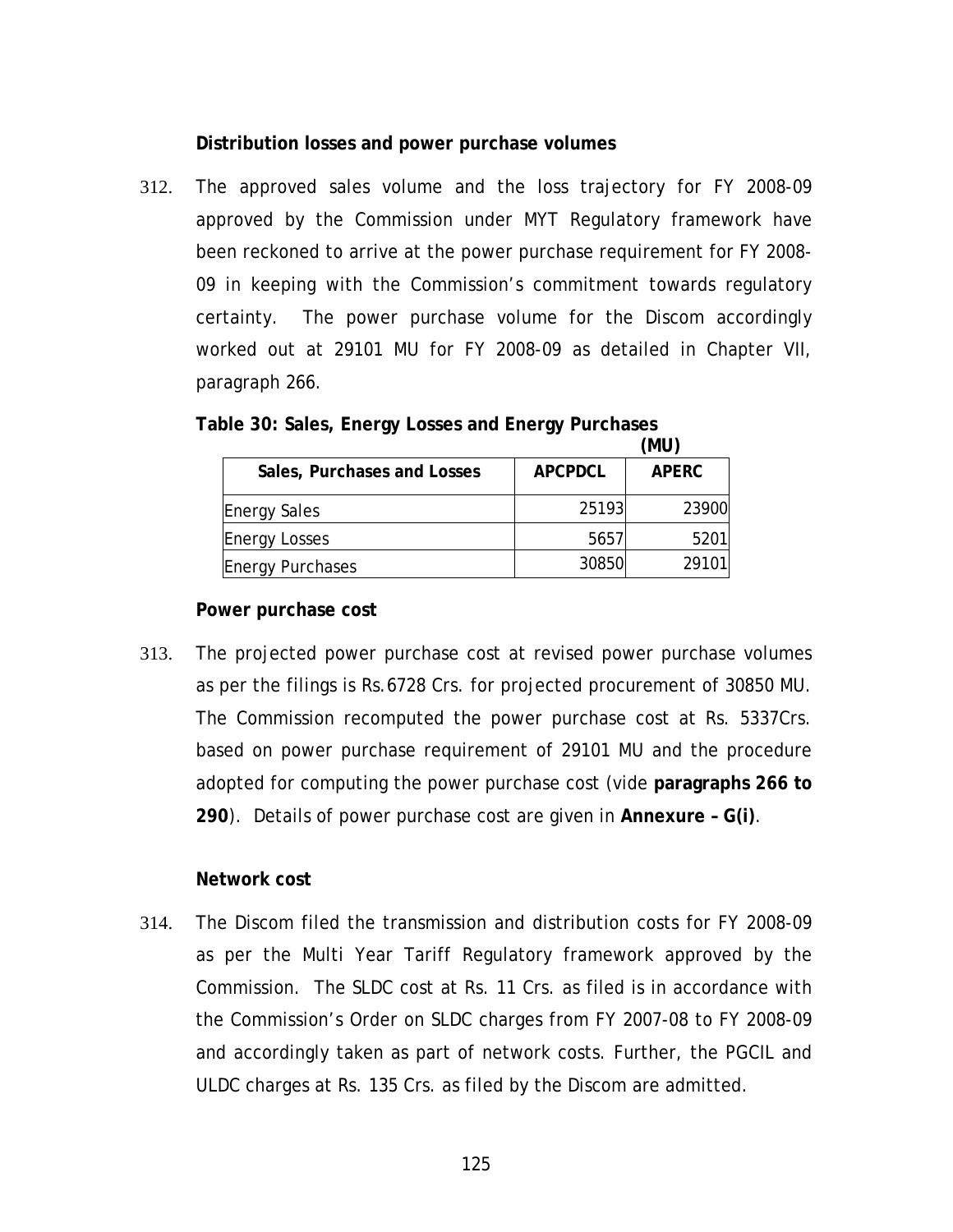### **Other costs**

315. The Discom filed the interest cost on Consumer security deposits at Rs. 60 Crs. for FY 2008-09 and the Commission re-computed at Rs. 45 Crs. The Commission as per its earlier decision (in Order dated 23<sup>rd</sup>) March, 2006 for Retail Supply Tariffs for 2006-07 in O.P.Nos. 2 to 5 of 2006), provided Rs. 8 Crs. as supply margin.

# **Other adjustments**

316. As explained in paragraph [204,](#page-82-0) the Commission has deemed it fit to provide Rs. 1.00 Cr.to the Discom as carrying cost for one year to raise some funds to examine and experiment with the use of CFL lamps as an energy conservation measure.

## **Revenue requirement**

317. For FY 2008-09, the ARR for retail supply business is Rs. 7969 Crs as per the Discom and is placed at Rs. 6584 Crs. as per the Commission's alternate calculations. Details of Revenue Requirement are shown in the table below:

|       |                                           |                | (Rs. Crs)    |
|-------|-------------------------------------------|----------------|--------------|
| SI.No | Revenue requirement                       | <b>APCPDCL</b> | <b>APERC</b> |
|       | <b>Transmission cost</b>                  | 290            | 310          |
| 2     | ISLDC cost                                | 11             | 11           |
| 3     | <b>PGCIL and ULDC cost</b>                | 135            | 135          |
| 4     | Distribution Cost                         | 744            | 737          |
| 5     | Network and SLDC Cost $(1+2+3+4)$         | 1181           | 1193         |
| 6     | Power Purchase / Procurement Cost         | 6728           | 5337         |
| 7     | Interest On Consumer Security Deposits    | 60             | 45           |
| 8     | Supply margin in Retail Supply Business   | 0              | 8            |
| 9     | Other Costs (carrying cost for CFL Lamps) | 0              |              |
| 10    | Supply Related Cost $(6+7+8+9)$           | 6788           | 5392         |
| 11    | Aggregate revenue requirement (5+10)      | 7969           | 6584         |
|       |                                           |                |              |

**Table 31: Revenue Requirement for FY 2008-09** 

Note: Numbers have been rounded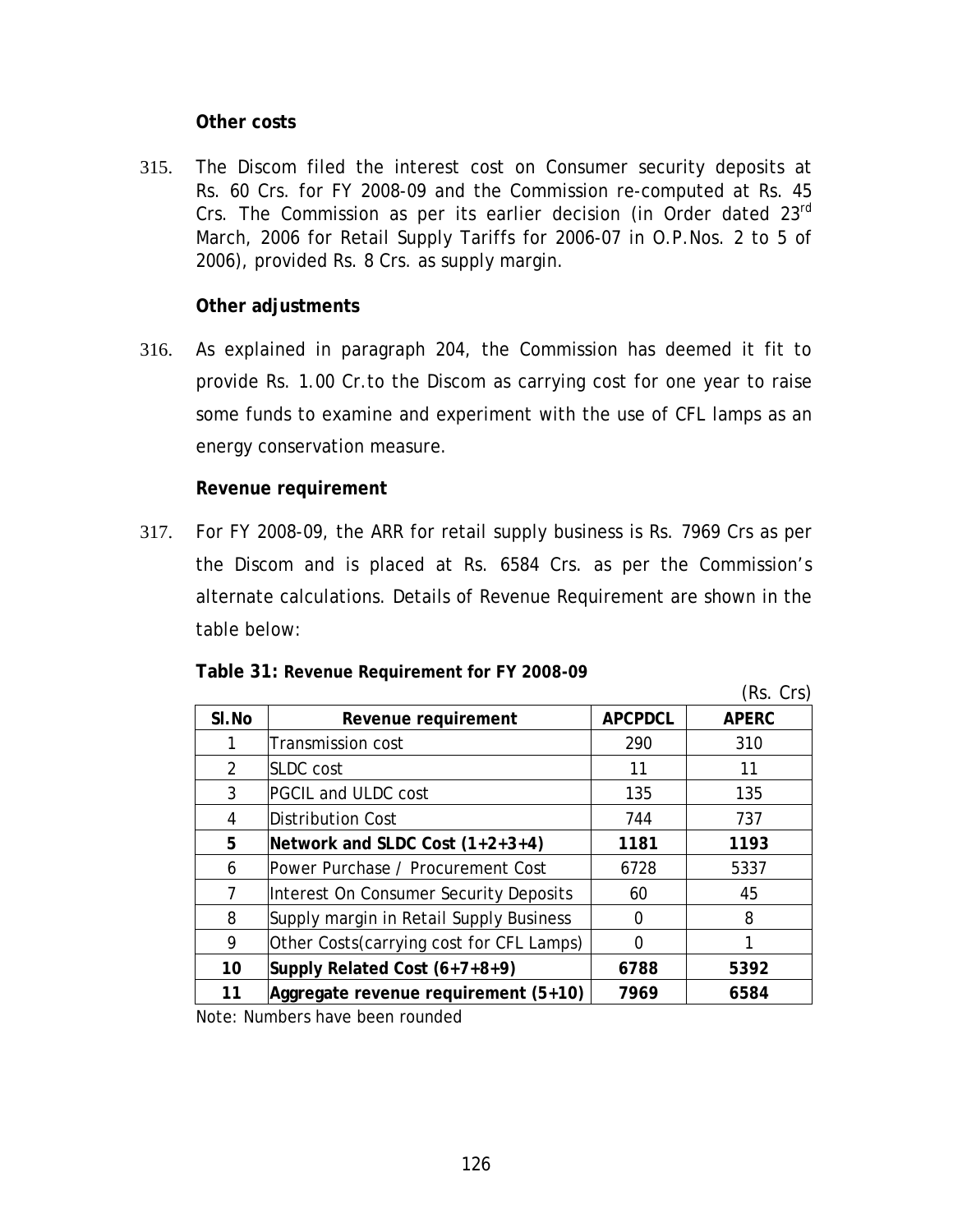### **Revenue from tariffs and charges**

318. For FY 2008-09, the revenue from tariffs and charges estimated by the Discom is at Rs. 6562 Crs. and as per the Commission's calculations, it works out to Rs. 6551 Crs. The revenue is net of HT Incentive and includes the computed interest income on consumer security deposits. The details are given below:

| (Rs. Crs.)     |                           |                |              |  |  |
|----------------|---------------------------|----------------|--------------|--|--|
| Category       | Purpose                   | <b>APCPDCL</b> | <b>APERC</b> |  |  |
| LT1            | Domestic                  | 1317           | 1329         |  |  |
| LT II          | Non-Domestic/Commercial   | 916            | 915          |  |  |
| LT III         | Industrial                | 537            | 542          |  |  |
| LT IV          | Cottage Industry          | 3              | 3            |  |  |
| LTV            | Agriculture               | 33             | 33           |  |  |
| LT VI          | <b>Public Lighting</b>    | 108            | 109          |  |  |
| <b>LT VII</b>  | General Purpose           | 23             | 23           |  |  |
| <b>LT VIII</b> | <b>Temporary Supply</b>   | 5              | 5            |  |  |
| HT I           | Industry, General         | 2663           | 2635         |  |  |
| HT II          | Non-Industrial            | 691            | 684          |  |  |
| HT IV          | Irrigation & Agricultural | 189            | 191          |  |  |
| HTV            | Railway Traction          | 39             | 39           |  |  |
| HT VI          | Townships/Colonies        | 31             | 36           |  |  |
| <b>HT VII</b>  | Temporary & RESCO         |                |              |  |  |
| Total          |                           | 6562           | 6551         |  |  |

**Table 32: Revenue from Tariffs and Charges for FY 2008-09** 

319. The Revenue Deficit / Surplus for the Discom for the FY 2008-09 is shown in the table below.

**Table 33: Revenue Deficit/Surplus** 

|        |                                                | (Rs. Crs.)     |              |  |
|--------|------------------------------------------------|----------------|--------------|--|
| SI.No. | <b>Particulars</b>                             | <b>APCPDCL</b> | <b>APERC</b> |  |
|        | Aggregate Revenue Requirement                  | 7969           | 6584         |  |
|        | Revenue from Tariff                            | 6475           | 6465         |  |
| 3      | Revenue from Other Charges (Non-Tariff Income) | 87             | 87           |  |
| 4      | Revenue from Tariff & Other Charges            | 6562           | 6551         |  |
| 5      | Revenue Deficit $(-)$ / Surplus $(+)$          | $-1407$        | $-33$        |  |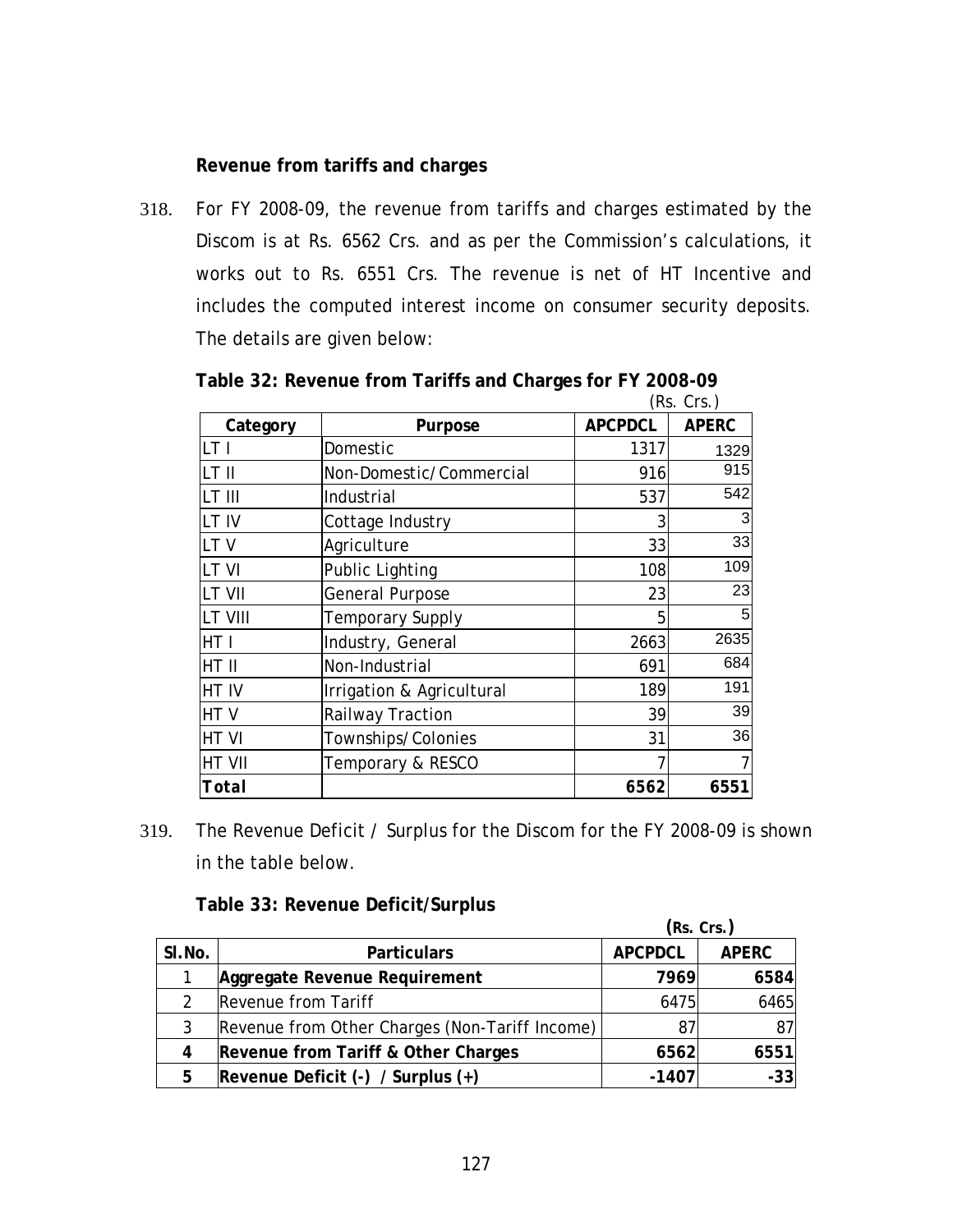# **PART B - RETAIL TARIFFS**

320. The Commission determined Retail Tariffs for APCPDCL for FY 2008-09 in accordance with Section 62 of the Electricity Act, 2003 are given in the table below. The tariff so finalized is communicated to GoAP. Given below is the schedule of tariffs proposed by DISCOMs and Commissiondetermined tariffs for FY 2008-09.

| APCPDCL: RETIAL SUPPLY TARIFF FOR FY2008-09 |                                           |      |                         |                            |                    |                         |                                             |
|---------------------------------------------|-------------------------------------------|------|-------------------------|----------------------------|--------------------|-------------------------|---------------------------------------------|
| <b>CONSUMER CATEGORY</b>                    |                                           | Cos  | HP Charge<br>(Rs/Month) | <b>kVA</b><br>Charge/Month | Current<br>tariffs | Proposed<br>tariffs     | Commission-<br>determined<br><b>Tariffs</b> |
|                                             |                                           |      |                         |                            |                    | Energy Charge (Rs/unit) |                                             |
| LT I                                        | <b>DOMESTIC</b>                           |      |                         |                            |                    |                         |                                             |
| <b>LT01</b>                                 | Slab 1 (0-50)                             |      | 0.00                    | 0.00                       | 1.45               | 1.45                    | 1.48                                        |
| <b>LT01</b>                                 | Slab 2 (51-100)                           |      | 0.00                    | 0.00                       | 2.80               | 2.80                    | 2.81                                        |
| <b>LT01</b>                                 | Slab 3 (101-200)                          | 3.71 | 0.00                    | 0.00                       | 3.05               | 3.05                    | 3.06                                        |
| <b>LT01</b>                                 | Slab 4 (201-300)                          |      | 0.00                    | 0.00                       | 4.75               | 4.75                    | 4.75                                        |
| <b>LT01</b>                                 | Slab $5$ ( $>300$ )                       |      | 0.00                    | 0.00                       | 5.50               | 5.50                    | 5.50                                        |
| LT II                                       | <b>NON-DOMESTIC</b>                       |      | 0.00                    | 0.00                       |                    |                         |                                             |
| <b>LT02</b>                                 | Slab 1 (0-50)                             | 3.79 | 0.00                    | 0.00                       | 3.95               | 3.95                    | 3.85                                        |
| LT02                                        | Slab $2$ ( $>50$ )                        |      | 0.00                    | 0.00                       | 6.25               | 6.25                    | 6.20                                        |
| LT IIIa                                     | <b>INDUSTRIAL</b><br><b>NORAML</b>        |      |                         |                            |                    |                         |                                             |
| LT03                                        | <b>Industrial Normal</b>                  |      | 37.00                   | 0.00                       | 3.75               | 3.75                    | 3.75                                        |
|                                             | Off Seasonal Tariff<br>for Seasonal Loads |      | 37.00                   | 0.00                       | 3.75               | 4.40                    | 4.40                                        |
| LT03                                        | Industrial Optional                       |      | 0.00                    | 0.00                       | 3.75               | 3.75                    | 3.75                                        |
|                                             | Off Seasonal Tariff<br>for Seasonal Loads | 3.14 | 37.00                   | 0.00                       | 3.75               | 4.40                    | 4.40                                        |
| LT03                                        | Pisciculture/Prawn<br>culture             |      | 0.00                    | 0.00                       | 0.90               | 0.90                    | 0.90                                        |
| LT03                                        | Sugarcane<br>crushing                     |      | 0.00                    | 0.00                       | 0.50               | 0.50                    | 0.50                                        |
| LT IIIb                                     | <b>INDUSTRIAL</b><br><b>OPTIONAL</b>      |      |                         |                            |                    |                         |                                             |
| LT03                                        | SSI Units                                 |      | 0.00                    | 100.00                     | 3.75               | 3.75                    | 3.75                                        |
| LT03                                        | Off Seasonal Tariff<br>for Seasonal Loads | 3.14 | 0.00                    | 100.00                     | 0.00               | 4.40                    | 4.40                                        |

**Table 34: Commission Determined Tariffs FY 2008-09**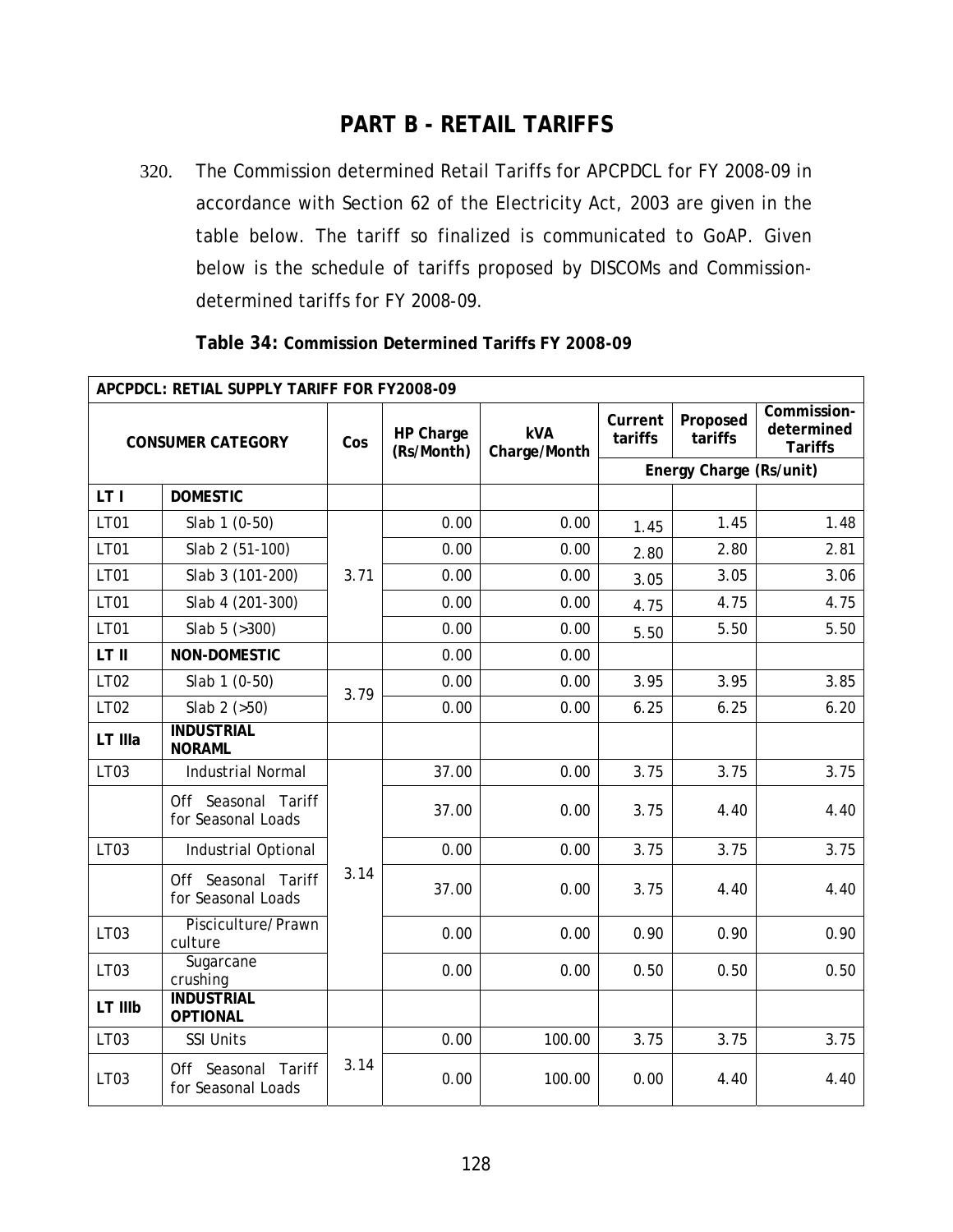|                  | APCPDCL: RETIAL SUPPLY TARIFF FOR FY2008-09                                    |      |                         |                            |                    |                         |                                             |
|------------------|--------------------------------------------------------------------------------|------|-------------------------|----------------------------|--------------------|-------------------------|---------------------------------------------|
|                  | <b>CONSUMER CATEGORY</b>                                                       | Cos  | HP Charge<br>(Rs/Month) | <b>kVA</b><br>Charge/Month | Current<br>tariffs | Proposed<br>tariffs     | Commission-<br>determined<br><b>Tariffs</b> |
|                  |                                                                                |      |                         |                            |                    | Energy Charge (Rs/unit) |                                             |
| LT IV            | <b>COTTAGE</b><br><b>INDUSTRIES</b>                                            | 3.14 | 10.00                   | 0.00                       | 1.80               | 1.80                    | 1.82                                        |
| LTV              | <b>IRRIGATION</b><br><b>AND</b><br><b>ARICULTURE</b>                           |      |                         |                            |                    |                         |                                             |
| <b>LT05</b>      | With DSM Measures                                                              |      |                         |                            |                    |                         |                                             |
| LT05             | Corporate Farmers &<br><b>IT Assesses</b>                                      |      | 0.00                    | 0.00                       | 1.00               | 1.00                    | 1.02                                        |
| LT05             | Wet Land<br>Farmers<br>(Holdings > 2.5 acre)                                   |      | 0.00                    | 0.00                       | 0.20               | 0.20                    | 0.24                                        |
| <b>LT05</b>      | Dry Land Farmers<br>(Connections<br>$\rightarrow$<br>3<br>$nos.$ )             | 2.34 | 0.00                    | 0.00                       | 0.20               | 0.20                    | 0.24                                        |
| <b>LT05</b>      | Land Farmers<br>Wet<br>(Holdings<br>2.5<br>$\leq$<br>acre)                     |      | 0.00                    | 0.00                       | 0.00               | 0.00                    | 0.04                                        |
| <b>LT05</b>      | Dry Land<br>Farmers<br>(Connections $\leq$ 3<br>$nos.$ )                       |      | 0.00                    | 0.00                       | 0.00               | 0.00                    | 0.04                                        |
| LT05             | <b>DSM</b><br>Without<br>Measures                                              |      |                         |                            |                    |                         |                                             |
| LT05             | Corporate Farmers &<br><b>IT Assesses</b>                                      |      | 0.00                    | 0.00                       | 2.00               | 2.00                    | 2.00                                        |
| LT05             | Wet Land<br>Farmers<br>(Holdings > 2.5 acre)                                   |      | 0.00                    | 0.00                       | 0.50               | 0.50                    | 0.53                                        |
| <b>LT05</b>      | Dry Land<br>Farmers<br>(Connections<br>3<br>$\, >$<br>$nos.$ )                 | 2.34 | 0.00                    | 0.00                       | 0.50               | 0.50                    | 0.53                                        |
| <b>LT05</b>      | Land<br>Wet<br>Farmers<br>(Holdings<br>2.5<br>$\leq$ $=$<br>acre)              |      | 0.00                    | 0.00                       | 0.20               | 0.20                    | 0.20                                        |
| LT05             | Dry<br>Land<br>Farmers<br>(Connections <=<br>3<br>$nos.$ )                     |      | 0.00                    | 0.00                       | 0.20               | 0.20                    | 0.20                                        |
| <b>LTVb</b>      | <b>AGRICULTURE</b><br>(TATKAL)                                                 | 2.34 | 0.00                    | 0.00                       | 0.20               | 0.20                    | 0.23                                        |
| LT Via           | <b>LOCAL</b><br>BODIES,<br><b>STREET</b><br><b>LIGHTING</b><br>AND PWS SCHEMES |      |                         |                            |                    |                         |                                             |
| LT <sub>06</sub> | <b>Street Lighting</b>                                                         |      | 0.00                    | 0.00                       |                    |                         |                                             |
| LT <sub>06</sub> | Minor Panchayats                                                               | 3.65 | 0.00                    | 0.00                       | 1.56               | 1.56                    | 1.59                                        |
| LT <sub>06</sub> | Major Panchayats                                                               |      | 0.00                    | 0.00                       | 2.08               | 2.08                    | 2.11                                        |
| LT <sub>06</sub> | Nagarpalikas<br>&<br>Municipalities (Gr 3)                                     |      | 0.00                    | 0.00                       | 2.74               | 2.74                    | 2.75                                        |
| LT <sub>06</sub> | Municipalities<br>(Gr<br>182)                                                  |      | 0.00                    | 0.00                       | 3.26               | 3.26                    | 3.27                                        |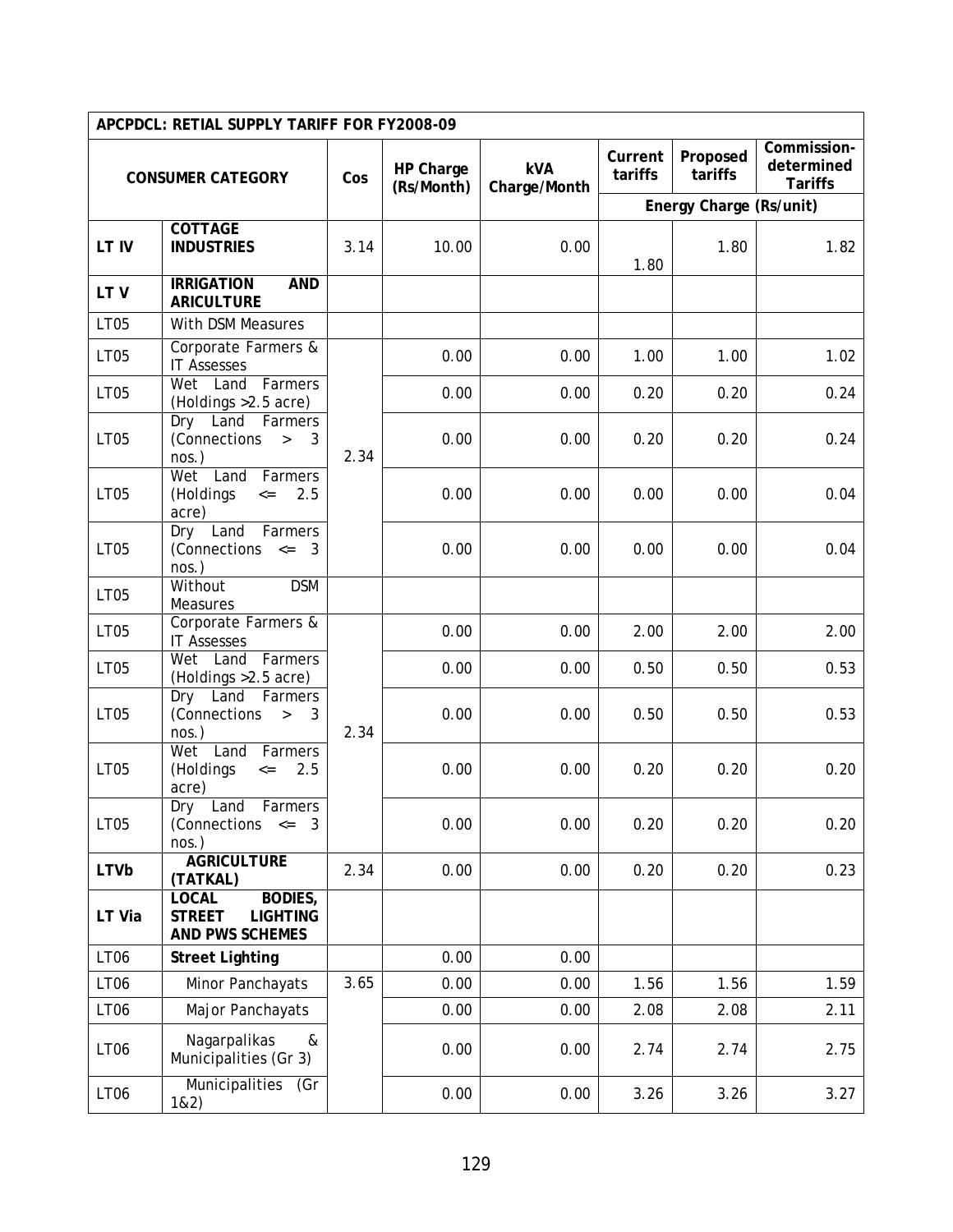|                          | APCPDCL: RETIAL SUPPLY TARIFF FOR FY2008-09            |      |                         |                     |                    |                         |                                             |
|--------------------------|--------------------------------------------------------|------|-------------------------|---------------------|--------------------|-------------------------|---------------------------------------------|
| <b>CONSUMER CATEGORY</b> |                                                        | Cos  | HP Charge<br>(Rs/Month) | kVA<br>Charge/Month | Current<br>tariffs | Proposed<br>tariffs     | Commission-<br>determined<br><b>Tariffs</b> |
|                          |                                                        |      |                         |                     |                    | Energy Charge (Rs/unit) |                                             |
| <b>LT06</b>              | Municipalities<br>Selection<br>Special<br>Group        |      | 0.00                    | 0.00                | 3.53               | 3.53                    | 3.53                                        |
| <b>LT06</b>              | Corporations                                           |      | 0.00                    | 0.00                | 3.79               | 3.79                    | 3.79                                        |
| LT Vib                   | <b>PWS Schemes</b>                                     |      |                         |                     |                    |                         |                                             |
| LT <sub>06</sub>         | Major<br>Minor/<br>Panchayats                          |      |                         |                     |                    |                         |                                             |
| LT <sub>06</sub>         | 2500<br>Upto<br>units/Yr                               | 3.65 | 0.00                    | 0.00                | 0.20               | 0.20                    | 0.26                                        |
| LT <sub>06</sub>         | 2500<br>Above<br>units/Yr                              |      | 0.00                    | 0.00                | 0.50               | 0.50                    | 0.55                                        |
| <b>LT06</b>              | All Nagarpalikas &<br>Municipalities                   |      |                         |                     |                    |                         |                                             |
| <b>LT06</b>              | Upto 1000 units                                        |      | 20.00                   | 0.00                | 3.75               | 3.75                    | 3.75                                        |
| LT <sub>06</sub>         | More than 1000<br>units                                | 3.65 | 20.00                   | 0.00                | 4.05               | 4.05                    | 4.05                                        |
| LT <sub>06</sub>         | Municipal<br>Corporations                              |      |                         |                     |                    |                         |                                             |
| LT <sub>06</sub>         | Upto 1000 units                                        |      | 20.00                   | 0.00                | 4.05               | 4.05                    | 4.05                                        |
| LT <sub>06</sub>         | More than 1000<br>units                                | 3.65 | 20.00                   | 0.00                | 4.60               | 4.60                    | 4.60                                        |
| <b>LT VII</b>            | <b>GENERAL PURPOSE</b>                                 | 3.65 | 0.00                    | 0.00                | 4.00               | 4.00                    | 4.00                                        |
| <b>LT VIII</b>           | <b>TEMPORARY SUPPLY</b>                                |      |                         |                     |                    |                         |                                             |
|                          | Temporary Supply<br>to Agriculture                     |      | 0.00                    | 0.00                | 6.20               | 2.30                    | 2.30                                        |
| <b>LT08</b>              | Temporary Supply<br>Other<br>than<br>to<br>Agriculture | 3.65 | 0.00                    | 0.00                | 2.30               | 6.20                    | 6.20                                        |
| HT I                     | <b>INDUSTRY GENERAL</b>                                |      |                         |                     |                    |                         |                                             |
| <b>HT01</b>              | 132 KV and above                                       | 2.05 | 0.00                    | 250.00              | 2.80               | 2.80                    | 2.75                                        |
| <b>HT01</b>              | 33KV                                                   | 2.19 | 0.00                    | 230.00              | 3.10               | 3.10                    | 3.00                                        |
| <b>HT01</b>              | 11 KV and below                                        | 2.62 | 0.00                    | 195.00              | 3.30               | 3.30                    | 3.25                                        |
| HT Ib                    | <b>FERRO ALLOYS</b>                                    | 2.62 | 0.00                    | 0.00                | 2.55               | 2.55                    | 2.45                                        |
| <b>HT01</b>              | <b>Lights and Fans</b>                                 |      |                         |                     |                    |                         |                                             |
|                          | 132 KV and above                                       | 2.05 | 0.00                    | 0.00                | 4.40               | 4.40                    | 4.40                                        |
|                          | 33KV                                                   | 2.19 | 0.00                    | 0.00                | 4.40               | 4.40                    | 4.40                                        |
|                          | 11 KV and below                                        | 2.62 | 0.00                    | 0.00                | 4.40               | 4.40                    | 4.40                                        |
| <b>HT01</b>              | Colony                                                 |      | 0.00                    | 0.00                |                    |                         |                                             |
|                          | 132 KV and above                                       | 2.05 | 0.00                    | 0.00                | 3.50               | 3.50                    | 4.00                                        |
|                          | 33KV                                                   | 2.19 | 0.00                    | 0.00                | 3.50               | 3.50                    | 4.00                                        |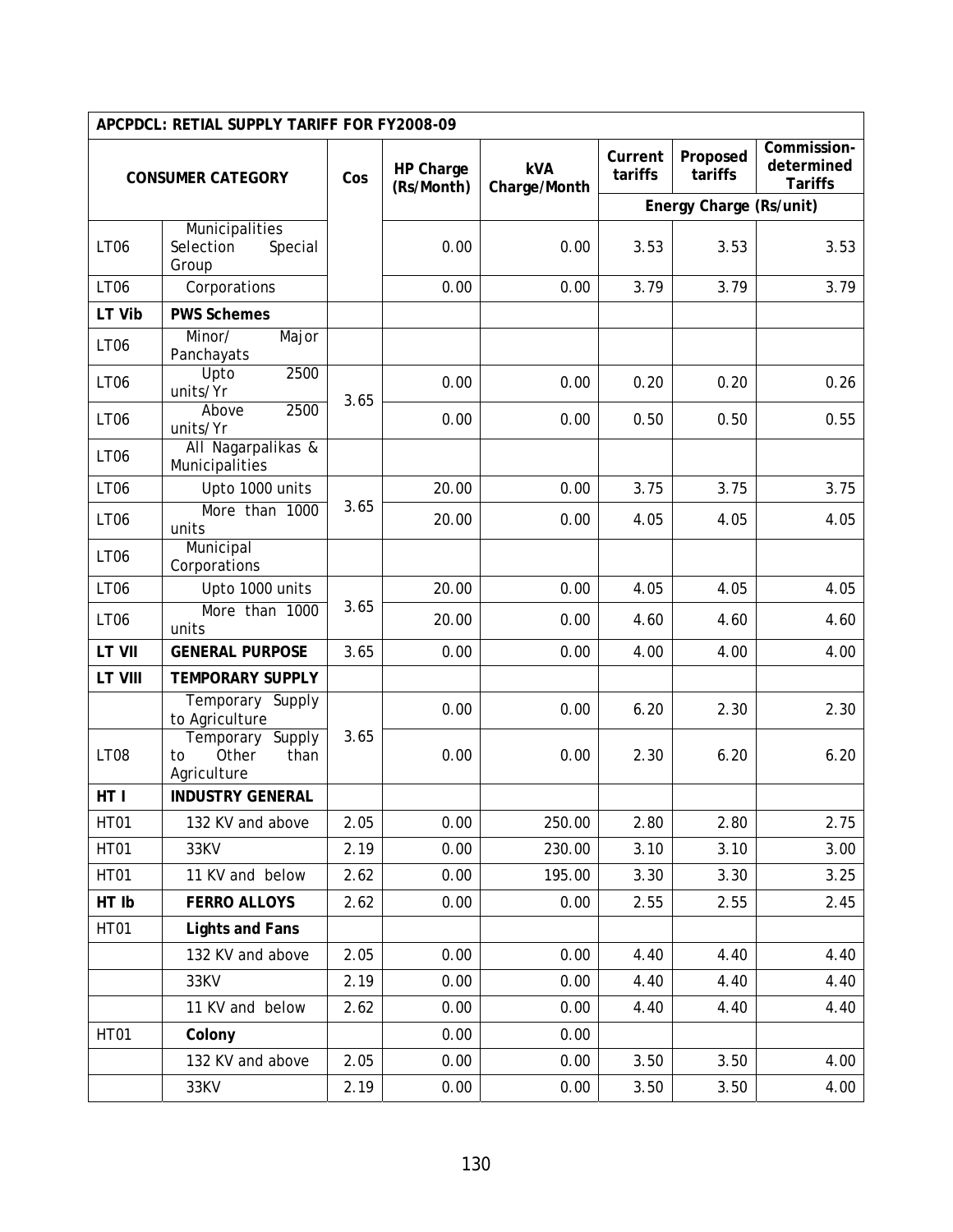|                                  | APCPDCL: RETIAL SUPPLY TARIFF FOR FY2008-09                             |                                |                            |                    |                     |                                             |                   |
|----------------------------------|-------------------------------------------------------------------------|--------------------------------|----------------------------|--------------------|---------------------|---------------------------------------------|-------------------|
| <b>CONSUMER CATEGORY</b>         |                                                                         | HP Charge<br>Cos<br>(Rs/Month) | <b>kVA</b><br>Charge/Month | Current<br>tariffs | Proposed<br>tariffs | Commission-<br>determined<br><b>Tariffs</b> |                   |
|                                  |                                                                         |                                |                            |                    |                     | Energy Charge (Rs/unit)                     |                   |
|                                  | 11 KV and below                                                         | 2.62                           | 0.00                       | 0.00               | 3.50                | 3.50                                        | 4.00              |
| <b>HT01</b>                      | Seasonal<br><b>Industries</b>                                           |                                |                            |                    |                     |                                             |                   |
|                                  | 132 KV and above                                                        | 2.05                           | 0.00                       | 250.00             | 3.65                | 3.65                                        | 3.60              |
|                                  | 33KV                                                                    | 2.19                           | 0.00                       | 230.00             | 3.90                | 3.90                                        | 3.80              |
|                                  | 11 KV and below                                                         | 2.62                           | 0.00                       | 195.00             | 4.40                | 4.40                                        | 4.30              |
| HT II                            | <b>INDUSTRY OTHERS</b>                                                  |                                |                            |                    |                     |                                             |                   |
| <b>HT02</b>                      | 132 KV and above                                                        | 2.40                           | 0.00                       | 250.00             | 3.65                | 3.65                                        | 3.60              |
| <b>HT02</b>                      | 33KV                                                                    | 2.51                           | 0.00                       | 230.00             | 3.90                | 3.90                                        | 3.80              |
| <b>HT02</b>                      | 11 KV and below                                                         | 3.08                           | 0.00                       | 195.00             | 4.40                | 4.40                                        | 4.30              |
| HT IV                            | <b>IRRIGATION</b><br><b>AND</b><br><b>AGRICULTURE</b>                   |                                |                            |                    |                     |                                             |                   |
| HT <sub>03</sub>                 | Lift<br>Government<br><b>Irrigation Schmes</b>                          | 1.22                           | 0.00                       | 0.00               | 2.36                | 2.36                                        | 2.36              |
| <b>HT03</b>                      | Agriculture                                                             | 2.98                           | 0.00                       | 0.00               | 0.00                | 0.00                                        | 0.00              |
| HTV                              | <b>RAILWAY TRACTION</b>                                                 | 2.58                           | 0.00                       | 0.00               | 4.10                | 4.10                                        | 4.00              |
| HT VI                            | <b>TOWNSHIPS</b><br><b>AND</b><br><b>RESIDENTIAL</b><br><b>COLONIES</b> | 3.11                           | 0.00                       | 0.00               | 3.50                | 3.50                                        | 4.00              |
| $\overline{HT}$<br><b>OTHERS</b> | <b>OTHER SALES</b>                                                      |                                |                            |                    |                     |                                             |                   |
| <b>HT07</b>                      | Temporary                                                               | 9.17                           | 0.00                       | \$                 | 0.00                | 6.60                                        | $6.64^{\sqrt{3}}$ |
| HT                               | <b>Green Power</b>                                                      |                                |                            |                    |                     |                                             | 6.70              |
| <b>ALL</b>                       | <b>TOTAL</b>                                                            |                                |                            |                    |                     |                                             |                   |

**\$ - One–and–a–half times the rates set out for HT Categories.** 

# **Government Policy Direction**

321. Under Section 108 of the Electricity Act 2003, the GoAP issued policy direction that the tariffs be uniform across the State. The Commission in tune with this policy directive has readjusted the tariffs. The GoAP further informed that it will provide the necessary subsidy to APCPDCL for the subsidized categories. Details of the subsidy allocation for various subsidized categories are given in the table below: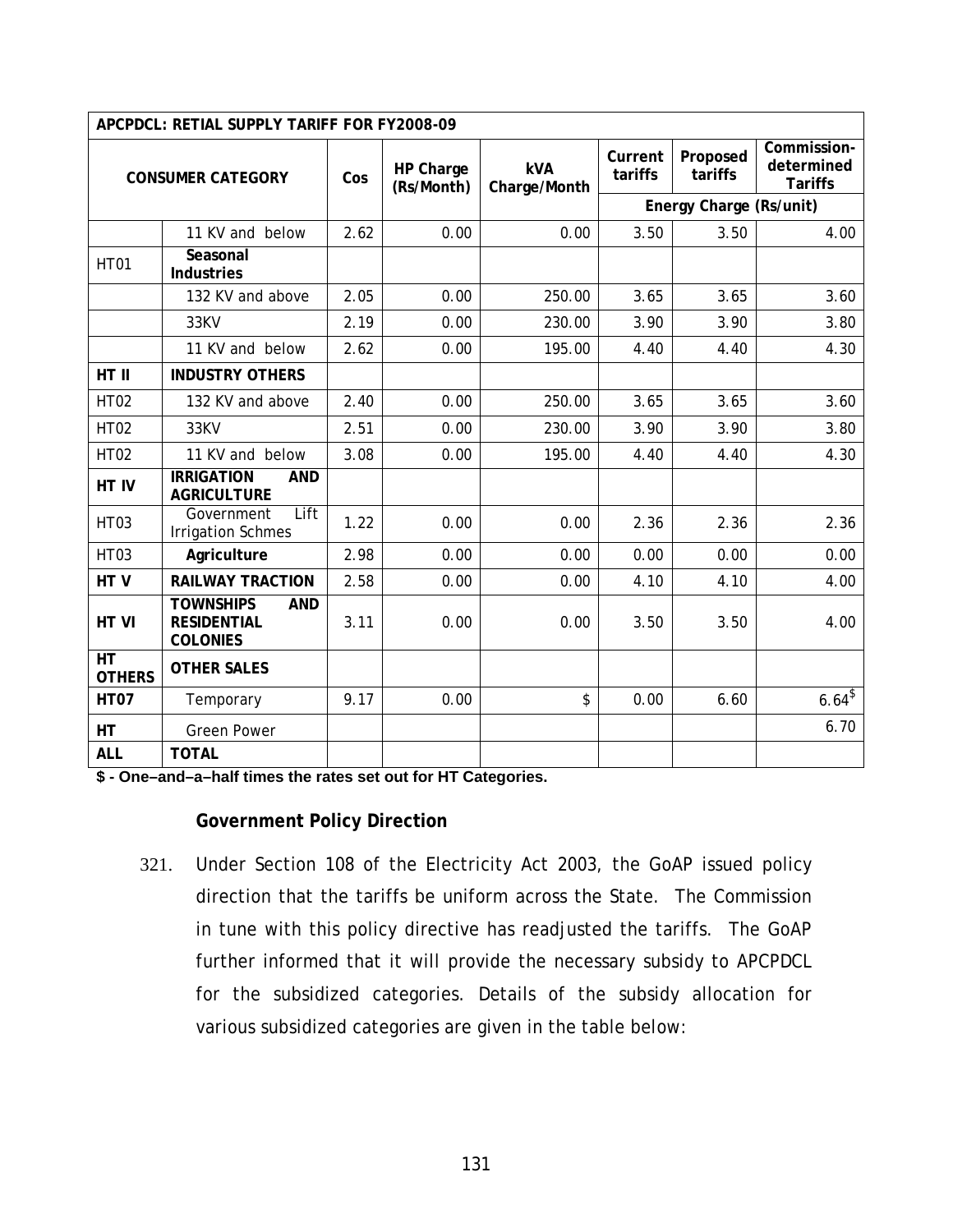| <b>Particulars</b>                                | Amount |
|---------------------------------------------------|--------|
| LT I - Domestic                                   | 8.73   |
| LT IV - Cottage Industries                        | 0.03   |
| LT V - Irrigation & Agriculture                   | 22.80  |
| LT VI - Local Bodies, Street Lighting PWS Schemes | 0.96   |
| HT IV - Irrigation & Agriculture                  | 0.21   |
| HT VII - Temporary                                | 0.04   |
| Total                                             | 32.76  |

**Table 35: Details of Subsidy Allocation in FY 2008-09 (Rs. Crs)** 

322. The GoAP has further decided to continue with the "single bulb scheme" for the FY 2008-09. Accordingly, the GoAP also agreed to pay additional subsidy to the utilities for effecting supplies under this scheme.

## **Administration of Subsidy**

- 323. Subsidy provided by the GoAP is administered as follows:
	- (a) The subsidy given by the GoAP as per Section 65 of Electricity Act 2003 is for maintaining the tariffs at the levels in respect of the subsidized categories specified in Annexure – D.
	- (b) Each Discom gets the subsidy commensurate to the extent of energy sales volumes approved by the Commission and not to cover the additional power purchases made by the Discom over and above the Tariff Order at the instance or with the approval of GoAP, or otherwise.
	- (c) The subsidy allocation to each Discom as above must be paid by the GoAP to the respective DISCOMs in monthly installments, in advance.
	- *(d)* The Subsidy administration mechanism Directive outlined in paragraph 860 of the Tariff Order for FY2004-05 and reiterated in paragraph 701 of Tariff Order FY2005-06 and as extracted below shall apply.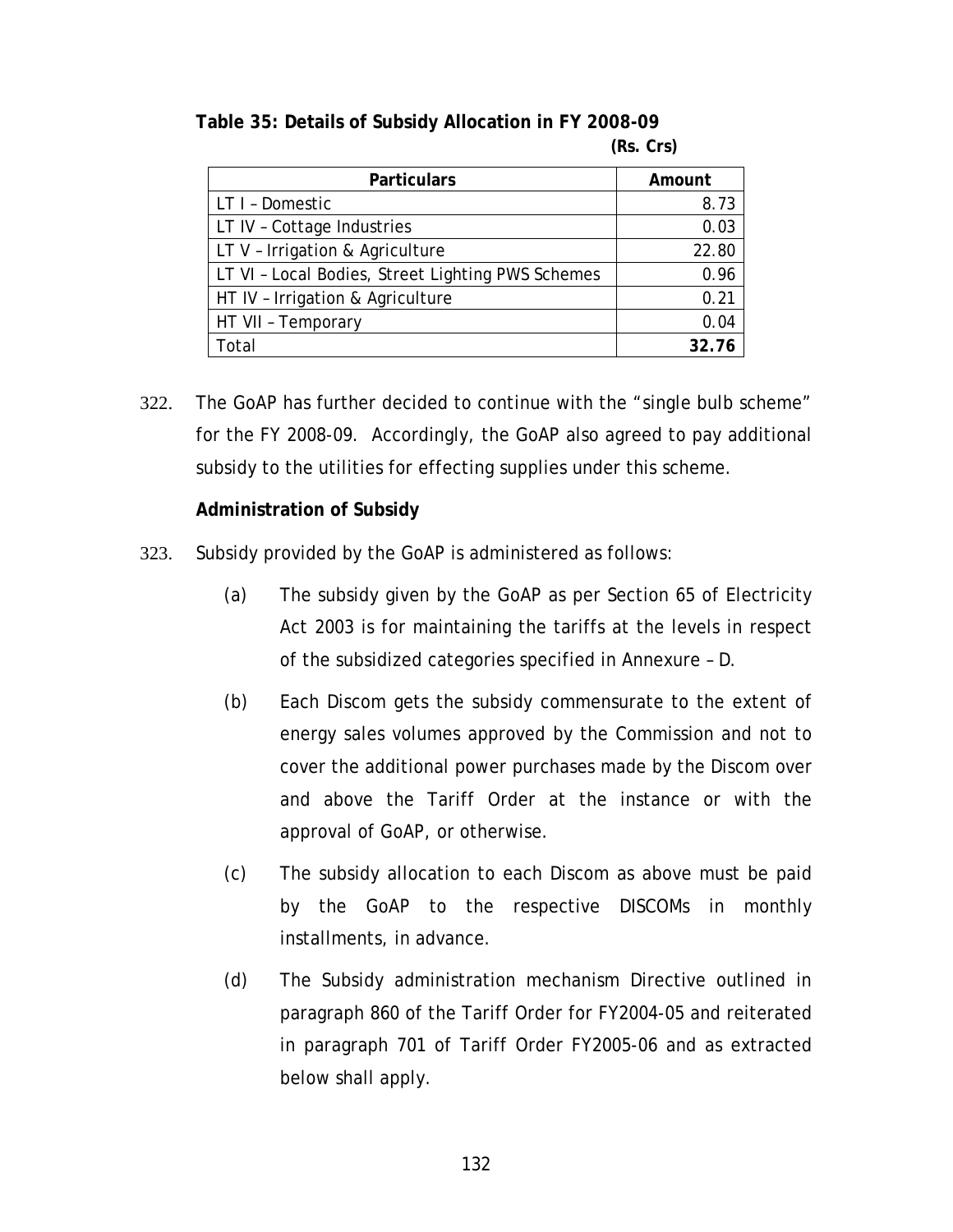*"The DISCOMs shall file before the Commission the actual sales to subsidized categories of consumers for whom the GoAP agreed to pay the subsidy every month and the Commission will monitor the units actually sold by the DISCOMs vis-à-vis the subsidy provided. At the end of the year, subsidy adjustments will be made based on the consumption of units in respect of various subsidized categories."* 

**Final Retail Tariffs** 

324. The schedule of Retail Supply Tariff applicable for all categories of consumers for FY2008-09 is provided in **Annexure-D**.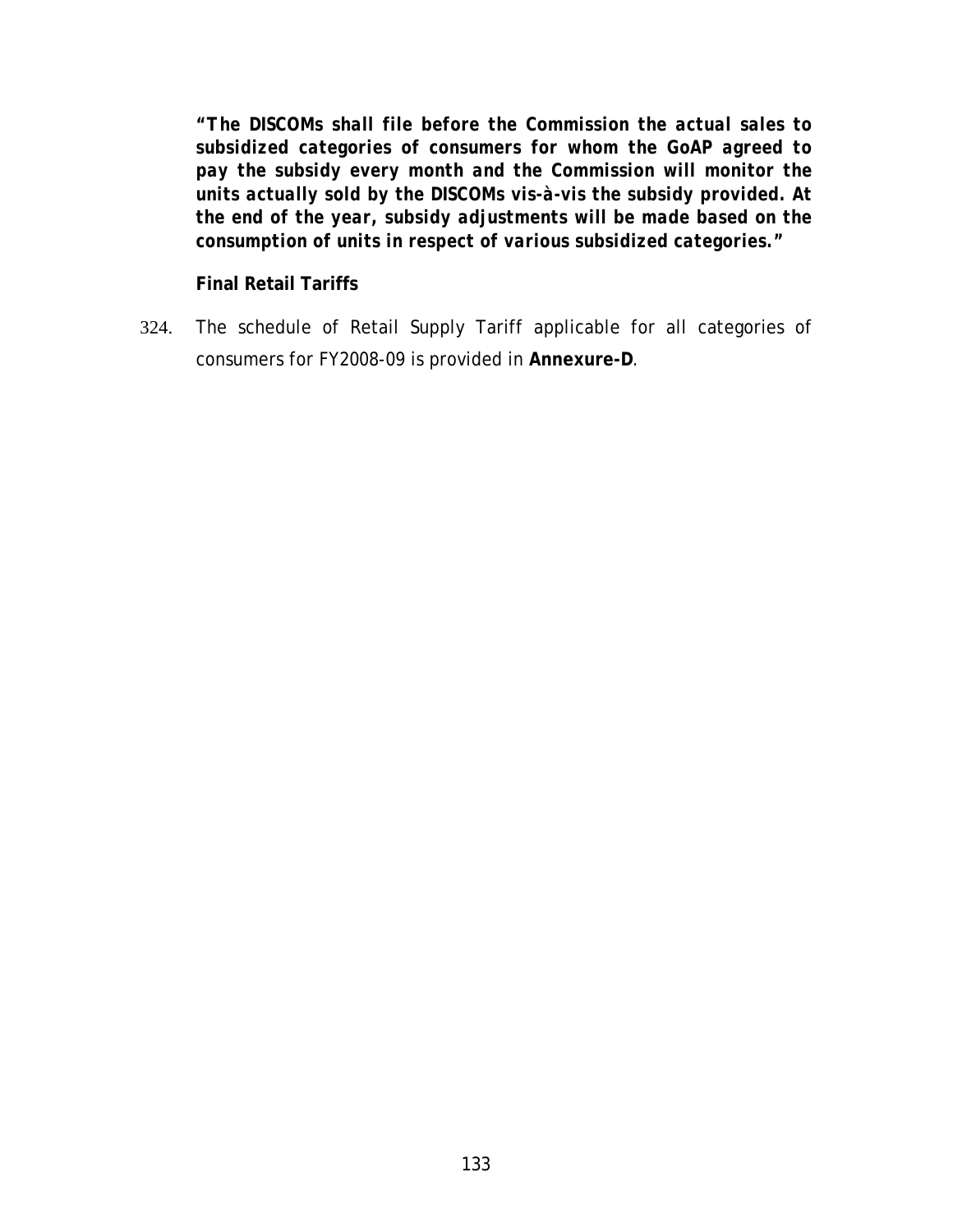# **CHAPTER - IX RETAIL SUPPLY TARIFFS OF APEPDCL PART A - REVENUE REQUIREMENT**

<span id="page-139-0"></span>**Filings in brief** 

l

- 325. The Discom (APEPDCL) filed its Aggregate Revenue Requirement (ARR) and Revenue at proposed tariffs for determination of the retail supply tariffs for FY 2008-09, which is the third and last year of the first Control Period. The retail supply business of the Discom refers to purchase, and sale of electricity with reference to its licenced area. The Discom projected the sales to different categories of consumers and reckoned the losses to compute the power purchase requirement for FY 2008-09.
- 326. The projected sales to different consumer categories were based on historical information and likely variations in loads, number of consumers etc. The filed sales volume of 8685 MU, was later revised to 8864 MU\* on account of upward revision of sales to HT- Agriculture Consumer Category (Government Lift Irrigation Scheme). For LT Agriculture, the Discom appears to have relied upon the DTR meter readings and other information available to it.
- 327. The revised power purchase requirement is 10488 MUs and the aggregate revenue requirement or ARR (expenditure) is Rs. 3161 Crs.  $\cdot$
- 328. The revenue at proposed tariffs from the sale of 8864 MUs and other charges from different categories of consumers is estimated at Rs.2535 Crs.
- 329. The revenue gap as per the filing works out to Rs. 626 Crs. The gap has not been adjusted by the Discom on account of additional sales and purchases referred to earlier and has consequently been understated. The details of revenue requirement, revenue from tariffs and other sources and the revenue gap are given below:

<sup>•</sup> The difference in 1 MU and Rs.1 Cr. from corresponding figures appearing elsewhere in this order is due to rounding.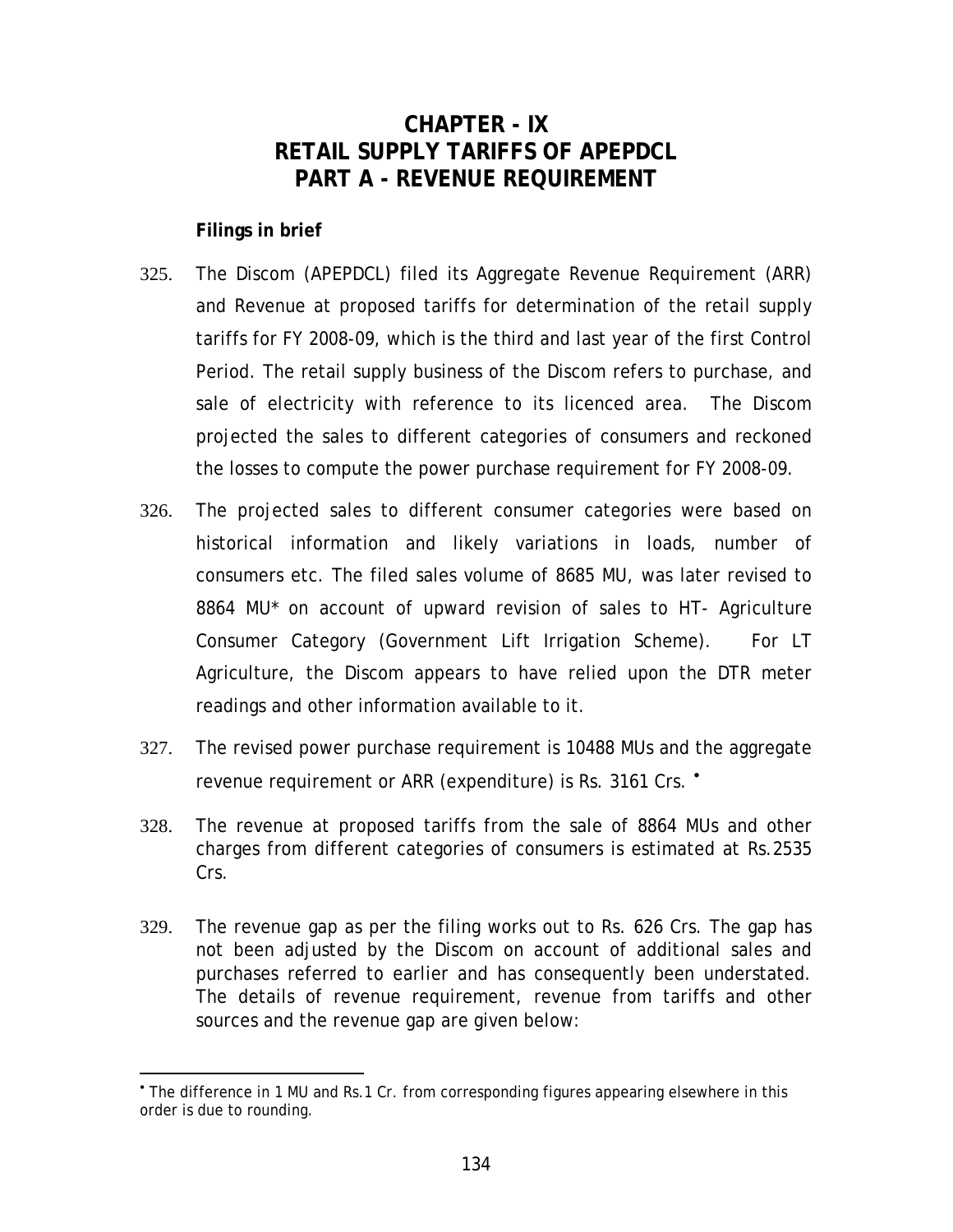|                                         | $R_3. U_3.1$ |
|-----------------------------------------|--------------|
| <b>Particulars</b>                      | Amount       |
| Revenue requirement                     | 3161         |
| Revenue from tariffs & other sources    | 2535         |
| (2-1)<br> Revenue gap (-) / Surplus (+) |              |

**Table 36: APEPDCL: Revenue Requirement for FY 2008-09- As per filings Rs. Crs.**)

## **COMMISSION ANALYSIS**

### **Sales forecast:**

330. The Commission after having reckoned the revised sales volume of the Discom, concluded that the sales volume for LT agricultural consumers is high and decided to peg the same at 1260 MU, the same volume as approved for the current year i.e., 2007-08 as suggested by the Commission's Staff and as explained in **paragraph [175](#page-76-0)**. Sales to all other categories of consumers are approved as projected by the Discom except for two Rural Electric Supply Co-Operatives(RESCOs) falling within the jurisdiction of the Discom, in whose case a reduction of 16 MU has been effected on account of pegging on agricultural sales too at current levels. The consumer category-wise sales volumes as approved by the Commission for the FY 2008-09 are given below:

| Category        | Category                  | <b>APEPDCL</b> | <b>APERC</b>   |  |  |  |
|-----------------|---------------------------|----------------|----------------|--|--|--|
| LT I            | Domestic                  | 2507           | 2507           |  |  |  |
| LT II           | Non-Domestic/Commercial   | 527            | 527            |  |  |  |
| LT III          | Industrial                | 472            | 472            |  |  |  |
| LT IV           | Cottage Industry          | 2              | 2              |  |  |  |
| LT <sub>V</sub> | Agriculture               | 1282           | 1260           |  |  |  |
| LT VI           | <b>Public Lighting</b>    | 225            | 225            |  |  |  |
| <b>LT VII</b>   | <b>General Purpose</b>    | 32             | 32             |  |  |  |
| LT VIII         | <b>Temporary Supply</b>   | $\overline{2}$ | $\overline{2}$ |  |  |  |
| HT I            | Industry, General         | 2696           | 2697           |  |  |  |
| HT II           | Non-Industrial            | 233            | 233            |  |  |  |
| <b>HT IV</b>    | Irrigation & Agricultural | 202            | 201            |  |  |  |
| HT <sub>V</sub> | Railway Traction          | 494            | 494            |  |  |  |
| HT VI           | Townships/Colonies        | 24             | 24             |  |  |  |
| <b>HT VII</b>   | Temporary & RESCOs        | 166            | 150            |  |  |  |
| Total           |                           | 8864           | 8825           |  |  |  |

**Table 37: Category-wise Sales Volumes for FY 2008-09** 

Note: Numbers have been rounded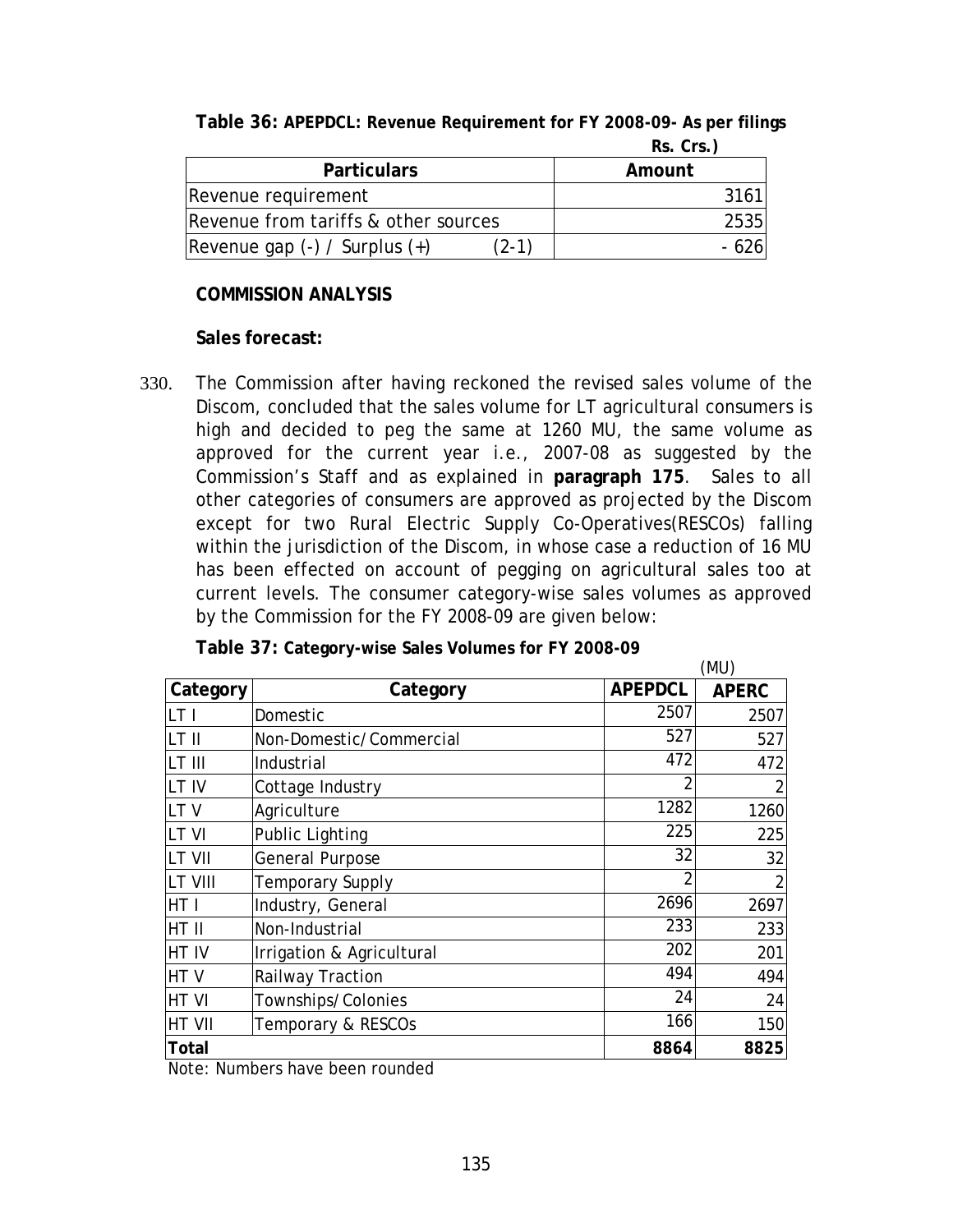### **Distribution losses and power purchase volumes**

331. The approved sales volume and the loss trajectory for FY 2008-09 approved by the Commission under MYT Regulatory framework have been reckoned to arrive at the power purchase requirement for FY 2008- 09 in keeping with the Commission's commitment towards regulatory certainty. The power purchase volume for the Discom accordingly worked out at 10415 MU for FY 2008-09 as detailed in Chapter VII, paragraph [266.](#page-108-0)

|                             |                | (MUs)        |
|-----------------------------|----------------|--------------|
| Sales, Purchases and Losses | <b>APEPDCL</b> | <b>APERC</b> |
| <b>Energy Sales</b>         | 8864           | 8825         |
| <b>Energy Losses</b>        | 1624           | 1590         |
| <b>Energy Purchases</b>     | 10488          | 10415        |

**Table 38: Sales, Energy Losses and Energy Purchases** 

#### **Power purchase cost**

332. The projected power purchase cost at revised power purchase volumes as per the filings is Rs.2575 Crs. for projected procurement of 10488 MU. The Commission recomputed the power purchase cost at Rs. 1787 Crs. based on power purchase requirement of 10415 MUs and the procedure adopted for computing the power purchase cost **(vide paragraphs [266](#page-108-0) to [290](#page-118-0))**. Details of power purchase cost are given in **Annexure – G(ii).**

#### **Network cost**

333. The Discom filed the transmission and distribution costs for FY 2008-09 as per the Multi Year Tariff Regulatory framework approved by the Commission. The SLDC cost at Rs. 5 Crs. as filed is in accordance with the Commission's Order on SLDC charges from FY 2007-08 to FY 2008-09 and accordingly taken as part of network costs. Further, the PGCIL and ULDC charges at Rs. 52 Crs. as filed by the Discom are admitted.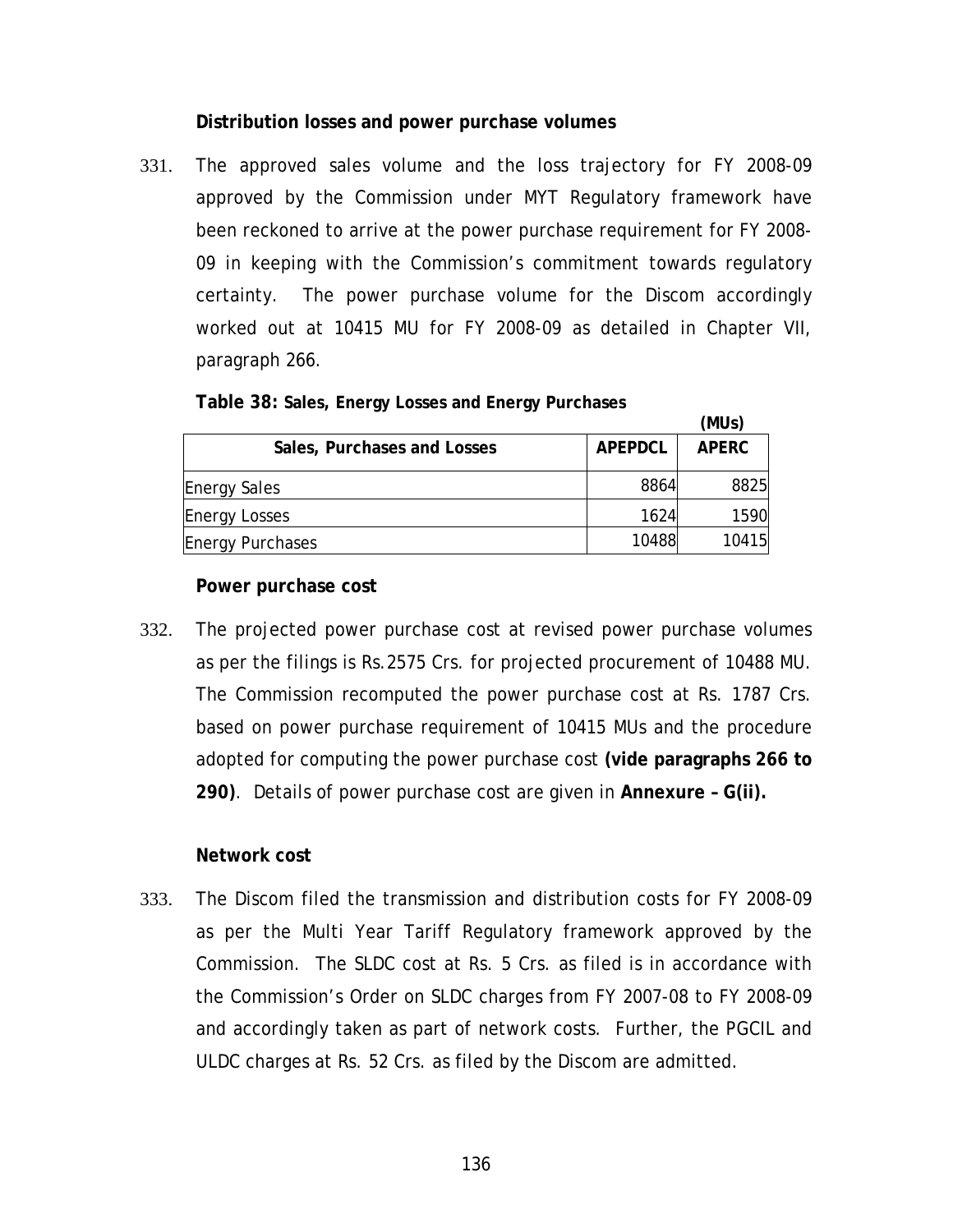### **Other costs**

334. The Discom filed the interest cost on Consumer security deposits at Rs.27 Crs. for FY 2008-09 and the Commission re-computed at Rs. 28 Crs. The Commission as per its earlier decision (in order dated 23<sup>rd</sup> March, 2006 for Retail Supply Tariffs for 2006-07 in O.P.Nos.2 to 5 of 2006), provided Rs. 3 Crs. as supply margin.

# **Other Adjustments**

335. As explained in paragraph [204,](#page-82-0) the Commission has deemed it fit to provide Rs.1.00 Cr. to the Discoms as carrying cost for one year to raise some funds to examine and experiment with the use of CFL lamps as an energy conservation measure. Further, the Commission has provided Rs. 1.32 Crs. for EPDCL to electrify inaccessible tribal hamlets in its operation through Solar Photovoltaic Energy Schemes.

### **Revenue requirement**

336. For FY 2008-09, the ARR for retail supply business is Rs. 3161 Crs. as per the Discom and is placed at Rs.2388 Crs. as per the Commission's alternate calculations. Details of revenue requirement are shown in the table below:

|       |                                           |                | (Rs. Crs.)   |
|-------|-------------------------------------------|----------------|--------------|
| Sl.No | <b>Revenue requirement</b>                | <b>APEPDCL</b> | <b>APERC</b> |
|       | Transmission cost                         | 115            | 124          |
| 2     | <b>SLDC</b> cost                          | 5              |              |
| 3     | <b>PGCIL and ULDC cost</b>                | 52             | 52           |
| 4     | <b>Distribution Cost</b>                  | 386            | 386          |
| 5     | Network and SLDC Cost $(1+2+3+4)$         | 558            | 566          |
| 6     | Power Purchase / Procurement Cost         | 2575           | 1787         |
| 7     | Interest On Consumer Security Deposits    | 27             | 28           |
| 8     | Supply margin in Retail Supply Business   | 0              |              |
| 9     | Other Costs (carrying cost for CFL Lamps) |                |              |
| 10    | Supply Related Cost (6+7+8+9)             | 2602           | 1820         |
| 11    | Aggregate revenue requirement (5+10)      | 3161           | 2388         |

**Table 39: Revenue Requirement for FY 2008-09** 

Note: Numbers have been rounded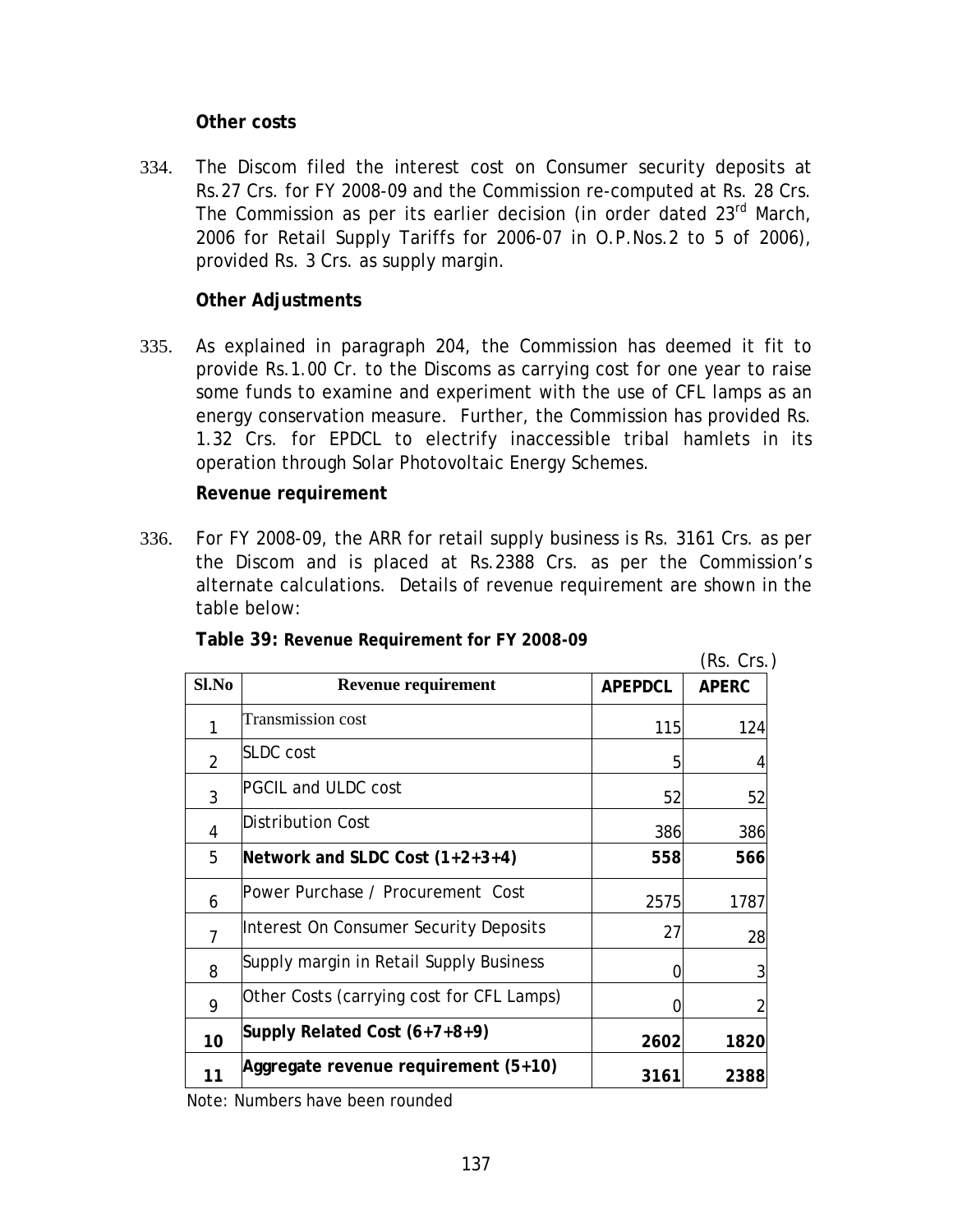# **Revenue from tariffs and charges**

337. For FY 2008-09, the revenue from tariffs and charges estimated by the Discom is at Rs. 2535 Crs. and as per the Commission's calculations, it works out to Rs. 2548 Crs. The revenue is net of HT Incentive and includes the computed interest income on consumer security deposits. The details are given below:

|             |                           |                | (Rs. Crs.)   |
|-------------|---------------------------|----------------|--------------|
| Category    | Purpose                   | <b>APEPDCL</b> | <b>APERC</b> |
| LT I        | Domestic                  | 622            | 632          |
| lt II       | Non-Domestic/Commercial   | 312            | 313          |
| LT III      | Industrial                | 189            | 192          |
| LT IV       | Cottage Industry          |                |              |
| LTV         | Agriculture               | 15             | 15           |
| LT VI       | <b>Public Lighting</b>    | 43             | 44           |
| lt VII      | <b>General Purpose</b>    | 14             | 14           |
| LT VIII     | <b>Temporary Supply</b>   |                |              |
| HT I        | Industry, General         | 940            | 937          |
| HT II       | Non-Industrial            | 127            | 126          |
| HT IV       | Irrigation & Agricultural | 46             | 46           |
| HTV         | Railway Traction          | 204            | 202          |
| <b>HTVI</b> | Townships/Colonies        | 10             | 11           |
| HT VII      | Temporary & RESCOs        | 12             | 11           |
| Total       |                           | 2535           | 2548         |

**Table 40: Revenue from Tariffs for FY 2008-09** 

Note: Numbers have been rounded

338. The Revenue Deficit / Surplus for the Discom for the FY 2008-09 is shown in the table below.

### **Table 41: Revenue Deficit/Surplus**

|       |                                                |                | (Rs.Crs.)    |
|-------|------------------------------------------------|----------------|--------------|
| SI.No | <b>Particulars</b>                             | <b>APEPDCL</b> | <b>APERC</b> |
|       | Aggregate Revenue Requirement                  | 3161           | 2388         |
|       | Revenue from Tariff                            | 2485           | 2498         |
|       | Revenue from Other Charges (Non-Tariff Income) | 50             | 50           |
|       | Revenue from Tariff and Other Charges          | 2535           | 2548         |
|       | Revenue Deficit $(-)$ / Surplus $(+)$          | $-626$         | 160          |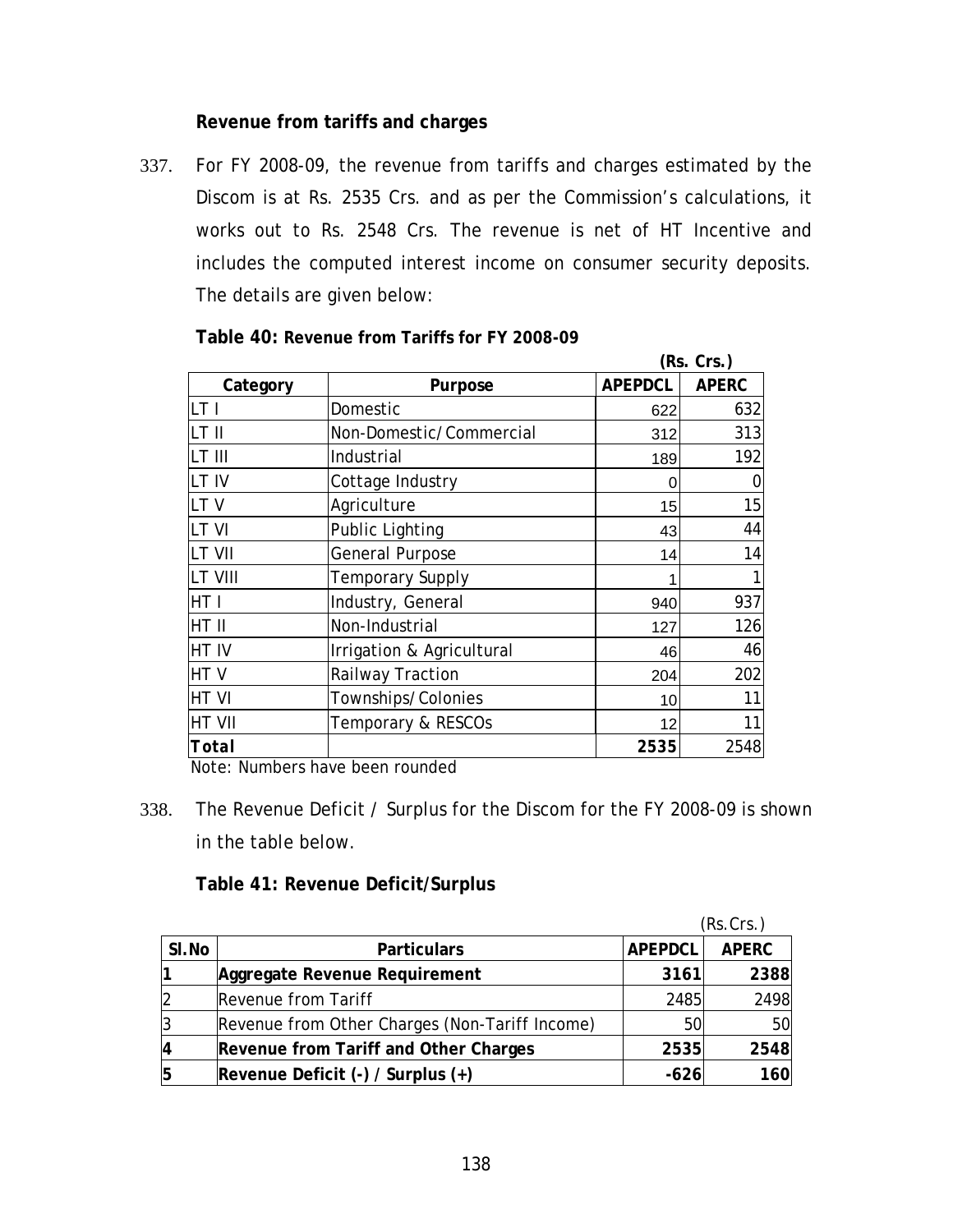# **PART B RETAIL TARIFFS**

339. The Commission determined Retail Tariffs for APEPDCL for FY 2008-09 in accordance with Section 62 of the Electricity Act, 2003 are given in the table below. The tariff so finalized is communicated to GoAP. Given below is the schedule of tariffs proposed by DISCOMs and Commissiondetermined tariffs for FY 2008-09.

٦

|                          | APEPDCL: RETIAL SUPPLY TARIFF FOR FY2008-09  |      |                         |                            |                    |                         |                                             |
|--------------------------|----------------------------------------------|------|-------------------------|----------------------------|--------------------|-------------------------|---------------------------------------------|
| <b>CONSUMER CATEGORY</b> |                                              | Cos  | HP Charge<br>(Rs/Month) | <b>kVA</b><br>Charge/Month | Current<br>tariffs | Proposed<br>tariffs     | Commission-<br>determined<br><b>Tariffs</b> |
|                          |                                              |      |                         |                            |                    | Energy Charge (Rs/unit) |                                             |
| LT I                     | <b>DOMESTIC</b>                              |      |                         |                            |                    |                         |                                             |
| LT01                     | Slab 1 (0-50)                                |      | 0.00                    | 0.00                       | 1.45               | 1.45                    | 1.45                                        |
| <b>LT01</b>              | Slab 2 (51-100)                              |      | 0.00                    | 0.00                       | 2.80               | 2.80                    | 2.80                                        |
| <b>LT01</b>              | Slab 3 (101-200)                             | 3.51 | 0.00                    | 0.00                       | 3.05               | 3.05                    | 3.05                                        |
| <b>LT01</b>              | Slab 4 (201-300)                             |      | 0.00                    | 0.00                       | 4.75               | 4.75                    | 4.75                                        |
| <b>LT01</b>              | Slab $5$ ( $>300$ )                          |      | 0.00                    | 0.00                       | 5.50               | 5.50                    | 5.50                                        |
| LT II                    | NON-DOMESTIC                                 |      |                         |                            |                    |                         |                                             |
| <b>LT02</b>              | Slab 1 (0-50)                                | 3.56 | 0.00                    | 0.00                       | 3.95               | 3.95                    | 3.85                                        |
| LT02                     | Slab $2$ ( $>50$ )                           |      | 0.00                    | 0.00                       | 6.25               | 6.25                    | 6.20                                        |
| LT IIIa                  | <b>INDUSTRIAL NORAML</b>                     |      |                         |                            |                    |                         |                                             |
| LT03                     | <b>Industrial Normal</b>                     |      | 37.00                   | 0.00                       | 3.75               | 3.75                    | 3.75                                        |
|                          | Off Seasonal<br>Tariff<br>for Seasonal Loads |      | 37.00                   | 0.00                       | 3.75               | 4.40                    | 4.40                                        |
| LT03                     | Industrial Optional                          |      | 0.00                    | 0.00                       | 3.75               | 3.75                    | 3.75                                        |
|                          | Off Seasonal Tariff<br>for Seasonal Loads    | 2.90 | 37.00                   | 0.00                       | 3.75               | 4.40                    | 4.40                                        |
| LT03                     | Pisciculture/Prawn<br>culture                |      | 0.00                    | 0.00                       | 0.90               | 0.90                    | 0.90                                        |
| LT03                     | Sugarcane crushing                           |      | 0.00                    | 0.00                       | 0.50               | 0.50                    | 0.50                                        |
| LT IIIb                  | <b>INDUSTRIAL OPTIONAL</b>                   |      |                         |                            |                    |                         |                                             |
| LT03                     | <b>SSI Units</b>                             |      | 0.00                    | 100.00                     | 3.75               | 3.75                    | 3.75                                        |
| LT03                     | Off Seasonal Tariff<br>for Seasonal Loads    | 2.90 | 0.00                    | 100.00                     | 0.00               | 4.40                    | 4.40                                        |
| LT IV                    | <b>COTTAGE INDUSTRIES</b>                    | 2.90 | 10.00                   | 0.00                       | 1.80               | 1.80                    | 1.80                                        |

**Table 42: Commission Determined Tariffs FY 2008-09**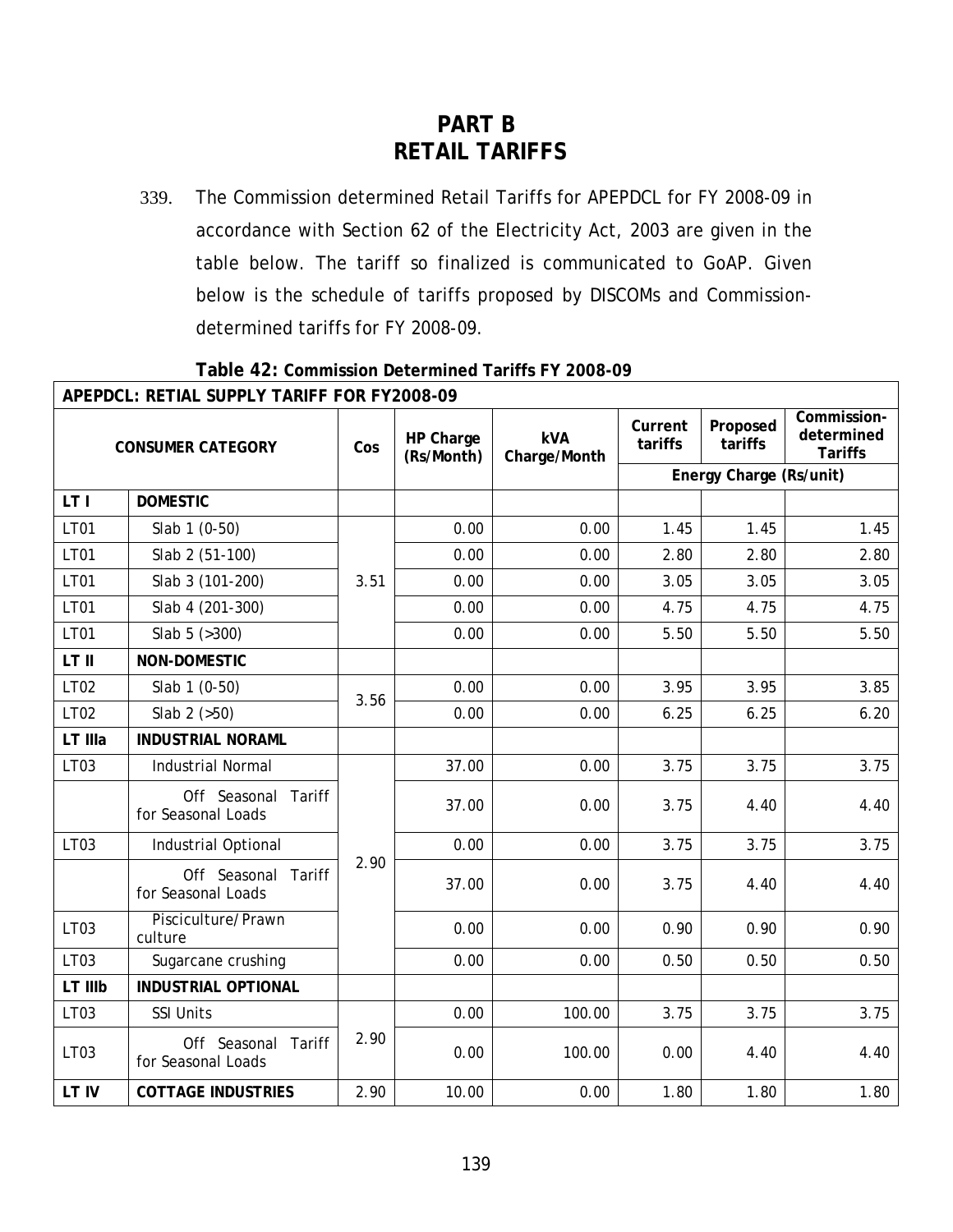|             | APEPDCL: RETIAL SUPPLY TARIFF FOR FY2008-09                                                     |      |                         |                            |                    |                         |                                             |
|-------------|-------------------------------------------------------------------------------------------------|------|-------------------------|----------------------------|--------------------|-------------------------|---------------------------------------------|
|             | <b>CONSUMER CATEGORY</b>                                                                        | Cos  | HP Charge<br>(Rs/Month) | <b>kVA</b><br>Charge/Month | Current<br>tariffs | Proposed<br>tariffs     | Commission-<br>determined<br><b>Tariffs</b> |
|             |                                                                                                 |      |                         |                            |                    | Energy Charge (Rs/unit) |                                             |
| LTV         | <b>IRRIGATION</b><br><b>AND</b><br><b>ARICULTURE</b>                                            |      |                         |                            |                    |                         |                                             |
| <b>LT05</b> | With DSM Measures                                                                               |      |                         |                            |                    |                         |                                             |
| <b>LT05</b> | Corporate Farmers &<br><b>IT Assesses</b>                                                       |      | 0.00                    | 0.00                       | 1.00               | 1.00                    | 1.00                                        |
| <b>LT05</b> | Wet<br>Land<br>Farmers<br>(Holdings > 2.5 acre)                                                 |      | 0.00                    | 0.00                       | 0.20               | 0.20                    | 0.20                                        |
| <b>LT05</b> | Land<br>Farmers<br>Dry<br>(Connections > 3 nos.)                                                | 2.51 | 0.00                    | 0.00                       | 0.20               | 0.20                    | 0.20                                        |
| <b>LT05</b> | Wet<br>Land<br>Farmers<br>(Holdings $\leq$ 2.5 acre)                                            |      | 0.00                    | 0.00                       | 0.00               | 0.00                    | 0.00                                        |
| <b>LT05</b> | Farmers<br>Dry<br>Land<br>(Connections $\leq$ = 3 nos.)                                         |      | 0.00                    | 0.00                       | 0.00               | 0.00                    | 0.00                                        |
| <b>LT05</b> | <b>Without DSM Measures</b>                                                                     |      |                         |                            |                    |                         |                                             |
| <b>LT05</b> | Corporate Farmers &<br><b>IT Assesses</b>                                                       |      | 0.00                    | 0.00                       | 2.00               | 2.00                    | 2.00                                        |
| <b>LT05</b> | Wet<br>Land<br>Farmers<br>(Holdings > 2.5 acre)                                                 |      | 0.00                    | 0.00                       | 0.50               | 0.50                    | 0.50                                        |
| <b>LT05</b> | Land<br>Farmers<br>Dry<br>(Connections > 3 nos.)                                                | 2.51 | 0.00                    | 0.00                       | 0.50               | 0.50                    | 0.50                                        |
| <b>LT05</b> | Wet<br>Land<br>Farmers<br>(Holdings $\leq$ 2.5 acre)                                            |      | 0.00                    | 0.00                       | 0.20               | 0.20                    | 0.20                                        |
| <b>LT05</b> | Dry<br>Land<br>Farmers<br>(Connections $\leq$ 3 nos.)                                           |      | 0.00                    | 0.00                       | 0.20               | 0.20                    | 0.20                                        |
| <b>LTVb</b> | <b>AGRICULTURE (TATKAL)</b>                                                                     | 2.51 | 0.00                    | 0.00                       | 0.20               | 0.20                    | 0.20                                        |
| LT Via      | LOCAL BODIES,<br><b>STREET</b><br><b>LIGHTING</b><br><b>AND</b><br><b>PWS</b><br><b>SCHEMES</b> |      |                         |                            |                    |                         |                                             |
| <b>LT06</b> | <b>Street Lighting</b>                                                                          |      |                         |                            |                    |                         |                                             |
| <b>LT06</b> | Minor Panchayats                                                                                |      | 0.00                    | 0.00                       | 1.56               | 1.56                    | 1.56                                        |
| <b>LT06</b> | Major Panchayats                                                                                |      | 0.00                    | 0.00                       | 2.08               | 2.08                    | 2.08                                        |
| LT06        | Nagarpalikas<br>&<br>Municipalities (Gr 3)                                                      | 3.77 | 0.00                    | 0.00                       | 2.74               | 2.74                    | 2.74                                        |
| LT06        | Municipalities (Gr 1&2)                                                                         |      | 0.00                    | 0.00                       | 3.26               | 3.26                    | 3.26                                        |
| <b>LT06</b> | Municipalities<br>Selection<br>Special Group                                                    |      | 0.00                    | 0.00                       | 3.53               | 3.53                    | 3.53                                        |
| LT06        | Corporations                                                                                    |      | 0.00                    | 0.00                       | 3.79               | 3.79                    | 3.79                                        |
| LT Vib      | <b>PWS Schemes</b>                                                                              |      |                         |                            |                    |                         |                                             |
| LT06        | Minor/ Major Panchayats                                                                         |      | 0.00                    | 0.00                       |                    |                         |                                             |
| LT06        | Upto 2500 units/Yr                                                                              | 3.77 | 0.00                    | 0.00                       | 0.20               | 0.20                    | 0.20                                        |
| LT06        | Above 2500 units/Yr                                                                             |      | 0.00                    | 0.00                       | 0.50               | 0.50                    | 0.50                                        |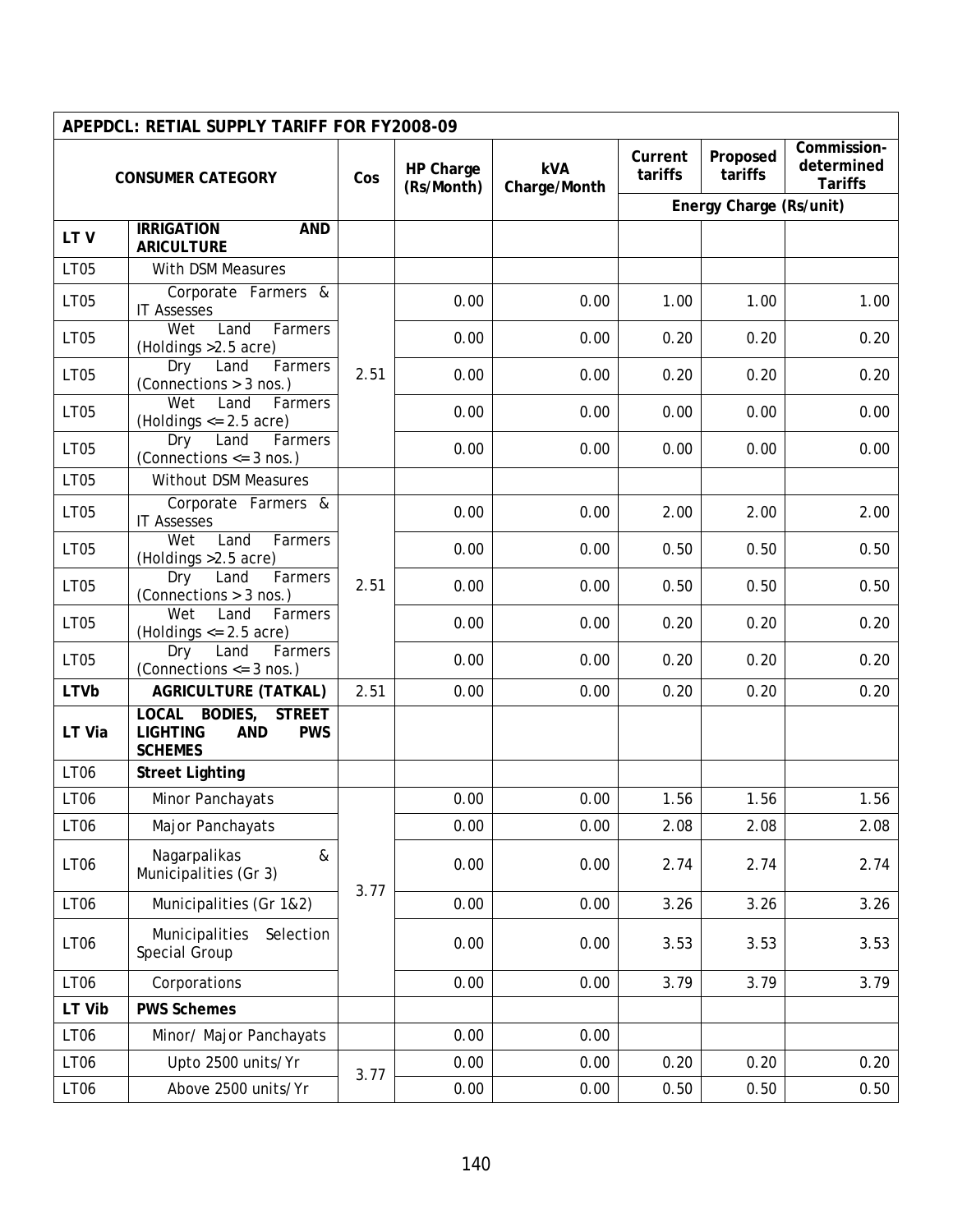|               | APEPDCL: RETIAL SUPPLY TARIFF FOR FY2008-09         |      |                         |                            |                    |                         |                                             |
|---------------|-----------------------------------------------------|------|-------------------------|----------------------------|--------------------|-------------------------|---------------------------------------------|
|               | <b>CONSUMER CATEGORY</b>                            | Cos  | HP Charge<br>(Rs/Month) | <b>kVA</b><br>Charge/Month | Current<br>tariffs | Proposed<br>tariffs     | Commission-<br>determined<br><b>Tariffs</b> |
|               |                                                     |      |                         |                            |                    | Energy Charge (Rs/unit) |                                             |
| <b>LT06</b>   | Nagarpalikas<br>AII<br>&<br>Municipalities          |      |                         |                            |                    |                         |                                             |
| <b>LT06</b>   | Upto 1000 units                                     | 3.77 | 20.00                   | 0.00                       | 3.75               | 3.75                    | 3.75                                        |
| <b>LT06</b>   | More than 1000 units                                |      | 20.00                   | 0.00                       | 4.05               | 4.05                    | 4.05                                        |
| <b>LT06</b>   | <b>Municipal Corporations</b>                       |      |                         |                            |                    |                         |                                             |
| <b>LT06</b>   | Upto 1000 units                                     | 3.77 | 20.00                   | 0.00                       | 4.05               | 4.05                    | 4.05                                        |
| <b>LT06</b>   | More than 1000 units                                |      | 20.00                   | 0.00                       | 4.60               | 4.60                    | 4.60                                        |
| <b>LT VII</b> | <b>GENERAL PURPOSE</b>                              | 3.77 | 0.00                    | 0.00                       | 4.00               | 4.00                    | 4.00                                        |
| LT VIII       | <b>TEMPORARY SUPPLY</b>                             |      |                         |                            |                    |                         |                                             |
|               | Temporary<br>Supply<br>to<br>Agriculture            |      | 0.00                    | 0.00                       | 6.20               | 2.30                    | 2.30                                        |
| LT08          | Supply<br>Temporary<br>to<br>Other than Agriculture | 3.77 | 0.00                    | 0.00                       | 2.30               | 6.20                    | 6.20                                        |
| HT I          | <b>INDUSTRY GENERAL</b>                             |      |                         |                            |                    |                         |                                             |
| <b>HT01</b>   | 132 KV and above                                    | 1.86 | 0.00                    | 250.00                     | 2.80               | 2.80                    | 2.75                                        |
| <b>HT01</b>   | 33KV                                                | 1.92 | 0.00                    | 230.00                     | 3.10               | 3.10                    | 3.00                                        |
| <b>HT01</b>   | 11 KV and below                                     | 2.30 | 0.00                    | 195.00                     | 3.30               | 3.30                    | 3.25                                        |
| HT Ib         | <b>FERRO ALLOYS</b>                                 | 2.30 | 0.00                    | 0.00                       | 2.55               | 2.55                    | 2.45                                        |
| <b>HT01</b>   | <b>Lights and Fans</b>                              |      |                         |                            |                    |                         |                                             |
|               | 132 KV and above                                    | 1.86 | 0.00                    | 0.00                       | 4.40               | 4.40                    | 4.40                                        |
|               | 33KV                                                | 1.92 | 0.00                    | 0.00                       | 4.40               | 4.40                    | 4.40                                        |
|               | 11 KV and below                                     | 2.30 | 0.00                    | 0.00                       | 4.40               | 4.40                    | 4.40                                        |
| <b>HT01</b>   | Colony                                              |      |                         |                            |                    |                         |                                             |
|               | 132 KV and above                                    | 1.86 | 0.00                    | 0.00                       | 3.50               | 3.50                    | 4.00                                        |
|               | 33KV                                                | 1.92 | 0.00                    | 0.00                       | 3.50               | 3.50                    | 4.00                                        |
|               | 11 KV and below                                     | 2.30 | 0.00                    | 0.00                       | 3.50               | 3.50                    | 4.00                                        |
| <b>HT01</b>   | <b>Seasonal Industries</b>                          |      |                         |                            |                    |                         |                                             |
|               | 132 KV and above                                    | 1.86 | 0.00                    | 250.00                     | 3.65               | 3.65                    | 3.60                                        |
|               | 33KV                                                | 1.92 | 0.00                    | 230.00                     | 3.90               | 3.90                    | 3.80                                        |
|               | 11 KV and below                                     | 2.30 | 0.00                    | 195.00                     | 4.40               | 4.40                    | 4.30                                        |
| HT II         | <b>INDUSTRY OTHERS</b>                              |      |                         |                            |                    |                         |                                             |
| <b>HT02</b>   | 132 KV and above                                    | 2.24 | 0.00                    | 250.00                     | 3.65               | 3.65                    | 3.60                                        |
| <b>HT02</b>   | 33KV                                                | 2.17 | 0.00                    | 230.00                     | 3.90               | 3.90                    | 3.80                                        |
| HT02          | 11 KV and below                                     | 2.68 | 0.00                    | 195.00                     | 4.40               | 4.40                    | 4.30                                        |
| HT IV         | <b>IRRIGATION</b><br><b>AND</b>                     |      |                         |                            |                    |                         |                                             |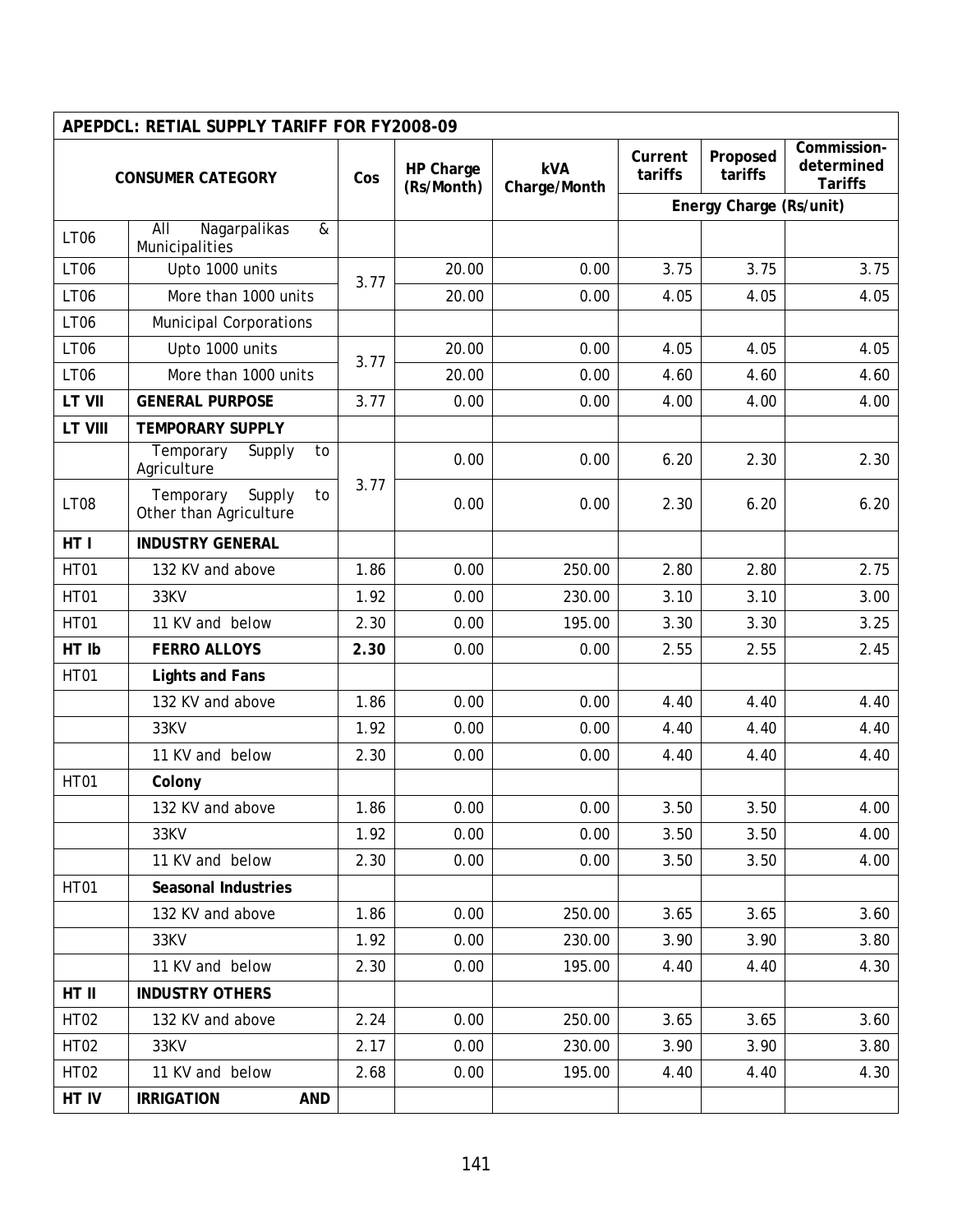|                          | APEPDCL: RETIAL SUPPLY TARIFF FOR FY2008-09            |      |                         |                            |                    |                         |                                             |
|--------------------------|--------------------------------------------------------|------|-------------------------|----------------------------|--------------------|-------------------------|---------------------------------------------|
| <b>CONSUMER CATEGORY</b> |                                                        | Cos  | HP Charge<br>(Rs/Month) | <b>kVA</b><br>Charge/Month | Current<br>tariffs | Proposed<br>tariffs     | Commission-<br>determined<br><b>Tariffs</b> |
|                          |                                                        |      |                         |                            |                    | Energy Charge (Rs/unit) |                                             |
|                          | <b>AGRICULTURE</b>                                     |      |                         |                            |                    |                         |                                             |
| HT <sub>03</sub>         | Lift<br>Government<br><b>Irrigation Schmes</b>         | 1.25 | 0.00                    | 0.00                       | 2.36               | 2.36                    | 2.36                                        |
| HT <sub>03</sub>         | Agriculture                                            | 1.84 | 0.00                    | 0.00                       | 0.00               | 0.00                    | 0.00                                        |
| HT V                     | <b>RAILWAY TRACTION</b>                                | 2.26 | 0.00                    | 0.00                       | 4.10               | 4.10                    | 4.00                                        |
| HT VI                    | <b>TOWNSHIPS</b><br>AND<br><b>RESIDENTIAL COLONIES</b> | 2.51 | 0.00                    | 0.00                       | 3.50               | 3.50                    | 4.00                                        |
| HT<br><b>OTHERS</b>      | <b>OTHER SALES</b>                                     | 1.77 | 0.00                    | 0.00                       | 0.00               | 0.66                    | $0.66$ \$\$                                 |
| HT <sub>07</sub>         | Temporary                                              | 0.00 | 0.00                    | \$                         | 0.00               | \$                      | $6.60^{3}$                                  |
| <b>HT</b>                | <b>Green Power</b>                                     |      |                         |                            |                    |                         | 6.70                                        |
| <b>ALL</b>               | <b>TOTAL</b>                                           |      |                         |                            |                    |                         |                                             |

**\$ - One– and– a–half times the rates set out for HT Categories** 

**\$\$ - Rural Electric Supply Co-Operatives(RESCOs).** 

#### **Government Policy Direction**

- 340. Under Section 108 of the Electricity Act 2003, the GoAP issued policy direction that the tariffs be uniform across the State. The Commission in tune with this policy directive has readjusted the tariffs.
- 341. The GoAP has further decided to continue with the "single bulb scheme" for the FY 2008-09. Accordingly, the GoAP also agreed to pay additional subsidy to the Utilities for effecting supplies under this scheme.

## **Final Retail Tariffs**

342. The schedule of Retail Supply Tariff applicable for all categories of consumers for FY2008-09 is provided in **Annexure-D**.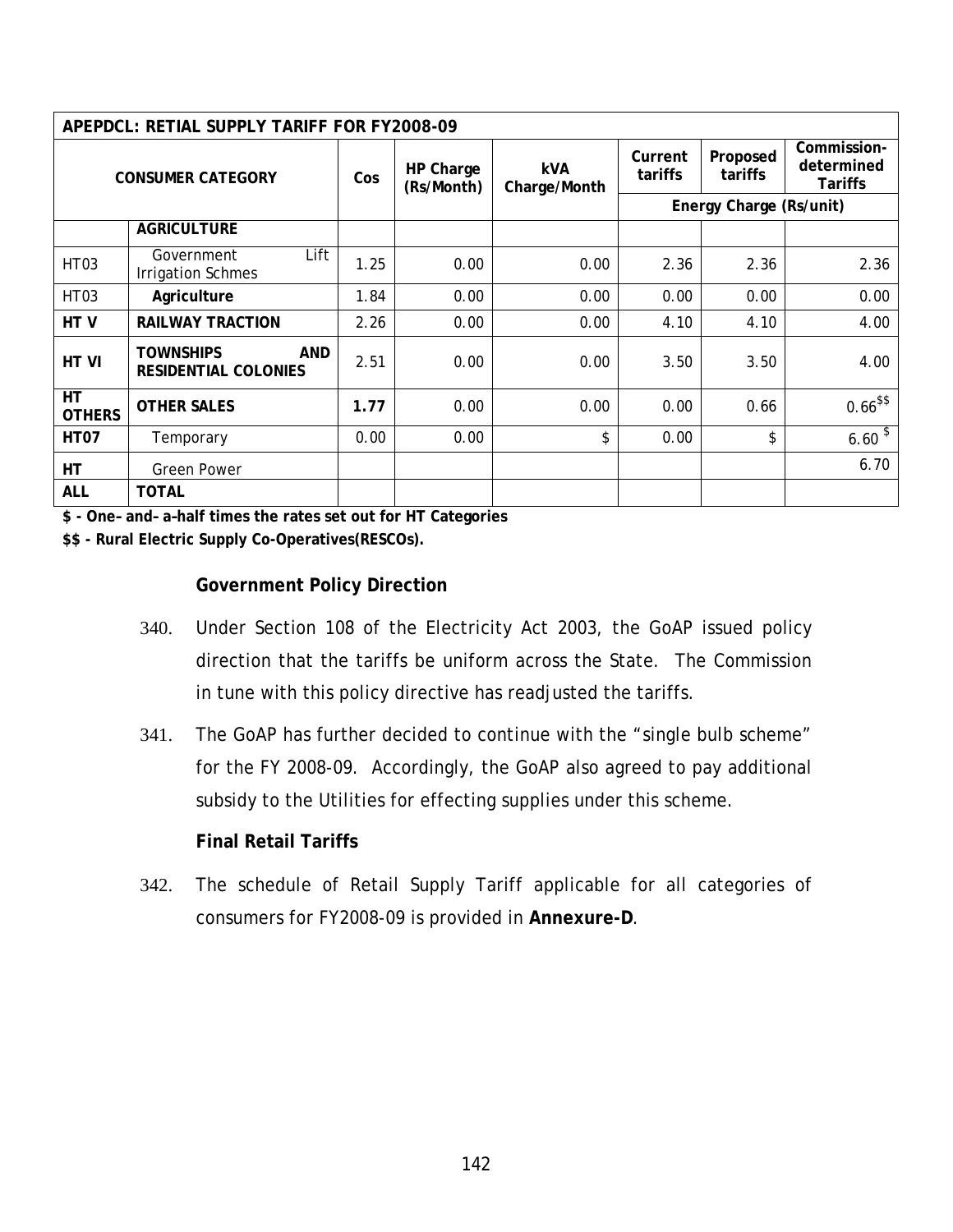## **CHAPTER - X RETAIL SUPPLY TARIFFS OF APNPDCL PART A - REVENUE REQUIREMENT**

## <span id="page-148-0"></span>**Filings in brief**

- 343. The Discom (APNPDCL) filed its Aggregate Revenue Requirement (ARR) and Revenue at proposed tariffs for determination of the retail supply tariffs for FY 2008-09, which is the third and last year of the first Control Period. The retail supply business of the Discom refers to purchase, and sale of electricity with reference to its licenced area. The Discom projected the sales to different categories of consumers and reckoned the losses to compute the power purchase requirement for FY 2008-09.
- 344. The projected sales to different consumer categories were based on historical information and likely variations in loads, number of consumers, etc. The filed sales volume of 8538 MU, was later revised to 8789 MU\* on account of upward revision of sales to HT- Agriculture Consumer Category (Government Lift Irrigation Scheme). For LT Agriculture, the Discom appears to have relied upon the DTR meter readings and other information available to it.
- 345. The revised power purchase requirement is 10807 MUs and the aggregate revenue requirement or ARR (expenditure) is Rs. 3233 Crs[\\*](#page-148-0) .
- 346. The revenue at proposed tariffs from the sale of 8789 MUs and other charges from different categories of consumers is estimated at Rs. 1465 Crs.
- 347. The revenue gap as per the filing works out to Rs. 1768 Crs. The gap has not been adjusted by the Discom on account of additional sales and purchase referred to earlier and has consequently been understated. The details of revenue requirement, revenue from tariffs and sources and the revenue gap are given below:

The difference in 1 MU and Rs. 1 Cr. from corresponding figures appearing elsewhere in this order due to rounding.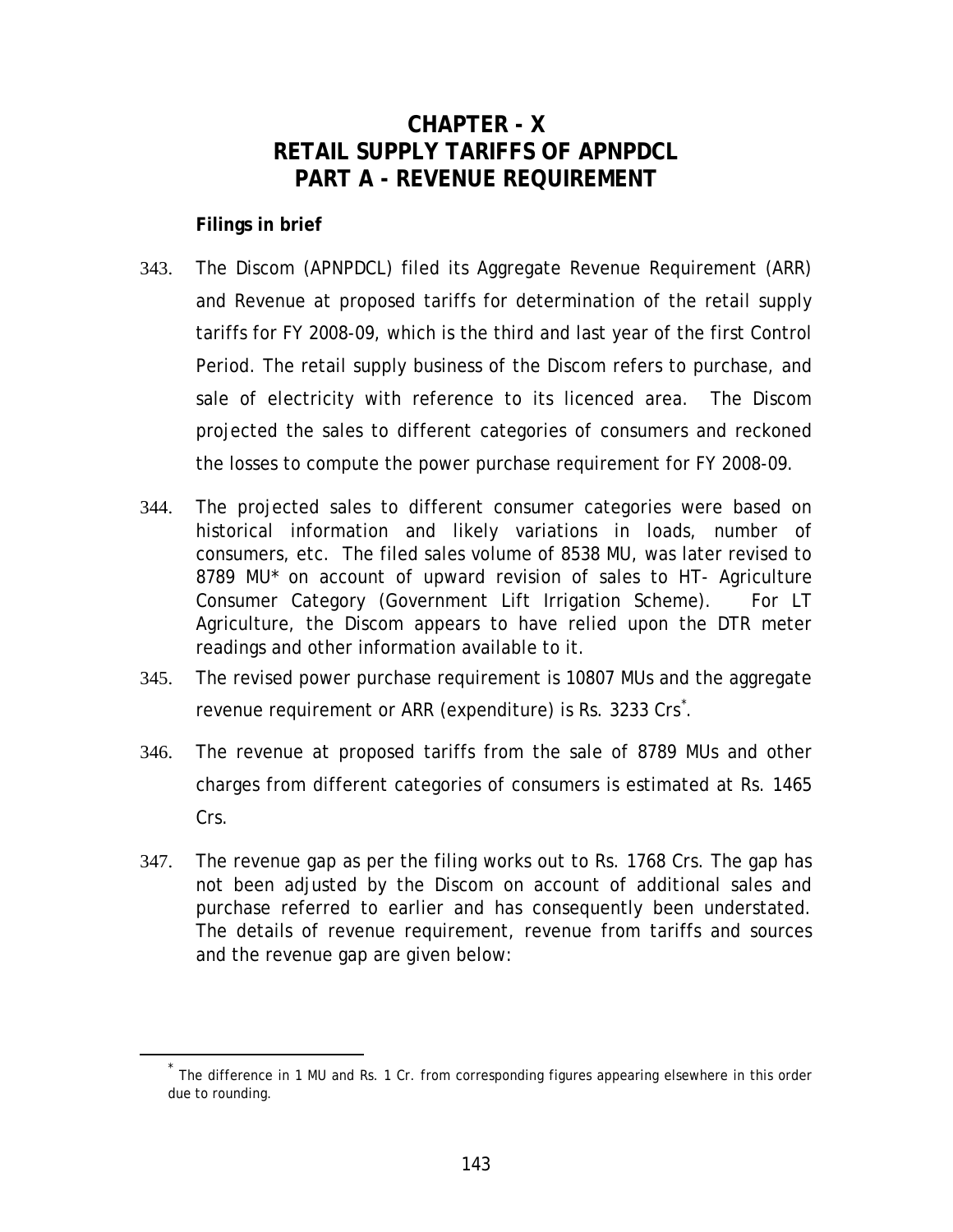|                                      |         | 113. VIJ.J |
|--------------------------------------|---------|------------|
| <b>Particulars</b>                   |         | Amount     |
| Revenue requirement                  |         | 32331      |
| Revenue from tariffs & other sources |         | 1465       |
| Revenue gap $(-)$ /Surplus $(+)$     | $(2-1)$ | $-1768$    |

**Table 43: APNPDCL: Revenue Requirement for FY 2008-09 - As per filings (Rs. Crs.)**

#### **COMMISSION ANALYSIS**

#### **Sales forecast**

348. The Commission after having reckoned the revised sales volume of the Discom concluded that the sales volume for LT agricultural consumers is high and decided to peg the same at 2909 MU, the same volume as approved for the current year i.e. 2007-08 as suggested by the Commission's Staff and as explained in **paragraph [175](#page-76-0)**. Sales to all other categories of consumers are approved as projected by the Discom except for one Rural Electric Supply Co-Operative(RESCO) falling within the jurisdiction of the Discom, in whose case a reduction of 102 MU has been effected on account of pegging on agricultural sales too at current levels. The consumer category-wise sales volumes as approved by the Commission for the FY 2008-09 are given below:

| Table 44: Category-wise Sales Volumes for FY2008-09 |
|-----------------------------------------------------|
|-----------------------------------------------------|

|               |                           |                | (MUs)        |
|---------------|---------------------------|----------------|--------------|
| Category      | Category                  | <b>APNPDCL</b> | <b>APERC</b> |
| LT I          | Domestic                  | 1563           | 1563         |
| LT II         | Non-Domestic/Commercial   | 314            | 314          |
| LT III        | Industrial                | 346            | 346          |
| LT IV         | Cottage Industry          | 6              | 6            |
| LT V          | Agriculture               | 3851           | 2909         |
| LT VI         | <b>Public Lighting</b>    | 279            | 279          |
| <b>LT VII</b> | General Purpose           | 23             | 23           |
| LT VIII       | <b>Temporary Supply</b>   | 0              | 0            |
| HT I          | Industry, General         | 907            | 907          |
| HT II         | Non-Industrial            | 60             | 61           |
| HT IV         | Irrigation & Agricultural | 477            | 477          |
| HTV           | Railway Traction          | 315            | 315          |
| HT VI         | Townships/Colonies        | 133            | 133          |
| <b>HT VII</b> | Temporary & RESCO         | 515            | 414          |
| Total         |                           | 8789           | 7746         |

Note: Numbers have been rounded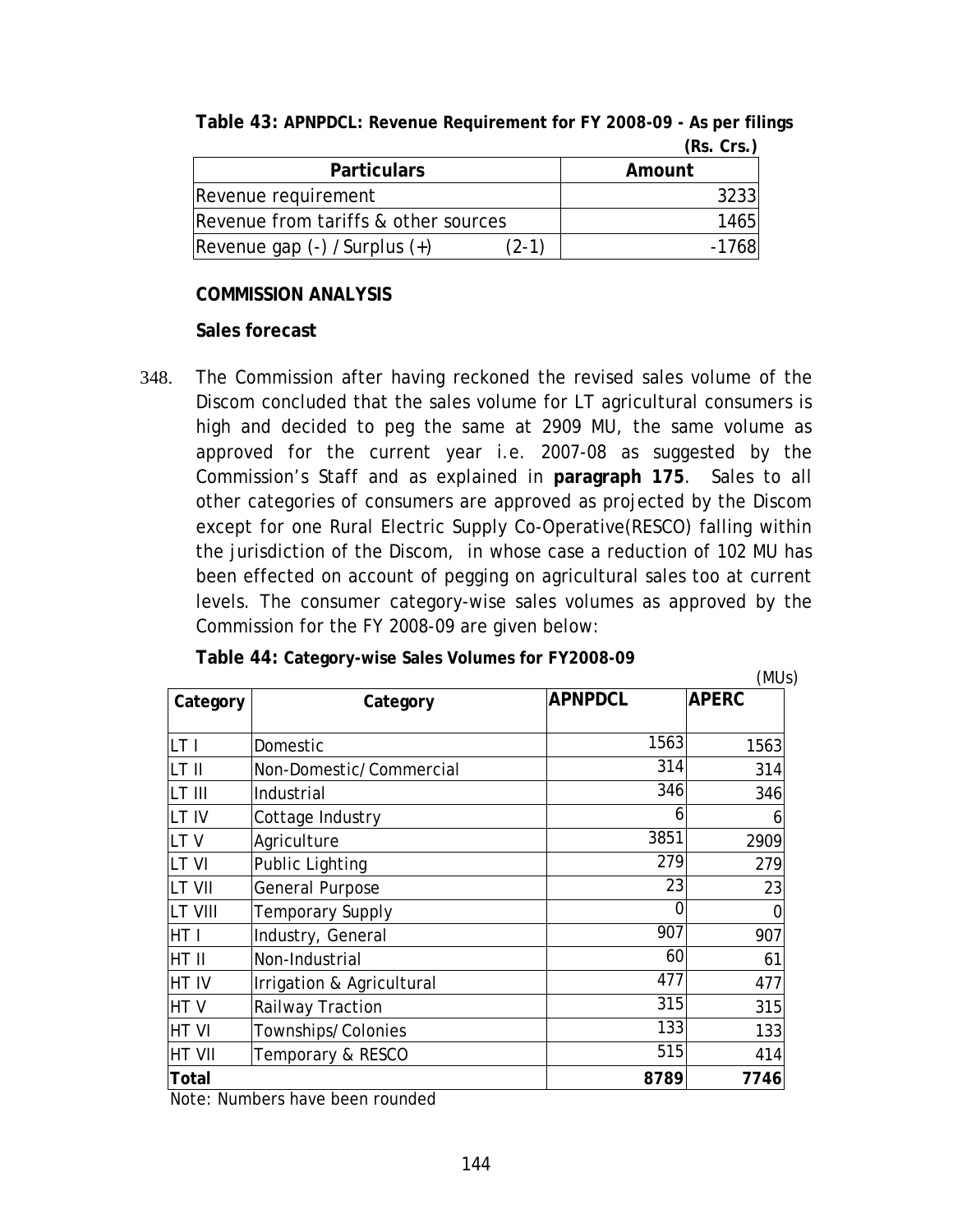#### **Distribution losses and power purchase volumes**

349. The approved sales volume and the loss trajectory for FY 2008-09 approved by the Commission under MYT Regulatory framework have been reckoned to arrive at the power purchase requirement for FY 2008- 09 in keeping with the Commission's commitment towards regulatory certainty. The power purchase volume for the Discom accordingly worked out at 9444 MU for FY 2008-09 as detailed in Chapter VII, paragraph [266.](#page-108-0)

| Table 45: Sales, Energy Losses and Energy Purchases |  |  |  |  |
|-----------------------------------------------------|--|--|--|--|
|-----------------------------------------------------|--|--|--|--|

|                             |                | (MU)         |
|-----------------------------|----------------|--------------|
| Sales, Purchases and Losses | <b>APNPDCL</b> | <b>APERC</b> |
| <b>Energy Sales</b>         | 8789           | 7746         |
| <b>Energy Losses</b>        | 2018           | 1697         |
| <b>Energy Purchases</b>     | 10807          | 9444         |

Note: Numbers have been rounded

#### **Power purchase cost**

350. The projected power purchase cost at revised power purchase volumes as per the filings is Rs. 2641 Crs. for projected procurement of 10807 MU. The Commission recomputed the power purchase cost at Rs. 1627 Crs. based on power purchase requirement of 9444 MUs and the procedure adopted for computing the power purchase cost **(vide paragraphs [266](#page-108-0) to [290\)](#page-118-0)**. Details of power purchase cost are given in **Annexure – G(iii).**

#### **Network cost**

351. The Discom filed the transmission and distribution costs for FY 2008-09 as per the Multi Year Tariff Regulatory framework approved by the Commission. The SLDC cost at Rs. 4 Crs. as filed is in accordance with the Commission's Order on SLDC charges from FY 2007-08 to FY 2008-09 and accordingly taken as part of network costs. Further, the PGCIL and ULDC charges at Rs. 52 Crs. as filed by the Discom are admitted.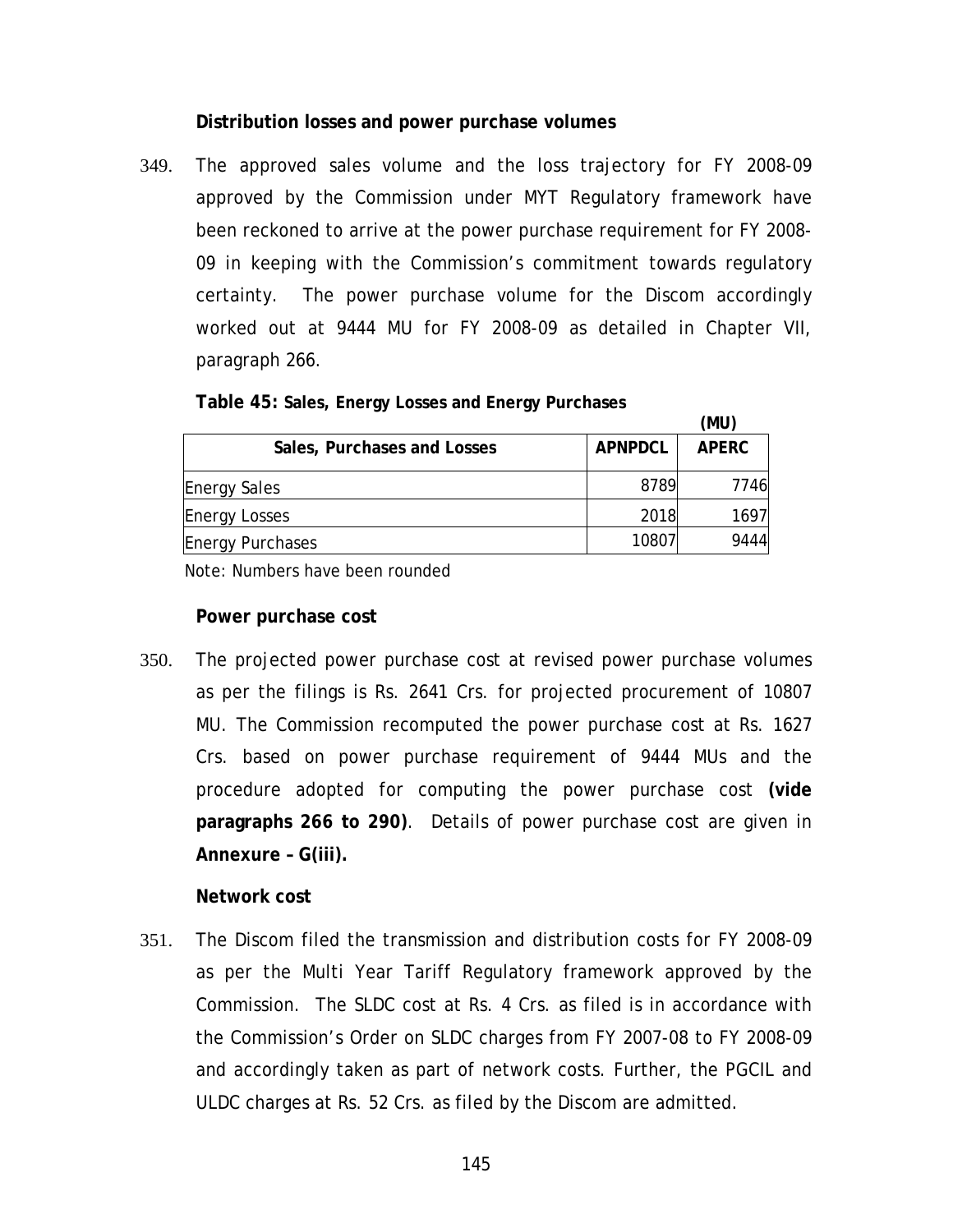#### **Other costs**

352. The Discom filed the interest cost on Consumer security deposits at Rs. 13 Crs. for FY 2008-09 and the Commission re-computed at Rs 12 Crs. The Commission as per its earlier decision (in Order dated 23<sup>rd</sup> March, 2006 for Retail Supply Tariffs for 2006-07 in O.P N0s.2 to 5 of 2006), provided Rs. 5 Crs. as supply margin.

#### **Other adjustments**

353. As explained in paragraph [204,](#page-82-0) the Commission has deemed it fit to provide Rs.1.00 Cr. to the Discom as carrying cost for one year to raise some funds to examine and experiment with the use of CFL lamps as an energy conservation measure.

#### **Revenue requirement**

354. For FY 2008-09, the ARR for retail supply business is Rs. 3233 Crs. as per the Discom and is placed at Rs.2229 Crs. as per the Commission's alternate calculations. Details of Revenue Requirement are given in table below:

|       |                                           |                | (Rs. Crs.)   |
|-------|-------------------------------------------|----------------|--------------|
| SI.No | Revenue requirement                       | <b>APNPDCL</b> | <b>APERC</b> |
|       | <b>Transmission cost</b>                  | 114            | 121          |
|       | <b>SLDC</b> cost                          | 5              |              |
|       | <b>PGCIL and ULDC cost</b>                | 52             | 52           |
|       | Distribution Cost                         | 408            | 408          |
|       | Network and SLDC Cost (1+2+3+4)           | 579            | 585          |
|       | Power Purchase / Procurement Cost         | 2641           | 1627         |
|       | Interest On Consumer Security Deposits    | 13             | 12           |
| l8    | Supply margin in Retail Supply Business   |                |              |
| 9     | Other Costs (carrying cost for CFL Lamps) |                |              |
| 10    | Supply Related Cost (6+7+8+9)             | 2654           | 1644         |
| 11    | Aggregate revenue requirement (5+10)      | 3233           | 2229         |
|       | Nota: Numbers have been rounded           |                |              |

**Table 46: Revenue Requirement for FY 2008-09** 

Note: Numbers have been rounded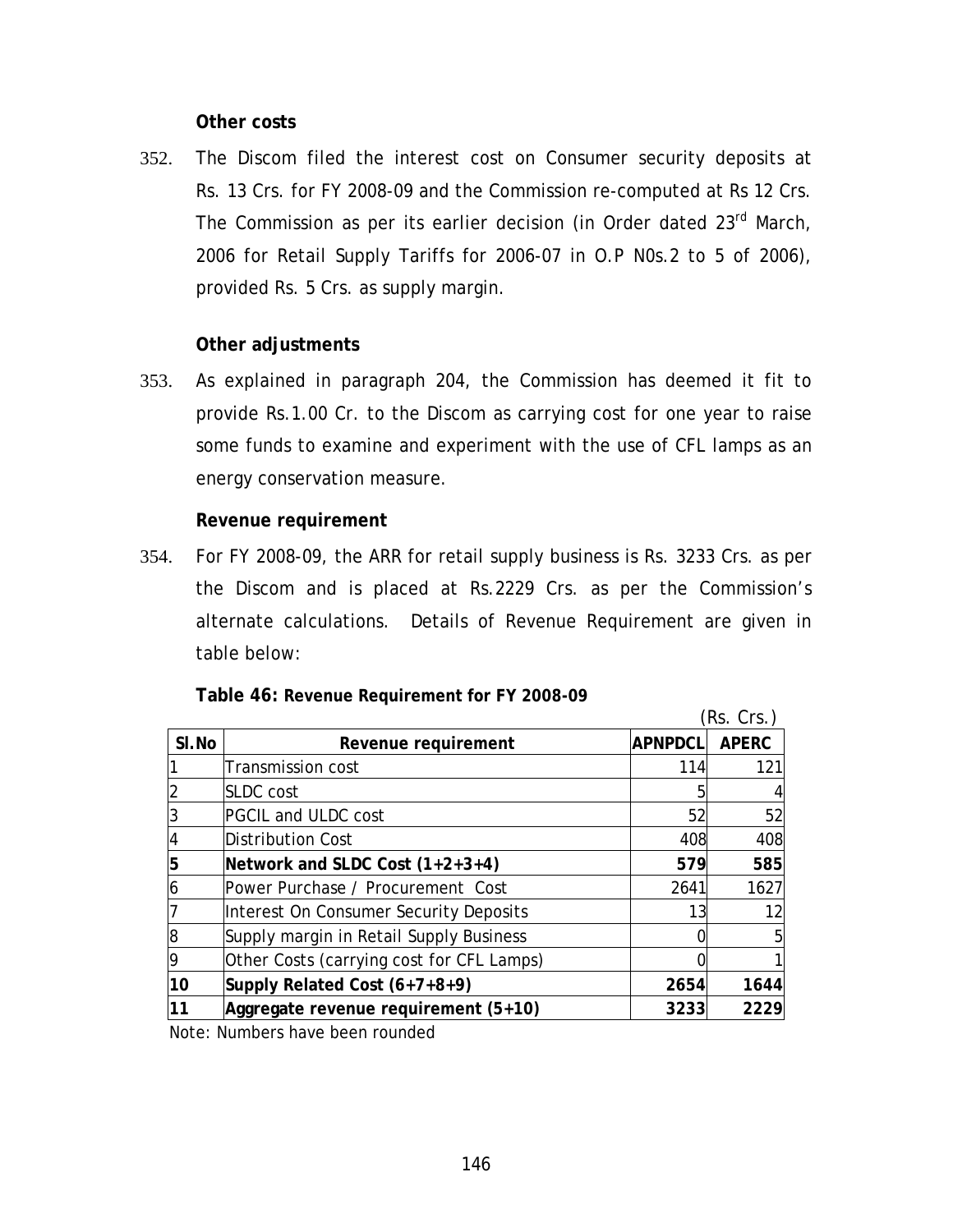#### **Revenue from tariffs and charges**

355. For FY 2008-09, the revenue from tariffs and charges estimated by the Discom is at Rs. 1465 Crs. and as per the Commission's calculations, it works out to Rs. 1479 Crs. The revenue is net of HT Incentive and includes the computed interest income on consumer security deposits. The details are given below:

|                |                           |                | (Rs. Crs.)   |
|----------------|---------------------------|----------------|--------------|
| Category       | Purpose                   | <b>APNPDCL</b> | <b>APERC</b> |
| LT I           | Domestic                  | 387            | 393          |
| LT II          | Non-Domestic/Commercial   | 184            | 184          |
| ILT III        | Industrial                | 156            | 158          |
| LT IV          | Cottage Industry          |                |              |
| LTV            | Agriculture               | 38             | 42           |
| <b>ILT VI</b>  | Public Lighting           | 39             | 40           |
| <b>LT VII</b>  | <b>General Purpose</b>    | 9              | 10           |
| <b>LT VIII</b> | Temporary Supply          | 0              | 0            |
| HT I           | Industry, General         | 308            | 307          |
| HT II          | Non-Industrial            | 32             | 32           |
| HT IV          | Irrigation & Agricultural | 109            | 111          |
| HTV            | Railway Traction          | 130            | 129          |
| <b>HT VI</b>   | Townships/Colonies        | 47             | 55           |
| <b>HT VII</b>  | Temporary & RESCO         | 23             | 19           |
| Total          |                           | 1465           | 1479         |

**Table 47: Revenue from Tariffs and other Charges for FY 2008-09** 

Note: Numbers have been rounded

356. The Revenue Deficit / Surplus for the Discom for the FY 2008-09 is shown in the table below.

**Table 48:** Revenue Deficit/Surplus

|       |                                                |                | (Rs. Crs.)   |
|-------|------------------------------------------------|----------------|--------------|
| S.No. | <b>Particulars</b>                             | <b>APNPDCL</b> | <b>APERC</b> |
|       | Aggregate Revenue Requirement                  | 3233           | 2229         |
|       | <b>Revenue from Tariff</b>                     | 1431           | 1445         |
|       | Revenue from Other Charges (Non-Tariff Income) | 34             | 34           |
|       | Revenue from Tariff and Other Charges          | 1465           | 1479         |
|       | Revenue Deficit $(-)$ / Surplus $(+)$          | $-1768$        | $-749$       |

**\*Difference of 1 Cr. is due to rounding**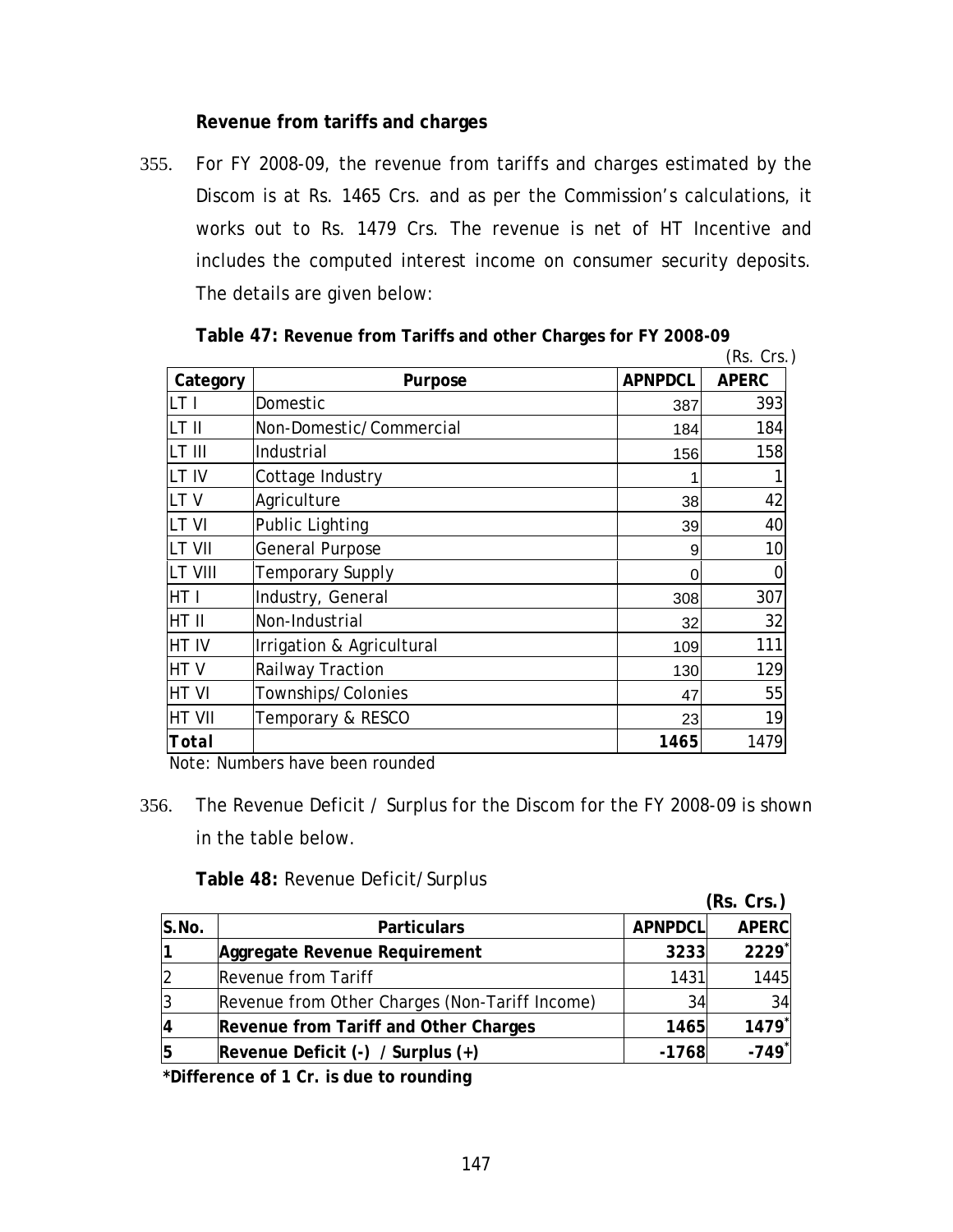## **PART B - RETAIL TARIFFS**

357. The Commission determined Retail Tariffs for APNPDCL for FY 2008-09 in accordance with Section 62 of the Electricity Act, 2003 are given in the table below. The tariff so finalized is communicated to GoAP. Given below is the schedule of tariffs proposed by DISCOMs and Commissiondetermined tariffs for FY 2008-09

| APNPDCL: RETIAL SUPPLY TARIFF FOR FY2008-09 |                                           |      |                         |                            |                    |                         |                                             |
|---------------------------------------------|-------------------------------------------|------|-------------------------|----------------------------|--------------------|-------------------------|---------------------------------------------|
| <b>CONSUMER CATEGORY</b>                    |                                           | Cos  | HP Charge<br>(Rs/Month) | <b>kVA</b><br>Charge/Month | Current<br>tariffs | Proposed<br>tariffs     | Commission-<br>determined<br><b>Tariffs</b> |
|                                             |                                           |      |                         |                            |                    | Energy Charge (Rs/unit) |                                             |
| LT I                                        | <b>DOMESTIC</b>                           |      |                         |                            |                    |                         |                                             |
| LT01                                        | Slab 1 (0-50)                             |      | 0.00                    | 0.00                       | 1.45               | 1.45                    | 2.89                                        |
| <b>LT01</b>                                 | Slab 2 (51-100)                           |      | 0.00                    | 0.00                       | 2.80               | 2.80                    | 3.30                                        |
| <b>LT01</b>                                 | Slab 3 (101-200)                          | 4.02 | 0.00                    | 0.00                       | 3.05               | 3.05                    | 3.46                                        |
| <b>LT01</b>                                 | Slab 4 (201-300)                          |      | 0.00                    | 0.00                       | 4.75               | 4.75                    | 4.75                                        |
| LT01                                        | Slab $5$ ( $>300$ )                       |      | 0.00                    | 0.00                       | 5.50               | 5.50                    | 5.50                                        |
| LT II                                       | NON-DOMESTIC                              |      |                         |                            |                    |                         |                                             |
| LT02                                        | Slab 1 (0-50)                             | 4.58 | 0.00                    | 0.00                       | 3.95               | 3.95                    | 3.96                                        |
| LT02                                        | Slab $2$ ( $>50$ )                        |      | 0.00                    | 0.00                       | 6.25               | 6.25                    | 6.20                                        |
| LT IIIa                                     | <b>INDUSTRIAL NORAML</b>                  |      |                         |                            |                    |                         |                                             |
| LT03                                        | <b>Industrial Normal</b>                  |      | 37.00                   | 0.00                       | 3.75               | 3.75                    | 3.75                                        |
|                                             | Off Seasonal Tariff<br>for Seasonal Loads |      | 37.00                   | 0.00                       | 3.75               | 4.40                    | 4.40                                        |
| LT03                                        | Industrial Optional                       |      | 0.00                    | 0.00                       | 3.75               | 3.75                    | 3.75                                        |
|                                             | Off Seasonal Tariff<br>for Seasonal Loads | 3.45 | 37.00                   | 0.00                       | 3.75               | 4.40                    | 4.40                                        |
| LT03                                        | Pisciculture/Prawn<br>culture             |      | 0.00                    | 0.00                       | 0.90               | 0.90                    | 0.90                                        |
| LT03                                        | Sugarcane crushing                        |      | 0.00                    | 0.00                       | 0.50               | 0.50                    | 0.50                                        |
| LT IIIb                                     | <b>INDUSTRIAL OPTIONAL</b>                |      |                         |                            |                    |                         |                                             |
| LT03                                        | <b>SSI Units</b>                          |      | 0.00                    | 100.00                     | 3.75               | 3.75                    | 3.75                                        |
| LT <sub>03</sub>                            | Off Seasonal Tariff<br>for Seasonal Loads | 3.45 | 0.00                    | 100.00                     | 0.00               | 4.40                    | 4.40                                        |
| LT IV                                       | <b>COTTAGE INDUSTRIES</b>                 | 3.45 | 10.00                   | 0.00                       | 1.80               | 1.80                    | 2.60                                        |

**Table 49: Commission Determined Tariffs FY 2008-09**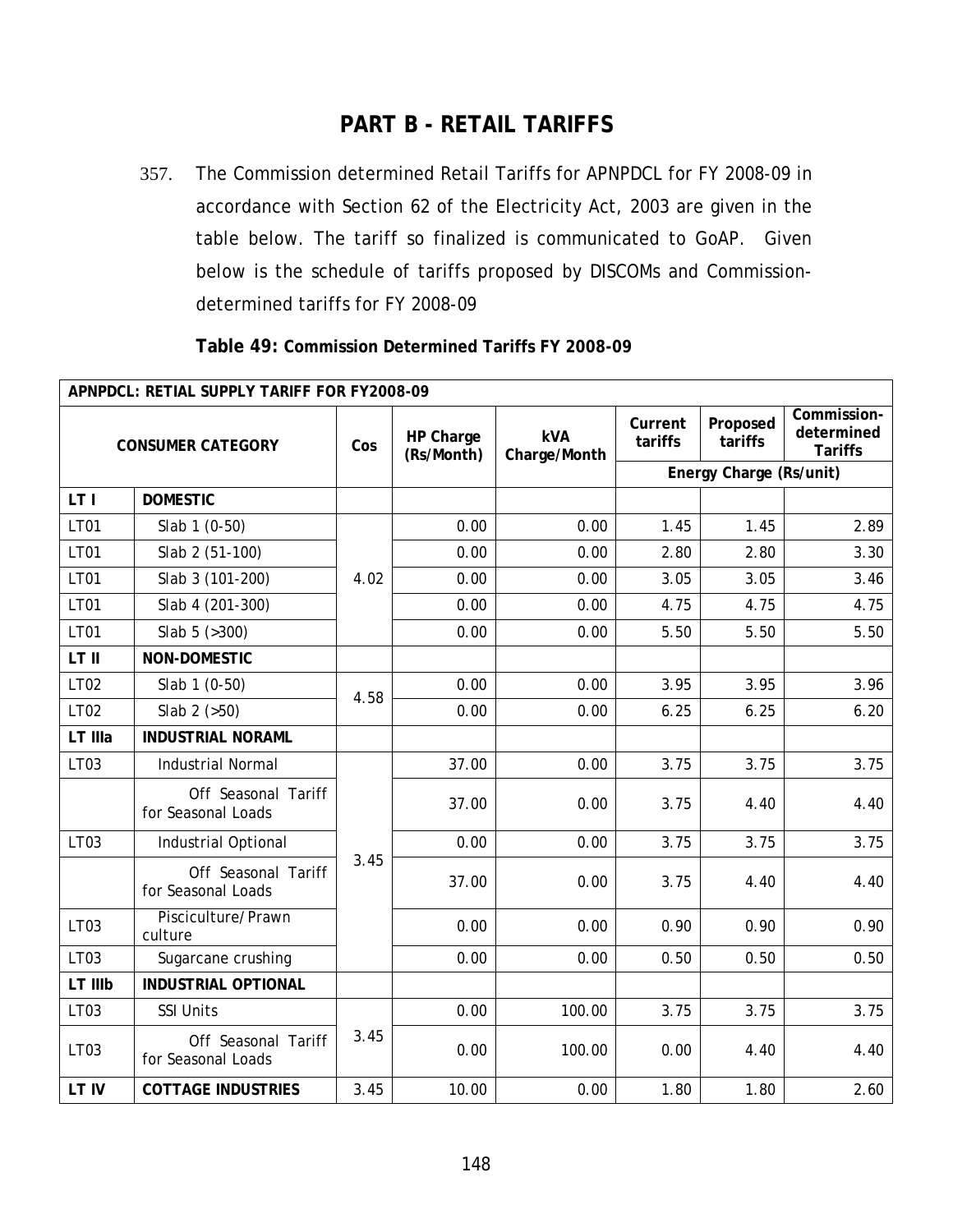| APNPDCL: RETIAL SUPPLY TARIFF FOR FY2008-09 |                                                                                       |      |                         |                            |                    |                         |                                             |
|---------------------------------------------|---------------------------------------------------------------------------------------|------|-------------------------|----------------------------|--------------------|-------------------------|---------------------------------------------|
| <b>CONSUMER CATEGORY</b>                    |                                                                                       | Cos  | HP Charge<br>(Rs/Month) | <b>kVA</b><br>Charge/Month | Current<br>tariffs | Proposed<br>tariffs     | Commission-<br>determined<br><b>Tariffs</b> |
|                                             |                                                                                       |      |                         |                            |                    | Energy Charge (Rs/unit) |                                             |
| LTV                                         | <b>IRRIGATION</b><br><b>AND</b><br><b>ARICULTURE</b>                                  |      |                         |                            |                    |                         |                                             |
| <b>LT05</b>                                 | With DSM Measures                                                                     |      |                         |                            |                    |                         |                                             |
| LT05                                        | Corporate Farmers &<br><b>IT Assesses</b>                                             |      | 0.00                    | 0.00                       | 1.00               | 1.00                    | 1.96                                        |
| LT05                                        | Wet<br>Land<br>Farmers<br>(Holdings > 2.5 acre)                                       |      | 0.00                    | 0.00                       | 0.20               | 0.20                    | 1.72                                        |
| <b>LT05</b>                                 | Dry<br>Land<br>Farmers<br>(Connections > 3 nos.)                                      | 2.45 | 0.00                    | 0.00                       | 0.20               | 0.20                    | 1.72                                        |
| <b>LT05</b>                                 | Land<br>Wet<br>Farmers<br>(Holdings $\leq$ 2.5 acre)                                  |      | 0.00                    | 0.00                       | 0.00               | 0.00                    | 1.59                                        |
| <b>LT05</b>                                 | Land<br>Farmers<br>Dry<br>(Connections $\leq$ 3 nos.)                                 |      | 0.00                    | 0.00                       | 0.00               | 0.00                    | 1.62                                        |
| <b>LT05</b>                                 | <b>Without DSM Measures</b>                                                           |      |                         |                            |                    |                         |                                             |
| LT05                                        | Corporate Farmers &<br><b>IT Assesses</b>                                             |      | 0.00                    | 0.00                       | 2.00               | 2.00                    | 2.00                                        |
| <b>LT05</b>                                 | Wet<br>Farmers<br>Land<br>(Holdings > 2.5 acre)                                       |      | 0.00                    | 0.00                       | 0.50               | 0.50                    | 0.50                                        |
| LT05                                        | Dry Land<br>Farmers<br>(Connections > 3 nos.)                                         | 2.45 | 0.00                    | 0.00                       | 0.50               | 0.50                    | 0.50                                        |
| LT05                                        | Wet<br>Land<br>Farmers<br>(Holdings $<= 2.5$ acre)                                    |      | 0.00                    | 0.00                       | 0.20               | 0.20                    | 0.20                                        |
| LT05                                        | $L$ and<br>Dry<br>Farmers<br>(Connections $<=$ 3 nos.)                                |      | 0.00                    | 0.00                       | 0.20               | 0.20                    | 0.20                                        |
| <b>LTVb</b>                                 | <b>AGRICULTURE</b><br>(TATKAL)                                                        | 2.45 | 0.00                    | 0.00                       | 0.20               | 0.20                    | 1.71                                        |
| LT Via                                      | LOCAL BODIES, STREET<br><b>LIGHTING</b><br><b>AND</b><br><b>PWS</b><br><b>SCHEMES</b> |      |                         |                            |                    |                         |                                             |
| <b>LT06</b>                                 | <b>Street Lighting</b>                                                                |      |                         |                            |                    |                         |                                             |
| LT06                                        | Minor Panchayats                                                                      |      | 0.00                    | 0.00                       | 1.56               | 1.56                    | 3.58                                        |
| LT <sub>06</sub>                            | Major Panchayats                                                                      |      | 0.00                    | 0.00                       | 2.08               | 2.08                    | 3.75                                        |
| LT <sub>06</sub>                            | Nagarpalikas<br>$\&$<br>Municipalities (Gr 3)                                         | 4.57 | 0.00                    | 0.00                       | 2.74               | 2.74                    | 3.95                                        |
| LT06                                        | Municipalities (Gr 1&2)                                                               |      | 0.00                    | 0.00                       | 3.26               | 3.26                    | 4.09                                        |
| LT06                                        | Municipalities Selection<br>Special Group                                             |      | 0.00                    | 0.00                       | 3.53               | 3.53                    | 4.17                                        |
| <b>LT06</b>                                 | Corporations                                                                          |      | 0.00                    | 0.00                       | 3.79               | 3.79                    | 4.25                                        |
| LT Vib                                      | <b>PWS Schemes</b>                                                                    |      |                         |                            |                    |                         |                                             |
| LT <sub>06</sub>                            | Minor/<br>Major<br>Panchayats                                                         |      |                         |                            |                    |                         |                                             |
| LT06                                        | Upto 2500 units/Yr                                                                    | 4.57 | 0.00                    | 0.00                       | 0.20               | 0.20                    | 3.15                                        |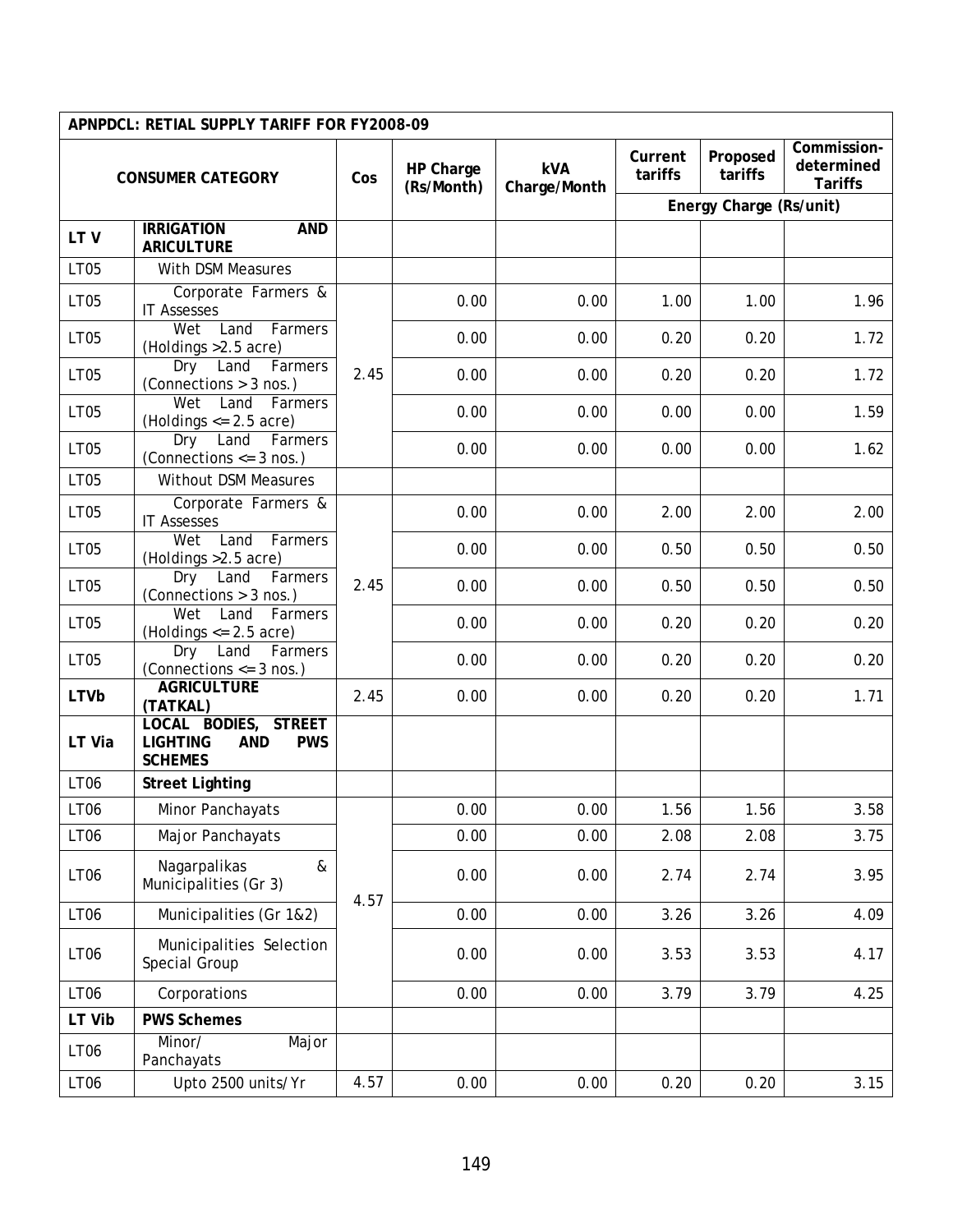|                          | APNPDCL: RETIAL SUPPLY TARIFF FOR FY2008-09      |      |                                       |              |                    |                         |                                             |
|--------------------------|--------------------------------------------------|------|---------------------------------------|--------------|--------------------|-------------------------|---------------------------------------------|
| <b>CONSUMER CATEGORY</b> |                                                  | Cos  | <b>kVA</b><br>HP Charge<br>(Rs/Month) | Charge/Month | Current<br>tariffs | Proposed<br>tariffs     | Commission-<br>determined<br><b>Tariffs</b> |
|                          |                                                  |      |                                       |              |                    | Energy Charge (Rs/unit) |                                             |
| <b>LT06</b>              | Above 2500 units/Yr                              |      | 0.00                                  | 0.00         | 0.50               | 0.50                    | 3.30                                        |
| <b>LT06</b>              | AII<br>Nagarpalikas<br>&<br>Municipalities       |      |                                       |              |                    |                         |                                             |
| <b>LT06</b>              | Upto 1000 units                                  | 4.57 | 20.00                                 | 0.00         | 3.75               | 3.75                    | 3.75                                        |
| <b>LT06</b>              | More than 1000 units                             |      | 20.00                                 | 0.00         | 4.05               | 4.05                    | 4.35                                        |
| <b>LT06</b>              | <b>Municipal Corporations</b>                    |      |                                       |              |                    |                         |                                             |
| <b>LT06</b>              | Upto 1000 units                                  | 4.57 | 20.00                                 | 0.00         | 4.05               | 4.05                    | 4.05                                        |
| <b>LT06</b>              | More than 1000 units                             |      | 20.00                                 | 0.00         | 4.60               | 4.60                    | 4.60                                        |
| LT VII                   | <b>GENERAL PURPOSE</b>                           | 4.57 | 0.00                                  | 0.00         | 4.00               | 4.00                    | 4.24                                        |
| LT VIII                  | <b>TEMPORARY SUPPLY</b>                          |      |                                       |              |                    |                         |                                             |
|                          | Temporary<br>Supply<br>to<br>Agriculture         |      | 0.00                                  | 0.00         | 6.20               | 2.30                    | 2.30                                        |
| <b>LT08</b>              | Temporary Supply<br>to<br>Other than Agriculture | 0.00 | 0.00                                  | 0.00         | 2.30               | 6.20                    | 6.20                                        |
| HT I                     | <b>INDUSTRY GENERAL</b>                          |      |                                       |              |                    |                         |                                             |
| <b>HT01</b>              | 132 KV and above                                 | 2.01 | 0.00                                  | 250.00       | 2.80               | 2.80                    | 2.75                                        |
| <b>HT01</b>              | 33KV                                             | 2.25 | 0.00                                  | 230.00       | 3.10               | 3.10                    | 3.00                                        |
| <b>HT01</b>              | 11 KV and below                                  | 3.00 | 0.00                                  | 195.00       | 3.30               | 3.30                    | 3.25                                        |
| HT Ib                    | <b>FERRO ALLOYS</b>                              | 3.00 | 0.00                                  | 0.00         | 2.55               | 2.55                    | 2.45                                        |
| <b>HT01</b>              | <b>Lights and Fans</b>                           |      |                                       |              |                    |                         |                                             |
|                          | 132 KV and above                                 | 2.01 | 0.00                                  | 0.00         | 4.40               | 4.40                    | 4.40                                        |
|                          | 33KV                                             | 2.25 | 0.00                                  | 0.00         | 4.40               | 4.40                    | 4.40                                        |
|                          | 11 KV and below                                  | 3.00 | 0.00                                  | 0.00         | 4.40               | 4.40                    | 4.40                                        |
| HT01                     | Colony                                           |      |                                       |              |                    |                         |                                             |
|                          | 132 KV and above                                 | 2.01 | 0.00                                  | 0.00         | 3.50               | 3.50                    | 4.00                                        |
|                          | 33KV                                             | 2.25 | 0.00                                  | 0.00         | 3.50               | 3.50                    | 4.00                                        |
|                          | 11 KV and below                                  | 3.00 | 0.00                                  | 0.00         | 3.50               | 3.50                    | 4.00                                        |
| <b>HT01</b>              | <b>Seasonal Industries</b>                       |      |                                       |              |                    |                         |                                             |
|                          | 132 KV and above                                 | 2.01 | 0.00                                  | 250.00       | 3.65               | 3.65                    | 3.60                                        |
|                          | 33KV                                             | 2.25 | 0.00                                  | 230.00       | 3.90               | 3.90                    | 3.80                                        |
|                          | 11 KV and below                                  | 3.00 | 0.00                                  | 195.00       | 4.40               | 4.40                    | 4.30                                        |
| HT II                    | <b>INDUSTRY OTHERS</b>                           |      |                                       |              |                    |                         |                                             |
| <b>HT02</b>              | 132 KV and above                                 | 4.53 | 0.00                                  | 250.00       | 3.65               | 3.65                    | 3.60                                        |
| <b>HT02</b>              | 33KV                                             | 2.39 | 0.00                                  | 230.00       | 3.90               | 3.90                    | 3.80                                        |
| <b>HT02</b>              | 11 KV and below                                  | 3.23 | 0.00                                  | 195.00       | 4.40               | 4.40                    | 4.30                                        |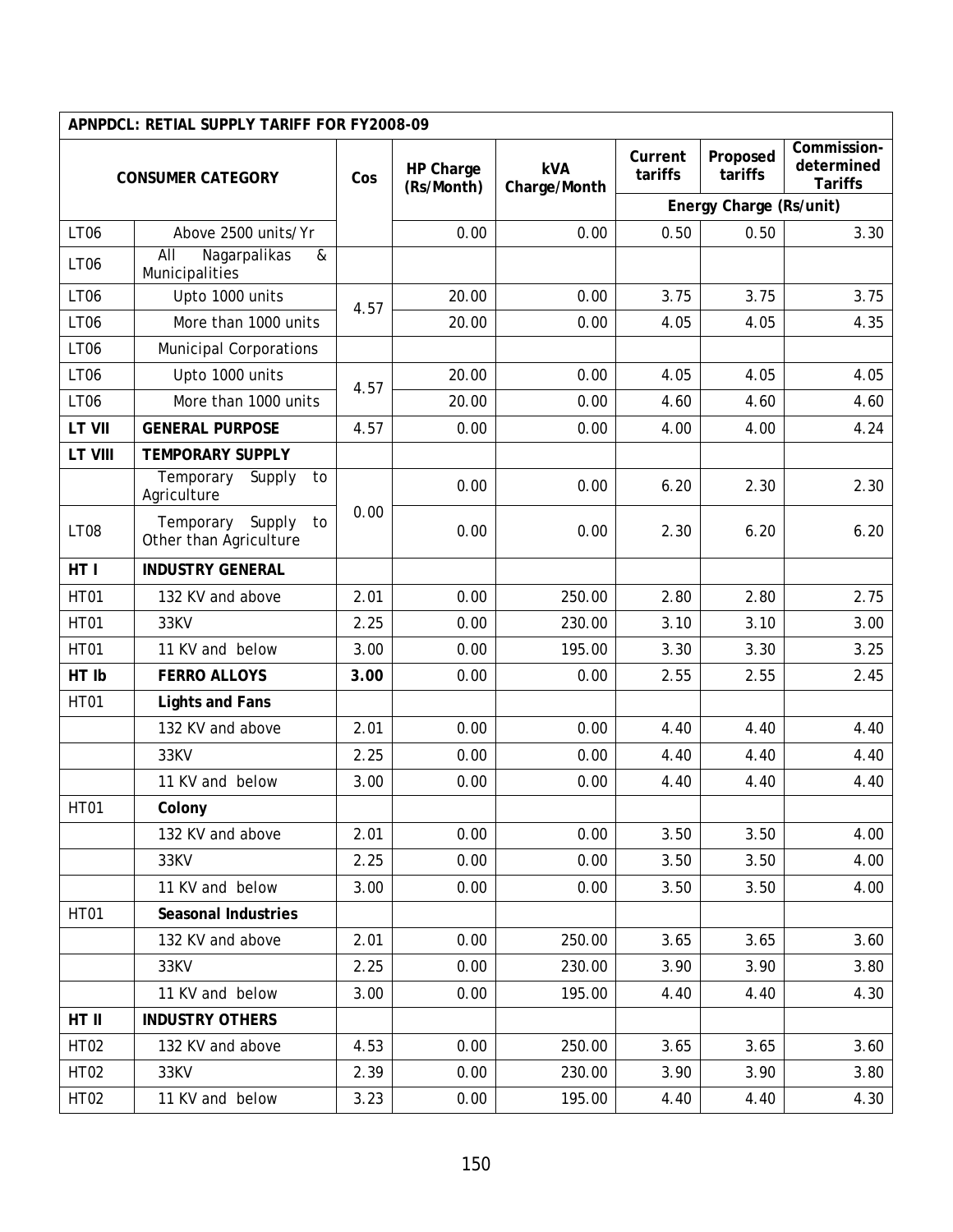|                                 | APNPDCL: RETIAL SUPPLY TARIFF FOR FY2008-09                   |      |                         |                            |                    |                         |                                             |
|---------------------------------|---------------------------------------------------------------|------|-------------------------|----------------------------|--------------------|-------------------------|---------------------------------------------|
|                                 | <b>CONSUMER CATEGORY</b>                                      | Cos  | HP Charge<br>(Rs/Month) | <b>kVA</b><br>Charge/Month | Current<br>tariffs | Proposed<br>tariffs     | Commission-<br>determined<br><b>Tariffs</b> |
|                                 |                                                               |      |                         |                            |                    | Energy Charge (Rs/unit) |                                             |
| HT IV                           | <b>IRRIGATION</b><br><b>AND</b><br><b>AGRICULTURE</b>         |      |                         |                            |                    |                         |                                             |
| HT <sub>03</sub>                | Lift<br>Government<br><b>Irrigation Schmes</b>                | 0.95 | 0.00                    | 0.00                       | 2.36               | 2.36                    | 2.36                                        |
| HT <sub>03</sub>                | Agriculture                                                   | 3.89 | 0.00                    | 0.00                       | 0.00               | 0.00                    | 0.00                                        |
| HTV                             | <b>RAILWAY TRACTION</b>                                       | 2.83 | 0.00                    | 0.00                       | 4.10               | 4.10                    | 4.00                                        |
| HT VI                           | <b>TOWNSHIPS</b><br><b>AND</b><br><b>RESIDENTIAL COLONIES</b> | 3.04 | 0.00                    | 0.00                       | 3.50               | 3.50                    | 4.00                                        |
| $\overline{H}$<br><b>OTHERS</b> | <b>OTHER SALES</b>                                            | 2.00 | 0.00                    | 0.00                       | 0.00               | 0.40                    | $1.48$ <sup>\$\$</sup>                      |
| <b>HT07</b>                     | Temporary                                                     | 0.00 | 0.00                    | \$                         | 0.00               | \$                      | $6.60^{3}$                                  |
| HT                              | <b>Green Power</b>                                            |      |                         |                            |                    |                         | 6.70                                        |
| <b>ALL</b>                      | <b>TOTAL</b>                                                  |      |                         |                            |                    |                         |                                             |

**\$ - One – and – a – half times the rates set out for HT Categories** 

**\$\$ - Rural Electric Co-Operative(RESCO)** 

#### **Government Policy Direction**

358. Under Section 108 of the Electricity Act 2003, the GoAP issued policy direction that the tariffs be uniform across the State. The Commission in tune with this policy directive has readjusted the tariffs. The GoAP further informed that it will provide the necessary subsidy to APNPDCL for the subsidized categories. Details of the Subsidy allocation for various subsidized categories are given in the table below:

## **Table 50: Details of Subsidy Allocation in FY 2008-09**

|                                                   | (Rs. Crs) |
|---------------------------------------------------|-----------|
| <b>Particulars</b>                                | Amount    |
| LT I - Domestic                                   | 169.40    |
| LT II - Non - Domestic/Commercial                 | 0.91      |
| LT IV - Cottage Industries                        | 0.50      |
| LT V - Irrigation & Agriculture                   | 466.74    |
| LT VI - Local Bodies, Street Lighting PWS Schemes | 61.48     |
| LT VII - General                                  | 0.54      |
| HT IV - Irrigation & Agriculture                  | 5.01      |
| HT VII - Rural Co-operative                       | 44.55     |
| Total                                             | 749.13    |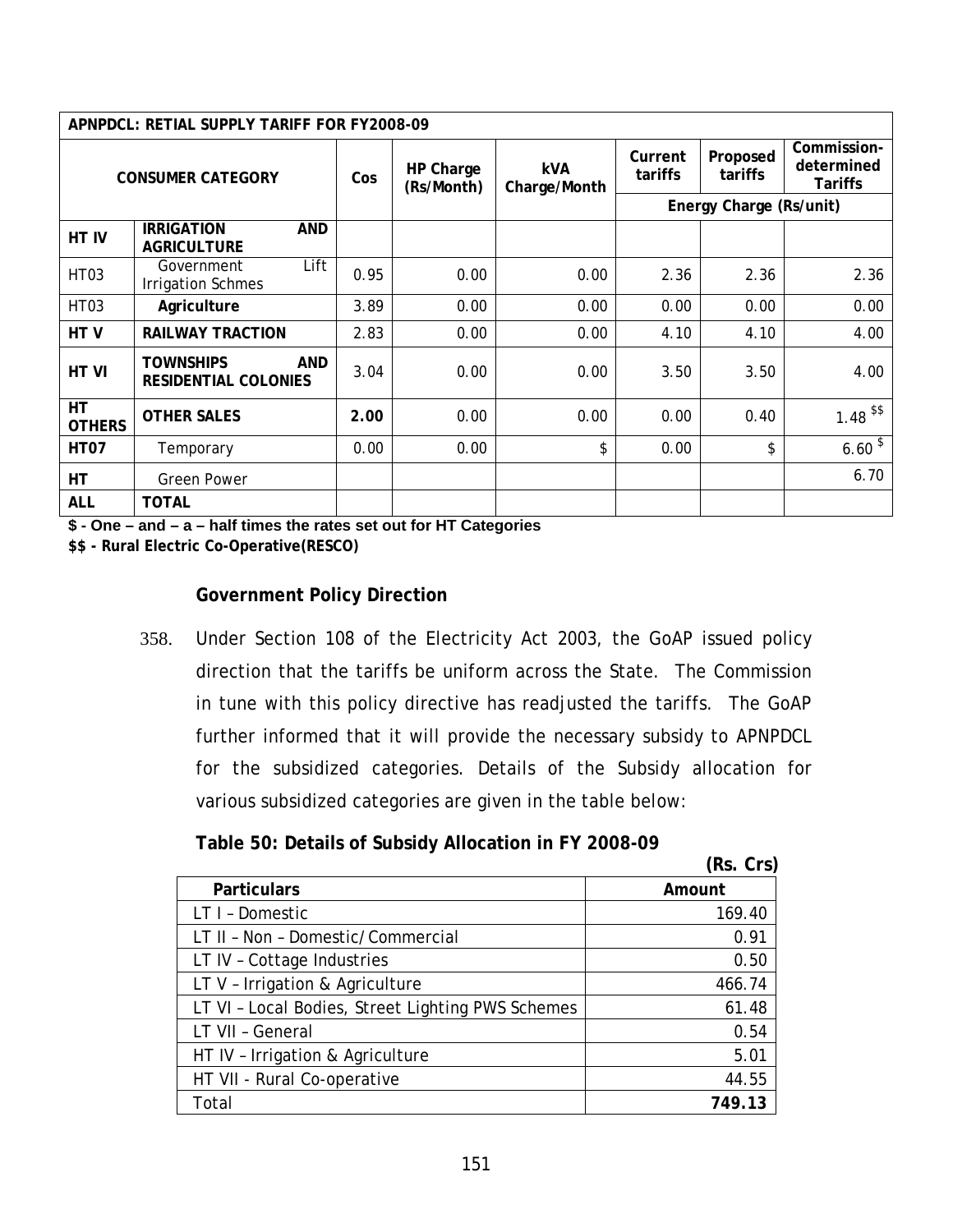359. The GoAP has further decided to continue with the "single bulb scheme" for the FY 2008-09. Accordingly, the GoAP also agreed to pay additional subsidy to the Utilities for effecting supplies under this scheme.

## **Administration of Subsidy**

- 360. Subsidy provided by the GoAP is administered as follows:
	- (a) The subsidy given by the GoAP as per Section 65 of Electricity Act 2003 is for maintaining the tariffs at the levels in respect of the subsidized categories specified in Annexure – D.
	- (b) Each Discom gets the subsidy commensurate to the extent of energy sales volumes approved by the Commission and not to cover the additional power purchases made by the Discom over and above the Tariff Order at the instance or with the approval of GoAP, or otherwise.
	- (c) The subsidy allocation to each Discom as above must be paid by the GoAP to the respective DISCOMs in monthly installments, in advance.
	- *(d)* The Subsidy administration mechanism Directive outlined in paragraph 860 of the Tariff Order for FY2004-05 and reiterated in paragraph 701 of Tariff Order FY2005-06 and as extracted below shall apply.

*"The DISCOMs shall file before the Commission the actual sales to subsidized categories of consumers for whom the GoAP agreed to pay the subsidy every month and the Commission will monitor the units actually sold by the DISCOMs vis-à-vis the subsidy provided. At the end of the year, subsidy adjustments will be made based on the consumption of units in respect of various subsidized categories."*  **Final Retail Tariffs** 

361. The schedule of Retail Supply Tariff applicable for all categories of consumers for FY 2008-09 is provided in **Annexure – D.**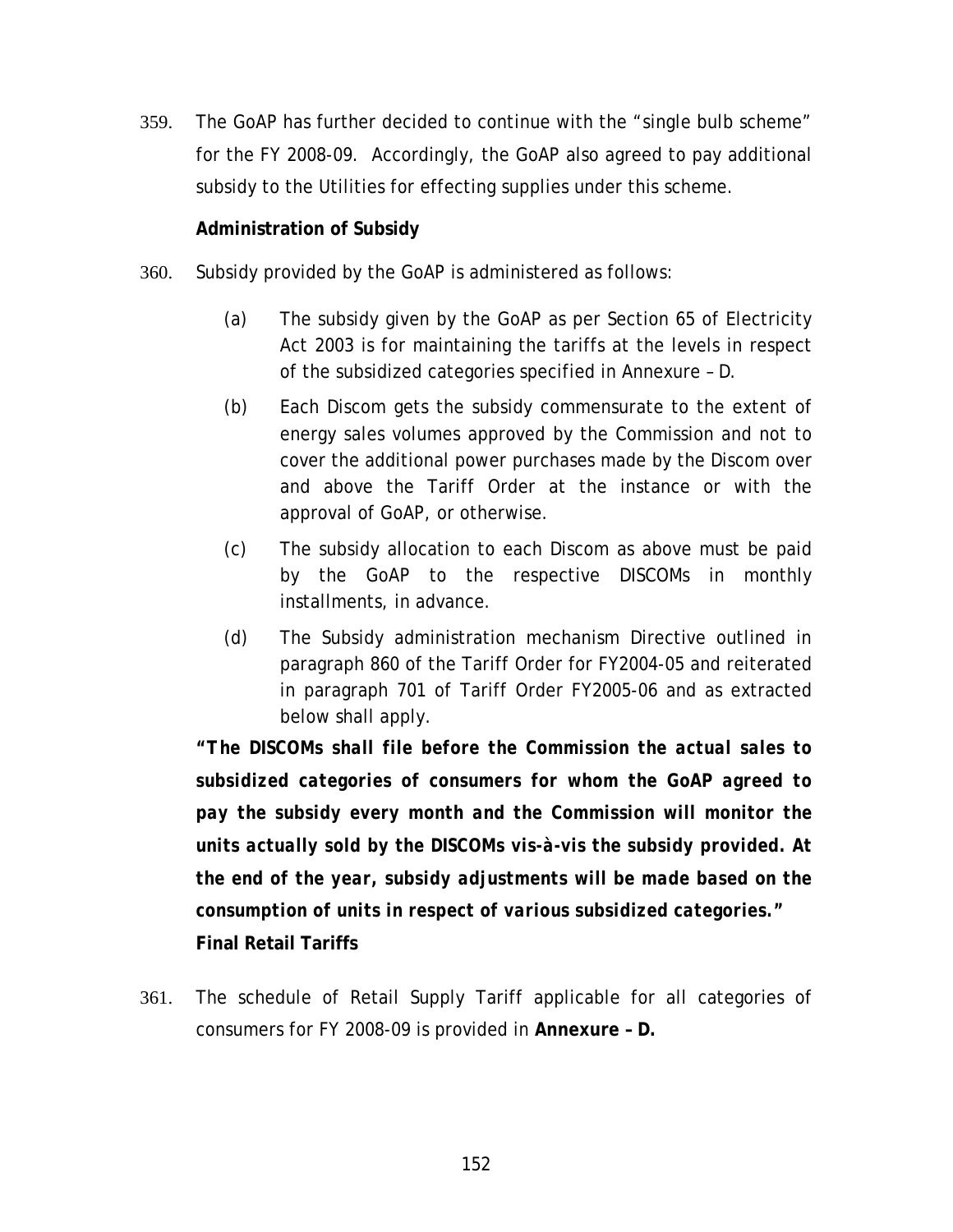## **CHAPTER - XI RETAIL SUPPLY TARIFFS OF APSPDCL PART A - REVENUE REQUIREMENT**

#### <span id="page-158-0"></span>**Filings in brief**

- 362. The Discom (APSPDCL) filed its Aggregate Revenue Requirement (ARR) and Revenue at proposed tariffs for determination of the retail supply tariffs for FY 2008-09, which is the third and last year of the first Control Period. The retail supply business of the Discom refers to purchase, and sale of electricity with reference to its licenced area. The Discom projected the sales to different categories of consumers and reckoned the losses to compute the power purchase requirement for FY 2008-09.
- 363. The projected sales to different consumer categories were based on historical information and likely variations in loads, number of consumers, etc. The filed sales volume of 12701 MU, was later revised to 12873 MU\* on account of upward revision of sales to HT – Agriculture Consumer Category (Government Lift Irrigation Scheme). For LT Agriculture, the Discom appears to have relied upon the DTR meter readings and other information available to it.
- 364. The revised power purchase requirement is 15641 MUs and the aggregate revenue requirement or ARR (expenditure) is Rs. 4269 Crs[\\*](#page-158-0)<sup>\*</sup>.
- 365. The revenue at proposed tariffs from the sale of 12873 MUs and other charges from different categories of consumers is estimated at Rs.2920 Crs.
- 366. The revenue gap as per the filing works out to Rs.1349 Crs. The gap has not been adjusted by the Discom on account of additional sales and purchase referred to earlier and has consequently been understated. The details of revenue requirement, revenue from tariffs and other sources and the revenue gap are given below:

The difference in 1 MU and Rs. 1 Cr. from corresponding figures appearing elsewhere in this order due to rounding.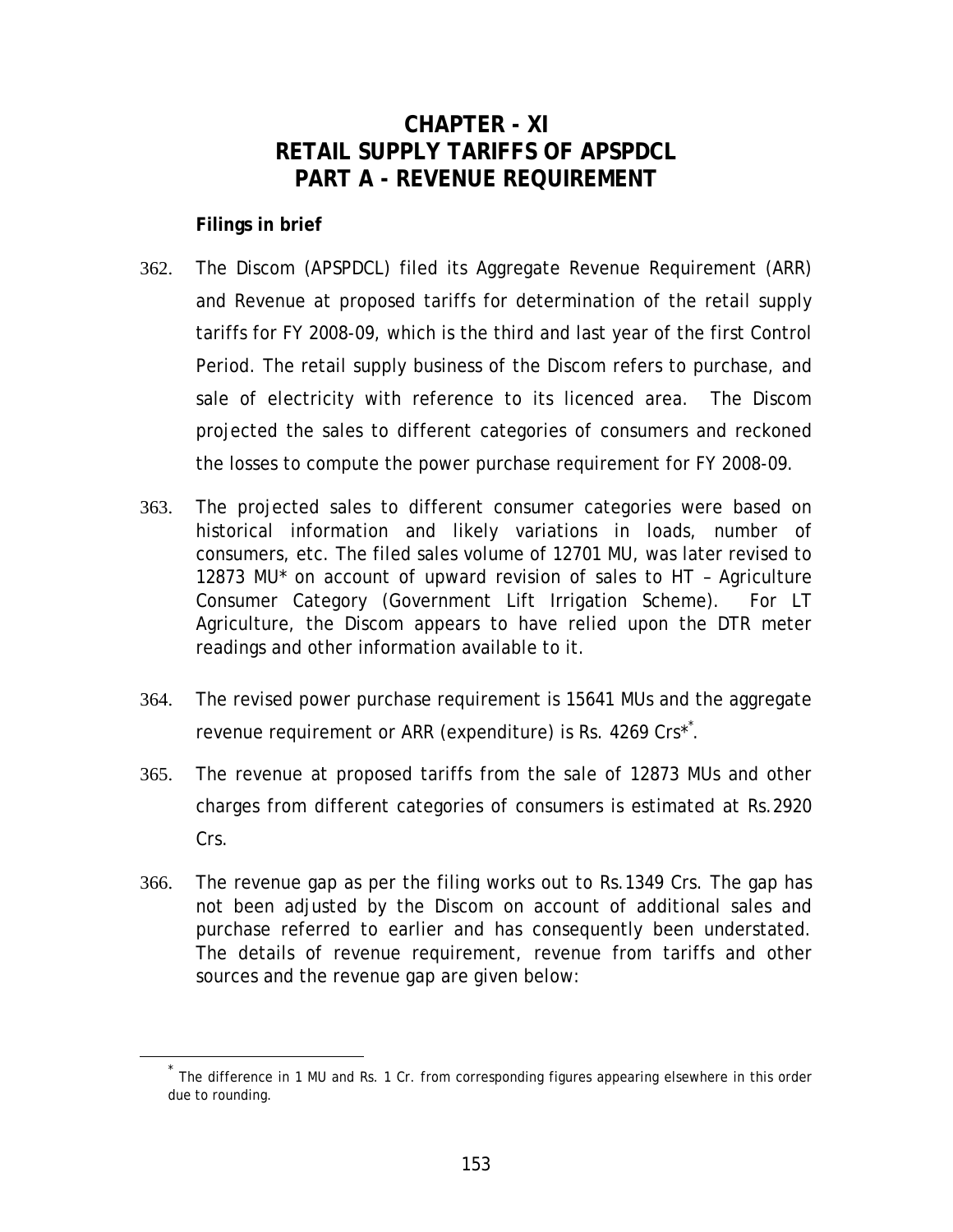|                                            | (RS. Crores) |
|--------------------------------------------|--------------|
| <b>Particulars</b>                         | Amount       |
| Revenue requirement                        | 4269         |
| Revenue from tariffs & other sources       | <b>2920</b>  |
| Revenue gap $(-)$ / surplus $(+)$<br>(2-1) | $-1349$      |

## **Table 51: Revenue Requirement for FY 2008-09 As per filings (Rs. Crores)**

#### **COMMISSION ANALYSIS**

#### **Sales forecast**

367. The Commission after having reckoned the revised sales volume of the Discom concluded that the sales volume for LT agricultural consumers is high and decided to peg the same at 3291 MU, the same volume as approved for the current year i.e.2007-08 as suggested by the Commission's Staff and as explained in **paragraph [175](#page-76-0)**. Sales to all other categories of consumers are approved as projected by the Discom except for one Rural Electric Supply Co-Operative(RESCO) falling within the jurisdiction of the Discom, in whose case a reduction of 29 MU has been effected on account of pegging on agricultural sales too at current levels. The consumer category-wise sales volumes as approved by the Commission for the FY 2008-09 are given below:

## **Table 52: Category-wise Sales Volumes for FY2008-09**

|                 |                           |                | (MU)         |
|-----------------|---------------------------|----------------|--------------|
| Category        | Category                  | <b>APSPDCL</b> | <b>APERC</b> |
| llt i           | Domestic                  | 3063           | 3063         |
| LT II           | Non-Domestic/Commercial   | 672            | 672          |
| ILT III         | Industrial                | 707            | 707          |
| LT IV           | Cottage Industry          | 24             | 24           |
| LTV             | Agriculture               | 4079           | 3291         |
| LT VI           | <b>Public Lighting</b>    | 495            | 494          |
| LT VII          | <b>General Purpose</b>    | 44             | 44           |
| <b>LT VIII</b>  | <b>Temporary Supply</b>   |                |              |
| HT <sub>1</sub> | Industry, General         | 2574           | 2574         |
| HT II           | Non-Industrial            | 229            | 229          |
| <b>HT IV</b>    | Irrigation & Agricultural | 228            | 228          |
| <b>HTV</b>      | <b>Railway Traction</b>   | 486            | 486          |
| <b>HTVI</b>     | Townships/Colonies        | 42             | 42           |
| <b>HT VII</b>   | Temporary & RESCO         | 228            | 199          |
| <b>Total</b>    |                           | 12873          | 12056        |

Note: Numbers have been rounded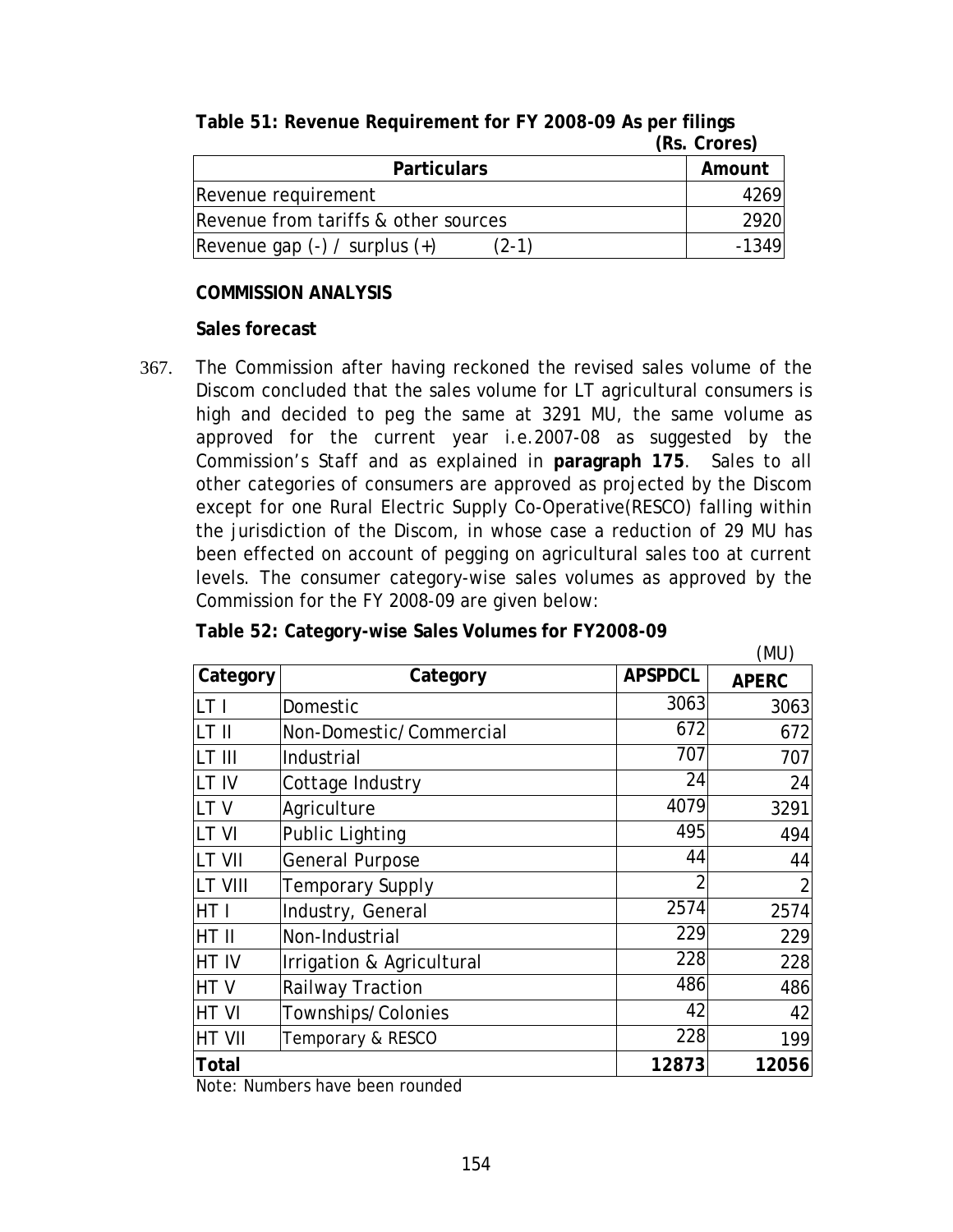#### **Distribution losses and power purchase volumes**

368. The approved sales volume and the loss trajectory for FY 2008-09 approved by the Commission under MYT Regulatory framework have been reckoned to arrive at the power purchase requirement for FY 2008- 09 in keeping with the Commission's commitment towards regulatory certainty. The power purchase volume for the Discom accordingly worked out at 14555 MU for FY 2008-09 as detailed in Chapter VII, Paragraph [266.](#page-108-0)

| Table 53: Sales, Energy Losses and Energy Purchases |  |  |  |  |
|-----------------------------------------------------|--|--|--|--|
|-----------------------------------------------------|--|--|--|--|

|                             |                | (MUs)        |
|-----------------------------|----------------|--------------|
| Sales, Purchases and Losses | <b>APSPDCL</b> | <b>APERC</b> |
| <b>Energy Sales</b>         | 12873          | 12056        |
| <b>Energy Losses</b>        | 2768           | 2499         |
| <b>Energy Purchases</b>     | 15641          | 14555        |

#### **Power purchase cost**

369. The projected power purchase cost at revised power purchase volumes as per the filings is Rs. 3515 Crs. for projected procurement of 15641 MU. The Commission recomputed the power purchase cost at Rs. 2570 Crs. based on power purchase requirement of 14555 MUs and the procedure adopted for computing the power purchase cost **(vide paragraphs [266](#page-108-0) to [290\)](#page-118-0)**. Details of power purchase cost are given in **Annexure – G(iv).**

#### **Network cost**

370. The Discom filed the transmission and distribution costs for FY 2008-09 as per the Multi Year Tariff Regulatory framework approved by the Commission. The SLDC cost at Rs. 6 Crs. as filed in accordance with the Commission's Order on SLDC charges from FY 2007-08 to FY 2008-09 and accordingly taken as part of network costs. Further, the PGCIL and ULDC charges at Rs. 71 Crores as filed by the Discom are admitted.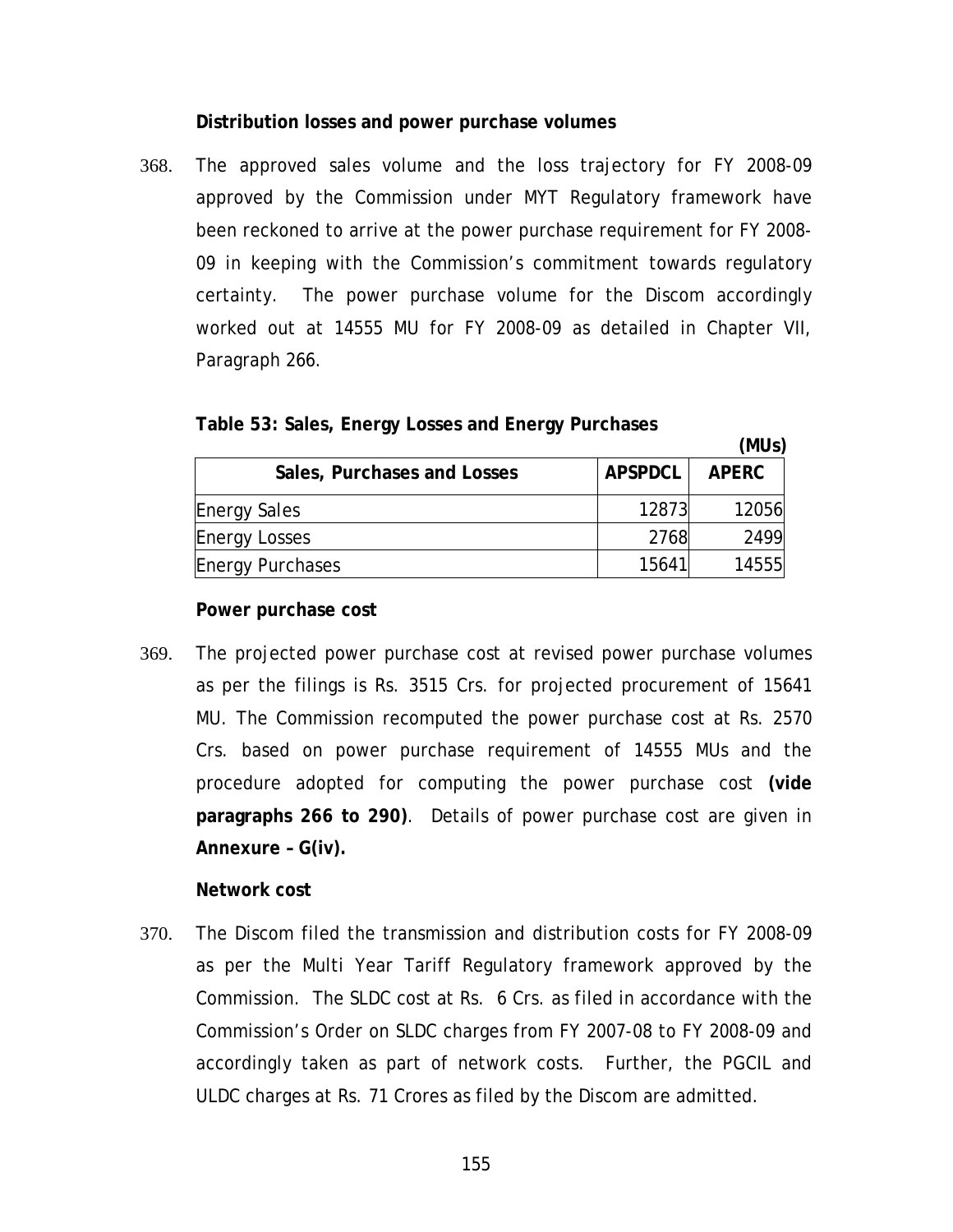#### **Other costs**

371. The Discom filed the interest cost on Consumer security deposits at Rs.28 Crs. for FY 2008-09 and the Commission re-computed at Rs. 23 Crs. The Commission as per its earlier decision (in Order dated 23<sup>rd</sup> March, 2006 for Retail Supply Tariffs for 2006-07 in O.P.Nos. 2 to 5 of 2006), provided Rs. 3 Crs. as supply margin.

#### **Other adjustments**

372. As explained in paragraph [204,](#page-82-0) the Commission has deemed to fit to provide Rs.1.00 Cr. to the Discom as carrying cost for one year to raise some funds to examine and experiment with the use of CFL lamps as an energy conservation measure.

#### **Revenue requirement**

373. For FY 2008-09, the ARR for retail supply business is Rs. 4269 Crs. as per the Discom and is placed at Rs.3333 Crs. as per the Commission's alternate calculations. Details of Revenue Requirement are shown in table below:

|                |                                           |                | (Rs. Crs.)   |
|----------------|-------------------------------------------|----------------|--------------|
| SI.No          | Revenue requirement                       | <b>APSPDCL</b> | <b>APERC</b> |
|                | <b>Transmission cost</b>                  | 156            | 167          |
| $\overline{2}$ | <b>SLDC</b> cost                          |                |              |
| 3              | <b>PGCIL and ULDC cost</b>                | 71             | 71           |
| 4              | Distribution Cost                         | 493            | 491          |
| 5              | Network and SLDC Cost $(1+2+3+4)$         | 726            | 735          |
| 6              | Power Purchase / Procurement Cost         | 3515           | 2570         |
| 7              | Interest On Consumer Security Deposits    | 28             | 23           |
| 8              | Supply margin in Retail Supply Business   |                |              |
| 9              | Other Costs (carrying cost for CFL Lamps) |                |              |
| 10             | Supply Related Cost (6+7+8+9)             | 3543           | 2597         |
| 11             | Aggregate revenue requirement (5+10)      | 4269           | 3333         |

| Table 54: Revenue Requirement for FY 2008-09 |  |  |  |
|----------------------------------------------|--|--|--|
|----------------------------------------------|--|--|--|

Note: Numbers have been rounded

#### **Revenue from tariffs and charges**

374. For FY 2008-09, the revenue from tariffs and charges estimated by the Discom is at Rs. 2920 Crs. and as per the Commission's calculations, it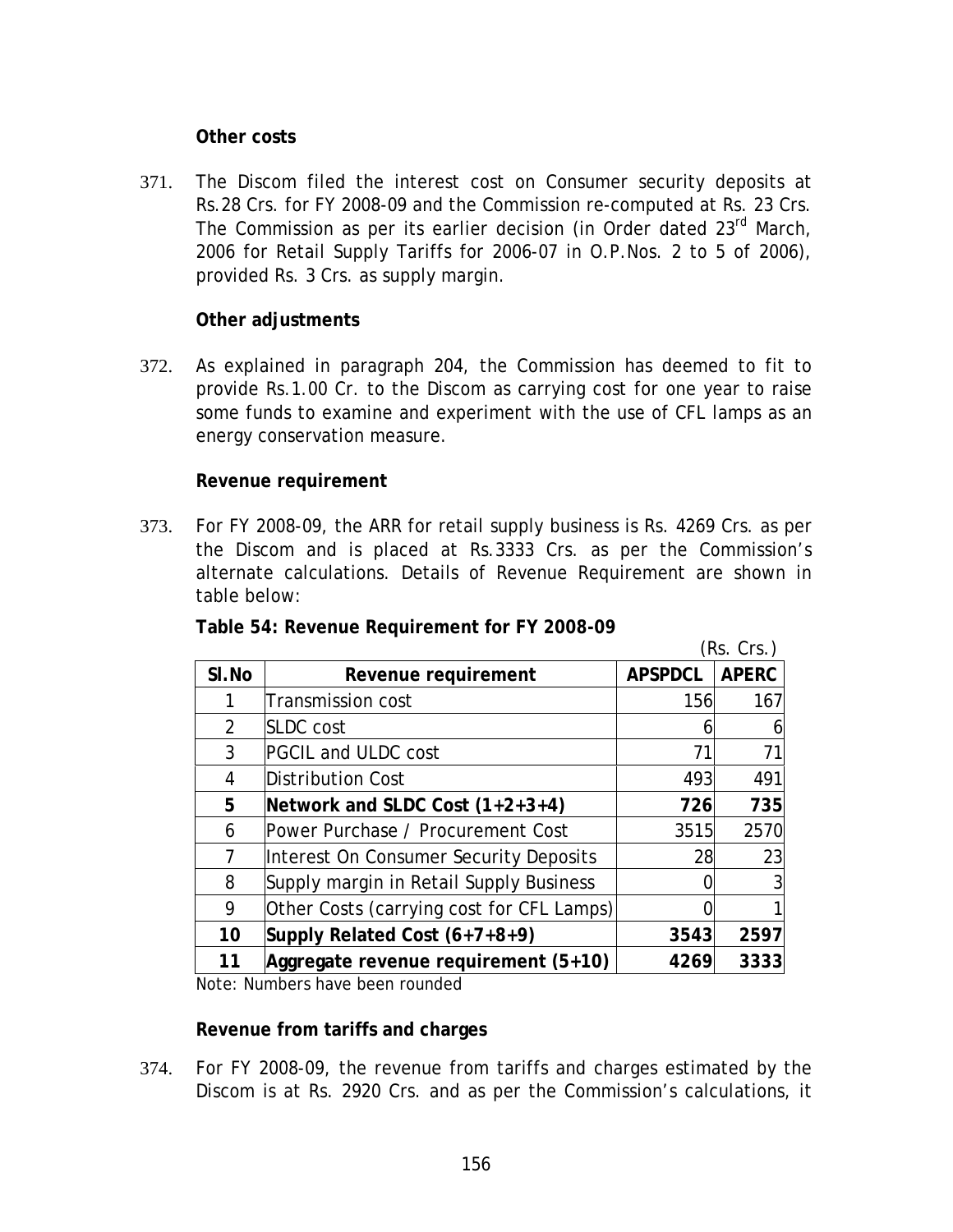works out to Rs. 2932 Crs. The revenue is net of HT incentive and includes the computed interest income on consumer security deposits. The details are given below:

|                |                           |              | (Rs. Crs.)   |
|----------------|---------------------------|--------------|--------------|
| Category       | Purpose                   | <b>SPDCL</b> | <b>APERC</b> |
| LT I           | Domestic                  | 797          | 808          |
| LT II          | Non-Domestic/Commercial   | 391          | 392          |
| LT III         | Industrial                | 281          | 285          |
| LT IV          | Cottage Industry          | 5            | 5            |
| LT V           | Agriculture               | 53           | 52           |
| LT VI          | <b>Public Lighting</b>    | 79           | 80           |
| LT VII         | <b>General Purpose</b>    | 19           | 19           |
| <b>LT VIII</b> | <b>Temporary Supply</b>   |              |              |
| HT I           | Industry, General         | 900          | 896          |
| HT II          | Non-Industrial            | 123          | 123          |
| HT IV          | Irrigation & Agricultural | 47           | 48           |
| HTV            | Railway Traction          | 203          | 200          |
| HT VI          | Townships/Colonies        | 15           | 18           |
| HT VII         | Temporary & RESCO         | 6            | 6            |
| <b>Total</b>   |                           | <i>2920</i>  | 2932         |

| Table 55: Revenue from Tariffs and Charges for FY 2008-09 |  |  |
|-----------------------------------------------------------|--|--|
|-----------------------------------------------------------|--|--|

Note: Numbers have been rounded

375. The Revenue Deficit / Surplus for the Company for the FY 2008-09 is shown in the table below.

**Table 56: Revenue Deficit/Surplus** 

|       |                                             |               | (Rs. Crs.)   |
|-------|---------------------------------------------|---------------|--------------|
|       |                                             | <b>APSPDC</b> |              |
| S.No. | <b>Particulars</b>                          |               | <b>APERC</b> |
|       | Aggregate Revenue Requirement               | 4269          | 3333         |
|       | <b>Revenue from Tariff</b>                  | 2830          | 2845         |
|       | Revenue from Other Charges (Non-Tariff      |               |              |
|       | Income)                                     | 90            | 87           |
|       | Revenue from Tariff and Other Charges       | 2920          | 2932         |
| 5     | Revenue Deficit $(-)$ / Surplus $(+)$ (4-1) | $-1349$       | $-400$       |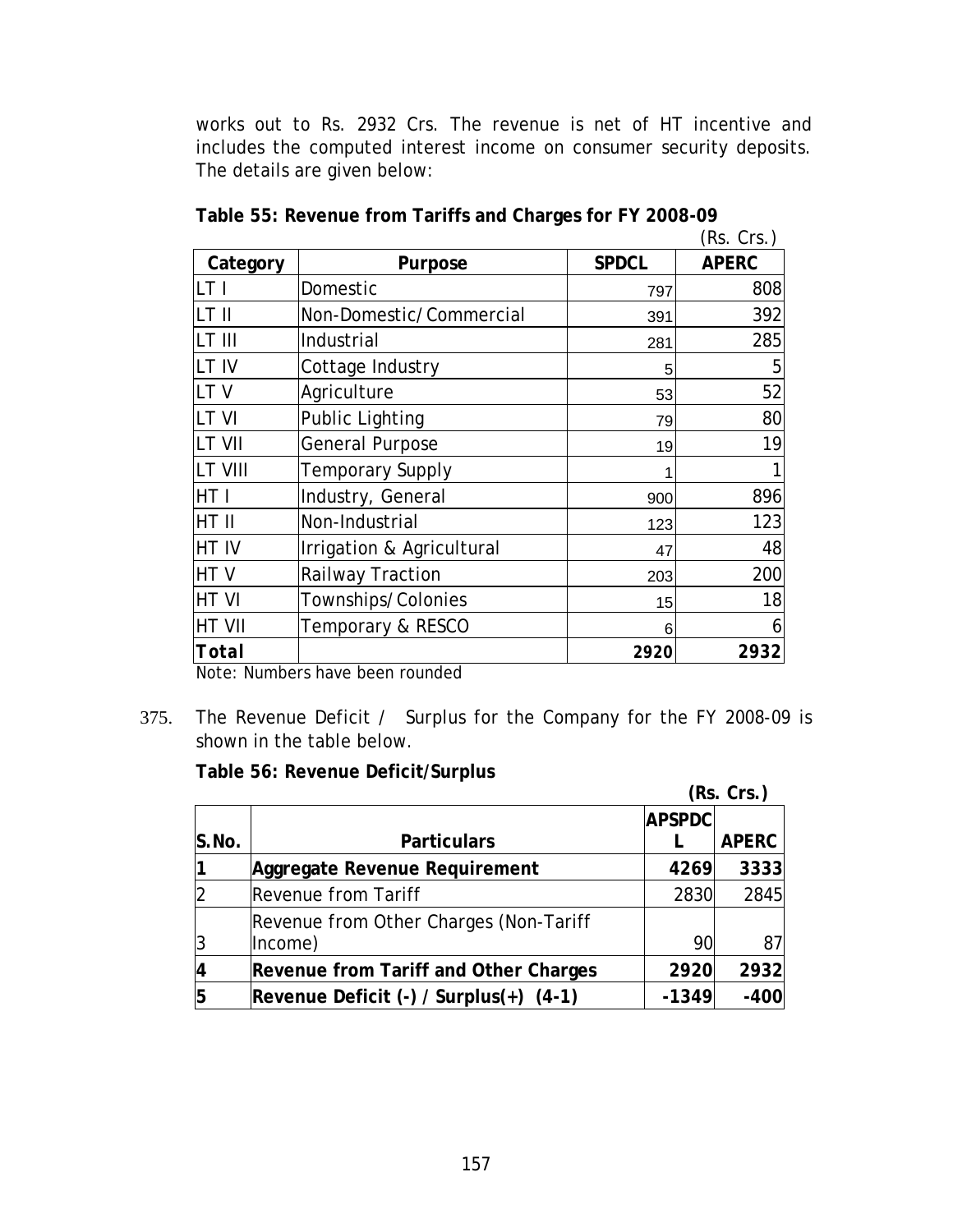# **PART B RETAIL TARIFFS**

376. The Commission determined Retail Tariffs for APSPDCL for FY2008-09 in accordance with Sec 62 of the Electricity Act, 2003 as given in the table below. The tariff so finalized is communicated to GoAP. Given below is the schedule of tariffs proposed by Discoms and Commission-determined tariffs for FY 2008-09.

|                  | APSPDCL: RETIAL SUPPLY TARIFF FOR FY2008-09                  |      |                         |                                |                        |                         |                                            |
|------------------|--------------------------------------------------------------|------|-------------------------|--------------------------------|------------------------|-------------------------|--------------------------------------------|
|                  | <b>CONSUMER CATEGORY</b>                                     | Cos  | HP Charge<br>(Rs/Month) | <b>kVA</b><br>Charge/Mo<br>nth | <b>Current tariffs</b> | Proposed<br>tariffs     | Commission<br>Determined<br><b>Tariffs</b> |
|                  |                                                              |      |                         |                                |                        | Energy Charge (Rs/unit) |                                            |
| LT I             | <b>DOMESTIC</b>                                              |      |                         |                                |                        |                         |                                            |
| <b>LT01</b>      | Slab 1 (0-50)                                                |      | 0.00                    | 0.00                           | 1.45                   | 1.45                    | 1.93                                       |
| <b>LT01</b>      | Slab 2 (51-100)                                              |      | 0.00                    | 0.00                           | 2.80                   | 2.80                    | 2.86                                       |
| <b>LT01</b>      | Slab 3 (101-200)                                             | 3.45 | 0.00                    | 0.00                           | 3.05                   | 3.05                    | 3.05                                       |
| <b>LT01</b>      | Slab 4 (201-300)                                             |      | 0.00                    | 0.00                           | 4.75                   | 4.75                    | 4.75                                       |
| LT01             | Slab 5 (>300)                                                |      | 0.00                    | 0.00                           | 5.50                   | 5.50                    | 5.50                                       |
| LT II            | <b>NON-DOMESTIC</b>                                          |      |                         |                                |                        |                         |                                            |
| LT02             | Slab 1 (0-50)                                                | 3.63 | 0.00                    | 0.00                           | 3.95                   | 3.95                    | 3.85                                       |
| <b>LT02</b>      | Slab $2$ ( $>50$ )                                           |      | 0.00                    | 0.00                           | 6.25                   | 6.25                    | 6.20                                       |
| LT IIIa          | <b>INDUSTRIAL NORAML</b>                                     |      |                         |                                |                        |                         |                                            |
| LT03             | <b>Industrial Normal</b><br>Off<br>Seasonal                  |      | 37.00                   | 0.00                           | 3.75                   | 3.75                    | 3.75                                       |
|                  | Tariff<br>for<br>Seasonal<br>Loads                           |      | 37.00                   | 0.00                           | 3.75                   | 4.40                    | 4.40                                       |
| LT <sub>03</sub> | Industrial Optional                                          | 2.91 | 0.00                    | 0.00                           | 3.75                   | 3.75                    | 3.75                                       |
|                  | Off<br>Seasonal<br>Tariff<br>for<br>Seasonal<br>Loads        |      | 37.00                   | 0.00                           | 3.75                   | 4.40                    | 4.40                                       |
| LT03             | Pisciculture/Prawn<br>culture                                |      | 0.00                    | 0.00                           | 0.90                   | 0.90                    | 1.53                                       |
| LT03             | Sugarcane crushing                                           |      | 0.00                    | 0.00                           | 0.50                   | 0.50                    | 0.50                                       |
| LT IIIb          | INDUSTRIAL OPTIONAL                                          |      |                         |                                |                        |                         |                                            |
| LT03             | <b>SSI Units</b>                                             |      | 0.00                    | 100.00                         | 3.75                   | 3.75                    | 3.75                                       |
| LT <sub>03</sub> | <b>Off</b><br>Seasonal<br>for<br>Seasonal<br>Tariff<br>Loads | 2.91 | 0.00                    | 100.00                         | 0.00                   | 4.40                    | 4.40                                       |
| LT IV            | <b>COTTAGE INDUSTRIES</b>                                    | 2.91 | 10.00                   | 0.00                           | 1.80                   | 1.80                    | 2.05                                       |
| LTV              | <b>IRRIGATION</b><br><b>AND</b><br><b>ARICULTURE</b>         |      |                         |                                |                        |                         |                                            |
| LT05             | With DSM Measures                                            |      |                         |                                |                        |                         |                                            |

### **Table 57: Commission Determined Tariffs FY 2008-09**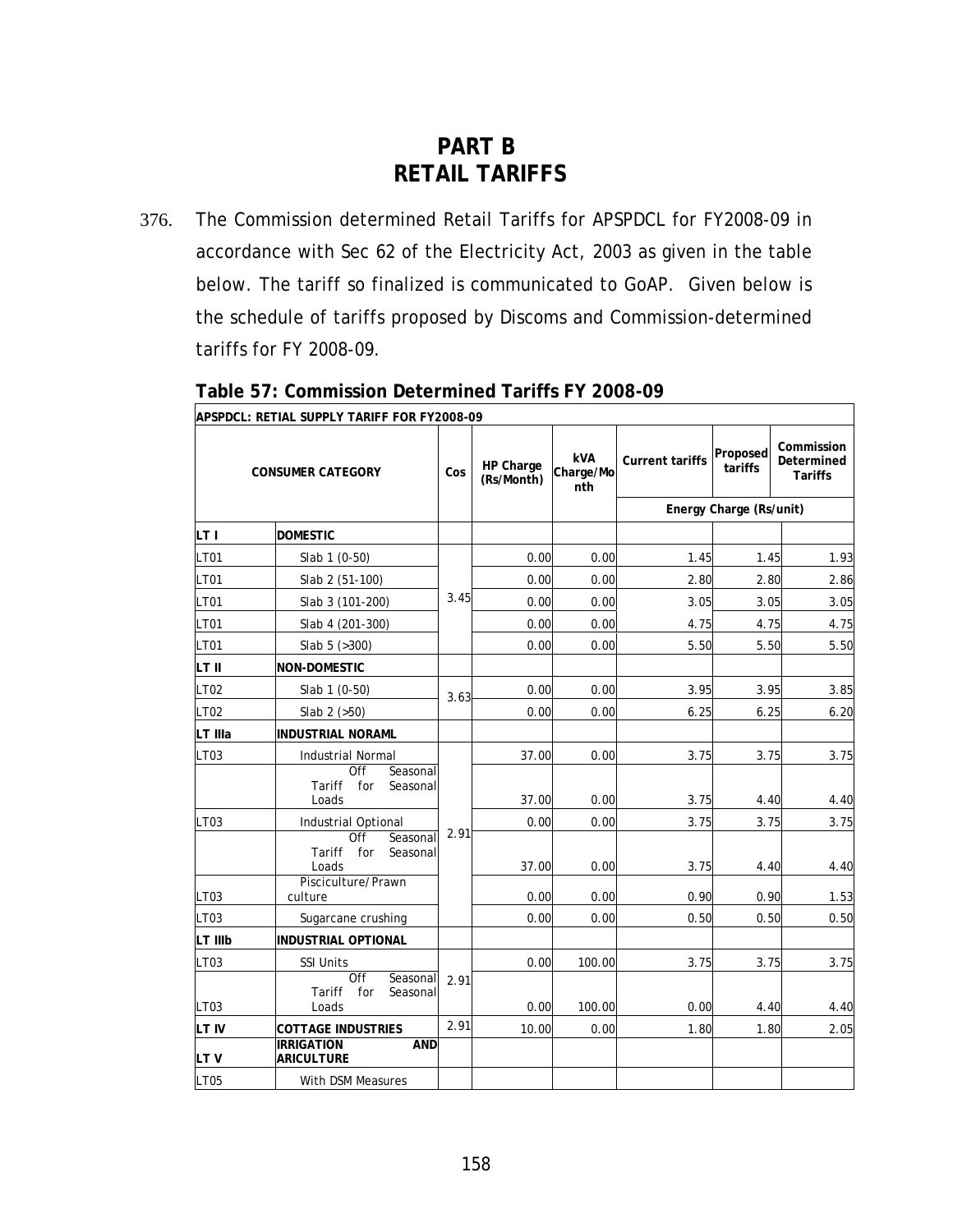|                       | APSPDCL: RETIAL SUPPLY TARIFF FOR FY2008-09                                                      |      |                         |                         |                        |                         |                                     |
|-----------------------|--------------------------------------------------------------------------------------------------|------|-------------------------|-------------------------|------------------------|-------------------------|-------------------------------------|
|                       | <b>CONSUMER CATEGORY</b>                                                                         | Cos  | HP Charge<br>(Rs/Month) | kVA<br>Charge/Mo<br>nth | <b>Current tariffs</b> | Proposed<br>tariffs     | Commission<br>Determined<br>Tariffs |
|                       |                                                                                                  |      |                         |                         |                        | Energy Charge (Rs/unit) |                                     |
| <b>LT05</b>           | Corporate Farmers<br>& IT Assesses                                                               |      | 0.00                    | 0.00                    | 1.00                   | 1.00                    | 1.39                                |
| <b>LT05</b>           | Wet Land Farmers<br>(Holdings > 2.5 acre)                                                        |      | 0.00                    | 0.00                    | 0.20                   | 0.20                    | 0.86                                |
| LT05                  | Dry Land Farmers<br>(Connections > 3 nos.)                                                       | 2.20 | 0.00                    | 0.00                    | 0.20                   | 0.20                    | 0.86                                |
| LT05                  | Wet Land Farmers<br>(Holdings $\le$ 2.5 acre)                                                    |      | 0.00                    | 0.00                    | 0.00                   | 0.00                    | 0.73                                |
| LT05                  | Dry Land Farmers<br>(Connections $<=$ 3 nos.)                                                    |      | 0.00                    | 0.00                    | 0.00                   | 0.00                    | 0.73                                |
| <b>LT05</b>           | <b>Without DSM Measures</b>                                                                      |      |                         |                         |                        |                         |                                     |
| LT05                  | Corporate Farmers<br>& IT Assesses                                                               |      | 0.00                    | 0.00                    | 2.00                   | 2.00                    | 2.00                                |
| <b>LT05</b>           | Wet Land Farmers<br>(Holdings > 2.5 acre)                                                        | 2.20 | 0.00                    | 0.00                    | 0.50                   | 0.50                    | 0.50                                |
| LT <sub>05</sub>      | Dry Land Farmers<br>(Connections > 3 nos.)                                                       |      | 0.00                    | 0.00                    | 0.50                   | 0.50                    | 0.50                                |
| LT05                  | Wet Land Farmers<br>(Holdings $<= 2.5$ acre)                                                     |      | 0.00                    | 0.00                    | 0.20                   | 0.20                    | 0.20                                |
| LT05                  | Dry Land Farmers<br>(Connections $<=$ 3 nos.)<br><b>AGRICULTURE</b>                              |      | 0.00                    | 0.00                    | 0.20                   | 0.20                    | 0.20                                |
| <b>LTVb</b><br>LT Via | (TATKAL)<br><b>STREET</b><br>_OCAL<br>BODIES,<br>LIGHTING<br>AND<br><b>PWS</b><br><b>SCHEMES</b> | 2.20 | 0.00                    | 0.00                    | 0.20                   | 0.20                    | 0.86                                |
| <b>LT06</b>           | <b>Street Lighting</b>                                                                           |      |                         |                         |                        |                         |                                     |
| LT06                  | <b>Minor Panchayats</b>                                                                          |      | 0.00                    | 0.00                    | 1.56                   | 1.56                    | 2.37                                |
| LT06                  | Major Panchayats                                                                                 |      | 0.00                    | 0.00                    | 2.08                   | 2.08                    | 2.72                                |
| <b>LT06</b>           | Nagarpalikas<br>&<br>Municipalities (Gr 3)                                                       | 4.07 | 0.00                    | 0.00                    | 2.74                   | 2.74                    | 3.15                                |
| <b>LT06</b>           | Municipalities (Gr 1&2)                                                                          |      | 0.00                    | 0.00                    | 3.26                   | 3.26                    | 3.49                                |
| LT <sub>06</sub>      | Municipalities Selection<br>Special Group                                                        |      | 0.00                    | 0.00                    | 3.53                   | 3.53                    | 3.67                                |
| <b>LT06</b>           | Corporations                                                                                     |      | 0.00                    | 0.00                    | 3.79                   | 3.79                    | 3.84                                |
| LT Vib                | <b>PWS Schemes</b><br>Minor/<br>Major                                                            |      |                         |                         |                        |                         |                                     |
| LT <sub>06</sub>      | Panchayats                                                                                       |      |                         |                         |                        |                         |                                     |
| LT06                  | Upto 2500 units/Yr<br>Above<br>2500                                                              | 4.07 | 0.00                    | 0.00                    | 0.20                   | 0.20                    | 1.49                                |
| <b>LT06</b>           | units/Yr                                                                                         |      | 0.00                    | 0.00                    | 0.50                   | 0.50                    | 1.68                                |
| LT <sub>06</sub>      | Nagarpalikas<br>AII<br>&<br>Municipalities                                                       |      |                         |                         |                        |                         |                                     |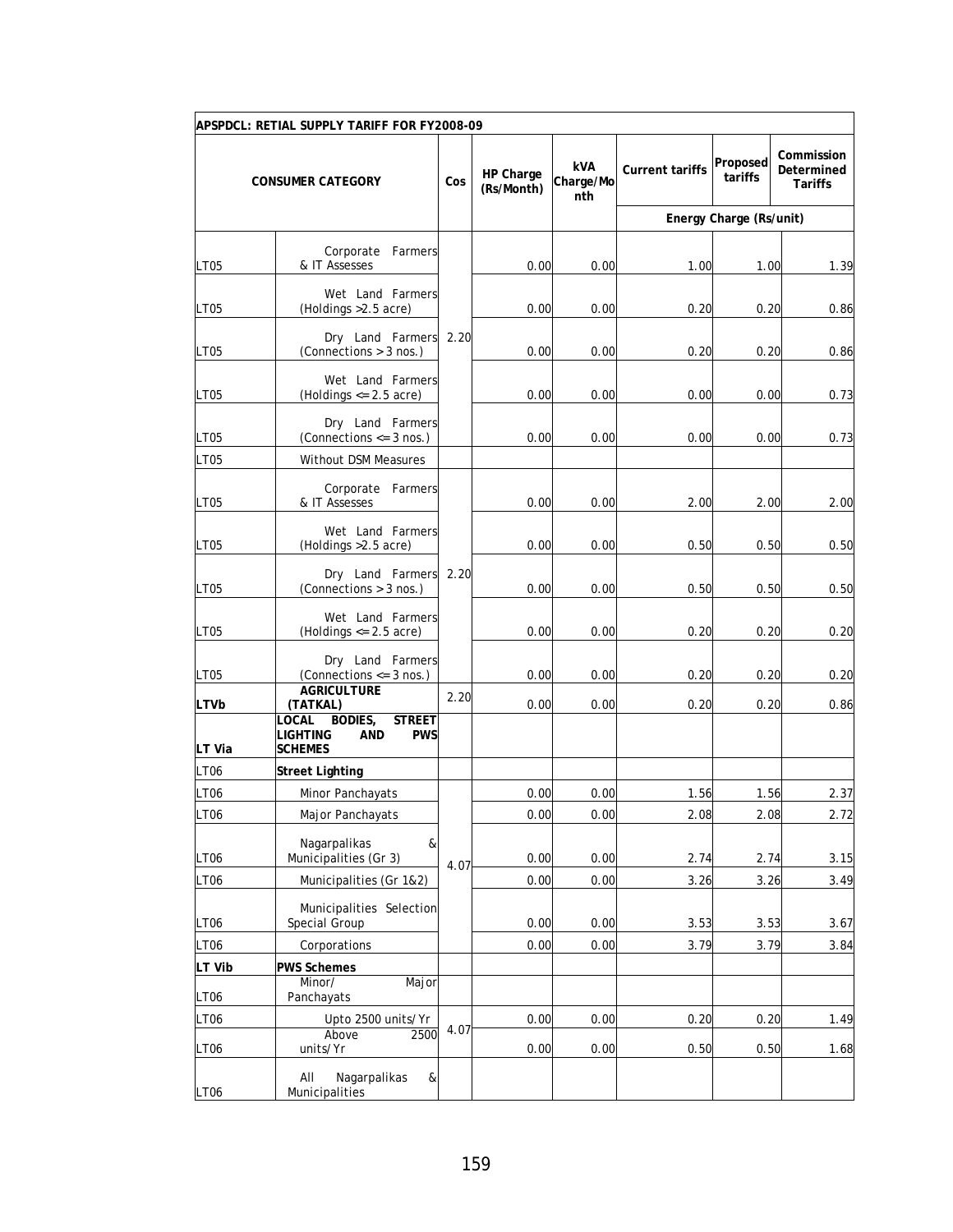|                  | APSPDCL: RETIAL SUPPLY TARIFF FOR FY2008-09         |      |                         |                                |                        |                         |                                            |
|------------------|-----------------------------------------------------|------|-------------------------|--------------------------------|------------------------|-------------------------|--------------------------------------------|
|                  | <b>CONSUMER CATEGORY</b>                            | Cos  | HP Charge<br>(Rs/Month) | <b>kVA</b><br>Charge/Mo<br>nth | <b>Current tariffs</b> | Proposed<br>tariffs     | Commission<br>Determined<br><b>Tariffs</b> |
|                  |                                                     |      |                         |                                |                        | Energy Charge (Rs/unit) |                                            |
| LT06             | Upto 1000 units                                     |      | 20.00                   | 0.00                           | 3.75                   | 3.75                    | 3.75                                       |
| <b>LT06</b>      | 1000<br>More<br>than<br>units                       | 4.07 | 20.00                   | 0.00                           | 4.05                   | 4.05                    | 4.05                                       |
| LT <sub>06</sub> | <b>Municipal Corporations</b>                       |      |                         |                                |                        |                         |                                            |
| LT06             | Upto 1000 units                                     |      | 20.00                   | 0.00                           | 4.05                   | 4.05                    | 4.05                                       |
|                  | More<br>1000<br>than                                | 4.07 |                         |                                |                        |                         |                                            |
| LT <sub>06</sub> | units                                               | 4.07 | 20.00                   | 0.00                           | 4.60                   | 4.60                    | 4.60                                       |
| LT VII           | GENERAL PURPOSE                                     |      | 0.00                    | 0.00                           | 4.00                   | 4.00                    | 4.00                                       |
| LT VIII          | TEMPORARY SUPPLY                                    |      |                         |                                |                        |                         |                                            |
|                  | Temporary<br>Supply<br>to<br>Agriculture            | 4.07 | 0.00                    | 0.00                           | 6.20                   | 2.30                    | 2.30                                       |
| LT08             | Supply<br>Temporary<br>to<br>Other than Agriculture |      | 0.00                    | 0.00                           | 2.30                   | 6.20                    | 6.20                                       |
| HT I             | <b>INDUSTRY GENERAL</b>                             |      |                         |                                |                        |                         |                                            |
| HT01             | 132 KV and above                                    | 1.92 | 0.00                    | 250.00                         | 2.80                   | 2.80                    | 2.75                                       |
| HT01             | 33KV                                                | 2.08 | 0.00                    | 230.00                         | 3.10                   | 3.10                    | 3.00                                       |
| HT01             | 11 KV and below                                     | 2.53 | 0.00                    | 195.00                         | 3.30                   | 3.30                    | 3.25                                       |
| HT Ib            | <b>FERRO ALLOYS</b>                                 | 2.53 | 0.00                    | 0.00                           | 2.55                   | 2.55                    | 2.45                                       |
| HT01             | Lights and Fans                                     |      |                         |                                |                        |                         |                                            |
|                  | 132 KV and above                                    | 1.92 | 0.00                    | 0.00                           | 4.40                   | 4.40                    | 4.40                                       |
|                  | 33KV                                                | 2.08 | 0.00                    | 0.00                           | 4.40                   | 4.40                    | 4.40                                       |
|                  | 11 KV and below                                     | 2.53 | 0.00                    | 0.00                           | 4.40                   | 4.40                    | 4.40                                       |
| HT01             | Colony                                              |      |                         |                                |                        |                         |                                            |
|                  | 132 KV and above                                    | 1.92 | 0.00                    | 0.00                           | 3.50                   | 3.50                    | 4.00                                       |
|                  | 33KV                                                | 2.08 | 0.00                    | 0.00                           | 3.50                   | 3.50                    | 4.00                                       |
|                  | 11 KV and below                                     | 2.53 | 0.00                    | 0.00                           | 3.50                   | 3.50                    | 4.00                                       |
| HT01             | Seasonal Industries                                 |      |                         |                                |                        |                         |                                            |
|                  | 132 KV and above                                    | 1.92 | 0.00                    | 250.00                         | 3.65                   | 3.65                    | 3.60                                       |
|                  | 33KV                                                | 2.08 | 0.00                    | 230.00                         | 3.90                   | 3.90                    | 3.80                                       |
|                  | 11 KV and below                                     | 2.53 | 0.00                    | 195.00                         | 4.40                   | 4.40                    | 4.30                                       |
| HT II            | <b>INDUSTRY OTHERS</b>                              |      |                         |                                |                        |                         |                                            |
| <b>HT02</b>      | 132 KV and above                                    | 0.00 | 0.00                    | 250.00                         | 3.65                   | 3.65                    | 3.60                                       |
| <b>HT02</b>      | 33KV                                                | 2.33 | 0.00                    | 230.00                         | 3.90                   | 3.90                    | 3.80                                       |
| HT02             | 11 KV and below                                     | 2.93 | 0.00                    | 195.00                         | 4.40                   | 4.40                    | 4.30                                       |
| <b>HT IV</b>     | <b>IRRIGATION</b><br>AND<br><b>AGRICULTURE</b>      |      |                         |                                |                        |                         |                                            |
| HT03             | Government<br>Lift<br><b>Irrigation Schmes</b>      | 1.55 | 0.00                    | 0.00                           | 2.36                   | 2.36                    | 2.36                                       |
| HT03             | Agriculture                                         | 2.86 | 0.00                    | 0.00                           | 0.00                   | 0.00                    | 0.00                                       |
| HTV              | <b>RAILWAY TRACTION</b>                             | 2.55 | 0.00                    | 0.00                           | 4.10                   | 4.10                    | 4.00                                       |
| <b>HTVI</b>      | <b>TOWNSHIPS</b><br>AND<br>RESIDENTIAL COLONIES     | 3.00 | 0.00                    | 0.00                           | 3.50                   | 3.50                    | 4.00                                       |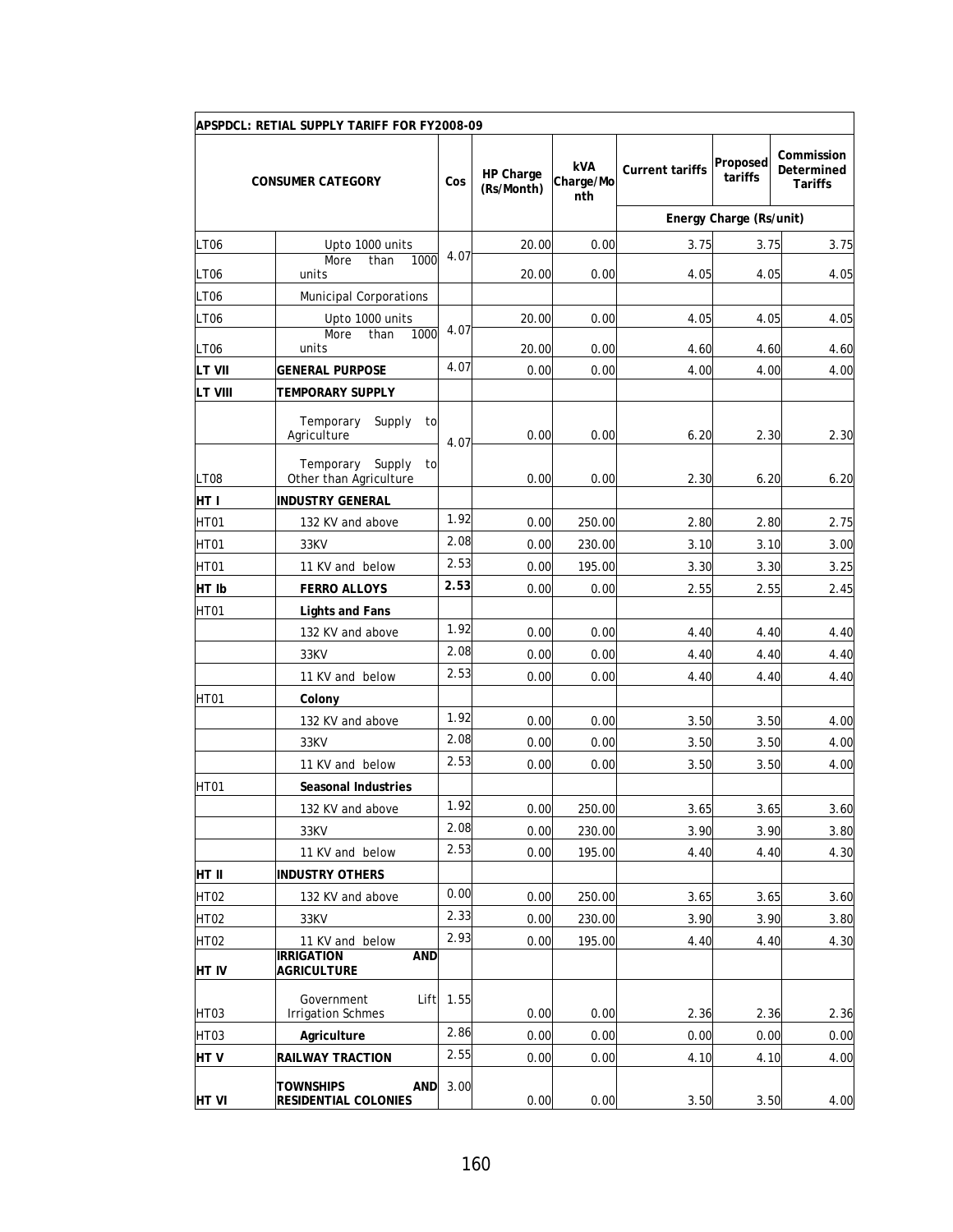| APSPDCL: RETIAL SUPPLY TARIFF FOR FY2008-09 |                          |      |                         |                                |                        |                         |                                            |  |
|---------------------------------------------|--------------------------|------|-------------------------|--------------------------------|------------------------|-------------------------|--------------------------------------------|--|
|                                             | <b>CONSUMER CATEGORY</b> | Cos  | HP Charge<br>(Rs/Month) | <b>kVA</b><br>Charge/Mo<br>nth | <b>Current tariffs</b> | Proposed<br>tariffs     | Commission<br>Determined<br><b>Tariffs</b> |  |
|                                             |                          |      |                         |                                |                        | Energy Charge (Rs/unit) |                                            |  |
| <b>HT OTHERS</b>                            | <b>OTHER SALES</b>       | 2.10 | 0.00                    | 0.00                           | 0.00                   | 0.21                    | 0.82 \$\$                                  |  |
| HT <sub>07</sub>                            | Temporary                | 2.41 | 0.00                    |                                | 0.00                   |                         | 6.60\$                                     |  |
| Iнт                                         | <b>Green Power</b>       |      |                         |                                |                        |                         | 6.70                                       |  |
| <b>ALL</b>                                  | <b>TOTAL</b>             |      |                         |                                |                        |                         |                                            |  |

**\$ - One – and – a – half times the rates set out for HT Categories.** 

**\$\$ - Rural Electric Supply Co-Operative(RESCO).** 

#### **Government Policy Direction**

377. Under Section 108 of the Electricity Act 2003, the GoAP issued policy direction that the tariffs be uniform across the State. The Commission in tune with this policy directive has readjusted the tariffs. The GoAP further informed that it will provide the necessary subsidy to SPDCL for the subsidized categories. Details of the Subsidy allocation for various subsidized categories are given in the table below:

**Table 58: Details of Subsidy Allocation in FY 2008-09** 

|                                                   | (Rs. Crs) |
|---------------------------------------------------|-----------|
| <b>Particulars</b>                                | Amount    |
| LT I - Domestic                                   | 98.23     |
| LT III- Industrial Normal                         | 7.93      |
| LT IV - Cottage Industries                        | 0.61      |
| LT V - Irrigation & Agriculture                   | 236.92    |
| LT VI - Local Bodies, Street Lighting PWS Schemes | 41.54     |
| HT IV - Irrigation & Agriculture                  | 2.78      |
| HT VII - Rural Co-operative                       | 12.24     |
| Total                                             | 400.25    |

378. The GoAP has further decided to continue with the "single bulb scheme" for the FY 2008-09. Accordingly, the GoAP also agreed to pay additional subsidy to the Utilities for effecting supplies under this scheme.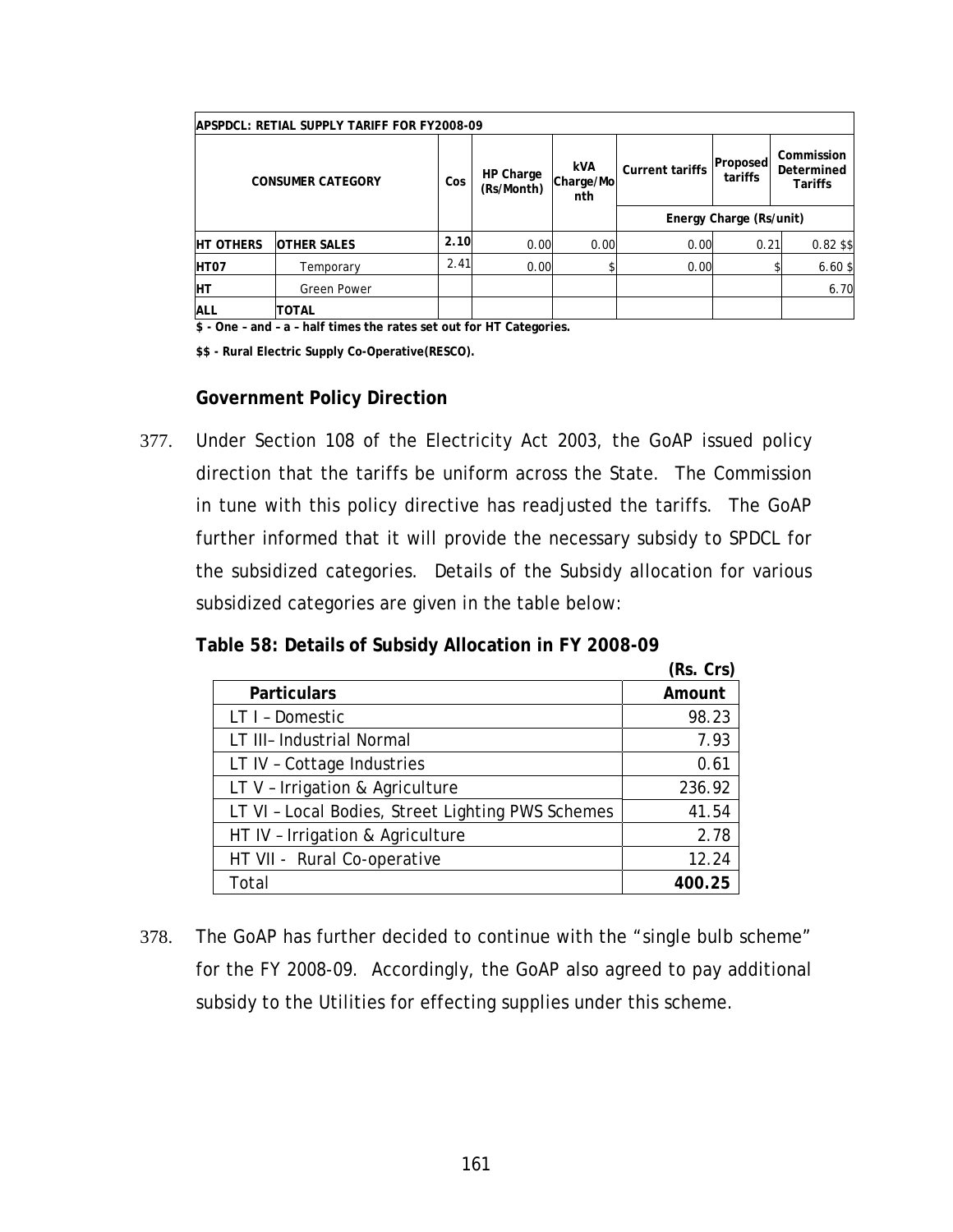#### **Administration of Subsidy**

- 379. Subsidy provided by the GoAP is administered as follows:
	- (a) The subsidy given by the GoAP as per Section 65 of Electricity Act 2003 is for maintaining the tariffs at the levels in respect of the subsidized categories specified in Annexure - D.
	- (b) Each Discom gets the subsidy commensurate to the extent of energy sales volumes approved by the Commission and not to cover the additional power purchases made by the Discom over and above the Tariff Order at the instance or with the approval of GoAP, or otherwise.
	- (c) The subsidy allocation to each Discom as above must be paid by the GoAP to the respective DISCOMs in monthly installments, in advance.
	- (d) The Subsidy administration mechanism Directive outlined in paragraph 860 of the Tariff Order for FY2004-05 and reiterated in paragraph 701 of Tariff Order FY2005-06 and as extracted below shall apply.

*"The DISCOMs shall file before the Commission the actual sales to subsidized categories of consumers for whom the GoAP agreed to pay the subsidy every month and the Commission will monitor the units actually sold by the DISCOMs vis-à-vis the subsidy provided. At the end of the year, subsidy adjustments will be made based on the consumption of units in respect of various subsidized categories."* 

## **Final Retail Tariffs**

380. The schedule of Retail Supply Tariff applicable for all categories of consumers for FY2008-09 is provided in **Annexure-D**.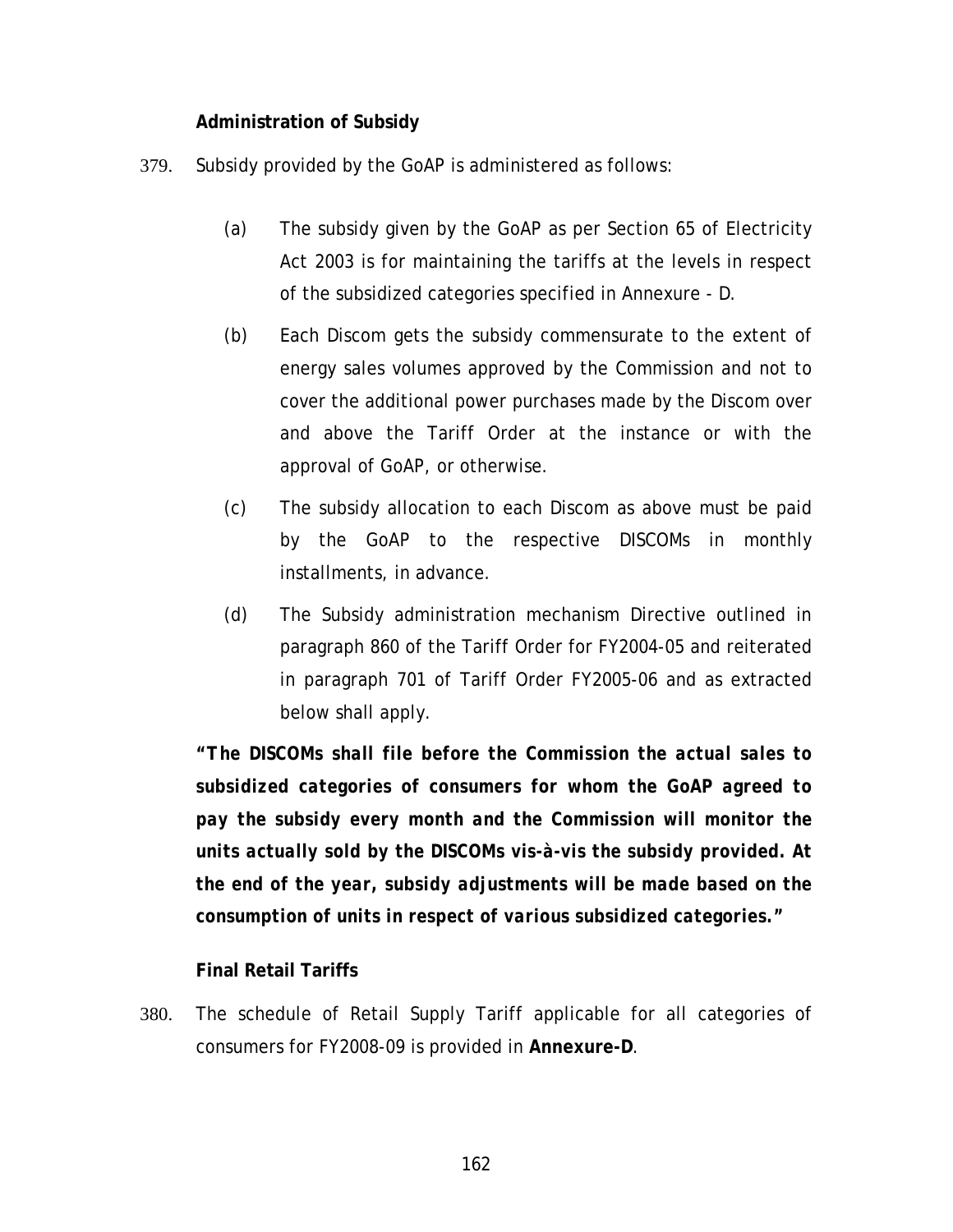## **All DISCOMS**

- 381. The schedule of Retail Supply Tariff applicable for all categories of consumers for FY 2008-09 is provided in **Annexure-D**.
- 382. These tariffs take effect from 01<sup>st</sup> April, 2008.

This Order is signed on the 20<sup>th</sup> day of March, 2008

**Sd/- Sd/- (R.RADHA KISHEN) (SURINDER PAL)**  MEMBER MEMBER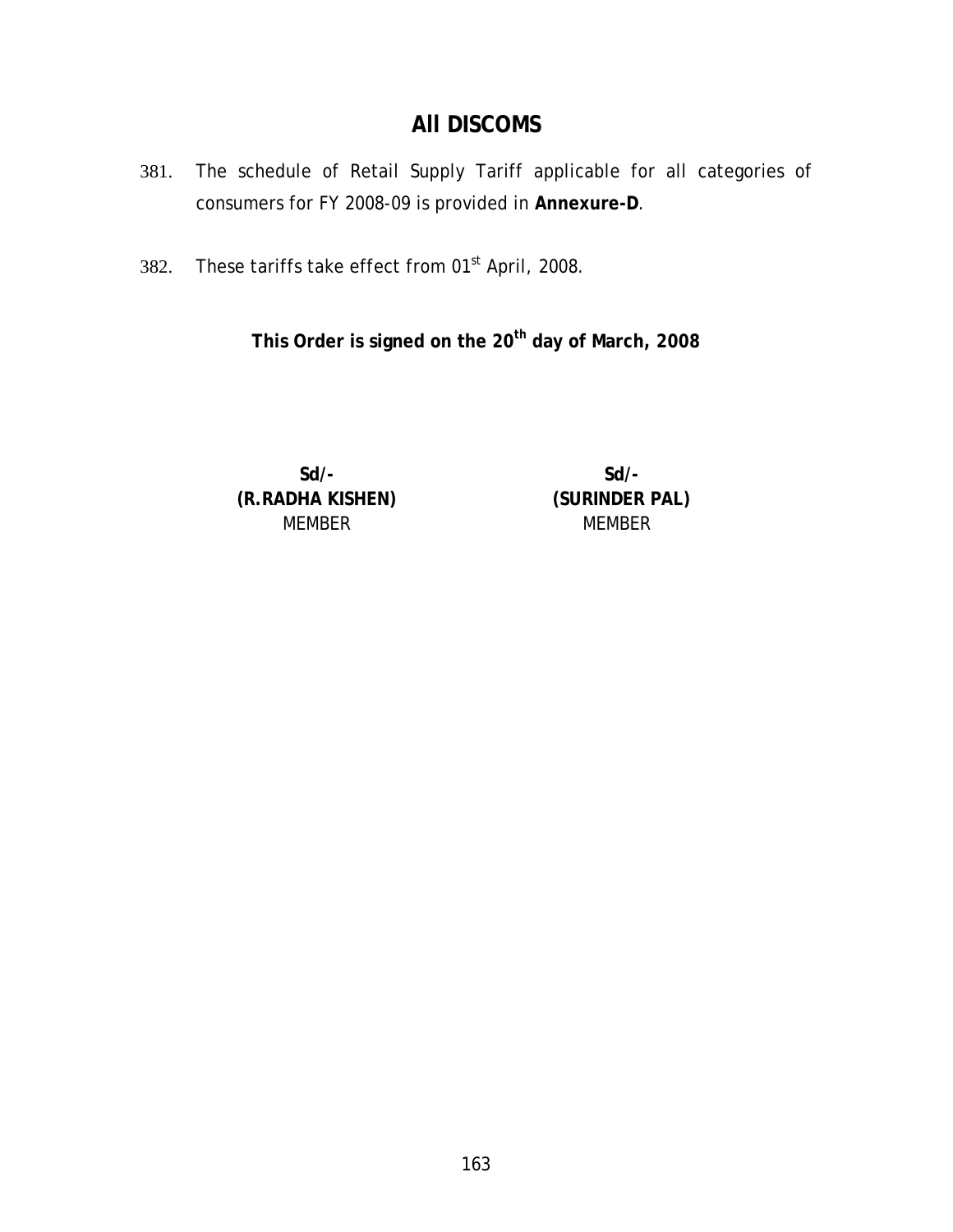# **ANNEXURE – A**

## **LIST OF DIRECTIVES BROUGHT FORWARD FOR CONTINUED COMPLIANCE**

## **1. Energy Audit**

The DISCOMs shall conduct regular and thorough energy audit to ensure accountability. A copy of the Energy Audit Reports of each DISCOM to be filed with the Commission on a quarterly basis.

The Licensee shall henceforth reconcile the energy accounting figures annually and file reconciliation statements along with the audited Annual Accounts every year.

## **2. Management of Industrial Feeders**

The DISCOMs shall submit data log sheets for supply conditions pertaining to the previous 30 days through RS 232 communications port, along with an abstract summary statement pertaining to their company regarding interruptions to industrial feeders once in a month to the Commission. The Commission intends to observe the time being taken to restore power and the quality of power supplied to industries to ensure supply of uninterrupted quality power.

## **3. Availability of copies of ARR/Tariff filings**

The Licensees shall invariably make copies of their ARR/Tariff filings available at all the district headquarters.

## **4. Agricultural consumption estimates**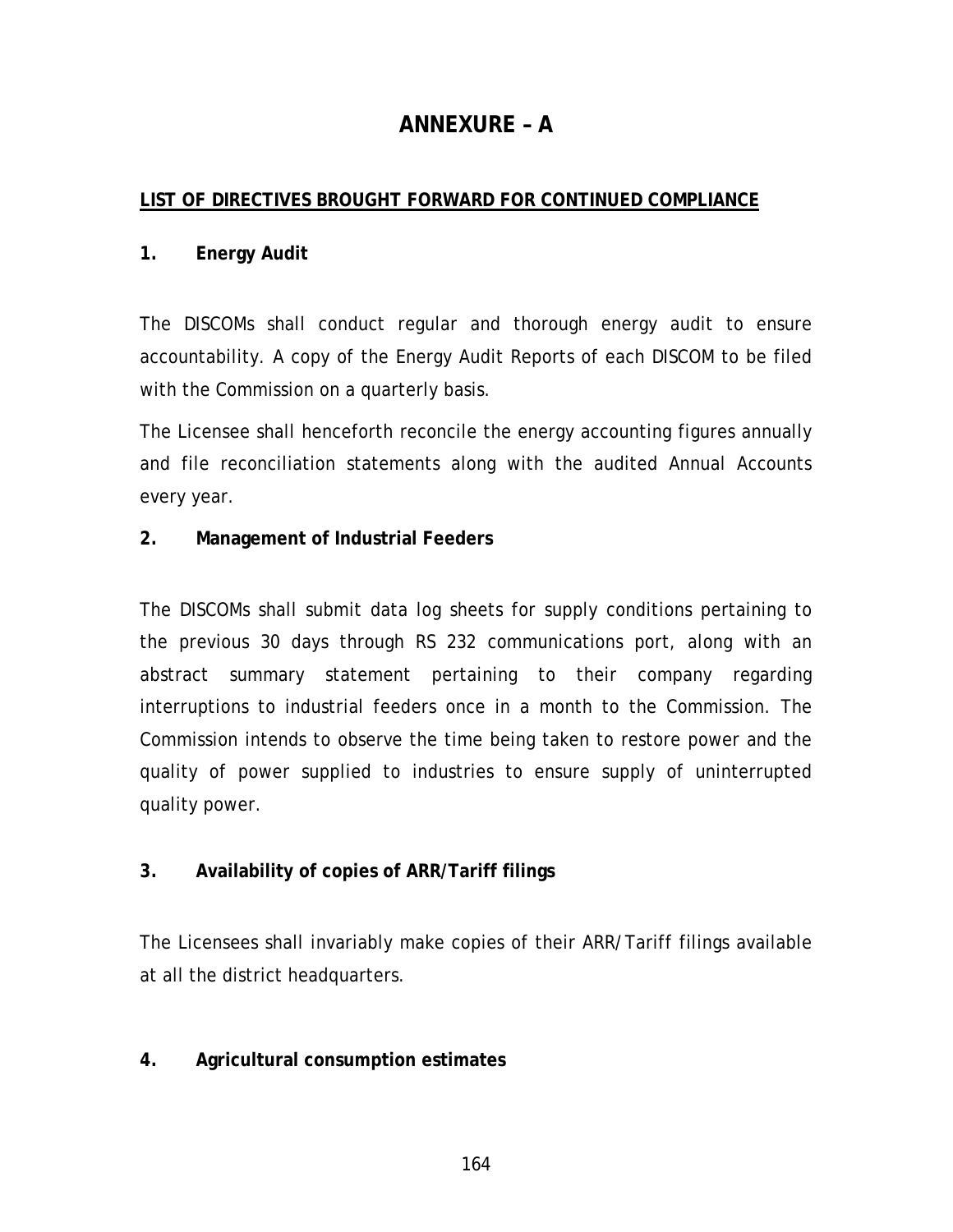The DISCOMs shall file the monthly agricultural consumption estimate in two parts, a) consumption estimate for unmetered services based on LV side DTR meters, and b) consumption on account of services released under Tatkal scheme and metered services. The estimate shall be filed with the Commission by 25<sup>th</sup> of every month.

## **5. Metering & Billing**

The Commission reiterates its previous directive (Tariff Order for 2002-03) that a) for loads of 20HP and above but below 50HP, LT demand meters should be fixed; and b) for loads of 50HP and above but up to 75HP, tri-vector meters be fixed and the metering should be on the HT side.

- (a) The DISCOMs should make full-scale efforts to fill the gaps in sales database and achieve the stipulated 2 to 3 percent sales ratio of assessed sales of total metered sales by 30th September, 2008.
- (b) The DISCOMs shall file a Metering, Billing and Collection (MBC) report based on sales database, by 25<sup>th</sup> of every month without fail.

## **6. Multiple connections**

The DISCOMs to conduct a door-to-door checking of all services and to remove all multiple connections and on a continuous basis

## **7. Subsidy Administration**

The DISCOMs shall file before the Commission the actual sales to subsidized categories of consumers for whom the GOAP agreed to pay the subsidy every month and the Commission will monitor the units actually sold by the DISCOMs vis-à-vis the subsidy provided. At the end of the year, subsidy adjustments will be made based on the consumption of units in respect of various subsidized categories. For measuring the sales to the subsidized categories, the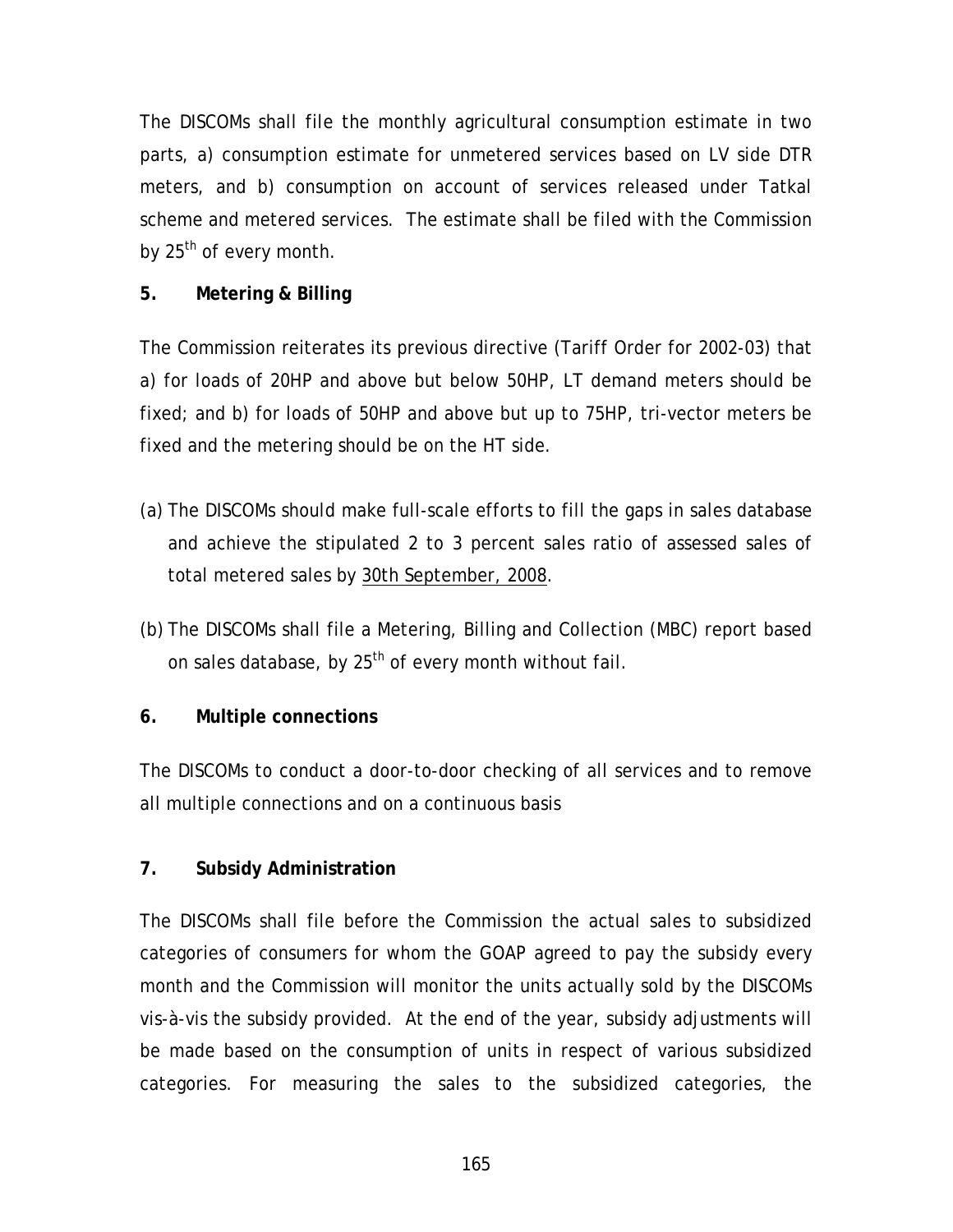agricultural consumption estimate based on LV side meter readings on DTRs shall be the basis. For measuring the sales to metered categories of consumers, the sales database shall be the basis.

The Commission reiterates that in case the subsidy is not paid regularly on monthly basis, in advance, by GoAP, the DISCOMs shall revert to the full cost tariff fixed by the Commission.

The GOAP obligation towards subsidy payments to DISCOMs is limited to the quantities mentioned in this order. If the DISCOMs exceed tariff order quantities and thus the subsidy requirement, the Commission will not entertain any request for additional quantities of energy to subsidized categories unless the permission of the GoAP is taken for additional subsidy if the excess consumption relates to agriculture. In other categories, if there is excess consumption, no additional subsidy will be recommended by the Commission to GoAP.

## **8. Defaulters' List**

The Licensees shall post on their website, the list of all those defaulters whose dues exceed Rs.50,000, along with the reasons for non-collection and details of litigation involved, if any. This data shall be updated every six months and will be displayed on the first of the second month following the end of the previous half-year. Thus, the data pertaining to the dues as on  $31<sup>st</sup>$  March shall be posted by  $1^{st}$  May and that as on  $30^{th}$  September by  $1^{st}$  of the following November on the respective websites of the DISCOMs.

## **9. Market Survey**

The Licensee shall carry out a census of all HT consumers covering aspects like type of activity, connected load, contracted load, captive capacity, types of loads, sources of power purchase including third parties, and other technical and commercial parameters and file a report thereon with the Commission every year by 30<sup>th</sup> September.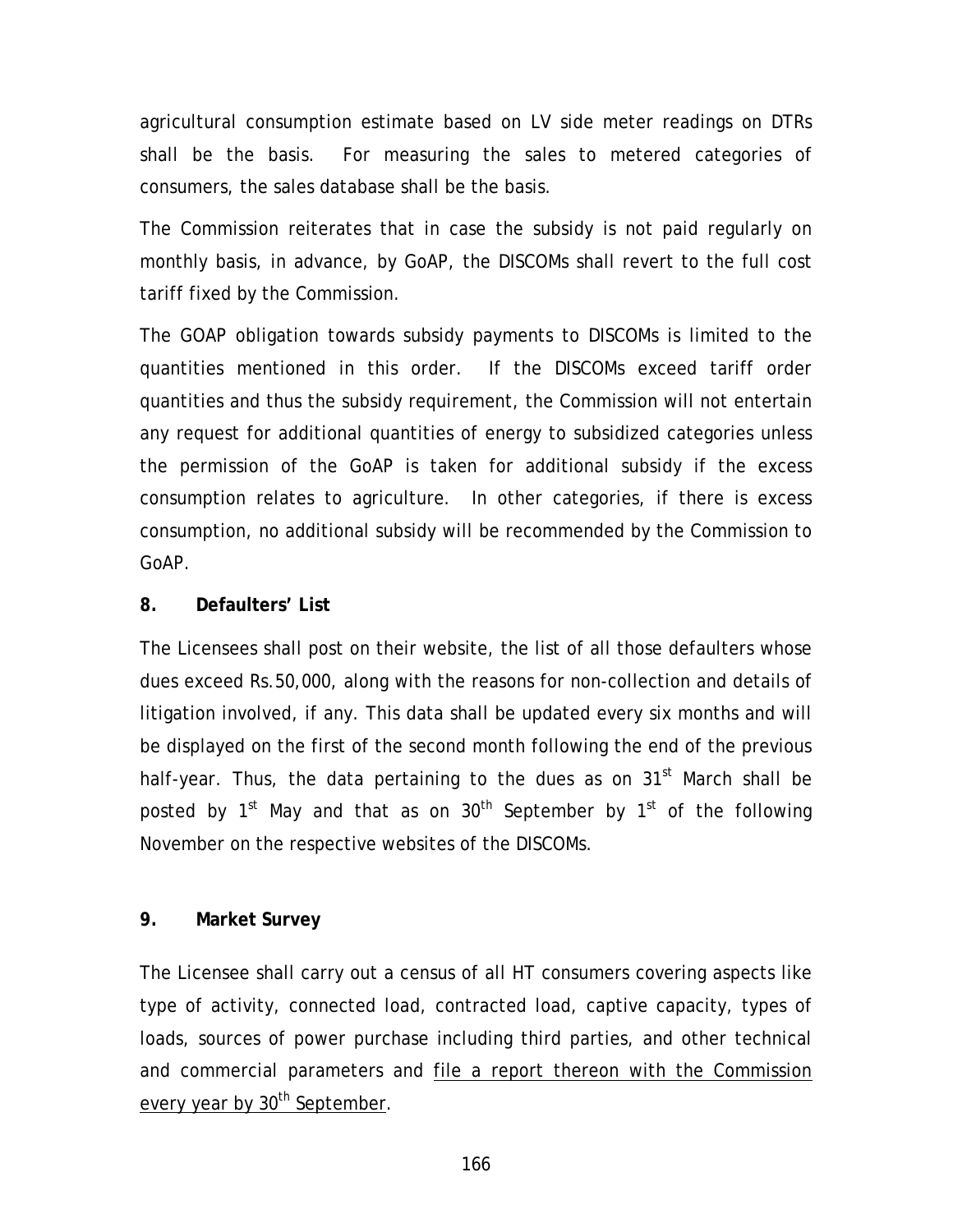## **10. Generation of Power from Hydel Stations of APGENCO**

The DISCOMs should closely coordinate with APGENCO to ensure that no unit of Srisailam complex (Left Bank Power House and Right Bank Power House) is backed down or shut down during the surplus season. In case of generation of surplus energy by them over and above the requirements of DISCOMs and other users of energy, they should shut down some unit(s) of Thermal Power Stations with marginal variable cost in the merit order if reduction of generation up to backing down limit does not help bring down the frequency to a safe level.

#### **11. Consumer Pass Books**

**The licensees shall take up the implementation of the Commission's directive to issue passbooks to all consumers in right earnest and submit a progress report**  thereon every 30<sup>th</sup> July and 31<sup>st</sup> January. However, it will be the consumer's **responsibility to get the passbook updated at the time of meter reading / issue of the bill.** 

#### **12. Break-up of voltage-wise losses in Distribution Network**

The DISCOMs shall invariably submit the break-up of losses at each voltage – level such as LT, 11 kV and 33 kV for grossing-up of month-wise sales to arrive at the power purchase requirement consistent with MYT losses.

#### **13. Merit Order Dispatch deviation**

The DISCOMs to furnish a monthly report on deviations along with reasons for such deviations in actual dispatch of Generating Stations in Merit Order compared to the monthly dispatch schedule adopted in this Tariff Order showing the quantum of energy in MU for each generating station. This monthly report must be placed on the DISCOMs' websites. They are also directed to follow the directive of the Commission vide paragraph 479 of Tariff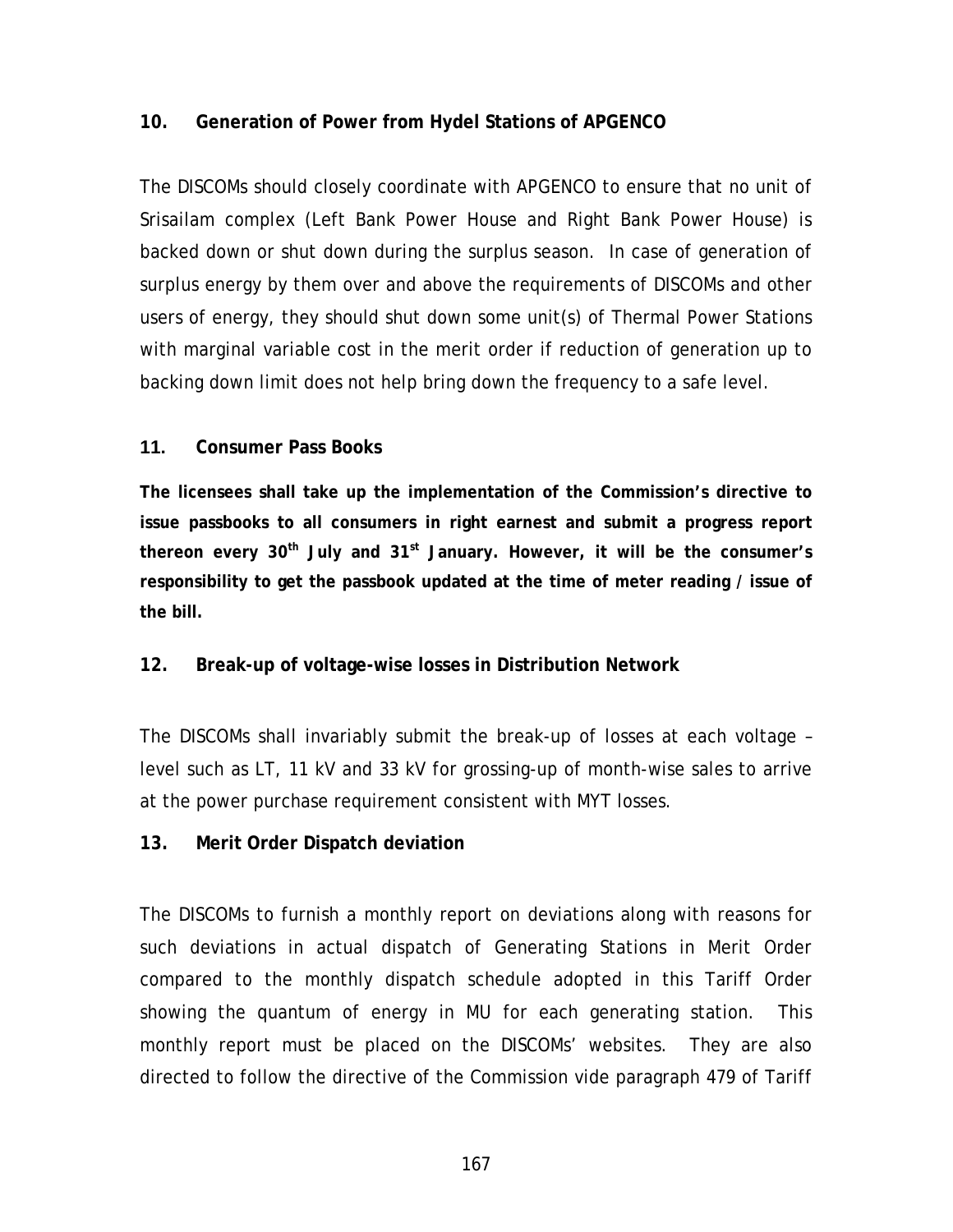Order 2005-06 on maintenance schedule based on demand & supply position in different months.

#### **14. Fixing meters on poles**

The Central Power Distribution Company (CPDCL) to furnish the data of lossreduction on 11 kV feeders and also improvement in revenues from services in the areas where pole-mounted metering was implemented. This information may be filed with the Commission every year by  $30<sup>th</sup>$  September and may also be kept on the DISCOMs' website.

#### **15 Compensation for default in Standards of Performance**

The DISCOMs shall duly submit the presented monthly and annual reports to the Commission furnishing inter-alia the details of compensation paid to the affected consumers pursuant to the default in complying with the "Guaranteed Standards of Performance" specified in the Regulation No.7 of 2004, as required under clause 5 thereof.

## **16. Copies of Test Reports on Testing of Meters**

The SPDCL in particular and all other DISCOMs in general will ensure that copies of the Test Reports on the tests conducted on the consumer meters are invariably made available to consumers to afford an opportunity to them to record their comments

## **17. Un-authorized Agricultural connections:**

The Licensees to conduct a census of the un-authorized agricultural connections and submit the same by 31-05-2008. The DISCOMs shall be at liberty to take up the matter with the State Government for regularization; if any regularization is contemplated under Government Policy. The DISCOMs shall file their action plans in this regard by 31-07-2008.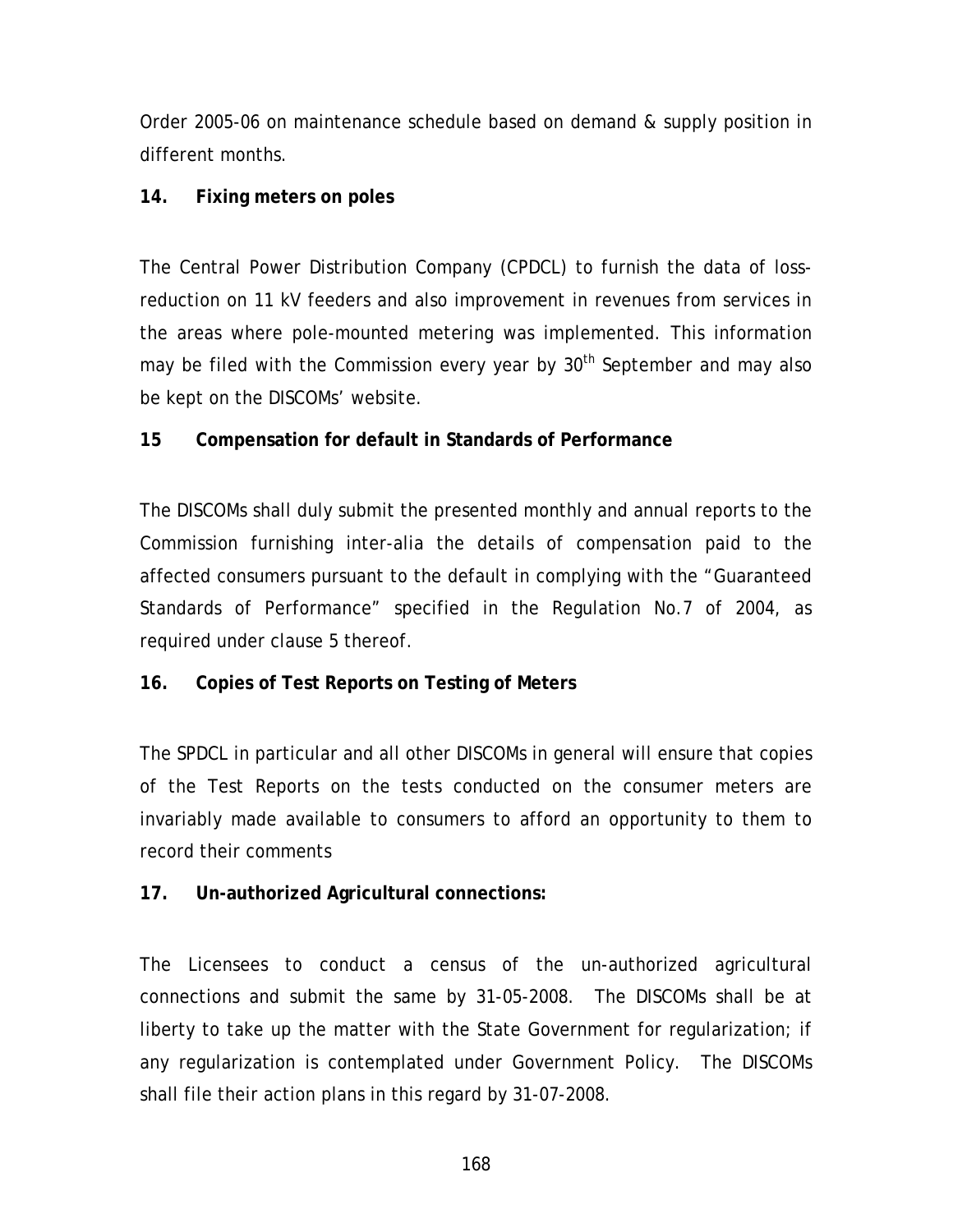#### **18. Telugu version of important documents:**

The Licensees shall bring out the Telugu version of the GTCS at the earliest, and make available copies of the same to the needy persons at a reasonable cost. Similarly, the Licensees shall take action to bring out Telugu versions of all important documents like Annual reports etc.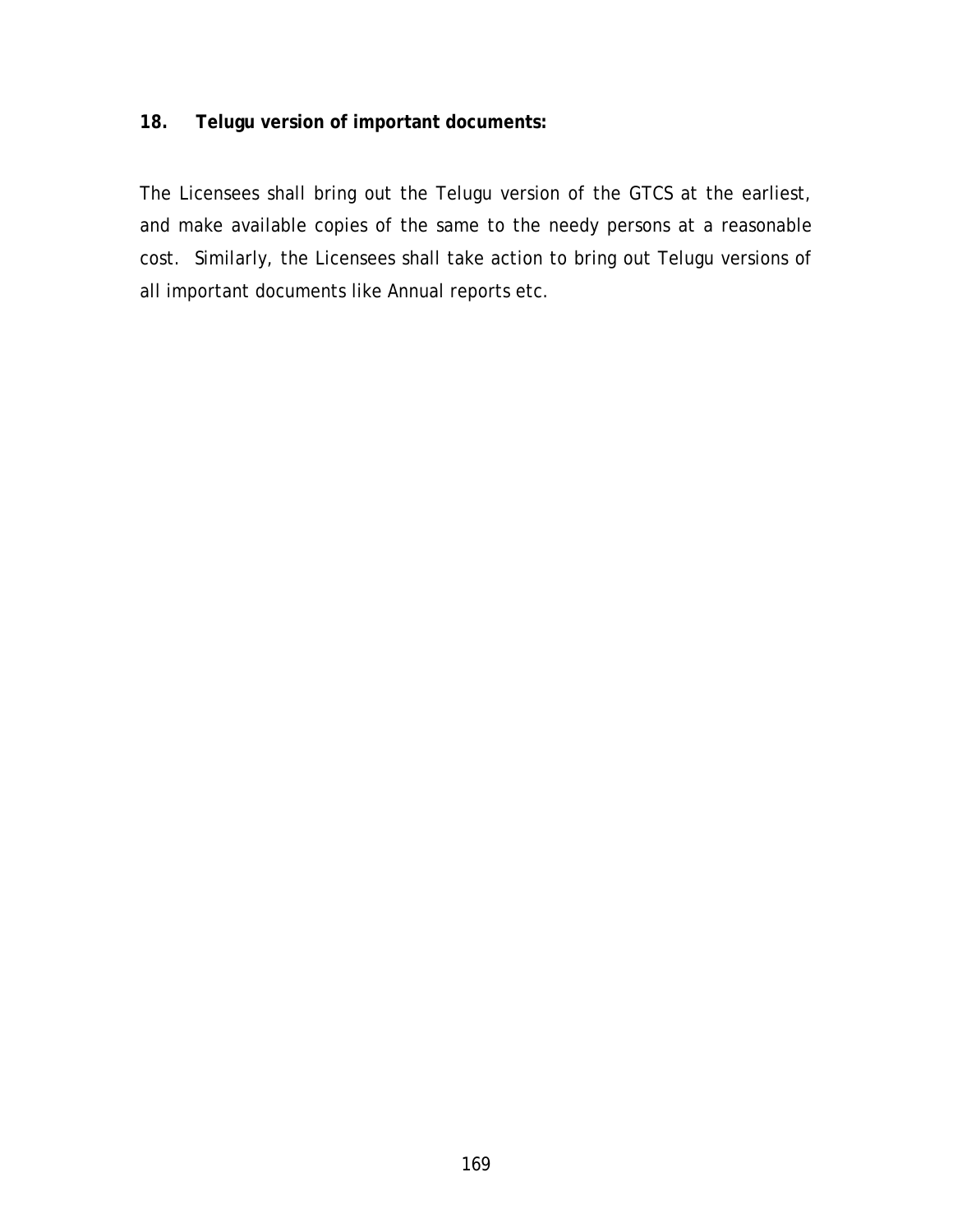# **ANNEXURE – B PART-I**

#### **LIST OF DIRECTIVES NOT COMPLIED BY DISCOMS AND TO BE COMPLIED**  WITH BY THE DATES STIPULATED IN

## **1. Fixing meters on poles**

The Central Power Distribution Company (CPDCL) to furnish the data of lossreduction on 11 kV feeders and also improvement in revenues from services in the areas where pole-mounted metering was implemented. This information may be filed with the Commission every year by  $30<sup>th</sup>$  September and may also be kept on the DISCOMs' website.

## **2. Implementation of Energy Conservation Act 2005**

The DISCOMs shall submit a report on the action taken to implement the provisions of the Energy Conservation Act, 2005. They shall also submit proposals for offering suitable incentives to the Industrial consumers who comply with the provisions of the Energy Conservation Act, 2005. The report along with proposals on incentives may be submitted to the Commission by 30.09.2008

## **3. Safety Measures**

The Licensees shall file the action plan to adhere to appropriate safety standards, to periodically inspect their electrical installations, to take prompt action to rectify any shortcomings noticed or brought to their notice and to lay down a time schedule therefore as required to be filed by them in terms of Para 186 of the Tariff Order 2006-07, by 30-09-2008.

## **4. Compensation to the victims of accidents**

The DISCOMs to work out, and display on their website, a transparent procedure for determination and payment of compensation in accident cases, by 30-09-2008.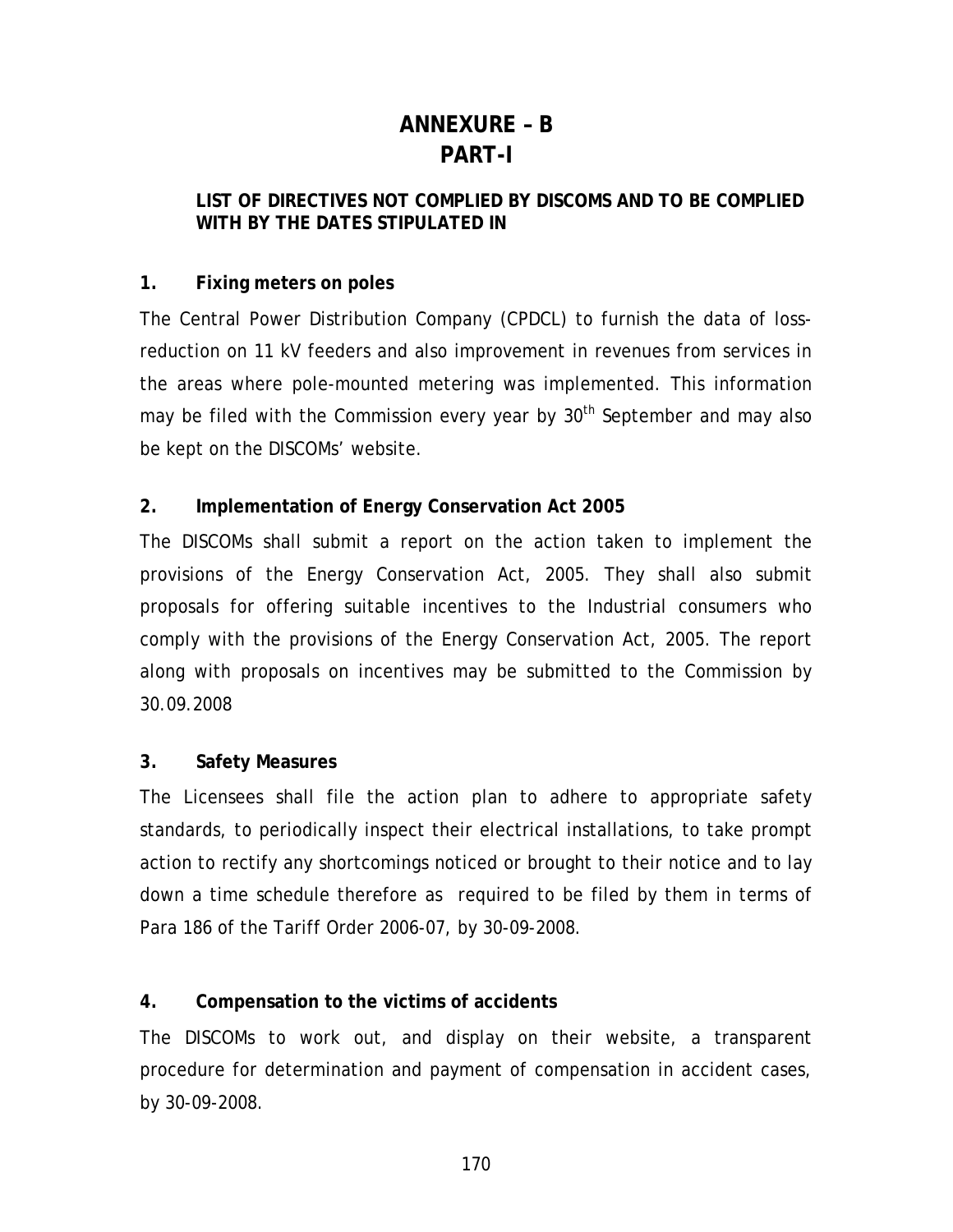## **5. Merit Order Dispatch / Centralised Dispatch**

The Commission directs DISCOMs to furnish a monthly report on deviations along with reasons for such deviations in actual dispatch of Generating Stations in Merit Order compared to the monthly dispatch schedule adopted in this Tariff Order showing the quantum of energy in MU for each generating station. They are also directed to follow the directive of the Commission issued vide paragraph 479 in Tariff Order for 2005-06 on maintenance schedule based on demand and supply position in different months.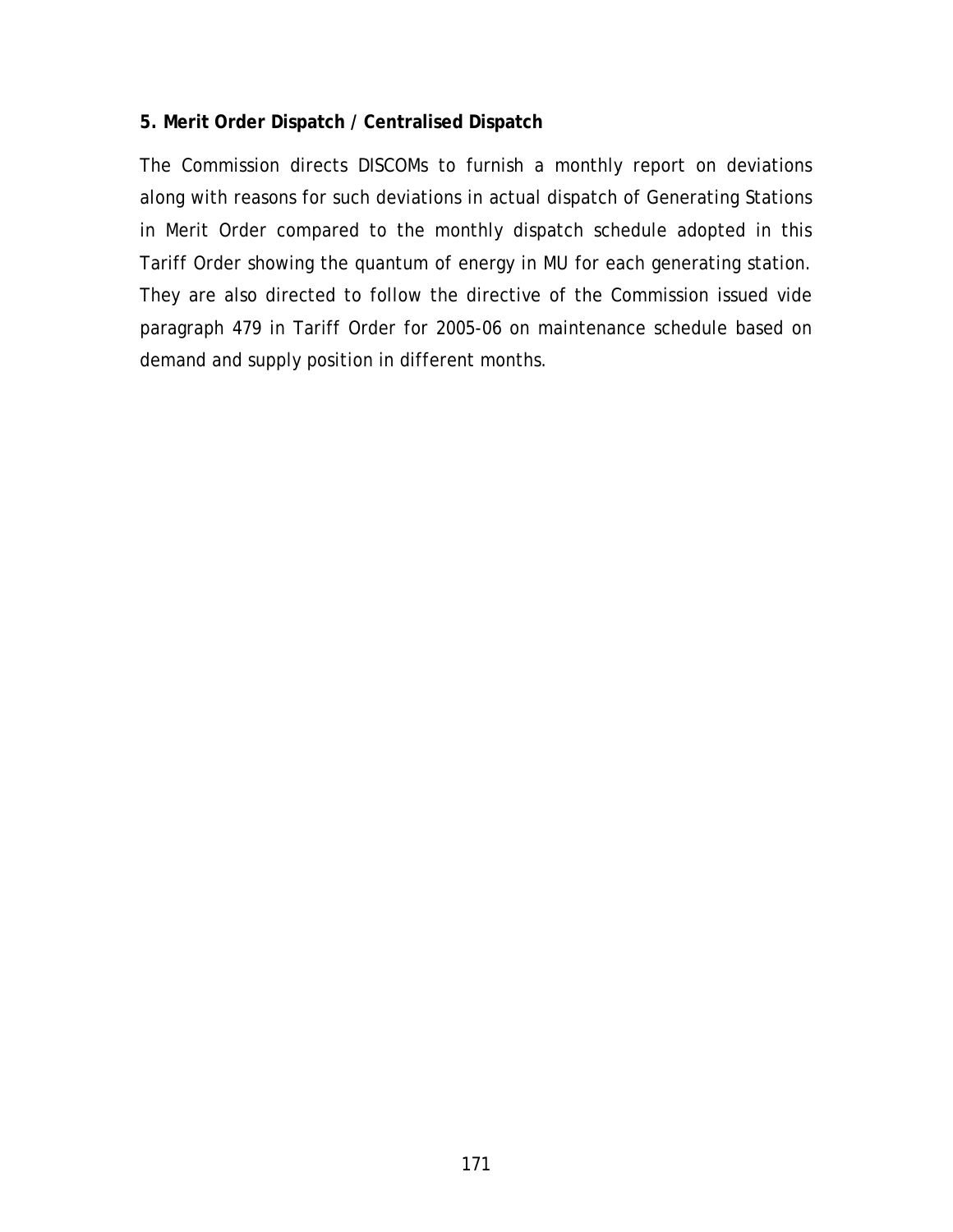# **PART II FRESH DIRECTIVES**

#### **1. Deficiency in filings**

The licensees in their ARR filings for the years 2009-10 onwards shall provide data (along with similar data pertaining to the preceding year) on the following items as an addendum to their filings, in case Guidelines already issued by the Commission for filing of ARRs do not already provide for the depiction of these data in the ARR filings; they shall also place these data on their website:

- i. Compensation paid by the Licensee to consumers for deficiency of service as per the Regulations of the Commission.
- ii. Details of electrical accidents and ex-gratia paid, if any during previous year and current year.
- iii. Replacement of burnt transformers, installation of additional transformers.
- iv. Number of burnt-out, non-functioning or faulty meters (categorywise and Circle-wise).
- v. Performance with regard to attending to fuse-off calls.
- vi. Breakdowns and interruptions in power supply to urban and rural consumers (Circle-wise) and time taken for restoration.
- vii. Frequency and voltage at various levels of interface over the period.
- viii. Pending applications and connections released to different categories of consumers.
	- ix. Arrears of consumers over Rs.50,000 pending for over six months and details of bad debts written off.
	- x. Court cases involving the Licensee and steps being taken to resolve them.
- xi. Number of cases filed in respect of pilferage of power in various categories giving comparative picture with previous year.
- xii. Compliance with directives issued by the Commission in the relevant Tariff Order(s).
- xiii. Investment details, including capital expenditure on system improvement, HVDS and RGGVY.

(Paragraph [172\)](#page-73-0)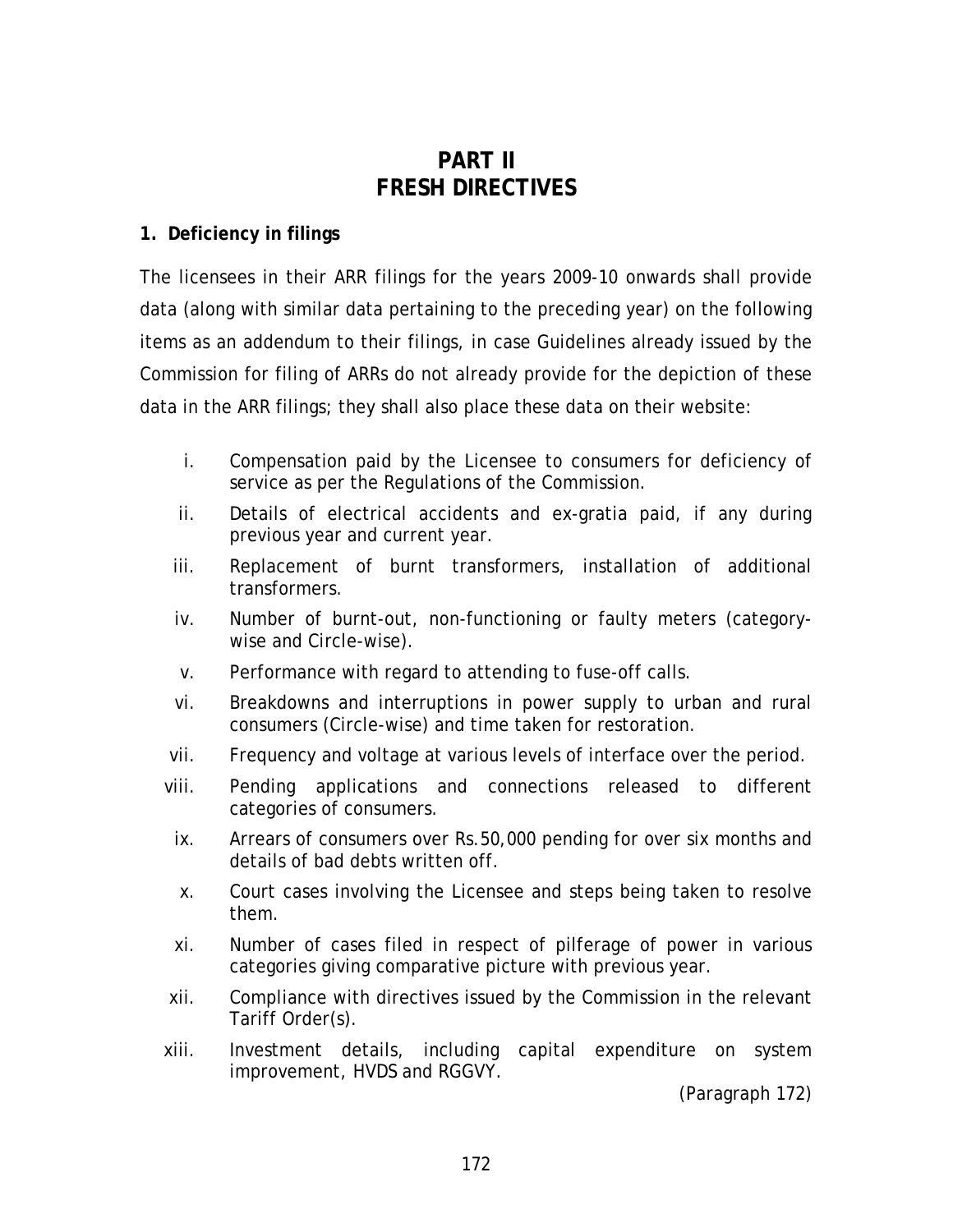# **2. Recovery of compensation for non-compliance with Standards of Performance (SoPs)**

The compensation payable/paid by a licensee for non-compliances with the Standards of Performance as laid down by the Commission from time to time shall not be a charge on the consumer tariffs and should be recovered by the licensees concerned from the person(s) held responsible for such noncompliance. (Paragraph [195](#page-80-0))

## **3. Disconnection charges**

No licensee shall levy and collect any disconnection charges from a consumer in case the consumer's connection was not actually disconnected. In case, however, such a collection is effected, the Commission re-iterates that the Licensee shall adjust all such unauthorized collections in the future CC bills along with interest  $\infty$  24% p.a. with a minimum of Rs.75. Further, the affected consumers are entitled to approach the respective Forums for Redressal of Consumer Grievances. (Paragraph [202](#page-82-0))

## **4. Energy conservation**

Each of the DISCOMs shall ascertain and intimate to the Commission by 31.12.2008 the likely adverse effects of adoption of CFL lamps of low Power Factor, as also the environmental concerns regarding the disposal of such lamps and the steps taken / proposed to be taken by them to minimize / eliminate such adverse effects and their own evaluation whether or not support from the Commission in this endeavour should be continued. (Paragraph [204](#page-82-0))

## **5. Treatment of Income from Trading**

DISCOMS shall submit to the Commission by 30.09.2008 a detailed note on its trading activities during the last three years detailing therein the various steps taken to locate and / or procure surplus power from different sources for trading, the methodology adopted for price discovery for sale, as well as for

173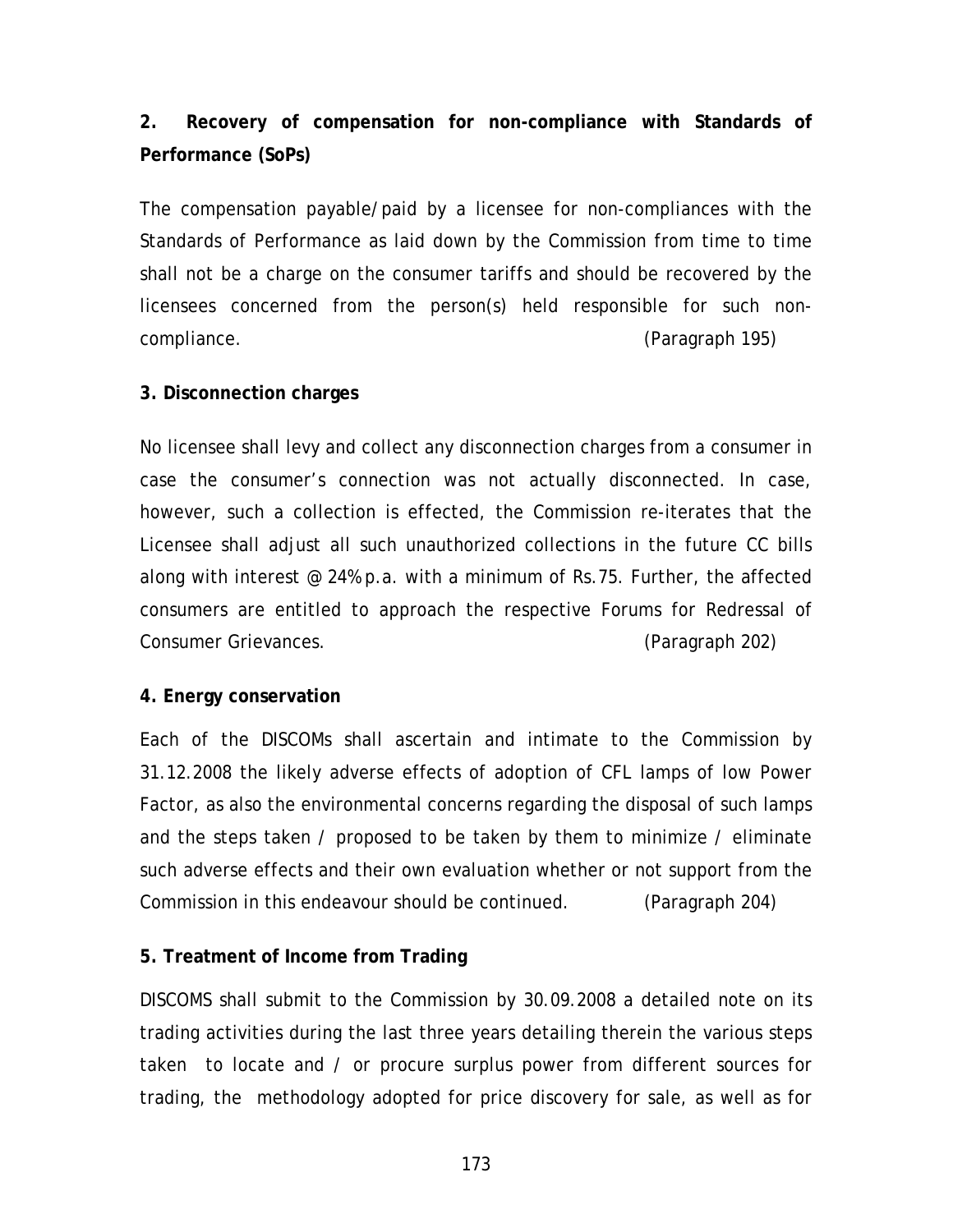purchase, if any resorted to for this activity, the volumes, and the financial results for each year, estimated and the actuals. (Paragraph [214](#page-87-0))

#### **6. Safety issues and Compensation**

The distribution licensees will chalk out by 30.09.2008, a cogent and viable plan of action to adhere to appropriate safety standards, in particular to periodically inspect their electrical installations to take prompt action to rectify any shortcomings noticed or brought to their notice and to lay down a time schedule therefor. They will also work out and display on their website a transparent procedure for determination and payment of compensation in respect of electrical accidents involving humans as well as animals.

(Paragraph [215\)](#page-87-0)

## **7. HT Incentive Scheme**

Each DISCOM shall prepare a consultative paper on the incentive scheme applicable to HT-industrial consumers, duly indicating the number of consumers who have availed the incentive and their consumption pattern over a period of time in terms of load factor, power factor, contracted and recorded loads. The DISCOMs shall submit this consultative paper to the Commission by end- August 2008, to enable the Commission to take a view on the continuity or otherwise of the scheme for future years in its present form or in some modified form. (Paragraph [219](#page-89-0))

## **8. Short-term Power Purchases**

Each DISCOM shall immediately design and create a web-based platform with facilities for online trading to be operationalised by 31st August 2008. For this purpose, a prototype model that has in-built features for settlement as well as a balancing mechanism on a half-hourly basis has to be developed and put on the website. The Discoms have to show to the Commission's satisfaction by 30th June,2008, the modus operandi they intend to adopt for attracting a large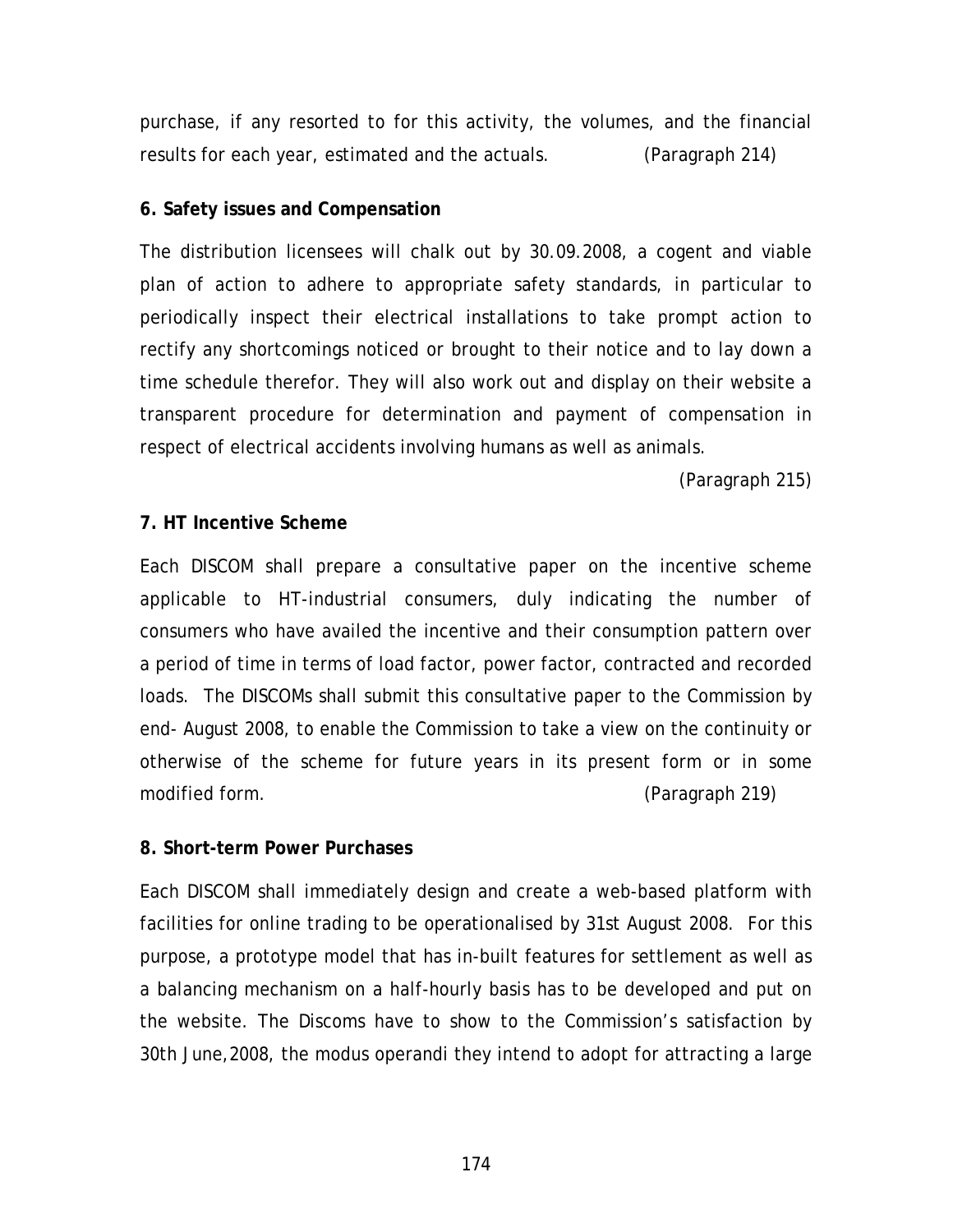number of players as also the methodology they plan to adopt for arriving at the acceptable bid prices. (Paragraph [231](#page-94-0))

#### **9. Tariff for shopping malls and hoardings**

As the hoardings have all the attributes to be covered under LT Category Non-Domestic and Commercial, and consume electricity mainly during evening peak hours, the Discoms shall confirm to the Commission by 30.09.2008 that the tariff actually charged from them is LT-II- Non-Domestic & Commercial, irrespective of their location, atop the residential apartment complexes, etc. They shall also come up with appropriate proposals, if considered desirable, for any revision of tariff for hoardings and the shopping malls while filing their ARRs, etc. for the next Control Period commencing from FY 2009-10.

(Paragraph [239\)](#page-97-0)

#### **10. Passbooks**

All DISCOMs shall ensure that passbooks are issued to all consumers desiring the issue thereof. The specific reservations of the DISCOMs, if any, on this issue must be brought to the notice of the Commission by 31.08.2008.

(Paragraph [247\)](#page-101-0)

## **11. Certification for LT Category IV – Cottage industries**

In respect of LTCategory IV - Cottage Industries and Dhobighats, the DISCOMs shall first enquire of the District Officer of the concerned Department of GoAP whether or not that Department is issuing the certificates that a particular unit is indeed a Cottage Industry, etc. In case such certificates are issued by the Department concerned, the certification will be insisted upon for extending the benefit of tariff under this category. The certificate shall not be insisted upon and it will be the Officers of the DISCOM concerned, not below rank of the Divisional Engineer who will decide whether or not a particular unit falls under this category, when however, the department concerned is not issuing such certificates. (Paragraph [252](#page-102-0))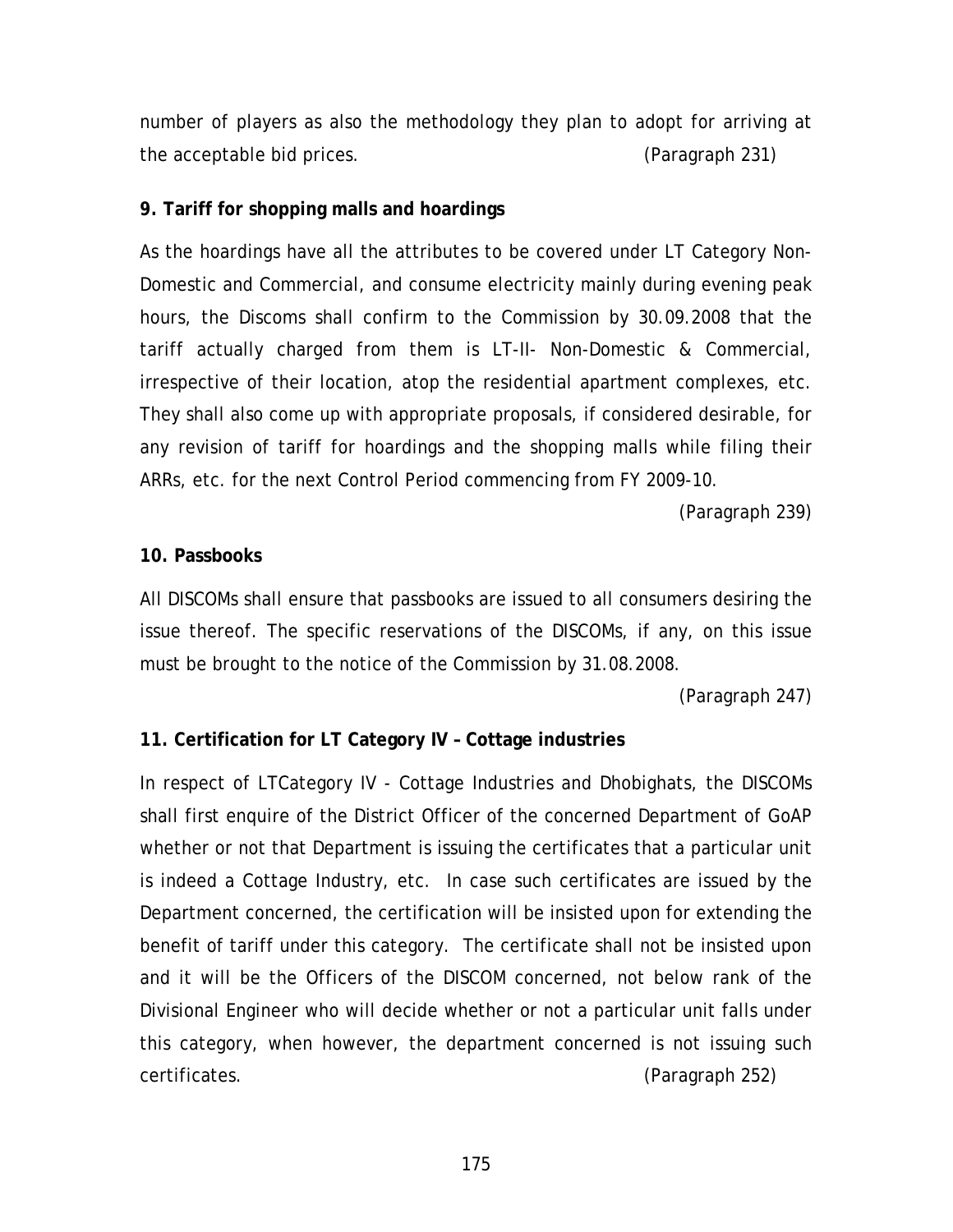#### **12. Agreements in Telugu**

The DISCOMs shall ensure by 31.08.2008 that the agreement formats for fresh connections are also available in Telugu also and confirm by 31.10.2008 that the consumers have indeed been provided with the option of executing the agreements in Telugu, if so desired by them. (Paragraph [258](#page-104-0))

#### **13. 24-hour supply to rural areas**

The DISCOMS shall submit half-yearly reports to the Commission by 31st October and 30th April indicating therein the status on separation of feeders as on 30th September and 31st March, respectively. A gist of these reports may also be displayed by the DISCOMs on their website. They may also report by 31.10.2008 as to why not the minimum charges payable by the consumers in rural areas where the supply is provided only for a limited number of hours a day on a continuous basis throughout the year should not be suitably reduced. (Paragraph [260\)](#page-105-0)

### **14. Non-compliance with Commission's directives by DISCOMs**

The Commission expresses its displeasure on the DISCOMs not complying with a number of its directives issued in the Tariff Order for 2007-08 and some even in earlier orders, which are listed in Part-I of Annexure-B to this Tariff Order. The Commission expects the DISCOMs to fully comply with these directives by the revised dates indicated therein. Any failure to do so will be taken a serious note of  $(Paraqraph 261)$  $(Paraqraph 261)$  $(Paraqraph 261)$ 

### **15. Commission Determined Tariffs**

The Discoms shall submit quarterly reports of the load curve analysis of major consumer categories based on the studies done by their Load Research Cells. They shall also arrange to make every quarter, before the submission of the report for that quarter, a presentation to the Commission, with the first presentation being made in mid-August, 2008. (Paragraph [300](#page-126-0))

176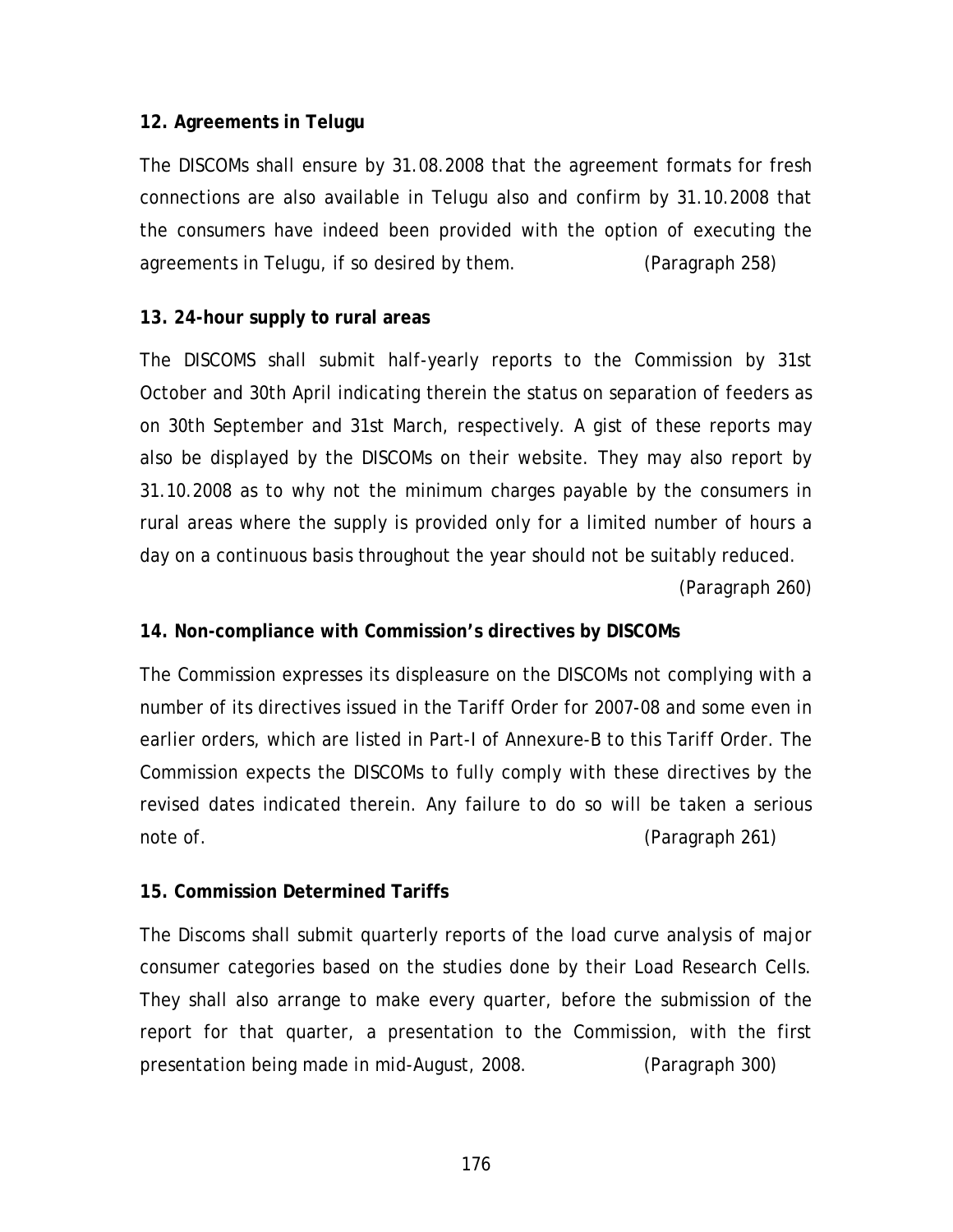# **ANNEXURE – C**

**WAIVERS REQUESTED BY DISCOMS** 

No waivers were requested by DISCOMs.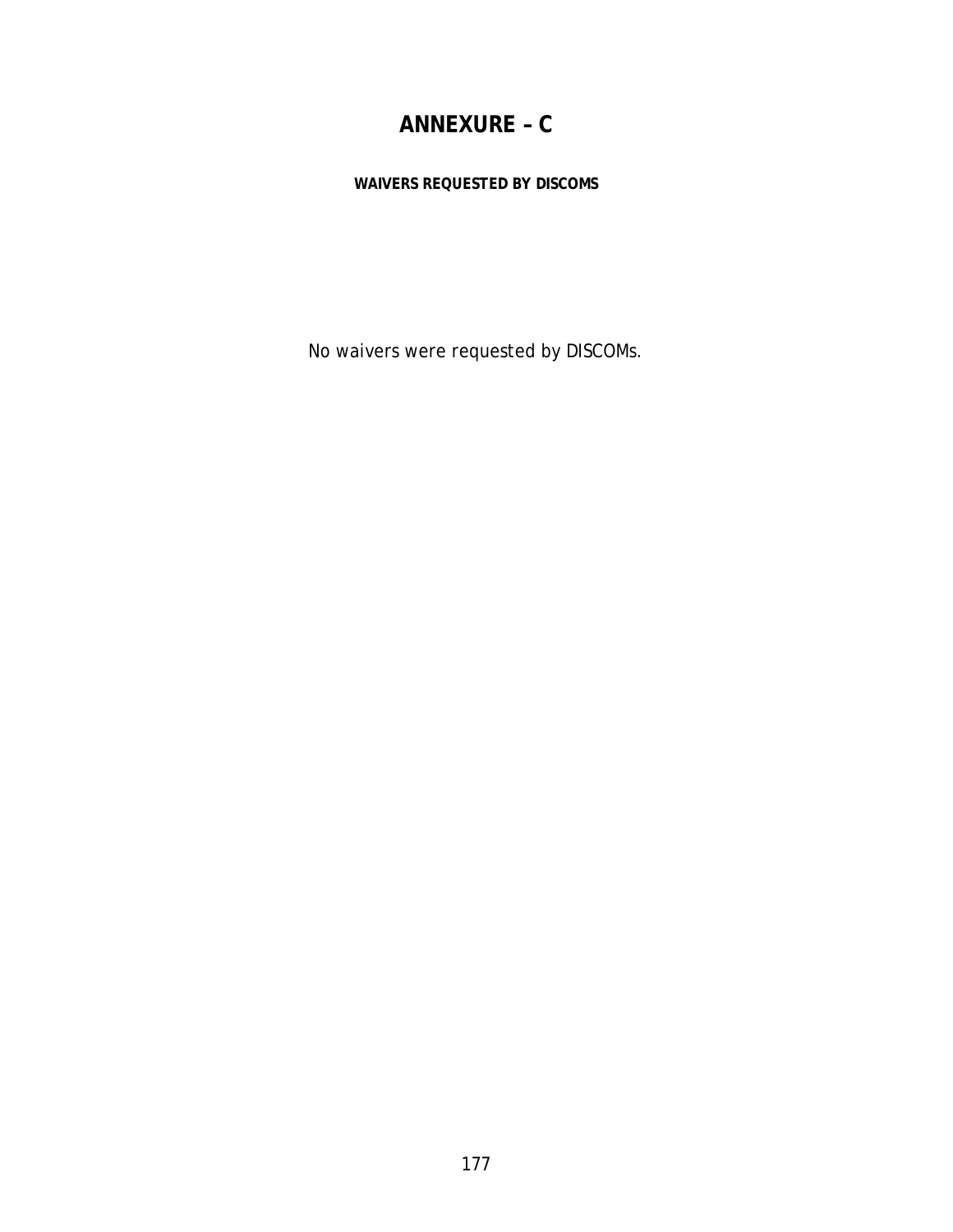# **ANNEXURE – D**

# **SCHEDULE OF RETAIL TARIFF RATES AND TERMS & CONDITIONS IN RESPECT OF THE FOUR DISTRIBUTION COMPANIES FOR FY - 2008-09**

#### **PART 'A' - H.T. TARIFFS**

These tariffs are applicable for supply of Electricity to H.T. Consumers having loads with a contracted demand of 70 kVA and above and/or having a connected load exceeding 75 H.P/56 kW excepting the LT III (B) industrial category.

#### **H.T. CATEGORY – I**

This tariff is applicable for supply to all H.T. Industrial Consumers. Industrial purpose shall mean manufacturing, processing and/or preserving goods for sale, but shall not include shops, Business Houses, Offices, Public Buildings, Hospitals, Hotels, Hostels, Choultries, Restaurants, Clubs, Theatres, Cinemas, Railway Stations and other similar premises not withstanding any manufacturing, processing or preserving goods for sale. The Water Works of Municipalities and Corporations and any other Government organisations come under this category. The Information Technology units identified and approved by the Consultative Committee on IT industry (CCITI) constituted by Govt. of AP also fall under this category.

#### **A) INDUSTRY – GENERAL**

| <b>DEMAND CHARGES &amp; ENERGY CHARGES</b> |                       |                       |  |
|--------------------------------------------|-----------------------|-----------------------|--|
| Voltage                                    | <b>Demand Charges</b> | <b>Energy Charges</b> |  |
| of Supply                                  | Rs/kVA/month<br>of    | Paise/unit            |  |
|                                            | <b>Billing Demand</b> |                       |  |
| 132kV and                                  | 250                   | 275                   |  |
| above                                      |                       |                       |  |
| 33Kv                                       | 230                   | 300                   |  |
|                                            |                       |                       |  |
| 11kV                                       | 195                   | 325                   |  |
|                                            |                       |                       |  |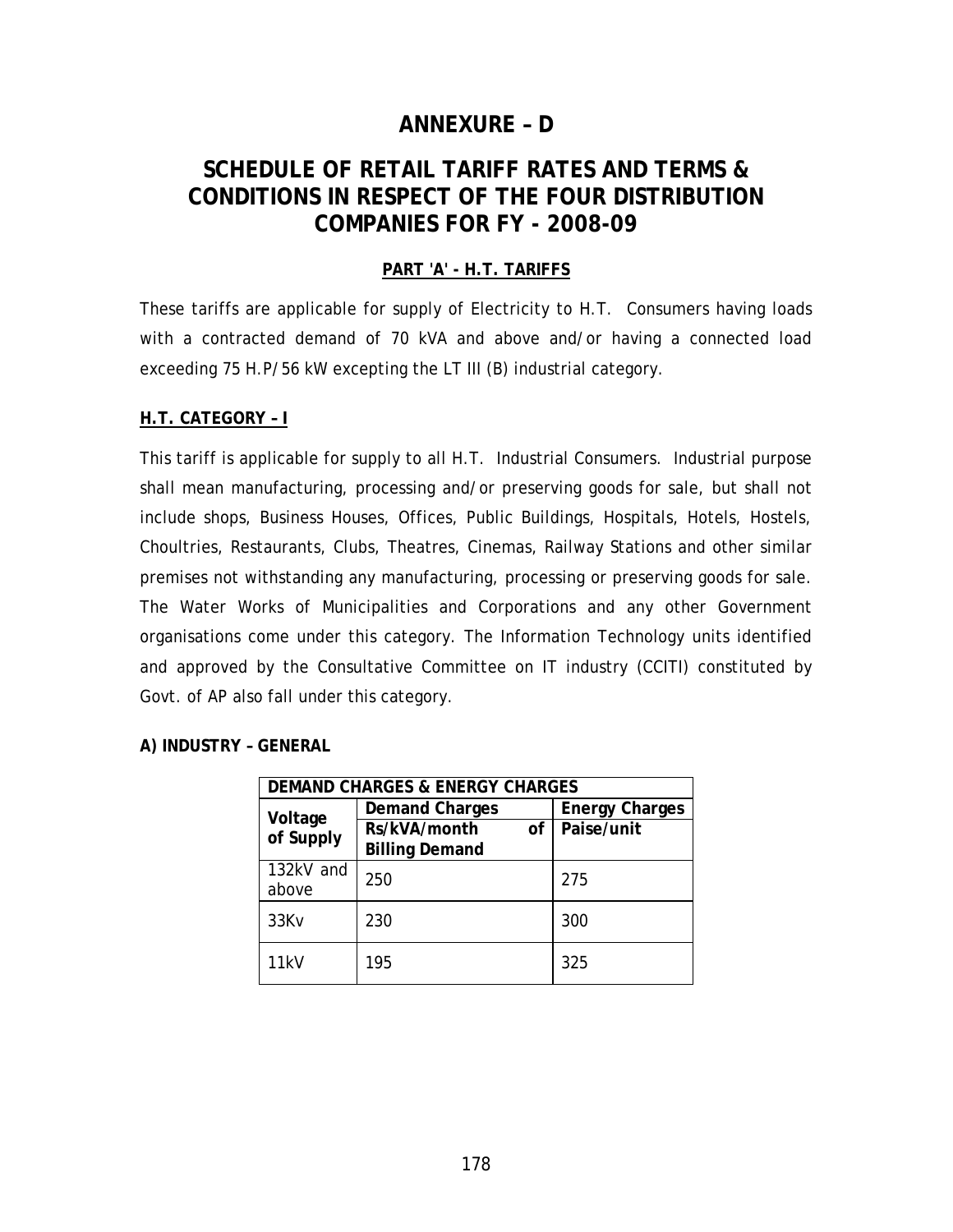#### *IMPORTANT*

- i. The billing demand shall be the maximum demand recorded during the month or **80%** of the contracted demand whichever is higher.
- ii. Energy charges will be billed on the basis of actual Energy consumption or **50 units** per kVA of billing demand whichever is higher.
- iii. FSA will be extra as applicable

#### **B) FERRO ALLOY UNITS**

|        | <b>Demand Charges</b> | <b>Energy Charges</b> |
|--------|-----------------------|-----------------------|
|        | Rs/kVA/month          | of   Paise/unit       |
|        | <b>Billing Demand</b> |                       |
| Ferro  | Nil                   | 245                   |
| Alloys |                       |                       |

#### **DEMAND CHARGES & ENERGY CHARGES**

#### *Conditions*

- i. Guaranteed energy off-take at 85% annual Load Factor on Contracted Maximum Demand or Actual Demand whichever is higher . The energy falling short of 85% Load Factor will be billed as deemed consumption.
- ii. The consumer shall draw his entire power requirement from DISCOMs only.
- iii. Not eligible for HT I Load Factor incentive.

FSA will be extra as applicable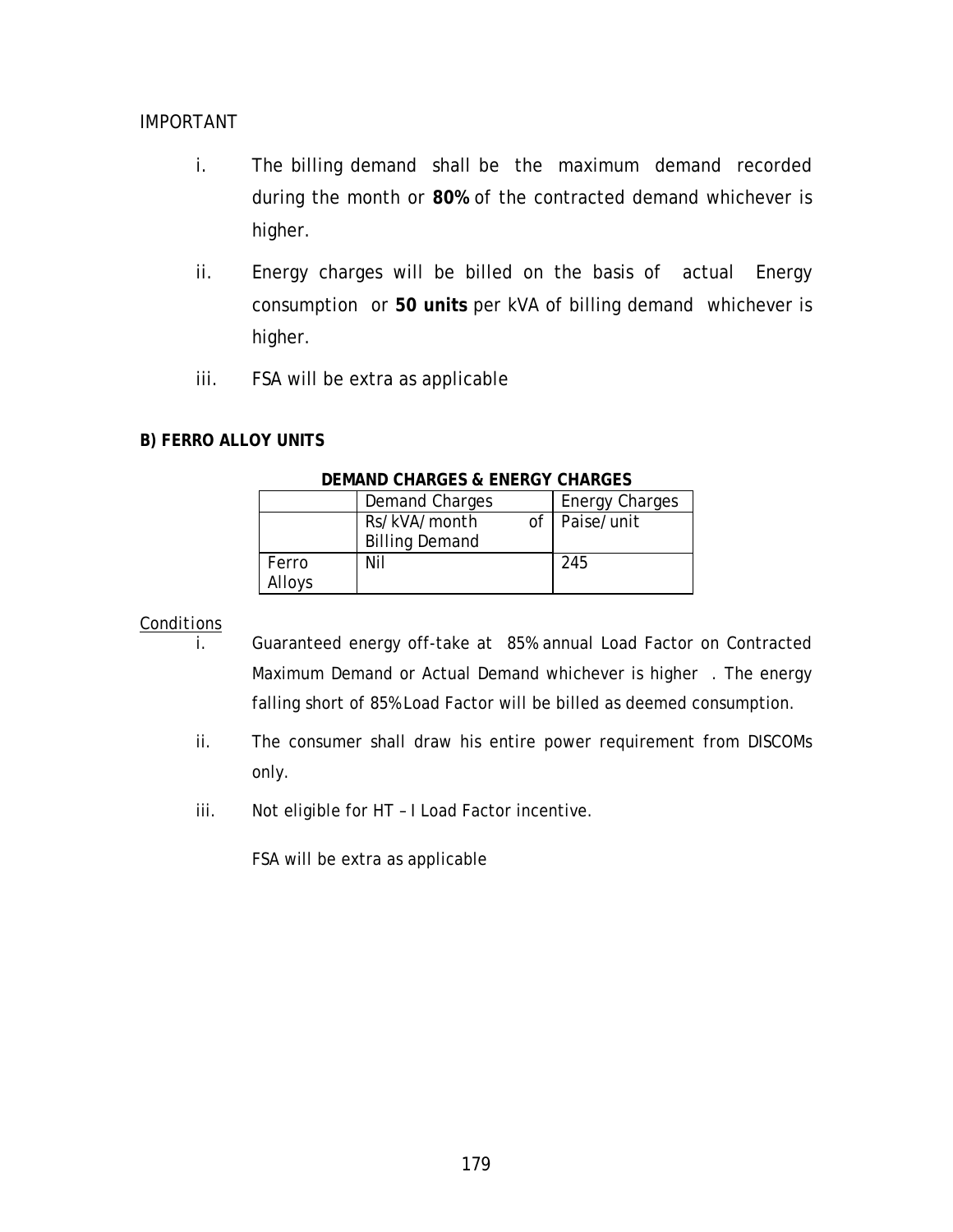**Notes:** 

- **1) Incentive**
- a) The following incentives are applicable for HT-category-I (A) consumers:

| Load Factor (LF)        | Discount applicable on the energy rates |
|-------------------------|-----------------------------------------|
|                         |                                         |
| More than 50% up to 70% | 25% on the energy above 50% LF          |
| More than 70%           | 25% on the energy above 40% LF          |

b) The incentive scheme is applicable for the consumption with the above mentioned load factors. This scheme will be effective tilll 31 March 2009.

#### **2) Consumption of energy for lights and fans in factory**

The consumption of energy for lights and fans in the factory premises in excess of **10%** of total consumption shall be billed at **440** paise per unit provided lights and fans consumption in the Unit is separately metered.

#### **3) Case of non-segregation of fans and lights**

In case segregation of light and fan loads has not been done, **15%** of the total energy consumption shall be billed at **440** paise per unit and the balance units shall be charged at the corresponding energy tariff under HT category -I(A).

#### **4) Colony Consumption**

The consumption of energy exclusively for the residential colony/ township in a month, separately metered with meters installed by the consumer and tested and sealed by the Licensee shall be billed at **400** paise per unit.

#### **5) Seasonal Industries**

Where a consumer avails supply of energy for manufacture of sugar or ice or salt, decorticating, ginning and pressing, fruit processing, tobacco processing and re-drying and for such other industries or processes as may be approved by the Commission from time to time principally during certain seasons or limited periods in the year and his main plant is regularly closed down during certain months of the year, he may be charged for the months during which the plant is shut down (which period shall be referred to as the **off-season** period) as follows under H.T. Category-II rates.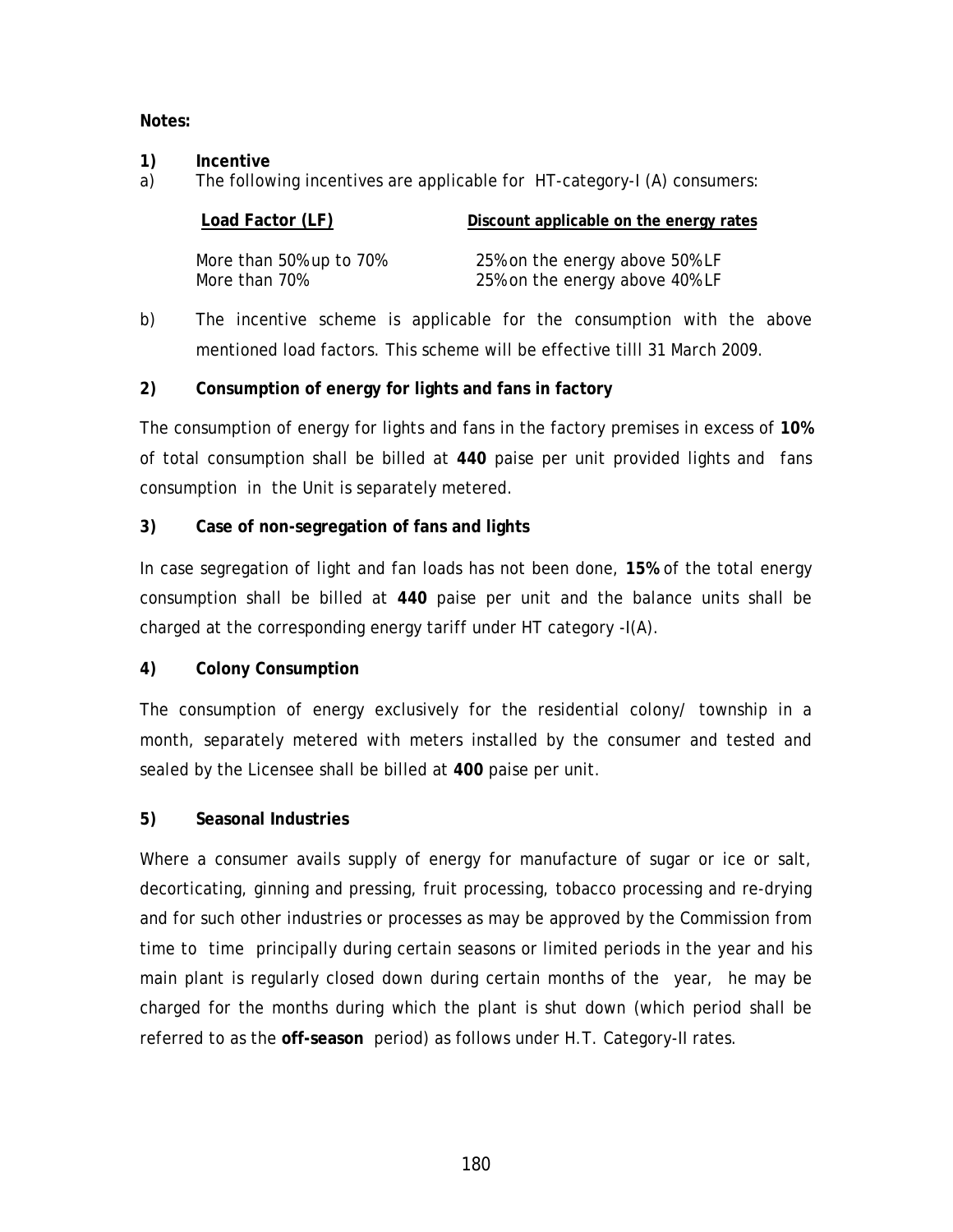| Voltage of | Demand Charges #      |    | <b>Energy Charges</b> |
|------------|-----------------------|----|-----------------------|
| supply     | Rs/kVA/month          | of | Paise/unit            |
|            | <b>Billing Demand</b> |    |                       |
| 132kV and  | 250                   |    | 360                   |
| above      |                       |    |                       |
| 33kV       | 230                   |    | 380                   |
| 11kV       | 195                   |    | 430                   |

#### **DEMAND CHARGES & ENERGY CHARGES**

 # Based on the Recorded Maximum Demand or 30% of the Contracted Demand whichever is higher

#### **FSA will be extra as applicable**

This concession is subject to the following conditions:

- i. Consumers, classified as seasonal load consumers, who are desirous of availing the seasonal benefits shall specifically declare their season at the time of entering into agreement that their loads should be classified as seasonal loads.
- ii. The period of season shall not be less than 4(four) continuous months. However, consumer can declare longer seasonal period as per actuals.
- iii. Existing eligible consumers who have not opted earlier for seasonal tariffs will also be permitted to opt for seasonal tariff on the basis of application to the concerned Superintending Engineer of the Licensee.
- iv. The seasonal period once declared cannot be changed, during the Tariff year in which it is declared.
- v. The off-season tariff is not available to composite units having seasonal and other categories of loads.
- vi. The off-season tariff is also not available for such of those units who have captive generation exclusively for process during season and who avail supply from Licensee for miscellaneous loads and other nonprocess loads.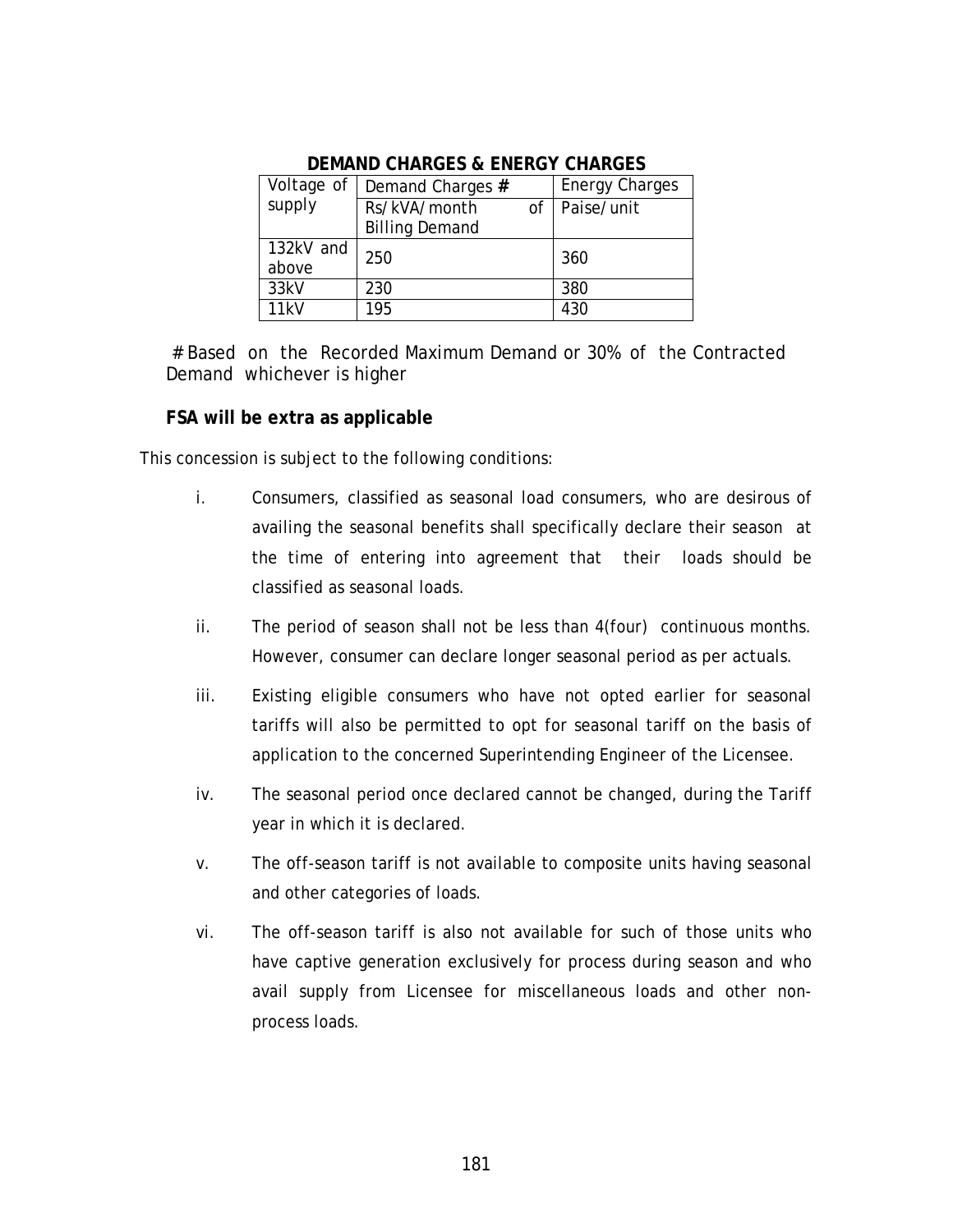- vii. Any consumer who after declaring the period of season consumes power for his main plant during the off-season period, shall not be entitled to this concession during that year.
- viii. Development charges @ Rs.500/- per kVA, shall be paid by the consumer in advance for availing supply under the above said category with seasonal benefits.

#### **H.T. CATEGORY-II ( Non – Industrial)**

 This tariff is applicable to all H.T. Consumers other than those covered under other H.T. Categories:

| Voltage of supply | <b>Demand Charges</b>                       | <b>Energy Charges</b> |            |
|-------------------|---------------------------------------------|-----------------------|------------|
|                   | Rs/kVA/month of<br><b>Billing</b><br>Demand |                       | Paise/unit |
| 132kV and above   | 250                                         | 360                   |            |
| 33kV              | 230                                         |                       | 380        |
| 11kV              | 195                                         |                       | 430        |

#### **DEMAND CHARGES & ENERGY CHARGES**

#### *IMPORTANT*

- i) The billing demand shall be the maximum demand recorded during the month or **80**% of the contracted demand, whichever is higher
- ii). Energy charges will be billed on the basis of actual Energy consumption or **25 units** per kVA of Billing Demand, whichever is higher. FSA will be extra as applicable

#### *Note*

In respect of Government controlled Auditoriums and Theatres run by public charitable institutions for purpose of propagation of art and culture which are not let out with a profit motive and in respect of other Public Charitable Institutions rendering totally free service to the general public the overall unit rate (including customer charges) may be limited to the tariff rates under L.T. Category-VII General purpose in specific cases as decided by the Licensee.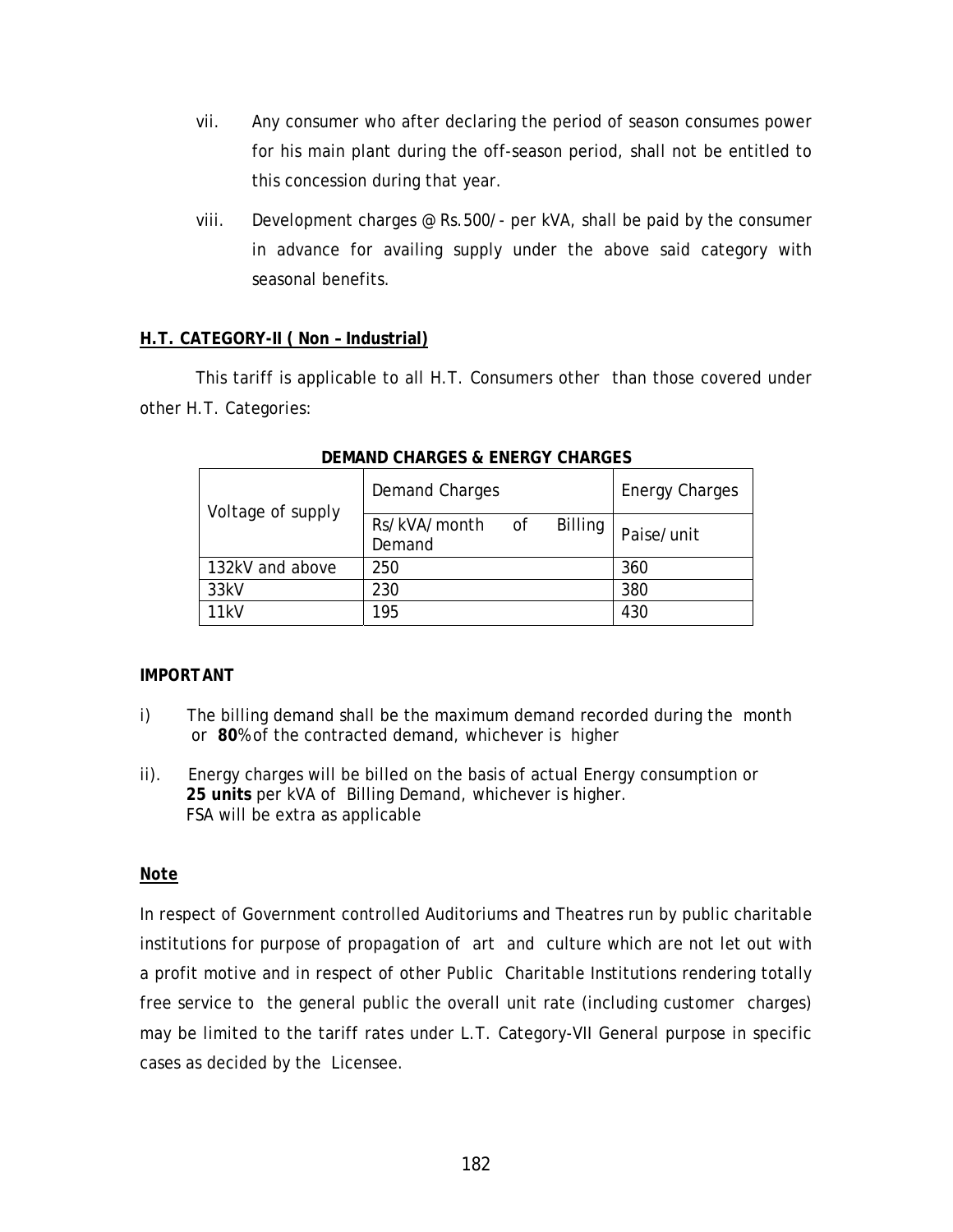#### **H.T. CATEGORY-III (Deleted)**

#### **H.T. CATEGORY-IV (A) (GOVT. LIFT IRRIGATION SCHEMES)**

This tariff is applicable to lift irrigation schemes managed by Government of A.P.

**ENERGY CHARGES:**  For all units consumed during .. **236 paise/unit**  the month FSA will be extra as applicable if it is for purposes other than agriculture.

#### **H.T. CATEGORY -IV(B)- AGRICULTURAL**

This tariff is applicable for consumers availing H.T. Supply for Irrigation and Agricultural purposes and not covered under HT Category IV(A).

#### **ENERGY CHARGES: zero paise/unit**

#### **NOTE:**

- i. If the consumer does not maintain the capacitors of requisite capacity as indicated in PART-'D' of this Annexure, the consumer attracts the penal provisions as per the General Terms and Conditions of Supply notified by the licensees from time to time, as also indicated in Note **4** in Part 'D' of this Annexure.
- ii. The metering is mandatory for both categories IV A&B and Energy reading shall be taken even if the supply is free.
- iii. The Customer Charges are payable as per PART 'C' herein.
- iv. The Low Power Factor surcharge condition mentioned in General conditions of HT Supply under part 'A' HT – Tariffs shall be applicable for Govt. lift irrigation schemes.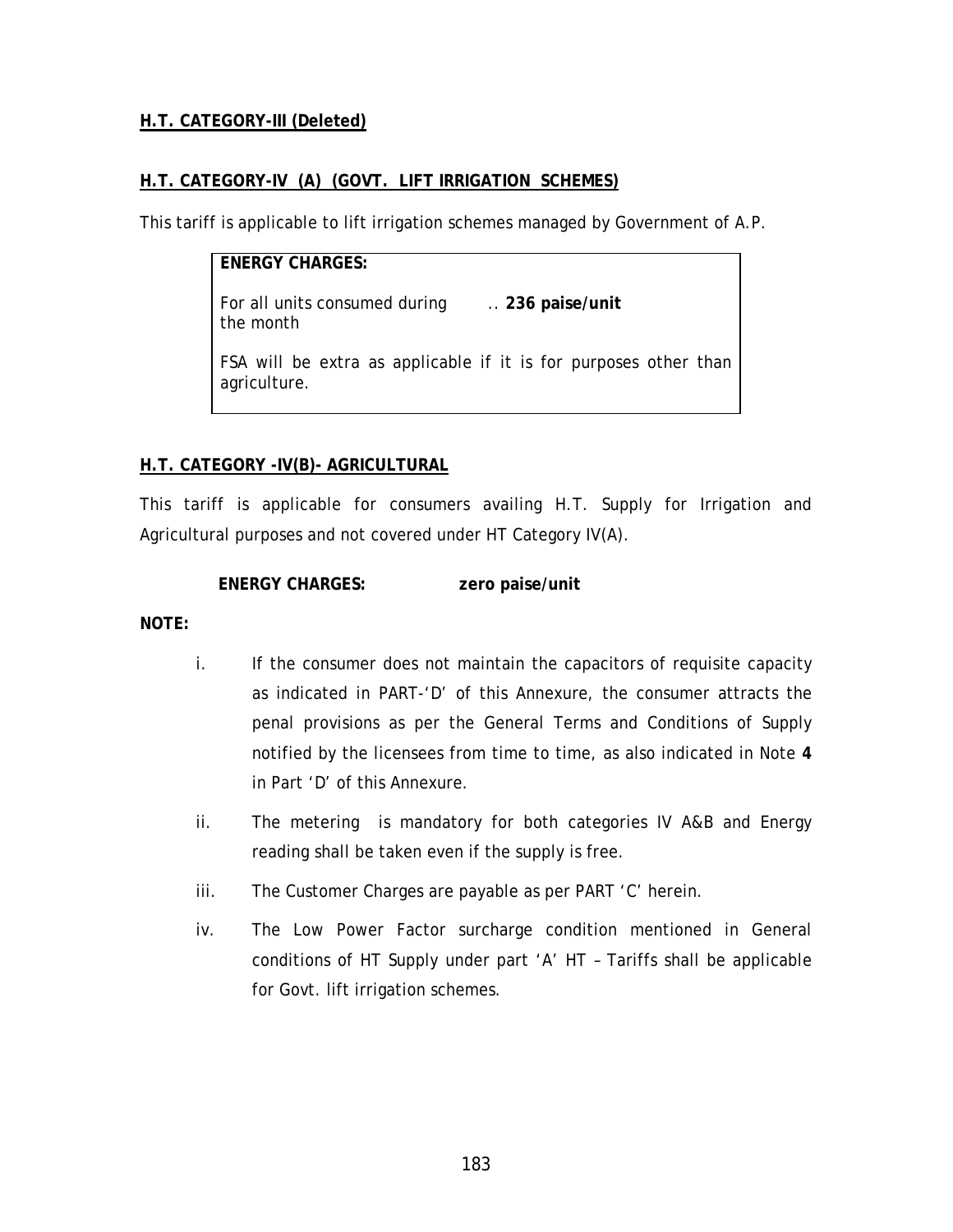#### **H.T. CATEGORY-V - RAILWAY TRACTION**

This tariff is applicable to all H.T. Railway Traction Loads.

#### **NO DEMAND CHARGES**

#### **ENERGY CHARGES**

For all units consumed 400 paise per unit

#### *IMPORTANT*

Energy charges will be billed on the basis of actual energy Consumption or **32 units** per kVA of Contracted Maximum Demand whichever is higher.

FSA will be extra as applicable

#### **HT CATEGORY -VI - TOWNSHIPS AND RESIDENTIAL COLONIES**

This tariff is applicable exclusively for (i) Townships and Residential colonies of Cooperative group housing societies who own the premises and avail supply at single point for making electricity available to the members of such society residing in the same premises at HT and (ii) any person who avails supply at single point at HT for making electricity available to his employees residing in contiguous premises, the supply in all cases being only for domestic purposes, such as lighting, fans, heating etc., provided that the connected load for common facilities such as non-domestic supply in residential area, street lighting and water supply etc., shall be within the limits specified hereunder:

| Water Supply & Sewerage and<br>Street Light put together                    | 10% of total connected load |
|-----------------------------------------------------------------------------|-----------------------------|
| Non-domestic/Commercial &<br>General purpose put together                   | 10% of total connected load |
| <b>NO DEMAND CHARGES</b><br><b>ENERGY CHARGES</b><br>For all units consumed | 400 paise per unit          |

#### *IMPORTANT*

**Energy Charges will be billed on the basis of actual consumption or 25 units per kVA of Contracted Demand, whichever is higher.** 

**FSA will be extra as applicable**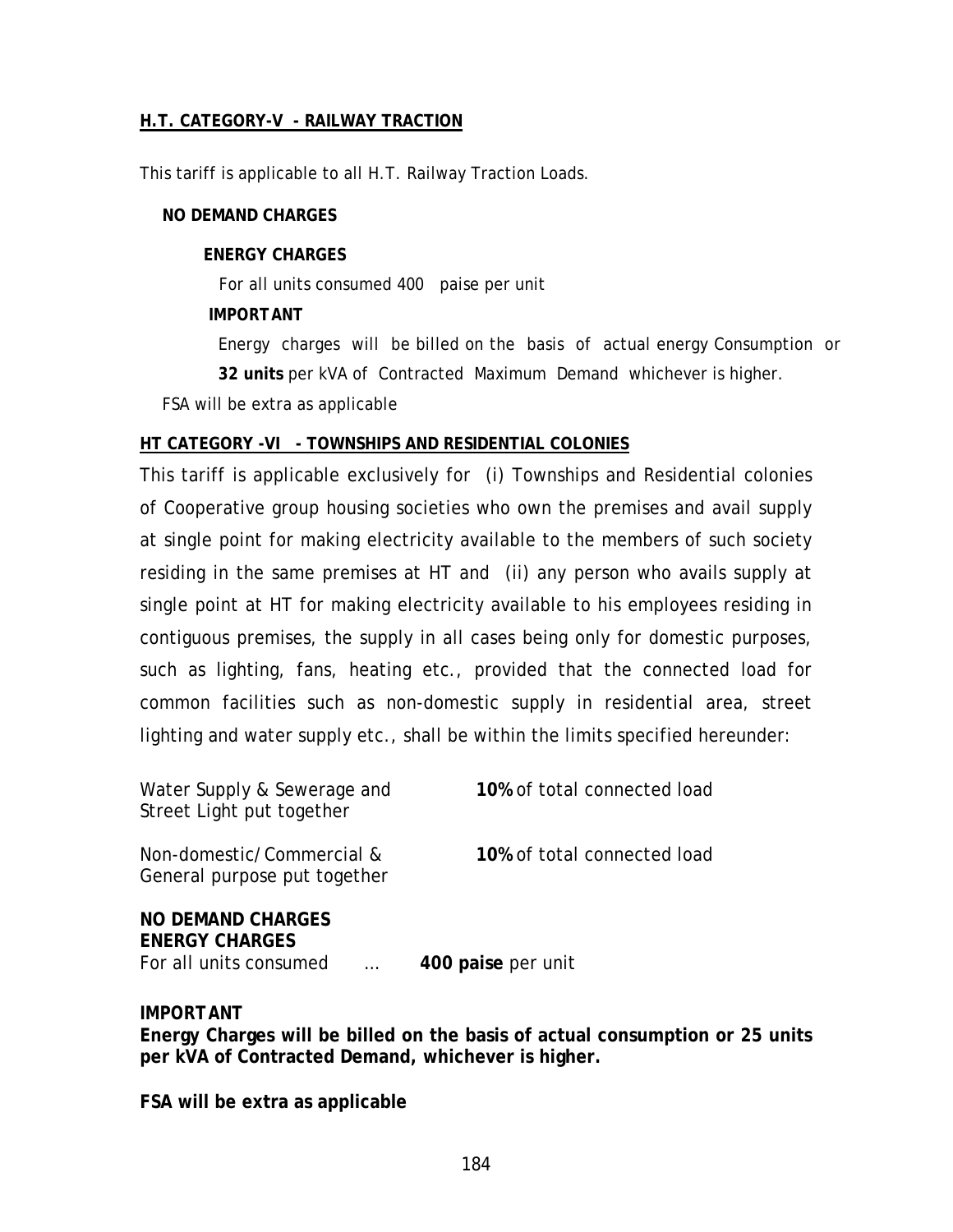*The above provisions shall not in any way affect the right of a person residing in the housing unit sold or leased by such Cooperative Group Housing Society, to demand supply of electricity directly from the distribution licensee of the area.* 

#### **Green Power (Likely to be launched from October,2008)**

Green Power Tariff is applicable to all consumers who wish to avail of power from non-conventional sources of energy voluntarily, and show their support to an environmental cause as per Paras 220 to 222. This Tariff will be effective from October,2008.

Energy Charges (Tentative) Rs.6.70/Unit

 Detailed Terms and Conditions of consumption Green Power shall follow but essentially;

- i) The Tariff shall be an optional Tariff
- ii) A consumer shall be entitled to Renewable Energy Certificates (RECs) as may be admissible

#### **GENERAL CONDITIONS OF H.T. SUPPLY**

The foregoing tariffs are subject to the following conditions:-

- **(1) A. VOLTAGE OF SUPPLY** The voltage at which supply has to be availed by:
	- (i) HT consumers, seeking to avail supply on common feeders shall be: For Total Contracted Demand with the Licensee and all other sources. Upto 1500 kVA 11000 Volts 1501 kVA to 5000 kVA 33000 Volts Above 5000 kVA 132000 Volts or 220000 Volts as may be decided by Licensee
	- (ii) HT Consumers seeking to avail supply through independent feeders from the substations where transformation to required voltage takes place shall be: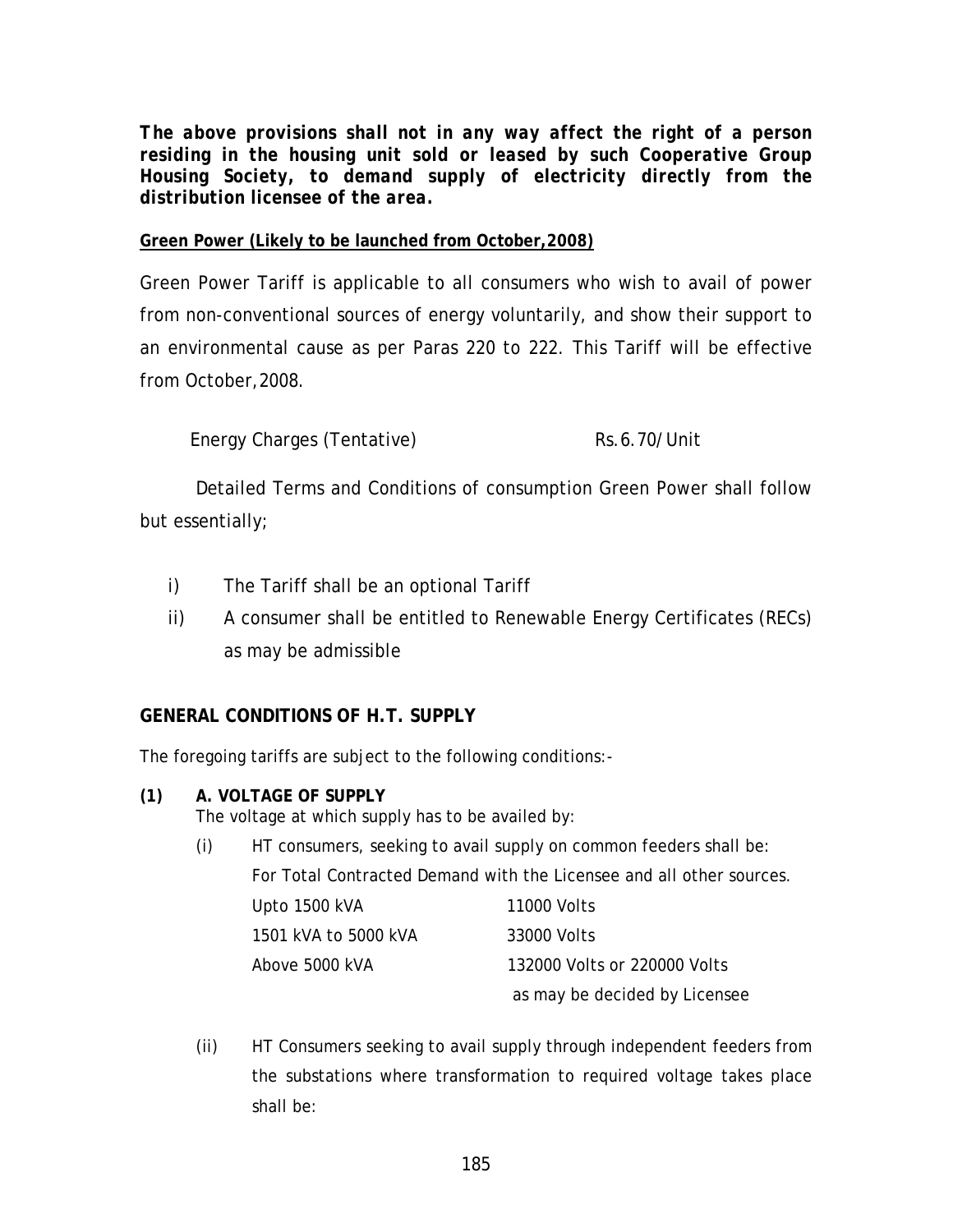For total contracted Demand with the licensees and all other sources.

| Upto 2500 kVA          | 11000 Volts                  |
|------------------------|------------------------------|
| 2501 kVA to 10,000 kVA | 33000 Volts                  |
| Above 10000 kVA        | 132000 Volts or 220000 Volts |

The relaxations are subject to the fulfillment of following conditions:

- i. The consumer should have an exclusive dedicated feeder from the substation where transformation to required voltage takes place.
- ii. The consumer shall pay full cost of the service line as per standards specified by APTRANSCO/DISCOM including take off arrangements at substation;

#### **B. VOLTAGE SURCHARGE**

H.T. consumers who are now getting supply at voltage different from the declared voltages and who want to continue taking supply at the same voltage will be charged as per the rates indicated below:

| <b>SI</b> | Contracted<br>demand with<br>Licensee and | Voltage at<br>which supply<br>should be | Voltage at<br>which            |                      | Rates<br>% Extra Over Normal Rate |
|-----------|-------------------------------------------|-----------------------------------------|--------------------------------|----------------------|-----------------------------------|
| No        | other<br>sources                          | availed                                 | consumer is<br>availing supply | Demand<br>Charge/KVA | Energy<br>Charge/Kwh              |
|           | <b>kVA</b>                                | kV                                      | kV                             |                      |                                   |
|           | 70 to 1500                                | 11                                      | 6.6 or below                   | 12%                  | 10%                               |
| 2.        | 1501 to 5000                              | 33                                      | 11 or below                    | 12%                  | 10%                               |
| 3.        | Above 5000                                | 132 or 220                              | 66 or below                    | 12%                  | 10%                               |

**Note**: The FSA will be extra as applicable

For HT consumer availing supply through independent feeders.

| SI.<br><b>No</b> | Contracted<br>Demand with<br><b>DISCOM</b> and<br>other sources | Voltage at<br>Which supply<br>should be<br>availed | Voltage at<br>Which<br>Consumer is<br>availing supply | Rates<br>% Extra Over Normal<br>Rate |                          |
|------------------|-----------------------------------------------------------------|----------------------------------------------------|-------------------------------------------------------|--------------------------------------|--------------------------|
|                  | <b>kVA</b>                                                      | kV                                                 | kV                                                    | Demand<br>Charge/kVA                 | Energy<br>Charge/<br>kWh |
|                  | 70 to 2500                                                      | 11                                                 | 6.6 or below                                          | 12%                                  | 10%                      |
| 2                | 2501 to 10,000                                                  | 33                                                 | 11 or below                                           | 12%                                  | 10%                      |
| 3                | Above 10,000                                                    | 132 or 220                                         | 66 or below                                           | 12%                                  | 10%                      |

**Note**: The FSA will be extra as applicable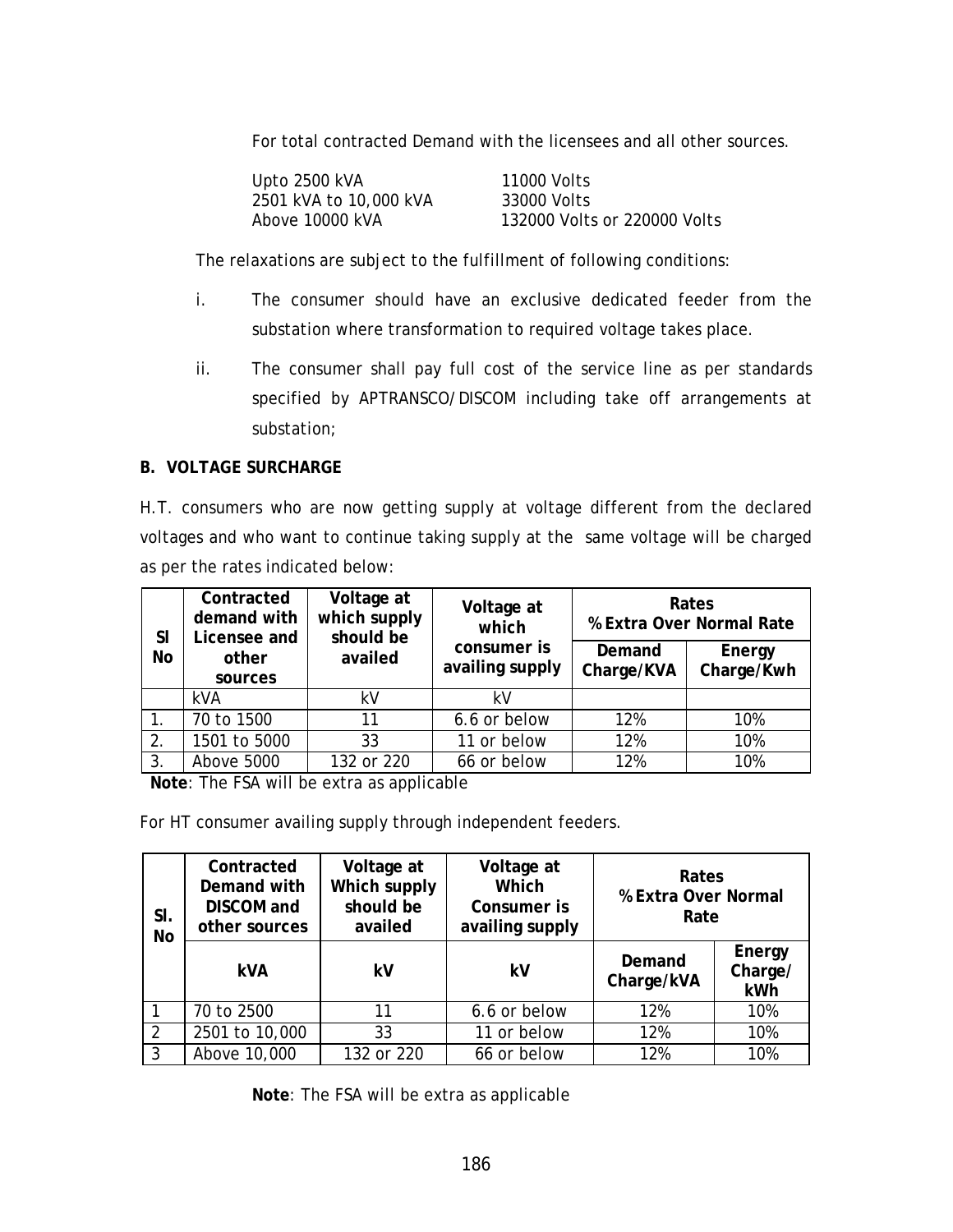#### **(2) MAXIMUM DEMAND**

The maximum demand of supply of electricity to a consumer during a month shall be twice the largest number of Kilo-Volt- Ampere Hours (kVAh) delivered at the point of supply to the consumer during any consecutive 30 minutes in the month. However, for the consumers having contracted demand above 4000 kVA the maximum demand shall be four times the largest number of Kilo-Volt-Ampere-Hours(kVAh) delivered at the point of supply to the consumer during any consecutive 15 minutes in the month.

#### **(3) BILLING DEMAND**

The billing demand shall be the maximum demand recorded during the month or 80% of the contracted demand whichever is higher

#### **(4) MONTHLY MINIMUM CHARGES**

Every consumer whether he consumes energy or not shall pay monthly minimum charges calculated on the billing demand plus energy charges specified for each category in this part to cover the cost of a part of the fixed charges of the Licensee.

#### **(5) SURCHARGE FOR LOW POWER FACTOR**

The power factor for the month shall be the ratio of Kilo-Watt hours to the Kilo-Volt-Ampere Hours supplied to the consumer during the month. The power factor shall be calculated upto two decimal places. The power factor of the consumer's installation shall not be less than 0.90. If the power factor falls below 0.90 during any month, the consumer shall pay a surcharge as detailed below:

| S.No | <b>Power Factor Range</b> | Surcharge                                |
|------|---------------------------|------------------------------------------|
|      |                           | 1% of C.C.charges bill of that month     |
| 1.   | Below 0.90 & upto 0.85    | for every 0.01 fall in Power             |
|      |                           | Factor from 0.90                         |
|      |                           | 1.5% of C.C. charges bill of that        |
| 2.   | Below 0.85 & Upto 0.80    | month for every 0.01 fall in Power       |
|      |                           | Factor from 0.85                         |
|      |                           | 2% of C.C.charges bill of that month     |
| 3.   | Below 0.80 & Upto 0.75    | for every 0.01 fall in Power Factor from |
|      |                           | 0.80                                     |
|      |                           | 3% of C.C.charges bill of that month     |
| 4.   | <b>Below 0.75</b>         | for every 0.01 fall in Power             |
|      |                           | Factor from 0.75                         |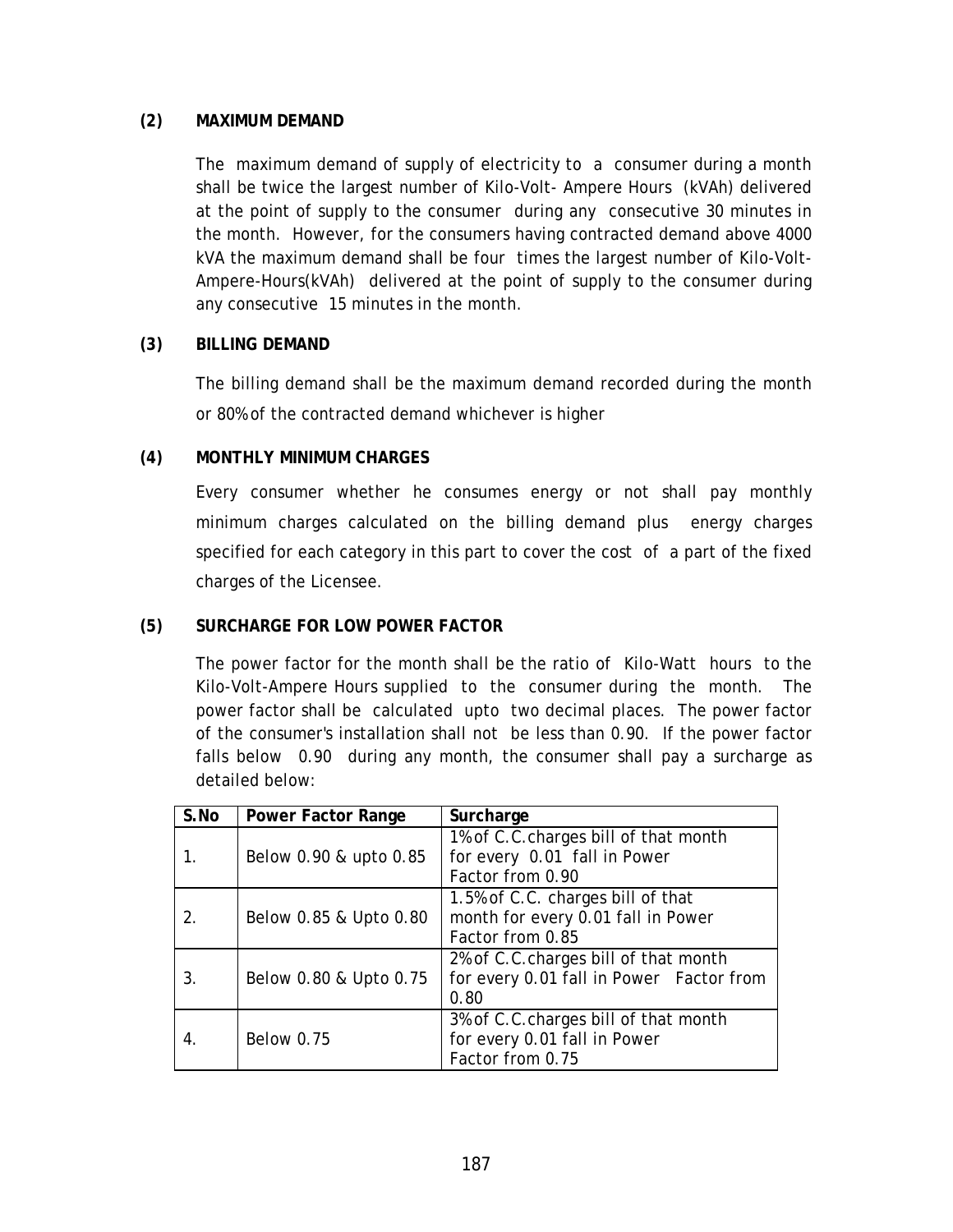Should the power factor drop below 0.75 and so remain for a period of 2 consecutive months it must be brought upto 0.90 within a period of 6 months by methods approved by the Licensee failing which, without prejudice to the right of the Licensee to collect surcharge and without prejudice to such other rights as having accrued to the Licensee or any other right of the Licensee, the supply to the consumer may be discontinued.

#### **(6) ADDITIONAL CHARGES FOR MAXIMUM DEMAND IN EXCESS OF THE CONTRACTED DEMAND**

If in any month the recorded maximum demand of the consumer exceeds his contracted demand (with Licensee), that portion of the demand in excess of the contracted demand will be billed at twice the normal charges.

#### **(7) TEMPORARY SUPPLY AT HT**

- i. *For new connections:* Temporary supply at High Tension may be made available by the Licensee to a consumer, on his request subject to the conditions set out herein-after as also in Part-C. Temporary supply shall not ordinarily be given for a period exceeding 6(six) months. The electricity supplied to such consumer shall be charged for, at rates 50% in excess of the rates set out in the H.T. Tariffs applicable subject to, however, that the billing demand for temporary supply shall be the contracted demand or the recorded maximum demand registered during the month whichever is higher.
- ii. Existing consumers requiring temporary supply or temporary increase in supply : If any consumer availing regular supply of electricity at High Tension requires an additional supply of electricity at the same point for a temporary period, the temporary additional supply shall be treated as a separate service and charged for as in Clause(i) above, subject to the following conditions.
	- a) The contracted demand of the temporary supply shall be the billing demand for that service. The recorded demand for the regular service shall be arrived at by deducting the billing demand for the temporary supply from the maximum demand recorded in the month.
	- b) The total energy consumed in a month including that relating to temporary additional supply, shall be apportioned between the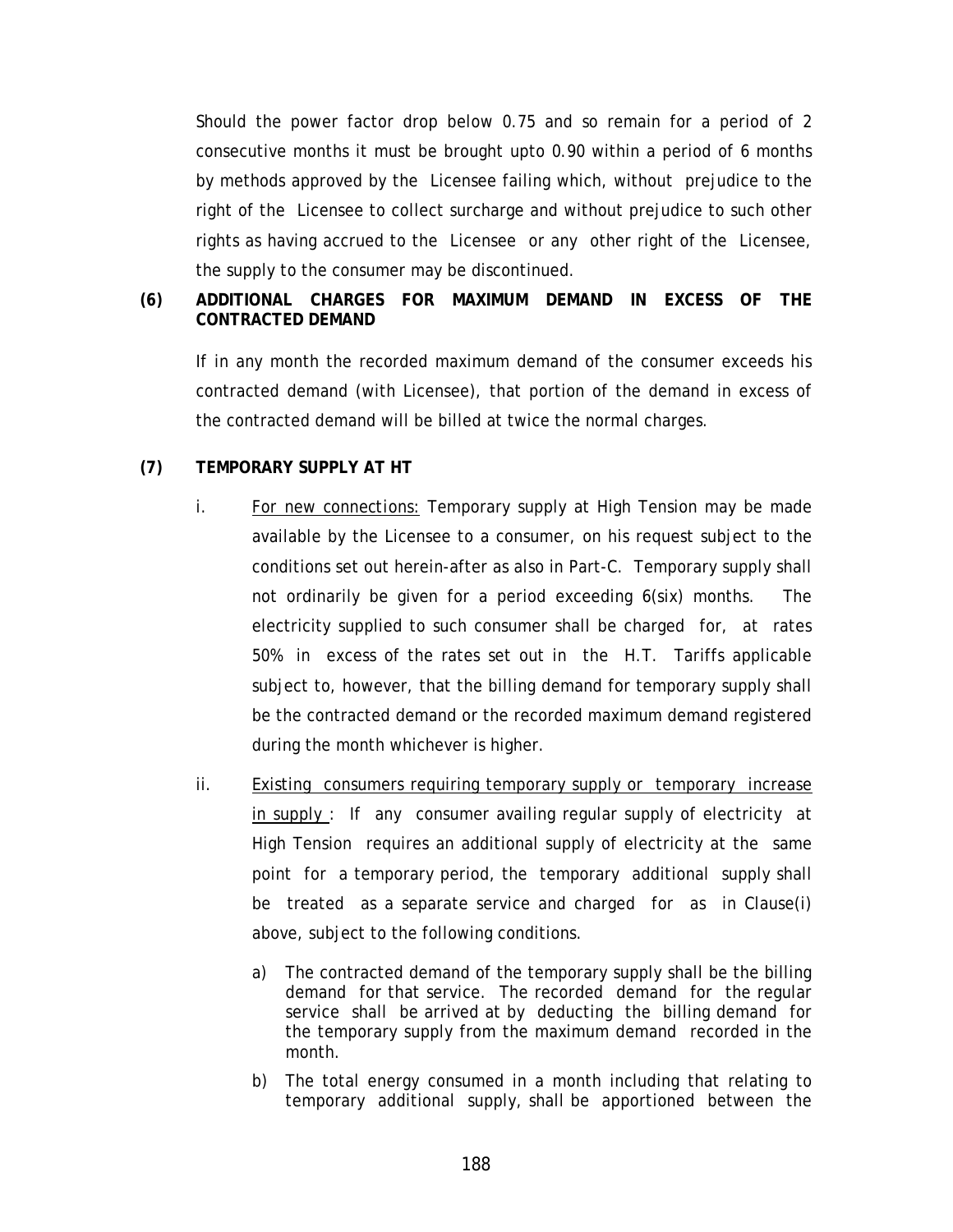regular and temporary supply in proportion to the respective billing demands.

#### **(8) ADDITIONAL CHARGES FOR BELATED PAYMENT OF CHARGES**

The Licensees shall charge the delayed payment surcharge (DPS) at the revised rate 5 paise/Rs.100/day and the interest leviable on the outstanding amounts in case of grant of installments at 18% per annum and the two shall not be levied at the same time. These revised charges would come into effect from 01.04.2008 (without waiting for the consequent amendments, wherever necessary), and will remain in force for one year whereafter these may reviewed by the Commission on the basis of their impact on the licensees' receivables and other relevant factors.

#### **(9) CUSTOMER CHARGES**

Every consumer of H.T. electricity shall in addition to demand and energy charges billed as per tariff applicable to them, pay customer charges as applicable.

#### **(10) FUEL SURCHARGE ADJUSTMENT**

Fuel Surcharge Adjustment (FSA) is applicable to all categories except agriculture. FSA is applicable as notified by the Commission from time to time as per the regulations made by the Commission in this behalf.

#### **(11) GRID SUPPORT CHARGES**

Persons operating Captive Power Plants (CPPs) in parallel with A.P. Grid have to pay 'Grid Support Charges' on the difference between the capacity of CPP in kVA and the contracted Maximum Demand in kVA with Licensee and all other sources of supply, at a rate equal to 50% of the prevailing demand charge for HT Consumers. In case of CPPs exporting firm power to APTRANSCO, the capacity, which is dedicated to such export, will also be additionally subtracted from the CPP capacity. This levy is subject to the orders of the Hon'ble Supreme Court in the pending appeals before it.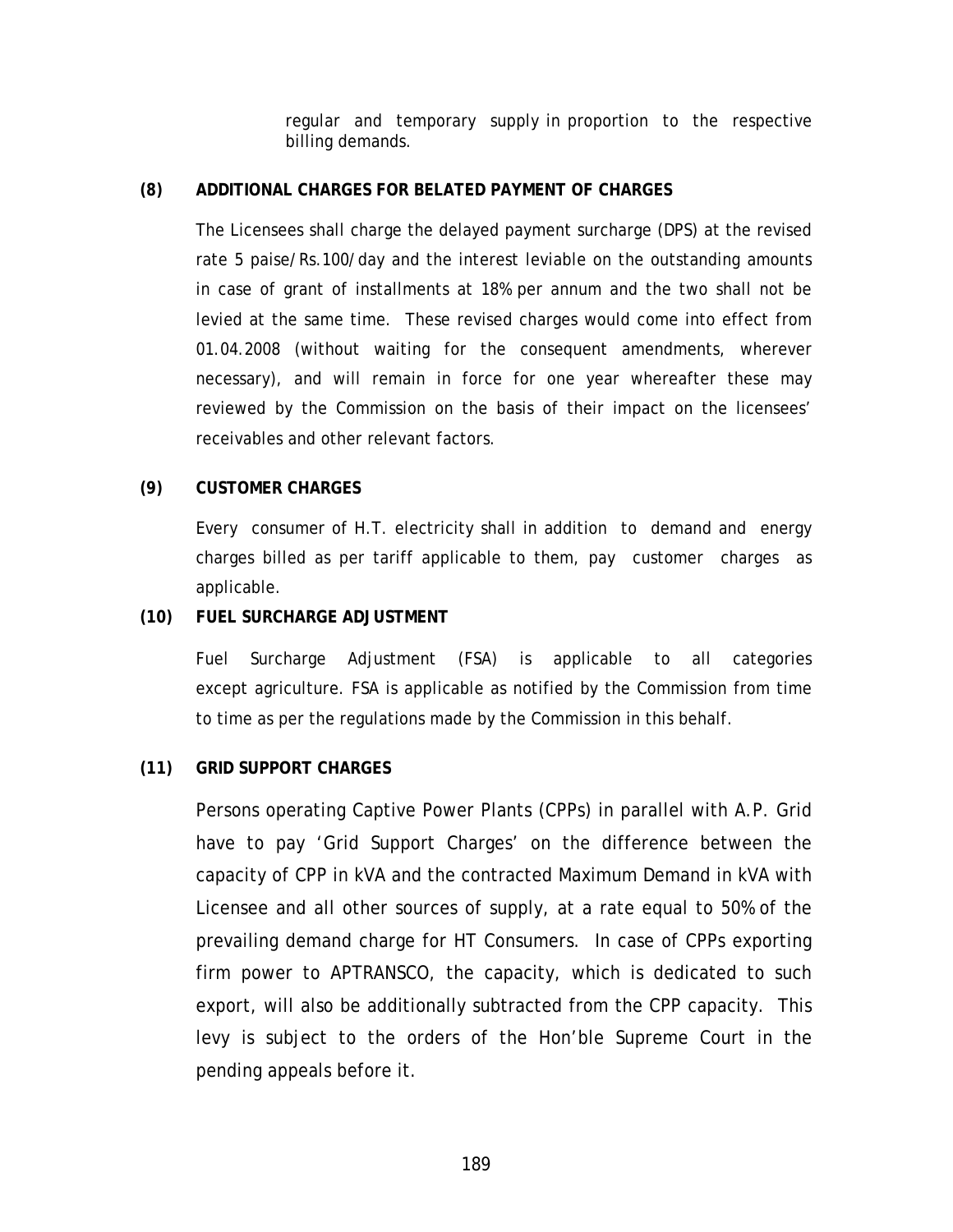- **(12).** The Tariffs are exclusive of Electricity duty payable as per the provisions of AP Electricity Duty Act.
- **(13).** These rates are applicable in the areas of operation of 4 (four) Distribution Companies viz., Eastern Power Distribution Company of A.P. Limited, Central Power Distribution Company of A.P. Limited, Northern Power Distribution Company of A.P. Limited and Southern Power Distribution Company of A.P. Limited. (The jurisdiction of the DISCOMs extends to the RESCOs areas also for purpose of supply to HT Consumers).

#### **PART 'B' : L.T.TARIFFS**

| System of Supply | Low Tension A.C. 50 Cycles       |
|------------------|----------------------------------|
|                  | Three Phase Supply at 415 Volts  |
|                  | Single Phase supply at 240 Volts |

The tariffs are applicable for supply of Electricity to L.T consumers with a connected load of 56 KW/75 HP and below including the LT-III (B) Industrial category.

#### **L.T. CATEGORY-I-DOMESTIC**

#### **Applicability**

Applicable for supply of energy for lights and fans and other domestic purposes in domestic premises.

#### **Rates**

Consumers shall pay electricity charges as shown below:

| 0-50 units per month      | 145 paise per unit |
|---------------------------|--------------------|
| Units/month<br>$51 - 100$ | 280 paise per unit |
| 101-200 Units/month       | 305 paise per unit |
| 201-300 Units/month       | 475 paise per unit |
| Above 300 Units/month     | 550 paise per unit |

Subject to monthly minimum charges of:

| Single Phase: |                       |
|---------------|-----------------------|
| Upto $250 W$  | $\ldots$ Rs.25/ Month |
| Above 250 W   | $\ldots$ Rs.50/ Month |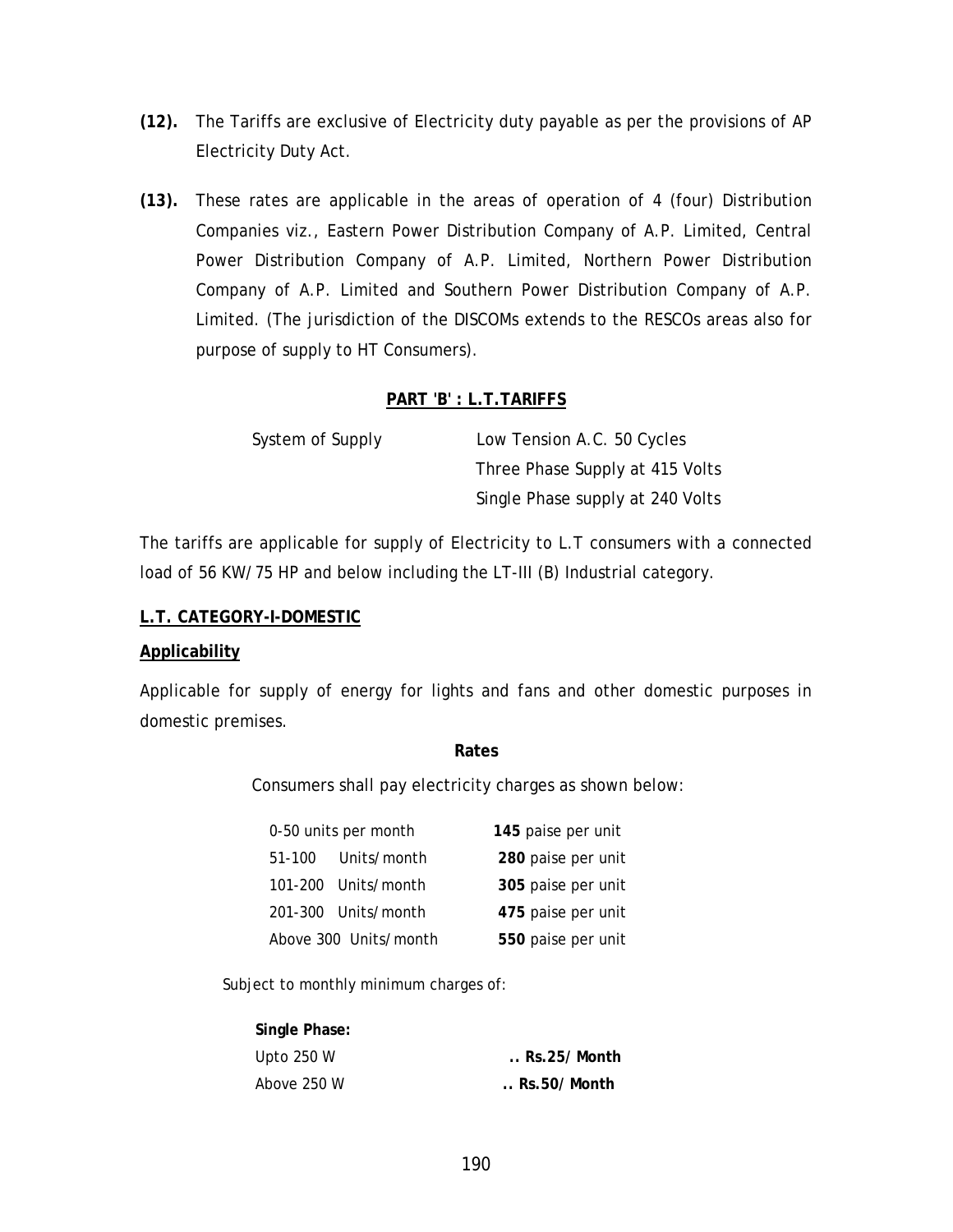**Three Phase .. Rs.150/ Month**  FSA will be extra as applicable

#### *Notes:*

1. For loads less than 3KW single phase supply only will be given.

2. If electricity supplied in domestic premises is required to be used for non-domestic and commercial purposes a separate connection should be taken for such loads under L.T. Category - II failing which the entire supply shall be charged under L.T.Category-II tariff apart from liability for penal charges as per the terms and conditions of the supply.

3. For common services like Water supply, common lights in corridors and supply for lifts in multistoried buildings, consumers shall pay electricity charges as follows:

- i. At L.T.Category-I, if the plinth area occupied by the domestic consumers is 50% or more of the total plinth area.
- ii. At L.T.Category-II, if the plinth area occupied by the domestic consumers is less than 50% of the total plinth area.
- iii. If the service in a flat is for domestic purpose, it will be charged at L.T.Category -I (Domestic). If the service in a flat is for commercial or office use or any other purpose, which does not fall under any L.T.Category, it will be charged at L.T. Category-II Non-Domestic/Commercial.

4. Single Point LT services released to residential complexes of State Government/ Central Government Departments under specific orders of Licensee with Contracted Load/ Connected Load in excess of 56 KW/75 HP shall continue to be billed under LT-I Domestic tariff slab rate applicable based on the average monthly energy consumption per each authorized dwelling i.e. total energy consumption in the month divided by the number of such dwelling units, in the respective residential complexes.

The above orders are subject to the following conditions, namely:

- a) Orders are applicable to Police Quarters and other State/Central Government residential complexes specifically sanctioned by the Licensee.
- b) Provided that it is at the request of the designated officer, who shall give an unconditional undertaking that he will pay up the bill for CC charges to the Licensee irrespective of collection from the individual occupants.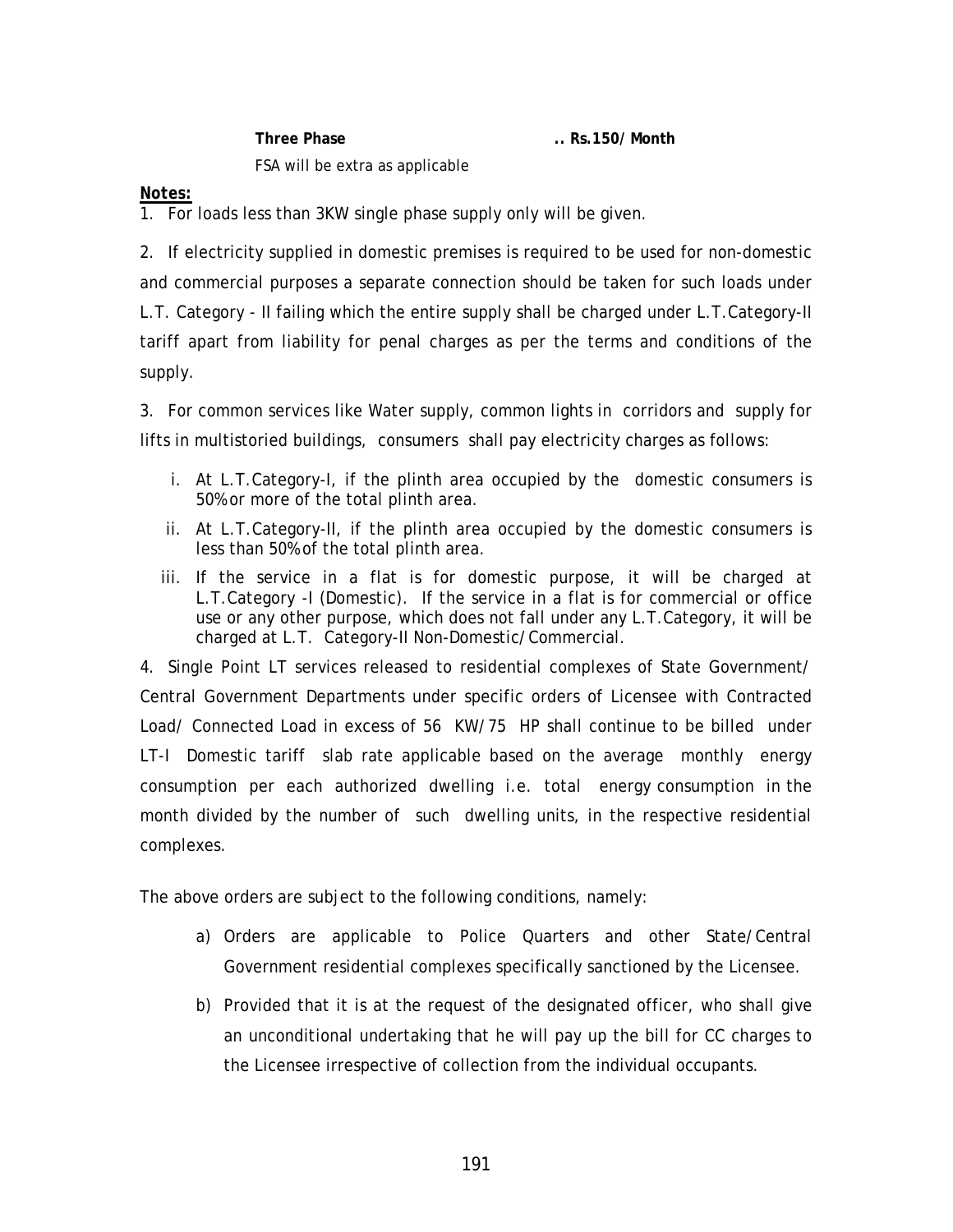- c) The consumers shall be billed at the appropriate slab rate in tariff based on the average monthly consumption per dwelling unit in the complex.
- d) Meter reading shall be taken monthly in all such cases.
- e) Customer charges calculated at Rs.20 per month for each dwelling unit shall be billed.

5. Where an individual consumer seeks to avail supply for Domestic purpose with a connected load of over 56KW/75HP, such consumers may be given supply under this category subject to the following conditions.

- a) The metering shall be provided by the DISCOMs on HT side of the distribution transformer.
- b) Meter reading shall be done monthly and the energy recorded in the HT metering shall be billed at tariff rates under LT category I.

#### **L.T. CATEGORY-II - NON-DOMESTIC AND COMMERCIAL**

#### **Applicability**

Applicable for supply of energy for lights and fans for non-domestic and commercial purposes excluding loads falling under L.T. Categories I; III to VII and shall include supply of energy for lighting, fans, heating and power appliances in Commercial and Non-Domestic premises such as shops, business houses, offices, public buildings, hospitals, hostels, hotels, choultries, restaurants, clubs, theaters, cinema halls, railway stations, Timber Depots, Photo Studios and other similar premises.

The Educational Institutions run by individuals, Non-Government Organisations or Private Trusts and their student hostels are also classified under this category. Exclusions for this would be those that qualify to be under Category LT-VII.

Consumers shall pay electricity charges as shown below:

| First 50 Units / month          | 385 Paise per Unit                |
|---------------------------------|-----------------------------------|
| Above 50 Units/ month           | 620 Paise per Unit                |
| <b>Monthly Minimum Charges</b>  | Rs. 65 per month for Single Phase |
|                                 | Rs. 200 per month for Three Phase |
| FSA will be extra as applicable |                                   |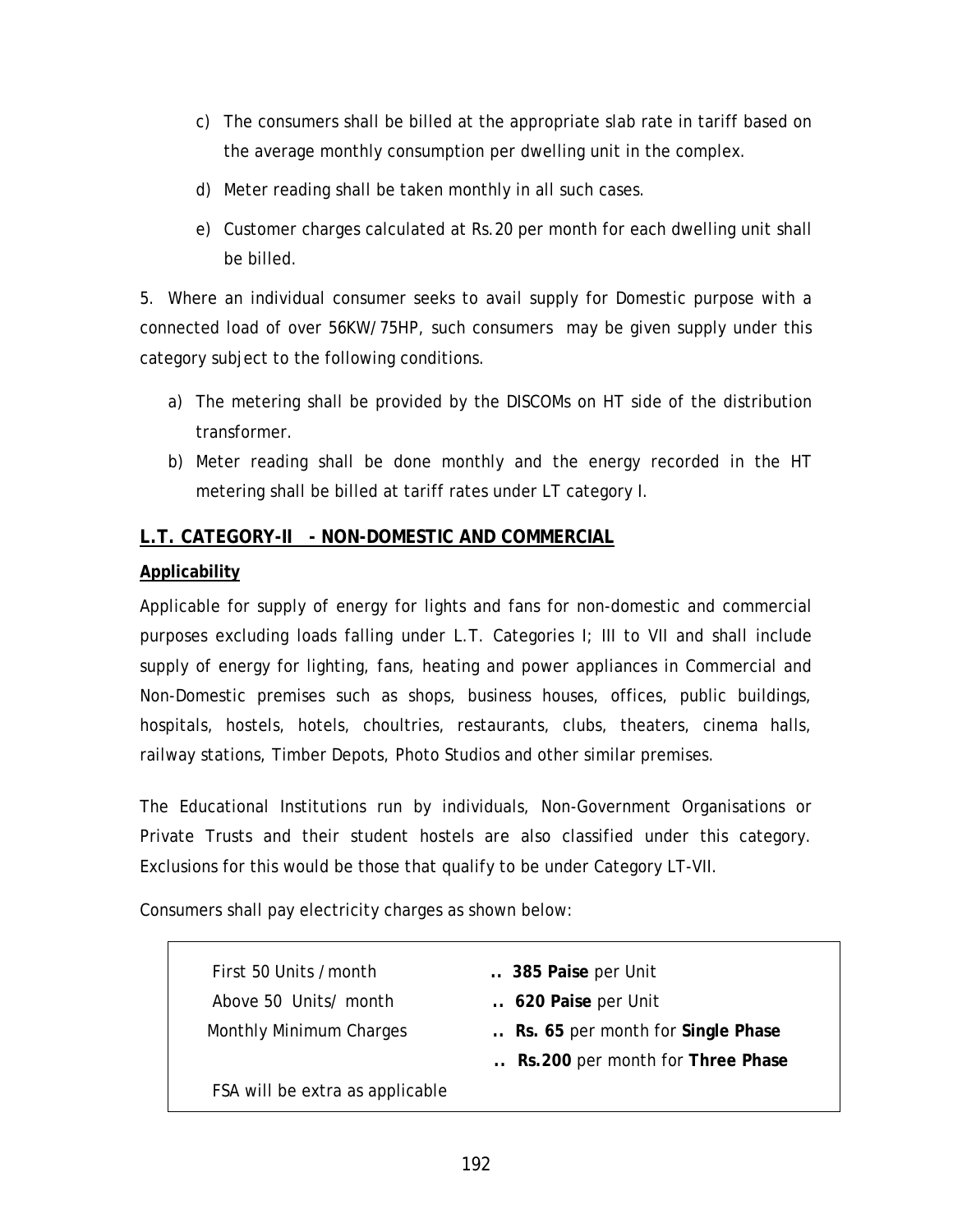#### *Notes:*

1. For Loads less than 5 KW single phase supply only will be given.

2. For loads 35 KW and above, a demand meter shall also be provided.

3. In respect of the complexes having connected load of more than 56 KW/75 HP released under specific orders of Licensee for Single Point Bulk supply, where such complex is under the control of a specified organisation/ agency taking responsibility to pay monthly current consumption bills regularly and abide by the Terms and Conditions of supply as per agreement, the billing shall be done at the highest slab tariff rate under this category. The energy shall be measured on HT side of the Distribution Transformer feeding the Load. In cases where energy is measured on LT side of the transformer, 3% of the recorded energy during the month shall be added to arrive at the consumption on High Tension side of the transformer.

#### **L.T.CATEGORY-III (A) - INDUSTRIAL: NORMAL CATEGORY**

The tariffs are applicable for supply of electricity to Low Tension Industrial consumers with a Contracted load of 75 HP/56 KW and below including incidental lighting load not exceeding 10% of the total Contracted Load. Industrial purpose shall mean supply for purpose of manufacturing, processing and/or preserving goods for sale but shall not include shops, business houses, offices, public buildings, hospitals, hotels, hostels, choultries, restaurants, clubs, theaters, cinemas, railway stations and other similar premises, notwithstanding any manufacturing, processing or preserving goods for sale. This tariff will also apply to Water Works & Sewerage Pumping Stations operated by Government Departments or Co-operative Societies and pumpsets of Railways, pumping of water by industries as subsidiary function and sewerage pumping stations operated by local bodies. This tariff is also applicable to Workshops, flour mills, oil mills, saw mills, coffee grinders and wet grinders, Ice candy units with or without sale outlets, Goshalas, grass cutting and fodder cutting units. The Information Technology (IT) units identified and approved by the Consultative Committee on IT Industry (CCITI) constituted by GoAP also fall under this category. Further, this tariff is also applicable to:

i. Poultry Farming Units other than those coming under LT Category - IV

ii. Pisciculture and Prawn culture units.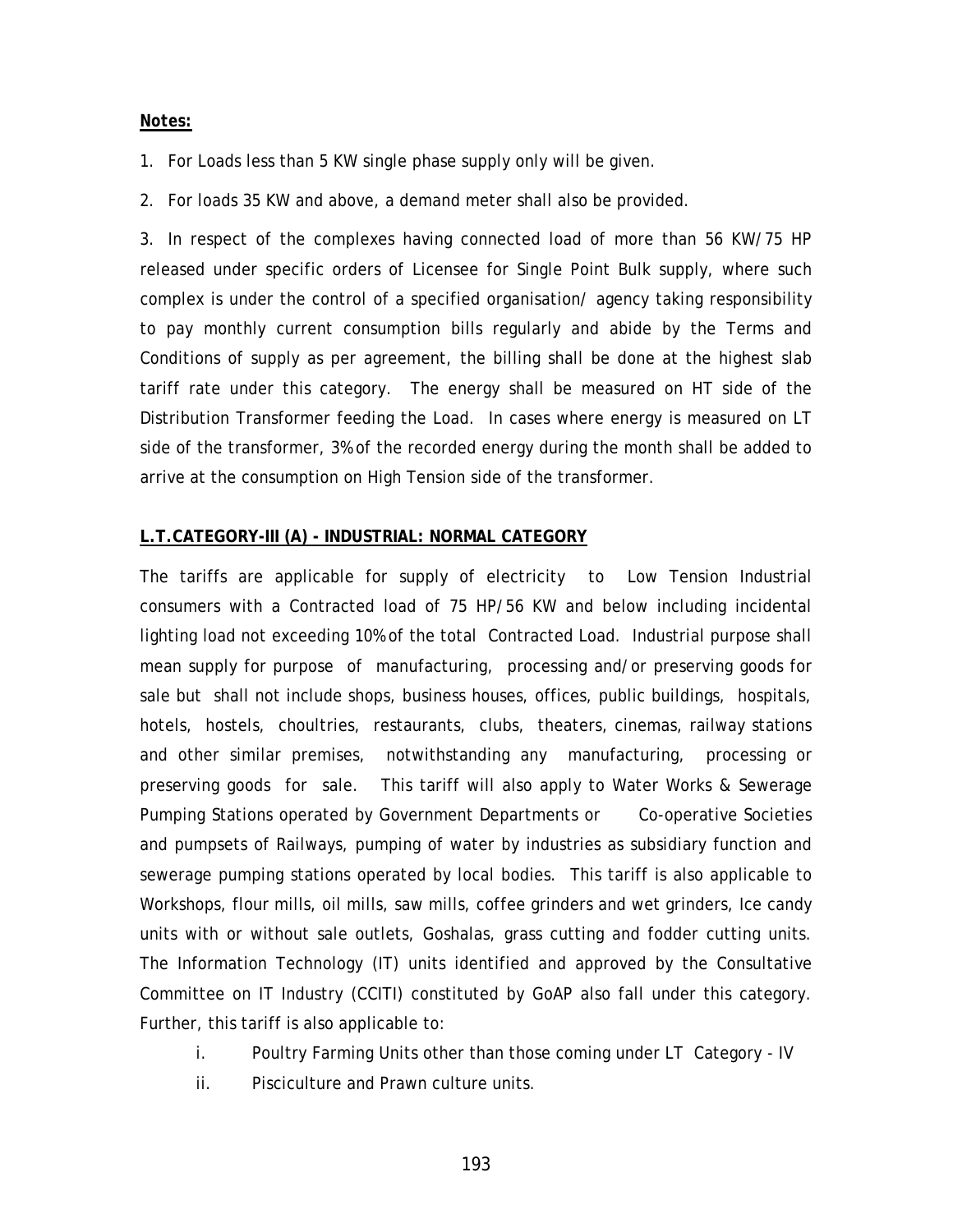- iii. Mushroom production units, Rabbit Farms.
- iv. Floriculture in Green Houses.
- v. Sugar cane crushing.

#### **Rates:**

**Industrial – Normal** 

|                                                                                                                  | <b>Fixed Charges/ Demand Charges</b> | <b>Energy Charges</b><br>Paise/unit |
|------------------------------------------------------------------------------------------------------------------|--------------------------------------|-------------------------------------|
| (i) Industry (Normal)                                                                                            | Rs37/HP/month of connected load      | 375                                 |
| (ii) Industry (Optional)                                                                                         | Rs.100/kVA/month                     | 375                                 |
| (iii) Tariff for<br><b>Pisciculture and Prawn</b><br>culture units with<br><b>Contracted Load below</b><br>10 HP |                                      | 90                                  |
| Sugar cane crushing<br>(iv)                                                                                      |                                      | 50                                  |

#### **Note:**

Consumers with connected load between 50 and 75 HP can opt for a two part optional tariff.

#### IMPORTANT FOR LT III(A) INDUSTRIAL–OPTIONAL Demand Tariff Consumers

- i. The billing demand shall be the maximum demand recorded during the month or **80%** of the contracted demand whichever is higher.
- ii. Energy charges will be billed on the basis of actual Energy consumption or **50 units** per kVA of billing demand whichever is higher

#### **FSA will be extra as applicable**

#### *NOTE:*

i. The Licensee reserves the right to restrict usage of Electricity by the consumers for Industrial purpose during evening peak load hours i.e 17.00 hours to 21.00 hours in any area based on system constraints through notification by the Superintending Engineer of the area from time to time. Violation of this condition by the industrial consumer shall entail disconnection of power supply.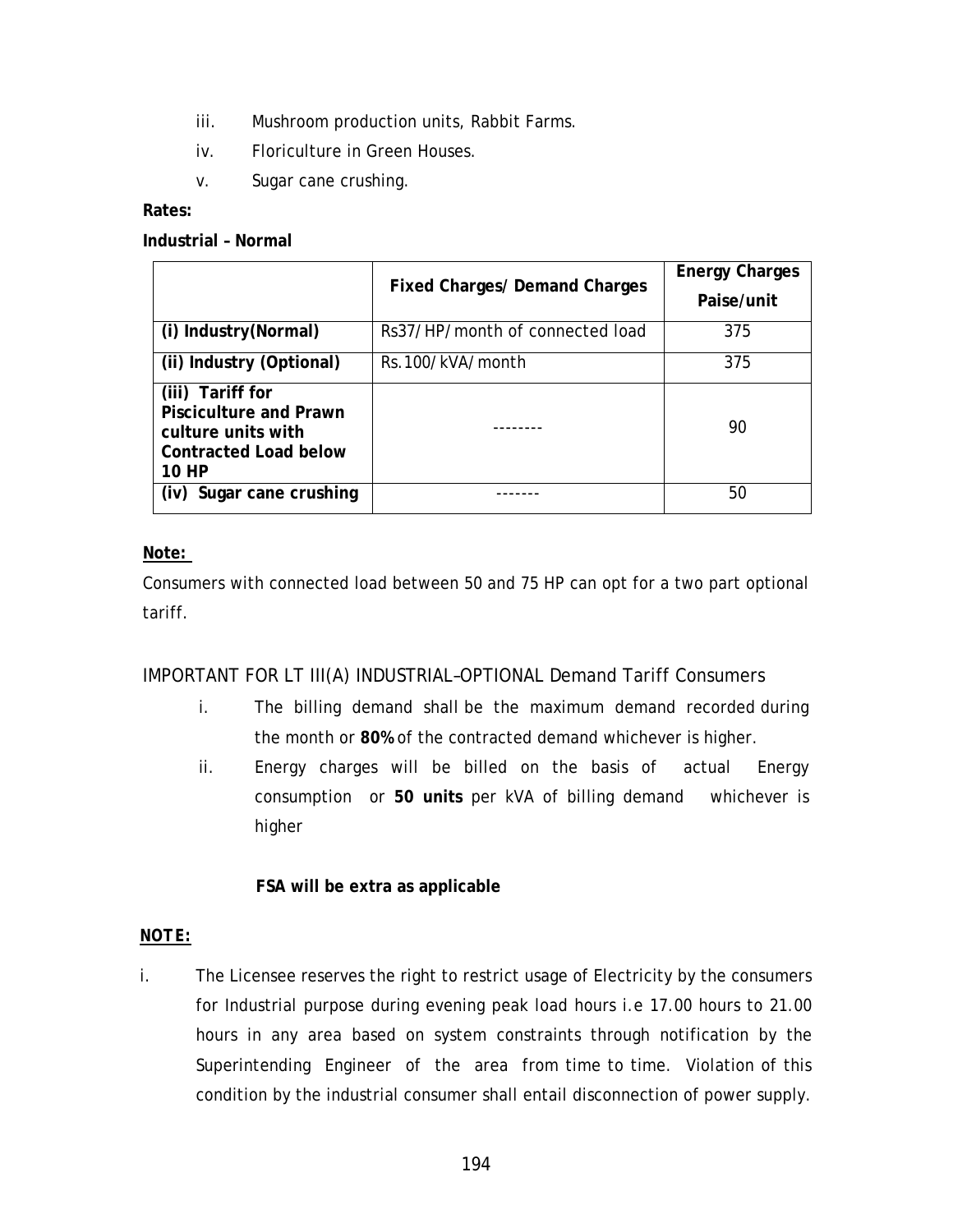- ii. The Contracted load shall be the connected load required by the consumer and so specified in the agreement as per sanction accorded for the service. In the case of Industrial - optional two-part tariff the consumer can declare a contracted demand different from the contracted load but shall not be less than 25 kVA. If the consumer opts for a two part demand tariff the billing demand shall be 80% of the Contracted Demand or Recorded Demand whichever is higher. If the recorded demand exceeds the Contracted Demand such excess demand shall be billed at the demand charge prescribed under HT Category – I (11 kV supply).
- iii. If the actual connected load for lighting purpose exceeds the prescribed limit of 10%, the energy recorded prorata to the lighting load shall be billed at the LT Category-II highest slab rate. It is not necessary to have a separate service for lighting load in the premises.

In case of poultry farms, the limit of 10% lighting load restriction is not applicable with effect from 1-4-2008.

- iv. Sugar cane crushing operations will be allowed under existing agricultural connections with the specific permission of DE (Operation).
- v. A demand meter shall be provided for the consumers with connected load 20HP to below 50HP.
- vi. For loads 50 HP to 75 HP the metering will be provided on HT side of the Distribution Transformer.
- vii. The consumers provided with metering capable of measuring active and reactive power as per the provisions in (v) and (vi) above shall be required to pay LPF surcharge as applicable for HT consumers for the power factor obtaining during billing month subject to ceiling of the level of capacitor surcharge specified for LT consumers under Part-D herein.
- viii. The Low Power Factor (LPF) surcharge is applicable as in the case of HT consumers for LT Category III (A) Industrial (ii) – Optional demand tariff category.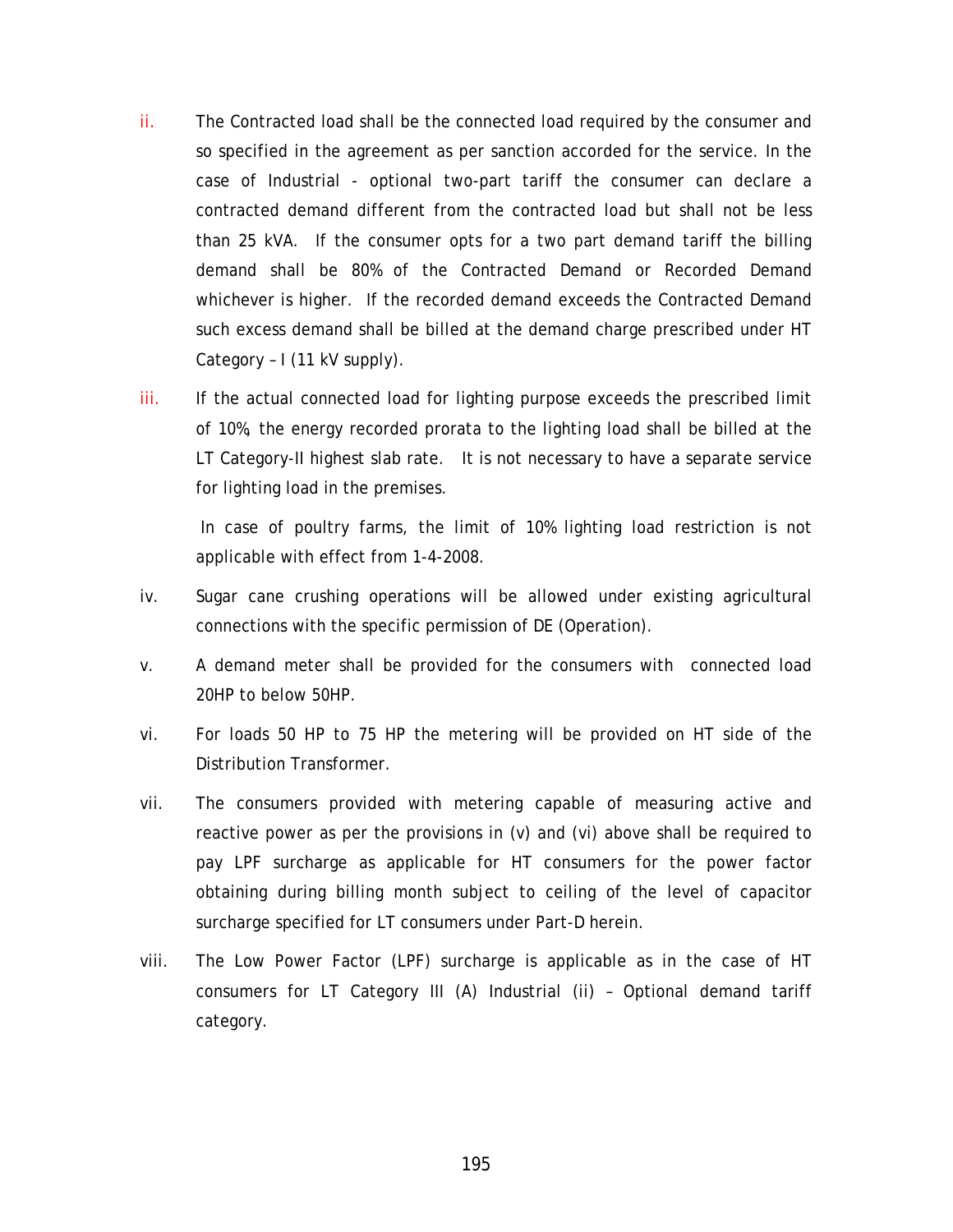#### **L.T. CATEGORY - III(B) - INDUSTRIAL**

**(I)** This tariff is applicable to Small Scale Industrial Units which have been licenced by the Industries Department as bonafide Small Scale Industries and given registration No. under SSI registration scheme with connected loads above 75 HP and upto 150 HP and who wish to avail supply at Low Tension subject to the Conditions mentioned here-under. The applicants should indicate their consent for these conditions, in the application for LT supply. The existing LT Category-III consumers who come under SSI category and who were sanctioned LT supply for connected loads above 75 HP and upto 125 HP subject to certain conditions prior to 15.7.1987, and who did not switch over to HT supply, may also come under this category duly complying with these conditions.

| Rates:                 |                                                                |                                                                                                                          |
|------------------------|----------------------------------------------------------------|--------------------------------------------------------------------------------------------------------------------------|
|                        | Demand Charges                                                 | <b>Energy Charges</b>                                                                                                    |
| $III(B)$ Industry      | Rs. 100/kVA/month                                              | 375 paise/unit                                                                                                           |
|                        |                                                                |                                                                                                                          |
| <b>IMPORTANT</b><br>İ. | higher.                                                        | The billing demand shall be the maximum demand recorded<br>during the month or 80% of the contracted demand whichever is |
| ii.                    | Energy charges will be billed on the basis of actual<br>higher | Energy<br>consumption or 50 units per kVA of billing demand whichever is                                                 |
|                        | FSA will be extra as applicable.                               |                                                                                                                          |

#### **Conditions:**

i. The maximum Connected Load under this Category shall not exceed 150 HP including incidental lighting load of not more than 10% of the total connected load. The contracted load shall be as specified in the agreement as per sanction accorded for the service. The consumer shall declare his contracted demand, which shall not be less than 50kVA and shall also be specified in the Agreement.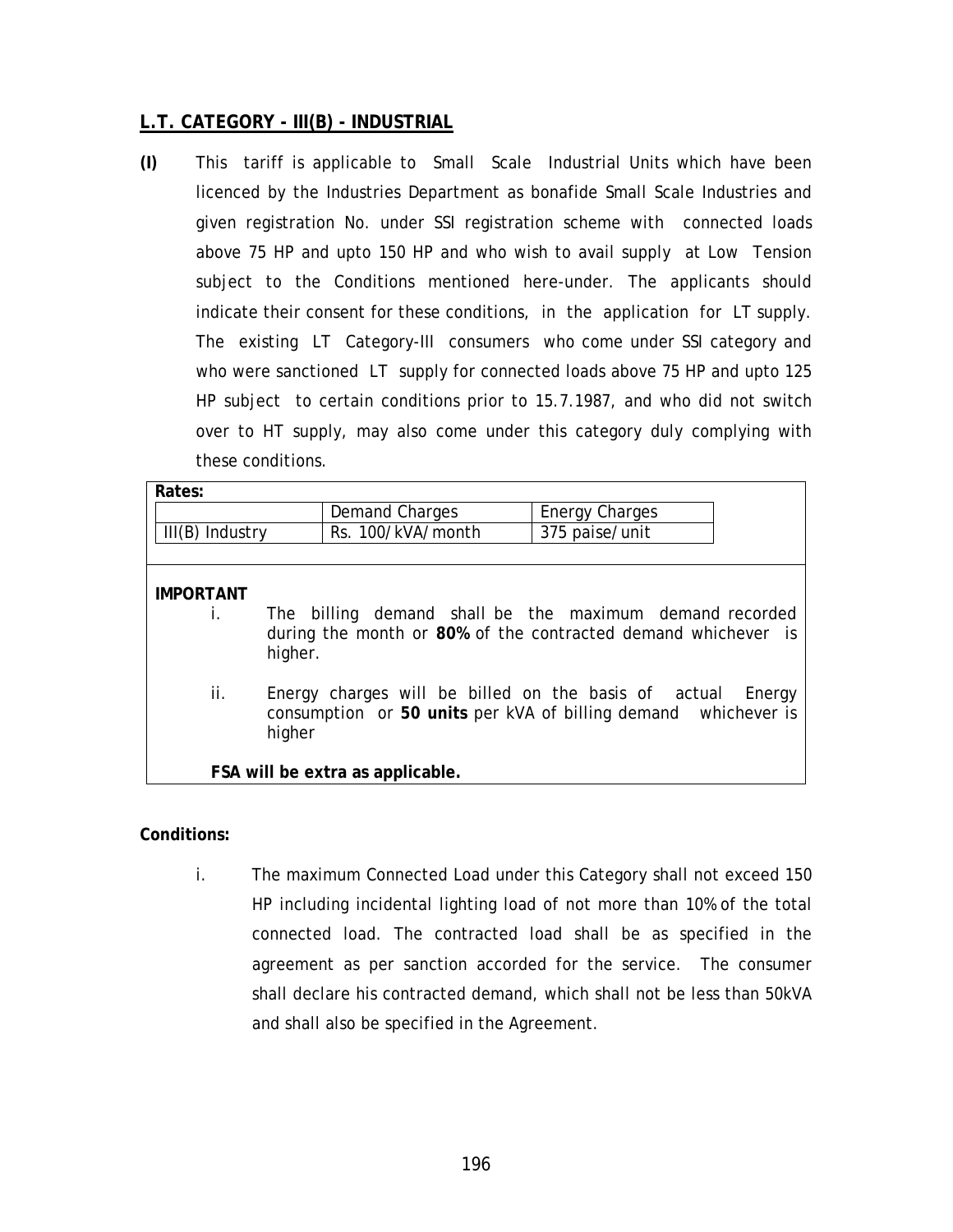- ii. If the recorded demand exceeds the Contracted Demand mentioned in (i) above, such excess demand shall be billed at the demand charge prescribed under HT Category – I (11 kV supply).
- iii. The consumer should erect his own Distribution Transformer and structure initially along with necessary switchgear. The transformer will be maintained by the Licensee.
- iv. For new/additional loads the consumer has to comply with the procedures as per the terms and conditions of supply of the Licensee as applicable to HT Industrial consumers.
- v. The metering will be on HT side of the Distribution Transformer with a Trivector Meter together with MD indicator. The energy recorded in the meter will be billed at the energy charge mentioned above.
- vi. The Low Power Factor (LPF) surcharge is applicable as in the case of HT consumers for LT III (B) Category.
- vii. Customer charges shall be as applicable for HT consumers.
- viii. The conditions (i) & (iii) mentioned in the NOTE under LT Category-III(A) shall be applicable for LT III (B) Industrial Category also.

#### **(II) Seasonal Industries**

Where a consumer avails supply of energy under L.T. Category - III (A)(i)(ii) and L.T. Category – III (B) for manufacture of sugar or ice or salt, decorticating, fruit processing, ginning and pressing, tobacco processing and redrying and for such other industries or processes as may be approved by the Commission from time to time principally during certain seasons or limited periods in the year and his main plant is regularly closed down during certain months of the year, he may be charged for the months during which the plant is shut down (which period shall be referred to as the **off-season** period) as follows.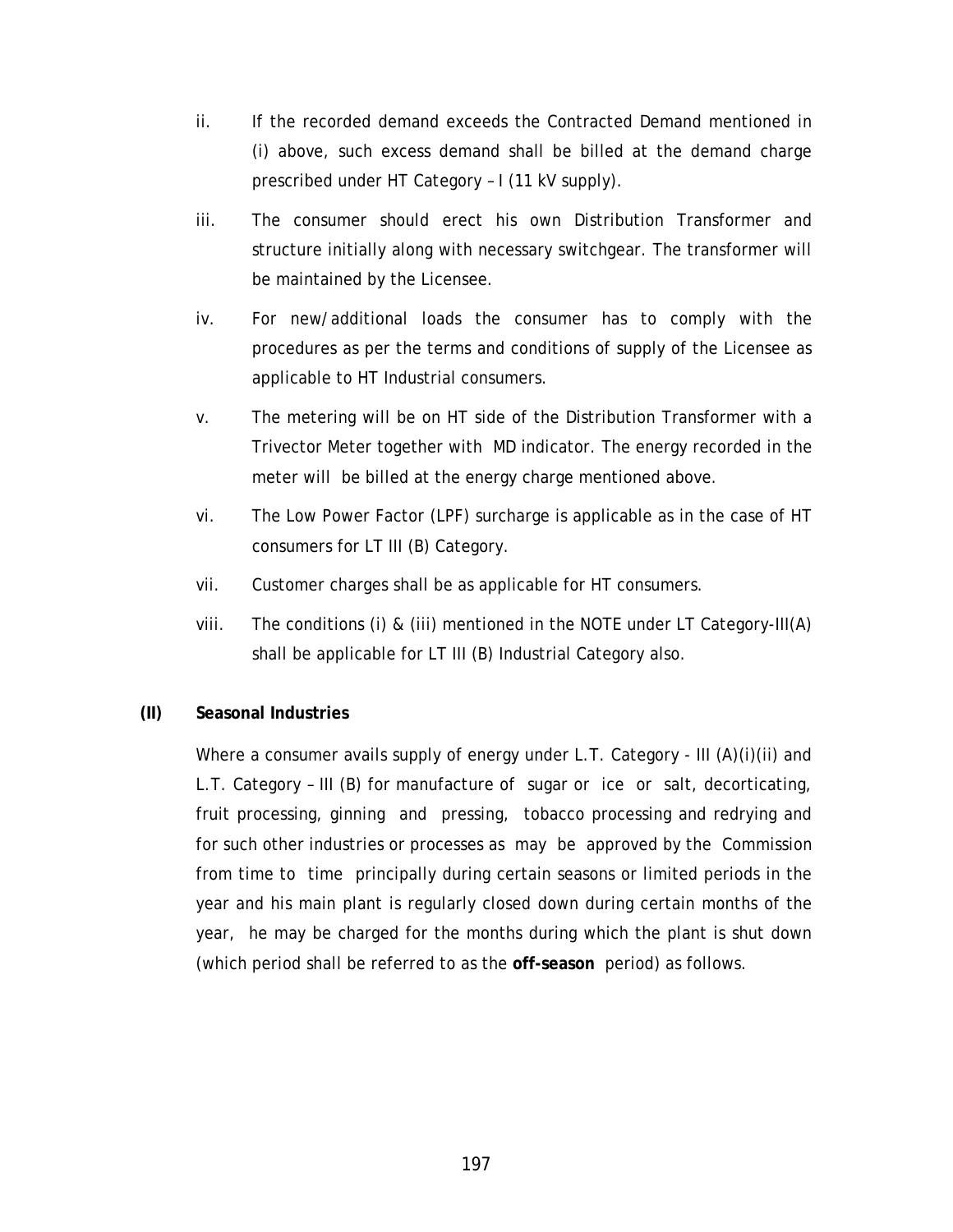#### **LT III(A)(i)**

|                                  | <b>FIXED CHARGES</b> |  |
|----------------------------------|----------------------|--|
| on 30% of contracted load        | Rs.37/HP/Month       |  |
| <b>ENERGY CHARGES</b>            |                      |  |
| For all units of energy consumed | Rs.440ps/unit        |  |
| FSA will be extra as applicable  |                      |  |

#### **LTIII (A) (ii) & LT III (B)**

| <b>DEMAND CHARGES</b>                   |                      |
|-----------------------------------------|----------------------|
| Based on the Recorded Maximum Demand or |                      |
| 30% of the Contracted Demand            | Rs.100per kVA/Month. |
| whichever is higher                     |                      |
| PI US                                   |                      |
| <b>ENERGY CHARGES</b>                   |                      |
| For all the units of energy consumed    | 440 Paise / unit.    |
|                                         |                      |
| FSA will be extra as applicable         |                      |

This concession is subject to the following conditions:

- i. Consumers, classified as seasonal load consumers, who are desirous of availing the seasonal benefits shall specifically declare their season at the time of entering into agreement that their loads should be classified as seasonal loads.
- ii. The period of season shall not be less than 4(four) continuous months. However, consumer can declare longer seasonal period as per actuals.
- *iii. Existing eligible consumers who have not opted earlier for availing of seasonal tariffs will also be permitted to opt for seasonal tariff on the basis of application to the concerned Superintending Engineer of the Licensee.*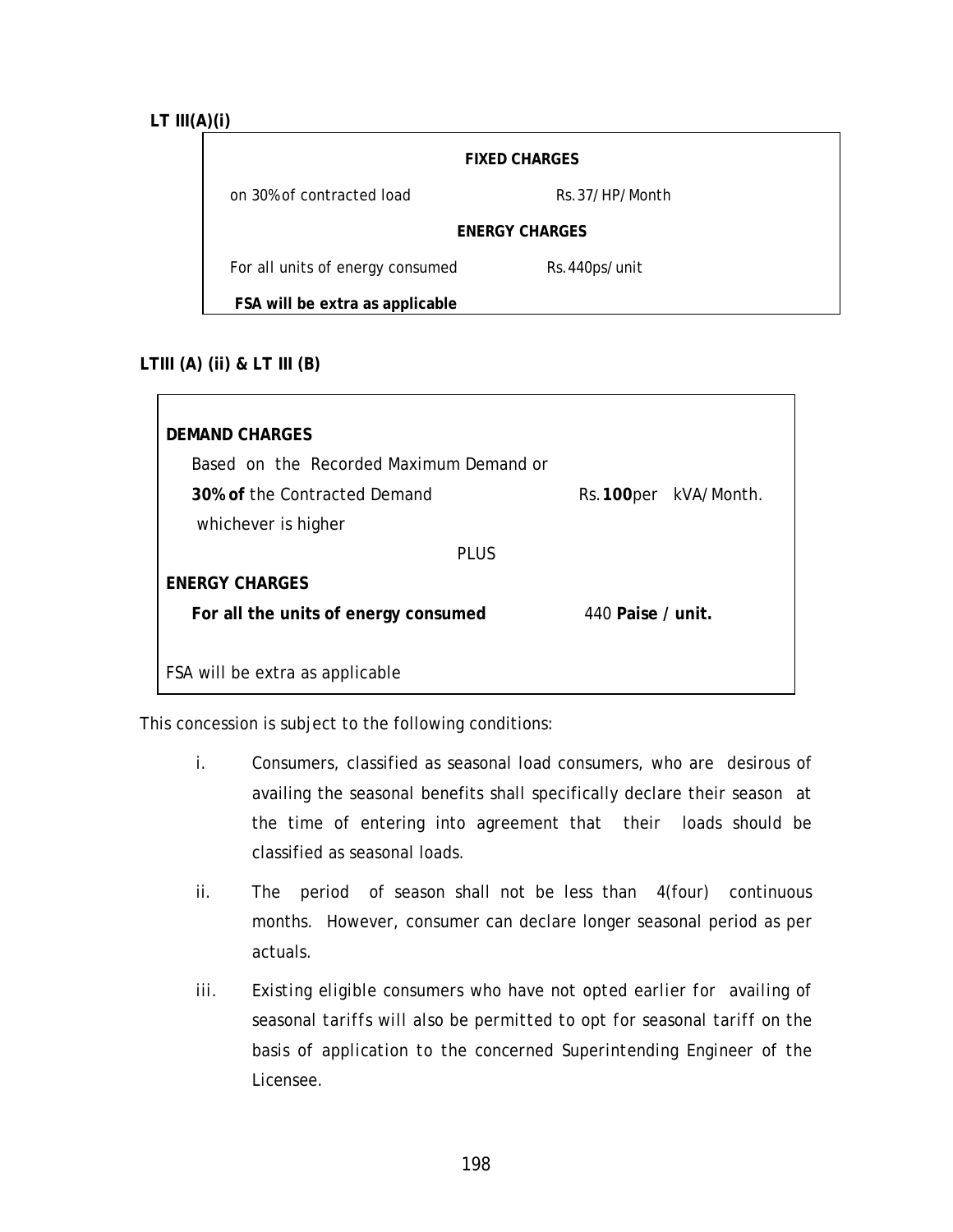- *iv. The seasonal period once notified cannot be changed , during one Tariff year.*
- v. The off-season tariff is not available to composite units having seasonal and other categories of loads.
- vi. The off-season tariff is also not available for such of those units who have captive generation exclusively for process during season and who avail supply from Licensee for miscellaneous loads and other nonprocess loads.
- vii. Any consumer who after declaring the period of season consumes power for his main plant during the off-season period, shall not be entitled to this concession during that year.
- viii. Development charges @ Rs. 500/- per kVA shall be paid by the consumer in advance for availing supply under the above said category with seasonal benefits.

#### **L.T. CATEGORY-IV**

**Rates** 

#### **Cottage Industries and Dhobighats**

Applicable for supply of energy to Dhobighats & bonafide small Cottage Industries specifically power looms, Carpentry, blacksmithy, Kanchari, Gold smithy, shilpi and pottery having connected load not exceeding 5 H.P. including incidental lighting in the premises. Poultry farming units upto 1000 birds strength (subject to certification by A.P.S.M & P.D.C. as to the strength in the poultry farm) come under this category. If the bird strength of birds in the poultry farm exceeds 1,000 birds, electricity supply to such poultry farms shall be classified under L.T. Category-III (A) or HT category I as the case may be according to the connected load.

| <b>Rales</b>                    |                                                                                                |
|---------------------------------|------------------------------------------------------------------------------------------------|
| For all units consumed          | 180 Paise per unit                                                                             |
| <b>Fixed Charges</b>            | Rs. 10/- per month per H.P. of<br>contracted load subject to a<br>minimum of Rs.30/- per month |
| FSA will be extra as applicable |                                                                                                |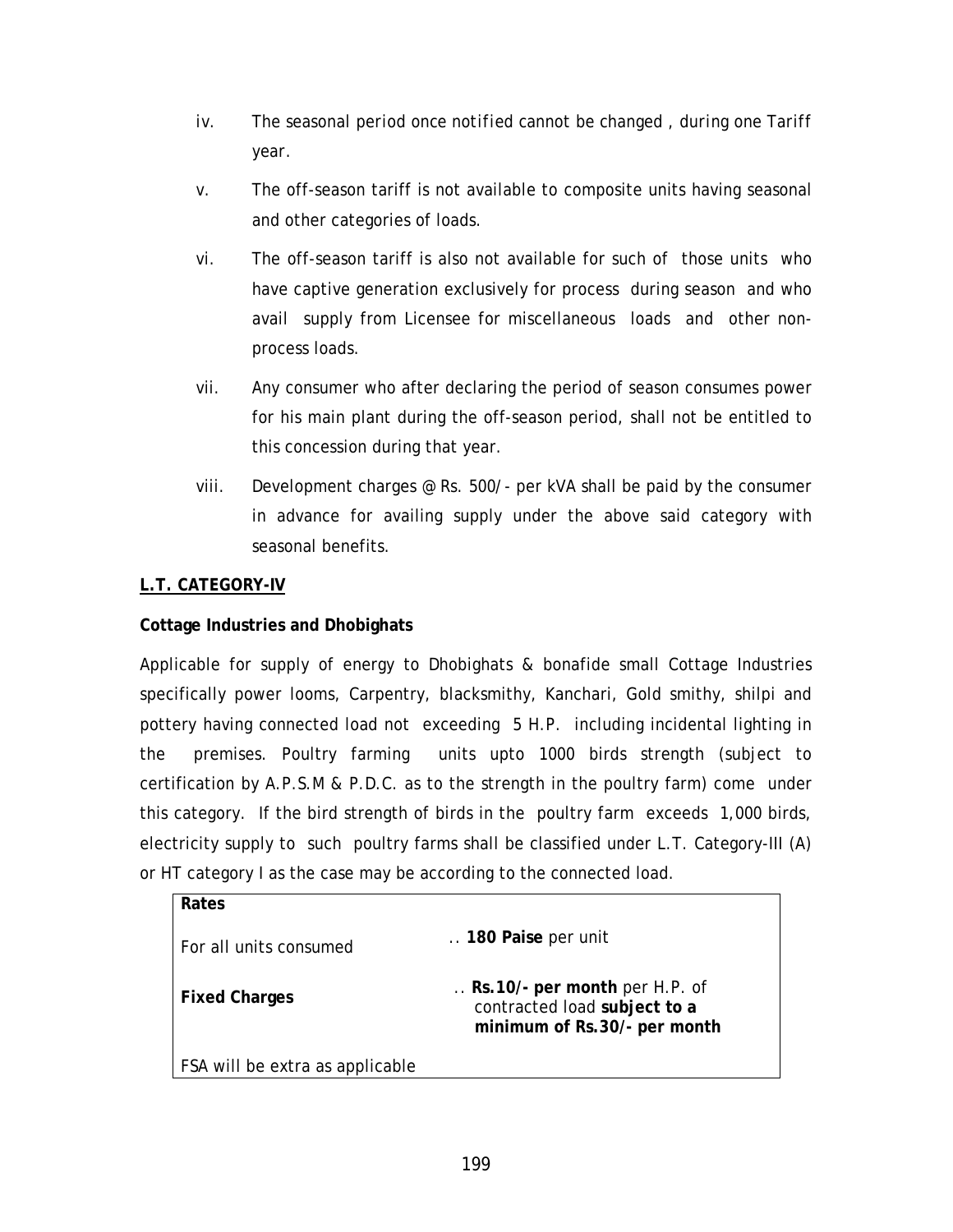# *Notes*

- It is not necessary to have a separate service for lighting load in the premises.
- ii. Poultry farming units upto 1000 units without certification from APSM &PDC shall be classified under LT Category-III (A) Industrial Tariff.

#### **L.T. CATEGORY – V(A) – AGRICULTURAL**

| Category                          | Purpose                                                                                                                                                                                          | <b>Fixed charges</b>                                   | <b>Energy Charge</b><br>Ps/Unit |
|-----------------------------------|--------------------------------------------------------------------------------------------------------------------------------------------------------------------------------------------------|--------------------------------------------------------|---------------------------------|
| With DSM<br>measures              | Dry Land Farmers (Connections <= 3 Nos.)                                                                                                                                                         |                                                        | 0                               |
|                                   | Wet Land Farmers (Holdings<=2.5 Acres)                                                                                                                                                           |                                                        | 0                               |
|                                   | Dry Land Farmers (Connections > 3 Nos.)                                                                                                                                                          | kRs.210/HP/Year*                                       | 20                              |
|                                   | Wet Land Farmers (Holdings > 2.5 Acres)                                                                                                                                                          | *Rs.210/HP/Year                                        | 20                              |
|                                   | Corporate Farmers & IT Assesses                                                                                                                                                                  |                                                        | 100                             |
| Without<br><b>DSM</b><br>measures | Dry Land Farmers (Connections <= 3 Nos.)                                                                                                                                                         | *Rs.210/HP/Year                                        | 20                              |
|                                   | Wet Land Farmers (Holdings<=2.5 Acres)<br>Dry Land Farmers (Connections > 3 Nos.)<br>Wet Land Farmers (Holdings > 2.5 Acres)<br>Corporate Farmers & IT Assesses<br>* Equivalent flat rate tariff | *Rs.210/HP/Year<br>l*Rs.525/HP/Year<br>*Rs.525/HP/Year | 20<br>50<br>50<br>200           |

#### **LT CATEGORY – V(B) – AGRICULTURAL**

| Out of Turn Allotment - Tatkal scheme | Energy Charge |
|---------------------------------------|---------------|
| with DSM measures                     | 20paise/unit  |

#### *Note:*

- 1. Agricultural consumers are permitted to use 1 or 3 lamps of 5 watts each near the main switch as pilot lamp/s.
- 2. Supply to the L.T. Agricultural services will be suitably regulated as notified by Licensee from time to time.
- 3. Customer charges of Rs.20/- per month per service in terms of Part `C' of the tariff shall be payable by all Agricultural Consumers.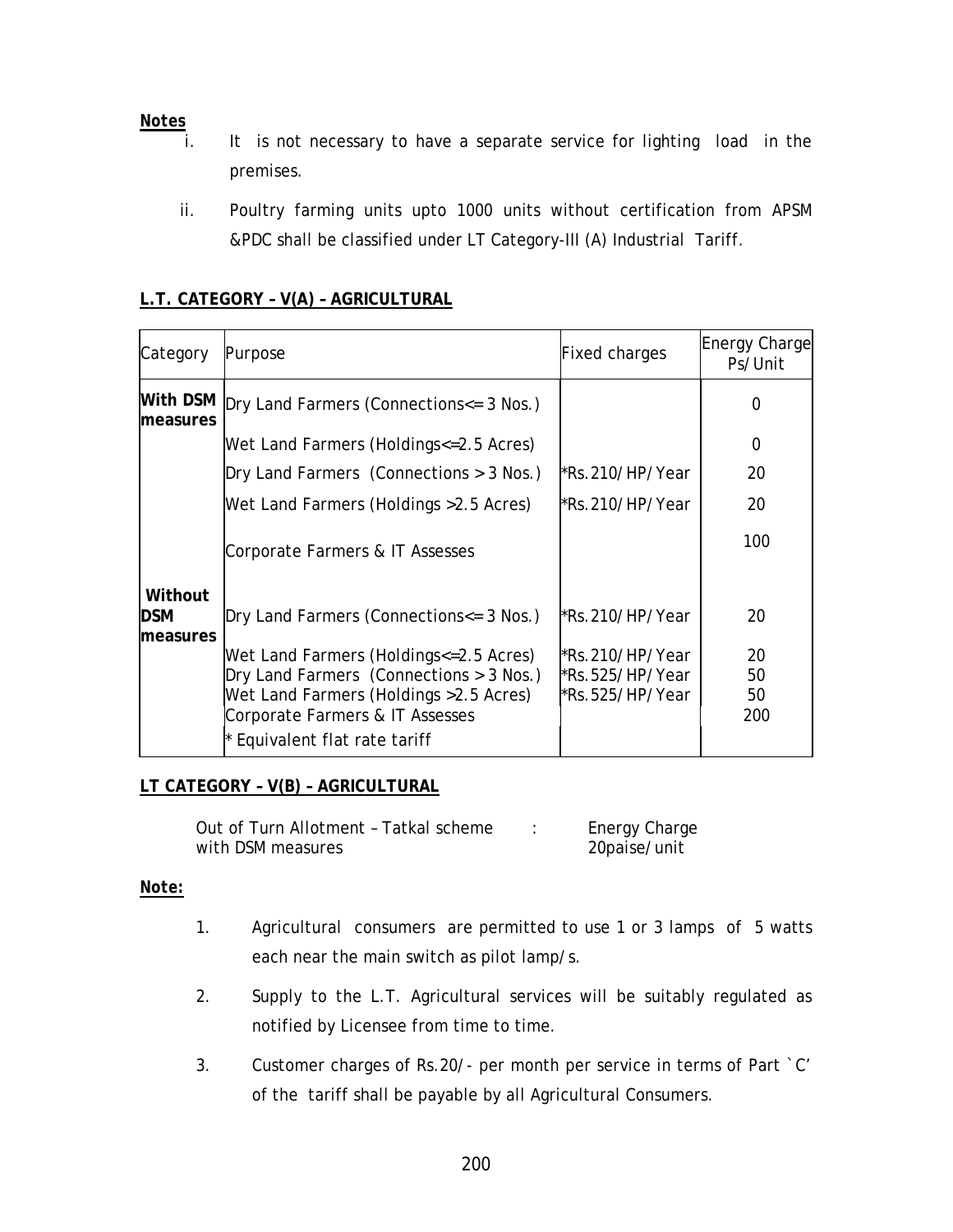- 4. The Farmers eligible for free supply under Dry Land as well as Wet Lands have to comply with the following Demand Side Management measures (DSM) as applicable for his pumping system viz., submersible and surface pump sets in the following stages failing which they shall not be eligible for free supply.
- Stage I to be complied with by 30-06-2006(as per GoAP letter dated 31-05-2006. Friction less foot valve (exempted for submersible pumpset) Capacitor of adequate rating for the pumpset Stage – II to be complied by March 2008
	- HDPE or RPVC piping suction and/or delivery ISI-marked monobloc or submersible pumpset

Farmers in dry land areas shall not be eligible for free supply if they grow Paddy in second crop.

All new connections shall be given only with DSM measures implemented and with meters.

#### **L.T. CATEGORY-VI**

Applicable for supply of energy for lighting on public roads, streets, thoroughfares including parks, markets, cart-stands, taxi stands, bridges and also for PWS schemes in the Local Bodies viz., Panchayats/ Municipalities/ Municipal Corporations. Metering is compulsory irrespective of tariff structure.

**Rates:** 

### **A). Street Lighting:**

| For all units consumed              |                            |
|-------------------------------------|----------------------------|
| Minor Panchayats                    | : 156 Paise per unit       |
| Major Panchayats                    | : 208 Paise per unit       |
| Nagarpalikas & Municipalities Gr.3  | : 274 Paise per unit       |
| Municipalities Gr. 1 & 2            | : 326 Paise per unit       |
| Municipalities Selection / Spl. Gr. | : 353 Paise per unit       |
| Corporations                        | : 379 Paise per unit       |
| Minimum charges                     |                            |
| Panchayats                          | : Rs.2 per point per month |
| Municipalities/Corporations         | : Rs.6 per point per month |
| FSA will be extra as applicable     |                            |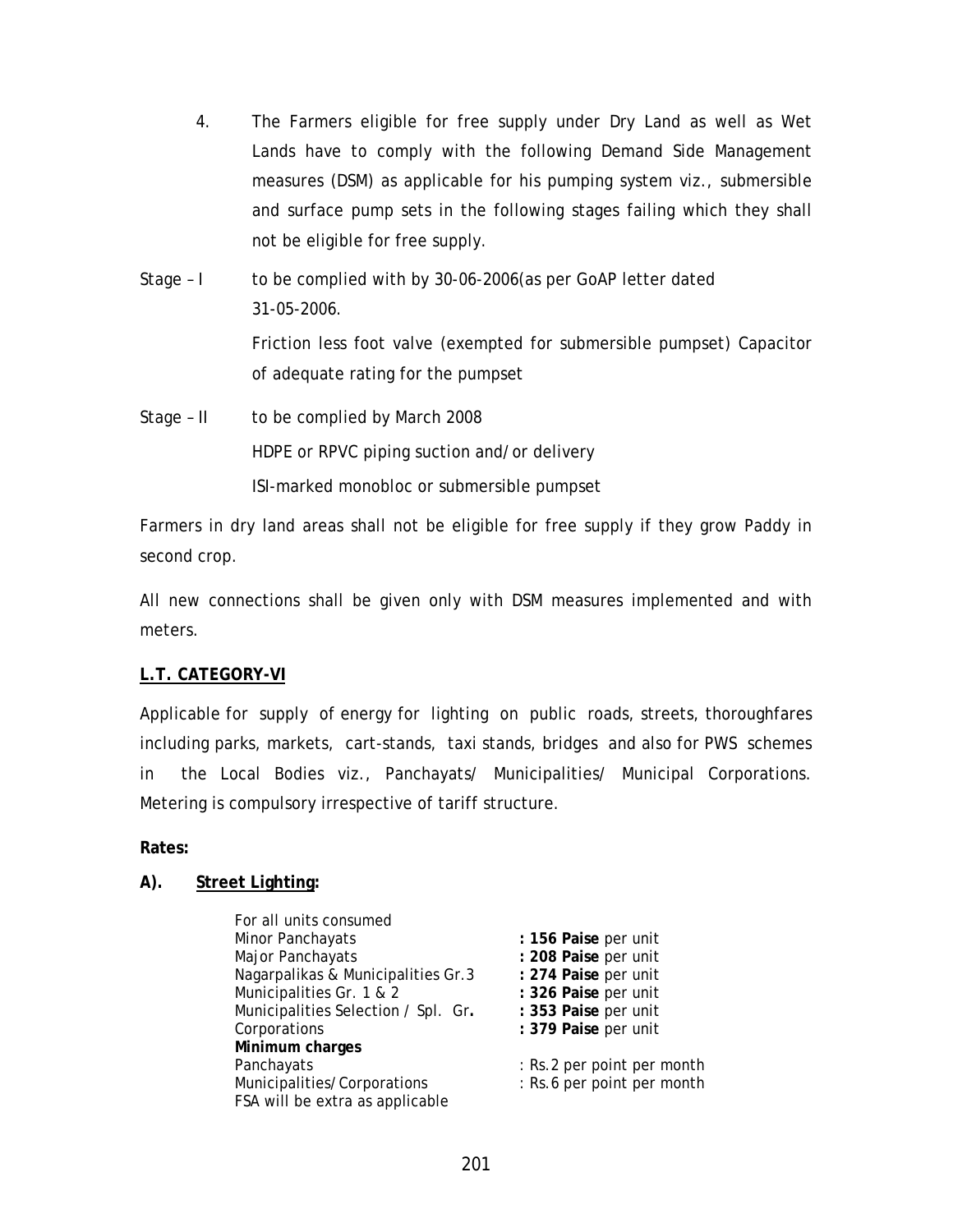#### **B). PWS Schemes:**

| Minor / Major Panchayats |                     |
|--------------------------|---------------------|
| Up to 2500 units/year    | : 20 paise per unit |
| Above 2500 units         | : 50 paise per unit |

#### **All Nagarpalikas & Municipalities**

|                      | Energy charges Fixed charges        |            |                         |    |
|----------------------|-------------------------------------|------------|-------------------------|----|
| Upto 1000 Units      | : 375 Paise/Unit Rs. 20/HP/month of |            |                         |    |
|                      |                                     |            | contracted load subject |    |
| <b>Balance Units</b> | : 405 Paise/Unit to a minimum       |            |                         | nf |
|                      |                                     | $Rs.100/-$ |                         |    |
|                      |                                     |            |                         |    |

#### **Municipal Corporations:**

| Up to 1000 Units                | : 405 Paise/Unit Rs. |                                                     | 20/HP/month | of |
|---------------------------------|----------------------|-----------------------------------------------------|-------------|----|
| <b>Balance Units</b>            | : 460Paise/Unit      | contracted load subject<br>to a minimum of Rs.100/- |             |    |
| FSA will be extra as applicable |                      |                                                     |             |    |

#### *Notes (Street Lighting):*

- i. The cost of fittings shall be borne or paid for by the consumers. The responsibility for maintenance including renewals and replacements rests with the Local Bodies viz., Panchayats, Municipalities, Municipal Corporations.
- ii. Where the cost of fittings is borne by the Licensee, the first supply of filament lamps, fluorescent tubes, mercury vapour lamps including special type lamps along with their fittings will be made by the Licensee at its cost. In such cases consumer will have to pay fixed charges as in column(3) below. However, where the cost of fittings is borne by the consumer but maintenance is done by the Licensee, the consumer will have to pay fixed charges as in Column (4) below:

|           |                        |                                        | Fixed charges per month                  |
|-----------|------------------------|----------------------------------------|------------------------------------------|
|           |                        |                                        | Fixed charges Per   where the cost of    |
| SI.       | <b>Fittings for</b>    |                                        | Month where the fittings is borne by the |
| <b>No</b> |                        | cost of fittings is $\vert$ Local Body | but                                      |
|           |                        | borne by Licensee   maintenance        | by                                       |
|           |                        |                                        | Licensee                                 |
|           |                        | 3)                                     | 4                                        |
|           |                        | (Rs.)                                  | (Rs.                                     |
|           | Ordinary Filament Lamp | 2.00                                   | 1.00                                     |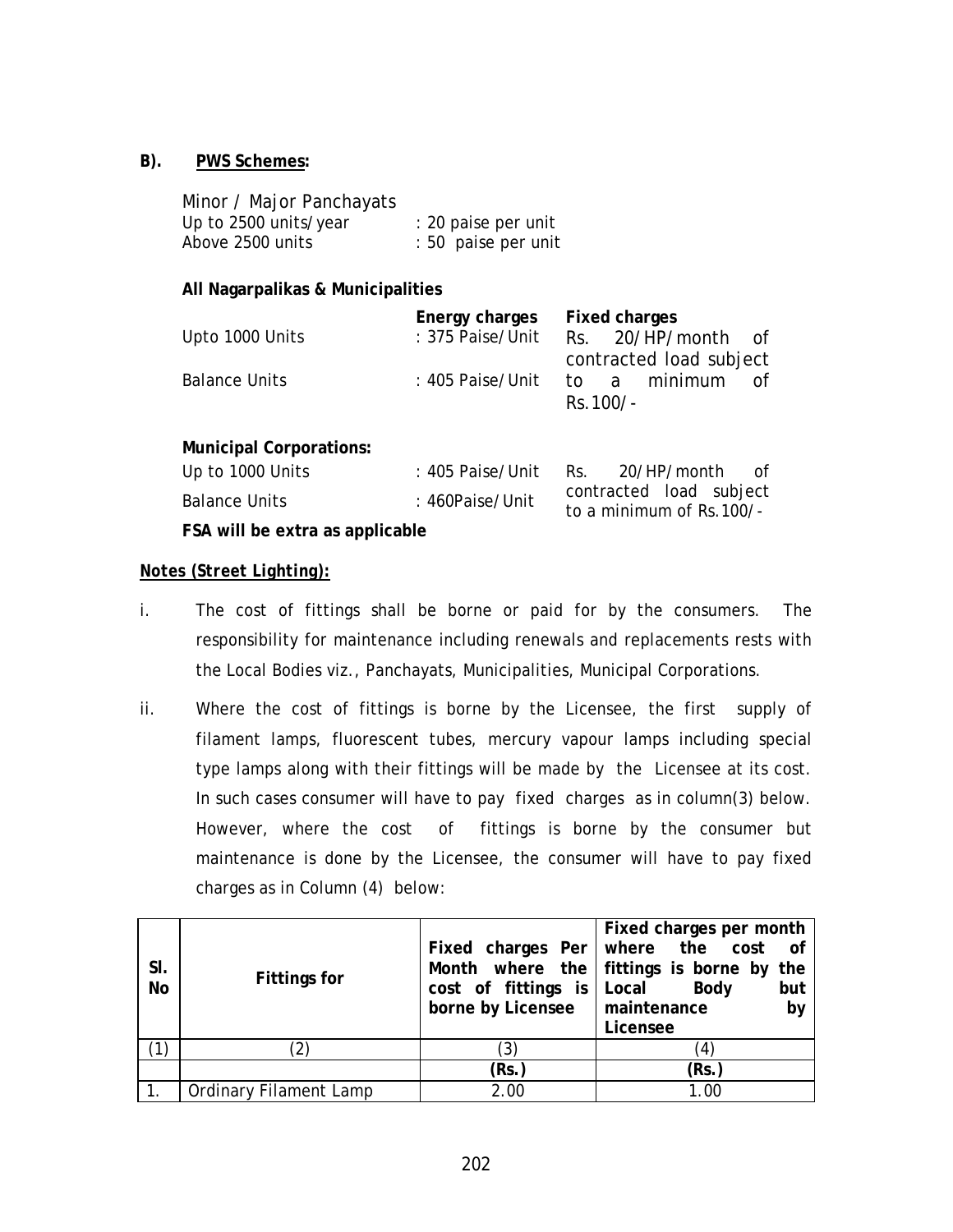| SI.<br>No      | <b>Fittings for</b>                           | Fixed charges Per<br>Month where the<br>cost of fittings is<br>borne by Licensee | Fixed charges per month<br>where the cost<br>0f<br>fittings is borne by the<br>Local<br><b>Body</b><br>but<br>maintenance<br>by<br>Licensee |
|----------------|-----------------------------------------------|----------------------------------------------------------------------------------|---------------------------------------------------------------------------------------------------------------------------------------------|
| 2.             | W<br>40<br>Fluorescent Lamp<br>Single Fixture | 7.00                                                                             | 4.00                                                                                                                                        |
| $\mathbf{3}$   | W<br>Fluorescent Lamp<br>40<br>Double Fixture | 8.00                                                                             | 4.00                                                                                                                                        |
| 4.             | M.V. Lamps 80 W Fixture                       | 12.00                                                                            | 6.00                                                                                                                                        |
| 5.             | M.V. Lamps 125 W Fixture                      | 15.00                                                                            | 8.00                                                                                                                                        |
| 6.             | M.V. Lamps 250 W Fixture                      | 45.00                                                                            | 23.00                                                                                                                                       |
| 7 <sub>1</sub> | M.V. Lamps 400 W Fixture                      | 50.00                                                                            | 25.00                                                                                                                                       |

iii. The replacement of filament lamps, fluorescent tubes, mercury vapour and other special type of lamps will be made by the Local Body at its cost. However, in Urban areas till such time the Municipalities and Corporations make their own arrangements for such replacements the Licensee may, if the consumer so desires, carry out the replacement provided the Local Body supplies the lamps and tubes. The consumer will in such cases be billed labour charges at the rate of Rs. 2 per replacement.

However, in Rural areas, such replacement of bulbs supplied by the Local Body will be made by the Licensee without collecting labour charges. For this purpose the area coming under Gram Panchayat shall constitute 'Rural Area'.

iv. Additional charges: Every local body shall pay an additional charge equivalent to any tax or fee levied by it under the provisions of any law including the Corporation Act, District Municipalities Act or Gram Panchayat Act on the poles, lines, transformers and other installations through which the local body receives supply.

#### **L.T. CATEGORY-VII - GENERAL PURPOSE**

Applicable for supply of energy to places of worship like Churches, Temples, Mosques, Gurudwaras, Crematoriums, Government Educational Institutions and Student Hostels run by Government agencies, and Educational Institutions run by charitable Institutions (Public charitable trusts and societies registered under the Societies Registration Act running educational and medical institutions on a no profit basis),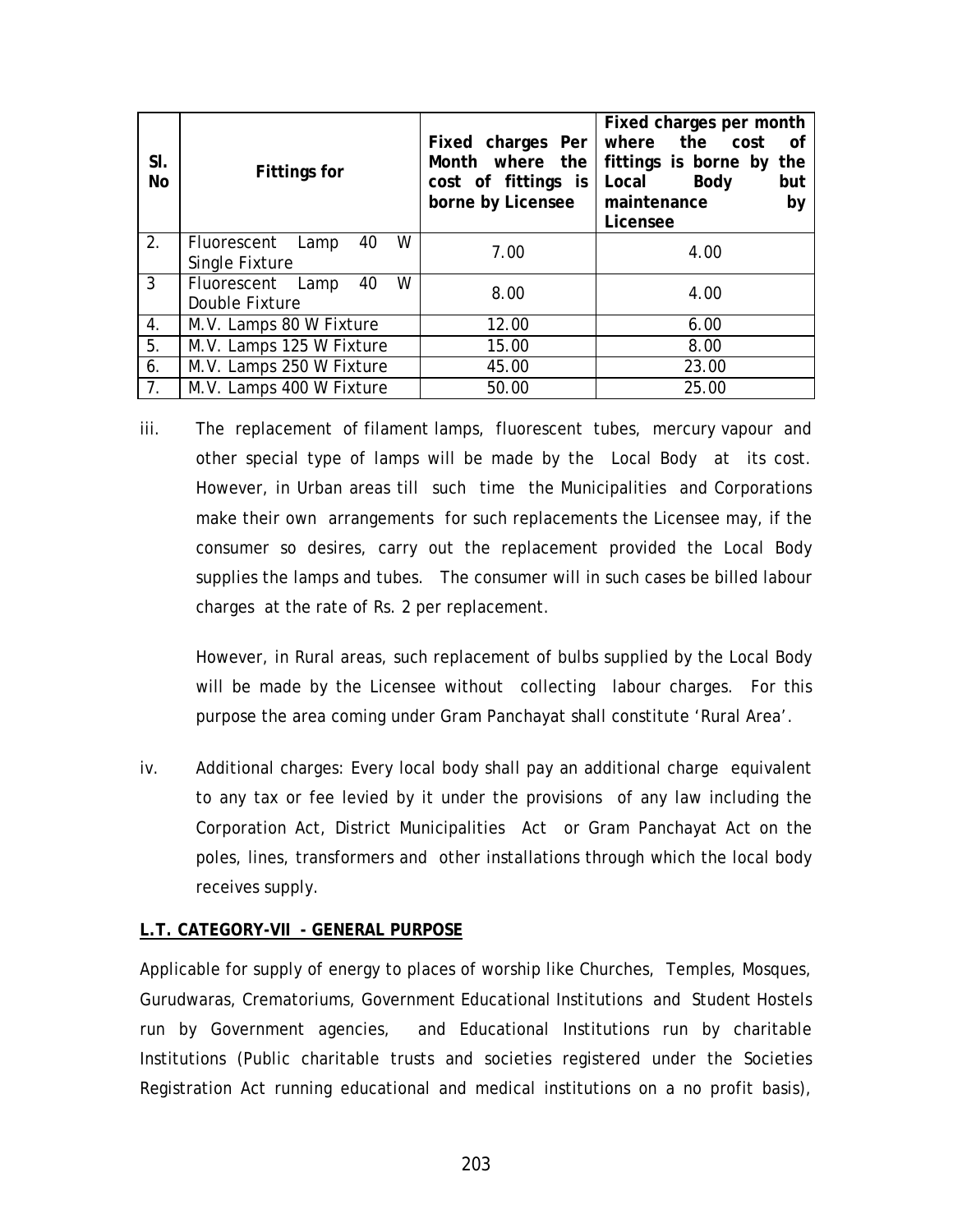recognised service institutions and old age homes run by recognized service institutions.

#### **Rates**

| For all the units consumed      | : 400 paise per unit                      |
|---------------------------------|-------------------------------------------|
| Minimum charges                 | : Rs.50 per month for single phase supply |
|                                 | : Rs.150 per month for three phase supply |
| FSA will be extra as applicable |                                           |

**Note:** 

- 1. Licensee may introduce monthly billing for all consumers instead of bimonthly (once in two months).
- 2. For loads less than 5 KW, single phase supply only will be given.

#### **L.T. CATEGORY-VIII - L.T. TEMPORARY SUPPLY**

1. For temporary supply of energy to all categories other than Irrigation and Agriculture:

#### **Rates**

| : 620 paise per unit                                                                                                                                                                                        |
|-------------------------------------------------------------------------------------------------------------------------------------------------------------------------------------------------------------|
| : Rs.125 per KW or part thereof of<br>contracted load for first 30 days or part<br>thereof and Rs.75 per KW or part thereof of<br>contracted load for every subsequent<br>period of 15 days or part thereof |
|                                                                                                                                                                                                             |
|                                                                                                                                                                                                             |

 **Temporary supply for Agriculture Purpose**: **Rates** 

 For all the units consumed : 230 paise per unit  **Minimum charges**  : Rs.100 per HP of contracted load for the first 30 days or part thereof and Rs.50 per HP of contracted load for every subsequent period of 15 days or part thereof.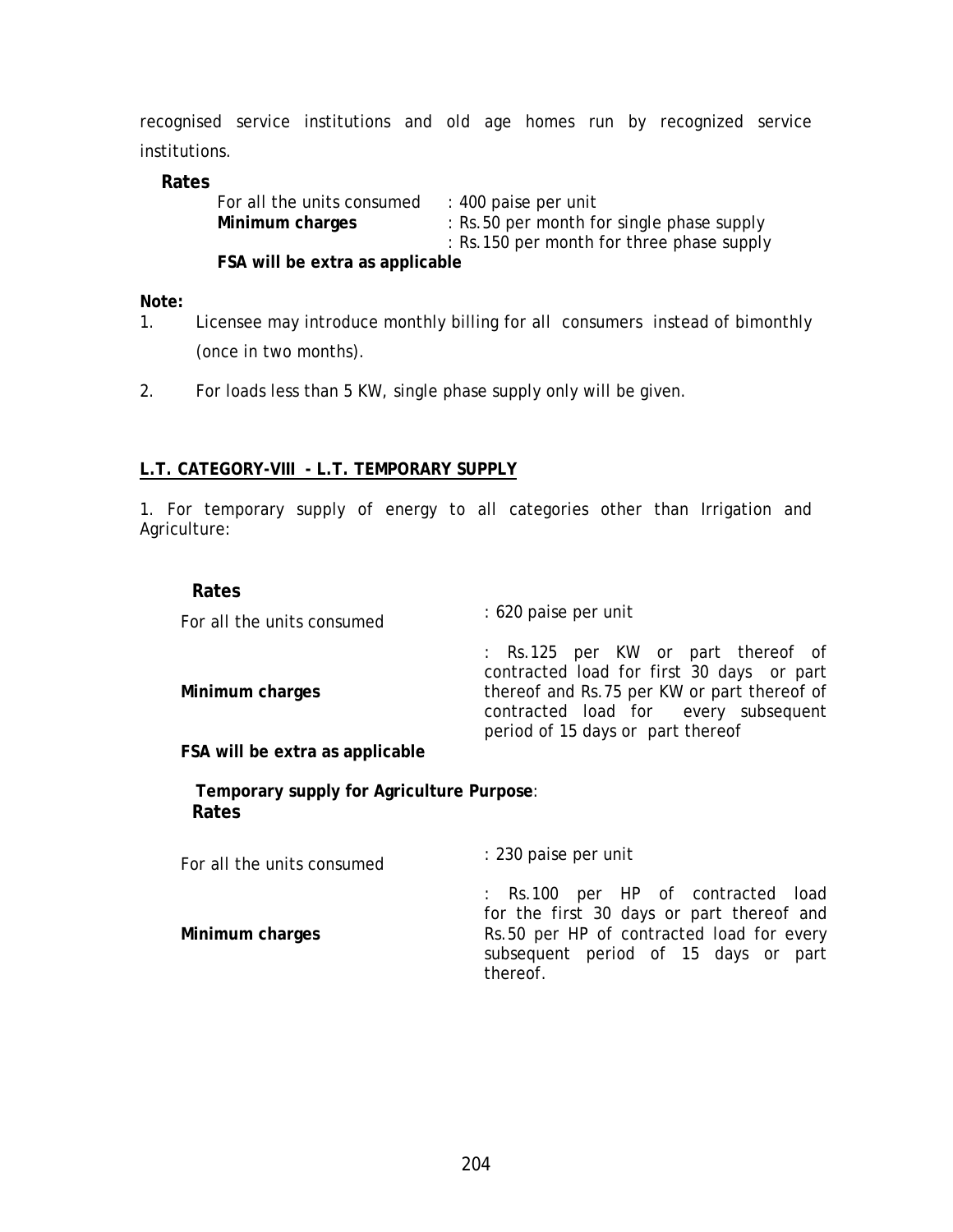#### **Conditions:**

#### **(i) Estimated cost of works and estimated energy charges.**

These charges shall be paid in advance by the consumer in accordance with the procedure prescribed in clause VI of part C along with any other charges payable as specified therein.

#### **(ii) Regular consumers requiring temporary additional supply:**

In cases where consumers availing regular supply of energy require additional supply for temporary period, the additional supply shall be given as a temporary service under a separate connection and charged as such in accordance with the procedure prescribed in clause VI of part C.

#### **General conditions of L.T. Tariff**

The foregoing L.T. Tariffs are subject to the following conditions.

1. Classification of Premises

The Licensee shall have the right to classify or re-classify the supply of energy to any premises under an appropriate category of L.T. Tariff.

- 2. The connected load of the consumer shall not exceed his contracted load except in case of LT category III(A) optional and III(B) and if the connected load of the consumer is found to be in excess of his contracted load, the provisions of General Terms and Conditions of supply separately notified shall be applied.
- 3. Additional Charges for belated payment of Bills:
	- a) The C.C. bills shall be paid by the consumers within the due date mentioned in the bill, i.e. 15 days from date of the bill.
	- b) If payment is made after due date, the consumers are liable to pay with effect from 01.04.2008 belated payment charges on the bill amount at the revised rate of five(5) Paise per One hundred rupees per day of delay calculated from due date mentioned in the bill up to the date of payment.
	- c) If the C.C. bills amount is not paid within 15 days from the due date the power supply is liable for disconnection.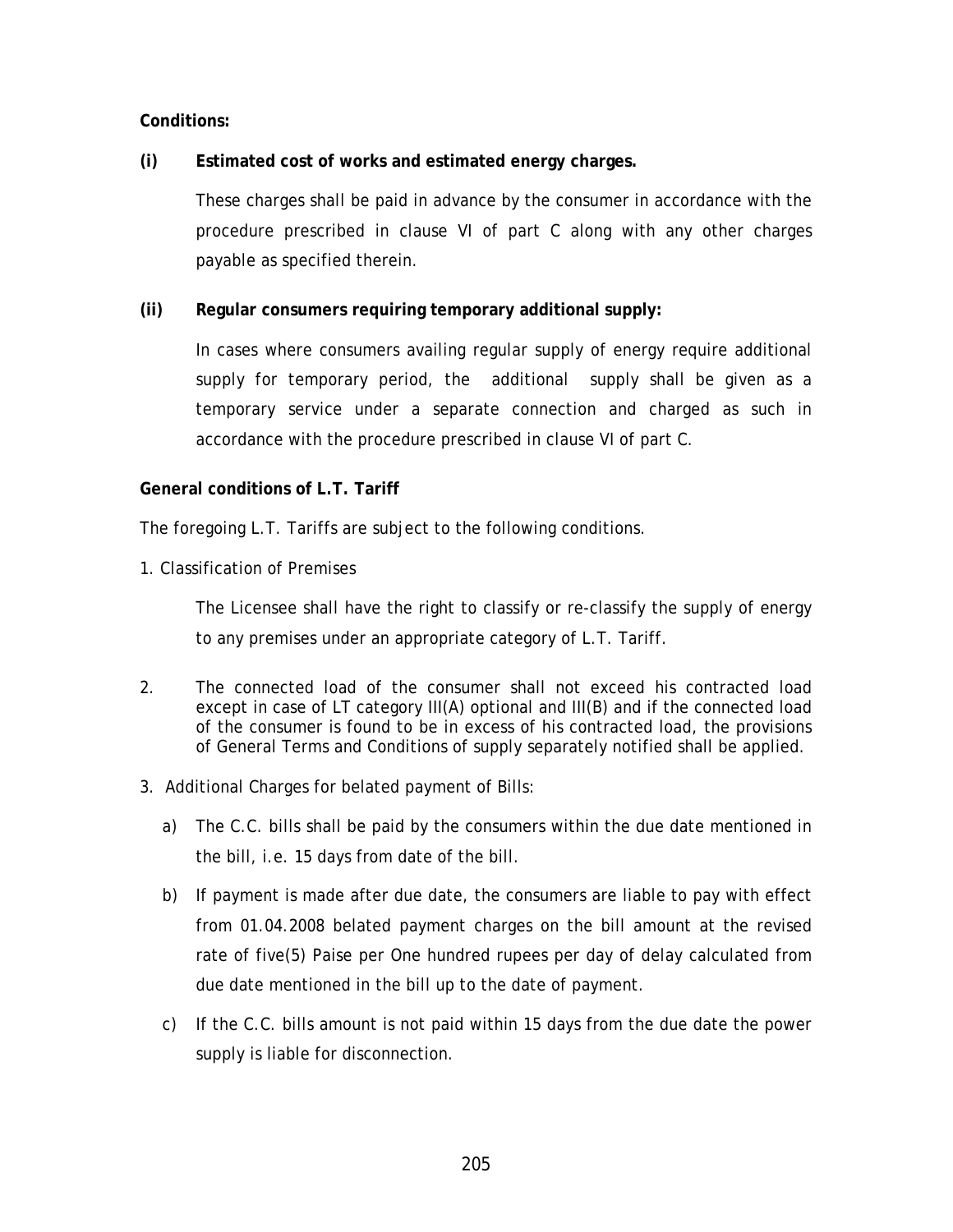- d) For re-connection of power supply after disconnection, the consumer has to pay reconnection fees plus belated payment charges calculated as per para (b) above.
- 4. Fuel Surcharge Adjustment (FSA) is applicable to all categories except agriculture. FSA is applicable as notified by the Commission from time to time as per the regulations made by the Commission in this behalf.
- 5. The Tariffs are exclusive of Electricity duty payable as per the provisions of AP Electricity Duty Act.
- 6. These rates are applicable in the areas of operation of 4 (four ) Distribution Companies viz., Eastern Power Distribution Company of A.P. Limited (APEPDCL), Central Power Distribution Company of A.P.Limited (APCPDCL), Northern Power Distribution Company of A.P. Limited (APNPDCL) and Southern Power Distribution Company of A.P. Limited (APSPDCL)) and 4 ( four) Rural Electric Co-operatives viz., Anakapally, Chepurupally, Siricilla, Kuppam.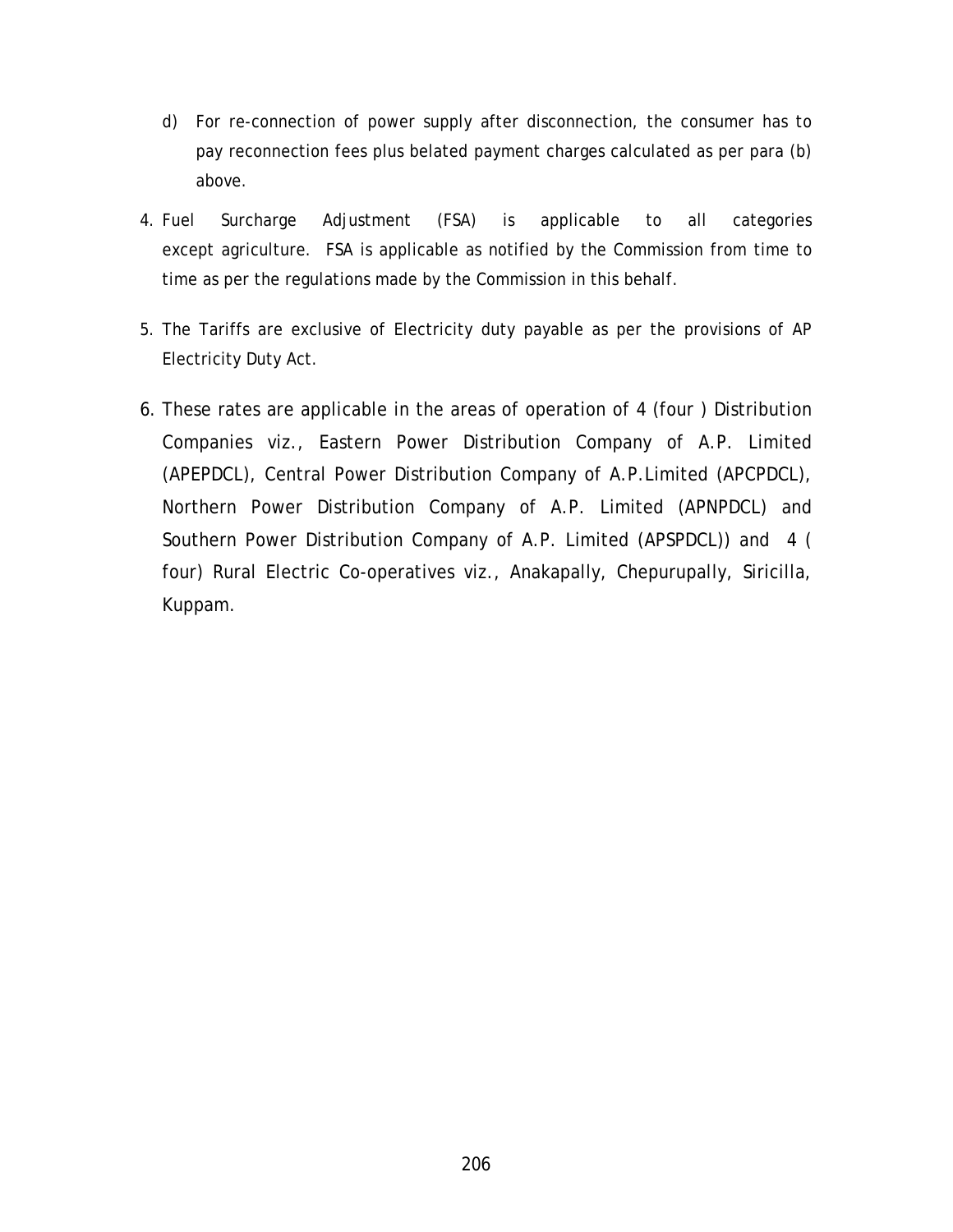#### **PART - `C'**

#### **I. SERVICE CONNECTION CHARGES**

**1).** In respect of the cases involving extension of distribution mains, the extension portion of the scheme will be executed by the Licensee adopting the standards prescribed by the Commission from time to time on payment of service line charges.

**2).** The service connection portion from the overhead mains situated outside the premises of the consumer shall be executed by the consumer as per the standards prescribed by the licensee from time to time. However, the meter and cutout shall be provided by the licensee.

**3).** Service connection wires for L.T. Category- V Irrigation and Agricultural purposes shall be laid collecting an amount of Rs.25/- per H.P. of contracted load towards service connection charges.

II. RECONNECTIONS

| Low Tension Services.<br>(a)                                                                                                                                                                                       |                      |            |          |
|--------------------------------------------------------------------------------------------------------------------------------------------------------------------------------------------------------------------|----------------------|------------|----------|
| i). Overhead Services                                                                                                                                                                                              |                      | Rs. 50/-   |          |
| ii). U.G. Services                                                                                                                                                                                                 | t.                   | Rs. 100/-  |          |
|                                                                                                                                                                                                                    |                      |            |          |
| <b>High Tension Services.</b><br>(b)                                                                                                                                                                               |                      |            |          |
| i). 11 kV                                                                                                                                                                                                          | ÷                    | Rs. 300/-  |          |
| ii). 33 kV                                                                                                                                                                                                         |                      | Rs. 500/-  |          |
| iii). 132/220 kV                                                                                                                                                                                                   |                      | Rs. 1000/- |          |
| III. TESTING                                                                                                                                                                                                       |                      |            |          |
|                                                                                                                                                                                                                    |                      | L.T        | H.T      |
| (a) Installations:                                                                                                                                                                                                 |                      |            |          |
| (i) The first test and inspection of a new $\cdot$<br>installation or of an extension to an<br>existing installation.                                                                                              |                      | Nil        | Nil      |
| ii) Charges payable by the consumer in<br>advance for each subsequent test and/or<br>inspection if found necessary owing to any<br>fault in the installation or to non-<br>compliance of the conditions of supply. | $\ddot{\phantom{a}}$ | Rs.20/-    | Rs.200/- |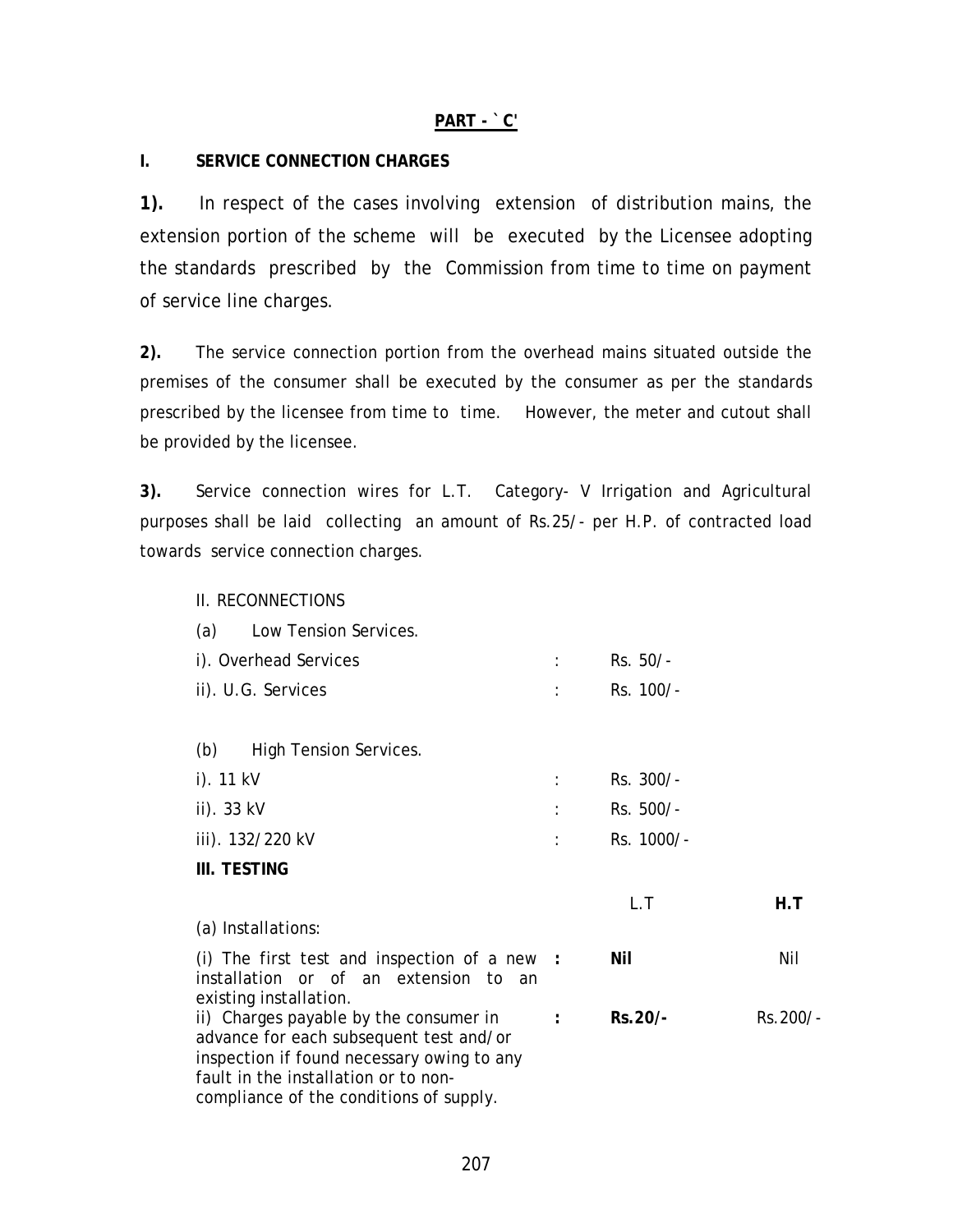(b) Meters:

| i). A.C. Single Phase Energy meter                                                                                                                                                                                          | $\ddot{\phantom{a}}$                                   | Rs.10/-                 |          |
|-----------------------------------------------------------------------------------------------------------------------------------------------------------------------------------------------------------------------------|--------------------------------------------------------|-------------------------|----------|
| ii). A.C. Three Phase Energy meter                                                                                                                                                                                          |                                                        | Rs.30/-                 |          |
| iii). Demand or special type meter                                                                                                                                                                                          |                                                        | Rs.150/-                | Rs.500/- |
|                                                                                                                                                                                                                             |                                                        |                         |          |
| (c) Transformer Oils:                                                                                                                                                                                                       |                                                        |                         |          |
| i). First sample of oil                                                                                                                                                                                                     |                                                        | $:$ Rs.150/- per sample |          |
| ii). Additional sample of oil of the same<br>equipment received at the same time                                                                                                                                            |                                                        | $:$ Rs.100/- per sample |          |
|                                                                                                                                                                                                                             |                                                        |                         |          |
| <b>IV. SERVICE CALLS</b>                                                                                                                                                                                                    |                                                        |                         |          |
| a) Charges for attendance of Fuseman for<br><b>Low Tension Consumers</b>                                                                                                                                                    |                                                        |                         |          |
| i). Replacing of Licensee's cut out fuses                                                                                                                                                                                   | ÷                                                      | Nil                     |          |
| ii). Replacing of consumer's fuses                                                                                                                                                                                          |                                                        | $Rs.3/-$                |          |
| b) Charges for attendance of Fuseman/ :<br>Wireman at the consumer's premises during day or part thereof<br>function or temporary illumination<br>any<br>a Fuseman/Wireman<br>provided<br>can<br>be<br>spared for such work |                                                        | Rs.100/- for each       |          |
| c) Charges for Infructuous visit of Licensee : Rs.25/- for each visit<br>employees to the consumer's premises.                                                                                                              | when there is no<br>defect in Licensee's<br>equipment. |                         |          |
| <b>MISCELLANEOUS CHARGES</b><br>V.                                                                                                                                                                                          |                                                        |                         |          |
|                                                                                                                                                                                                                             |                                                        |                         |          |
| a) Application Registration Fees                                                                                                                                                                                            |                                                        |                         |          |
| i) For LT Agricultural & Domestic                                                                                                                                                                                           |                                                        | Rs.25/-                 |          |
| ii) For all other LT Categories                                                                                                                                                                                             |                                                        | Rs.50/-                 |          |
| iii) For all HT Categories                                                                                                                                                                                                  |                                                        | Rs.100/-                |          |
| b) Revision of estimates                                                                                                                                                                                                    |                                                        | Rs. 10/-                |          |
| c) Fee for rerating of consumer's installation<br>at the request of the consumer.                                                                                                                                           | $\sim$ 1                                               | Rs. 20/-                |          |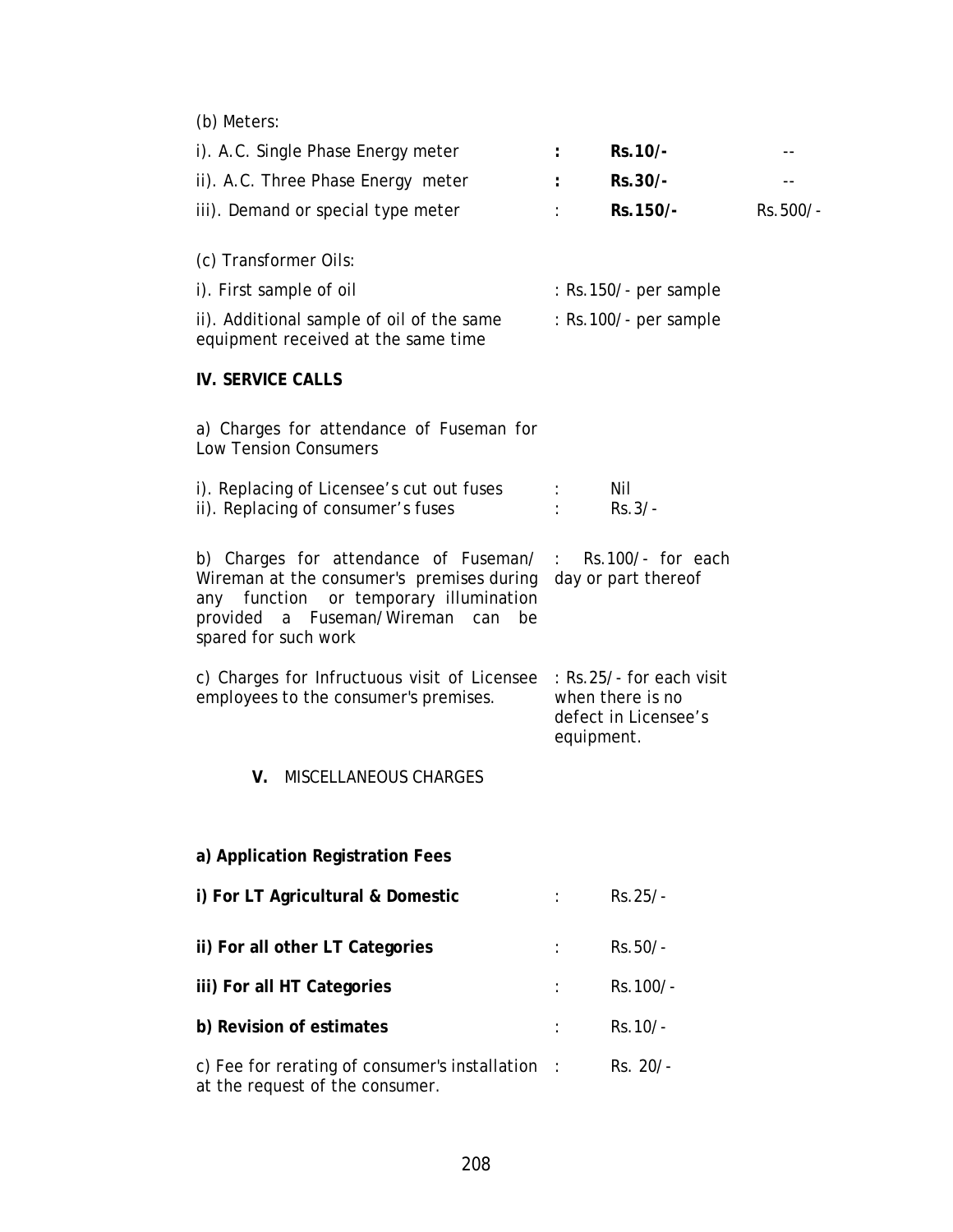This does not include the additional charges payable by the consumer for increasing his connected load in excess of the contracted load, as provided in General Terms and conditions of supply.

(d) Resealing of i) L.T. Meter Cut outs in the consumer's premises : Rs.5/-

ii) M.D. Indicator meters and other apparatus in the consumer's premises : Rs.100/-

(The aforesaid charges do not include the additional charges payable by the consumer for breaking the seals)

|                                                                                                                                                                   | L.T                                                                                                         | H.T       |
|-------------------------------------------------------------------------------------------------------------------------------------------------------------------|-------------------------------------------------------------------------------------------------------------|-----------|
| (e) For changing meter only at the request :<br>the consumer (where<br>it it<br>οf<br>is is<br>not<br>increase in<br>necessitated<br>by<br>demand<br>permanently) | Rs.25/-                                                                                                     | Rs. 100/- |
| (f) For changing or moving a meter board                                                                                                                          | : Actual cost of material and<br>labour plus 25% supervision<br>charges on cost of materials<br>and labour. |           |
| (g) Customer charges                                                                                                                                              |                                                                                                             |           |
| For all LT Categories inclusive of<br>Agricultural services                                                                                                       | Rs. 20/-<br>month <sup>*</sup>                                                                              | per       |
| * Domestic Consumer in the first slab                                                                                                                             | Rs.15/-<br>month                                                                                            | per       |
| H.T. Categories                                                                                                                                                   |                                                                                                             |           |
| a) 66 kV and below                                                                                                                                                | Rs.750/-<br>month                                                                                           | per       |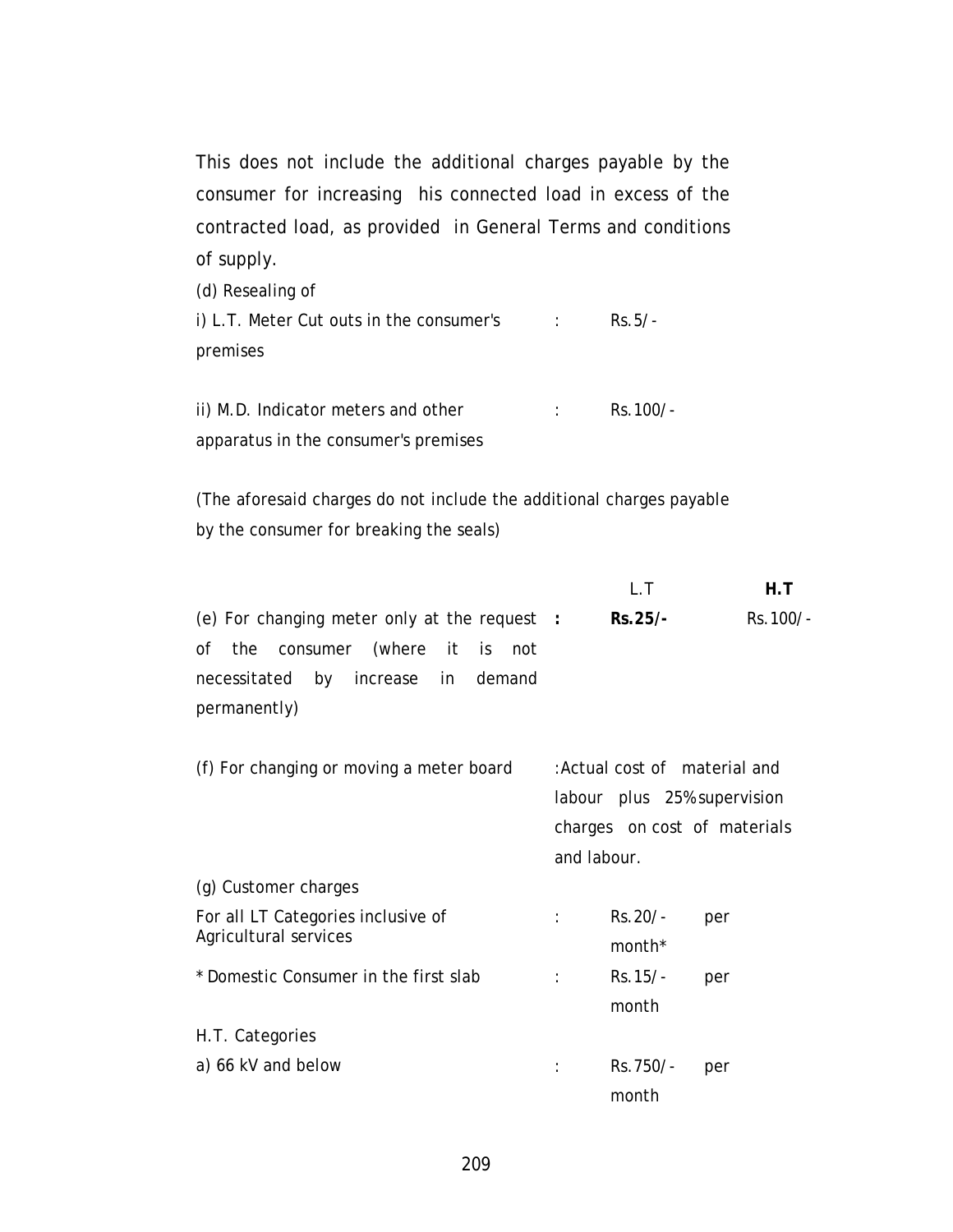| b) 132/220 kV                                                     |          | Rs. 1500/-<br>per     |  |  |
|-------------------------------------------------------------------|----------|-----------------------|--|--|
|                                                                   |          | month                 |  |  |
| (h) Urgency charges for temporary supply at $\pm$<br>short notice |          | Rs. 100/-             |  |  |
| (i) Special rates chargeable for Theft /                          |          | : As per the General  |  |  |
| pilferage, and unauthorized use of                                |          | Terms & Conditions of |  |  |
| electricity                                                       |          | Supply(GTCS)          |  |  |
|                                                                   |          | approved by the       |  |  |
|                                                                   |          | Commission from time  |  |  |
|                                                                   | to time. |                       |  |  |
| (j) Supervision / Inspection & checking                           |          |                       |  |  |
| charges                                                           |          |                       |  |  |
| i) For LT Agricultural and Domestic                               |          | $Rs. 50/-$            |  |  |
| ii) For all other LT categories                                   |          | Rs. 150/-             |  |  |
| iii) For HT Services                                              |          | Rs.300/-              |  |  |

#### VI. TEMPORARY SUPPLY

1. Requests for temporary supply of energy cannot normally be considered unless there is a clear notice of at least one week in the case of domestic and three months in case of other types of supply. If supply is required at a short notice, in addition to the charges mentioned below, an urgency charge, as specified in clause V(h) above.

2. Estimated cost of the works means the cost of works for making necessary arrangements for supplying energy including the cost of distribution lines, switchgear, metering equipment, etc., as may be worked out on the basis of standards and norms prescribed by the Licensee, from time to time plus cost of dismantling the lines and other works when the supply is no more required less the cost of retrievable material.

3. (a) Estimated cost of the works as mentioned in para (2) above shall be paid by the consumer in advance. After the works are dismantled and retrievable materials returned to stores, a bill for the actual amount payable by the consumer shall be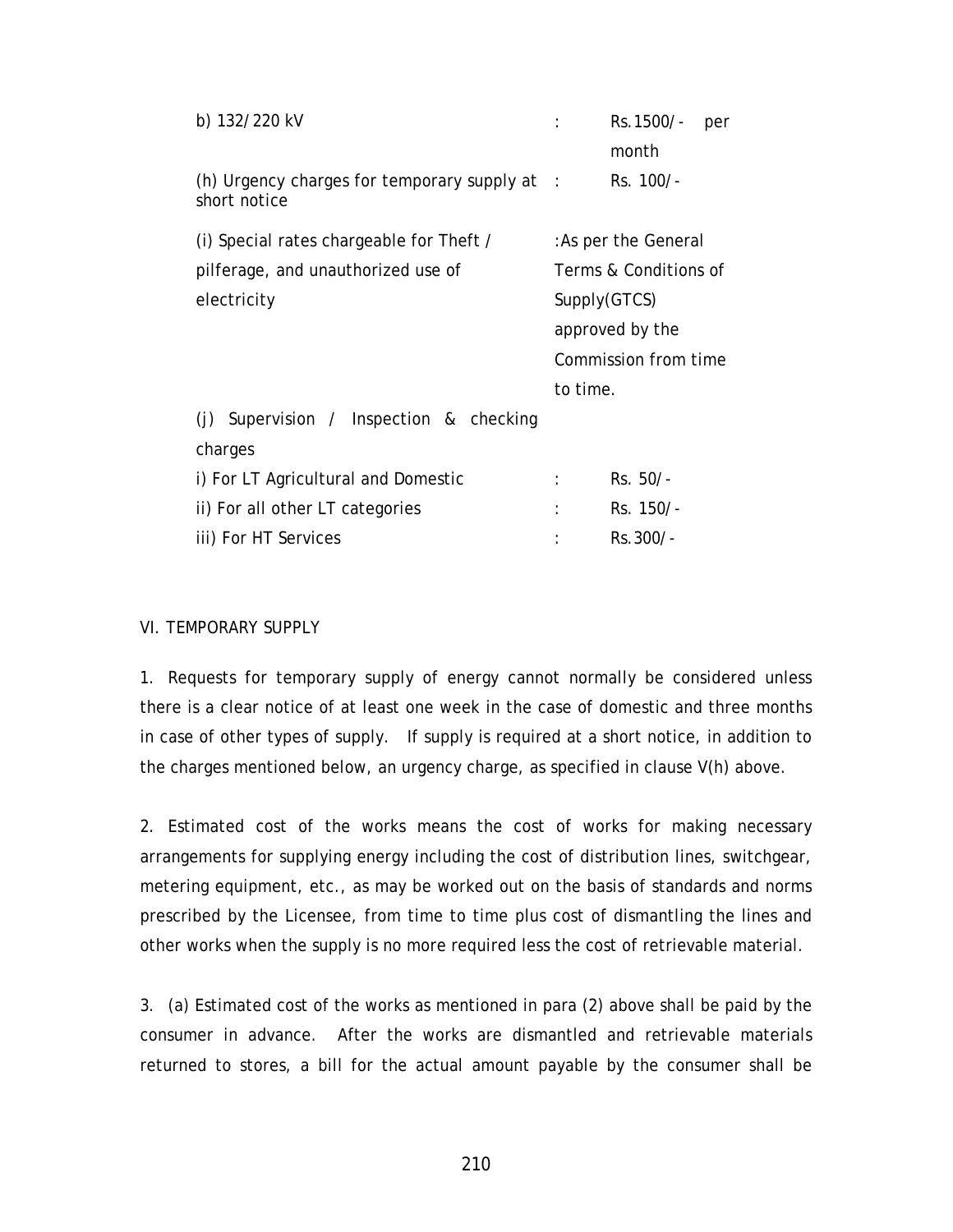prepared and the difference would be collected from or refunded to the consumer, as the case may be.

(b) In addition to the aforesaid charges payable by consumers availing temporary supply, they shall pay hire charges at 2% on cost of retrievable material per month or part thereof, for the duration of temporary supply. These charges will be claimed along with the consumption bills.

4. (a) The consumer requiring supply on temporary basis shall be required to deposit in advance, in addition to the estimated cost of works mentioned in 3(a), the estimated consumption charges at the rate stipulated in Tariff Order for Temporary supply, and worked out on the basis for use of electricity by the consumer for 6 hours per day for a period of 2 months in case the supply is required for more than 10 days. If the period of temporary supply is for 10 days or less, the advance consumption charges for the actual period requisitioned shall be paid.

(b) The Bill for electricity consumed in any month shall be prepared at the tariff applicable plus hire charges as mentioned in 3(b) above. The consumers have to pay monthly CC charges regularly during the period of availing temporary supply and the estimated energy consumption deposit shall be adjusted with the last month consumption and the balance if any shall be refunded.

(c) In the case of consumers requiring temporary supply for the purposes of Cinema, the estimated energy charges for a minimum period of 3 months shall have to be deposited by the consumer subject to the condition that the consumer shall pay every month energy and other miscellaneous charges for the preceding month and the amount deposited by him in advance shall be adjusted with the last month consumption and the balance amount shall be refunded.

(d) In the event of estimated energy charges deposited by the consumer having been found insufficient, the consumer shall deposit such additional amount, as may be demanded by the Licensee failing which the Licensee may discontinue the supply of electricity.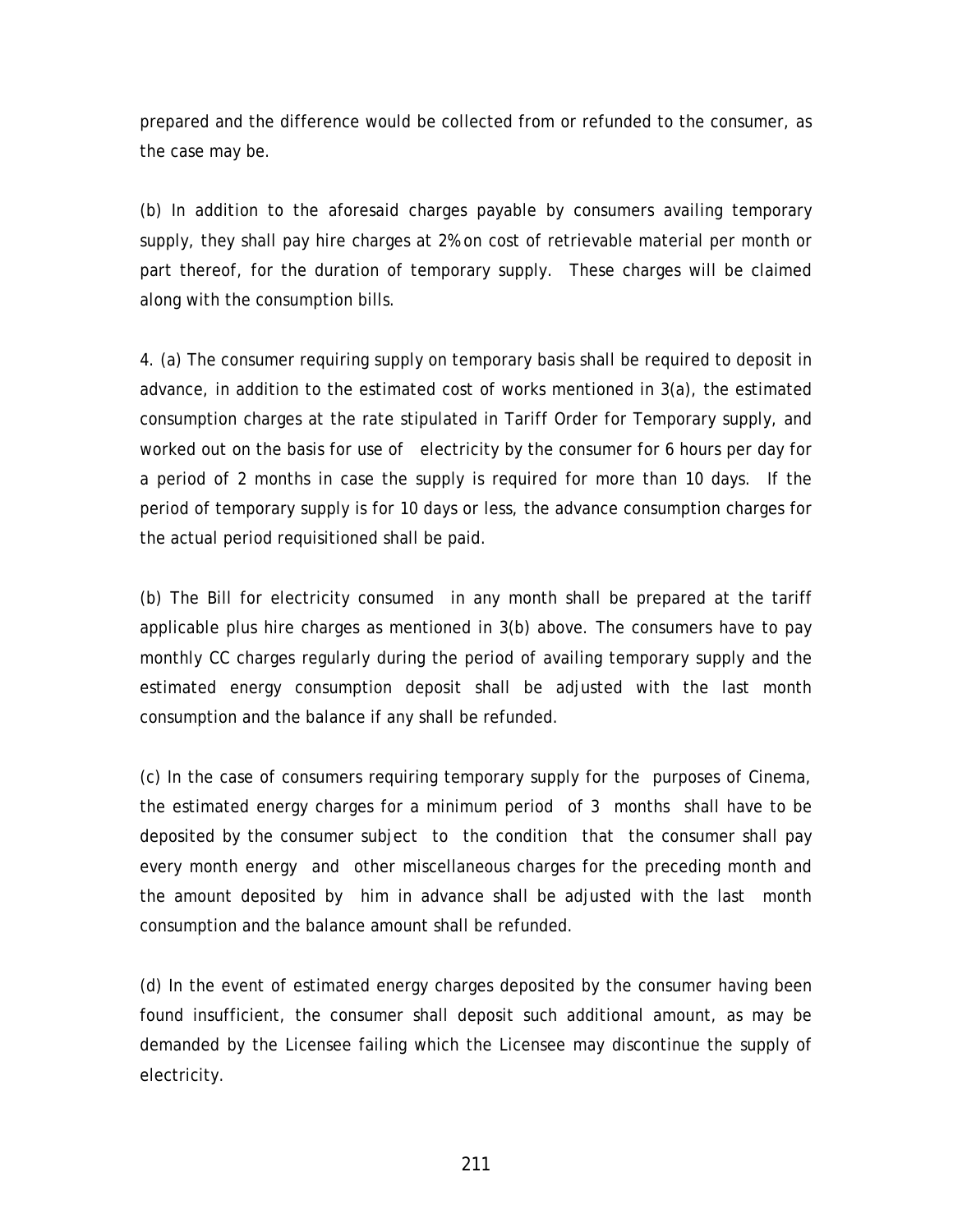#### VII MISCELLANEOUS WORKS

 The charges for any work which the Licensee may be required to undertake for the consumer and which is not included in the foregoing schedule, shall be the actual cost of labour and material plus 25% on cost of labour and material to cover overhead charges. The aforesaid charges shall be paid by the consumer in advance.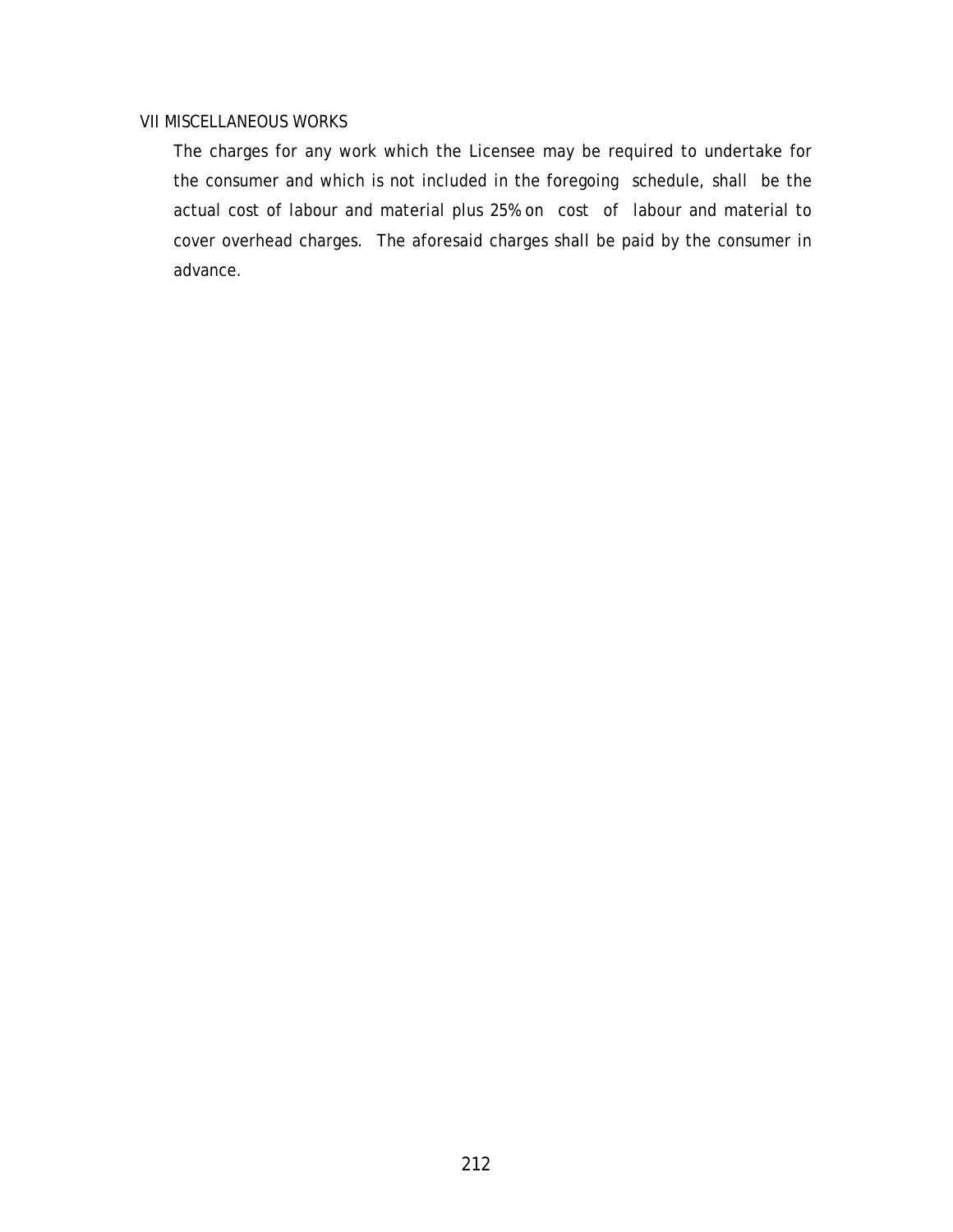#### **PART `D'**

#### POWER FACTOR APPARATUS AND CAPACITOR SURCHARGE

**(1).** Every H.T. Agricultural Consumer and every LT consumer using induction motors and/or welding transformers shall install L.T. Shunt capacitors of the rating specified by the Licensees in the General Terms and Conditions of supply approved by the Commission from time to time. In case the rated capacity of the induction motor or welding transformer falls in between the steps of the stipulated ratings, the capacitors suitable for the next higher step shall be installed by the consumer.

**(2).** New connections under HT Category IV(A),(B), LT Category III(A),(B), LT Category IV and LT Category V shall not be given unless the capacitors of required ratings are installed.

**(3).** The failure on the part of the consumer to comply with the above requirement, shall be treated as violation of terms and conditions of the supply and the Licensee can terminate the contract and collect the sum equivalent to the minimum charges for the balance initial period of agreement, apart from disconnection of supply as provided in the Terms & Conditions of Supply.

**(4).** In the case of consumers not covered by Low Power Factor (LPF) surcharge as per note VII and VIII under LT category III(A) and note LT category III(B),if during inspection, no capacitor is found, or the capacitors already installed are found to be damaged or having defect or ceased to function, such consumer shall be liable to pay surcharge @ 25% of the monthly bill amount, as per the terms and conditions of supply notified by the licensee.

**(5).** The LT category III(A) consumers who are provided with metering capable of measuring active and reactive power under the orders of the Commission, shall be required to pay low power factor surcharge as per the rates applicable for HT consumers for the power factor obtaining during the month subject to the ceiling of the level of capacitor surcharge mentioned in item 4 herein.

**(6).** Low Power factor surcharge is to be levied for the consumers falling under LT Category III(A)(ii) - Industrial (Optional) and LT III (B) Industrial categories as applicable to HT consumers.

213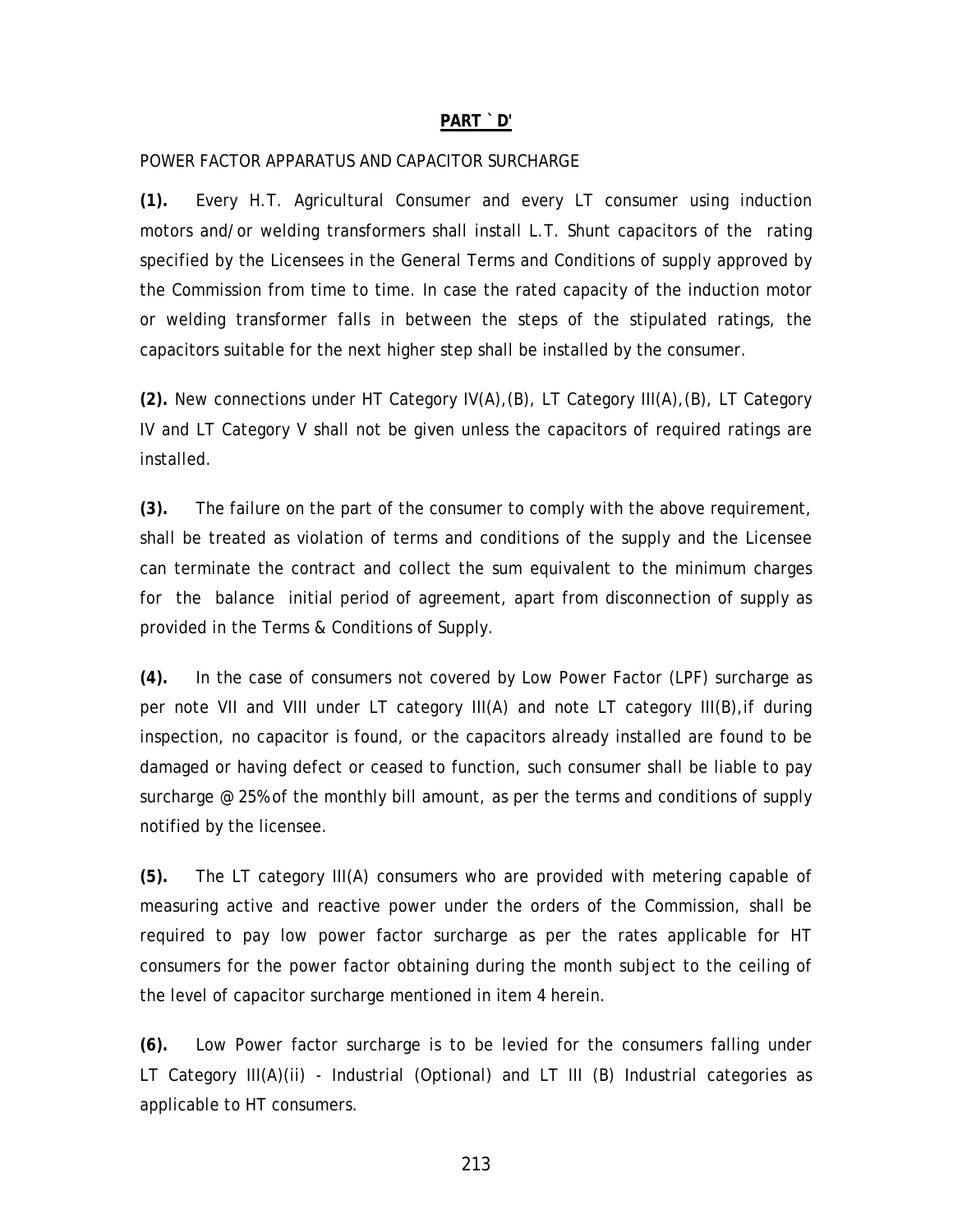## **ANNEXURE - E (i) STATION-WISE AND MONTH-WISE AVAILABILITY OF ENERGY**

(Reference: Paragraph [265](#page-107-0) of the Order)

**Energy Availability - As filed** 

| FY 2008-09                                    |                               | <b>Energy Availability (MUs)</b> |         |         |         |         |             |         |         |            |         |         |              |              |
|-----------------------------------------------|-------------------------------|----------------------------------|---------|---------|---------|---------|-------------|---------|---------|------------|---------|---------|--------------|--------------|
| <b>Generating Station</b>                     | Variable<br>Cost<br>(Rs./kWh) | April                            | May     | June    | July    | Aug     | <b>Sept</b> | Oct     | Nov     | <b>Dec</b> | Jan     | Feb     | <b>March</b> | <b>Total</b> |
| <b>APGENCO</b>                                |                               |                                  |         |         |         |         |             |         |         |            |         |         |              |              |
| <b>Thermal</b>                                |                               |                                  |         |         |         |         |             |         |         |            |         |         |              |              |
| VTPS I                                        | 1.26                          | 260.71                           | 269.40  | 260.71  | 269.40  | 204.22  | 260.71      | 269.40  | 260.71  | 204.22     | 269.40  | 243.32  | 269.40       | 3041.60      |
| <b>VTPS II</b>                                | 1.26                          | 260.71                           | 269.40  | 260.71  | 269.40  | 204.22  | 260.71      | 204.22  | 130.35  | 252.02     | 265.05  | 243.32  | 269.40       | 2889.52      |
| <b>VTPS III</b>                               | 1.26                          | 260.71                           | 269.40  | 260.71  | 204.22  | 269.40  | 195.53      | 247.67  | 260.71  | 265.05     | 269.40  | 243.32  | 269.40       | 3015.52      |
| <b>VTPS IV</b>                                | 0.00                          | 0.00                             | 0.00    | 0.00    | 0.00    | 0.00    | 0.00        | 0.00    | 13.88   | 13.88      | 133.20  | 137.64  | 206.46       | 505.05       |
| <b>RTPPI</b>                                  | 1.63                          | 259.99                           | 268.66  | 259.99  | 203.66  | 203.66  | 259.99      | 268.66  | 259.99  | 268.66     | 268.66  | 242.65  | 268.66       | 3033.22      |
| <b>RTPP Stage-II</b>                          | 1.47                          | 211.68                           | 250.00  | 241.92  | 250.00  | 189.51  | 241.92      | 250.00  | 241.92  | 250.00     | 250.00  | 225.80  | 250.00       | 2852.75      |
| RTPP Stage-III                                | 0.00                          | 0.00                             | 0.00    | 0.00    | 0.00    | 0.00    | 0.00        | 0.00    | 0.00    | 0.00       | 0.00    | 0.00    | 0.00         | 0.00         |
| <b>KTPS A</b>                                 | 1.00                          | 148.24                           | 153.18  | 148.24  | 153.18  | 134.66  | 129.71      | 109.95  | 129.71  | 151.95     | 153.18  | 138.34  | 153.18       | 1703.52      |
| <b>KTPS B</b>                                 | 1.00                          | 148.24                           | 153.18  | 148.24  | 116.13  | 153.18  | 74.12       | 140.83  | 148.24  | 153.18     | 153.18  | 138.36  | 153.18       | 1680.07      |
| <b>KTPS C</b>                                 | 1.00                          | 148.24                           | 153.18  | 148.24  | 116.13  | 116.13  | 148.24      | 153.18  | 148.24  | 153.18     | 153.18  | 138.36  | 153.18       | 1729.48      |
| <b>KTPSD</b>                                  | 1.01                          | 309.51                           | 319.83  | 309.51  | 319.83  | 242.45  | 232.13      | 319.83  | 309.51  | 314.67     | 319.83  | 288.88  | 319.83       | 3605.79      |
| <b>KTPS Stage VI</b>                          | 0.00                          | 0.00                             | 0.00    | 0.00    | 0.00    | 0.00    | 0.00        | 0.00    | 0.00    | 0.00       | 0.00    | 0.00    | 0.00         | 0.00         |
| <b>RTSB</b>                                   | 1.21                          | 37.31                            | 38.45   | 37.31   | 38.45   | 38.45   | 37.31       | 38.45   | 37.31   | 38.45      | 36.63   | 0.00    | 1.37         | 379.47       |
| <b>NTS</b>                                    | 0.00                          | 0.00                             | 0.00    | 0.00    | 0.00    | 0.00    | 0.00        | 0.00    | 0.00    | 0.00       | 0.00    | 0.00    | 0.00         | 0.00         |
| Kakatiya Thermal<br>Power<br>Plant Stage I    | 0.00                          | 0.00                             | 0.00    | 0.00    | 0.00    | 0.00    | 0.00        | 0.00    | 0.00    | 0.00       | 0.00    | 0.00    | 0.00         | 0.00         |
| Kakatiya Thermal<br>Power<br>Plant Stage II   | 0.00                          | 0.00                             | 0.00    | 0.00    | 0.00    | 0.00    | 0.00        | 0.00    | 0.00    | 0.00       | 0.00    | 0.00    | 0.00         | 0.00         |
| <b>TOTAL THERMAL</b>                          |                               | 2045.32                          | 2144.69 | 2075.56 | 1940.40 | 1755.88 | 1840.36     | 2002.20 | 1940.55 | 2065.27    | 2271.72 | 2039.98 | 2314.07      | 24435.98     |
|                                               |                               | 0.00                             | 0.00    | 0.00    | 0.00    | 0.00    | 0.00        | 0.00    | 0.00    | 0.00       | 0.00    | 0.00    | 0.00         |              |
| <b>MACHKUND PH AP Share</b>                   | 0.00                          | 32.27                            | 30.29   | 23.46   | 28.31   | 29.40   | 32.77       | 34.06   | 32.27   | 31.28      | 31.78   | 29.50   | 29.80        | 365.21       |
| <b>TUNGBHADRA</b><br><b>PH</b><br>AP<br>Share | 0.00                          | 1.58                             | 0.30    | 0.20    | 8.91    | 22.47   | 20.49       | 20.30   | 15.54   | 12.97      | 13.37   | 9.90    | 8.61         | 134.64       |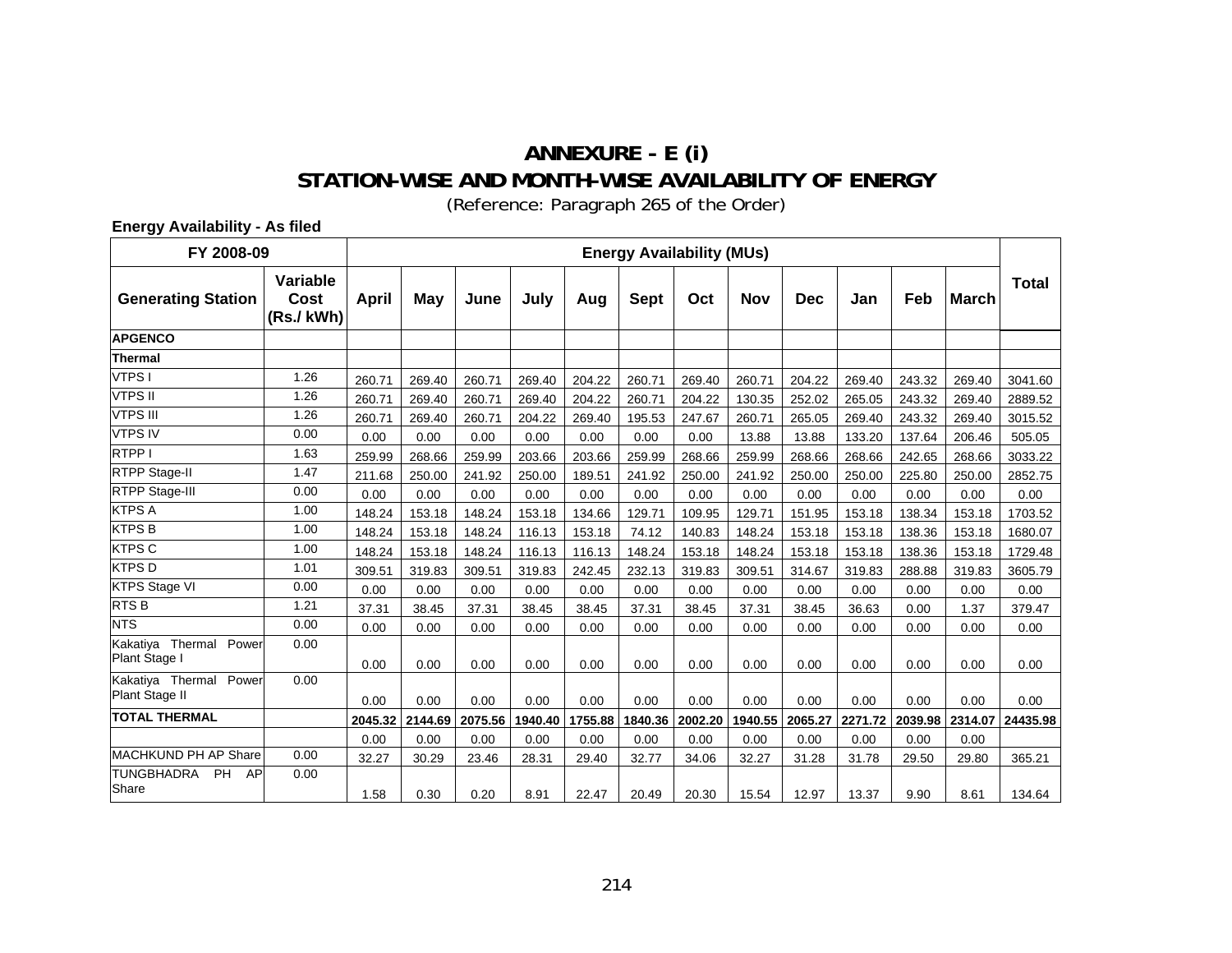| <b>Energy Availability - As filed</b> |  |  |  |  |
|---------------------------------------|--|--|--|--|
|---------------------------------------|--|--|--|--|

| FY 2008-09                                               |                                      |         |         |         |         |         |             | <b>Energy Availability (MUs)</b> |            |            |         |         |              |              |
|----------------------------------------------------------|--------------------------------------|---------|---------|---------|---------|---------|-------------|----------------------------------|------------|------------|---------|---------|--------------|--------------|
| <b>Generating Station</b>                                | <b>Variable</b><br>Cost<br>(Rs./kWh) | April   | May     | June    | July    | Aug     | <b>Sept</b> | Oct                              | <b>Nov</b> | <b>Dec</b> | Jan     | Feb     | <b>March</b> | <b>Total</b> |
| <b>USL</b>                                               | 0.00                                 | 33.46   | 29.01   | 26.93   | 35.94   | 39.60   | 35.05       | 34.16                            | 32.18      | 39.40      | 44.95   | 46.63   | 52.57        | 449.86       |
| LSR                                                      | 0.00                                 | 93.56   | 78.21   | 70.29   | 85.83   | 92.17   | 89.69       | 89.89                            | 83.85      | 94.94      | 105.44  | 105.44  | 115.43       | 1104.74      |
| <b>DONKARAYI</b>                                         | 0.00                                 | 7.13    | 4.85    | 4.06    | 5.05    | 7.43    | 8.12        | 8.51                             | 8.81       | 10.20      | 11.19   | 10.79   | 11.29        | 97.42        |
| <b>SSLM</b>                                              | 0.00                                 | 43.46   | 14.95   | 18.02   | 233.95  | 293.04  | 164.92      | 240.03                           | 83.21      | 83.26      | 40.59   | 91.87   | 142.17       | 1449.46      |
| <b>NSPH</b>                                              | 0.00                                 | 81.28   | 34.25   | 42.97   | 267.11  | 306.21  | 205.51      | 273.29                           | 112.61     | 96.62      | 43.36   | 85.14   | 159.30       | 1707.65      |
| <b>NSRCPH</b>                                            | 0.00                                 | 1.09    | 0.00    | 0.00    | 0.89    | 14.85   | 25.54       | 31.19                            | 29.01      | 22.67      | 14.95   | 9.01    | 5.45         | 154.64       |
| <b>NSLCPH</b>                                            | 0.00                                 | 0.20    | 0.00    | 0.00    | 0.59    | 7.52    | 13.27       | 16.24                            | 13.76      | 10.30      | 6.24    | 2.28    | 0.99         | 71.38        |
| POCHAMPAD PH                                             | 0.00                                 | 1.49    | 0.00    | 0.00    | 1.78    | 10.20   | 13.17       | 14.95                            | 13.07      | 10.00      | 9.31    | 7.13    | 5.94         | 87.02        |
| NIZAMSAGAR PH                                            | 0.00                                 | 0.79    | 0.20    | 0.00    | 0.10    | 0.59    | 1.19        | 2.18                             | 0.79       | 0.50       | 1.49    | 1.39    | 1.49         | 10.69        |
| <b>PABM</b>                                              | 0.00                                 | 0.00    | 0.00    | 0.00    | 0.00    | 1.19    | 1.29        | 1.58                             | 1.88       | 1.19       | 0.50    | 0.10    | 0.30         | 8.02         |
| <b>MINI HYDRO&amp;OTHERS</b>                             | 0.00                                 | 0.59    | 0.00    | 0.20    | 0.50    | 1.39    | 1.49        | 1.78                             | 1.88       | 1.49       | 1.29    | 1.19    | 0.99         | 12.77        |
| <b>SINGUR</b>                                            | 0.00                                 | 0.40    | 0.10    | 0.10    | 0.40    | 0.59    | 1.19        | 1.58                             | 0.20       | 0.20       | 0.50    | 0.50    | 1.09         | 6.83         |
| <b>SSLM LCPH</b>                                         | 1.01                                 | 65.57   | 22.59   | 27.16   | 301.89  | 441.78  | 299.39      | 324.17                           | 113.08     | 175.47     | 71.49   | 88.50   | 254.13       | 2185.22      |
| Nagarjunasagar Tail Pond<br>Dam Power House              | 0.00                                 | 0.00    | 0.00    | 0.00    | 0.00    | 0.00    | 0.00        | 0.00                             | 0.00       | 0.00       | 0.00    | 0.00    | 0.00         | 0.00         |
| Priyadarshini Jurala Hydro<br>Electric Project- AP Share | 0.00                                 | 0.00    | 0.00    | 0.00    | 0.00    | 0.00    | 0.00        | 0.00                             | 0.00       | 0.00       | 0.00    | 0.00    | 0.00         | 0.00         |
| Jurala<br>Hydro<br>Lower                                 | 0.00                                 |         |         |         |         |         |             |                                  |            |            |         |         |              |              |
| <b>Electric Project</b>                                  |                                      | 0.00    | 0.00    | 1.78    | 20.85   | 26.63   | 41.68       | 41.68                            | 7.43       | 5.84       | 0.00    | 0.00    | 0.00         | 145.89       |
| <b>TOTAL HYDRO</b>                                       |                                      | 362.87  | 214.75  | 215.16  | 992.09  | 1295.06 | 954.75      | 1135.58                          | 549.57     | 596.32     | 396.40  | 489.36  | 789.53       | 7991.43      |
| <b>TOTAL APGENCO</b>                                     |                                      | 2408.19 | 2359.43 | 2290.72 | 2932.49 | 3050.94 | 2795.11     | 3137.78                          | 2490.12    | 2661.58    | 2668.12 | 2529.33 | 3103.59      | 32427.41     |
|                                                          |                                      | 0.00    | 0.00    | 0.00    | 0.00    | 0.00    | 0.00        | 0.00                             | 0.00       | 0.00       | 0.00    | 0.00    | 0.00         |              |
| <b>Central</b><br>Generating<br><b>Stations</b>          |                                      | 0.00    | 0.00    | 0.00    | 0.00    | 0.00    | 0.00        | 0.00                             | 0.00       | 0.00       | 0.00    | 0.00    | 0.00         |              |
| <b>NTPC</b>                                              |                                      | 0.00    | 0.00    | 0.00    | 0.00    | 0.00    | 0.00        | 0.00                             | 0.00       | 0.00       | 0.00    | 0.00    | 0.00         |              |
| NTPC (SR)                                                |                                      | 0.00    | 0.00    | 0.00    | 0.00    | 0.00    | 0.00        | 0.00                             | 0.00       | 0.00       | 0.00    | 0.00    | 0.00         |              |
| NTPC (SR)                                                | 1.05                                 | 449.20  | 463.90  | 412.09  | 422.59  | 425.04  | 352.57      | 364.12                           | 438.35     | 463.90     | 463.90  | 419.09  | 463.90       | 5138.66      |
| NTPC (SR) Stage III                                      | 1.14                                 | 112.89  | 116.57  | 112.89  | 82.74   | 55.53   | 112.89      | 116.57                           | 112.89     | 116.57     | 116.57  | 105.53  | 116.57       | 1278.18      |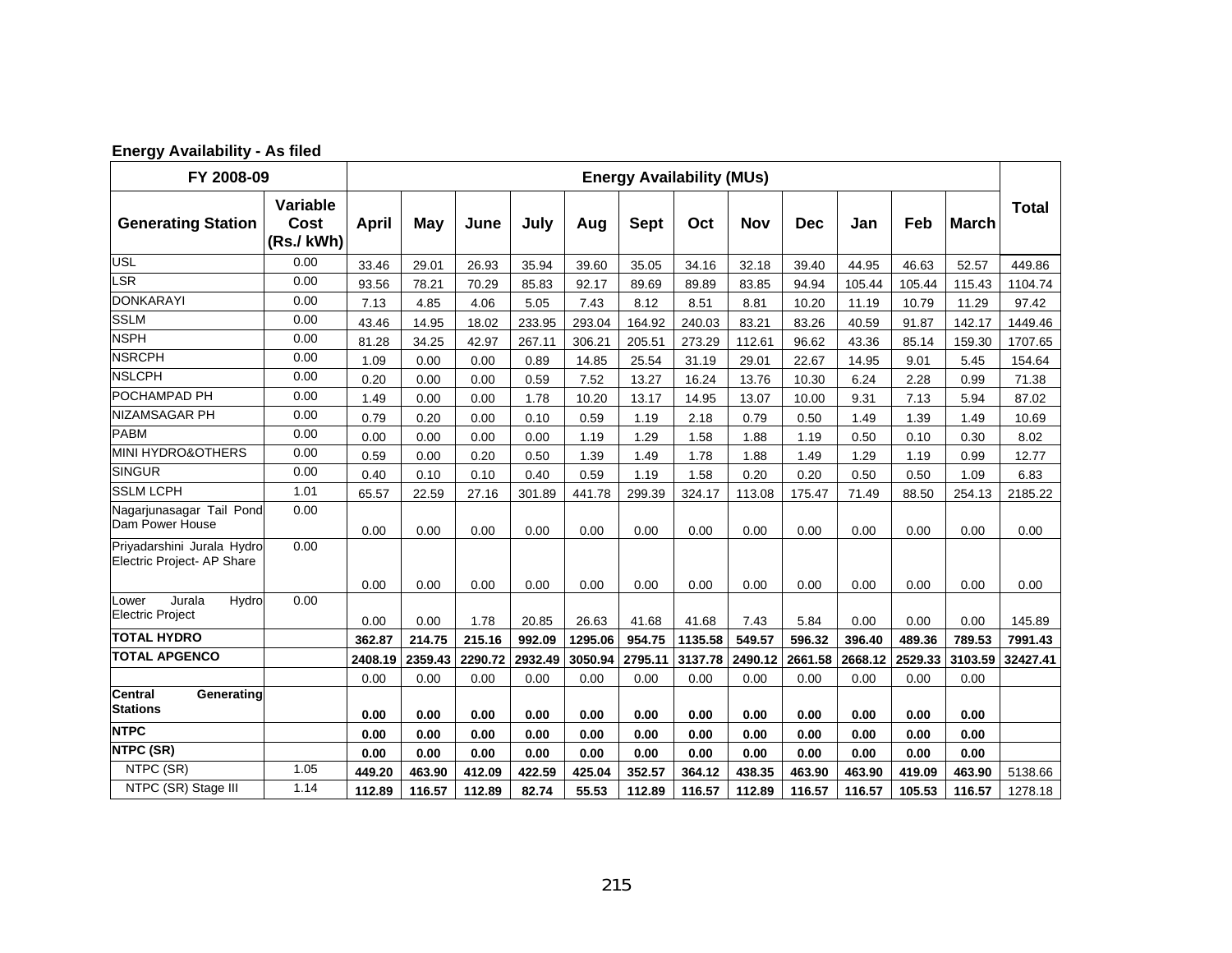| <b>Energy Availability - As filed</b> |  |  |  |  |
|---------------------------------------|--|--|--|--|
|---------------------------------------|--|--|--|--|

| FY 2008-09                          |                               |              |        |        |        |        |             | <b>Energy Availability (MUs)</b> |        |            |        |        |              |              |
|-------------------------------------|-------------------------------|--------------|--------|--------|--------|--------|-------------|----------------------------------|--------|------------|--------|--------|--------------|--------------|
| <b>Generating Station</b>           | Variable<br>Cost<br>(Rs./kWh) | <b>April</b> | May    | June   | July   | Aug    | <b>Sept</b> | Oct                              | Nov    | <b>Dec</b> | Jan    | Feb    | <b>March</b> | <b>Total</b> |
| <b>Total NTPC(SR)</b>               |                               | 562.09       | 580.47 | 524.98 | 505.33 | 480.57 | 465.46      | 480.69                           | 551.24 | 580.47     | 580.47 | 524.62 | 580.47       | 6416.85      |
|                                     |                               | 0.00         | 0.00   | 0.00   | 0.00   | 0.00   | 0.00        | 0.00                             | 0.00   | 0.00       | 0.00   | 0.00   | 0.00         |              |
| <b>NTPC (ER)</b>                    |                               | 0.00         | 0.00   | 0.00   | 0.00   | 0.00   | 0.00        | 0.00                             | 0.00   | 0.00       | 0.00   | 0.00   | 0.00         |              |
| Farakka                             | 0.00                          | 0.00         | 0.00   | 0.00   | 0.00   | 0.00   | 0.00        | 0.00                             | 0.00   | 0.00       | 0.00   | 0.00   | 0.00         | 0.00         |
| Kahalgaon                           | 0.00                          | 0.00         | 0.00   | 0.00   | 0.00   | 0.00   | 0.00        | 0.00                             | 0.00   | 0.00       | 0.00   | 0.00   | 0.00         | 0.00         |
| Talcher - Stage 1                   | 0.00                          | 0.00         | 0.00   | 0.00   | 0.00   | 0.00   | 0.00        | 0.00                             | 0.00   | 0.00       | 0.00   | 0.00   | 0.00         | 0.00         |
| Talcher Stage 2                     | 0.74                          | 219.24       | 271.73 | 262.91 | 203.75 | 262.91 | 65.84       | 271.73                           | 262.91 | 271.73     | 271.73 | 245.49 | 271.73       | 2881.72      |
| <b>Others</b>                       | 0.00                          | 0.00         | 0.00   | 0.00   | 0.00   | 0.00   | 0.00        | 0.00                             | 0.00   | 0.00       | 0.00   | 0.00   | 0.00         | 0.00         |
| <b>Total NTPC(ER)</b>               |                               | 219.24       | 271.73 | 262.91 | 203.75 | 262.91 | 65.84       | 271.73                           | 262.91 | 271.73     | 271.73 | 245.49 | 271.73       | 2881.72      |
|                                     |                               | 0.00         | 0.00   | 0.00   | 0.00   | 0.00   | 0.00        | 0.00                             | 0.00   | 0.00       | 0.00   | 0.00   | 0.00         |              |
| <b>Total NTPC</b>                   |                               | 781.33       | 852.21 | 787.89 | 709.07 | 743.48 | 531.29      | 752.42                           | 814.15 | 852.21     | 852.21 | 770.11 | 852.21       | 9298.57      |
|                                     |                               | 0.00         | 0.00   | 0.00   | 0.00   | 0.00   | 0.00        | 0.00                             | 0.00   | 0.00       | 0.00   | 0.00   | 0.00         |              |
| <b>NLC TS-II</b>                    |                               | 0.00         | 0.00   | 0.00   | 0.00   | 0.00   | 0.00        | 0.00                             | 0.00   | 0.00       | 0.00   | 0.00   | 0.00         |              |
| $NLC - I$                           | 1.25                          | 75.98        | 82.61  | 75.78  | 82.61  | 72.96  | 53.47       | 67.74                            | 52.26  | 45.23      | 61.71  | 74.77  | 82.61        | 827.72       |
| $NLC - II$                          | 1.25                          | 129.46       | 128.15 | 123.98 | 111.97 | 101.27 | 123.98      | 94.48                            | 107.27 | 130.50     | 133.63 | 121.10 | 134.68       | 1440.46      |
| <b>Total NLC</b>                    |                               | 205.43       | 210.76 | 199.75 | 194.58 | 174.23 | 177.44      | 162.22                           | 159.53 | 175.73     | 195.34 | 195.88 | 217.29       | 2268.18      |
|                                     |                               | 0.00         | 0.00   | 0.00   | 0.00   | 0.00   | 0.00        | 0.00                             | 0.00   | 0.00       | 0.00   | 0.00   | 0.00         |              |
| <b>NPC</b>                          |                               | 0.00         | 0.00   | 0.00   | 0.00   | 0.00   | 0.00        | 0.00                             | 0.00   | 0.00       | 0.00   | 0.00   | 0.00         |              |
| NPC-MAPS                            | 1.16                          | 22.26        | 22.90  | 11.13  | 22.90  | 22.90  | 22.26       | 22.90                            | 22.26  | 22.90      | 22.90  | 21.40  | 22.90        | 259.61       |
| NPC-Kaiga unit I                    | 1.01                          | 70.10        | 72.12  | 70.10  | 36.06  | 72.12  | 70.10       | 72.12                            | 70.10  | 72.12      | 72.12  | 67.40  | 72.12        | 816.58       |
| NPC-Kaiga unit II                   | 1.01                          | 34.21        | 80.25  | 77.95  | 80.25  | 80.25  | 77.95       | 80.25                            | 77.95  | 80.25      | 80.25  | 76.63  | 80.25        | 906.44       |
| <b>Total NPC</b>                    |                               | 126.57       | 175.27 | 159.18 | 139.21 | 175.27 | 170.31      | 175.27                           | 170.31 | 175.27     | 175.27 | 165.43 | 175.27       | 1982.63      |
|                                     |                               | 0.00         | 0.00   | 0.00   | 0.00   | 0.00   | 0.00        | 0.00                             | 0.00   | 0.00       | 0.00   | 0.00   | 0.00         |              |
| NTPC - Simhadri                     |                               | 0.00         | 0.00   | 0.00   | 0.00   | 0.00   | 0.00        | 0.00                             | 0.00   | 0.00       | 0.00   | 0.00   | 0.00         |              |
| <b>NTPC</b><br>Simhadri<br>Stage I  | 1.12                          | 628.00       | 649.00 | 628.00 | 393.00 | 569.00 | 628.00      | 649.00                           | 628.00 | 649.00     | 649.00 | 586.00 | 649.00       | 7305.00      |
| Simhadri<br><b>NTPC</b><br>Stage II | 0.00                          | 0.00         | 0.00   | 0.00   | 0.00   | 0.00   | 0.00        | 0.00                             | 0.00   | 0.00       | 0.00   | 0.00   | 0.00         | 0.00         |
| <b>Total NTPC- Simhadri</b>         |                               | 628.00       | 649.00 | 628.00 | 393.00 | 569.00 | 628.00      | 649.00                           | 628.00 | 649.00     | 649.00 | 586.00 | 649.00       | 7305.00      |
|                                     |                               | 0.00         | 0.00   | 0.00   | 0.00   | 0.00   | 0.00        | 0.00                             | 0.00   | 0.00       | 0.00   | 0.00   | 0.00         |              |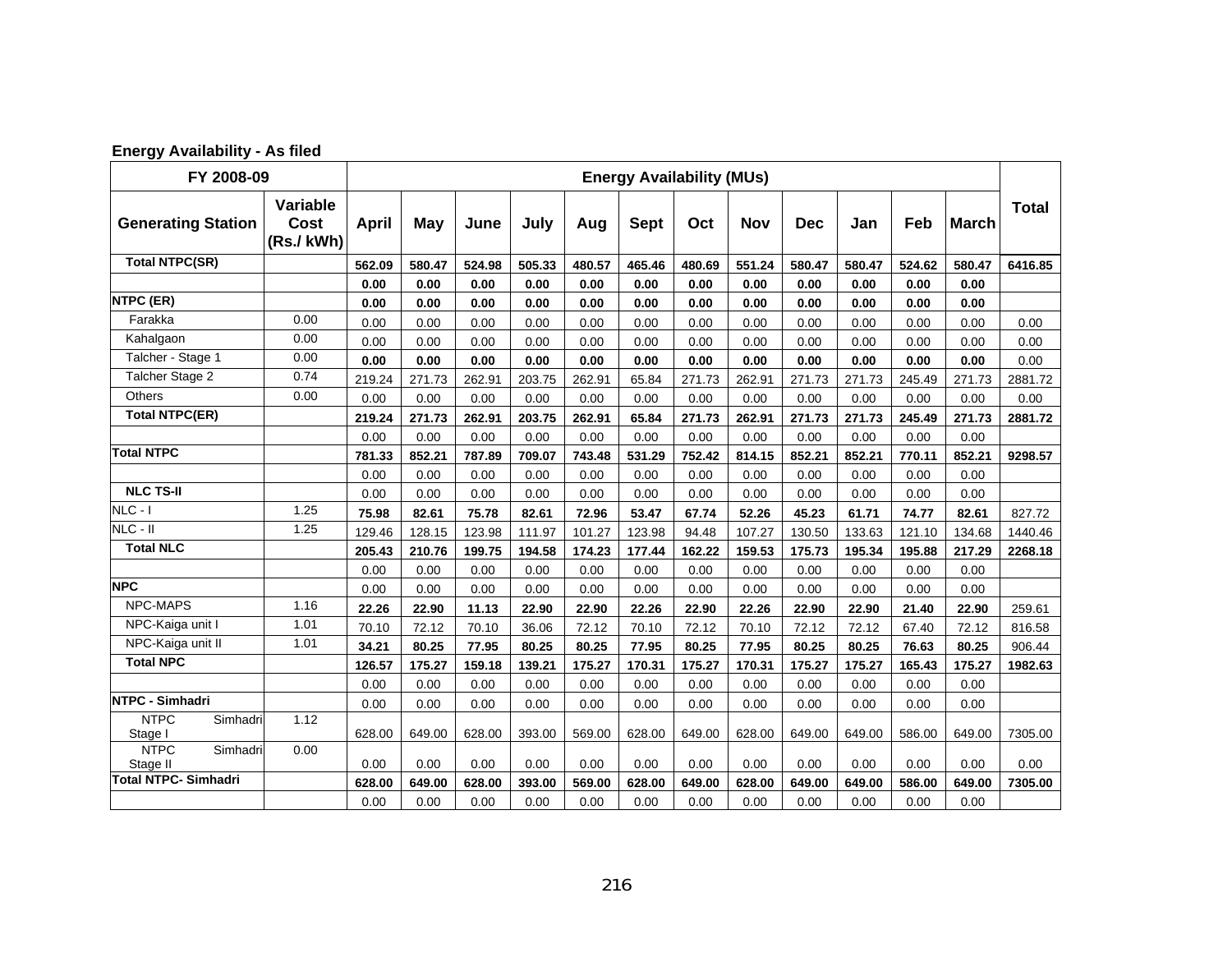| <b>Energy Availability - As filed</b> |  |
|---------------------------------------|--|
|                                       |  |

| FY 2008-09<br><b>Energy Availability (MUs)</b>           |                               |         |         |         |         |         |             |         |            |            |         |         |              |              |
|----------------------------------------------------------|-------------------------------|---------|---------|---------|---------|---------|-------------|---------|------------|------------|---------|---------|--------------|--------------|
| <b>Generating Station</b>                                | Variable<br>Cost<br>(Rs./kWh) | April   | May     | June    | July    | Aug     | <b>Sept</b> | Oct     | <b>Nov</b> | <b>Dec</b> | Jan     | Feb     | <b>March</b> | <b>Total</b> |
| <b>CGS - New</b>                                         |                               | 0.00    | 0.00    | 0.00    | 0.00    | 0.00    | 0.00        | 0.00    | 0.00       | 0.00       | 0.00    | 0.00    | 0.00         |              |
|                                                          |                               | 0.00    | 0.00    | 0.00    | 0.00    | 0.00    | 0.00        | 0.00    | 0.00       | 0.00       | 0.00    | 0.00    | 0.00         |              |
| <b>TOTAL CGS</b>                                         |                               | 1741.33 | 1887.24 | 1774.82 | 1435.86 | 1661.98 | 1507.04     | 1738.91 | 1771.99    | 1852.20    | 1871.81 | 1717.42 | 1893.76      | 20854.37     |
|                                                          |                               | 0.00    | 0.00    | 0.00    | 0.00    | 0.00    | 0.00        | 0.00    | 0.00       | 0.00       | 0.00    | 0.00    | 0.00         |              |
| <b>APGPCL</b>                                            |                               | 0.00    | 0.00    | 0.00    | 0.00    | 0.00    | 0.00        | 0.00    | 0.00       | 0.00       | 0.00    | 0.00    | 0.00         |              |
| <b>APGPCL</b><br>Allocated<br>$\sim$<br>capacity         | 1.14                          | 4.96    | 5.28    | 4.96    | 5.28    | 7.52    | 4.96        | 5.28    | 5.28       | 5.28       | 5.28    | 4.80    | 5.28         | 64.16        |
| <b>APGPCL</b><br>$\overline{I}$ - Unutilised<br>capacity | 0.00                          | 0.00    | 0.00    | 0.00    | 0.00    | 0.00    | 0.00        | 0.00    | 0.00       | 0.00       | 0.00    | 0.00    | 0.00         | 0.00         |
| APGPCL II - Allocated<br>capacity                        | 1.03                          | 25.13   | 25.88   | 25.13   | 25.88   | 12.19   | 25.13       | 25.88   | 25.13      | 25.88      | 25.88   | 23.39   | 25.88        | 291.39       |
| <b>APGPCL</b><br>II - Unutilised<br>capacity             | 0.00                          | 0.00    | 0.00    | 0.00    | 0.00    | 0.00    | 0.00        | 0.00    | 0.00       | 0.00       | 0.00    | 0.00    | 0.00         | 0.00         |
| <b>Total APGPCL</b>                                      |                               | 30.09   | 31.16   | 30.09   | 31.16   | 19.71   | 30.09       | 31.16   | 30.41      | 31.16      | 31.16   | 28.19   | 31.16        | 355.55       |
|                                                          |                               | 0.00    | 0.00    | 0.00    | 0.00    | 0.00    | 0.00        | 0.00    | 0.00       | 0.00       | 0.00    | 0.00    | 0.00         |              |
| <b>IPPS</b>                                              |                               | 0.00    | 0.00    | 0.00    | 0.00    | 0.00    | 0.00        | 0.00    | 0.00       | 0.00       | 0.00    | 0.00    | 0.00         |              |
| <b>GVK</b>                                               | 0.97                          | 94.00   | 94.00   | 93.00   | 95.00   | 96.00   | 93.00       | 97.00   | 91.00      | 94.00      | 94.00   | 87.00   | 96.00        | 1124.00      |
| Spectrum                                                 | 0.97                          | 103.68  | 107.14  | 103.68  | 107.14  | 65.70   | 103.68      | 107.14  | 103.68     | 107.14     | 107.14  | 96.77   | 107.14       | 1220.01      |
| Kondapalli (Naphtha)                                     | 0.00                          | 0.00    | 0.00    | 0.00    | 0.00    | 0.00    | 0.00        | 0.00    | 0.00       | 0.00       | 0.00    | 0.00    | 0.00         | 0.00         |
| Kondapalli (Gas)                                         | 1.10                          | 174.32  | 180.13  | 174.32  | 180.13  | 180.13  | 174.32      | 180.13  | 174.32     | 180.13     | 180.13  | 162.69  | 180.13       | 2120.84      |
| <b>BSES</b>                                              | 0.91                          | 72.23   | 74.64   | 72.23   | 74.64   | 74.64   | 72.23       | 74.64   | 72.23      | 74.64      | 74.64   | 69.83   | 74.64        | 881.23       |
| <b>GVK Extension</b>                                     | 1.57                          | 0.00    | 0.00    | 0.00    | 0.00    | 0.00    | 0.00        | 0.00    | 0.00       | 0.00       | 88.48   | 88.48   | 85.62        | 262.58       |
| Vemagiri                                                 | 1.57                          | 0.00    | 0.00    | 0.00    | 0.00    | 0.00    | 0.00        | 0.00    | 0.00       | 0.00       | 131.91  | 131.91  | 127.65       | 391.47       |
| Gautami                                                  | 1.57                          | 0.00    | 0.00    | 0.00    | 0.00    | 0.00    | 0.00        | 0.00    | 0.00       | 0.00       | 157.65  | 157.65  | 152.56       | 467.86       |
| Konaseema                                                | 1.57                          | 0.00    | 0.00    | 0.00    | 0.00    | 0.00    | 0.00        | 0.00    | 0.00       | 0.00       | 128.69  | 128.69  | 124.54       | 381.92       |
| <b>TOTAL IPPS</b>                                        |                               | 444.23  | 455.90  | 443.23  | 456.90  | 416.47  | 443.23      | 458.90  | 441.23     | 455.90     | 962.63  | 923.02  | 948.27       | 6849.91      |
|                                                          |                               | 0.00    | 0.00    | 0.00    | 0.00    | 0.00    | 0.00        | 0.00    | 0.00       | 0.00       | 0.00    | 0.00    | 0.00         |              |
|                                                          |                               | 0.00    | 0.00    | 0.00    | 0.00    | 0.00    | 0.00        | 0.00    | 0.00       | 0.00       | 0.00    | 0.00    | 0.00         |              |
| <b>NCE</b>                                               |                               | 0.00    | 0.00    | 0.00    | 0.00    | 0.00    | 0.00        | 0.00    | 0.00       | 0.00       | 0.00    | 0.00    | 0.00         |              |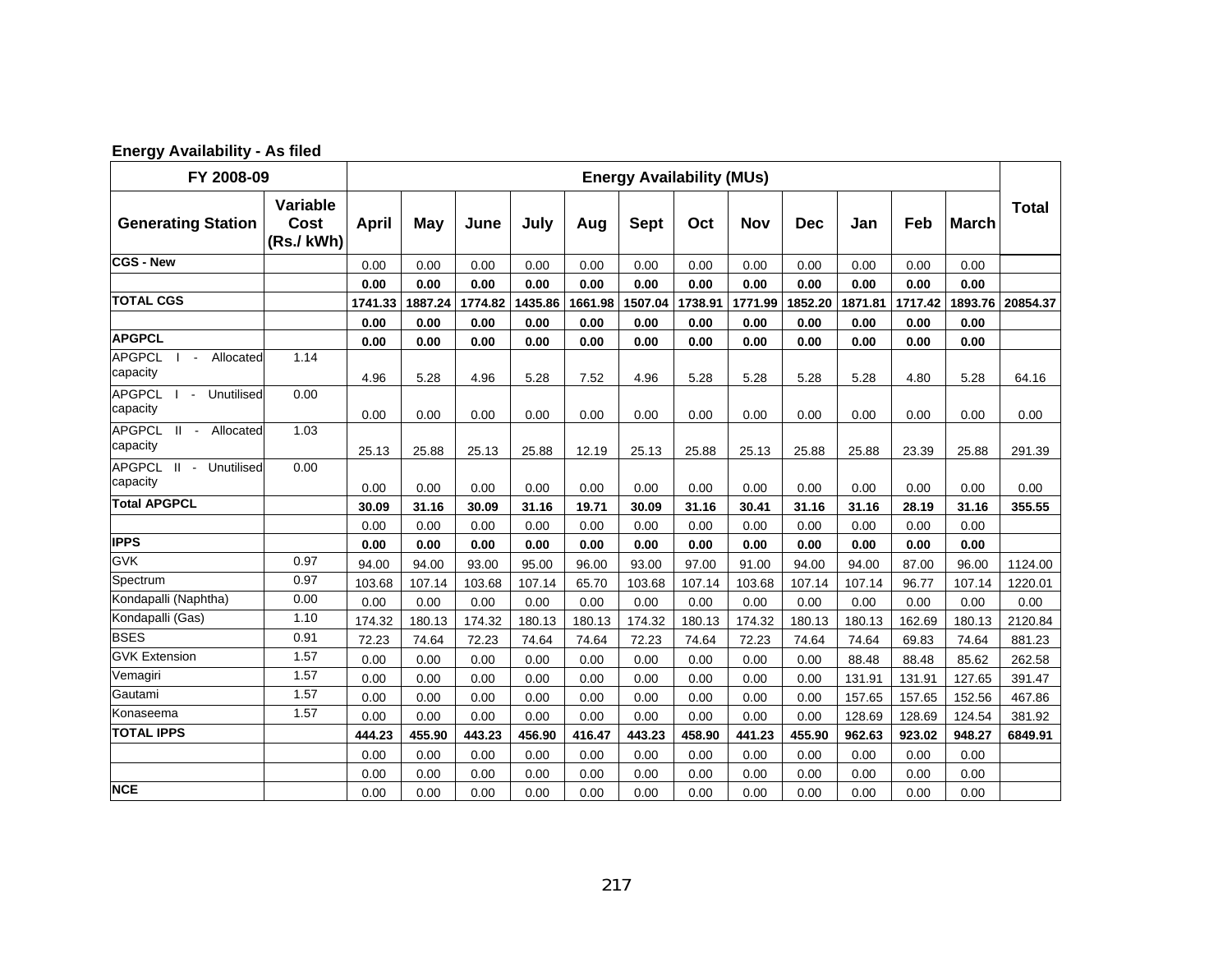| <b>Energy Availability - As filed</b> |  |
|---------------------------------------|--|
|                                       |  |

|                                                                  | FY 2008-09<br><b>Energy Availability (MUs)</b> |        |        |        |        |        |             |        |            |            |        |        |              |              |
|------------------------------------------------------------------|------------------------------------------------|--------|--------|--------|--------|--------|-------------|--------|------------|------------|--------|--------|--------------|--------------|
| <b>Generating Station</b>                                        | Variable<br>Cost<br>(Rs./kWh)                  | April  | May    | June   | July   | Aug    | <b>Sept</b> | Oct    | <b>Nov</b> | <b>Dec</b> | Jan    | Feb    | <b>March</b> | <b>Total</b> |
| <b>NCE - Bio-Mass</b>                                            | 3.17                                           | 104.40 | 101.03 | 104.40 | 101.03 | 104.40 | 104.40      | 101.03 | 104.40     | 101.03     | 104.40 | 104.40 | 94.30        | 1229.22      |
| NCE - Bagasse                                                    | 2.94                                           | 59.69  | 57.76  | 59.69  | 57.76  | 59.69  | 59.69       | 57.76  | 59.69      | 57.76      | 75.33  | 75.33  | 68.04        | 748.19       |
| NCE - Municipal Waste to<br>Energy                               | 3.70                                           | 6.04   | 5.84   | 6.04   | 5.84   | 6.04   | 6.04        | 5.84   | 6.04       | 5.84       | 6.04   | 6.04   | 5.45         | 71.11        |
| NCE - Industrial<br>Waste<br>based power project                 | 3.13                                           | 9.75   | 9.44   | 9.75   | 9.44   | 9.75   | 9.75        | 9.44   | 9.75       | 9.44       | 14.98  | 14.98  | 13.53        | 129.99       |
| <b>NCE - Wind Power</b>                                          | 2.92                                           | 9.56   | 9.25   | 9.56   | 9.25   | 9.56   | 14.86       | 14.38  | 14.86      | 14.38      | 14.86  | 14.86  | 13.43        | 148.84       |
| NCE - Mini Hydel                                                 | 2.19                                           | 13.87  | 13.51  | 13.87  | 13.51  | 13.87  | 13.87       | 13.51  | 13.87      | 13.51      | 13.87  | 16.57  | 15.26        | 169.08       |
| NCE - NCL Energy Ltd                                             | 1.78                                           | 1.70   | 1.66   | 1.72   | 1.66   | 1.72   | 1.72        | 1.72   | 1.66       | 1.70       | 1.66   | 1.72   | 1.72         | 20.34        |
| <b>NCE-Others</b>                                                | 0.00                                           | 0.00   | 0.00   | 0.00   | 0.00   | 0.00   | 0.00        | 0.00   | 0.00       | 0.00       | 0.00   | 0.00   | 0.00         | 0.00         |
| <b>Total Non Conventional</b>                                    |                                                | 205.01 | 198.50 | 205.03 | 198.50 | 205.02 | 210.33      | 203.69 | 210.27     | 203.67     | 231.14 | 233.90 | 211.72       | 2516.77      |
|                                                                  |                                                | 0.00   | 0.00   | 0.00   | 0.00   | 0.00   | 0.00        | 0.00   | 0.00       | 0.00       | 0.00   | 0.00   | 0.00         |              |
| <b>OTHERS</b>                                                    |                                                | 0.00   | 0.00   | 0.00   | 0.00   | 0.00   | 0.00        | 0.00   | 0.00       | 0.00       | 0.00   | 0.00   | 0.00         |              |
| Srivathsa                                                        | 1.21                                           | 10.56  | 10.56  | 10.56  | 10.56  | 10.56  | 8.93        | 8.16   | 8.16       | 8.16       | 8.16   | 8.16   | 7.68         | 110.21       |
| <b>LVS</b>                                                       | 0.00                                           | 0.00   | 0.00   | 0.00   | 0.00   | 0.00   | 0.00        | 0.00   | 0.00       | 0.00       | 0.00   | 0.00   | 0.00         | 0.00         |
| Vishakapatnam Steel Plant                                        | 0.00                                           | 0.00   | 0.00   | 0.00   | 0.00   | 0.00   | 0.00        | 0.00   | 0.00       | 0.00       | 0.00   | 0.00   | 0.00         | 0.00         |
| <b>NB Ferro Alloys</b>                                           | 0.00                                           | 0.00   | 0.00   | 0.00   | 0.00   | 0.00   | 0.00        | 0.00   | 0.00       | 0.00       | 0.00   | 0.00   | 0.00         | 0.00         |
| <b>TOTAL OTHERS</b>                                              |                                                | 10.56  | 10.56  | 10.56  | 10.56  | 10.56  | 8.93        | 8.16   | 8.16       | 8.16       | 8.16   | 8.16   | 7.68         | 110.21       |
|                                                                  |                                                | 0.00   | 0.00   | 0.00   | 0.00   | 0.00   | 0.00        | 0.00   | 0.00       | 0.00       | 0.00   | 0.00   | 0.00         |              |
| <b>MARKET</b>                                                    |                                                | 0.00   | 0.00   | 0.00   | 0.00   | 0.00   | 0.00        | 0.00   | 0.00       | 0.00       | 0.00   | 0.00   | 0.00         |              |
| <b>PTC</b>                                                       | 0.00                                           | 0.00   | 0.00   | 0.00   | 0.00   | 0.00   | 0.00        | 0.00   | 0.00       | 0.00       | 0.00   | 0.00   | 0.00         | 0.00         |
| <b>RCL</b><br>and<br>Short-Term<br>Sources(IG<br>Wells, Kesoram) | 0.00                                           |        |        |        |        |        |             |        |            |            |        |        |              |              |
|                                                                  |                                                | 0.00   | 0.00   | 0.00   | 0.00   | 0.00   | 0.00        | 0.00   | 0.00       | 0.00       | 0.00   | 0.00   | 0.00         | 0.00         |
| <b>CPDCL</b>                                                     | 0.00                                           | 0.00   | 0.00   | 0.00   | 0.00   | 0.00   | 0.00        | 0.00   | 0.00       | 0.00       | 0.00   | 0.00   | 0.00         | 0.00         |
| <b>EPDCL</b>                                                     | 0.00                                           | 0.00   | 0.00   | 0.00   | 0.00   | 0.00   | 0.00        | 0.00   | 0.00       | 0.00       | 0.00   | 0.00   | 0.00         | 0.00         |
| <b>NPDCL</b>                                                     | 0.00                                           | 0.00   | 0.00   | 0.00   | 0.00   | 0.00   | 0.00        | 0.00   | 0.00       | 0.00       | 0.00   | 0.00   | 0.00         | 0.00         |
| <b>SPDCL</b>                                                     | 0.00                                           | 0.00   | 0.00   | 0.00   | 0.00   | 0.00   | 0.00        | 0.00   | 0.00       | 0.00       | 0.00   | 0.00   | 0.00         | 0.00         |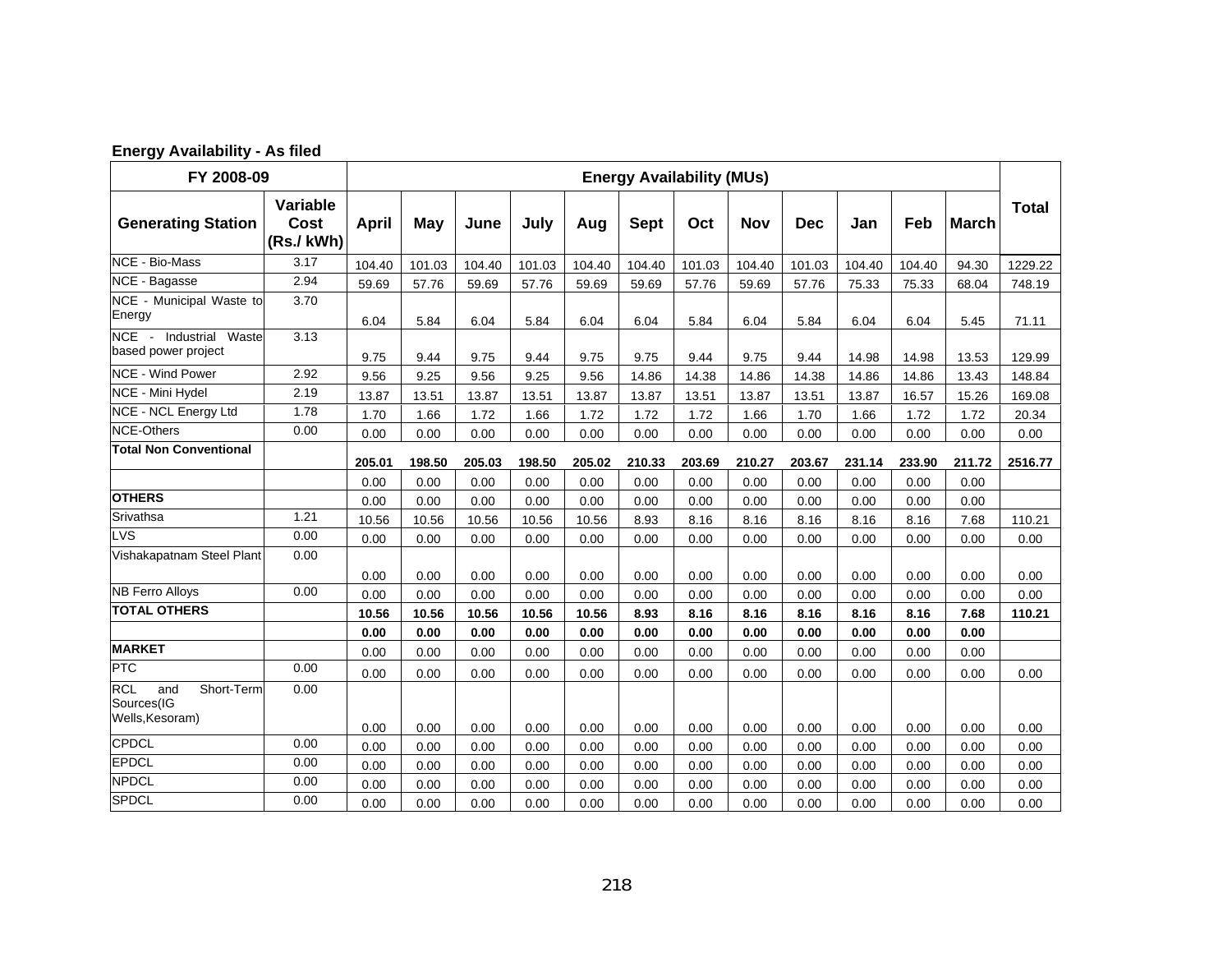| FY 2008-09                               |                              | <b>Energy Availability (MUs)</b> |           |           |           |           |             |          |            |            |         |           |          |                                                                                                          |
|------------------------------------------|------------------------------|----------------------------------|-----------|-----------|-----------|-----------|-------------|----------|------------|------------|---------|-----------|----------|----------------------------------------------------------------------------------------------------------|
| <b>Generating Station</b>                | Variable<br>Cost<br>(Rs/KWh) | April                            | May       | June      | July      | Aug       | <b>Sept</b> | Oct      | <b>Nov</b> | <b>Dec</b> | Jan     | Feb       | March    | <b>Total</b>                                                                                             |
| lui                                      | 0.00                         | 0.00                             | 0.00      | 0.00      | 0.00      | 0.00      | 0.00        | 0.00     | 0.00       | 0.00       | 0.00    | 0.00      | 0.00     | 0.00                                                                                                     |
| <b>Other Short Term Sources</b>          | 7.00                         |                                  |           |           |           |           |             |          |            |            |         |           |          |                                                                                                          |
|                                          |                              | 455.23                           | 527.32    | 223.92    | 453.10    | 436.66    | 338.49      | 312.24   | 239.42     | 220.11     | 6.96    | 171.00    | 252.72   | 3637.16                                                                                                  |
| Pool Purchases                           | 2.28                         | 222.22                           | 198.55    | 288.17    | 237.56    | 283.75    | 242.68      | 83.58    | 179.91     | 104.23     | 144.74  | 177.67    | 86.58    | 2249.63                                                                                                  |
| Bi-lateral Sales (PTC etc.)              | 0.00                         | 0.00                             | 0.00      | 0.00      | 0.00      | 0.00      | 0.00        | 0.00     | 0.00       | 0.00       | 0.00    | 0.00      | 0.00     | 0.00                                                                                                     |
| <b>UI Sales</b>                          | 0.00                         | 0.00                             | 0.00      | 0.00      | 0.00      | 0.00      | 0.00        | 0.00     | 0.00       | 0.00       | 0.00    | 0.00      | 0.00     | 0.00                                                                                                     |
| Pool Sales                               | 0.00                         | -222.22                          | $-198.55$ | $-288.17$ | $-237.56$ | $-283.75$ | $-242.68$   | $-83.58$ | $-179.91$  | -104.23    | -144.74 | $-177.67$ | $-86.58$ | -2249.63                                                                                                 |
|                                          | 0.00                         |                                  |           |           |           |           |             |          |            |            |         |           |          | 0.00                                                                                                     |
| <b>TOTAL MARKET</b>                      |                              | 455.23                           | 527.32    | 223.92    | 453.10    | 436.66    | 338.49      | 312.24   | 239.42     | 220.11     | 6.96    | 171.00    | 252.72   | 3637.16                                                                                                  |
| All<br><b>TOTAL</b><br>(From<br>Sources) |                              |                                  |           |           |           |           |             |          |            |            |         |           |          | 5294.62 5470.11 4978.37 5518.57 5801.35 5333.21 5890.83 5191.59 5432.79 5779.99 5611.02 6448.92 66751.38 |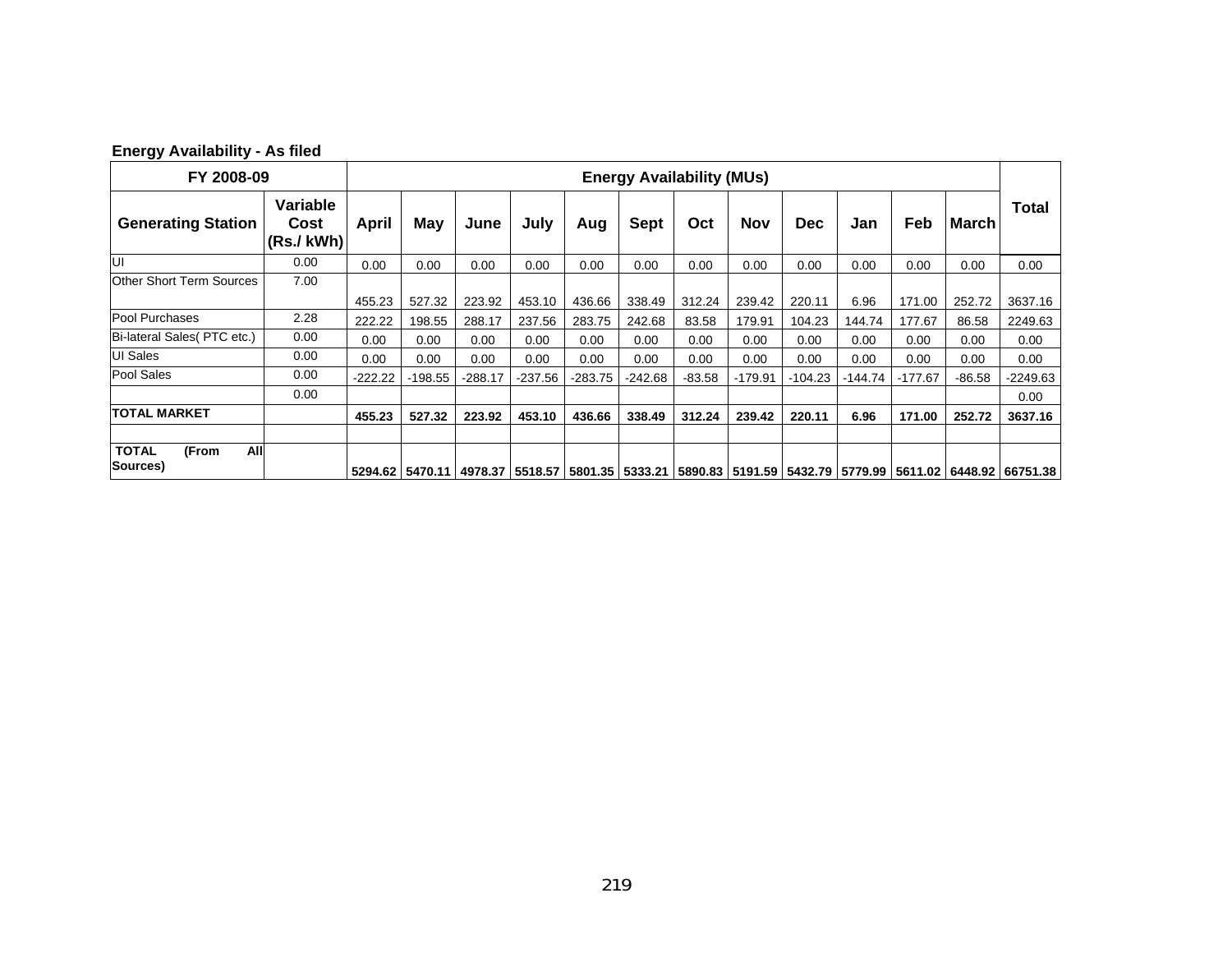## **ANNEXURE - E (ii) STATION-WISE AND MONTH-WISE AVAILABILITY OF ENERGY**

(Reference: Paragraph [265](#page-107-0) of the Order)

**Energy Availability – APERC** 

| FY 2008-09                                 |                               |         |         |         |         |         |             | <b>Energy Availability (MUs)</b> |        |                 |         |         |              |          |  |  |
|--------------------------------------------|-------------------------------|---------|---------|---------|---------|---------|-------------|----------------------------------|--------|-----------------|---------|---------|--------------|----------|--|--|
| <b>Generating Station</b>                  | Variable<br>Cost<br>(Rs./kWh) | April   | May     | June    | July    | Aug     | <b>Sept</b> | Oct                              | Nov    | <b>Dec</b>      | Jan     | Feb     | <b>March</b> | Total    |  |  |
| <b>APGENCO</b>                             |                               |         |         |         |         |         |             |                                  |        |                 |         |         |              |          |  |  |
| <b>Thermal</b>                             |                               |         |         |         |         |         |             |                                  |        |                 |         |         |              |          |  |  |
| VTPS I                                     | 1.26                          | 265.52  | 274.49  | 265.52  | 274.49  | 207.25  | 265.52      | 274.49                           | 265.52 | 207.25          | 274.49  | 256.56  | 274.49       | 3105.61  |  |  |
| <b>VTPS II</b>                             | 1.26                          | 263.12  | 272.09  | 263.12  | 272.09  | 204.85  | 263.12      | 200.37                           | 128.65 | 254.16          | 272.09  | 254.16  | 272.09       | 2919.92  |  |  |
| <b>VTPS III</b>                            | 1.26                          | 263.01  | 271.97  | 263.01  | 204.74  | 271.97  | 128.54      | 249.56                           | 263.01 | 271.97          | 271.97  | 254.04  | 271.97       | 2985.78  |  |  |
| <b>VTPS IV</b>                             | 0.00                          | 0.00    | 0.00    | 0.00    | 0.00    | 0.00    | 0.00        | 0.00                             | 13.88  | 13.88           | 133.20  | 137.64  | 206.46       | 505.05   |  |  |
| RTPP I                                     | 1.63                          | 264.79  | 273.73  | 264.79  | 206.68  | 206.68  | 264.79      | 273.73                           | 264.79 | 273.73          | 273.73  | 255.85  | 273.73       | 3097.05  |  |  |
| <b>RTPP Stage-II</b>                       | 1.47                          | 200.86  | 264.72  | 255.60  | 264.72  | 196.30  | 255.60      | 264.72                           | 255.60 | 264.72          | 264.72  | 246.47  | 264.72       | 2998.74  |  |  |
| <b>RTPP Stage-III</b>                      | 0.00                          | 0.00    | 0.00    | 0.00    | 0.00    | 0.00    | 0.00        | 0.00                             | 0.00   | 0.00            | 0.00    | 0.00    | 0.00         | 0.00     |  |  |
| <b>KTPS A</b>                              | 1.00                          | 149.50  | 154.60  | 149.50  | 154.60  | 135.48  | 130.39      | 110.00                           | 130.39 | 154.60          | 154.60  | 144.40  | 154.60       | 1722.66  |  |  |
| <b>KTPS B</b>                              | 1.00                          | 151.02  | 156.12  | 151.02  | 117.89  | 156.12  | 74.56       | 143.37                           | 151.02 | 156.12          | 156.12  | 145.92  | 156.12       | 1715.39  |  |  |
| <b>KTPS C</b>                              | 1.00                          | 150.98  | 156.07  | 150.98  | 117.84  | 117.84  | 150.98      | 156.07                           | 150.98 | 156.07          | 156.07  | 145.88  | 156.07       | 1765.84  |  |  |
| <b>KTPSD</b>                               | 1.01                          | 318.40  | 329.04  | 318.40  | 329.04  | 249.22  | 238.58      | 329.04                           | 318.40 | 329.04          | 329.04  | 307.75  | 329.04       | 3724.98  |  |  |
| <b>KTPS Stage VI</b>                       | 0.00                          | 0.00    | 0.00    | 0.00    | 0.00    | 0.00    | 0.00        | 0.00                             | 0.00   | 0.00            | 0.00    | 0.00    | 0.00         | 0.00     |  |  |
| RTS <sub>B</sub>                           | 1.21                          | 39.67   | 41.01   | 39.67   | 41.01   | 41.01   | 39.67       | 41.01                            | 39.67  | 41.01           | 38.33   | 0.88    | 0.88         | 403.84   |  |  |
| <b>NTS</b>                                 | 0.00                          | 0.00    | 0.00    | 0.00    | 0.00    | 0.00    | 0.00        | 0.00                             | 0.00   | 0.00            | 0.00    | 0.00    | 0.00         | 0.00     |  |  |
| Kakatiya Thermal<br>Power<br>Plant Stage I | 0.00                          | 0.00    | 0.00    | 0.00    | 0.00    | 0.00    | 0.00        | 0.00                             | 0.00   | 0.00            | 0.00    | 0.00    | 0.00         | 0.00     |  |  |
| Kakatiya Thermal Power<br>Plant Stage II   | 0.00                          | 0.00    | 0.00    | 0.00    | 0.00    | 0.00    | 0.00        | 0.00                             | 0.00   | 0.00            | 0.00    | 0.00    | 0.00         | 0.00     |  |  |
| <b>TOTAL THERMAL</b>                       |                               | 2066.88 | 2193.84 | 2121.61 | 1983.10 | 1786.74 | 1811.75     | 2042.37                          |        | 1981.90 2122.55 | 2324.37 | 2149.57 | 2360.17      | 24944.85 |  |  |
|                                            |                               |         |         |         |         |         |             |                                  |        |                 |         |         |              |          |  |  |
| <b>MACHKUND PH AP Share</b>                | 0.00                          | 32.27   | 30.29   | 23.46   | 28.31   | 29.40   | 32.77       | 34.06                            | 32.27  | 31.28           | 31.78   | 29.50   | 29.80        | 365.21   |  |  |
| TUNGBHADRA<br><b>PH</b><br>AP<br>Share     | 0.00                          | 1.58    | 0.30    | 0.20    | 8.91    | 22.47   | 20.49       | 20.30                            | 15.54  | 12.97           | 13.37   | 9.90    | 8.61         | 134.64   |  |  |
| <b>USL</b>                                 | 0.00                          | 39.89   | 35.44   | 33.36   | 42.37   | 46.03   | 41.48       | 40.59                            | 38.61  | 45.83           | 51.38   | 53.06   | 59.00        | 527.04   |  |  |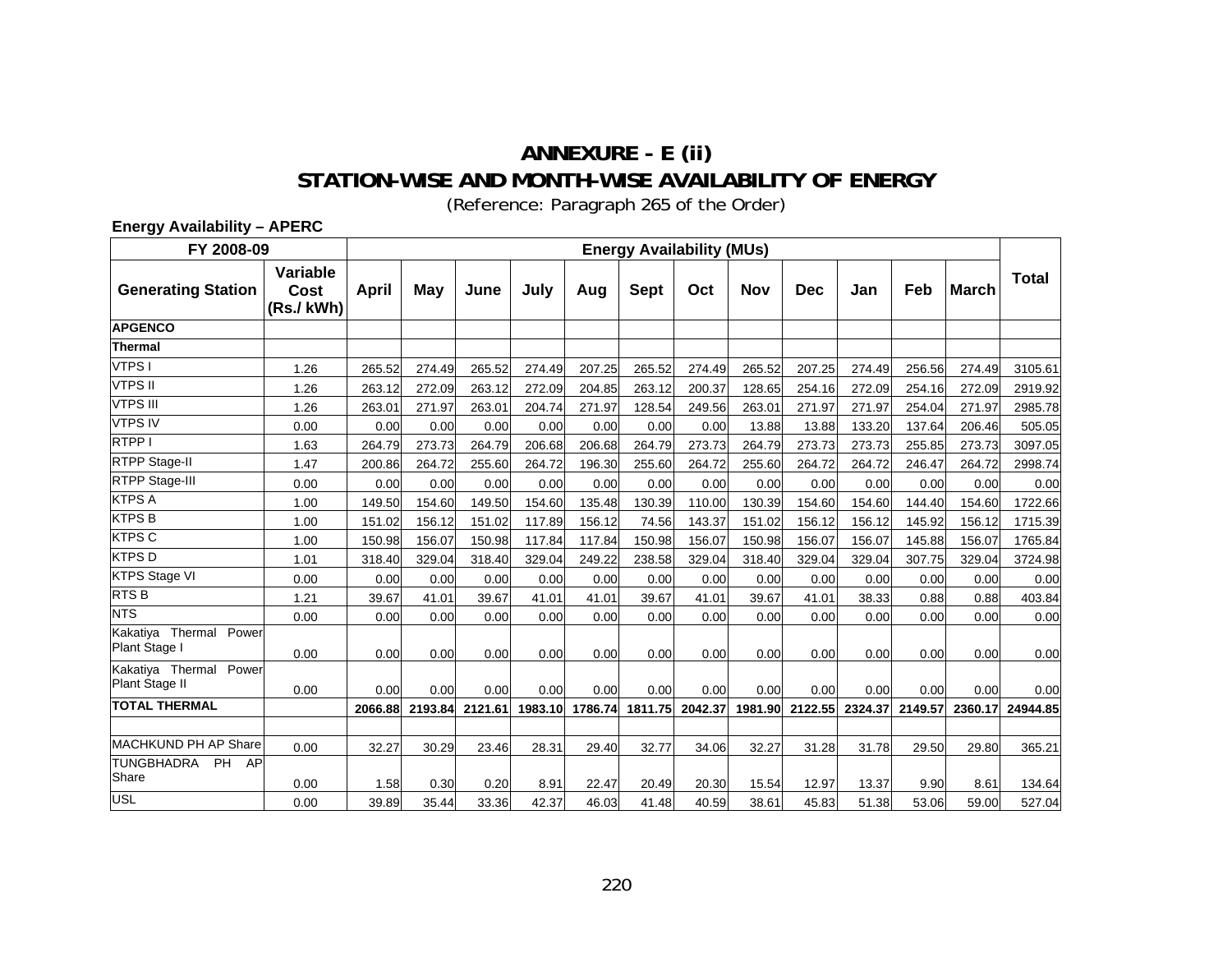| <b>Energy Availability - APERC</b> |
|------------------------------------|
|                                    |

| FY 2008-09                                               |                                      | <b>Energy Availability (MUs)</b> |         |         |         |         |             |         |            |            |         |         |              |              |
|----------------------------------------------------------|--------------------------------------|----------------------------------|---------|---------|---------|---------|-------------|---------|------------|------------|---------|---------|--------------|--------------|
| <b>Generating Station</b>                                | Variable<br><b>Cost</b><br>(Rs./kWh) | April                            | May     | June    | July    | Aug     | <b>Sept</b> | Oct     | <b>Nov</b> | <b>Dec</b> | Jan     | Feb     | <b>March</b> | <b>Total</b> |
| LSR                                                      | 0.00                                 | 103.25                           | 87.91   | 79.99   | 95.53   | 101.87  | 99.39       | 99.59   | 93.55      | 104.64     | 115.13  | 115.13  | 125.13       | 1221.14      |
| <b>DONKARAYI</b>                                         | 0.00                                 | 7.13                             | 4.85    | 4.06    | 5.05    | 7.43    | 8.12        | 8.51    | 8.81       | 10.20      | 11.19   | 10.79   | 11.29        | 97.42        |
| <b>SSLM</b>                                              | 0.00                                 | 78.82                            | 50.31   | 53.38   | 269.31  | 328.40  | 200.28      | 275.39  | 118.57     | 118.62     | 75.95   | 127.23  | 177.53       | 1873.78      |
| <b>NSPH</b>                                              | 0.00                                 | 109.17                           | 62.14   | 70.85   | 295.00  | 334.09  | 233.40      | 301.18  | 140.50     | 124.51     | 71.24   | 113.03  | 187.18       | 2042.29      |
| <b>NSRCPH</b>                                            | 0.00                                 | 5.16                             | 4.07    | 4.07    | 4.96    | 18.92   | 29.61       | 35.25   | 33.07      | 26.74      | 19.02   | 13.08   | 9.51         | 203.45       |
| <b>NSLCPH</b>                                            | 0.00                                 | 3.99                             | 3.80    | 3.80    | 4.39    | 11.32   | 17.06       | 20.03   | 17.56      | 14.09      | 10.03   | 6.07    | 4.79         | 116.92       |
| POCHAMPAD PH                                             | 0.00                                 | 1.49                             | 0.00    | 0.00    | 1.78    | 10.20   | 13.17       | 14.95   | 13.07      | 10.00      | 9.31    | 7.13    | 5.94         | 87.02        |
| NIZAMSAGAR PH                                            | 0.00                                 | 0.79                             | 0.20    | 0.00    | 0.10    | 0.59    | 1.19        | 2.18    | 0.79       | 0.50       | 1.49    | 1.39    | 1.49         | 10.69        |
| <b>PABM</b>                                              | 0.00                                 | 0.00                             | 0.00    | 0.00    | 0.00    | 1.19    | 1.29        | 1.58    | 1.88       | 1.19       | 0.50    | 0.10    | 0.30         | 8.02         |
| <b>MINI HYDRO&amp;OTHERS</b>                             | 0.00                                 | 1.20                             | 0.60    | 0.80    | 1.10    | 1.99    | 2.09        | 2.38    | 2.48       | 2.09       | 1.89    | 1.79    | 1.59         | 20.00        |
| <b>SINGUR</b>                                            | 0.00                                 | 0.40                             | 0.10    | 0.10    | 0.40    | 0.59    | 1.19        | 1.58    | 0.20       | 0.20       | 0.50    | 0.50    | 1.09         | 6.83         |
| <b>SSLM LCPH</b>                                         | 1.01                                 | 65.57                            | 22.59   | 27.16   | 301.89  | 441.78  | 299.39      | 324.17  | 113.08     | 175.47     | 71.49   | 88.50   | 254.13       | 2185.22      |
| Nagarjunasagar Tail Pond<br>Dam Power House              | 0.00                                 | 0.00                             | 0.00    | 0.00    | 0.00    | 0.00    | 0.00        | 0.00    | 0.00       | 0.00       | 0.00    | 0.00    | 0.00         | 0.00         |
| Priyadarshini Jurala Hydro<br>Electric Project- AP Share |                                      |                                  |         |         |         |         |             |         |            |            |         |         |              |              |
|                                                          | 0.00                                 | 12.16                            | 12.16   | 12.16   | 12.16   | 12.16   | 12.16       | 12.16   | 12.16      | 12.16      | 12.16   | 12.16   | 12.16        | 145.89       |
| Jurala<br>Hydro<br>Lower<br><b>Electric Project</b>      | 0.00                                 | 0.00                             | 0.00    | 0.00    | 0.00    | 0.00    | 0.00        | 0.00    | 0.00       | 0.00       | 0.00    | 0.00    | 0.00         | 0.00         |
| <b>TOTAL HYDRO</b>                                       |                                      | 462.87                           | 314.75  | 313.38  | 1071.25 | 1368.43 | 1013.07     | 1193.90 | 642.14     | 690.48     | 496.40  | 589.36  | 889.53       | 9045.55      |
| <b>TOTAL APGENCO</b>                                     |                                      | 2529.75                          | 2508.59 | 2435.00 | 3054.34 | 3155.17 | 2824.82     | 3236.27 | 2624.05    | 2813.03    | 2820.77 | 2738.92 | 3249.70      | 33990.41     |
| <b>Central</b><br>Generating<br><b>Stations</b>          |                                      |                                  |         |         |         |         |             |         |            |            |         |         |              |              |
| <b>NTPC</b>                                              |                                      |                                  |         |         |         |         |             |         |            |            |         |         |              |              |
| NTPC (SR)                                                |                                      |                                  |         |         |         |         |             |         |            |            |         |         |              |              |
| NTPC (SR)                                                | 1.05                                 | 449.20                           | 463.90  | 412.09  | 422.59  | 425.04  | 352.57      | 364.12  | 438.35     | 463.90     | 463.90  | 419.09  | 463.90       | 5138.66      |
| NTPC (SR) Stage III                                      | 1.14                                 | 112.89                           | 116.57  | 112.89  | 82.74   | 55.53   | 112.89      | 116.57  | 112.89     | 116.57     | 116.57  | 105.53  | 116.57       | 1278.18      |
| <b>Total NTPC(SR)</b>                                    |                                      | 562.09                           | 580.47  | 524.98  | 505.33  | 480.57  | 465.46      | 480.69  | 551.24     | 580.47     | 580.47  | 524.62  | 580.47       | 6416.85      |
|                                                          |                                      |                                  |         |         |         |         |             |         |            |            |         |         |              |              |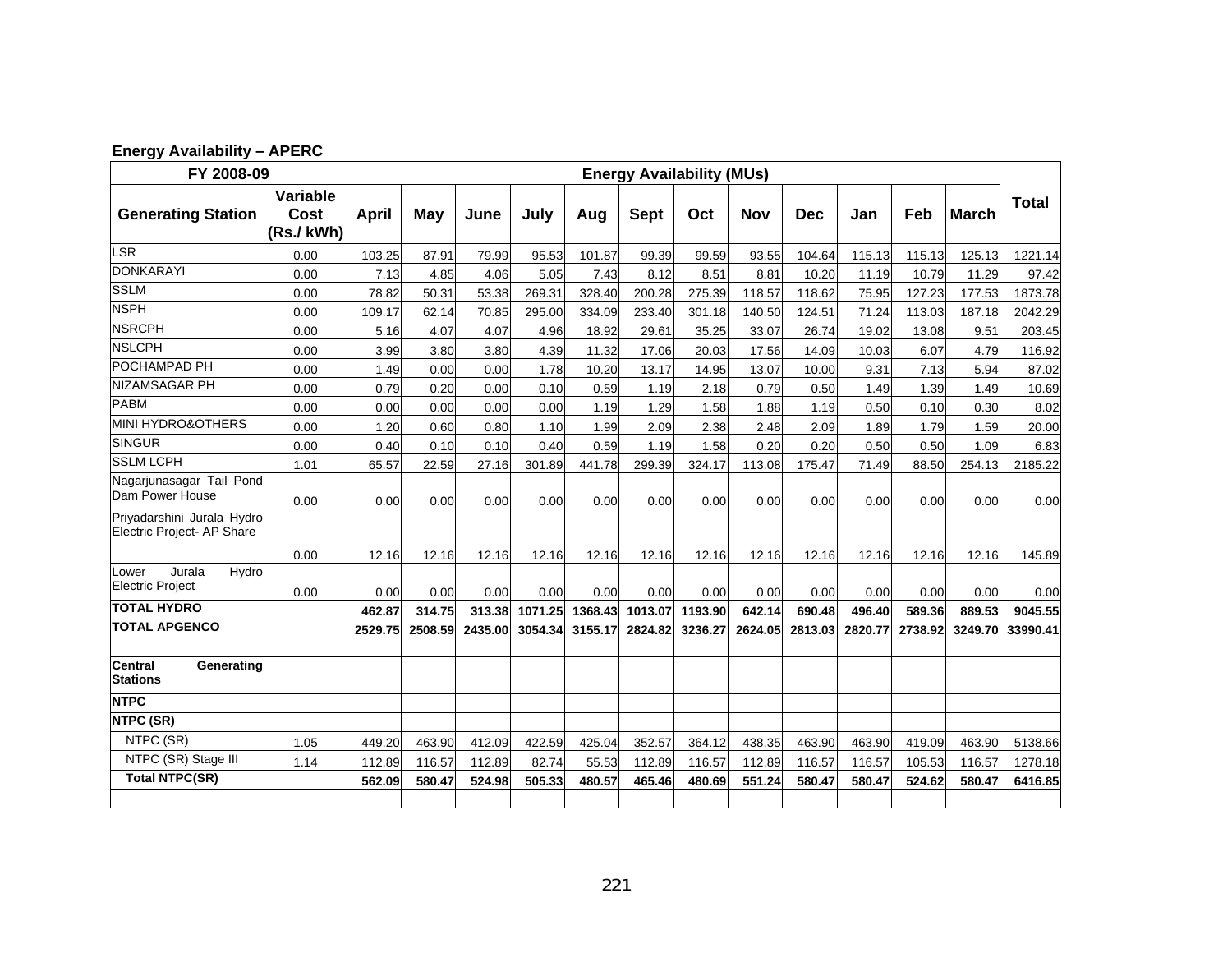| <b>Energy Availability - APERC</b> |  |
|------------------------------------|--|
|                                    |  |

| FY 2008-09                          |                               | <b>Energy Availability (MUs)</b> |        |        |        |        |             |        |            |            |        |        |              |              |
|-------------------------------------|-------------------------------|----------------------------------|--------|--------|--------|--------|-------------|--------|------------|------------|--------|--------|--------------|--------------|
| <b>Generating Station</b>           | Variable<br>Cost<br>(Rs./kWh) | April                            | May    | June   | July   | Aug    | <b>Sept</b> | Oct    | <b>Nov</b> | <b>Dec</b> | Jan    | Feb    | <b>March</b> | <b>Total</b> |
| NTPC (ER)                           |                               |                                  |        |        |        |        |             |        |            |            |        |        |              |              |
| Farakka                             | 0.00                          | 0.00                             | 0.00   | 0.00   | 0.00   | 0.00   | 0.00        | 0.00   | 0.00       | 0.00       | 0.00   | 0.00   | 0.00         | 0.00         |
| Kahalgaon                           | 0.00                          | 0.00                             | 0.00   | 0.00   | 0.00   | 0.00   | 0.00        | 0.00   | 0.00       | 0.00       | 0.00   | 0.00   | 0.00         | 0.00         |
| Talcher - Stage 1                   | 0.00                          | 0.00                             | 0.00   | 0.00   | 0.00   | 0.00   | 0.00        | 0.00   | 0.00       | 0.00       | 0.00   | 0.00   | 0.00         | 0.00         |
| Talcher Stage 2                     | 0.74                          | 288.00                           | 248.00 | 212.00 | 255.00 | 315.00 | 300.00      | 315.00 | 285.00     | 223.00     | 240.00 | 226.00 | 310.00       | 3217.00      |
| <b>Others</b>                       | 0.00                          | 0.00                             | 0.00   | 0.00   | 0.00   | 0.00   | 0.00        | 0.00   | 0.00       | 0.00       | 0.00   | 0.00   | 0.00         | 0.00         |
| <b>Total NTPC(ER)</b>               |                               | 288.00                           | 248.00 | 212.00 | 255.00 | 315.00 | 300.00      | 315.00 | 285.00     | 223.00     | 240.00 | 226.00 | 310.00       | 3217.00      |
| <b>Total NTPC</b>                   |                               | 850.09                           | 828.47 | 736.98 | 760.33 | 795.57 | 765.46      | 795.69 | 836.24     | 803.47     | 820.47 | 750.62 | 890.47       | 9633.85      |
| <b>NLC TS-II</b>                    |                               |                                  |        |        |        |        |             |        |            |            |        |        |              |              |
| $NLC - I$                           | 1.25                          | 75.98                            | 82.61  | 75.78  | 82.61  | 72.96  | 53.47       | 67.74  | 52.26      | 45.23      | 61.71  | 74.77  | 82.61        | 827.72       |
| $NLC - II$                          | 1.25                          | 129.46                           | 128.15 | 123.98 | 111.97 | 101.27 | 123.98      | 94.48  | 107.27     | 130.50     | 133.63 | 121.10 | 134.68       | 1440.46      |
| <b>Total NLC</b>                    |                               | 205.43                           | 210.76 | 199.75 | 194.58 | 174.23 | 177.44      | 162.22 | 159.53     | 175.73     | 195.34 | 195.88 | 217.29       | 2268.18      |
| <b>NPC</b>                          |                               |                                  |        |        |        |        |             |        |            |            |        |        |              |              |
| <b>NPC-MAPS</b>                     | 1.16                          | 22.26                            | 22.90  | 11.13  | 22.90  | 22.90  | 22.26       | 22.90  | 22.26      | 22.90      | 22.90  | 21.40  | 22.90        | 259.61       |
| NPC-Kaiga unit I                    | 1.01                          | 70.10                            | 72.12  | 70.10  | 36.06  | 72.12  | 70.10       | 72.12  | 70.10      | 72.12      | 72.12  | 67.40  | 72.12        | 816.58       |
| NPC-Kaiga unit II                   | 1.01                          | 34.21                            | 80.25  | 77.95  | 80.25  | 80.25  | 77.95       | 80.25  | 77.95      | 80.25      | 80.25  | 76.63  | 80.25        | 906.44       |
| <b>Total NPC</b>                    |                               | 126.57                           | 175.27 | 159.18 | 139.21 | 175.27 | 170.31      | 175.27 | 170.31     | 175.27     | 175.27 | 165.43 | 175.27       | 1982.63      |
| NTPC - Simhadri                     |                               |                                  |        |        |        |        |             |        |            |            |        |        |              |              |
| <b>NTPC</b><br>Simhadri<br>Stage I  | 1.12                          | 656.00                           | 683.00 | 661.00 | 325.00 | 490.00 | 556.00      | 680.00 | 661.00     | 683.00     | 683.00 | 639.00 | 683.00       | 7400.00      |
| <b>NTPC</b><br>Simhadri<br>Stage II | 0.00                          | 0.00                             | 0.00   | 0.00   | 0.00   | 0.00   | 0.00        | 0.00   | 0.00       | 0.00       | 0.00   | 0.00   | 0.00         | 0.00         |
| <b>Total NTPC- Simhadri</b>         |                               | 656.00                           | 683.00 | 661.00 | 325.00 | 490.00 | 556.00      | 680.00 | 661.00     | 683.00     | 683.00 | 639.00 | 683.00       | 7400.00      |
| <b>CGS - New</b>                    |                               |                                  |        |        |        |        |             |        |            |            |        |        |              |              |
|                                     |                               |                                  |        |        |        |        |             |        |            |            |        |        |              |              |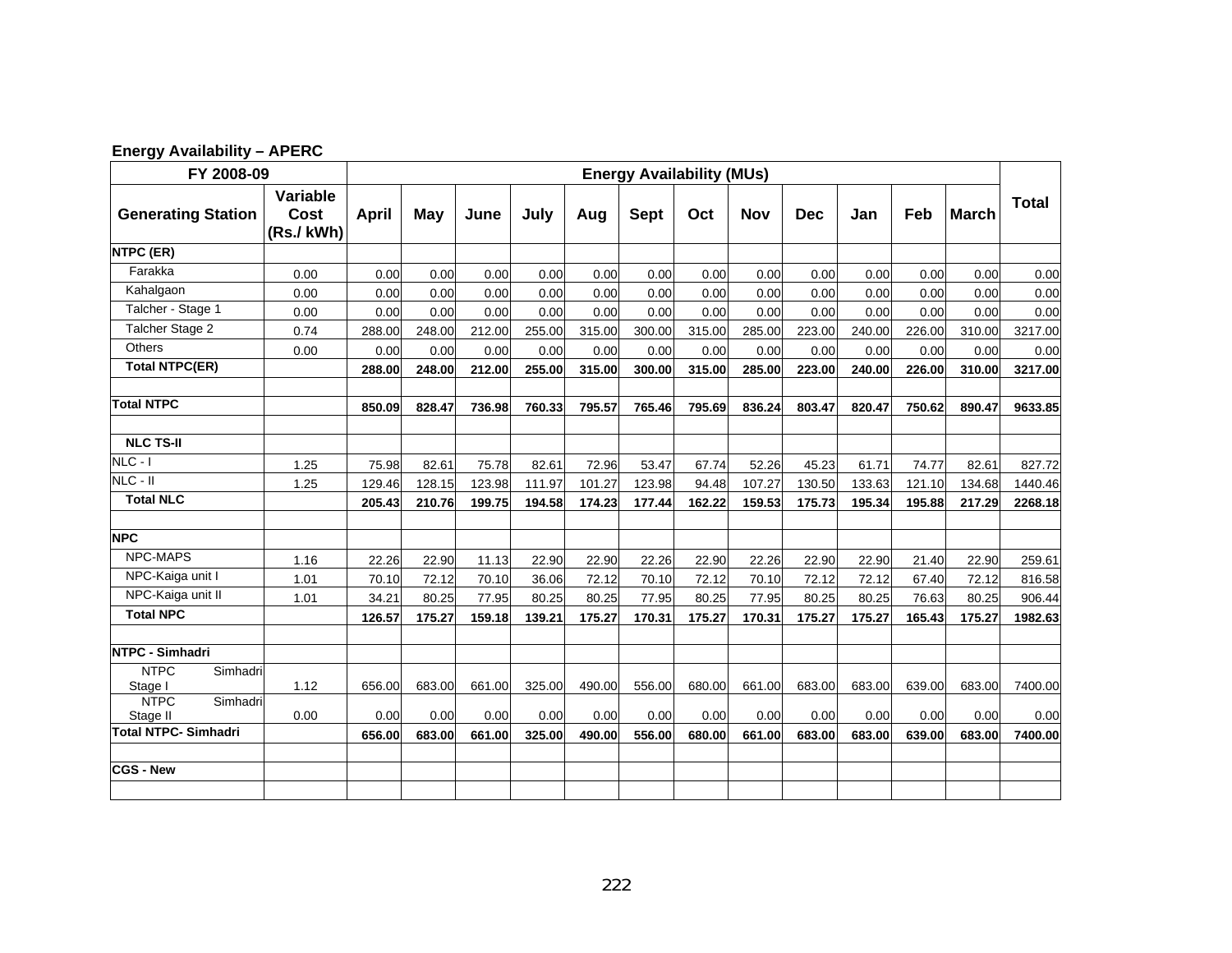| <b>Energy Availability - APERC</b> |  |
|------------------------------------|--|
|                                    |  |

| FY 2008-09                                                           |                               | <b>Energy Availability (MUs)</b> |         |         |         |         |             |         |         |            |         |         |              |                  |
|----------------------------------------------------------------------|-------------------------------|----------------------------------|---------|---------|---------|---------|-------------|---------|---------|------------|---------|---------|--------------|------------------|
| <b>Generating Station</b>                                            | Variable<br>Cost<br>(Rs./kWh) | April                            | May     | June    | July    | Aug     | <b>Sept</b> | Oct     | Nov     | <b>Dec</b> | Jan     | Feb     | <b>March</b> | Total            |
| <b>TOTAL CGS</b>                                                     |                               | 1838.09                          | 1897.50 | 1756.91 | 1419.12 | 1635.07 | 1669.21     | 1813.18 | 1827.08 | 1837.47    | 1874.08 | 1750.93 |              | 1966.03 21284.65 |
| <b>APGPCL</b>                                                        |                               |                                  |         |         |         |         |             |         |         |            |         |         |              |                  |
| <b>APGPCL</b><br>Allocated<br>$\blacksquare$<br>capacity             | 1.14                          | 4.96                             | 5.28    | 4.96    | 5.28    | 7.52    | 4.96        | 5.28    | 5.28    | 5.28       | 5.28    | 4.80    | 5.28         | 64.16            |
| <b>APGPCL</b><br>Unutilised<br>$\sim$<br>capacity                    | 0.00                          | 0.00                             | 0.00    | 0.00    | 0.00    | 0.00    | 0.00        | 0.00    | 0.00    | 0.00       | 0.00    | 0.00    | 0.00         | 0.00             |
| <b>APGPCL</b><br>$\mathbf{H}$<br>Allocated<br>$\sim 100$<br>capacity | 1.03                          | 25.13                            | 25.88   | 25.13   | 25.88   | 12.19   | 25.13       | 25.88   | 25.13   | 25.88      | 25.88   | 23.39   | 25.88        | 291.39           |
| APGPCL II - Unutilised<br>capacity                                   | 0.00                          | 0.00                             | 0.00    | 0.00    | 0.00    | 0.00    | 0.00        | 0.00    | 0.00    | 0.00       | 0.00    | 0.00    | 0.00         | 0.00             |
| <b>Total APGPCL</b>                                                  |                               | 30.09                            | 31.16   | 30.09   | 31.16   | 19.71   | 30.09       | 31.16   | 30.41   | 31.16      | 31.16   | 28.19   | 31.16        | 355.55           |
| <b>IPPS</b>                                                          |                               |                                  |         |         |         |         |             |         |         |            |         |         |              |                  |
| <b>GVK</b>                                                           | 0.97                          | 94.00                            | 94.00   | 93.00   | 95.00   | 96.00   | 93.00       | 97.00   | 91.00   | 94.00      | 94.00   | 87.00   | 96.00        | 1124.00          |
| Spectrum                                                             | 0.97                          | 103.68                           | 107.14  | 103.68  | 107.14  | 65.70   | 103.68      | 107.14  | 103.68  | 107.14     | 107.14  | 96.77   | 107.14       | 1220.01          |
| Kondapalli (Naphtha)                                                 | 0.00                          | 0.00                             | 0.00    | 0.00    | 0.00    | 0.00    | 0.00        | 0.00    | 0.00    | 0.00       | 0.00    | 0.00    | 0.00         | 0.00             |
| Kondapalli (Gas)                                                     | 1.10                          | 174.32                           | 180.13  | 174.32  | 180.13  | 180.13  | 174.32      | 180.13  | 174.32  | 180.13     | 180.13  | 162.69  | 180.13       | 2120.84          |
| <b>BSES</b>                                                          | 0.91                          | 72.23                            | 74.64   | 72.23   | 74.64   | 74.64   | 72.23       | 74.64   | 72.23   | 74.64      | 74.64   | 69.83   | 74.64        | 881.23           |
| <b>GVK Extension</b>                                                 | 1.57                          | 0.00                             | 0.00    | 0.00    | 0.00    | 0.00    | 0.00        | 0.00    | 0.00    | 0.00       | 88.48   | 88.48   | 85.62        | 262.58           |
| Vemagiri                                                             | 1.57                          | 0.00                             | 0.00    | 0.00    | 0.00    | 0.00    | 0.00        | 0.00    | 0.00    | 0.00       | 131.91  | 131.91  | 127.65       | 391.47           |
| Gautami                                                              | 1.57                          | 0.00                             | 0.00    | 0.00    | 0.00    | 0.00    | 0.00        | 0.00    | 0.00    | 0.00       | 157.65  | 157.65  | 152.56       | 467.86           |
| Konaseema                                                            | 1.57                          | 0.00                             | 0.00    | 0.00    | 0.00    | 0.00    | 0.00        | 0.00    | 0.00    | 0.00       | 128.69  | 128.69  | 124.54       | 381.92           |
| <b>TOTAL IPPS</b>                                                    |                               | 444.23                           | 455.90  | 443.23  | 456.90  | 416.47  | 443.23      | 458.90  | 441.23  | 455.90     | 962.63  | 923.02  | 948.27       | 6849.91          |
| <b>NCE</b>                                                           |                               |                                  |         |         |         |         |             |         |         |            |         |         |              |                  |
| <b>NCE - Bio-Mass</b>                                                | 3.17                          | 104.40                           | 101.03  | 104.40  | 101.03  | 104.40  | 104.40      | 101.03  | 104.40  | 101.03     | 104.40  | 104.40  | 94.30        | 1229.22          |
| NCE - Bagasse                                                        | 2.94                          | 59.69                            | 57.76   | 59.69   | 57.76   | 59.69   | 59.69       | 57.76   | 59.69   | 57.76      | 75.33   | 75.33   | 68.04        | 748.19           |
| NCE - Municipal Waste to<br>Energy                                   | 3.70                          | 6.04                             | 5.84    | 6.04    | 5.84    | 6.04    | 6.04        | 5.84    | 6.04    | 5.84       | 6.04    | 6.04    | 5.45         | 71.11            |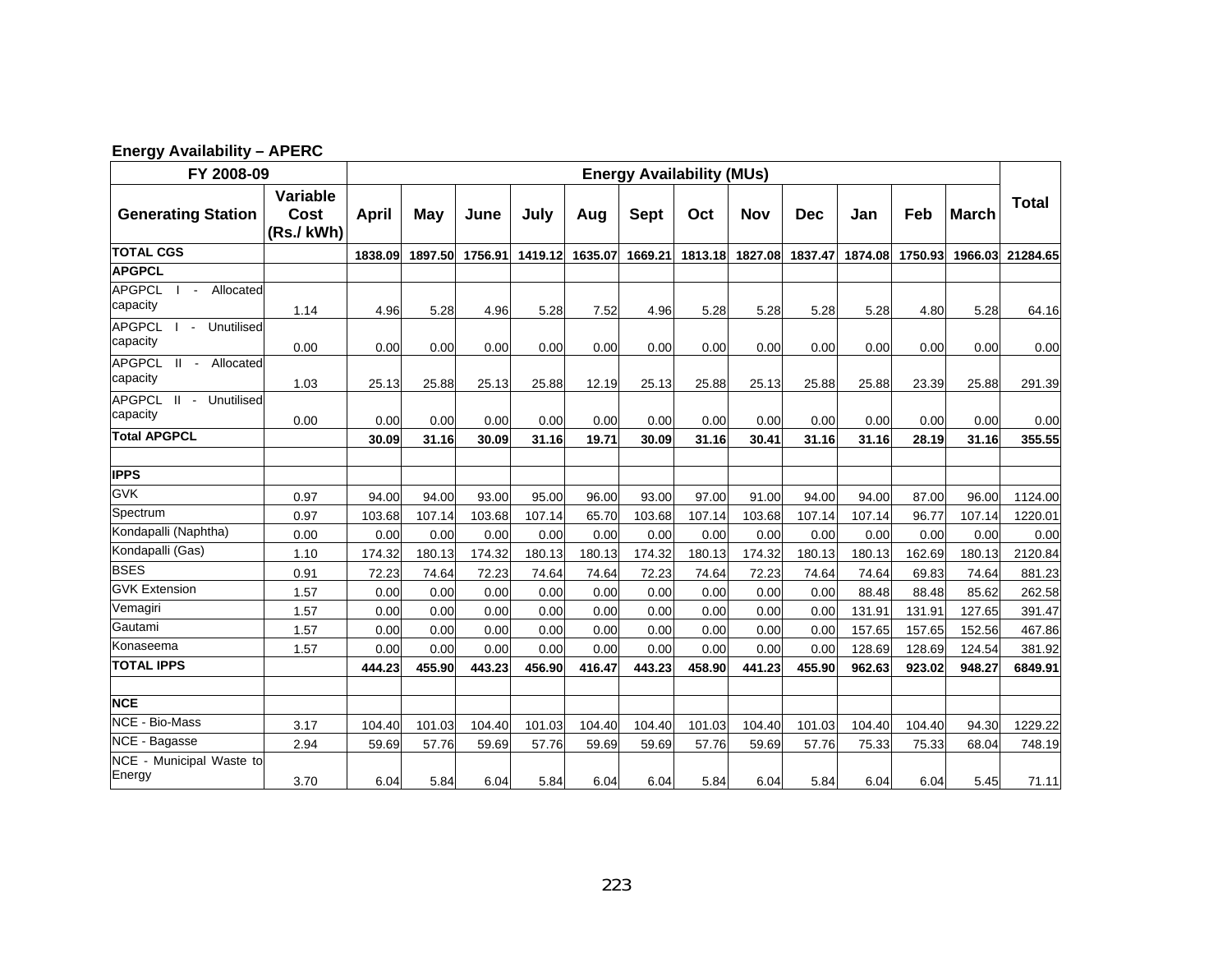| FY 2008-09                                          |                               | <b>Energy Availability (MUs)</b> |          |          |          |        |             |                |                |            |        |        |              |                                                                                                          |
|-----------------------------------------------------|-------------------------------|----------------------------------|----------|----------|----------|--------|-------------|----------------|----------------|------------|--------|--------|--------------|----------------------------------------------------------------------------------------------------------|
| <b>Generating Station</b>                           | Variable<br>Cost<br>(Rs./kWh) | April                            | May      | June     | July     | Aug    | <b>Sept</b> | Oct            | Nov            | <b>Dec</b> | Jan    | Feb    | <b>March</b> | <b>Total</b>                                                                                             |
| NCE -<br>Industrial<br>Waste<br>based power project | 3.13                          | 9.75                             | 9.44     | 9.75     | 9.44     | 9.75   | 9.75        | 9.44           | 9.75           | 9.44       | 14.98  | 14.98  | 13.53        | 129.99                                                                                                   |
| <b>NCE - Wind Power</b>                             | 2.92                          | 9.56                             | 9.25     | 9.56     | 9.25     | 9.56   | 14.86       | 14.38          | 14.86          | 14.38      | 14.86  | 14.86  | 13.43        | 148.84                                                                                                   |
| NCE - Mini Hydel                                    | 2.19                          | 13.17                            | 12.84    | 13.17    | 12.84    | 13.17  | 13.17       | 12.84          | 13.17          | 12.84      | 13.17  | 15.46  | 14.23        | 160.09                                                                                                   |
| <b>NCE - NCL Energy Ltd</b>                         | 1.78                          | 1.70                             | 1.66     | 1.72     | 1.66     | 1.72   | 1.72        | 1.72           | 1.66           | 1.70       | 1.66   | 1.72   | 1.72         | 20.34                                                                                                    |
| <b>NCE-Others</b>                                   | 0.00                          | 0.00                             | 0.00     | 0.00     | 0.00     | 0.00   | 0.00        | 0.00           | 0.00           | 0.00       | 0.00   | 0.00   | 0.00         | 0.00                                                                                                     |
| <b>Total Non Conventional</b>                       | 19.84                         | 204.31                           | 197.82   | 204.33   | 197.82   | 204.33 | 209.63      | 203.02         | 209.57         | 203.00     | 230.45 | 232.79 | 210.70       | 2507.77                                                                                                  |
| <b>OTHERS</b>                                       |                               |                                  |          |          |          |        |             |                |                |            |        |        |              |                                                                                                          |
| Srivathsa                                           | 1.21                          | 10.56                            | 10.56    | 10.56    | 10.56    | 10.56  | 8.93        | 8.16           | 8.16           | 8.16       | 8.16   | 8.16   | 7.68         | 110.21                                                                                                   |
| <b>LVS</b>                                          | 0.00                          | 0                                | $\Omega$ | 0        | $\Omega$ | ი      | $\Omega$    | $\overline{0}$ | 0              | $\Omega$   |        |        |              | 0.00                                                                                                     |
| Vishakapatnam Steel Plant                           | 0.00                          | $\mathbf 0$                      | $\Omega$ | 0        |          |        |             | 0              | 0              | 0          |        |        |              | 0.00                                                                                                     |
| <b>NB Ferro Alloys</b>                              | 0.00                          | $\Omega$                         | $\Omega$ | $\Omega$ | U        |        | $\Omega$    | $\Omega$       | $\overline{0}$ | $\Omega$   |        |        |              | 0.00                                                                                                     |
| <b>TOTAL OTHERS</b>                                 |                               | 10.56                            | 10.56    | 10.56    | 10.56    | 10.56  | 8.93        | 8.16           | 8.16           | 8.16       | 8.16   | 8.16   | 7.68         | 110.21                                                                                                   |
| <b>TOTAL</b><br>All<br>(From<br>Sources)            |                               |                                  |          |          |          |        |             |                |                |            |        |        |              | 5057.03 5101.54 4880.11 5169.91 5441.31 5185.91 5750.68 5140.50 5348.71 5927.24 5682.02 6413.53 65098.50 |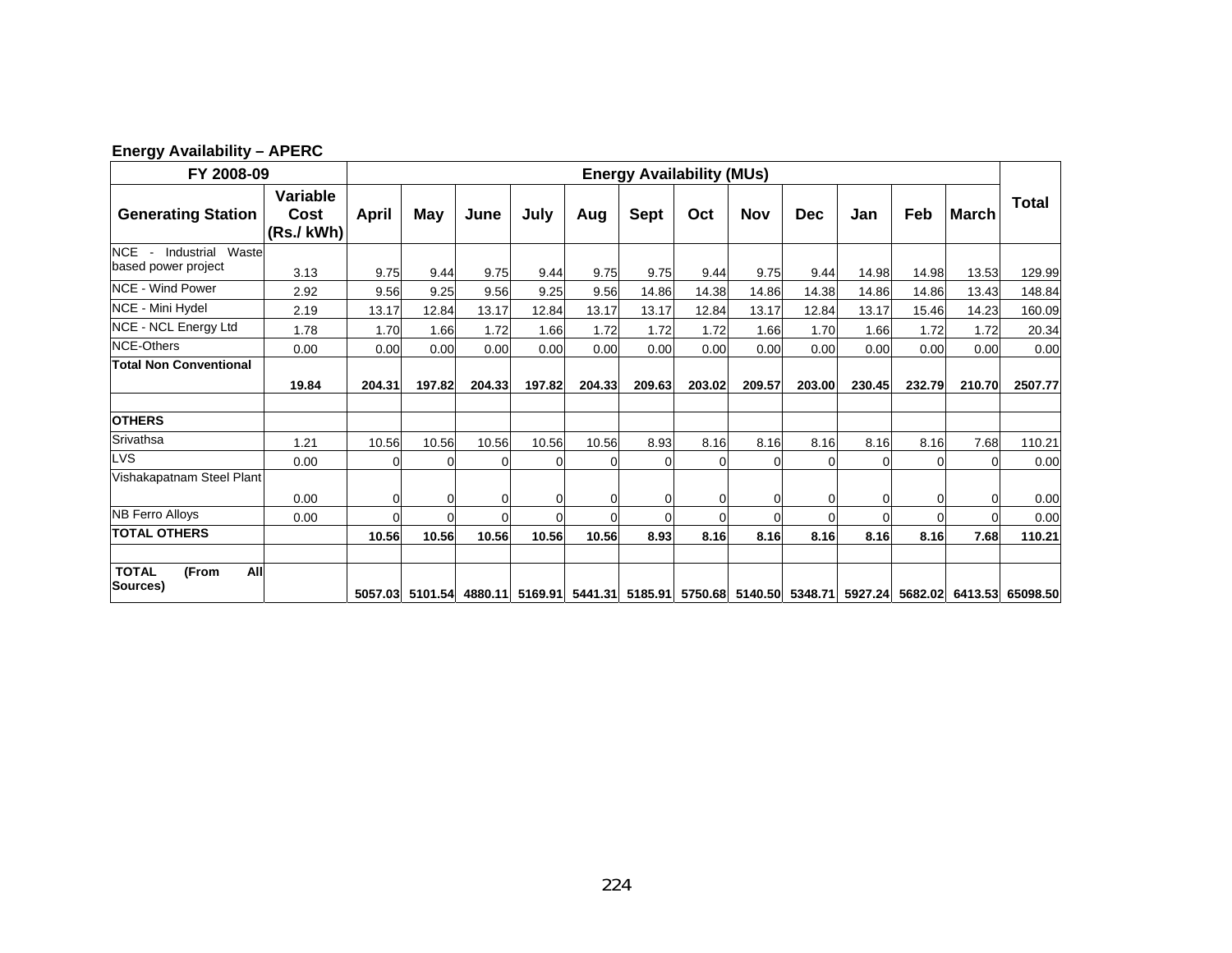## **ANNEXURE - E (iii) STATION-WISE AND MONTH-WISE DESPATCH OF ENERGY**

(Reference: Paragraph [272](#page-110-0) of the Order)

|                                          |                                   |                |                |                                  | Energy Despatch |                |                              |                |                |                |                |                |                  |                |
|------------------------------------------|-----------------------------------|----------------|----------------|----------------------------------|-----------------|----------------|------------------------------|----------------|----------------|----------------|----------------|----------------|------------------|----------------|
| FY 2008-09                               |                                   |                |                |                                  |                 |                | <b>Energy Despatch (MUs)</b> |                |                |                |                |                |                  |                |
| <b>Station Name</b>                      | Variable<br>Cost<br>(Rs./<br>kWh) |                |                | April May June July   Aug   Sept |                 |                |                              |                | $Oct$   Nov    | <b>Dec</b>     | Jan            |                | <b>Feb March</b> | Total          |
| NPC-Kaiga unit I                         | 1.01                              | 70             | 72             | 70                               | 36              | 72             | 70                           | 72             | 70             | 72             | 72             | 67             | 72               | 817            |
| NPC-Kaiga unit II                        | 1.01                              | 34             | 80             | 78                               | 80              | 80             | 78                           | 80             | 78             | 80             | 80             | 77             | 80               | 906            |
| NPC-MAPS                                 | 1.16                              | 22             | 23             | 11                               | 23              | 23             | 22                           | 23             | 22             | 23             | 23             | 21             | 23               | 260            |
| Non<br>Total<br>Conventional             | 19.84                             | 204            | 198            | 204                              | 198             | 204            | 210                          | 203            | 210            | 203            | 230            | 233            | 211              | 2,508          |
| <b>VTPS IV</b>                           | 0.00                              | $\overline{0}$ | $\overline{0}$ | $\Omega$                         | 0               | 0              | 0                            | $\Omega$       | 14             | 14             | 133            | 138            | 206              | 505            |
| <b>RTPP Stage-III</b>                    | 0.00                              | 0              | $\overline{0}$ | $\overline{0}$                   | 0               | 0              | 0                            | 0              | $\overline{0}$ | 0              | $\Omega$       | <sup>O</sup>   |                  |                |
| <b>KTPS Stage VI</b>                     | 0.00                              | $\overline{0}$ | $\overline{0}$ | $\overline{0}$                   | $\overline{0}$  | 0              | 0                            | $\overline{0}$ | $\overline{0}$ | $\overline{0}$ | $\overline{0}$ | $\overline{0}$ | 0                | $\overline{0}$ |
| <b>NTS</b>                               | 0.00                              | $\overline{0}$ | $\overline{0}$ | $\overline{0}$                   | $\overline{0}$  | 0              | $\overline{0}$               | $\overline{0}$ | $\overline{0}$ | $\overline{0}$ | $\overline{0}$ | $\overline{0}$ | $\overline{0}$   | $\overline{0}$ |
| Kakatiya Thermal<br>Power Plant Stage    | 0.00                              | $\overline{0}$ | $\overline{0}$ | $\overline{0}$                   | $\overline{0}$  | $\overline{0}$ | $\overline{0}$               | $\Omega$       | $\overline{0}$ | $\overline{0}$ | $\overline{0}$ | $\overline{0}$ | $\overline{0}$   | $\overline{0}$ |
| Kakatiya Thermal<br>Power Plant Stage    | 0.00                              | $\overline{0}$ | $\overline{0}$ | $\overline{0}$                   | $\overline{0}$  | $\overline{0}$ | $\overline{0}$               | $\Omega$       | $\overline{0}$ | $\overline{0}$ | $\overline{0}$ | $\overline{0}$ | $\overline{0}$   | $\overline{0}$ |
| <b>MACHKUND</b><br>PH<br><b>AP Share</b> | 0.00                              | 32             | 30             | 23                               | 28              | 29             | 33                           | 34             | 32             | 31             | 32             | 30             | 30               | 365            |
| <b>TUNGBHADRA</b><br><b>PH AP Share</b>  | 0.00                              | 2              | $\overline{0}$ | 0                                | 9               | 22             | 20                           | 20             | 16             | 13             | 13             | 10             | 9                | 135            |
| <b>USL</b>                               | 0.00                              | 40             | 35             | 33                               | 42              | 46             | 41                           | 41             | 39             | 46             | 51             | 53             | 59               | 527            |
| <b>LSR</b>                               | 0.00                              | 103            | 88             | 80                               | 96              | 102            | 99                           | 100            | 94             | 105            | 115            | 115            | 125              | 1,221          |
| <b>DONKARAYI</b>                         | 0.00                              | 7              | 5 <sup>1</sup> | $\overline{4}$                   | 5               | $\overline{7}$ | 8                            | $\overline{9}$ | $\overline{9}$ | 10             | 11             | 11             | 11               | 97             |

**Energy Despatch**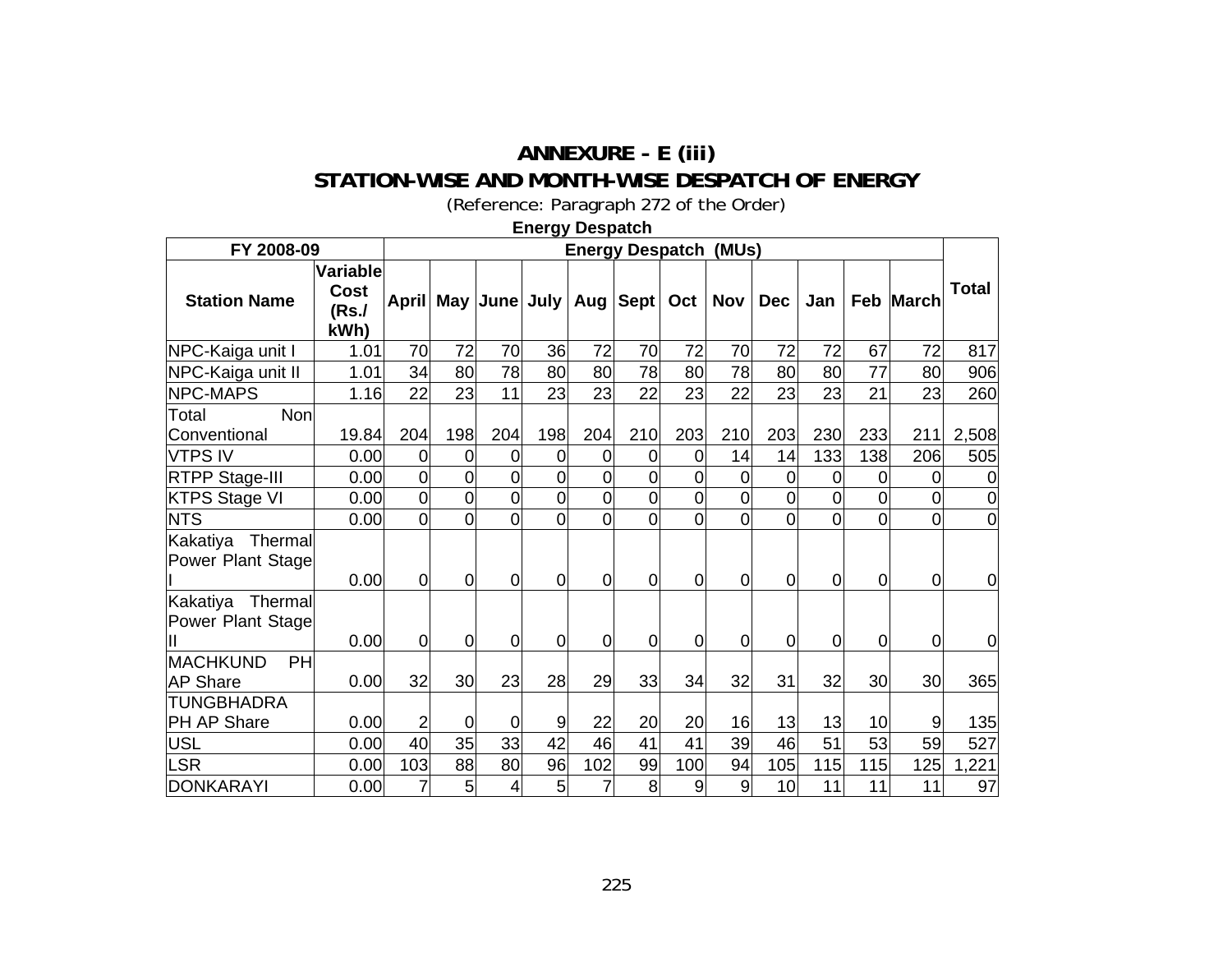|                                                                             |                                          |                |                |                     | <b>Energy Despatch</b> |                         |                        |                |                |                |                |                |                  |                |
|-----------------------------------------------------------------------------|------------------------------------------|----------------|----------------|---------------------|------------------------|-------------------------|------------------------|----------------|----------------|----------------|----------------|----------------|------------------|----------------|
| FY 2008-09                                                                  |                                          |                |                |                     |                        |                         | <b>Energy Despatch</b> |                | (MUs)          |                |                |                |                  |                |
| <b>Station Name</b>                                                         | Variable<br><b>Cost</b><br>(Rs./<br>kWh) |                |                | April May June July |                        | Aug                     | <b>Sept</b>            | Oct            | <b>Nov</b>     | <b>Dec</b>     | Jan            |                | <b>Feb March</b> | <b>Total</b>   |
| <b>SSLM</b>                                                                 | 0.00                                     | 79             | 50             | 53                  | 269                    | 328                     | 200                    | 275            | 119            | 119            | 76             | 127            | 178              | 1,874          |
| <b>NSPH</b>                                                                 | 0.00                                     | 109            | 62             | 71                  | 295                    | 334                     | 233                    | 301            | 140            | 125            | 71             | 113            | 187              | 2,042          |
| <b>NSRCPH</b>                                                               | 0.00                                     | 5              | 4              | 4                   | 5                      | 19                      | 30                     | 35             | 33             | 27             | 19             | 13             | 10               | 203            |
| <b>NSLCPH</b>                                                               | 0.00                                     | $\overline{4}$ | $\overline{4}$ | $\overline{4}$      | 4                      | 11                      | 17                     | 20             | 18             | 14             | 10             | 6              | 5                | 117            |
| POCHAMPAD PH                                                                | 0.00                                     | 1              | 0              | $\overline{0}$      | $\overline{2}$         | 10                      | 13                     | 15             | 13             | 10             | 9              | $\overline{7}$ | 6                | 87             |
| NIZAMSAGAR PH                                                               | 0.00                                     | 1              | 0              | $\overline{0}$      | $\overline{0}$         | $\overline{1}$          | 1                      | $\overline{2}$ | 1              | $\mathbf 0$    | $\overline{1}$ | $\overline{1}$ |                  | 11             |
| <b>PABM</b>                                                                 | 0.00                                     | $\overline{0}$ | $\overline{0}$ | $\overline{0}$      | $\overline{0}$         |                         | 1                      | $\overline{2}$ | $\overline{2}$ |                | 0              | o              | 0                | 8              |
| <b>MINI</b><br><b>HYDRO&amp;OTHERS</b>                                      | 0.00                                     | 1              | 1              |                     | 1                      | $\overline{\mathbf{c}}$ | $\overline{c}$         | $\overline{2}$ | $\overline{2}$ | $\overline{2}$ | $\overline{c}$ | $\overline{2}$ | 2                | 20             |
| <b>SINGUR</b>                                                               | 0.00                                     | $\overline{0}$ | $\overline{0}$ | $\overline{0}$      | $\overline{0}$         | 1                       | 1                      | $\overline{2}$ | $\Omega$       | $\overline{0}$ | $\overline{0}$ | $\overline{0}$ |                  | 7              |
| Nagarjunasagar<br>Tail<br>Pond<br>Dam<br>Power House                        | 0.00                                     | $\overline{0}$ | 0              | $\overline{0}$      | $\overline{0}$         | $\overline{0}$          | $\overline{0}$         | 0              | $\overline{0}$ | $\overline{0}$ | 0              | 0              | 0                | $\mathbf 0$    |
| Priyadarshini<br>Jurala<br>Hydro<br>Electric<br>Project-<br><b>AP Share</b> | 0.00                                     | 12             | 12             | 12                  | 12                     | 12                      | 12                     | 12             | 12             | 12             | 12             | 12             | 12               | 146            |
| Jurala<br>Lower<br>Hydro<br>Electric<br>Project                             | 0.00                                     | $\overline{0}$ | $\overline{0}$ | $\overline{0}$      | $\mathbf 0$            | $\mathbf 0$             | $\overline{0}$         | 0              | $\overline{0}$ | $\mathbf 0$    | 0              | 0              | $\overline{0}$   | $\mathbf 0$    |
| Farakka                                                                     | 0.00                                     | $\overline{0}$ | 0              | $\overline{0}$      | $\overline{0}$         | $\overline{0}$          | $\overline{0}$         | $\overline{0}$ | $\overline{0}$ | $\overline{0}$ | $\overline{0}$ | $\overline{0}$ | 0                | $\mathbf 0$    |
| Kahalgaon                                                                   | 0.00                                     | $\overline{0}$ | 0              | $\overline{0}$      | $\overline{0}$         | $\overline{0}$          | $\mathbf 0$            | $\overline{0}$ | $\overline{0}$ | $\overline{0}$ | 0              | $\overline{0}$ | $\overline{0}$   | $\mathbf 0$    |
| Talcher - Stage 1                                                           | 0.00                                     | $\overline{0}$ | $\overline{0}$ | $\overline{0}$      | $\overline{0}$         | $\overline{0}$          | $\overline{0}$         | $\overline{0}$ | $\overline{0}$ | $\overline{0}$ | $\overline{0}$ | $\overline{0}$ | O                | $\overline{0}$ |
| <b>NTPC</b><br>Simhadri<br>Stage II                                         | 0.00                                     | $\overline{0}$ | 0              | $\mathbf 0$         | $\mathbf 0$            | $\mathbf 0$             | $\overline{0}$         | $\mathbf 0$    | $\mathbf 0$    | $\mathbf 0$    | 0              | 0              | 0                | $\mathbf 0$    |
| <b>PTC</b>                                                                  | 0.00                                     | $\overline{0}$ | $\overline{0}$ | $\Omega$            | $\overline{0}$         | $\overline{0}$          | $\overline{0}$         | $\overline{0}$ | $\overline{0}$ | $\overline{0}$ | $\overline{0}$ | $\overline{0}$ | $\Omega$         | $\overline{0}$ |

**Energy Despatch**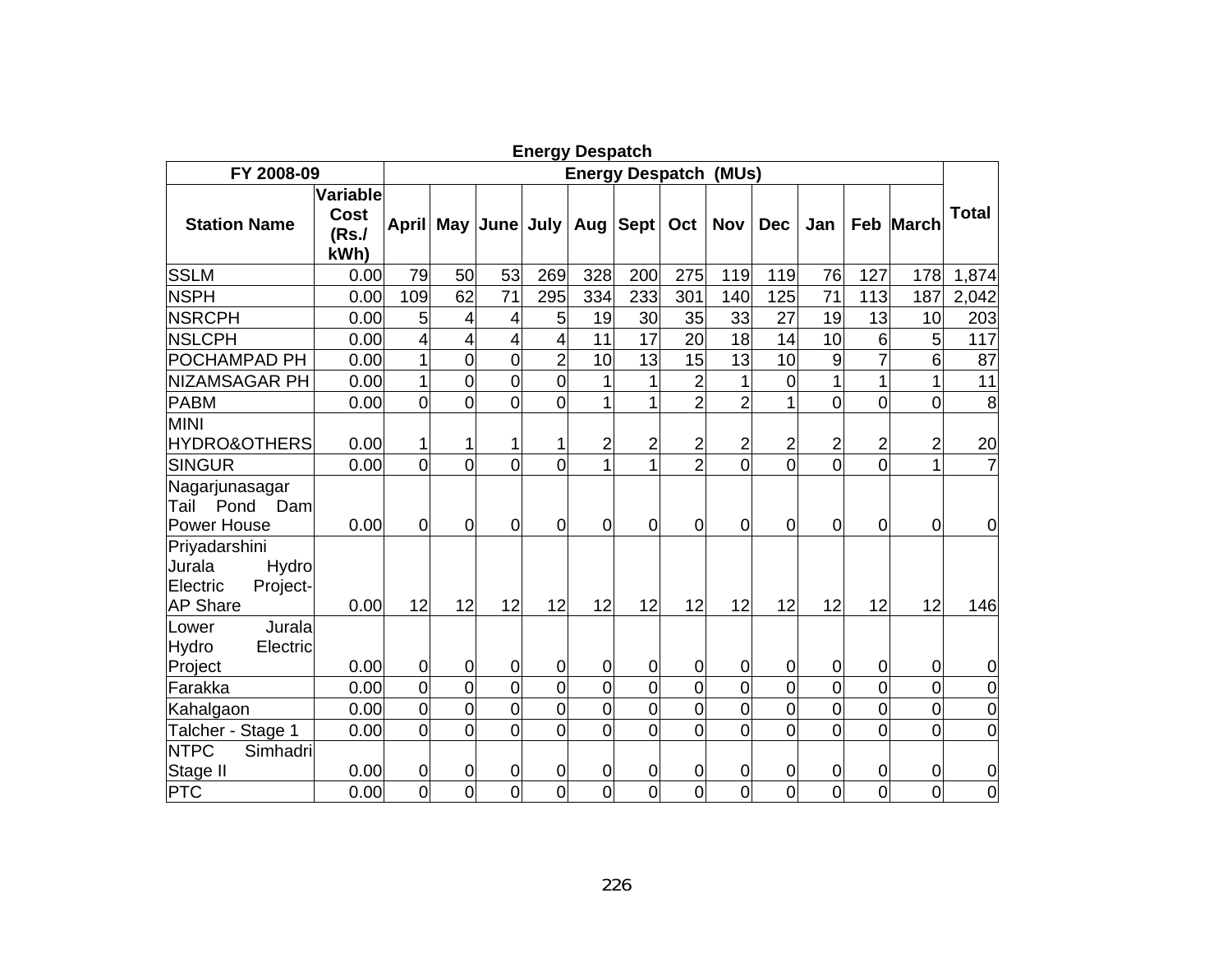|                                                   |                                  |                |                |                     | Energy Despatch |                                 |                |                |                |                |                |                |                  |                |
|---------------------------------------------------|----------------------------------|----------------|----------------|---------------------|-----------------|---------------------------------|----------------|----------------|----------------|----------------|----------------|----------------|------------------|----------------|
| FY 2008-09                                        |                                  |                |                |                     |                 | <b>Energy Despatch</b><br>(MUs) |                |                |                |                |                |                |                  |                |
| <b>Station Name</b>                               | Variable<br>Cost<br>(Rs.<br>kWh) |                |                | April May June July |                 | Aug                             | <b>Sept</b>    | Oct            | <b>Nov</b>     | <b>Dec</b>     | Jan            |                | <b>Feb March</b> | <b>Total</b>   |
| Kondapalli                                        |                                  |                |                |                     |                 |                                 |                |                |                |                |                |                |                  |                |
| (Naphtha)                                         | 0.00                             | $\overline{0}$ | $\overline{0}$ | $\overline{0}$      | $\overline{0}$  | 0                               | $\overline{0}$ | $\mathbf 0$    | $\overline{0}$ | 0              | $\overline{0}$ | 0              | 0                | $\mathbf 0$    |
| Vishakapatnam<br><b>Steel Plant</b>               | 0.00                             | $\overline{0}$ | $\mathbf 0$    | $\overline{0}$      | $\overline{0}$  | 0                               | 0              | 0              | 0              | 0              | 0              | 0              | 0                | $\mathbf 0$    |
| <b>NB Ferro Alloys</b>                            | 0.00                             | $\overline{0}$ | $\Omega$       | $\Omega$            |                 | $\overline{0}$                  | $\Omega$       | $\overline{0}$ | $\overline{0}$ | $\overline{0}$ | $\overline{0}$ | $\overline{0}$ | $\Omega$         | $\overline{0}$ |
| <b>RCL</b><br>and<br>Short-<br>Sources(IG<br>Term |                                  |                |                |                     |                 |                                 |                |                |                |                |                |                |                  |                |
| Wells, Kesoram)                                   | 0.00                             | $\overline{0}$ | $\overline{0}$ | $\overline{0}$      | $\mathbf 0$     | $\mathbf 0$                     | $\overline{0}$ | 0              | $\mathbf 0$    | 0              | 0              | $\mathbf 0$    | $\overline{0}$   | 0              |
| LVS                                               | 0.00                             | $\overline{0}$ | $\overline{0}$ | $\overline{0}$      | $\overline{0}$  | $\overline{0}$                  | $\overline{0}$ | $\overline{0}$ | $\overline{0}$ | $\overline{0}$ | $\overline{0}$ | $\overline{0}$ |                  | $\overline{0}$ |
| Talcher Stage 2                                   | 0.74                             | 288            | 248            | 212                 | 255             | 315                             | 300            | 315            | 285            | 223            | 240            | 226            | 310              | 3,217          |
| <b>BSES</b>                                       | 0.91                             | 72             | 75             | 72                  | 75              | 75                              | 72             | 75             | 72             | 75             | 75             | 70             | 75               | 881            |
| <b>GVK</b>                                        | 0.97                             | 94             | 94             | 93                  | 95              | 96                              | 93             | 97             | 91             | 94             | 94             | 87             | 96               | 1,124          |
| Spectrum                                          | 0.97                             | 104            | 107            | 104                 | 107             | 66                              | 104            | 107            | 104            | 107            | 107            | 97             | 107              | 1,220          |
| <b>KTPS A</b>                                     | 1.00                             | 150            | 155            | 150                 | 155             | 135                             | 130            | 110            | 130            | 155            | 155            | 144            | 155              | 1,723          |
| <b>KTPSB</b>                                      | 1.00                             | 151            | 156            | 151                 | 118             | 156                             | 75             | 143            | 151            | 156            | 156            | 146            | 156              | 1,715          |
| <b>KTPS C</b>                                     | 1.00                             | 151            | 156            | 151                 | 118             | 118                             | 151            | 156            | 151            | 156            | 156            | 146            | 156              | 1,766          |
| <b>SSLM LCPH</b>                                  | 1.01                             | 66             | 23             | 27                  | 302             | 442                             | 299            | 324            | 113            | 175            | 71             | 89             | 254              | 2,185          |
| <b>APGPCL</b><br>$\mathbf{I}$                     |                                  |                |                |                     |                 |                                 |                |                |                |                |                |                |                  |                |
| Allocated capacity                                | 1.03                             | 25             | 26             | 25                  | 26              | 12                              | 25             | 26             | 25             | 26             | 26             | 23             | 26               | 291            |
| NTPC (SR)                                         | 1.05                             | 449            | 464            | 412                 | 423             | 425                             | 353            | 364            | 438            | 464            | 464            | 419            | 464              | 5,139          |
| <b>KTPSD</b>                                      | 1.01                             | 318            | 329            | 318                 | 329             | 249                             | 239            | 329            | 318            | 329            | 329            | 308            | 329              | 3,725          |
| Kondapalli (Gas)                                  | 1.10                             | 174            | 180            | 174                 | 180             | 180                             | 174            | 180            | 174            | 180            | 180            | 163            | 180              | 2,121          |
| <b>NTPC</b><br>Simhadri                           |                                  |                |                |                     |                 |                                 |                |                |                |                |                |                |                  |                |
| Stage I                                           | 1.12                             | 656            | 683            | 661                 | 325             | 490                             | 556            | 680            | 661            | 683            | 683            | 639            | 683              | 7,400          |
| <b>APGPCL</b>                                     |                                  |                |                |                     |                 |                                 |                |                |                |                |                |                |                  |                |
| Allocated capacity                                | 1.14                             | 5 <sub>l</sub> | 5 <sub>l</sub> | $5\overline{)}$     | 5               | 8                               | 5              | 5              | 5              | 5              | 5              | 5              | 5 <sub>l</sub>   | 64             |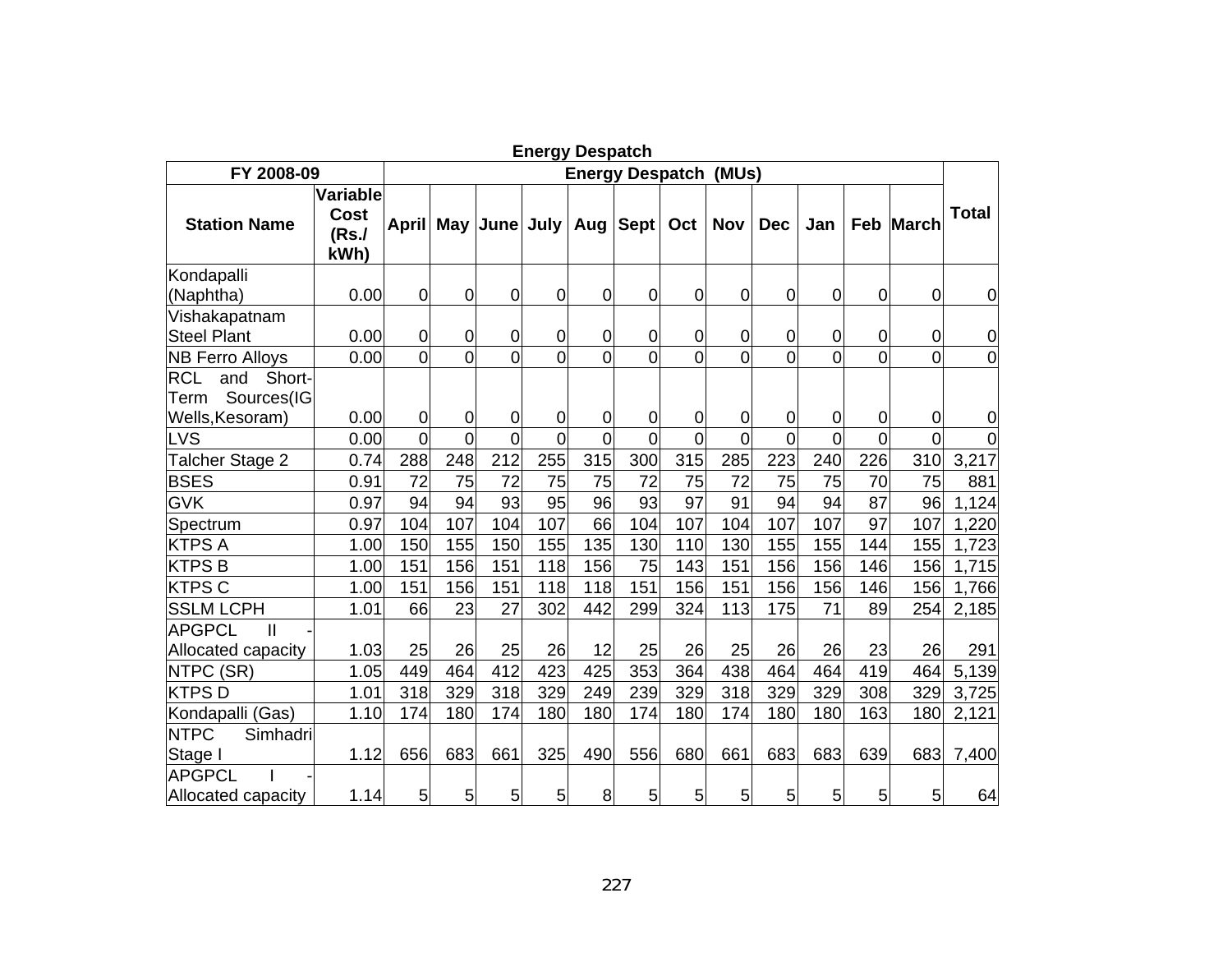| <b>Energy Despatch</b> |                                  |     |                |                                                                                                                                                                                                                                                                                                                    |                |                |                        |                  |            |                |                |                |           |              |
|------------------------|----------------------------------|-----|----------------|--------------------------------------------------------------------------------------------------------------------------------------------------------------------------------------------------------------------------------------------------------------------------------------------------------------------|----------------|----------------|------------------------|------------------|------------|----------------|----------------|----------------|-----------|--------------|
| FY 2008-09             |                                  |     |                |                                                                                                                                                                                                                                                                                                                    |                |                | <b>Energy Despatch</b> |                  | (MUs)      |                |                |                |           |              |
| <b>Station Name</b>    | Variable<br>Cost<br>(Rs.<br>kWh) |     |                | April May June July Aug                                                                                                                                                                                                                                                                                            |                |                | Sept                   | Oct <sub>1</sub> | <b>Nov</b> | <b>Dec</b>     | Jan            |                | Feb March | <b>Total</b> |
| NTPC (SR) Stage        |                                  |     |                |                                                                                                                                                                                                                                                                                                                    |                |                |                        |                  |            |                |                |                |           |              |
| Ш                      | 1.14                             | 113 | 117            | 113                                                                                                                                                                                                                                                                                                                | 83             | 56             | 113                    | 117              | 113        | 117            | 117            | 106            | 117       | 1,278        |
| Srivathsa              | 1.21                             | 11  | 11             | 11                                                                                                                                                                                                                                                                                                                 | 11             | 11             | 9                      | 8                | 8          | 8              | 8              | 8              | 8         | 110          |
| RTS <sub>B</sub>       | 1.21                             | 40  | 41             | 40                                                                                                                                                                                                                                                                                                                 | 41             | 41             | 40                     | 41               | 40         | 41             | 38             |                |           | 404          |
| NLC - II               | 1.25                             | 129 | 128            | 124                                                                                                                                                                                                                                                                                                                | 112            | 101            | 124                    | 94               | 107        | 131            | 134            | 121            | 135       | 1,440        |
| $NLC - I$              | 1.25                             | 76  | 83             | 76                                                                                                                                                                                                                                                                                                                 | 83             | 73             | 53                     | 68               | 52         | 45             | 62             | 75             | 83        | 828          |
| <b>VTPSI</b>           | 1.26                             | 266 | 274            | 266                                                                                                                                                                                                                                                                                                                | 274            | 207            | 266                    | 274              | 266        | 207            | 274            | 257            | 274       | 3,106        |
| <b>VTPS II</b>         | 1.26                             | 263 | 272            | 263                                                                                                                                                                                                                                                                                                                | 272            | 205            | 263                    | 200              | 129        | 254            | 272            | 254            | 272       | 2,920        |
| <b>VTPS III</b>        | 1.26                             | 263 | 272            | 263                                                                                                                                                                                                                                                                                                                | 205            | 272            | 129                    | 250              | 263        | 272            | 272            | 254            | 272       | 2,986        |
| <b>RTPP Stage-II</b>   | 1.47                             | 201 | 265            | 256                                                                                                                                                                                                                                                                                                                | 265            | 196            | 256                    | 265              | 256        | 265            | 265            | 246            | 265       | 2,999        |
| <b>GVK Extension</b>   | 1.57                             | 0   | 0              | 0                                                                                                                                                                                                                                                                                                                  | 0              | 0              | $\Omega$               | $\Omega$         | 0          | $\Omega$       | 88             | 88             | 86        | 263          |
| Vemagiri               | 1.57                             | 0   | $\overline{0}$ | $\overline{0}$                                                                                                                                                                                                                                                                                                     | 0              | $\overline{0}$ | $\overline{0}$         | 0                | 0          | $\overline{0}$ | 132            | 132            | 128       | 391          |
| Gautami                | 1.57                             | 0   | $\overline{0}$ | $\overline{0}$                                                                                                                                                                                                                                                                                                     | 0              | 0              | 0                      | 0                | $\Omega$   | $\overline{0}$ | 158            | 158            | 141       | 456          |
| Konaseema              | 1.57                             | 0   | $\Omega$       | $\overline{0}$                                                                                                                                                                                                                                                                                                     | 0              | 0              | 0                      | 0                | $\Omega$   | $\Omega$       | 106            | 129            | 0         | 235          |
| <b>RTPP I</b>          | 1.63                             | 152 | 256            | 170                                                                                                                                                                                                                                                                                                                | 144            | 204            | 235                    | 7                | 176        | 274            | 0              | 50             | $\Omega$  | 1,669        |
| Other Short Term       |                                  |     |                |                                                                                                                                                                                                                                                                                                                    |                |                |                        |                  |            |                |                |                |           |              |
| Sources                | 7.00                             | O.  | 0              | $\overline{0}$                                                                                                                                                                                                                                                                                                     | $\overline{0}$ | $\overline{0}$ | $\Omega$               | $\Omega$         | $\Omega$   | 0              | $\overline{0}$ | $\overline{0}$ |           | $\Omega$     |
| <b>TOTAL</b>           |                                  |     |                | $\vert 4,945\vert 5,084\vert 4,786\vert 5,107\vert 5,439\vert 5,156\vert 5,484\vert 5,052\vert 5,349\vert 5,631\vert 5,477\vert 5,163\vert 5,184\vert 5,185\vert 5,186\vert 5,187\vert 5,188\vert 5,188\vert 5,188\vert 5,188\vert 5,188\vert 5,188\vert 5,188\vert 5,188\vert 5,188\vert 5,188\vert 5,188\vert 5$ |                |                |                        |                  |            |                |                |                |           | 6,004 63,512 |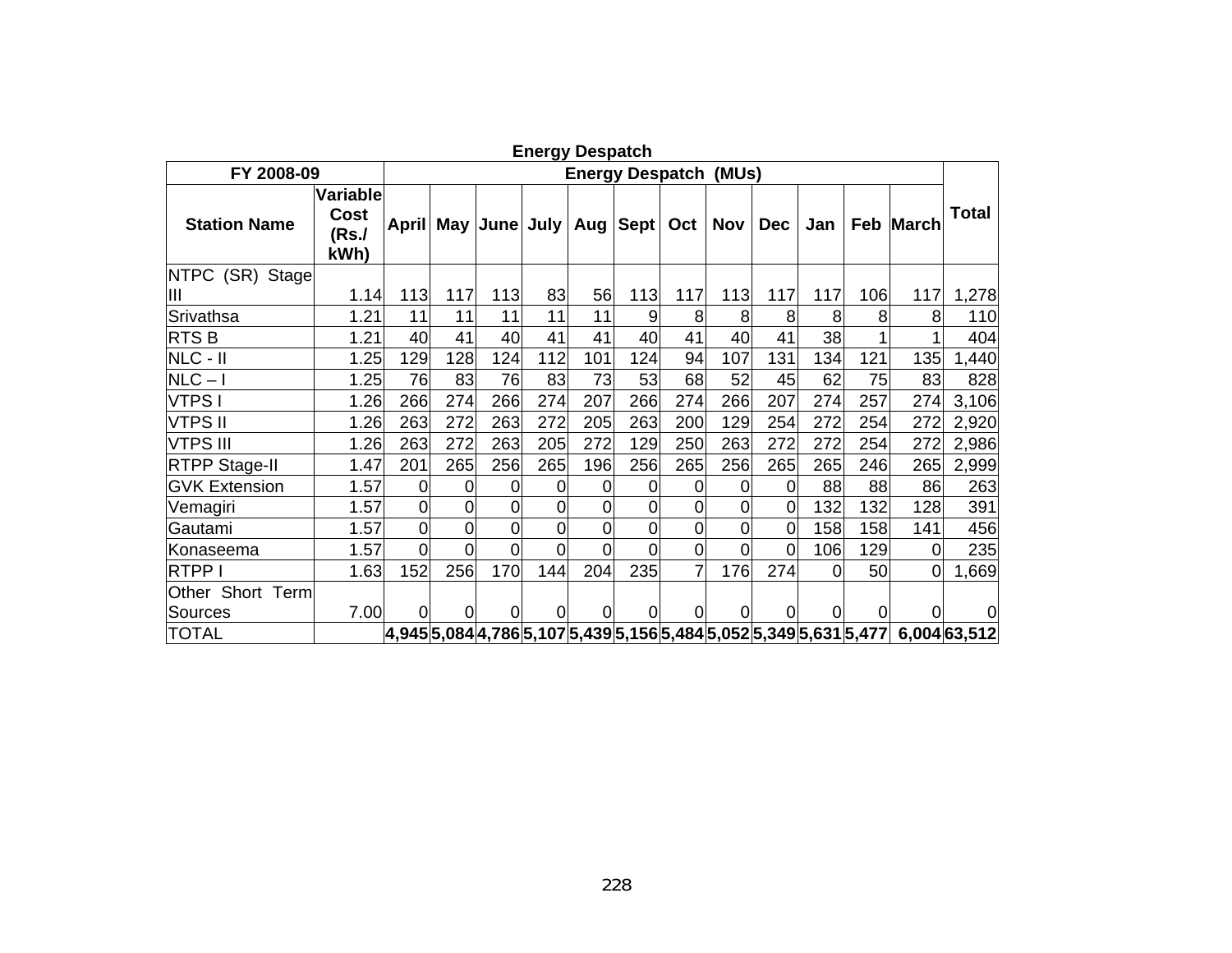## **ANNEXURE F POWER PURCHAGE (IN MU) WITH SALES AND LOSSES**

(Reference: Paragraph [266](#page-108-0) of the Order)

| <b>Discom</b> | <b>Voltage</b> | <b>Losses</b><br>(%) | <b>Sales</b><br>(MU) | 33 kV    | Input upto Requirement/Input<br>at EHT (MU) |
|---------------|----------------|----------------------|----------------------|----------|---------------------------------------------|
|               | upto 33<br>kV  | 15.89%               | 21059.66             | 25038.24 | 26135.95                                    |
| <b>CPDCL</b>  | <b>EHT</b>     | 4.20%                | 2840.80              |          | 2965.34                                     |
|               | Total          | 21.76%               | 23900.46             |          | 29101.29                                    |
|               | upto 33<br>kV  | 14.53%               | 6780.11              | 7932.74  | 8280.52                                     |
| <b>EPDCL</b>  | <b>EHT</b>     | 4.20%                | 2044.70              |          | 2134.34                                     |
|               | Total          | 18.02%               | 8824.81              |          | 10414.86                                    |
|               | upto 33<br>kV  | 17.08%               | 6314.51              | 7615.19  | 7949.05                                     |
| <b>NPDCL</b>  | <b>EHT</b>     | 4.20%                | 1431.70              |          | 1494.46                                     |
|               | Total          | 21.91%               | 7746.21              |          | 9443.51                                     |
|               | upto 33<br>kV  | 14.94%               | 10746.27             | 12633.75 | 13187.63                                    |
| <b>SPDCL</b>  | <b>EHT</b>     | 4.20%                | 1309.85              |          | 1367.27                                     |
|               | Total          | 20.73%               | 12056.12             |          | 14554.91                                    |
|               | upto 33<br>kV  | 23.72%               | 44900.55             | 58866.56 | 55553.14                                    |
| <b>State</b>  | <b>EHT</b>     | 4.38%                | 7627.04              |          | 7961.42                                     |
|               | Total          | 20.92%               | 52527.59             |          | 63514.56                                    |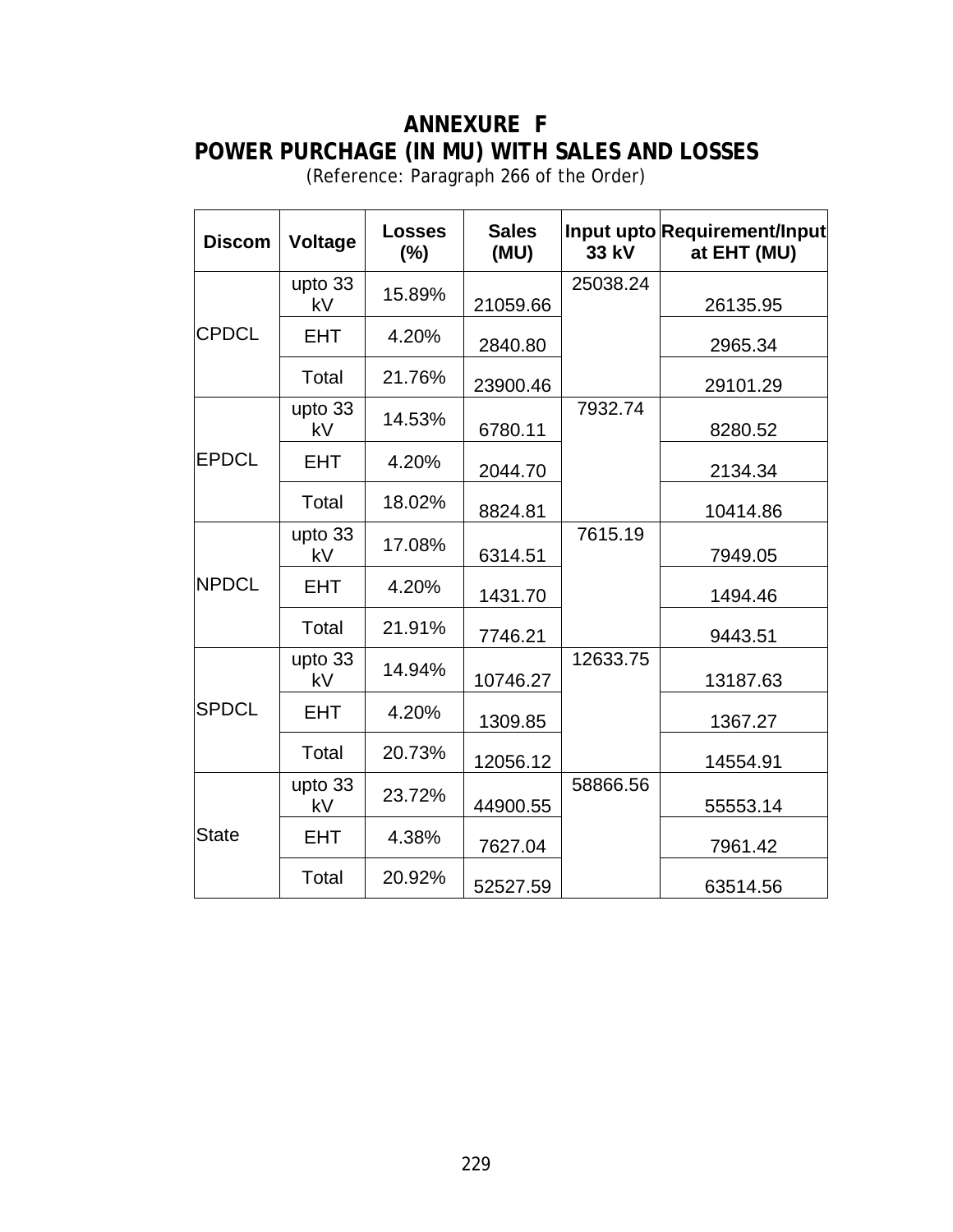## **ANNEXURE - G(i)**  APCPDCL(Reference: Paragraph [313](#page-130-0) of the Order)

# **Power Purchase Costs for FY 2008-09 as filed by Discom**

| <b>Source of Power</b>                                                                       | <b>Load Dispatch</b><br>(MUs) | <b>Fixed Cost</b><br>(Rs crores) | <b>Total Variable</b><br>Cost<br>(Rs crores) | Incentive,<br><b>Income Tax</b><br>& Others<br>(Rs crores) | <b>Total Cost</b><br>(Rs crores) | Avg. Cost/<br>unit<br>(Rs/ unit) |
|----------------------------------------------------------------------------------------------|-------------------------------|----------------------------------|----------------------------------------------|------------------------------------------------------------|----------------------------------|----------------------------------|
| <b>APGENCO</b>                                                                               | 14099.44                      | 890.97                           | 1382.60                                      | 43.95                                                      | 2317.52                          | 1.64                             |
| Thermal                                                                                      | 10624.76                      | 890.97                           | 1286.58                                      | 43.95                                                      | 2221.50                          | 2.09                             |
| Hydel                                                                                        | 3474.67                       | 96.02<br>0.00<br>0.00            |                                              | 96.02                                                      | 0.28                             |                                  |
| <b>CGS-SR</b>                                                                                | 5891.27                       | 388.19                           | 603.93                                       | 44.49                                                      | 1036.61                          | 1.76                             |
| NTPC Simhadri Stage I                                                                        | 3176.21                       | 199.81                           | 354.85                                       | 8.94                                                       | 563.60                           | 1.77                             |
| APGPCL I & II                                                                                | 154.59                        | 5.50                             | 16.23                                        | 0.00                                                       | 21.73                            | 1.41                             |
| <b>IPPs</b>                                                                                  | 2978.34                       | 371.87                           | 338.30                                       | 0.00                                                       | 710.18                           | 2.38                             |
| <b>NCE &amp; Others</b>                                                                      | 585.00                        | 0.00<br>173.74                   |                                              | 0.00                                                       | 173.74                           | 2.97                             |
| <b>Total of allocated sources</b>                                                            | 26884.84                      | 1856.34                          | 2869.65                                      | 97.38                                                      | 4823.38                          | 1.79                             |
| Other short term sources                                                                     | 1581.44                       |                                  | 1107.01                                      |                                                            | 1107.01                          | 7.00                             |
| Sale<br><b>DISCOMS</b><br>other<br>to<br>(pool sales)                                        | 1980.87                       |                                  | 451.30                                       |                                                            | 451.30                           | 2.28                             |
| Net after D-to-D                                                                             | 30447.22                      | 1856.34                          | 4427.95                                      | 97.38                                                      | 6381.67                          | 2.10                             |
| Energy required for<br>Lift<br>Govt<br><b>Irrigation</b><br>schemes<br>as<br>per<br>addeadum | 402.41                        |                                  | 346.88                                       |                                                            | 346.88                           | 8.62                             |
| <b>Grand Total</b>                                                                           | 30849.63                      | 1856.34                          | 4774.83                                      | 97.38                                                      | 6728.55                          | 2.18                             |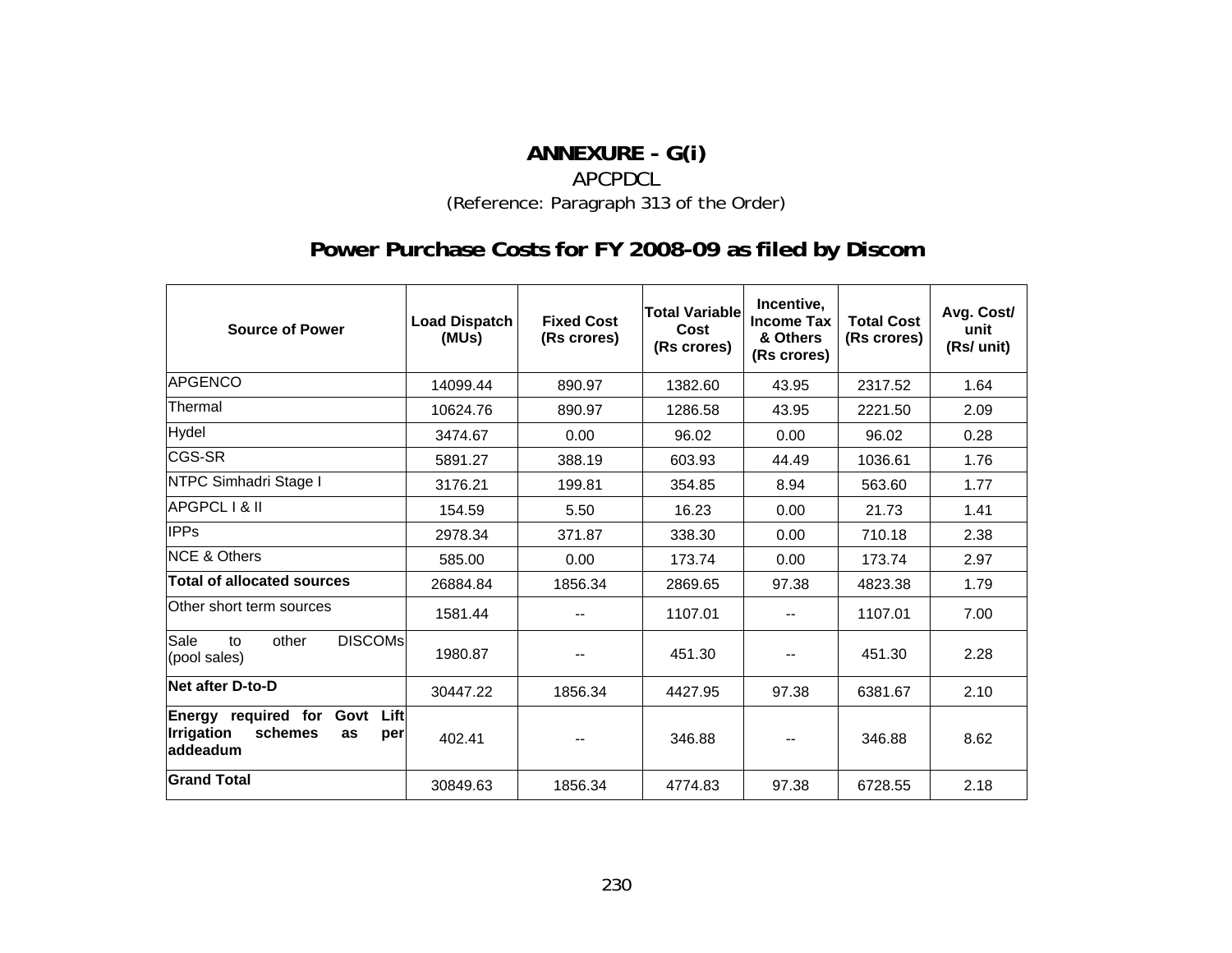| Source of<br><b>Power</b>          | Load<br><b>Dispatch</b><br>(MUs) | <b>Fixed Cost</b><br>(Rs crores) | <b>Total</b><br><b>Variable</b><br><b>Cost</b><br>(Rs crores) | Incentive,<br><b>Income Tax &amp;</b><br><b>Others</b><br>(Rs crores) | (Rs<br>crores) | Total Cost Avg. Cost/<br>unit<br>(Rs/ unit) |
|------------------------------------|----------------------------------|----------------------------------|---------------------------------------------------------------|-----------------------------------------------------------------------|----------------|---------------------------------------------|
| <b>APGENCO</b>                     | 14158.12                         | 868.73                           | 1325.31                                                       | 49.42                                                                 | 2243.46        | 1.58                                        |
| Thermall                           | 10225.12                         | 868.73                           | 1229.29                                                       | 49.42                                                                 | 2147.44        | 2.10                                        |
| <b>Hydel</b>                       | 3933.01                          | 0.00                             | 96.02                                                         | 0.00                                                                  | 96.02          | 0.24                                        |
| <b>CGS</b>                         | 6037.05                          | 388.19                           | 614.72                                                        | 35.79                                                                 | 1038.70        | 1.72                                        |
| <b>NTPC</b><br>Simhadri<br>Stage I | 3217.52                          | 199.81                           | 359.46                                                        | 11.95                                                                 | 571.22         | 1.78                                        |
| <b>APGPCL</b>                      | 154.59                           | 5.50                             | 16.23                                                         | 0.00                                                                  | 21.73          | 1.41                                        |
| <b>IPPs</b>                        | 2909.26                          | 371.87                           | 327.46                                                        | 0.00                                                                  | 699.33         | 2.40                                        |
| <b>NCE &amp;</b><br><b>OTHERS</b>  | 585.06                           | 17.66                            | 173.74                                                        | 0.00                                                                  | 191.39         | 3.27                                        |
| <b>GRAND TOTAL</b>                 | 27061.60                         | 1851.77                          | 2816.91                                                       | 97.16                                                                 | 4765.83        | 1.76                                        |

APCPDCL Power Purchase Cost for FY 2008-09 as approved by APERC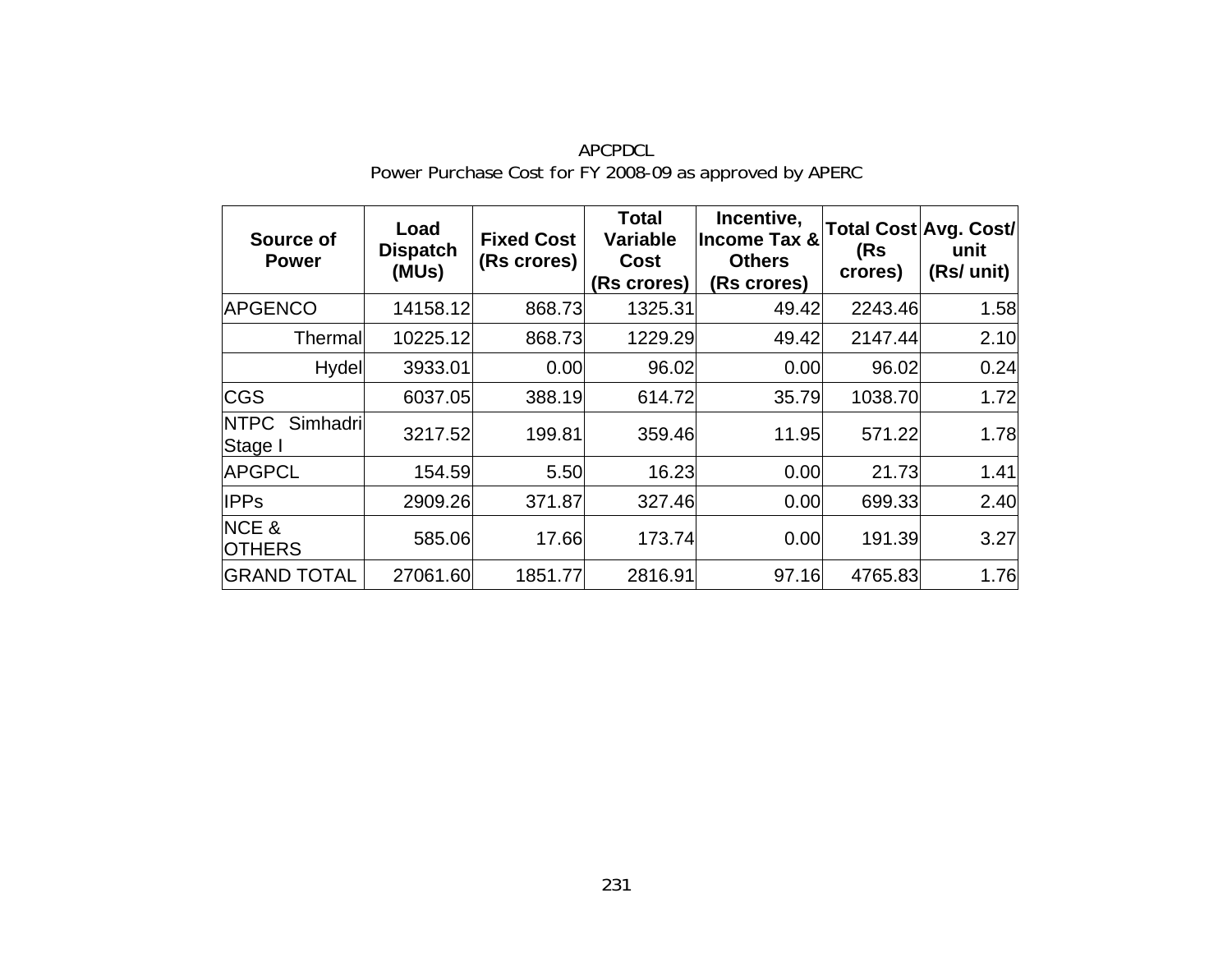## **ANNEXURE - G(ii)**  APEPDCL (Reference: Paragraph [332](#page-141-0) of the Order) **Power Purchase Costs for FY 2008-09 as filed by Discom**

| <b>Source of Power</b>                                                        | Load<br><b>Dispatch</b><br>(MUs) | <b>Fixed Cost</b><br><b>(Rs crores)</b> | <b>Total</b><br>Variable<br>Cost<br>(Rs crores) | Incentive,<br><b>Income Tax</b><br>& Others<br>(Rs crores) | (Rs<br>crores) | Total Cost Avg. Cost/<br>unit<br>(Rs/ unit) |
|-------------------------------------------------------------------------------|----------------------------------|-----------------------------------------|-------------------------------------------------|------------------------------------------------------------|----------------|---------------------------------------------|
| <b>APGENCO</b>                                                                | 5415.38                          | 342.21                                  | 531.03                                          | 16.88                                                      | 890.12         | 1.64                                        |
| Thermal                                                                       | 4080.81                          | 342.21                                  | 494.16                                          | 16.88                                                      | 853.24         | 2.09                                        |
| Hydel                                                                         | 1334.57                          | 0.00                                    | 36.88                                           | 0.00                                                       | 36.88          | 0.28                                        |
| <b>CGS-SR</b>                                                                 | 2262.74                          | 149.10                                  | 231.96                                          | 17.09                                                      | 398.15         | 1.76                                        |
| <b>NTPC Simhadri Stage I</b>                                                  | 1219.94                          | 76.74                                   | 136.29                                          | 3.43                                                       | 216.47         | 1.77                                        |
| <b>APGPCL I &amp; II</b>                                                      | 59.38                            | 2.11<br>6.23<br>0.00                    |                                                 | 8.35                                                       | 1.41           |                                             |
| <b>IPPs</b>                                                                   | 1143.93                          | 142.83                                  | 129.94                                          | 0.00                                                       | 272.77         | 2.38                                        |
| <b>NCE &amp; Others</b>                                                       | 587.22                           | 40.61                                   | 159.71                                          | 0.00                                                       | 200.32         | 3.41                                        |
| <b>Total of allocated sources</b>                                             | 10688.59                         | 753.60                                  | 1195.17                                         | 37.40                                                      | 1986.18        | 1.86                                        |
| Other short term sources                                                      | 607.41                           | ۰.                                      | 425.18                                          |                                                            | 425.18         | 7.00                                        |
| <b>DISCOMS</b><br>Sale<br>other<br>to<br>(pool sales)                         | $(-)$ 1006.31                    | $\overline{\phantom{a}}$                | $(-)$ 516.13                                    | $--1$                                                      | $(-)$ 516.13   |                                             |
| Net after D-to-D                                                              | 10289.68                         | 753.60                                  | 1104.22                                         | 37.40                                                      | 1895.23        | 1.84                                        |
| <b>Energy required for Govt</b><br>Lift Irrigation schemes as<br>per addeadum | 189.93                           | --                                      | 163.72                                          |                                                            | 163.72         | 8.62                                        |
| <b>Grand Total</b>                                                            | 10479.61                         | 753.60                                  | 1267.94                                         | 37.40                                                      | 2058.95        | 1.96                                        |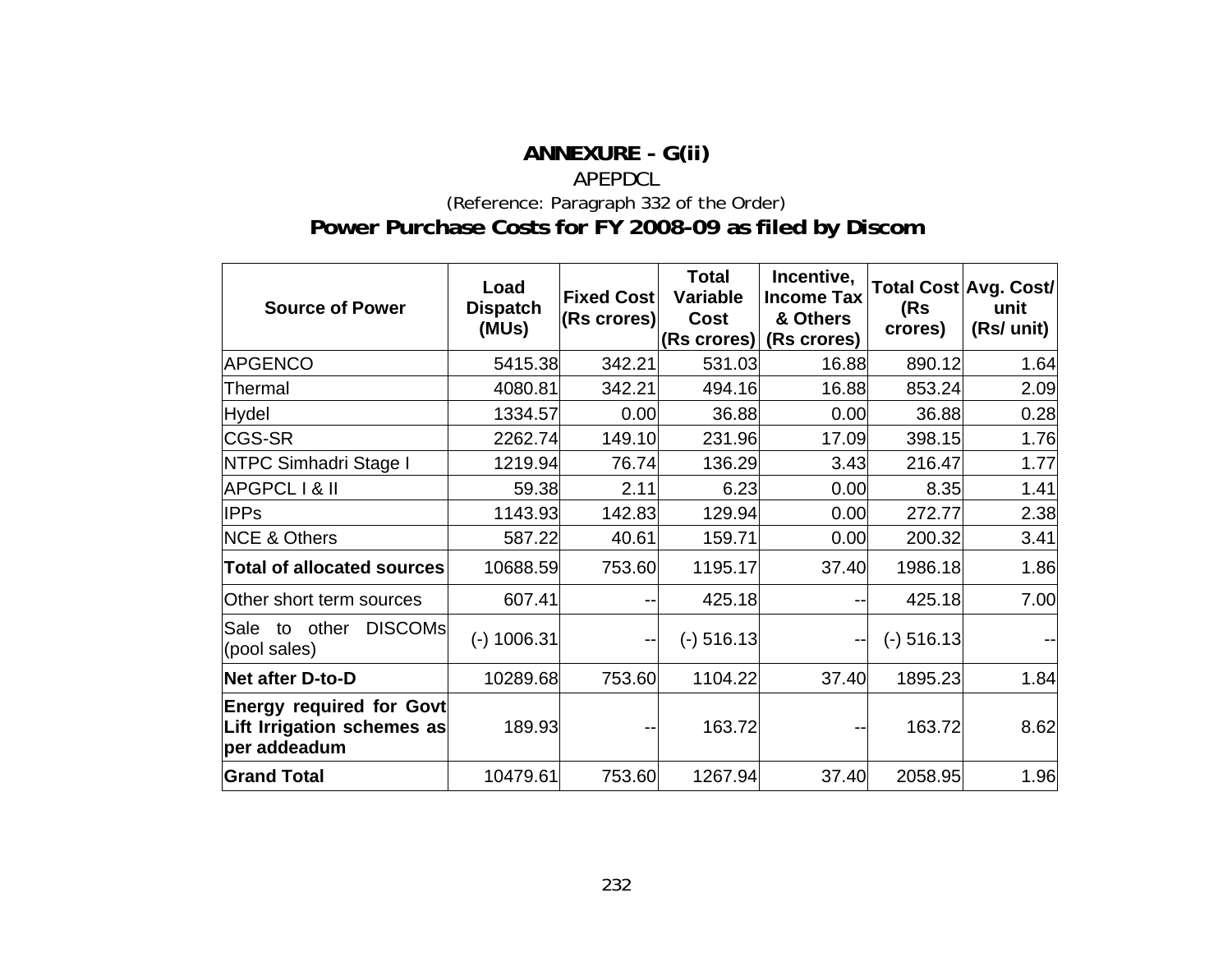| Source of Power                    | Load<br><b>Dispatch</b><br>(MUs) | <b>Fixed Cost</b><br>(Rs crores) | <b>Total</b><br><b>Variable</b><br>Cost<br>(Rs crores) | Incentive,<br><b>Income Tax</b><br>& Others<br>(Rs crores) | <b>Total Cost</b><br>(Rs crores) | Avg.<br>Cost/ unit<br>(Rs/ unit) |
|------------------------------------|----------------------------------|----------------------------------|--------------------------------------------------------|------------------------------------------------------------|----------------------------------|----------------------------------|
| <b>APGENCO</b>                     | 5437.92                          | 333.67                           | 509.03                                                 | 18.98                                                      | 861.68                           | 1.58                             |
| Thermall                           | 3927.31                          | 333.67                           | 472.15                                                 | 18.98                                                      | 824.80                           | 2.10                             |
| Hydel                              | 1510.61                          | 0.00                             | 36.88                                                  | 0.00                                                       | 36.88                            | 0.24                             |
| <b>CGS</b>                         | 2318.74                          | 149.10                           | 236.11                                                 | 13.75                                                      | 398.95                           | 1.72                             |
| <b>NTPC</b><br>Simhadri<br>Stage I | 1235.80                          | 76.74                            | 138.06                                                 | 4.59                                                       | 219.40                           | 1.78                             |
| <b>APGPCL</b>                      | 59.38                            | 2.11                             | 6.23                                                   | 0.00                                                       | 8.35                             | 1.41                             |
| <b>IPPs</b>                        | 1117.40                          | 142.83                           | 125.77                                                 | 0.00                                                       | 268.60                           | 2.40                             |
| <b>NCE &amp; OTHERS</b>            | 587.22                           | 6.78                             | 144.47                                                 | 0.00                                                       | 151.25                           | 2.58                             |
| <b>GRAND TOTAL</b>                 | 10756.45                         | 711.24                           | 1159.67                                                | 37.32                                                      | 1908.22                          | 1.77                             |

APEPDCL Power Purchase Cost for FY 2008-09 as approved by APERC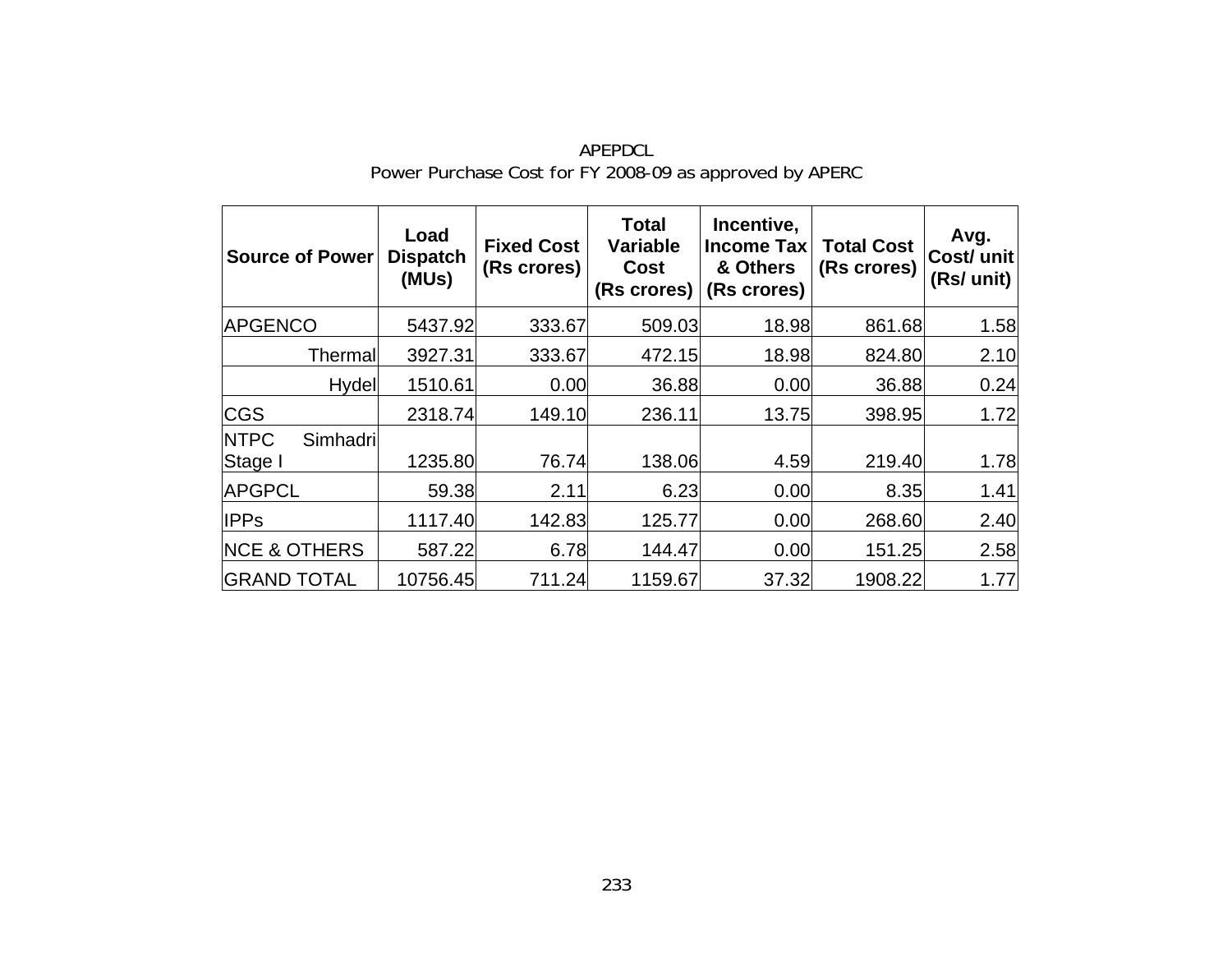## **ANNEXURE - G(iii)**

## APNPDCL

(Reference: Paragraph [350](#page-150-0) of the Order)

### **Power Purchase Costs for FY 2008-09 as filed by Discom**

| <b>Source of Power</b>                                                        | Load<br><b>Dispatch</b><br>(MUs) | <b>Fixed Cost</b><br>(Rs crores) | <b>Total Variablel</b><br>Cost<br>(Rs crores) | Incentive,<br>Income Tax &<br><b>Others</b><br>(Rs crores) | <b>Total Cost</b><br>(Rs crores) | Avg. Cost/<br>unit<br>(Rs/ unit) |
|-------------------------------------------------------------------------------|----------------------------------|----------------------------------|-----------------------------------------------|------------------------------------------------------------|----------------------------------|----------------------------------|
| <b>APGENCO</b>                                                                | 5486.72                          | 346.72                           | 538.03                                        | 17.10                                                      | 901.85                           | 1.64                             |
| Thermal                                                                       | 4134.57                          | 346.72                           | 500.67                                        | 17.10                                                      | 864.48                           | 2.09                             |
| <b>Hydel</b>                                                                  | 1352.15                          | 0.00                             | 37.37                                         | 0.00                                                       | 37.37                            | 0.28                             |
| CGS-SR                                                                        | 2292.55                          | 151.07                           | 235.01                                        | 17.31                                                      | 403.39                           | 1.76                             |
| NTPC Simhadri Stage I                                                         | 1236.01                          | 77.75                            | 138.09                                        | 3.48                                                       | 219.32                           | 1.77                             |
| <b>APGPCL I &amp; II</b>                                                      | 60.16                            | 2.14                             | 6.31                                          | 0.00                                                       | 8.46                             | 1.41                             |
| <b>IPPs</b>                                                                   | 1159.00                          | 144.71                           | 131.65                                        | 0.00                                                       | 276.36                           | 2.38                             |
| <b>NCE &amp; Others</b>                                                       | 439.31                           | 0.00                             | 130.65                                        | 0.00                                                       | 130.65                           | 2.97                             |
| <b>Total of allocated sources</b>                                             | 10673.75                         | 722.39                           | 1179.75                                       | 37.89                                                      | 1940.03                          | 1.82                             |
| Other short term sources                                                      | 615.41                           | ۰.                               | 430.79                                        |                                                            | 430.79                           | 7.00                             |
| Sale to other DISCOMs<br>(pool sales)                                         | (-) 745.34                       |                                  | $(-) 727.03$                                  |                                                            | $(-) 727.03$                     |                                  |
| Net after D-to-D                                                              | 10543.82                         | 722.39                           | 883.51                                        | 37.89                                                      | 1643.79                          | 1.56                             |
| <b>Energy required for Govt</b><br>Lift Irrigation schemes as<br>per addeadum | 262.86                           | ٠.                               | 226.59                                        |                                                            | 226.59                           | 8.62                             |
| <b>Grand Total</b>                                                            | 10806.68                         | 722.39                           | 1110.10                                       | 37.89                                                      | 1870.38                          | 1.73                             |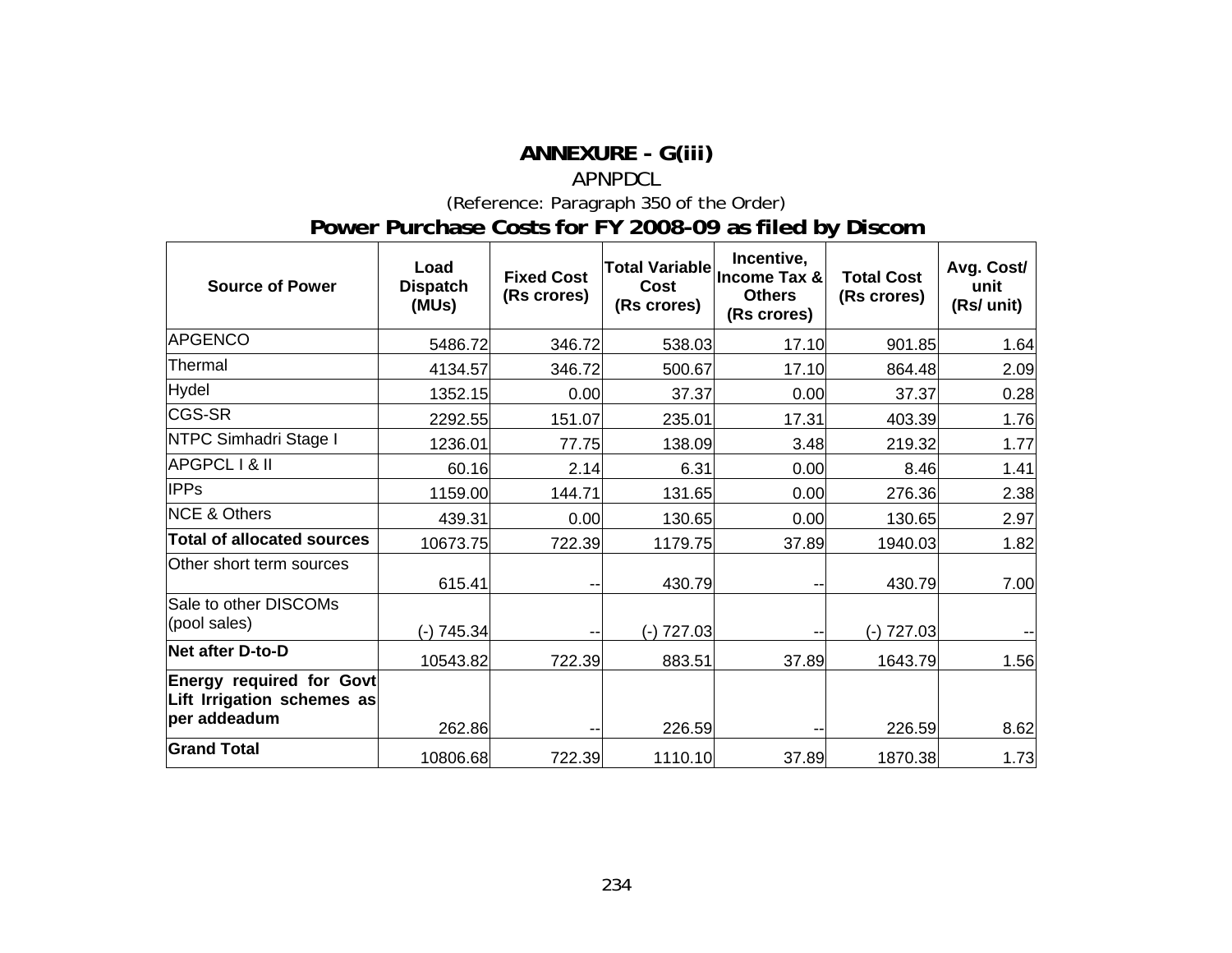| Source of Power                    | Load<br><b>Dispatch</b><br>(MUs) | <b>Fixed Cost</b><br>(Rs crores) | <b>Total</b><br><b>Variable</b><br>Cost<br>(Rs crores) | Incentive,<br><b>Income Tax</b><br>& Others<br>(Rs crores) | <b>Total Cost</b><br>(Rs crores) | Avg.<br>Cost/ unit<br>(Rs/ unit) |
|------------------------------------|----------------------------------|----------------------------------|--------------------------------------------------------|------------------------------------------------------------|----------------------------------|----------------------------------|
| <b>APGENCO</b>                     | 5509.55                          | 338.06                           | 515.74                                                 | 19.23                                                      | 873.03                           | 1.58                             |
| Thermall                           | 3979.05                          | 338.06                           | 478.37                                                 | 19.23                                                      | 835.67                           | 2.10                             |
| Hydel                              | 1530.51                          | 0.00                             | 37.37                                                  | 0.00                                                       | 37.37                            | 0.24                             |
| <b>CGS</b>                         | 2349.28                          | 151.06                           | 239.22                                                 | 13.93                                                      | 404.20                           | 1.72                             |
| <b>NTPC</b><br>Simhadri<br>Stage I | 1252.08                          | 77.75                            | 139.88                                                 | 4.65                                                       | 222.29                           | 1.78                             |
| <b>APGPCL</b>                      | 60.16                            | 2.14                             | 6.31                                                   | 0.00                                                       | 8.46                             | 1.41                             |
| <b>IPPs</b>                        | 1132.12                          | 144.71                           | 127.43                                                 | 0.00                                                       | 272.14                           | 2.40                             |
| <b>NCE &amp; OTHERS</b>            | 439.31                           | 6.87                             | 130.65                                                 | 0.00                                                       | 137.52                           | 3.13                             |
| <b>GRAND TOTAL</b>                 | 10742.51                         | 720.60                           | 1159.23                                                | 37.81                                                      | 1917.64                          | 1.79                             |

APNPDCL Power Purchase Cost for FY 2008-09 as approved by APERC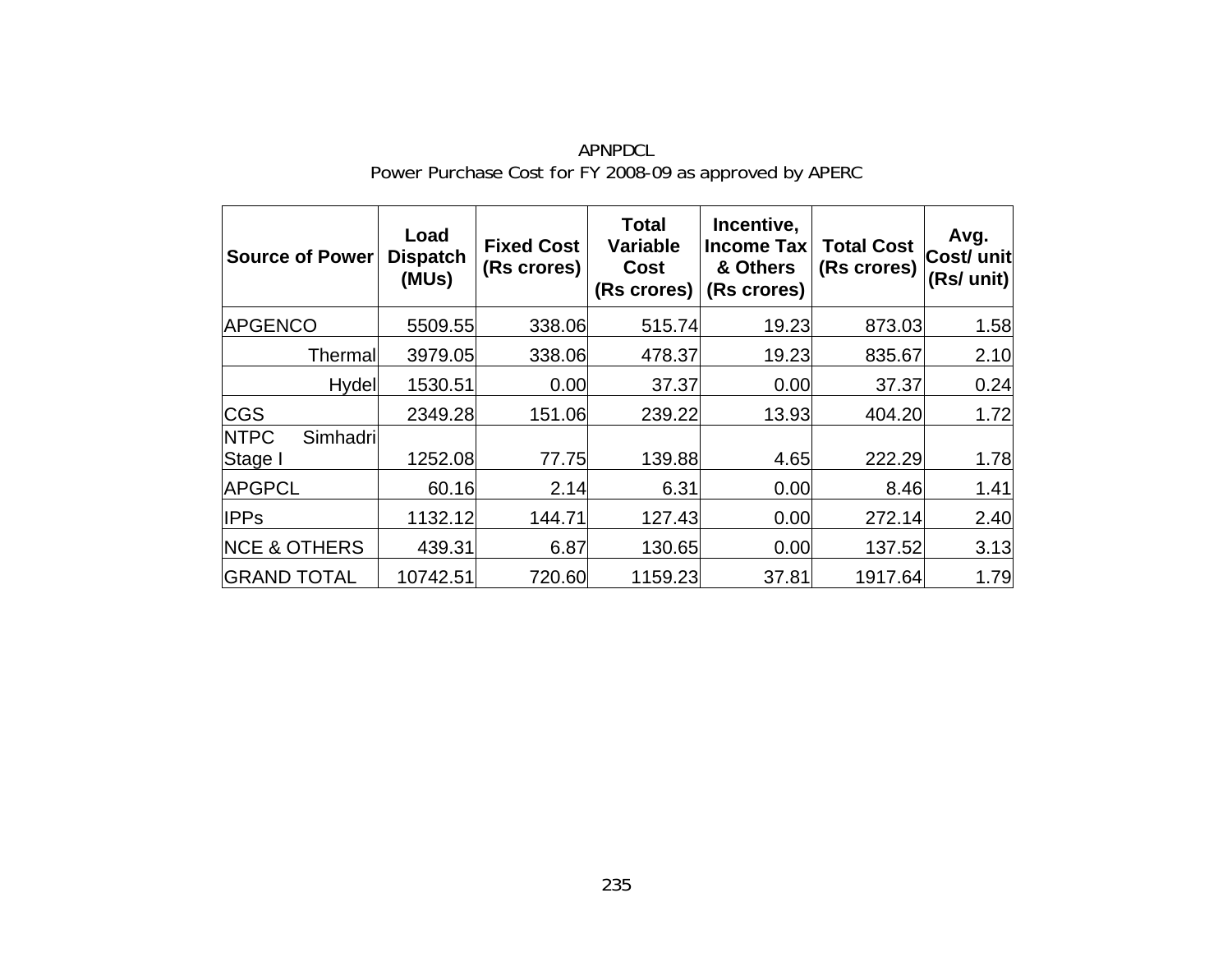## **ANNEXURE - G(iv)**

#### APSPDCL

(Reference: Paragraph [369](#page-160-0) of the Order)

# **Power Purchase Costs for FY 2008-09 as filed by Discom**

| <b>Source of Power</b>                                                      | Load<br><b>Dispatch</b><br>(MUs) | <b>Fixed Cost</b><br>(Rs crores) | <b>Total</b><br>Variable<br><b>Cost</b><br>(Rs crores) | Incentive,<br>Income Tax<br>& Others<br>(Rs crores) | <b>Total Cost</b><br>(Rs crores) | Avg.<br>Cost/ unit<br>(Rs/ unit) |
|-----------------------------------------------------------------------------|----------------------------------|----------------------------------|--------------------------------------------------------|-----------------------------------------------------|----------------------------------|----------------------------------|
| <b>APGENCO</b>                                                              | 7425.88                          | 469.25                           | 728.19                                                 | 23.15                                               | 1220.59                          | 1.64                             |
| Thermal                                                                     | 5595.84                          | 469.25                           | 677.61                                                 | 23.15                                               | 1170.02                          | 2.09                             |
| Hydel                                                                       | 1830.04                          | 0.00                             | 50.57                                                  | 0.00                                                | 50.57                            | 0.28                             |
| <b>CGS-SR</b>                                                               | 3102.80                          | 204.46                           | 318.08                                                 | 23.43                                               | 545.97                           | 1.76                             |
| NTPC Simhadri Stage I                                                       | 1672.85                          | 105.23                           | 186.89                                                 | 4.71                                                | 296.83                           | 1.77                             |
| APGPCL I & II                                                               | 81.42                            | 2.90                             | 8.55                                                   | 0.00                                                | 11.45                            | 1.41                             |
| <b>IPPs</b>                                                                 | 1568.63                          | 195.86                           | 178.18                                                 | 0.00                                                | 374.03                           | 2.38                             |
| <b>NCE &amp; Others</b>                                                     | 1006.39                          | 0.00                             | 310.12                                                 | 0.00                                                | 310.12                           | 3.08                             |
| <b>Total of allocated</b><br>sources                                        | 14857.97                         | 977.70                           | 1730.00                                                | 51.29                                               | 2758.99                          | 1.86                             |
| Other short term sources                                                    | 832.91                           | --                               | 583.04                                                 | --                                                  | 583.04                           | 7.00                             |
| Sale to other DISCOMs<br>(pool sales)                                       | (-) 229.22                       |                                  | $(-)$ 160.45                                           | --                                                  | (-) 160.45                       |                                  |
| <b>Net after D-to-D</b>                                                     | 15461.66                         | 977.70                           | 2152.59                                                | 51.29                                               | 3181.58                          | 2.06                             |
| <b>Energy required for</b><br><b>Govt Lift Irrigation</b><br>schemes as per |                                  |                                  |                                                        |                                                     |                                  |                                  |
| addeadum                                                                    | 179.81                           | --                               | 155.00                                                 | --                                                  | 155.00                           | 8.62                             |
| <b>Grand Total</b>                                                          | 15641.47                         | 977.70                           | 2307.59                                                | 51.29                                               | 3336.58                          | 2.13                             |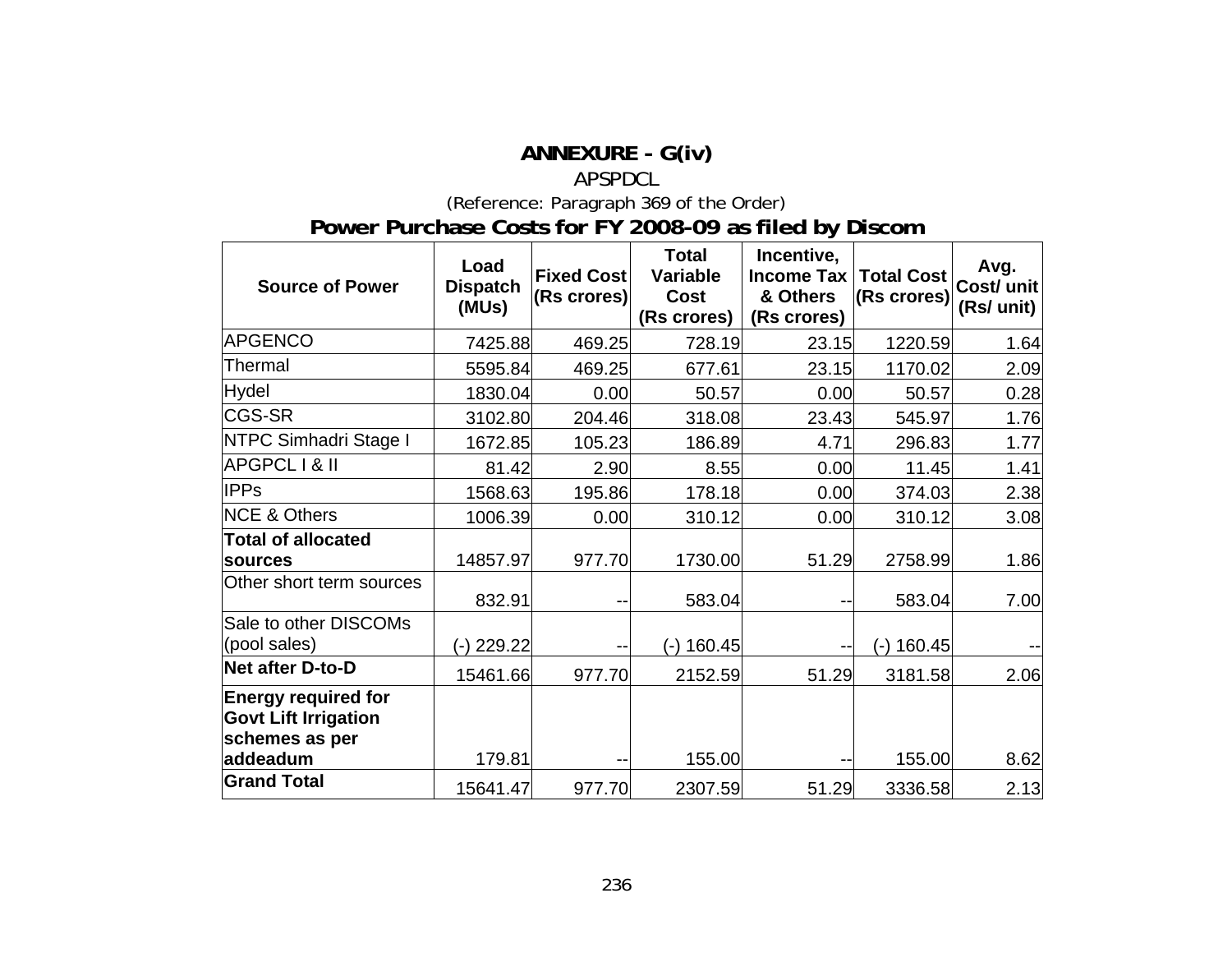| <b>Source of Power</b>          | Load<br><b>Dispatch</b><br>(MUs) | <b>Fixed</b><br>Cost<br>(Rs<br>crores) | Total<br><b>Variable</b><br>Cost<br>(Rs crores) | Incentive,<br><b>Income Tax</b><br>& Others<br>(Rs crores) | <b>Total Cost</b><br>(Rs crores) | Avg. Cost/<br>unit<br>(Rs/ unit) |
|---------------------------------|----------------------------------|----------------------------------------|-------------------------------------------------|------------------------------------------------------------|----------------------------------|----------------------------------|
| <b>APGENCO</b>                  | 7456.79                          | 457.54                                 | 698.01                                          | 26.03                                                      | 1181.58                          | 1.58                             |
| Thermall                        | 5385.35                          | 457.54                                 | 647.44                                          | 26.03                                                      | 1131.01                          | 2.10                             |
| Hydel                           | 2071.43                          | 0.00                                   | 50.57                                           | 0.00                                                       | 50.57                            | 0.24                             |
| <b>CGS</b>                      | 3179.59                          | 204.45                                 | 323.76                                          | 18.85                                                      | 547.06                           | 1.72                             |
| <b>NTPC Simhadri</b><br>Stage I | 1694.60                          | 105.23                                 | 189.32                                          | 6.29                                                       | 300.85                           | 1.78                             |
| <b>APGPCL</b>                   | 81.42                            | 2.90                                   | 8.55                                            | 0.00                                                       | 11.45                            | 1.41                             |
| <b>IPPs</b>                     | 1532.24                          | 195.86                                 | 172.46                                          | 0.00                                                       | 368.32                           | 2.40                             |
| <b>NCE &amp; OTHERS</b>         | 1006.39                          | 9.30                                   | 310.12                                          | 0.00                                                       | 319.42                           | 3.17                             |
| <b>IGRAND TOTAL</b>             | 14951.03                         | 975.29                                 | 1702.22                                         | 51.17                                                      | 2728.68                          | 1.83                             |

# **APSPDCL** Power Purchase Cost for FY 2008-09 as approved by APERC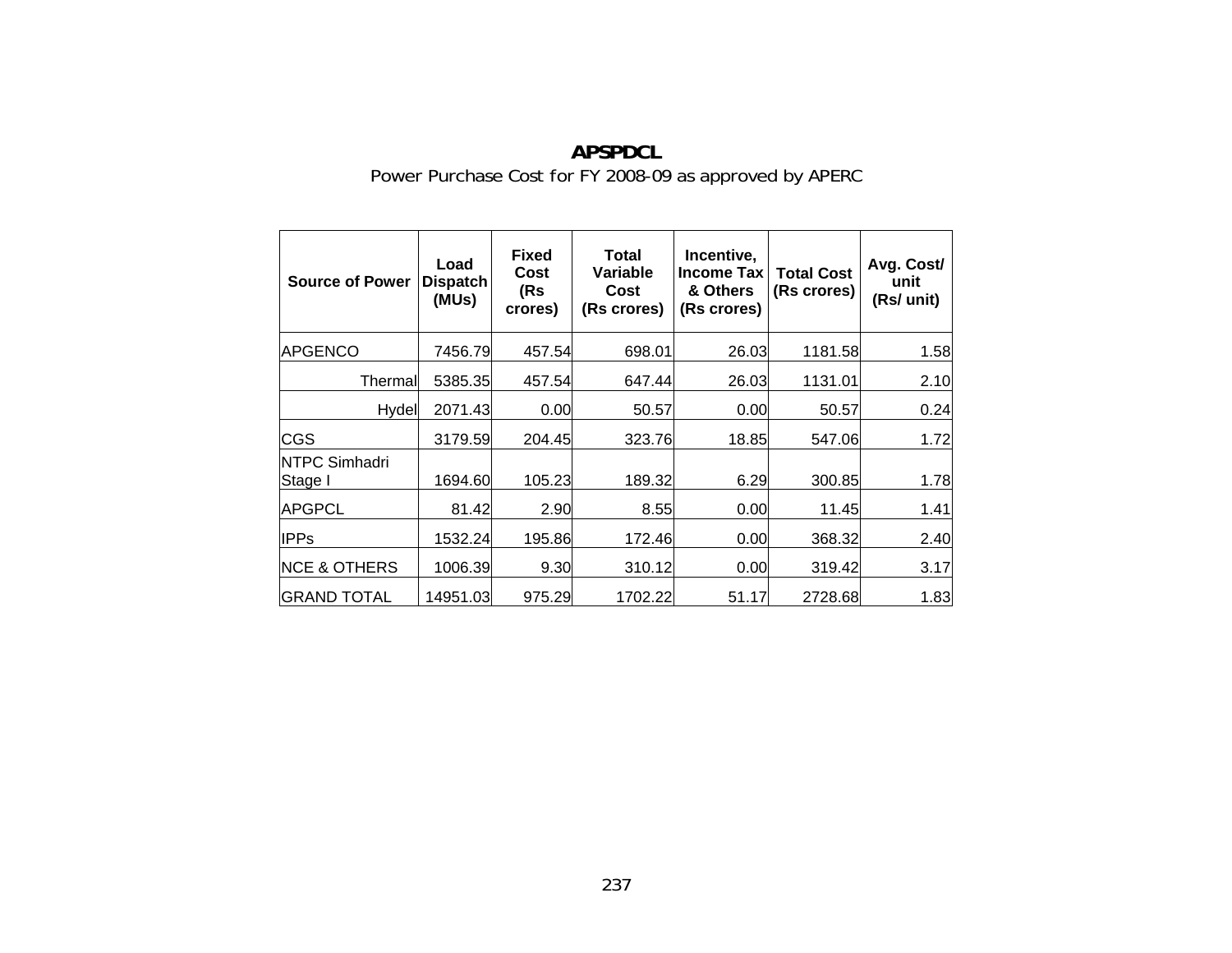## **ANNEXURE - H (i) CATEGORY-WISE AND MONTHLY SALES FOR FY 2008-09**  (Reference: Paragraph [266](#page-108-1) of the Order)

#### **ALL DISCOMS**

| <b>Voltage and Consumer Category</b>                               |              |         |         |         |                 |             | <b>Mus</b> |                 |                |         |                 |         |              |
|--------------------------------------------------------------------|--------------|---------|---------|---------|-----------------|-------------|------------|-----------------|----------------|---------|-----------------|---------|--------------|
|                                                                    | <b>April</b> | May     | June    | July    | Aug             | <b>Sept</b> | Oct        | <b>Nov</b>      | <b>Dec</b>     | Jan     | Feb             | Mar     | <b>Total</b> |
| <b>LT Category</b>                                                 | 2560.33      | 2685.80 | 2359.55 | 2636.01 | 2755.06         | 2515.58     |            | 2942.68 2538.19 | 2744.19        | 2887.74 | 2767.46         | 3274.29 | 32666.88     |
| <b>Category I Domestic</b>                                         | 932.82       | 1026.41 | 1085.64 | 999.59  | 990.52          | 1044.75     | 1045.69    | 1011.87         | 958.31         | 907.48  | 884.79          | 946.89  | 11834.76     |
| <b>Category II - Non-domestic/Commercial</b>                       | 236.55       | 258.52  | 278.33  | 253.02  | 260.87          | 263.71      | 260.80     | 250.71          | 249.16         | 239.25  | 235.65          | 249.44  | 3036.01      |
| Category III (A & B) - Industrial                                  | 216.92       | 227.44  | 241.77  | 217.46  | 213.75          | 207.27      | 213.48     | 202.55          | 230.28         | 259.16  | 257.16          | 258.24  | 2745.47      |
| <b>Category IV - Cottage Industries &amp;</b><br><b>Dhobighats</b> | 3.80         | 3.84    | 4.01    | 3.48    | 4.57            | 4.17        | 3.84       | 4.13            | 4.34           | 4.34    | 3.68            | 4.24    | 48.43        |
| <b>Category V - Irrigation and Agriculture</b>                     | 1043.85      | 1044.29 | 628.65  |         | 1042.24 1158.65 | 871.18      | 1285.59    |                 | 927.89 1170.26 |         | 1343.15 1204.72 | 1677.31 | 13397.80     |
| Category VI - Local Bodies, St. Lighting<br>& PWS                  | 111.84       | 113.07  | 109.78  | 108.78  | 113.31          | 110.13      | 118.18     | 126.41          | 117.09         | 120.78  | 167.50          | 123.58  | 1440.46      |
| <b>Category VII - General Purpose</b>                              | 12.44        | 11.52   | 10.63   | 10.71   | 12.68           | 13.76       | 14.24      | 13.87           | 13.77          | 12.75   | 12.99           | 13.57   | 152.95       |
| <b>Category VIII-Temporary Supply</b>                              | 2.10         | 0.71    | 0.74    | 0.74    | 0.70            | 0.60        | 0.84       | 0.76            | 0.98           | 0.83    | 0.96            | 1.03    | 10.99        |
| HT Category at 11 KV                                               | 521.65       | 534.74  | 549.37  | 518.59  | 552.65          | 558.14      | 534.21     | 537.40          | 564.06         | 566.56  | 586.04          | 583.13  | 6606.55      |
| <b>HT-I Industry Segregated</b>                                    | 306.24       | 330.17  | 346.01  | 321.63  | 339.81          | 343.11      | 328.56     | 336.29          | 362.07         | 351.82  | 360.91          | 341.63  | 4068.25      |
| <b>Lights &amp; Fans</b>                                           | 6.04         | 6.24    | 6.73    | 6.23    | 6.74            | 6.83        | 5.71       | 5.83            | 5.72           | 5.56    | 6.03            | 6.06    | 73.70        |
| <b>Colony consumption</b>                                          | 0.46         | 0.52    | 0.51    | 0.50    | 0.48            | 0.53        | 0.53       | 0.53            | 0.50           | 0.47    | 0.47            | 0.51    | 6.00         |
| <b>Seasonal Industries</b>                                         | 0.32         | 0.12    | 0.11    | 0.12    | 0.15            | 0.18        | 0.18       | 0.51            | 0.79           | 0.91    | 0.91            | 0.90    | 5.20         |
| <b>HT-I (B) Ferro-Alloys</b>                                       | 0.19         | 0.45    | 0.67    | 0.67    | 0.66            | 0.66        | 0.59       | 0.69            | 0.66           | 0.73    | 0.69            | 0.64    | 7.30         |
| <b>HT-II Industrial Non-Segregated</b>                             | 113.54       | 126.45  | 126.18  | 113.72  | 118.85          | 121.14      | 110.40     | 108.47          | 109.10         | 105.70  | 113.24          | 122.33  | 1389.12      |
| <b>HT-IV A Govt. Lift Irrigation Schemes</b>                       | 6.58         | 2.54    | 2.12    | 2.02    | 5.34            | 6.04        | 7.67       | 6.42            | 6.44           | 8.02    | 9.17            | 8.09    | 70.44        |
| HT-IV B Agriculture                                                | 6.98         | 4.23    | 3.22    | 3.11    | 4.69            | 6.56        | 6.79       | 6.96            | 6.75           | 9.32    | 8.44            | 8.19    | 75.25        |
| <b>HT-VI Townships and Residential</b><br><b>Colonies</b>          | 12.29        | 12.52   | 13.01   | 11.83   | 12.68           | 12.94       | 10.32      | 10.71           | 10.04          | 10.12   | 10.50           | 10.50   | 137.45       |
| <b>RESCOS</b>                                                      | 68.12        | 50.60   | 49.92   | 57.87   | 62.36           | 59.26       | 62.53      | 60.09           | 61.06          | 73.02   | 74.77           | 83.39   | 762.99       |
| <b>Temporary Supply</b>                                            | 0.90         | 0.90    | 0.90    | 0.90    | 0.90            | 0.90        | 0.92       | 0.92            | 0.92           | 0.90    | 0.90            | 0.90    | 10.85        |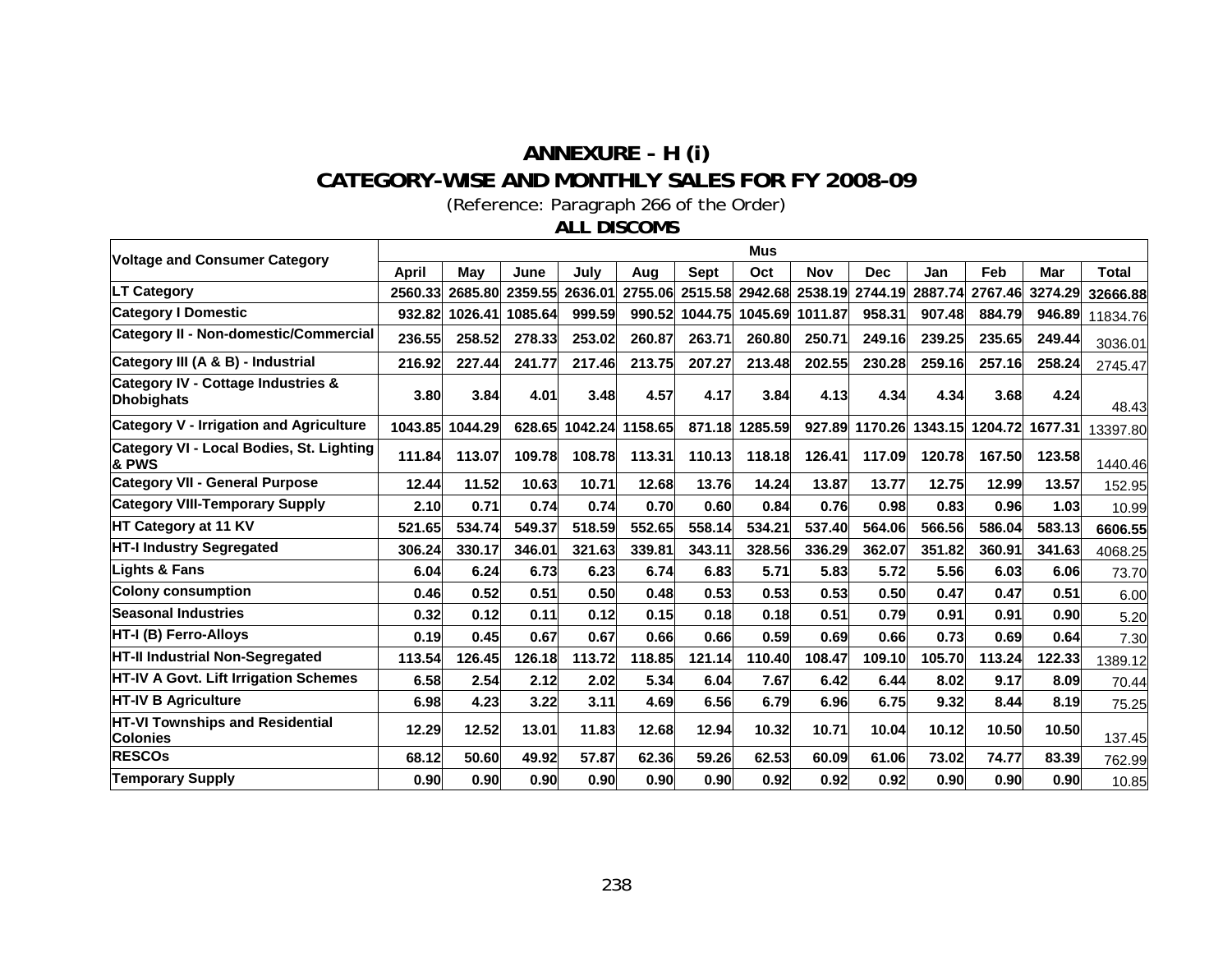| <b>Voltage and Consumer Category</b>                      |              |        |        |        |        |             | <b>Mus</b>                                                              |            |            |        |        |        |                                  |
|-----------------------------------------------------------|--------------|--------|--------|--------|--------|-------------|-------------------------------------------------------------------------|------------|------------|--------|--------|--------|----------------------------------|
|                                                           | <b>April</b> | May    | June   | July   | Aug    | <b>Sept</b> | Oct                                                                     | <b>Nov</b> | <b>Dec</b> | Jan    | Feb    | Mar    | <b>Total</b>                     |
| HT Category at 33 KV                                      | 415.70       | 440.63 | 475.37 | 467.15 | 509.92 | 505.27      | 419.23                                                                  | 440.04     | 461.07     | 502.83 | 509.96 | 479.96 | 5627.13                          |
| <b>HT-I Industry Segregated</b>                           | 349.94       | 370.76 | 401.20 | 390.96 | 411.30 | 408.06      | 334.52                                                                  | 355.98     | 385.80     | 421.83 | 418.38 | 403.74 | 4652.47                          |
| <b>Lights &amp; Fans</b>                                  | 4.05         | 4.23   | 4.59   | 4.35   | 4.70   | 5.06        | 3.75                                                                    | 4.07       | 4.15       | 4.54   | 4.55   | 4.34   | 52.37                            |
| <b>Colony consumption</b>                                 | 0.69         | 0.75   | 0.82   | 0.80   | 0.84   | 0.82        | 0.74                                                                    | 0.77       | 0.73       | 0.77   | 0.80   | 0.78   | 9.31                             |
| <b>Seasonal Industries</b>                                | 0.00         | 0.00   | 0.00   | 0.00   | 0.00   | 0.00        | 0.00                                                                    | 0.00       | 0.00       | 0.00   | 0.00   | 0.00   | 0.00                             |
| HT-I (B) Ferro-Alloys                                     | 4.14         | 4.87   | 5.66   | 6.21   | 6.08   | 6.22        | 4.53                                                                    | 4.79       | 5.16       | 4.93   | 4.96   | 6.77   | 64.32                            |
| HT-II Industrial Non-Segregated                           | 30.82        | 35.61  | 37.02  | 33.82  | 36.05  | 34.02       | 32.33                                                                   | 32.32      | 30.64      | 30.61  | 34.47  | 36.50  | 404.22                           |
| HT-IV A Govt. Lift Irrigation Schemes                     | 19.54        | 18.87  | 19.54  | 24.90  | 42.99  | 43.66       | 33.61                                                                   | 32.27      | 26.24      | 30.93  | 36.96  | 18.87  | 348.40                           |
| <b>HT-IV B Agriculture</b>                                | 1.23         | 0.49   | 0.64   | 0.49   | 2.58   | 1.92        | 2.93                                                                    | 3.30       | 2.36       | 3.03   | 3.52   | 2.74   | 25.23                            |
| <b>HT-VI Townships and Residential</b><br><b>Colonies</b> | 5.28         | 5.06   | 5.90   | 5.62   | 5.38   | 5.51        | 6.81                                                                    | 6.53       | 5.99       | 6.20   | 6.32   | 6.21   | 70.81                            |
| <b>RESCOS</b>                                             | 0.00         | 0.00   | 0.00   | 0.00   | 0.00   | 0.00        | 0.00                                                                    | 0.00       | 0.00       | 0.00   | 0.00   | 0.00   | 0.00                             |
| <b>Temporary Supply</b>                                   | 0.00         | 0.00   | 0.00   | 0.00   | 0.00   | 0.00        | 0.00                                                                    | 0.00       | 0.00       | 0.00   | 0.00   | 0.00   | 0.00                             |
| HT Category at 132 KV                                     | 591.82       | 533.14 | 576.33 | 599.96 | 684.45 | 698.04      | 634.76                                                                  | 673.34     | 659.20     | 702.57 | 665.63 | 607.80 | 7627.04                          |
| <b>HT-I Industry Segregated</b>                           | 290.87       | 287.49 | 352.07 | 354.38 | 378.03 | 369.77      | 333.64                                                                  | 334.29     | 329.33     | 338.73 | 349.46 | 310.07 | 4028.13                          |
| <b>Lights &amp; Fans</b>                                  | 0.46         | 0.47   | 0.53   | 0.57   | 0.65   | 0.61        | 0.49                                                                    | 0.50       | 0.50       | 0.55   | 0.60   | 0.52   | 6.45                             |
| <b>Colony consumption</b>                                 | 1.71         | 1.74   | 1.91   | 1.91   | 2.10   | 2.00        | 1.84                                                                    | 1.80       | 1.79       | 1.90   | 2.06   | 1.89   | 22.66                            |
| <b>Seasonal Industries</b>                                | 0.00         | 0.00   | 0.00   | 0.00   | 0.00   | 0.00        | 0.00                                                                    | 0.00       | 0.00       | 0.00   | 0.00   | 0.00   | 0.00                             |
| HT-I (B) Ferro-Alloys                                     | 66.47        | 63.26  | 67.15  | 69.23  | 71.23  | 65.58       | 66.19                                                                   | 68.33      | 66.54      | 68.06  | 69.54  | 64.59  | 806.18                           |
| HT-II Industrial Non-Segregated                           | 5.21         | 6.05   | 7.05   | 5.45   | 6.12   | 6.50        | 5.54                                                                    | 5.49       | 5.13       | 4.59   | 6.05   | 5.43   | 68.62                            |
| HT-IV A Govt. Lift Irrigation Schemes                     | 99.18        | 50.73  | 21.92  | 44.51  | 99.49  | 124.87      | 117.24                                                                  | 142.72     | 137.34     | 165.71 | 112.89 | 109.50 | 1226.10                          |
| <b>HT-IV B Agriculture</b>                                | 0.00         | 0.00   | 0.00   | 0.00   | 0.00   | 0.00        | 0.00                                                                    | 0.00       | 0.00       | 0.00   | 0.00   | 0.00   | 0.00                             |
| <b>HT-V Railway Traction</b>                              | 121.00       | 116.05 | 118.15 | 116.74 | 120.84 | 122.15      | 101.08                                                                  | 113.26     | 112.85     | 117.40 | 119.26 | 110.42 | 1389.22                          |
| HT-VI Townships and Residential<br><b>Colonies</b>        | 6.92         | 7.34   | 7.54   | 7.17   | 5.99   | 6.56        | 8.74                                                                    | 6.94       | 5.72       | 5.63   | 5.76   | 5.37   | 79.68                            |
| <b>RESCOs</b>                                             | 0.00         | 0.00   | 0.00   | 0.00   | 0.00   | 0.00        | 0.00                                                                    | 0.00       | 0.00       | 0.00   | 0.00   | 0.00   | 0.00                             |
| <b>Temporary Supply</b>                                   | 0.00         | 0.00   | 0.00   | 0.00   | 0.00   | 0.00        | 0.00                                                                    | 0.00       | 0.00       | 0.00   | 0.00   | 0.00   | 0.00                             |
| Total                                                     |              |        |        |        |        |             | 4089.50 4194.31 3960.61 4221.71 4502.08 4277.04 4530.87 4188.98 4428.51 |            |            |        |        |        | 4659.70 4529.09 4945.18 52527.59 |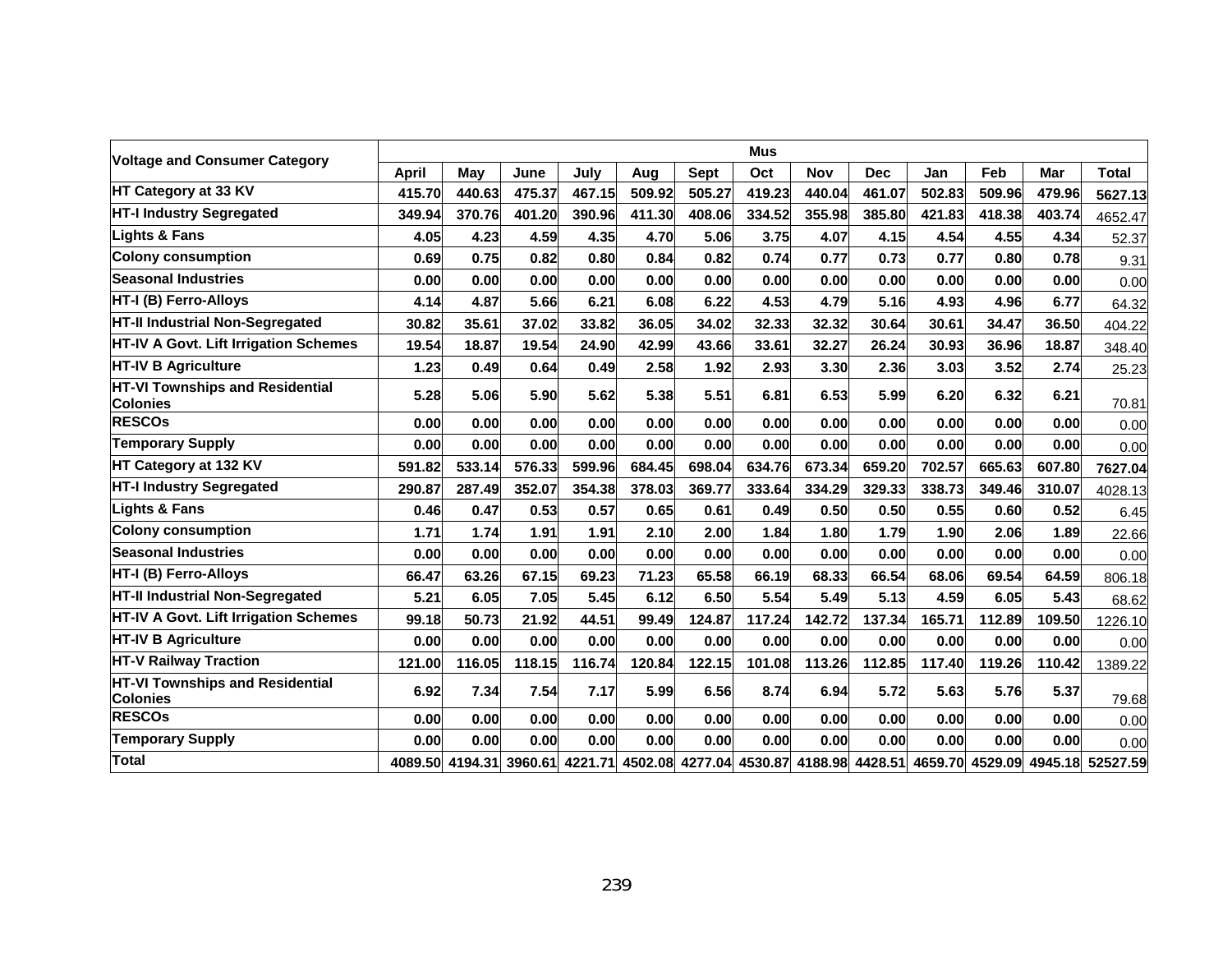# **ANNEXURE - H (ii) CATEGORY-WISE AND MONTHLY SALES FOR FY 2008-09**

(Reference: Paragraph [311](#page-129-0) of the Order)

**APCPDCL**

| <b>Voltage and Consumer Category</b>           |        |        |        |        |        |                      | <b>Mus</b>    |                      |            |                      |        |               |                                                                                                          |
|------------------------------------------------|--------|--------|--------|--------|--------|----------------------|---------------|----------------------|------------|----------------------|--------|---------------|----------------------------------------------------------------------------------------------------------|
|                                                | April  | Mav    | June   | July   | Aug    | Sept                 | Oct           | <b>Nov</b>           | <b>Dec</b> | Jan                  | Feb    | Mar           | <b>Total</b>                                                                                             |
| LT Category                                    |        |        |        |        |        |                      |               |                      |            |                      |        |               | 1117.93 1120.38 1038.30 1128.07 1179.43 1061.12 1175.60 1074.26 1189.32 1237.81 1185.48 1395.84 13903.55 |
| Category I Domestic                            | 401.21 | 423.94 | 456.06 | 378.45 |        | 386.30 401.22 382.75 |               | 377.49               |            | 376.44 377.70        |        | 361.94 377.58 | 4701.08                                                                                                  |
| Category II - Non-domestic/Commercial          | 123.24 | 132.58 | 143.67 | 126.11 | 127.79 |                      |               | 128.63 125.33 123.28 |            | 124.51 123.29 119.77 |        | 124.61        | 1522.81                                                                                                  |
| Category III (A & B) - Industrial              | 96.58  | 100.52 | 104.24 | 98.44  | 95.28  | 98.47                | 98.64         | 93.88                |            | 106.19 113.27        | 107.56 | 107.38        | 1220.45                                                                                                  |
| Category IV - Cottage Industries & Dhobighats  | 1.36   | 1.38   | 1.33   | 1.28   | 1.37   | 1.42                 | 1.24          | 1.32                 | 1.42       | 1.43                 | 1.30   | 1.56          | 16.41                                                                                                    |
| Category V - Irrigation and Agriculture        | 450.86 | 418.08 | 291.02 | 483.76 | 527.48 | 389.96               | 527.41        | 437.16               | 540.54     | 581.35               | 553.49 | 736.88        | 5938.00                                                                                                  |
| Category VI - Local Bodies, St. Lighting & PWS | 39.20  | 38.91  | 37.11  | 35.35  | 35.91  | 35.80                | 34.87         | 35.82                | 34.80      | 35.62                | 36.49  | 42.25         | 442.13                                                                                                   |
| Category VII - General Purpose                 | 4.77   | 4.31   | 4.16   | 4.01   | 4.68   | 5.05                 | 4.78          | 4.72                 | 4.74       | 4.52                 | 4.22   | 4.93          | 54.89                                                                                                    |
| Category VIII-Temporary Supply                 | 0.71   | 0.66   | 0.71   | 0.67   | 0.62   | 0.57                 | 0.58          | 0.59                 | 0.68       | 0.63                 | 0.71   | 0.65          | 7.78                                                                                                     |
| HT Category at 11 KV                           | 260.33 | 286.24 | 291.35 | 266.40 | 288.37 | 296.55               | 265.42        | 272.62               | 291.86     | 290.28               | 294.19 | 295.58        | 3399.19                                                                                                  |
| HT-I Industry Segregated                       | 166.11 | 184.63 | 191.20 | 175.48 | 189.22 |                      | 196.46 174.37 | 181.13               | 199.86     | 199.36               | 196.30 | 187.71        | 2241.83                                                                                                  |
| Lights & Fans                                  | 4.82   | 5.14   | 5.55   | 5.01   | 5.43   | 5.54                 | 4.51          | 4.66                 | 4.54       | 4.26                 | 4.49   | 4.61          | 58.56                                                                                                    |
| Colony consumption                             | 0.34   | 0.34   | 0.33   | 0.32   | 0.33   | 0.34                 | 0.34          | 0.34                 | 0.35       | 0.32                 | 0.34   | 0.36          | 4.05                                                                                                     |
| Seasonal Industries                            | 0.31   | 0.07   | 0.05   | 0.05   | 0.05   | 0.07                 | 0.10          | 0.50                 | 0.79       | 0.91                 | 0.91   | 0.90          | 4.71                                                                                                     |
| HT-I (B) Ferro-Alloys                          | 0.00   | 0.00   | 0.00   | 0.00   | 0.00   | 0.00                 | 0.00          | 0.00                 | 0.00       | 0.00                 | 0.00   | 0.00          | 0.00                                                                                                     |
| HT-II Industrial Non-Segregated                | 75.66  | 85.27  | 83.86  | 75.72  | 80.05  | 80.05                | 73.57         | 73.07                | 74.41      | 73.15                | 79.15  | 88.46         | 942.42                                                                                                   |
| HT-IV A Govt. Lift Irrigation Schemes          | 3.67   | 1.19   | 0.73   | 0.61   | 3.30   | 3.84                 | 2.90          | 2.63                 | 1.88       | 2.45                 | 2.79   | 3.11          | 29.10                                                                                                    |
| HT-IV B Agriculture                            | 2.67   | 2.66   | 2.57   | 2.61   | 2.80   | 2.95                 | 2.89          | 3.15                 | 3.23       | 2.93                 | 3.23   | 3.30          | 34.99                                                                                                    |
| HT-VI Townships and Residential Colonies       | 5.85   | 6.04   | 6.16   | 5.70   | 6.29   | 6.40                 | 5.84          | 6.24                 | 5.90       | 6.00                 | 6.08   | 6.23          | 72.73                                                                                                    |
| <b>RESCOs</b>                                  | 0.00   | 0.00   | 0.00   | 0.00   | 0.00   | 0.00                 | 0.00          | 0.00                 | 0.00       | 0.00                 | 0.00   | 0.00          | 0.00                                                                                                     |
| Temporary Supply                               | 0.90   | 0.90   | 0.90   | 0.90   | 0.90   | 0.90                 | 0.90          | 0.90                 | 0.90       | 0.90                 | 0.90   | 0.90          | 10.80                                                                                                    |
| HT Category at 33 KV                           | 266.27 | 293.56 | 313.85 | 305.85 | 340.52 | 340.86               | 283.20        | 295.58               | 314.66     | 339.38               | 341.64 | 321.57        | 3756.92                                                                                                  |
| HT-I Industry Segregated                       | 229.50 | 252.15 | 269.60 | 258.21 | 272.71 | 274.77               | 230.45        | 243.30               | 269.85     | 289.83               | 282.64 | 276.67        | 3149.68                                                                                                  |
| Lights & Fans                                  | 3.64   | 3.94   | 4.33   | 4.20   | 4.42   | 4.30                 | 3.68          | 3.96                 | 3.93       | 4.08                 | 4.13   | 4.06          | 48.67                                                                                                    |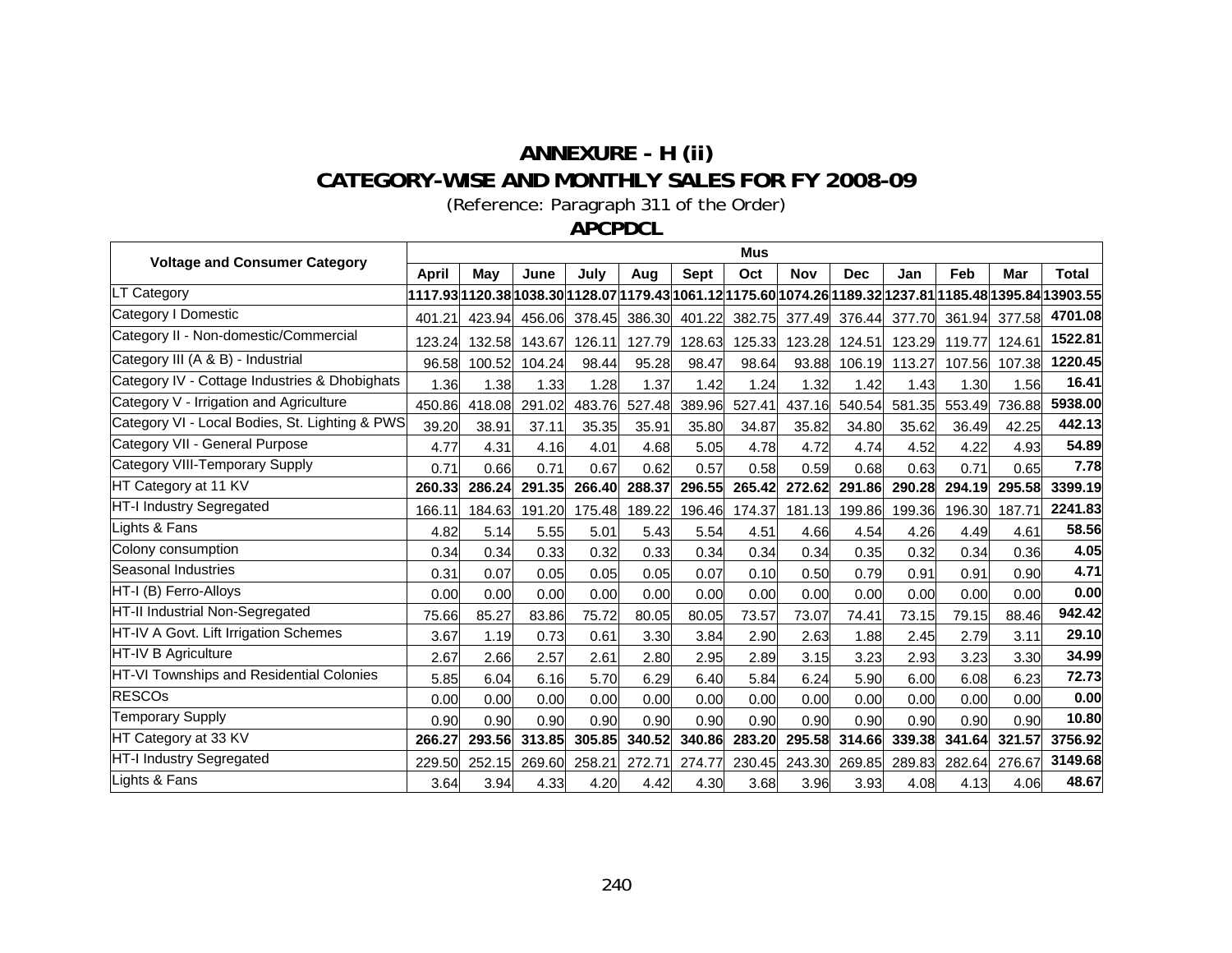| <b>Voltage and Consumer Category</b>     | <b>Mus</b>   |        |        |        |        |        |        |            |            |        |        |            |                                                                                                          |
|------------------------------------------|--------------|--------|--------|--------|--------|--------|--------|------------|------------|--------|--------|------------|----------------------------------------------------------------------------------------------------------|
|                                          | <b>April</b> | May    | June   | July   | Aug    | Sept   | Oct    | <b>Nov</b> | <b>Dec</b> | Jan    | Feb    | <b>Mar</b> | <b>Total</b>                                                                                             |
| Colony consumption                       | 0.50         | 0.54   | 0.60   | 0.58   | 0.61   | 0.59   | 0.51   | 0.55       | 0.54       | 0.56   | 0.57   | 0.56       | 6.71                                                                                                     |
| Seasonal Industries                      | 0.00         | 0.00   | 0.00   | 0.00   | 0.00   | 0.00   | 0.00   | 0.00       | 0.00       | 0.00   | 0.00   | 0.00       | 0.00                                                                                                     |
| HT-I (B) Ferro-Alloys                    | 4.14         | 4.87   | 5.66   | 6.21   | 6.08   | 6.22   | 4.53   | 4.79       | 5.16       | 4.93   | 4.96   | 6.77       | 64.32                                                                                                    |
| HT-II Industrial Non-Segregated          | 25.87        | 30.16  | 31.10  | 28.97  | 30.80  | 28.51  | 27.55  | 27.82      | 26.00      | 26.10  | 29.25  | 31.40      | 343.53                                                                                                   |
| HT-IV A Govt. Lift Irrigation Schemes    | 0.67         | 0.00   | 0.67   | 6.03   | 24.12  | 24.79  | 14.74  | 13.40      | 7.37       | 12.06  | 18.09  | 0.00       | 121.92                                                                                                   |
| HT-IV B Agriculture                      | 0.55         | 0.46   | 0.50   | 0.45   | 0.50   | 0.43   | 0.41   | 0.44       | 0.56       | 0.58   | 0.63   | 0.70       | 6.21                                                                                                     |
| HT-VI Townships and Residential Colonies | 1.40         | 1.44   | 1.39   | 1.20   | 1.28   | 1.25   | 1.33   | 1.32       | 1.25       | 1.24   | 1.37   | 1.41       | 15.88                                                                                                    |
| <b>RESCOs</b>                            | 0.00         | 0.00   | 0.00   | 0.00   | 0.00   | 0.00   | 0.00   | 0.00       | 0.00       | 0.00   | 0.00   | 0.00       | 0.00                                                                                                     |
| <b>Temporary Supply</b>                  | 0.00         | 0.00   | 0.00   | 0.00   | 0.00   | 0.00   | 0.00   | 0.00       | 0.00       | 0.00   | 0.00   | 0.00       | 0.00                                                                                                     |
| HT Category at 132 KV                    | 232.28       | 194.86 | 190.70 | 226.29 | 290.29 | 282.89 | 251.06 | 275.50     | 223.63     | 255.73 | 218.42 | 199.15     | 2840.80                                                                                                  |
| HT-I Industry Segregated                 | 131.79       | 132.77 | 152.12 | 163.24 | 185.15 | 173.13 | 140.12 | 141.97     | 143.45     | 155.74 | 169.82 | 149.25     | 1838.55                                                                                                  |
| Lights & Fans                            | 0.46         | 0.47   | 0.53   | 0.57   | 0.65   | 0.61   | 0.49   | 0.50       | 0.50       | 0.55   | 0.60   | 0.52       | 6.45                                                                                                     |
| Colony consumption                       | 1.14         | 1.15   | 1.32   | 1.41   | 1.60   | 1.50   | 1.21   | 1.23       | 1.24       | 1.35   | 1.47   | 1.29       | 15.91                                                                                                    |
| Seasonal Industries                      | 0.00         | 0.00   | 0.00   | 0.00   | 0.00   | 0.00   | 0.00   | 0.00       | 0.00       | 0.00   | 0.00   | 0.00       | 0.00                                                                                                     |
| HT-I (B) Ferro-Alloys                    | 14.17        | 12.94  | 16.76  | 18.83  | 17.26  | 15.39  | 15.17  | 15.76      | 14.39      | 15.80  | 14.36  | 13.95      | 184.78                                                                                                   |
| HT-II Industrial Non-Segregated          | 3.84         | 4.51   | 4.92   | 4.45   | 5.04   | 4.99   | 4.63   | 4.42       | 4.03       | 3.83   | 4.48   | 4.50       | 53.64                                                                                                    |
| HT-IV A Govt. Lift Irrigation Schemes    | 72.68        | 35.64  | 6.99   | 29.96  | 72.33  | 78.93  | 82.01  | 104.22     | 52.20      | 70.50  | 19.41  | 21.69      | 646.56                                                                                                   |
| HT-IV B Agriculture                      | 0.00         | 0.00   | 0.00   | 0.00   | 0.00   | 0.00   | 0.00   | 0.00       | 0.00       | 0.00   | 0.00   | 0.00       | 0.00                                                                                                     |
| HT-V Railway Traction                    | 8.20         | 7.38   | 8.06   | 7.83   | 8.26   | 8.34   | 7.43   | 7.40       | 7.82       | 7.96   | 8.28   | 7.95       | 94.91                                                                                                    |
| HT-VI Townships and Residential Colonies | 0.00         | 0.00   | 0.00   | 0.00   | 0.00   | 0.00   | 0.00   | 0.00       | 0.00       | 0.00   | 0.00   | 0.00       | 0.00                                                                                                     |
| <b>RESCOs</b>                            | 0.00         | 0.00   | 0.00   | 0.00   | 0.00   | 0.00   | 0.00   | 0.00       | 0.00       | 0.00   | 0.00   | 0.00       | 0.00                                                                                                     |
| <b>Temporary Supply</b>                  | 0.00         | 0.00   | 0.00   | 0.00   | 0.00   | 0.00   | 0.00   | 0.00       | 0.00       | 0.00   | 0.00   | 0.00       | 0.00                                                                                                     |
| Total                                    |              |        |        |        |        |        |        |            |            |        |        |            | 1876.81 1895.05 1834.20 1926.61 2098.61 1981.42 1975.27 1917.96 2019.46 2123.20 2039.73 2212.15 23900.46 |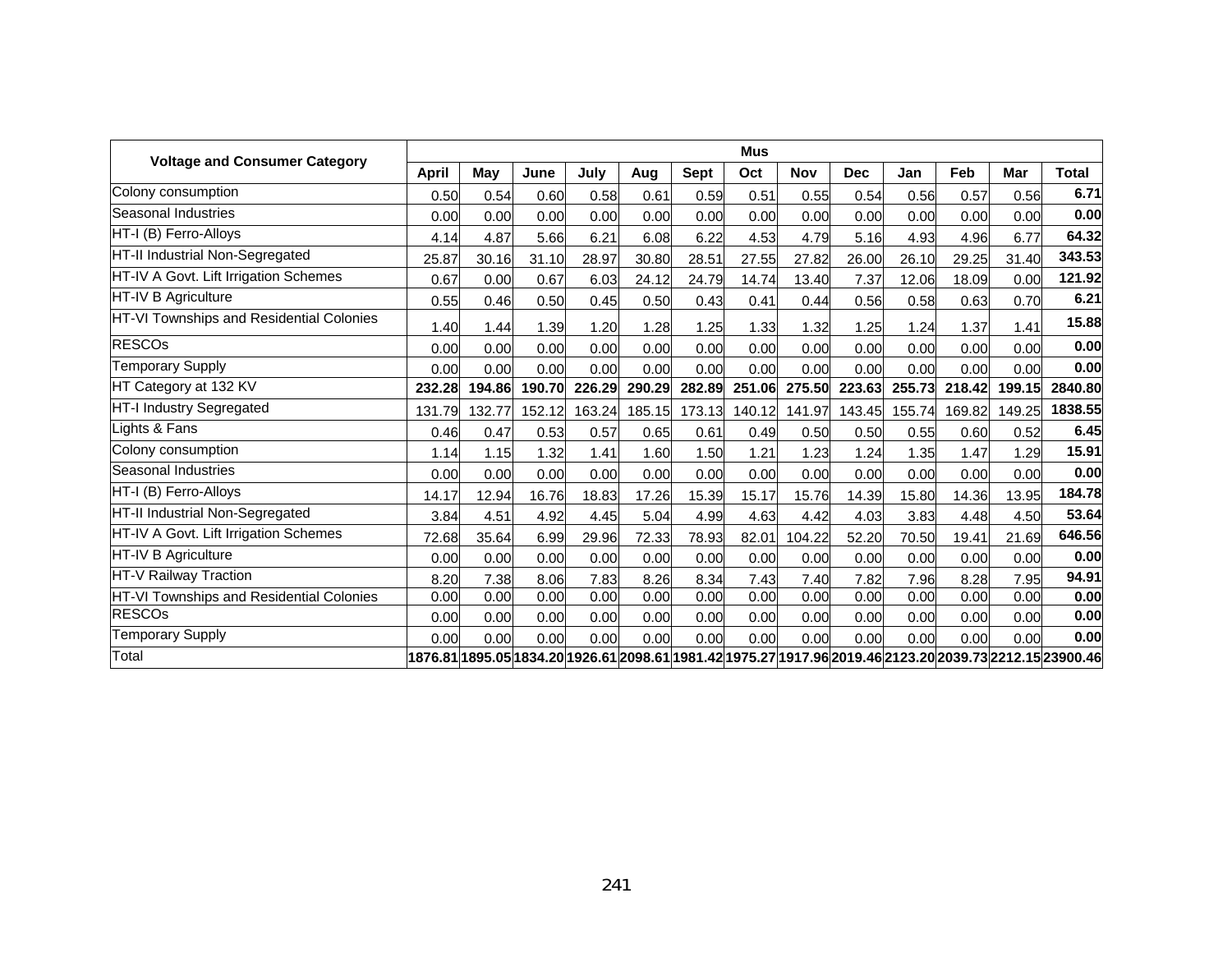## **ANNEXURE -H (iii) CATEGORY-WISE AND MONTHLY SALES FOR FY 2008-09**

(Reference: Paragraph [330](#page-140-0) of the Order)

**APEPDCL** 

| <b>Voltage and Consumer Category</b>           | <b>Mus</b> |               |       |       |             |             |              |             |            |             |       |       |                                                                                             |
|------------------------------------------------|------------|---------------|-------|-------|-------------|-------------|--------------|-------------|------------|-------------|-------|-------|---------------------------------------------------------------------------------------------|
|                                                | April      | May           | June  | July  | Aug         | <b>Sept</b> | Oct          | <b>Nov</b>  | <b>Dec</b> | Jan         | Feb   | Mar   | <b>Total</b>                                                                                |
| LT Category                                    |            |               |       |       |             |             |              |             |            |             |       |       | 376.80 420.94 412.53 396.06 411.03 392.56 470.70 429.56 449.23 428.62 406.78 431.05 5025.86 |
| Category I Domestic                            |            |               |       |       |             |             |              |             |            |             |       |       | 176.95 202.73 216.33 217.52 215.13 230.79 242.38 236.33 214.21 190.92 176.88 187.28 2507.46 |
| Category II - Non-domestic/Commercial          | 38.96      | 42.64         | 46.74 | 42.10 | 45.89       |             | 44.75 49.68  | 44.80       |            | 46.40 42.20 | 41.74 |       | 41.46 527.34                                                                                |
| Category III (A & B) - Industrial              | 37.38      | 45.44         | 41.97 |       | 34.07 32.24 | 29.11       |              | 34.60 33.85 | 42.12      | 49.75       | 47.14 |       | 44.16 471.84                                                                                |
| Category IV - Cottage Industries & Dhobighats  | 0.14       | 0.14          | 0.15  | 0.14  | 0.15        | 0.14        | 0.12         | 0.11        | 0.14       | 0.13        | 0.13  | 0.12  | 1.60                                                                                        |
| Category V - Irrigation and Agriculture        |            | 104.56 112.01 | 89.73 | 84.16 | 97.73       |             | 67.34 121.07 |             |            |             |       |       | 90.74 120.65 120.51 16.21 134.98 1259.68                                                    |
| Category VI - Local Bodies, St. Lighting & PWS | 16.34      | 15.85         | 15.63 | 15.87 | 17.23       | 17.58       | 19.63        | 20.40       | 22.21      | 22.07       | 21.81 |       | 19.89 224.51                                                                                |
| Category VII - General Purpose                 | 2.41       | 2.09          | 1.95  | 2.14  | 2.57        | 2.81        | 3.04         | 3.21        | 3.24       | 2.88        | 2.71  | 2.81  | 31.88                                                                                       |
| <b>Category VIII-Temporary Supply</b>          | 0.06       | 0.05          | 0.03  | 0.06  | 0.07        | 0.03        | 0.17         | 0.13        | 0.25       | 0.16        | 0.17  | 0.36  | 1.54                                                                                        |
| HT Category at 11 KV                           | 88.22      | 94.11         | 97.88 | 92.25 | 98.82       | 97.83       | 95.56        | 94.33       | 92.76      | 85.56       | 90.85 |       | 92.39 1120.54                                                                               |
| HT-I Industry Segregated                       | 58.85      | 64.63         | 67.46 | 65.08 | 68.54       | 66.31       | 65.07        | 65.30       | 65.41      | 59.27       | 65.34 |       | 63.92 775.18                                                                                |
| ights & Fans                                   | 0.00       | 0.00          | 0.00  | 0.00  | 0.00        | 0.00        | 0.00         | 0.00        | 0.00       | 0.00        | 0.00  | 0.00  | 0.00                                                                                        |
| Colony consumption                             | 0.00       | 0.00          | 0.00  | 0.00  | 0.00        | 0.00        | 0.00         | 0.00        | 0.00       | 0.00        | 0.00  | 0.00  | 0.00                                                                                        |
| Seasonal Industries                            | 0.00       | 0.00          | 0.00  | 0.00  | 0.00        | 0.00        | 0.00         | 0.00        | 0.00       | 0.00        | 0.00  | 0.00  | 0.00                                                                                        |
| HT-I (B) Ferro-Alloys                          | 0.00       | 0.00          | 0.00  | 0.00  | 0.00        | 0.00        | 0.00         | 0.00        | 0.00       | 0.00        | 0.00  | 0.00  | 0.00                                                                                        |
| HT-II Industrial Non-Segregated                | 13.20      | 15.11         | 15.84 | 14.67 | 14.91       | 15.76       | 15.22        | 14.40       | 13.52      | 11.99       | 12.39 | 13.45 | 170.46                                                                                      |
| HT-IV A Govt. Lift Irrigation Schemes          | 0.67       | 0.52          | 0.73  | 0.73  | 1.22        | 1.09        | 1.67         | 1.57        | 1.16       | 0.93        | 0.80  | 0.83  | 11.92                                                                                       |
| HT-IV B Agriculture                            | 0.00       | 0.00          | 0.00  | 0.00  | 0.00        | 0.00        | 0.00         | 0.00        | 0.00       | 0.00        | 0.00  | 0.00  | 0.00                                                                                        |
| HT-VI Townships and Residential Colonies       | 1.80       | 1.86          | 1.96  | 1.77  | 1.88        | 1.94        | 0.26         | 0.26        | 0.23       | 0.22        | 0.25  | 0.25  | 12.67                                                                                       |
| <b>RESCOs</b>                                  | 13.70      | 11.99         | 11.89 | 10.00 | 12.26       | 12.74       | 13.33        | 12.80       | 12.44      | 13.15       | 12.07 | 13.93 | 150.31                                                                                      |
| <b>Temporary Supply</b>                        | 0.00       | 0.00          | 0.00  | 0.00  | 0.00        | 0.00        | 0.00         | 0.00        | 0.00       | 0.00        | 0.00  | 0.00  | 0.00                                                                                        |
| HT Category at 33 KV                           | 50.75      | 51.88         | 55.46 | 55.71 | 59.87       | 54.76       | 50.58        | 50.79       | 47.96      | 56.40       | 50.73 | 48.82 | 633.71                                                                                      |
| HT-I Industry Segregated                       | 31.49      | 32.41         | 35.37 | 36.48 | 38.41       | 33.66       | 27.60        | 28.22       | 26.55      | 35.52       | 29.69 | 28.10 | 383.50                                                                                      |
| Lights & Fans                                  | 0.00       | 0.00          | 0.00  | 0.00  | 0.00        | 0.00        | 0.00         | 0.00        | 0.00       | 0.00        | 0.00  | 0.00  | 0.00                                                                                        |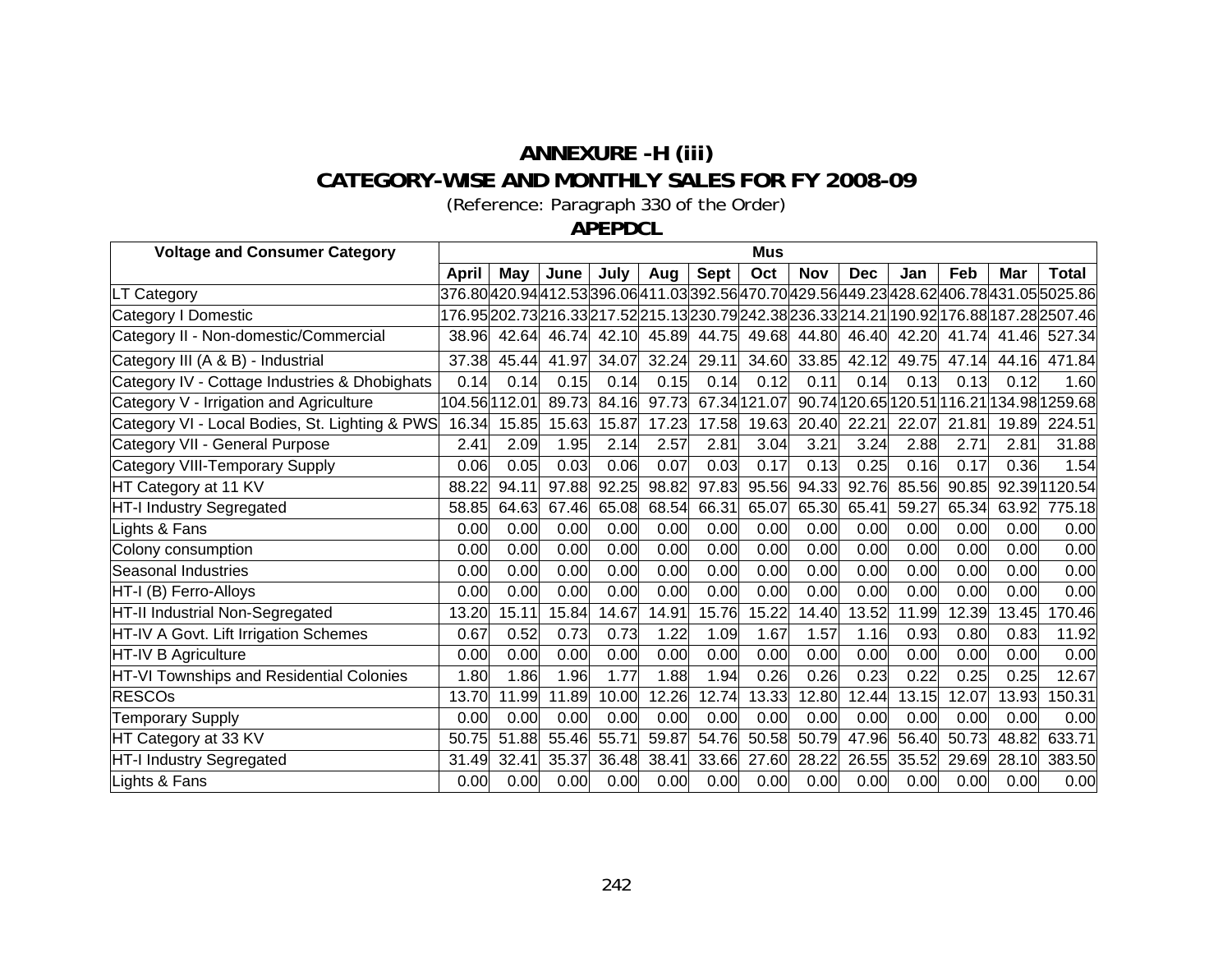| <b>Voltage and Consumer Category</b>     | <b>Mus</b> |       |       |       |       |             |              |            |            |       |       |       |                                                                                             |
|------------------------------------------|------------|-------|-------|-------|-------|-------------|--------------|------------|------------|-------|-------|-------|---------------------------------------------------------------------------------------------|
|                                          | April      | May   | June  | July  | Aug   | <b>Sept</b> | Oct          | <b>Nov</b> | <b>Dec</b> | Jan   | Feb   | Mar   | <b>Total</b>                                                                                |
| Colony consumption                       | 0.00       | 0.00  | 0.00  | 0.00  | 0.00  | 0.00        | 0.00         | 0.00       | 0.00       | 0.00  | 0.00  | 0.00  | 0.00                                                                                        |
| <b>Seasonal Industries</b>               | 0.00       | 0.00  | 0.00  | 0.00  | 0.00  | 0.00        | 0.00         | 0.00       | 0.00       | 0.00  | 0.00  | 0.00  | 0.00                                                                                        |
| HT-I (B) Ferro-Alloys                    | 0.00       | 0.00  | 0.00  | 0.00  | 0.00  | 0.00        | 0.00         | 0.00       | 0.00       | 0.00  | 0.00  | 0.00  | 0.00                                                                                        |
| HT-II Industrial Non-Segregated          | 4.10       | 4.30  | 4.78  | 3.85  | 4.24  | 4.46        | 3.96         | 3.79       | 3.90       | 3.73  | 4.37  | 4.21  | 49.68                                                                                       |
| HT-IV A Govt. Lift Irrigation Schemes    | 14.88      | 14.88 | 14.88 | 14.88 | 14.88 | 14.88       | 14.88        | 14.88      | 14.88      | 14.88 | 14.88 | 14.88 | 178.56                                                                                      |
| HT-IV B Agriculture                      | 0.02       | 0.03  | 0.14  | 0.04  | 2.05  | 1.47        | 2.52         | 2.39       | 1.16       | 0.86  | 0.26  | 0.11  | 11.04                                                                                       |
| HT-VI Townships and Residential Colonies | 0.26       | 0.27  | 0.29  | 0.45  | 0.29  | 0.29        | 1.62         | 1.51       | 1.48       | 1.40  | 1.54  | 1.52  | 10.93                                                                                       |
| <b>RESCOs</b>                            | 0.00       | 0.00  | 0.00  | 0.00  | 0.00  | 0.00        | 0.00         | 0.00       | 0.00       | 0.00  | 0.00  | 0.00  | 0.00                                                                                        |
| <b>Temporary Supply</b>                  | 0.00       | 0.00  | 0.00  | 0.00  | 0.00  | 0.00        | 0.00         | 0.00       | 0.00       | 0.00  | 0.00  | 0.00  | 0.00                                                                                        |
| HT Category at 132 KV                    |            |       |       |       |       |             |              |            |            |       |       |       | l49.38 154.61 183.87 173.04 185.79 190.19 193.66 172.08 164.73 161.22 164.45 151.68 2044.70 |
| HT-I Industry Segregated                 | 54.38      | 61.85 | 92.28 | 83.24 | 89.09 |             | 97.08 102.10 | 76.25      | 70.33      | 65.04 | 64.76 | 60.30 | 916.70                                                                                      |
| Lights & Fans                            | 0.00       | 0.00  | 0.00  | 0.00  | 0.00  | 0.00        | 0.00         | 0.00       | 0.00       | 0.00  | 0.00  | 0.00  | 0.00                                                                                        |
| Colony consumption                       | 0.00       | 0.00  | 0.00  | 0.00  | 0.00  | 0.00        | 0.00         | 0.00       | 0.00       | 0.00  | 0.00  | 0.00  | 0.00                                                                                        |
| <b>Seasonal Industries</b>               | 0.00       | 0.00  | 0.00  | 0.00  | 0.00  | 0.00        | 0.00         | 0.00       | 0.00       | 0.00  | 0.00  | 0.00  | 0.00                                                                                        |
| HT-I (B) Ferro-Alloys                    | 52.30      | 50.32 | 50.39 | 50.40 | 53.97 | 50.19       | 51.02        | 52.57      | 52.15      | 52.26 | 55.18 | 50.64 | 621.40                                                                                      |
| HT-II Industrial Non-Segregated          | 1.09       | 1.32  | 1.71  | 0.80  | 0.85  | 1.29        | 0.77         | 0.93       | 0.96       | 0.65  | 1.47  | 0.76  | 12.58                                                                                       |
| HT-IV A Govt. Lift Irrigation Schemes    | 0.00       | 0.00  | 0.00  | 0.00  | 0.00  | 0.00        | 0.00         | 0.00       | 0.00       | 0.00  | 0.00  | 0.00  | 0.00                                                                                        |
| HT-IV B Agriculture                      | 0.00       | 0.00  | 0.00  | 0.00  | 0.00  | 0.00        | 0.00         | 0.00       | 0.00       | 0.00  | 0.00  | 0.00  | 0.00                                                                                        |
| HT-V Railway Traction                    | 41.61      | 41.13 | 39.50 | 38.60 | 41.89 | 41.64       | 39.76        | 42.33      | 41.29      | 43.26 | 43.04 | 39.99 | 494.02                                                                                      |
| HT-VI Townships and Residential Colonies | 0.00       | 0.00  | 0.00  | 0.00  | 0.00  | 0.00        | 0.00         | 0.00       | 0.00       | 0.00  | 0.00  | 0.00  | 0.00                                                                                        |
| <b>RESCOs</b>                            | 0.00       | 0.00  | 0.00  | 0.00  | 0.00  | 0.00        | 0.00         | 0.00       | 0.00       | 0.00  | 0.00  | 0.00  | 0.00                                                                                        |
| <b>Temporary Supply</b>                  | 0.00       | 0.00  | 0.00  | 0.00  | 0.00  | 0.00        | 0.00         | 0.00       | 0.00       | 0.00  | 0.00  | 0.00  | 0.00                                                                                        |
| Total                                    |            |       |       |       |       |             |              |            |            |       |       |       | 665.14721.54749.73717.06 755.50 735.34 810.50 746.76 754.68 731.79 712.82 723.94 8824.81    |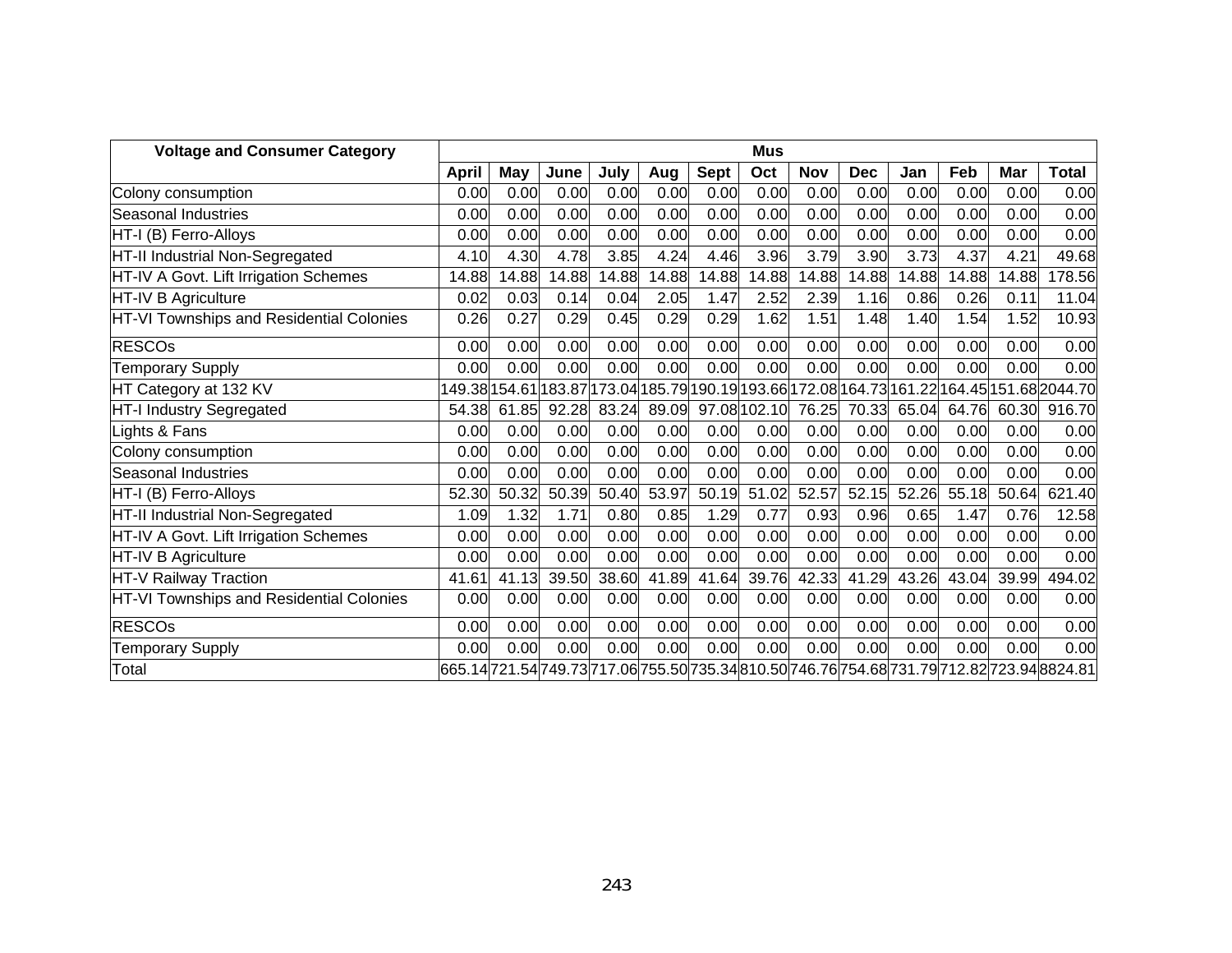# **ANNEXURE - H (iv) CATEGORY-WISE AND MONTHLY SALES FOR FY 2008-09**

(Reference: Paragraph [348](#page-149-0) of the Order)

**APNPDCL** 

| <b>Voltage and Consumer Category</b>           |              |              |       |       |       |       | Mus   |            |            |       |       |       |                                                                                                     |
|------------------------------------------------|--------------|--------------|-------|-------|-------|-------|-------|------------|------------|-------|-------|-------|-----------------------------------------------------------------------------------------------------|
|                                                | <b>April</b> | Mav          | June  | July  | Aug   | Sept  | Oct   | <b>Nov</b> | <b>Dec</b> | Jan   | Feb   | Mar   | Total                                                                                               |
| LT Category                                    |              |              |       |       |       |       |       |            |            |       |       |       | 398.29 398.66 303.79 426.62 480.17 413.83 549.31 408.42 446.67 508.40 502.50 603.26 5439.94         |
| Category I Domestic                            |              |              |       |       |       |       |       |            |            |       |       |       | 105.07 125.96 133.42 137.06 123.18 130.61 148.92 146.74 135.09 120.68 121.60 134.53  <b>1562.87</b> |
| Category II - Non-domestic/Commercial          | 21.44        | 25.99        | 27.57 | 28.69 | 25.65 | 26.61 | 28.22 | 28.13      | 26.62      | 24.61 | 23.80 | 26.40 | 313.72                                                                                              |
| Category III (A & B) - Industrial              | 24.24        | 22.17        | 25.69 | 28.81 | 24.31 | 22.81 | 26.01 | 23.72      | 26.15      | 36.91 | 42.81 | 42.30 | 345.91                                                                                              |
| Category IV - Cottage Industries & Dhobighats  | 0.42         | 0.48         | 0.46  | 0.51  | 0.50  | 0.52  | 0.53  | 0.55       | 0.59       | 0.56  | 0.57  | 0.60  | 6.29                                                                                                |
| Category V - Irrigation and Agriculture        |              | 225.60200.27 |       |       |       |       |       |            |            |       |       |       | 94.06207.11279.75210.11319.82183.14231.09298.24285.98373.892909.06                                  |
| Category VI - Local Bodies, St. Lighting & PWS | 19.79        | 21.86        | 21.18 | 23.21 | 25.03 | 21.22 | 23.62 | 24.11      | 24.97      | 25.34 | 25.87 | 23.25 | 279.45                                                                                              |
| Category VII - General Purpose                 | 1.73         | 1.94         | 1.41  | 1.24  | 1.76  | 1.95  | 2.19  | 2.04       | 2.16       | 2.06  | 1.86  | 2.30  | 22.64                                                                                               |
| Category VIII-Temporary Supply                 | 0.00         | 0.00         | 0.00  | 0.00  | 0.00  | 0.00  | 0.00  | 0.00       | 0.00       | 0.00  | 0.00  | 0.00  | 0.00                                                                                                |
| HT Category at 11 KV                           | 58.07        | 44.91        | 45.89 | 49.77 | 53.98 | 53.23 | 53.79 | 55.63      | 58.97      | 67.97 | 68.64 | 71.95 | 682.80                                                                                              |
| HT-I Industry Segregated                       | 14.42        | 14.08        | 14.64 | 12.89 | 13.68 | 13.92 | 11.36 | 14.09      | 16.31      | 17.54 | 17.62 | 14.33 | 174.88                                                                                              |
| Lights & Fans                                  | 0.00         | 0.00         | 0.00  | 0.00  | 0.00  | 0.00  | 0.00  | 0.00       | 0.00       | 0.00  | 0.00  | 0.00  | 0.00                                                                                                |
| Colony consumption                             | 0.00         | 0.00         | 0.00  | 0.00  | 0.00  | 0.00  | 0.00  | 0.00       | 0.00       | 0.00  | 0.00  | 0.00  | 0.00                                                                                                |
| Seasonal Industries                            | 0.01         | 0.05         | 0.06  | 0.07  | 0.10  | 0.11  | 0.08  | 0.01       | 0.00       | 0.00  | 0.00  | 0.00  | 0.49                                                                                                |
| HT-I (B) Ferro-Alloys                          | 0.00         | 0.00         | 0.00  | 0.00  | 0.00  | 0.00  | 0.00  | 0.00       | 0.00       | 0.00  | 0.00  | 0.00  | 0.00                                                                                                |
| HT-II Industrial Non-Segregated                | 5.44         | 5.68         | 5.39  | 4.66  | 4.81  | 5.27  | 4.76  | 4.50       | 4.12       | 3.95  | 4.35  | 4.47  | 57.41                                                                                               |
| HT-IV A Govt. Lift Irrigation Schemes          | 0.54         | 0.44         | 0.42  | 0.43  | 0.40  | 0.61  | 0.62  | 0.81       | 0.66       | 0.78  | 0.83  | 0.87  | 7.41                                                                                                |
| HT-IV B Agriculture                            | 2.18         | 0.49         | 0.28  | 0.34  | 1.10  | 2.79  | 2.08  | 1.57       | 1.32       | 2.00  | 2.40  | 2.20  | 18.74                                                                                               |
| HT-VI Townships and Residential Colonies       | 1.01         | 0.91         | 0.97  | 0.81  | 0.79  | 0.89  | 0.89  | 0.85       | 0.79       | 0.74  | 0.82  | 0.87  | 10.35                                                                                               |
| <b>RESCOs</b>                                  | 34.47        | 23.26        | 24.13 | 30.57 | 33.10 | 29.65 | 34.00 | 33.79      | 35.77      | 42.95 | 42.62 | 49.21 | 413.53                                                                                              |
| <b>Temporary Supply</b>                        | 0.00         | 0.00         | 0.00  | 0.00  | 0.00  | 0.00  | 0.00  | 0.00       | 0.00       | 0.00  | 0.00  | 0.00  | 0.00                                                                                                |
| HT Category at 33 KV                           | 14.20        | 14.17        | 15.02 | 14.87 | 15.59 | 16.36 | 18.46 | 17.72      | 16.44      | 16.83 | 16.52 | 15.59 | 191.77                                                                                              |
| HT-I Industry Segregated                       | 6.90         | 7.15         | 7.14  | 7.24  | 8.09  | 8.73  | 10.93 | 10.34      | 9.50       | 9.62  | 9.44  | 8.63  | 103.71                                                                                              |
| Lights & Fans                                  | 0.00         | 0.00         | 0.00  | 0.00  | 0.00  | 0.00  | 0.00  | 0.00       | 0.00       | 0.00  | 0.00  | 0.00  | 0.00                                                                                                |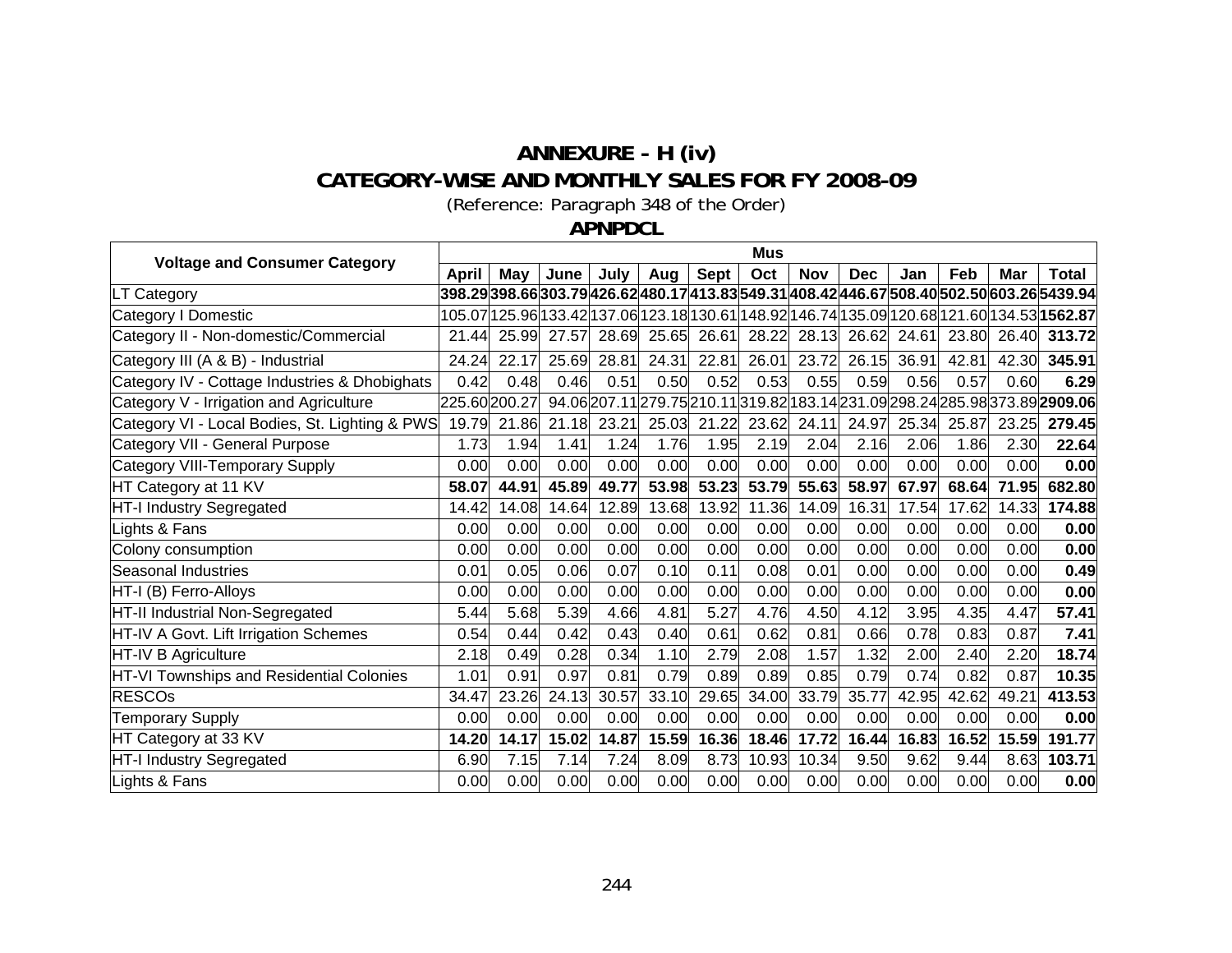|                                          | <b>Mus</b> |       |       |       |       |             |       |            |            |       |       |       |                                                                                             |
|------------------------------------------|------------|-------|-------|-------|-------|-------------|-------|------------|------------|-------|-------|-------|---------------------------------------------------------------------------------------------|
| <b>Voltage and Consumer Category</b>     | April      | May   | June  | July  | Aug   | <b>Sept</b> | Oct   | <b>Nov</b> | <b>Dec</b> | Jan   | Feb   | Mar   | <b>Total</b>                                                                                |
| Colony consumption                       | 0.00       | 0.00  | 0.00  | 0.00  | 0.00  | 0.00        | 0.00  | 0.00       | 0.00       | 0.00  | 0.00  | 0.00  | 0.00                                                                                        |
| Seasonal Industries                      | 0.00       | 0.00  | 0.00  | 0.00  | 0.00  | 0.00        | 0.00  | 0.00       | 0.00       | 0.00  | 0.00  | 0.00  | 0.00                                                                                        |
| HT-I (B) Ferro-Alloys                    | 0.00       | 0.00  | 0.00  | 0.00  | 0.00  | 0.00        | 0.00  | 0.00       | 0.00       | 0.00  | 0.00  | 0.00  | 0.00                                                                                        |
| HT-II Industrial Non-Segregated          | 0.08       | 0.08  | 0.08  | 0.06  | 0.08  | 0.06        | 0.07  | 0.07       | 0.07       | 0.05  | 0.06  | 0.06  | 0.81                                                                                        |
| HT-IV A Govt. Lift Irrigation Schemes    | 3.66       | 3.66  | 3.66  | 3.66  | 3.66  | 3.66        | 3.66  | 3.66       | 3.66       | 3.66  | 3.66  | 3.66  | 43.89                                                                                       |
| HT-IV B Agriculture                      | 0.00       | 0.00  | 0.00  | 0.00  | 0.00  | 0.00        | 0.00  | 0.00       | 0.00       | 0.00  | 0.00  | 0.00  | 0.00                                                                                        |
| HT-VI Townships and Residential Colonies | 3.57       | 3.29  | 4.16  | 3.91  | 3.76  | 3.91        | 3.81  | 3.65       | 3.21       | 3.51  | 3.36  | 3.24  | 43.37                                                                                       |
| <b>RESCOs</b>                            | 0.00       | 0.00  | 0.00  | 0.00  | 0.00  | 0.00        | 0.00  | 0.00       | 0.00       | 0.00  | 0.00  | 0.00  | 0.00                                                                                        |
| <b>Temporary Supply</b>                  | 0.00       | 0.00  | 0.00  | 0.00  | 0.00  | 0.00        | 0.00  | 0.00       | 0.00       | 0.00  | 0.00  | 0.00  | 0.00                                                                                        |
| HT Category at 132 KV                    | 100.56     | 85.81 | 86.36 |       |       |             |       |            |            |       |       |       | 84.44 100.25 123.60 100.60 108.03 155.89 167.87 164.39 153.89 1431.70                       |
| HT-I Industry Segregated                 | 54.19      | 51.59 | 50.05 | 49.55 | 54.24 | 56.55       | 46.01 | 51.99      | 54.18      | 55.18 | 54.00 | 50.61 | 628.15                                                                                      |
| Lights & Fans                            | 0.00       | 0.00  | 0.00  | 0.00  | 0.00  | 0.00        | 0.00  | 0.00       | 0.00       | 0.00  | 0.00  | 0.00  | 0.00                                                                                        |
| Colony consumption                       | 0.00       | 0.00  | 0.00  | 0.00  | 0.00  | 0.00        | 0.00  | 0.00       | 0.00       | 0.00  | 0.00  | 0.00  | 0.00                                                                                        |
| Seasonal Industries                      | 0.00       | 0.00  | 0.00  | 0.00  | 0.00  | 0.00        | 0.00  | 0.00       | 0.00       | 0.00  | 0.00  | 0.00  | 0.00                                                                                        |
| HT-I (B) Ferro-Alloys                    | 0.00       | 0.00  | 0.00  | 0.00  | 0.00  | 0.00        | 0.00  | 0.00       | 0.00       | 0.00  | 0.00  | 0.00  | 0.00                                                                                        |
| HT-II Industrial Non-Segregated          | 0.29       | 0.22  | 0.42  | 0.21  | 0.23  | 0.22        | 0.14  | 0.14       | 0.14       | 0.11  | 0.11  | 0.17  | 2.40                                                                                        |
| HT-IV A Govt. Lift Irrigation Schemes    | 12.10      | 0.69  | 0.53  | 0.15  | 12.76 | 31.54       | 20.83 | 24.10      | 70.75      | 80.81 | 79.09 | 73.40 | 406.74                                                                                      |
| HT-IV B Agriculture                      | 0.00       | 0.00  | 0.00  | 0.00  | 0.00  | 0.00        | 0.00  | 0.00       | 0.00       | 0.00  | 0.00  | 0.00  | 0.00                                                                                        |
| HT-V Railway Traction                    | 27.07      | 25.97 | 27.82 | 27.37 | 27.03 | 28.73       | 24.87 | 24.85      | 25.10      | 26.14 | 25.43 | 24.34 | 314.73                                                                                      |
| HT-VI Townships and Residential Colonies | 6.92       | 7.34  | 7.54  | 7.17  | 5.99  | 6.56        | 8.74  | 6.94       | 5.72       | 5.63  | 5.76  | 5.37  | 79.68                                                                                       |
| <b>RESCOs</b>                            | 0.00       | 0.00  | 0.00  | 0.00  | 0.00  | 0.00        | 0.00  | 0.00       | 0.00       | 0.00  | 0.00  | 0.00  | 0.00                                                                                        |
| <b>Temporary Supply</b>                  | 0.00       | 0.00  | 0.00  | 0.00  | 0.00  | 0.00        | 0.00  | 0.00       | 0.00       | 0.00  | 0.00  | 0.00  | 0.00                                                                                        |
| Total                                    |            |       |       |       |       |             |       |            |            |       |       |       | 571.13 543.56 451.07 575.71 649.98 607.02 722.15 589.80 677.98 761.07 752.04 844.69 7746.21 |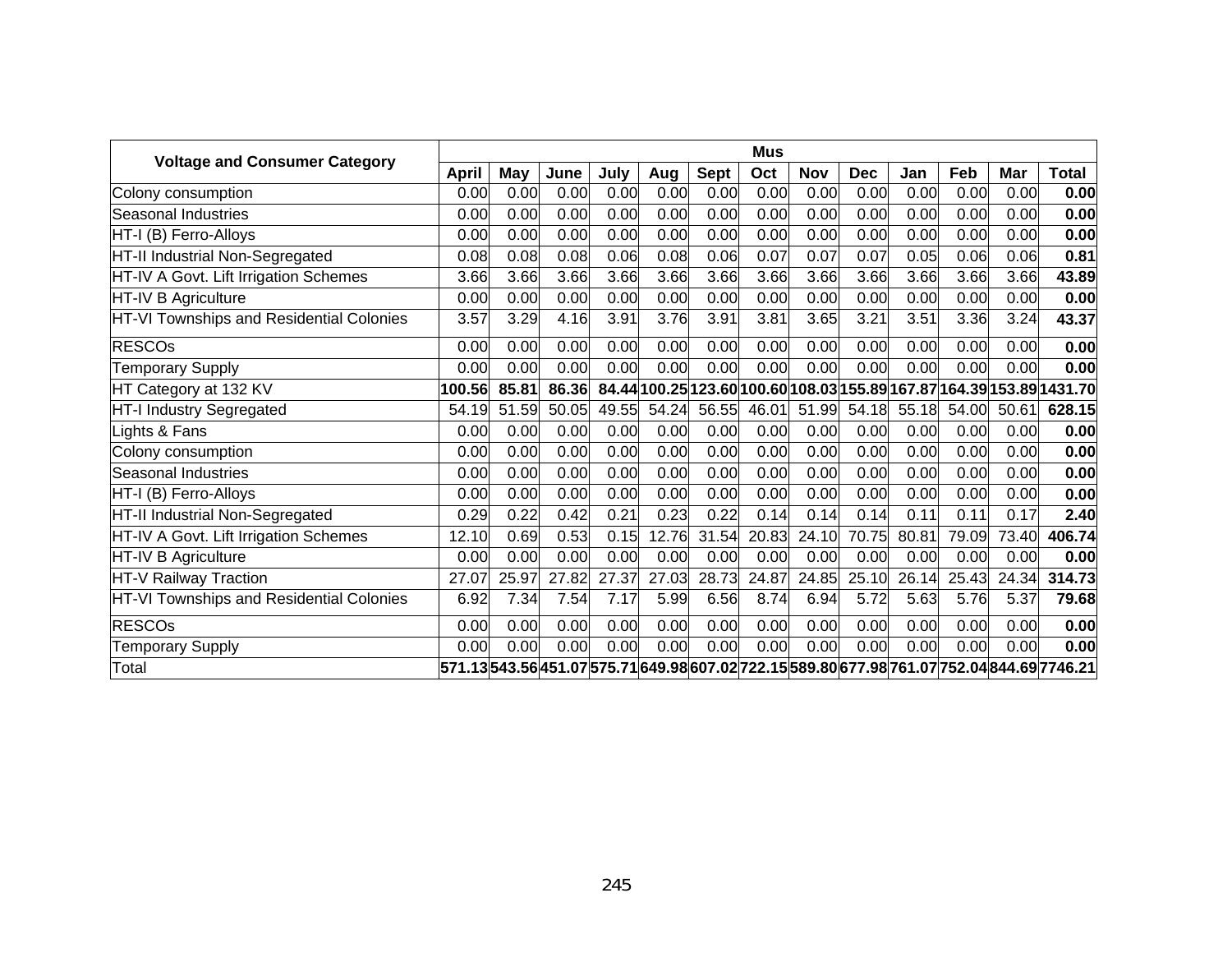## **ANNEXURE - H (v) CATEGORY-WISE AND MONTHLY SALES FOR FY 2008-09**

(Reference: Paragraph [367](#page-159-0) of the Order)

**APSPDCL** 

| <b>Voltage and Consumer Category</b>                      |              |               |               |                                           |             |             | <b>Mus</b>         |            |                      |                             |        |        |              |
|-----------------------------------------------------------|--------------|---------------|---------------|-------------------------------------------|-------------|-------------|--------------------|------------|----------------------|-----------------------------|--------|--------|--------------|
|                                                           | <b>April</b> | May           | June          | July                                      | Aug         | <b>Sept</b> | Oct                | <b>Nov</b> | <b>Dec</b>           | Jan                         | Feb    | Mar    | <b>Total</b> |
| <b>LT Category</b>                                        | 667.31       | 745.82 604.92 |               | 685.25684.43648.08                        |             |             | 747.07625.95658.97 |            |                      | 712.91                      | 672.70 | 844.14 | 8297.53      |
| <b>Category I Domestic</b>                                | 249.58       | 273.79279.82  |               | 266.56 265.91 282.12                      |             |             | 271.64251.32232.56 |            |                      | 218.17                      | 224.38 | 247.50 | 3063.36      |
| Category II - Non-<br>domestic/Commercial                 | 52.92        | 57.31         | 60.35         |                                           | 56.12 61.54 | 63.72       | 57.57              |            | 54.50 51.63          | 49.15                       | 50.35  | 56.97  | 672.14       |
| Category III (A & B) - Industrial                         | 58.72        | 59.31         | 69.86         | 56.14                                     | 61.91       | 56.89       | 54.24              | 51.09      | 55.82                | 59.23                       | 59.65  | 64.40  | 707.27       |
| Category IV - Cottage Industries &<br>Dhobighats          | 1.89         | 1.84          | 2.08          | 1.56                                      | 2.55        | 2.09        | 1.95               | 2.15       | 2.18                 | 2.22                        | 1.67   | 1.96   | 24.13        |
| <b>Category V - Irrigation and Agriculture</b>            |              |               |               | 262.84 313.92 153.84 267.21 253.69 203.77 |             |             |                    |            |                      | 317.30 216.86 277.99 343.05 | 249.04 | 431.55 | 3291.06      |
| Category VI - Local Bodies, St.<br>Lighting & PWS         | 36.51        | 36.45         | 35.86         | 34.35                                     | 35.14       | 35.53       | 40.06              | 46.09      | 35.10                | 37.76                       | 83.33  | 38.20  | 494.36       |
| <b>Category VII - General Purpose</b>                     | 3.53         | 3.19          | 3.12          | 3.31                                      | 3.67        | 3.95        | 4.23               | 3.90       | 3.63                 | 3.29                        | 4.20   | 3.54   | 43.54        |
| <b>Category VIII-Temporary Supply</b>                     | 1.33         | 0.00          | 0.00          | 0.01                                      | 0.00        | 0.00        | 0.08               | 0.05       | 0.05                 | 0.04                        | 0.08   | 0.02   | 1.67         |
| HT Category at 11 KV                                      | 115.04       |               | 109.47 114.26 | 110.16 111.48 110.53                      |             |             |                    |            | 119.45 114.82 120.46 | 122.76                      | 132.36 | 123.22 | 1404.01      |
| <b>HT-I Industry Segregated</b>                           | 66.86        | 66.82         | 72.71         | 68.17                                     | 68.37       | 66.42       | 77.77              | 75.77      | 80.50                | 75.65                       | 81.64  | 75.68  | 876.36       |
| <b>Lights &amp; Fans</b>                                  | 1.22         | 1.10          | 1.18          | 1.22                                      | 1.31        | 1.29        | 1.20               | 1.17       | 1.18                 | 1.30                        | 1.54   | 1.45   | 15.14        |
| <b>Colony consumption</b>                                 | 0.12         | 0.18          | 0.18          | 0.18                                      | 0.15        | 0.19        | 0.19               | 0.19       | 0.15                 | 0.15                        | 0.13   | 0.15   | 1.95         |
| <b>Seasonal Industries</b>                                | 0.00         | 0.00          | 0.00          | 0.00                                      | 0.00        | 0.00        | 0.00               | 0.00       | 0.00                 | 0.00                        | 0.00   | 0.00   | 0.00         |
| <b>HT-I (B) Ferro-Alloys</b>                              | 0.19         | 0.45          | 0.67          | 0.67                                      | 0.66        | 0.66        | 0.59               | 0.69       | 0.66                 | 0.73                        | 0.69   | 0.64   | 7.30         |
| <b>HT-II Industrial Non-Segregated</b>                    | 19.24        | 20.40         | 21.09         | 18.66                                     | 19.07       | 20.06       | 16.85              | 16.50      | 17.05                | 16.61                       | 17.36  | 15.95  | 218.83       |
| <b>HT-IV A Govt. Lift Irrigation Schemes</b>              | 1.70         | 0.38          | 0.23          | 0.25                                      | 0.42        | 0.50        | 2.48               | 1.41       | 2.74                 | 3.86                        | 4.75   | 3.28   | 22.01        |
| <b>HT-IV B Agriculture</b>                                | 2.13         | 1.08          | 0.37          | 0.16                                      | 0.80        | 0.83        | 1.83               | 2.24       | 2.21                 | 4.39                        | 2.81   | 2.69   | 21.53        |
| <b>HT-VI Townships and Residential</b><br><b>Colonies</b> | 3.63         | 3.71          | 3.92          | 3.55                                      | 3.72        | 3.71        | 3.33               | 3.36       | 3.12                 | 3.16                        | 3.34   | 3.15   | 41.70        |
| <b>RESCOs</b>                                             | 19.95        | 15.35         | 13.90         | 17.30                                     | 17.00       | 16.87       | 15.19              | 13.49      | 12.85                | 16.92                       | 20.09  | 20.24  | 199.15       |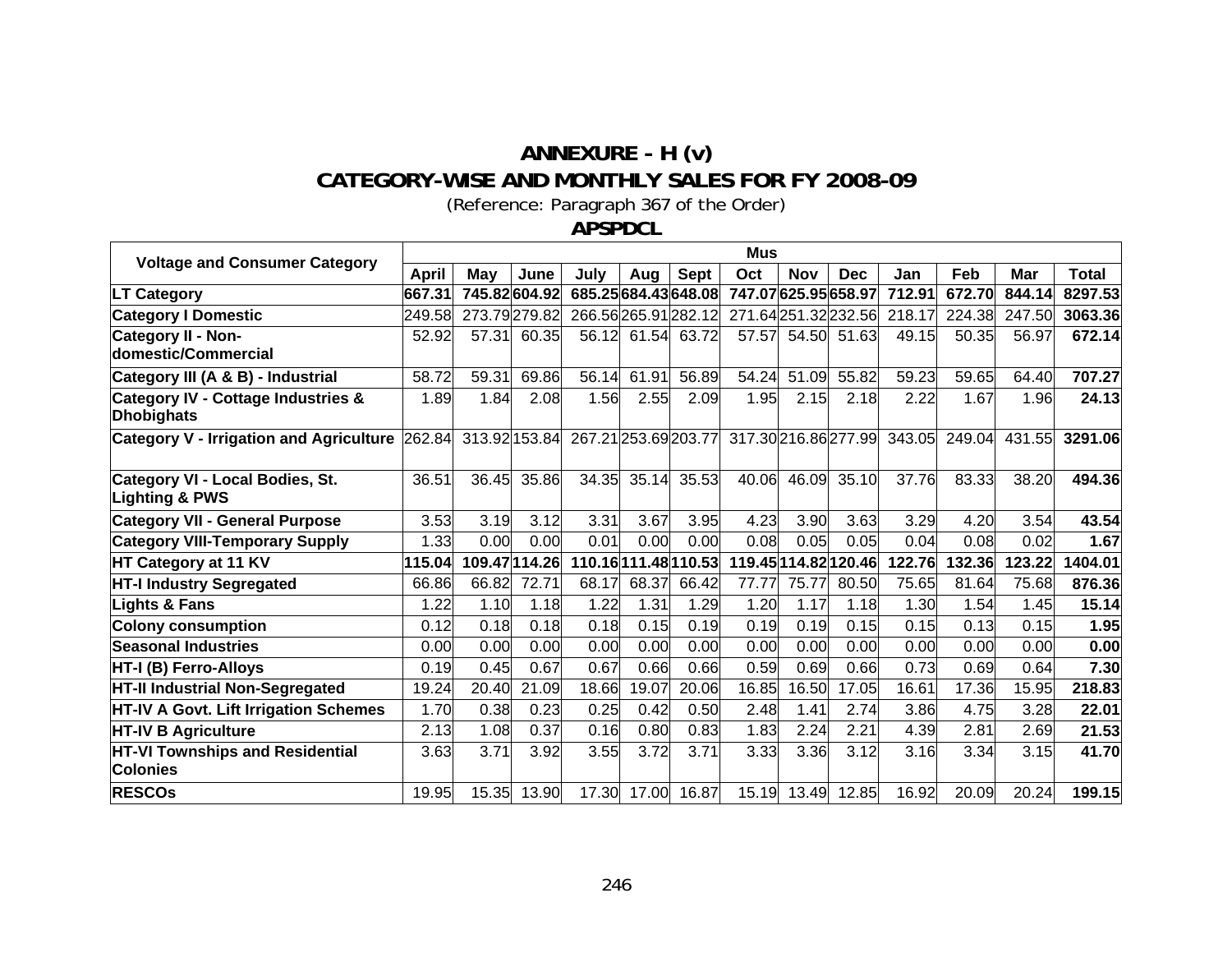| <b>Voltage and Consumer Category</b>         |              |       |              |                      |       |             | <b>Mus</b> |                   |            |        |        |        |                                                                                                    |
|----------------------------------------------|--------------|-------|--------------|----------------------|-------|-------------|------------|-------------------|------------|--------|--------|--------|----------------------------------------------------------------------------------------------------|
|                                              | <b>April</b> | May   | June         | July                 | Aug   | <b>Sept</b> | Oct        | Nov               | <b>Dec</b> | Jan    | Feb    | Mar    | <b>Total</b>                                                                                       |
| <b>Temporary Supply</b>                      | 0.00         | 0.00  | 0.00         | 0.00                 | 0.00  | 0.00        | 0.02       | 0.02              | 0.02       | 0.00   | 0.00   | 0.00   | 0.05                                                                                               |
| HT Category at 33 KV                         | 84.48        | 81.02 | 91.04        | 90.73                | 93.95 | 93.30       | 66.99      | 75.95             | 82.00      | 90.22  | 101.08 | 93.98  | 1044.73                                                                                            |
| <b>HT-I Industry Segregated</b>              | 82.05        | 79.05 | 89.10        | 89.03                | 92.09 | 90.90       | 65.53      | 74.12             | 79.90      | 86.86  | 96.61  | 90.34  | 1015.59                                                                                            |
| <b>Lights &amp; Fans</b>                     | 0.41         | 0.29  | 0.26         | 0.15                 | 0.28  | 0.76        | 0.07       | 0.11              | 0.22       | 0.46   | 0.42   | 0.28   | 3.70                                                                                               |
| <b>Colony consumption</b>                    | 0.19         | 0.21  | 0.22         | 0.22                 | 0.23  | 0.23        | 0.23       | 0.22              | 0.19       | 0.21   | 0.23   | 0.22   | 2.60                                                                                               |
| <b>Seasonal Industries</b>                   | 0.00         | 0.00  | 0.00         | 0.00                 | 0.00  | 0.00        | 0.00       | 0.00              | 0.00       | 0.00   | 0.00   | 0.00   | 0.00                                                                                               |
| <b>HT-I (B) Ferro-Alloys</b>                 | 0.00         | 0.00  | 0.00         | 0.00                 | 0.00  | 0.00        | 0.00       | 0.00              | 0.00       | 0.00   | 0.00   | 0.00   | 0.00                                                                                               |
| <b>HT-II Industrial Non-Segregated</b>       | 0.78         | 1.08  | 1.06         | 0.94                 | 0.93  | 0.99        | 0.75       | 0.65              | 0.67       | 0.73   | 0.79   | 0.83   | 10.19                                                                                              |
| HT-IV A Govt. Lift Irrigation Schemes        | 0.34         | 0.34  | 0.34         | 0.34                 | 0.34  | 0.34        | 0.34       | 0.34              | 0.34       | 0.34   | 0.34   | 0.34   | 4.03                                                                                               |
| <b>HT-IV B Agriculture</b>                   | 0.66         | 0.00  | 0.00         | 0.00                 | 0.03  | 0.02        | 0.01       | 0.46              | 0.65       | 1.58   | 2.64   | 1.93   | 7.98                                                                                               |
| HT-VI Townships and Residential              | 0.06         | 0.06  | 0.07         | 0.06                 | 0.05  | 0.06        | 0.05       | 0.05              | 0.05       | 0.05   | 0.05   | 0.05   | 0.64                                                                                               |
| <b>Colonies</b>                              |              |       |              |                      |       |             |            |                   |            |        |        |        |                                                                                                    |
| <b>RESCOs</b>                                | 0.00         | 0.00  | 0.00         | 0.00                 | 0.00  | 0.00        | 0.00       | 0.00              | 0.00       | 0.00   | 0.00   | 0.00   | 0.00                                                                                               |
| <b>Temporary Supply</b>                      | 0.00         | 0.00  | 0.00         | 0.00                 | 0.00  | 0.00        | 0.00       | 0.00              | 0.00       | 0.00   | 0.00   | 0.00   | 0.00                                                                                               |
| HT Category at 132 KV                        | 109.60       |       | 97.85 115.39 | 116.19 108.13 101.36 |       |             |            | 89.45 17.74 14.96 |            | 117.76 | 118.37 | 103.06 | 1309.85                                                                                            |
| <b>HT-I Industry Segregated</b>              | 50.51        | 41.28 | 57.62        | 58.35                | 49.56 | 43.01       | 45.41      | 64.08             | 61.36      | 62.76  | 60.88  | 49.92  | 644.73                                                                                             |
| <b>Lights &amp; Fans</b>                     | 0.00         | 0.00  | 0.00         | 0.00                 | 0.00  | 0.00        | 0.00       | 0.00              | 0.00       | 0.00   | 0.00   | 0.00   | 0.00                                                                                               |
| <b>Colony consumption</b>                    | 0.57         | 0.59  | 0.59         | 0.50                 | 0.50  | 0.50        | 0.63       | 0.57              | 0.55       | 0.55   | 0.59   | 0.60   | 6.75                                                                                               |
| <b>Seasonal Industries</b>                   | 0.00         | 0.00  | 0.00         | 0.00                 | 0.00  | 0.00        | 0.00       | 0.00              | 0.00       | 0.00   | 0.00   | 0.00   | 0.00                                                                                               |
| <b>HT-I (B) Ferro-Alloys</b>                 | 0.00         | 0.00  | 0.00         | 0.00                 | 0.00  | 0.00        | 0.00       | 0.00              | 0.00       | 0.00   | 0.00   | 0.00   | 0.00                                                                                               |
| HT-II Industrial Non-Segregated              | 0.00         | 0.00  | 0.00         | 0.00                 | 0.00  | 0.00        | 0.00       | 0.00              | 0.00       | 0.00   | 0.00   | 0.00   | 0.00                                                                                               |
| <b>HT-IV A Govt. Lift Irrigation Schemes</b> | 14.40        | 14.40 | 14.40        | 14.40                | 14.40 | 14.40       | 14.40      | 14.40             | 14.40      | 14.40  | 14.40  | 14.40  | 172.80                                                                                             |
| <b>HT-IV B Agriculture</b>                   | 0.00         | 0.00  | 0.00         | 0.00                 | 0.00  | 0.00        | 0.00       | 0.00              | 0.00       | 0.00   | 0.00   | 0.00   | 0.00                                                                                               |
| <b>HT-V Railway Traction</b>                 | 44.12        | 41.58 | 42.78        | 42.94                | 43.67 | 43.44       | 29.01      | 38.68             | 38.64      | 40.04  | 42.50  | 38.15  | 485.56                                                                                             |
| HT-VI Townships and Residential              | 0.00         | 0.00  | 0.00         | 0.00                 | 0.00  | 0.00        | 0.00       | 0.00              | 0.00       | 0.00   | 0.00   | 0.00   | 0.00                                                                                               |
| <b>Colonies</b>                              |              |       |              |                      |       |             |            |                   |            |        |        |        |                                                                                                    |
| <b>RESCOs</b>                                | 0.00         | 0.00  | 0.00         | 0.00                 | 0.00  | 0.00        | 0.00       | 0.00              | 0.00       | 0.00   | 0.00   | 0.00   | 0.00                                                                                               |
| <b>Temporary Supply</b>                      | 0.00         | 0.00  | 0.00         | 0.00                 | 0.00  | 0.00        | 0.00       | 0.00              | 0.00       | 0.00   | 0.00   | 0.00   | 0.00                                                                                               |
| Total                                        |              |       |              |                      |       |             |            |                   |            |        |        |        | 976.43 1034.16 925.61 1002.33 997.99 953.26 1022.95 934.45 976.39 1043.64 1024.50 1164.40 12056.12 |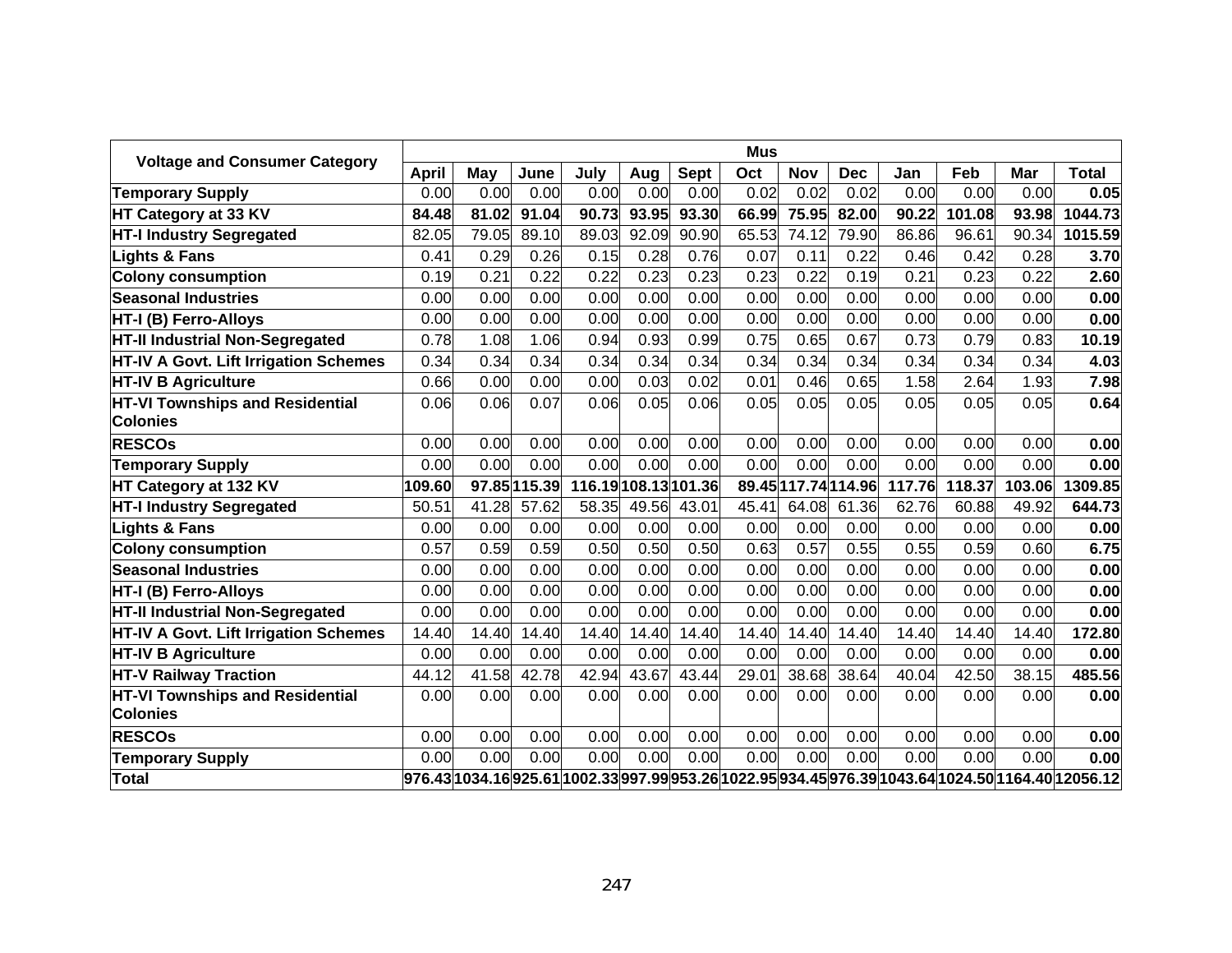# **ANNEXURE - I (i) COST TO SERVICE MODEL**

(Reference: Paragraph [320](#page-133-0) of the Order)

| <b>CPDCL</b>                                 | <b>Generation</b>   |                                                        |                             |                     |                                             |                   |  |  |  |  |
|----------------------------------------------|---------------------|--------------------------------------------------------|-----------------------------|---------------------|---------------------------------------------|-------------------|--|--|--|--|
|                                              |                     | Demand                                                 |                             | Energy              |                                             |                   |  |  |  |  |
| LТ                                           | Cost (Rs<br>Crores) | Rate Basis -<br>Contracts/NCP<br>G-T interface<br>(MW) | $CoS -$<br>Rs/kVA/<br>Month | Cost (Rs<br>Crores) | Recovery<br>Basis -<br>Energy<br>Sales (MU) | $CoS -$<br>Rs/kWh |  |  |  |  |
| LT Cat I - Domestic                          | 691.98              | 1,562.10                                               | 369.15                      | 752.57              | 4,701.08                                    | 1.60              |  |  |  |  |
| LT Cat II - Non-domestic                     | 226.57              | 520.75                                                 | 362.56                      | 252.96              | 1,522.81                                    | 1.66              |  |  |  |  |
| LT Cat III (A & B) - Industrial              | 127.05              | 291.45                                                 | 363.28                      | 200.70              | 1,220.45                                    | 1.64              |  |  |  |  |
| LT Cat IV - Cottage Industries & Dhobighats  | 1.71                | 3.92                                                   | 363.28                      | 2.70                | 16.41                                       | 1.64              |  |  |  |  |
| LT Cat V - Irrigation and Agriculture        | 141.61              | 1,963.27                                               | 60.11                       | 857.22              | 5,938.00                                    | 1.44              |  |  |  |  |
| LT Cat VI - Local Bodies, St. Lighting & PWS | 65.03               | 147.64                                                 | 367.05                      | 68.18               | 442.13                                      | 1.54              |  |  |  |  |
| LT Cat VII - General Purpose                 | 8.07                | 18.33                                                  | 367.05                      | 8.46                | 54.89                                       | 1.54              |  |  |  |  |
| LT Cat VIII - Temporary                      | 1.14                | 2.60                                                   | 367.05                      | 1.20                | 7.78                                        | 1.54              |  |  |  |  |
| HT Cat I - Industry - General (11 kV)        | 172.86              | 700.71                                                 | 205.58                      | 292.79              | 2,309.15                                    | 1.27              |  |  |  |  |
| HT Cat I - Industry - General (33 kV)        | 234.69              | 652.02                                                 | 299.95                      | 392.96              | 3,269.38                                    | 1.20              |  |  |  |  |
| HT Cat I - Industry - General (220/132 kV)   | 133.87              | 406.51                                                 | 274.42                      | 243.98              | 2,045.69                                    | 1.19              |  |  |  |  |
| HT Cat II - Industry - Other (11 kV)         | 86.71               | 357.35                                                 | 202.21                      | 133.05              | 942.42                                      | 1.41              |  |  |  |  |
| HT Cat II - Industry - Other (33 kV)         | 29.06               | 118.94                                                 | 203.64                      | 41.29               | 343.53                                      | 1.20              |  |  |  |  |
| HT Cat II - Industry - Other (220/132 kV)    | 4.28                | 23.12                                                  | 154.30                      | 6.40                | 53.64                                       | 1.19              |  |  |  |  |
| HT Cat IV - Irrigation & Agriculture (11 kV) | 2.71                | 21.57                                                  | 104.77                      | 6.23                | 41.20                                       | 1.51              |  |  |  |  |
| HT Cat IV - Irrigation & Agriculture (33 kV) | 0.00                | 0.00                                                   | <b>NA</b>                   | 95.87               | 797.58                                      | 1.20              |  |  |  |  |
| HT Cat V - Railway Traction (EHT)            | 10.15               | 30.83                                                  | 274.47                      | 11.32               | 94.91                                       | 1.19              |  |  |  |  |
| HT Cat VI - Colony Consumption               | 10.43               | 24.04                                                  | 361.43                      | 12.22               | 88.61                                       | 1.38              |  |  |  |  |
| HT Rural Co-operatives (11 kV)               | 0.00                | 0.00                                                   | <b>NA</b>                   | 0.00                | 0.00                                        | <b>NA</b>         |  |  |  |  |
| HT Rural Co-operatives (33 kV)               | 0.00                | 0.00                                                   | <b>NA</b>                   | 0.00                | 0.00                                        | <b>NA</b>         |  |  |  |  |
| <b>HT Temporary</b>                          | 0.99                | 2.43                                                   | 341.08                      | 8.43                | 10.80                                       | 7.80              |  |  |  |  |
| Open Access - 33 kV                          |                     |                                                        |                             |                     |                                             |                   |  |  |  |  |
| Open Access - 11 kV                          |                     |                                                        |                             |                     |                                             |                   |  |  |  |  |
| <b>TOTAL</b>                                 | 1,948.93            | 6,847.57                                               | 237.18                      | 3,388.51            | 23,900.46                                   | 1.42              |  |  |  |  |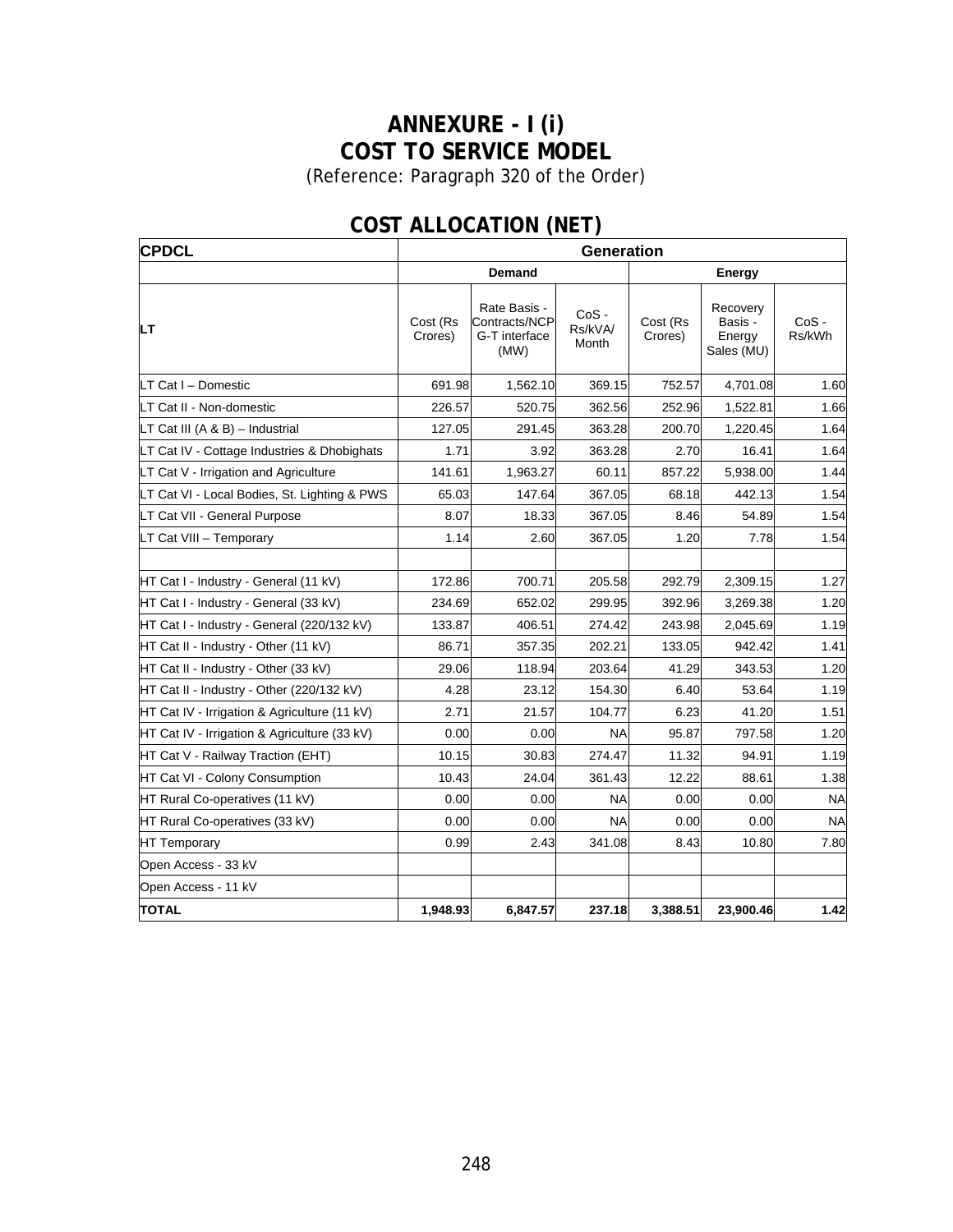| <b>CPDCL</b>                                 | <b>Transmission</b> |                                                        |                            | <b>Transmission</b> |                                                        |                             |
|----------------------------------------------|---------------------|--------------------------------------------------------|----------------------------|---------------------|--------------------------------------------------------|-----------------------------|
|                                              | - Inter-State       |                                                        |                            | - Intra-State       |                                                        |                             |
|                                              |                     | Demand                                                 |                            |                     | <b>Demand</b>                                          |                             |
| LТ                                           | Cost (Rs Crores)    | Rate Basis -<br>Contracts/NCP<br>G-T interface<br>(MW) | $CoS -$<br>Rs/kVA<br>Month | Cost (Rs Crores)    | Rate Basis -<br>Contracts/NCP<br>G-T interface<br>(MW) | $CoS -$<br>Rs/kVA/<br>Month |
| LT Cat I - Domestic                          | 24.93               | 1,562.10                                               | 13.30                      | 59.41               | 1,562.10                                               | 31.69                       |
| LT Cat II - Non-domestic                     | 8.31                | 520.75                                                 | 13.30                      | 19.80               | 520.75                                                 | 31.69                       |
| LT Cat III (A & B) - Industrial              | 4.65                | 291.45                                                 | 13.30                      | 11.08               | 291.45                                                 | 31.69                       |
| LT Cat IV - Cottage Industries & Dhobighats  | 0.06                | 3.92                                                   | 13.30                      | 0.15                | 3.92                                                   | 31.69                       |
| LT Cat V - Irrigation and Agriculture        | 31.34               | 1,963.27                                               | 13.30                      | 74.67               | 1,963.27                                               | 31.69                       |
| LT Cat VI - Local Bodies, St. Lighting & PWS | 2.36                | 147.64                                                 | 13.30                      | 5.61                | 147.64                                                 | 31.69                       |
| LT Cat VII - General Purpose                 | 0.29                | 18.33                                                  | 13.30                      | 0.70                | 18.33                                                  | 31.69                       |
| LT Cat VIII - Temporary                      | 0.04                | 2.60                                                   | 13.30                      | 0.10                | 2.60                                                   | 31.69                       |
|                                              |                     |                                                        |                            |                     |                                                        |                             |
| HT Cat I - Industry - General (11 kV)        | 18.93               | 700.71                                                 | 22.51                      | 45.11               | 700.71                                                 | 53.64                       |
| HT Cat I - Industry - General (33 kV)        | 17.62               | 652.02                                                 | 22.51                      | 41.97               | 652.02                                                 | 53.64                       |
| HT Cat I - Industry - General (220/132 kV)   | 10.98               | 406.51                                                 | 22.51                      | 26.17               | 406.51                                                 | 53.64                       |
| HT Cat II - Industry - Other (11 kV)         | 9.65                | 357.35                                                 | 22.51                      | 23.00               | 357.35                                                 | 53.64                       |
| HT Cat II - Industry - Other (33 kV)         | 3.21                | 118.94                                                 | 22.51                      | 7.66                | 118.94                                                 | 53.64                       |
| HT Cat II - Industry - Other (220/132 kV)    | 0.62                | 23.12                                                  | 22.51                      | 1.49                | 23.12                                                  | 53.64                       |
| HT Cat IV - Irrigation & Agriculture (11 kV) | 0.34                | 21.57                                                  | 13.30                      | 0.82                | 21.57                                                  | 31.69                       |
| HT Cat IV - Irrigation & Agriculture (33 kV) | 0.00                | 0.00                                                   | <b>NA</b>                  | 0.00                | 0.00                                                   | <b>NA</b>                   |
| HT Cat V - Railway Traction (EHT)            | 0.83                | 30.83                                                  | 22.51                      | 1.98                | 30.83                                                  | 53.64                       |
| HT Cat VI - Colony Consumption               | 0.65                | 24.04                                                  | 22.51                      | 1.55                | 24.04                                                  | 53.64                       |
| HT Rural Co-operatives (11 kV)               | 0.00                | 0.00                                                   | <b>NA</b>                  | 0.00                | 0.00                                                   | <b>NA</b>                   |
| HT Rural Co-operatives (33 kV)               | 0.00                | 0.00                                                   | <b>NA</b>                  | 0.00                | 0.00                                                   | <b>NA</b>                   |
| <b>HT Temporary</b>                          | 0.04                | 2.43                                                   | 13.30                      | 0.09                | 2.43                                                   | 31.69                       |
| Open Access - 33 kV                          |                     |                                                        |                            |                     |                                                        |                             |
| Open Access - 11 kV                          |                     |                                                        |                            |                     |                                                        |                             |
| <b>TOTAL</b>                                 | 134.87              | 6,847.57                                               | 16.41                      | 321.36              | 6,847.57                                               | 39.11                       |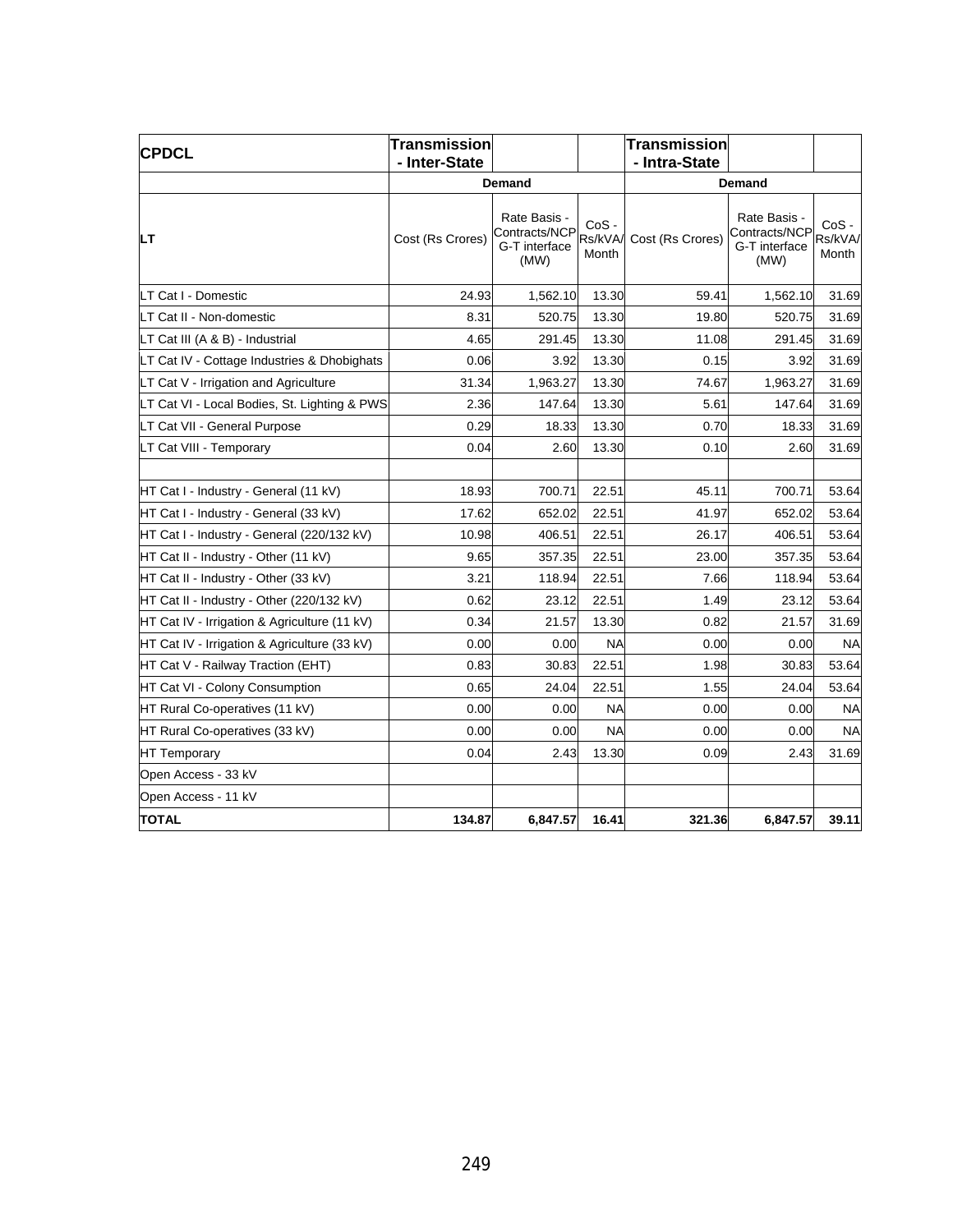| <b>CPDCL</b>                                 |                     | <b>Distribution</b>                                    |                             |                     | <b>Retail Supply</b>                 |                             |
|----------------------------------------------|---------------------|--------------------------------------------------------|-----------------------------|---------------------|--------------------------------------|-----------------------------|
|                                              |                     | <b>Demand</b>                                          |                             |                     | <b>Energy</b>                        |                             |
| LТ                                           | Cost (Rs<br>Crores) | Rate Basis -<br>Contracts/NCP<br>T-D interface<br>(MW) | $CoS -$<br>Rs/kVA/<br>Month | Cost (Rs<br>Crores) | Rate Basis -<br>Energy<br>Sales (MU) | $CoS -$<br>Rs/kVA/<br>Month |
| LT Cat I - Domestic                          | 201.41              | 1,356.87                                               | 123.70                      | 11.80               | 4,701                                | 0.03                        |
| LT Cat II - Non-domestic                     | 65.24               | 439.53                                                 | 123.70                      | 3.97                | 1,523                                | 0.03                        |
| LT Cat III (A & B) - Industrial              | 36.91               | 248.65                                                 | 123.70                      | 3.15                | 1,220                                | 0.03                        |
| LT Cat IV - Cottage Industries & Dhobighats  | 0.50                | 3.34                                                   | 123.70                      | 0.04                | 16                                   | 0.03                        |
| LT Cat V - Irrigation and Agriculture        | 271.36              | 1,828.14                                               | 123.70                      | 13.45               | 5,938                                | 0.02                        |
| LT Cat VI - Local Bodies, St. Lighting & PWS | 19.35               | 130.33                                                 | 123.70                      | 1.07                | 442                                  | 0.02                        |
| LT Cat VII - General Purpose                 | 2.40                | 16.18                                                  | 123.70                      | 0.13                | 55                                   | 0.02                        |
| LT Cat VIII - Temporary                      | 0.34                | 2.29                                                   | 123.70                      | 0.02                | 8                                    | 0.02                        |
|                                              |                     |                                                        |                             |                     |                                      |                             |
| HT Cat I - Industry - General (11 kV)        | 70.98               | 670.58                                                 | 88.20                       | 4.59                | 2,309                                | 0.02                        |
| HT Cat I - Industry - General (33 kV)        | 23.54               | 623.98                                                 | 31.43                       | 6.16                | 3,269                                | 0.02                        |
| HT Cat I - Industry - General (220/132 kV)   | 0.00                |                                                        | <b>NA</b>                   | 3.83                | 2,046                                | 0.02                        |
| HT Cat II - Industry - Other (11 kV)         | 36.20               | 341.98                                                 | 88.20                       | 2.09                | 942                                  | 0.02                        |
| HT Cat II - Industry - Other (33 kV)         | 4.29                | 113.82                                                 | 31.43                       | 0.65                | 344                                  | 0.02                        |
| HT Cat II - Industry - Other (220/132 kV)    | 0.00                |                                                        | <b>NA</b>                   | 0.10                | 54                                   | 0.02                        |
| HT Cat IV - Irrigation & Agriculture (11 kV) | 2.06                | 19.43                                                  | 88.20                       | 0.10                | 41                                   | 0.02                        |
| HT Cat IV - Irrigation & Agriculture (33 kV) | 0.00                | 0.00                                                   | <b>NA</b>                   | 1.50                | 798                                  | 0.02                        |
| HT Cat V - Railway Traction (EHT)            | 0.00                |                                                        | <b>NA</b>                   | 0.18                | 95                                   | 0.02                        |
| HT Cat VI - Colony Consumption               | 2.52                | 23.76                                                  | 88.20                       | 0.19                | 89                                   | 0.02                        |
| HT Rural Co-operatives (11 kV)               | 0.00                | 0.00                                                   | <b>NA</b>                   | 0.00                | 0                                    | <b>NA</b>                   |
| HT Rural Co-operatives (33 kV)               | 0.00                | 0.00                                                   | <b>NA</b>                   | 0.00                | $\mathbf 0$                          | <b>NA</b>                   |
| <b>HT Temporary</b>                          | 0.22                | 2.12                                                   | 88.20                       | 0.13                | 11                                   | 0.12                        |
| Open Access - 33 kV                          | 0.00                | 0.00 <sub>NA</sub>                                     |                             | 0.00                |                                      | 0 <sub>NA</sub>             |
| Open Access - 11 kV                          | 0.00                | 0.00 NA                                                |                             | 0.00                |                                      | 0 <sub>NA</sub>             |
| <b>TOTAL</b>                                 | 737.31              | 5,821.02                                               | 105.55                      | 53.15               | 23,900                               | 0.02                        |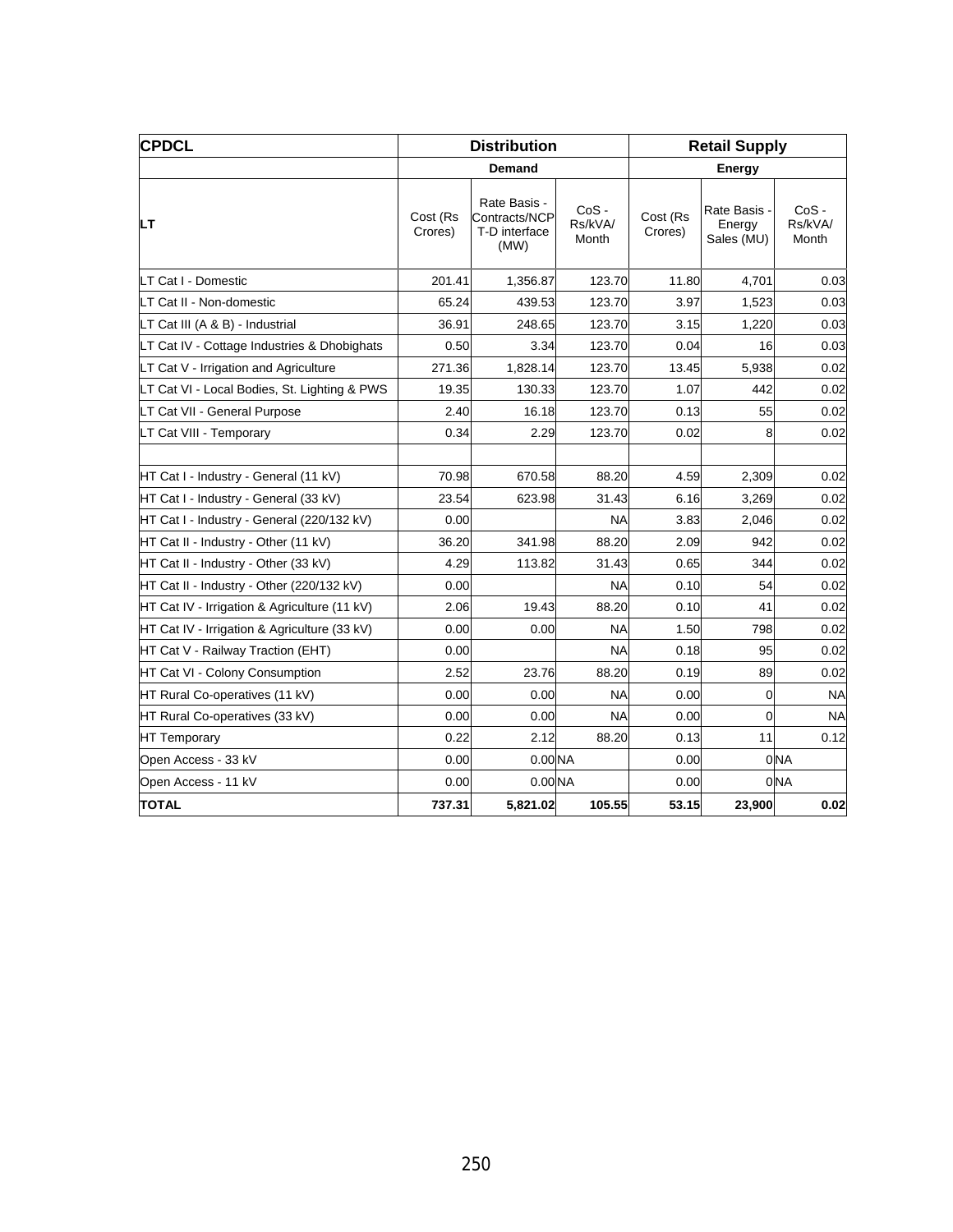| <b>CPDCL</b>                                 | Cost<br><b>Allocation</b><br>(Rs<br>Crores) |             |               |          | <b>Cost Allocation</b><br>(Rs Cr.) |          |                  |            |                |  | <b>Total</b><br><b>Cost</b> | <b>Sales</b> | Per unit<br>Cost |
|----------------------------------------------|---------------------------------------------|-------------|---------------|----------|------------------------------------|----------|------------------|------------|----------------|--|-----------------------------|--------------|------------------|
|                                              | Demand - G                                  | Demand<br>т | Demand -<br>D | Energy   | Demand                             | Energy   |                  |            | <b>Total</b>   |  |                             |              |                  |
| LТ                                           | <b>Rs Crores</b>                            |             |               |          | <b>Rs Crores</b>                   |          | <b>Rs Crores</b> | <b>MUs</b> | <b>Rs/Unit</b> |  |                             |              |                  |
| LT Cat I - Domestic                          | 691.98                                      | 84.34       | 201.41        | 764.37   | 977.74                             | 764.37   | 1,742.11         | 4,701.08   | 3.71           |  |                             |              |                  |
| LT Cat II - Non-domestic                     | 226.57                                      | 28.12       | 65.24         | 256.93   | 319.92                             | 256.93   | 576.85           | 1,522.81   | 3.79           |  |                             |              |                  |
| LT Cat III (A & B) - Industrial              | 127.05                                      | 15.74       | 36.91         | 203.85   | 179.70                             | 203.85   | 383.54           | 1,220.45   | 3.14           |  |                             |              |                  |
| LT Cat IV - Cottage Industries & Dhobighats  | 1.71                                        | 0.21        | 0.50          | 2.74     | 2.42                               | 2.74     | 5.16             | 16.41      | 3.14           |  |                             |              |                  |
| LT Cat V - Irrigation and Agriculture        | 141.61                                      | 106.00      | 271.36        | 870.67   | 518.98                             | 870.67   | 1,389.64         | 5,938.00   | 2.34           |  |                             |              |                  |
| LT Cat VI - Local Bodies, St. Lighting & PWS | 65.03                                       | 7.97        | 19.35         | 69.25    | 92.35                              | 69.25    | 161.59           | 442.13     | 3.65           |  |                             |              |                  |
| LT Cat VII - General Purpose                 | 8.07                                        | 0.99        | 2.40          | 8.60     | 11.46                              | 8.60     | 20.06            | 54.89      | 3.65           |  |                             |              |                  |
| LT Cat VIII - Temporary                      | 1.14                                        | 0.14        | 0.34          | 1.22     | 1.62                               | 1.22     | 2.84             | 7.78       | 3.65           |  |                             |              |                  |
|                                              |                                             |             |               |          |                                    |          |                  |            |                |  |                             |              |                  |
| HT Cat I - Industry - General (11 kV)        | 172.86                                      | 64.04       | 70.98         | 297.38   | 307.87                             | 297.38   | 605.25           | 2,309.15   | 2.62           |  |                             |              |                  |
| HT Cat I - Industry - General (33 kV)        | 234.69                                      | 59.59       | 23.54         | 399.13   | 317.81                             | 399.13   | 716.94           | 3,269.38   | 2.19           |  |                             |              |                  |
| HT Cat I - Industry - General (220/132 kV)   | 133.87                                      | 37.15       | 0.00          | 247.80   | 171.02                             | 247.80   | 418.82           | 2,045.69   | 2.05           |  |                             |              |                  |
| HT Cat II - Industry - Other (11 kV)         | 86.71                                       | 32.66       | 36.20         | 135.13   | 155.57                             | 135.13   | 290.70           | 942.42     | 3.08           |  |                             |              |                  |
| HT Cat II - Industry - Other (33 kV)         | 29.06                                       | 10.87       | 4.29          | 41.94    | 44.23                              | 41.94    | 86.16            | 343.53     | 2.51           |  |                             |              |                  |
| HT Cat II - Industry - Other (220/132 kV)    | 4.28                                        | 2.11        | 0.00          | 6.50     | 6.39                               | 6.50     | 12.89            | 53.64      | 2.40           |  |                             |              |                  |
| HT Cat IV - Irrigation & Agriculture (11 kV) | 2.71                                        | 1.16        | 2.06          | 6.33     | 5.93                               | 6.33     | 12.26            | 41.20      | 2.98           |  |                             |              |                  |
| HT Cat IV - Irrigation & Agriculture (33 kV) | 0.00                                        | 0.00        | 0.00          | 97.37    | 0.00                               | 97.37    | 97.37            | 797.58     | 1.22           |  |                             |              |                  |
| HT Cat V - Railway Traction (EHT)            | 10.15                                       | 2.82        | 0.00          | 11.50    | 12.97                              | 11.50    | 24.47            | 94.91      | 2.58           |  |                             |              |                  |
| HT Cat VI - Colony Consumption               | 10.43                                       | 2.20        | 2.52          | 12.41    | 15.14                              | 12.41    | 27.55            | 88.61      | 3.11           |  |                             |              |                  |
| HT Rural Co-operatives (11 kV)               | 0.00                                        | 0.00        | 0.00          | 0.00     | 0.00                               | 0.00     | 0.00             | 0.00       | 0.00           |  |                             |              |                  |
| HT Rural Co-operatives (33 kV)               | 0.00                                        | 0.00        | 0.00          | 0.00     | 0.00                               | 0.00     | 0.00             | 0.00       | 0.00           |  |                             |              |                  |
| <b>HT Temporary</b>                          | 0.99                                        | 0.13        | 0.22          | 8.56     | 1.35                               | 8.56     | 9.91             | 10.80      | 9.17           |  |                             |              |                  |
| Open Access - 33 kV                          | 0.00                                        | 0.00        | 0.00          | 0.00     | 0.00                               | 0.00     | 0.00             | 0.00       | 0.00           |  |                             |              |                  |
| Open Access - 11 kV                          | 0.00                                        | 0.00        | 0.00          | 0.00     | 0.00                               | 0.00     | 0.00             | 0.00       | 0.00           |  |                             |              |                  |
| <b>TOTAL</b>                                 | 1,948.93                                    | 456.23      | 737.31        | 3,441.66 | 3,142.47                           | 3,441.66 | 6,584.13         | 23,900.46  | 2.75           |  |                             |              |                  |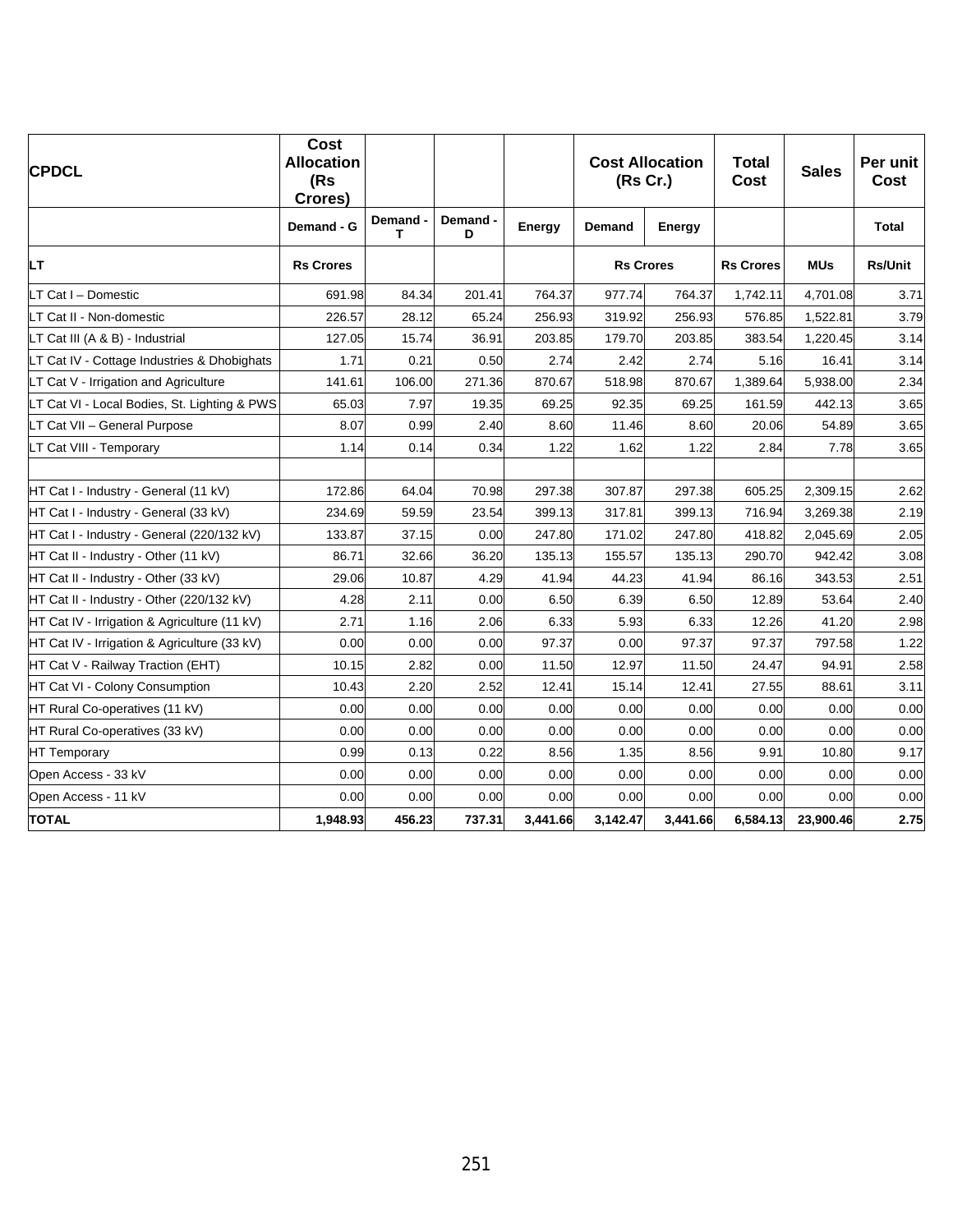## **ANNEXURE - I (ii) COST TO SERVICE MODEL**

(Reference: Paragraph [339](#page-144-0) of the Order)

| <b>EPDCL</b>                                 | <b>Generation</b>      |                                                        |                                 |                     |                                                       |                       |  |  |  |  |
|----------------------------------------------|------------------------|--------------------------------------------------------|---------------------------------|---------------------|-------------------------------------------------------|-----------------------|--|--|--|--|
|                                              |                        |                                                        |                                 |                     |                                                       |                       |  |  |  |  |
|                                              |                        | <b>Demand</b>                                          |                                 |                     | <b>Energy</b>                                         |                       |  |  |  |  |
| <b>LT</b>                                    | Cost<br>(Rs<br>Crores) | Rate Basis -<br>Contracts/NCP<br>G-T interface<br>(MW) | CoS-<br>Rs/kVA/<br><b>Month</b> | Cost (Rs<br>Crores) | Recovery<br>Basis -<br>Energy<br><b>Sales</b><br>(MU) | CoS-<br><b>Rs/kWh</b> |  |  |  |  |
| LT Cat I - Domestic                          | 323.18                 | 821.68                                                 | 327.76                          |                     | 325.08 2,507.46                                       | 1.30                  |  |  |  |  |
| LT Cat II - Non-domestic                     | 69.68                  | 173.53                                                 | 334.62                          | 69.23               | 527.34                                                | 1.31                  |  |  |  |  |
| LT Cat III (A & B) - Industrial              | 41.28                  | 115.05                                                 | 299.01                          | 63.36               | 471.84                                                | 1.34                  |  |  |  |  |
| LT Cat IV - Cottage Industries & Dhobighats  | 0.14                   | 0.39                                                   | 299.01                          | 0.22                | 1.60                                                  | 1.34                  |  |  |  |  |
| LT Cat V - Irrigation and Agriculture        | 29.85                  | 447.64                                                 | 55.56                           | 155.66              | 1,259.68                                              | 1.24                  |  |  |  |  |
| LT Cat VI - Local Bodies, St. Lighting & PWS | 31.18                  | 83.02                                                  | 313.00                          | 30.61               | 224.51                                                | 1.36                  |  |  |  |  |
| LT Cat VII - General Purpose                 | 4.43                   | 11.79                                                  | 313.00                          | 4.35                | 31.88                                                 | 1.36                  |  |  |  |  |
| LT Cat VIII - Temporary                      | 0.21                   | 0.57                                                   | 313.00                          | 0.21                | 1.54                                                  | 1.36                  |  |  |  |  |
| HТ                                           |                        |                                                        |                                 |                     |                                                       |                       |  |  |  |  |
| HT Cat I - Industry - General (11 kV)        | 54.23                  | 252.19                                                 | 179.19                          | 84.07               | 775.18                                                | 1.08                  |  |  |  |  |
| HT Cat I - Industry - General (33 kV)        | 25.26                  | 84.92                                                  | 247.85                          | 38.62               | 383.50                                                | 1.01                  |  |  |  |  |
| HT Cat I - Industry - General (220/132 kV)   | 87.50                  | 438.91                                                 | 166.14                          |                     | 153.74 1,538.09                                       | 1.00                  |  |  |  |  |
| HT Cat II - Industry - Other (11 kV)         | 14.12                  | 77.04                                                  | 152.72                          | 19.45               | 170.46                                                | 1.14                  |  |  |  |  |
| HT Cat II - Industry - Other (33 kV)         | 3.29                   | 22.94                                                  | 119.72                          | 5.00                | 49.68                                                 | 1.01                  |  |  |  |  |
| HT Cat II - Industry - Other (220/132 kV)    | 0.77                   | 8.36                                                   | 76.69                           | 1.26                | 12.58                                                 | 1.00                  |  |  |  |  |
| HT Cat IV - Irrigation & Agriculture (33 kV) | 0.29                   | 3.99                                                   | 61.20                           | 1.27                | 11.04                                                 | 1.15                  |  |  |  |  |
| HT Cat IV - Irrigation & Agriculture (11 kV) | 4.07                   | 0.00                                                   | <b>NA</b>                       | 19.13               | 189.92                                                | 1.01                  |  |  |  |  |
| HT Cat V - Railway Traction (EHT)            | 49.57                  | 125.38                                                 | 329.47                          | 49.38               | 494.02                                                | 1.00                  |  |  |  |  |
| HT Cat VI - Colony Consumption               | 2.38                   | 5.86                                                   | 337.67                          | 2.57                | 23.60                                                 | 1.09                  |  |  |  |  |
| HT Rural Co-operatives (11 kV)               | 7.12                   | 30.93                                                  | 191.88                          | 15.51               | 150.31                                                | 1.03                  |  |  |  |  |
| HT Rural Co-operatives (33 kV)               | 0.00                   | 0.00                                                   | <b>NA</b>                       | 0.00                | 0.00                                                  | <b>NA</b>             |  |  |  |  |
| <b>HT Temporary</b>                          | 0.00                   | 0.00                                                   | <b>NA</b>                       | 0.00                | 0.00                                                  | <b>NA</b>             |  |  |  |  |
| Open Access - 33 kV                          |                        |                                                        |                                 |                     |                                                       |                       |  |  |  |  |
| Open Access - 11 kV                          |                        |                                                        |                                 |                     |                                                       |                       |  |  |  |  |
| <b>TOTAL</b>                                 | 748.55                 |                                                        |                                 |                     | 2,704.19 230.68 1,038.71 8,824.25                     | 1.18                  |  |  |  |  |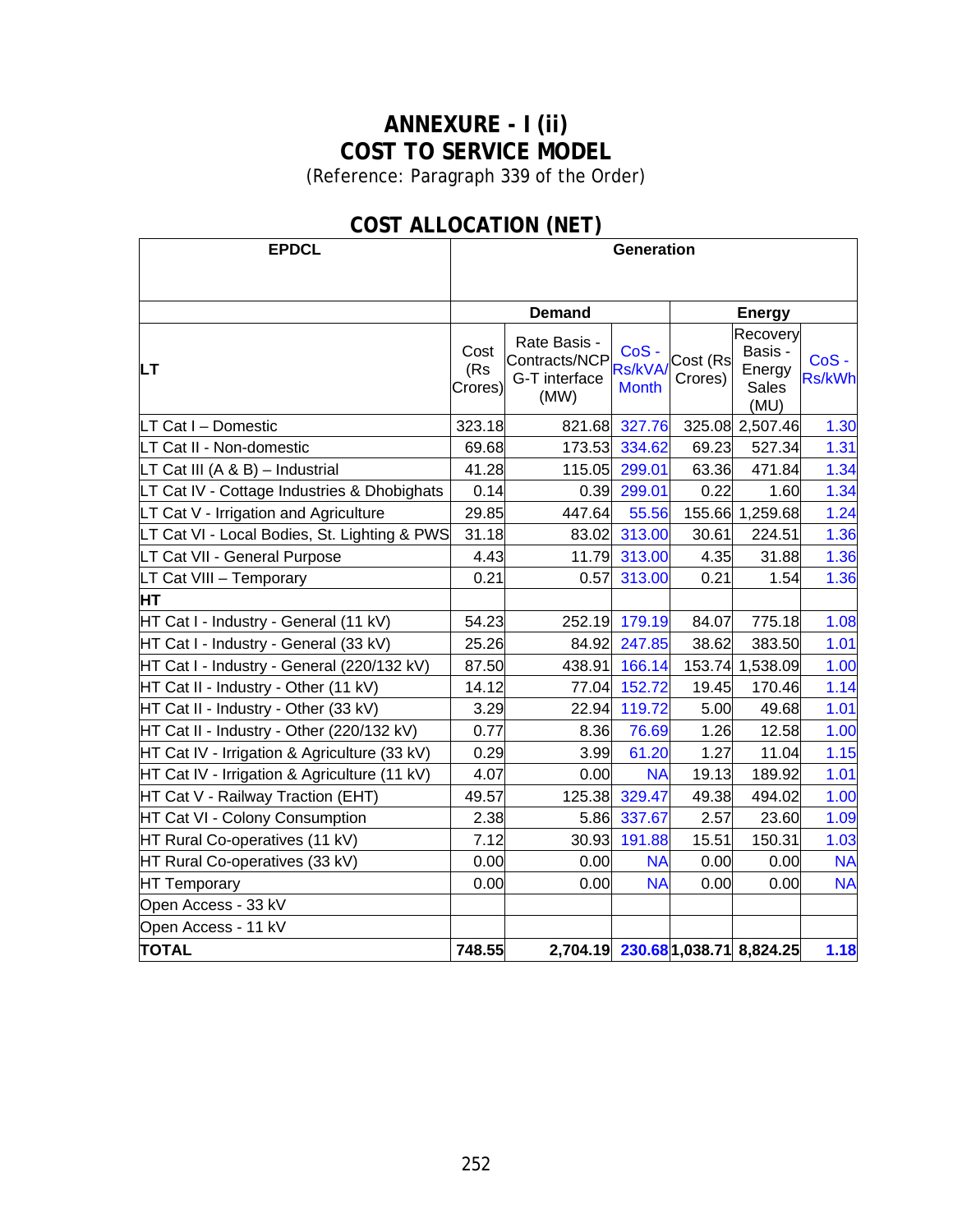| <b>EPDCL</b>                                 |                        | <b>Transmission - Inter-State</b>                      |                                 | <b>Transmission - Intra-State</b> |                                                        |                                           |  |  |
|----------------------------------------------|------------------------|--------------------------------------------------------|---------------------------------|-----------------------------------|--------------------------------------------------------|-------------------------------------------|--|--|
|                                              |                        |                                                        |                                 |                                   |                                                        |                                           |  |  |
|                                              |                        | <b>Demand</b>                                          |                                 |                                   | <b>Demand</b>                                          |                                           |  |  |
| <b>LT</b>                                    | Cost<br>(Rs<br>Crores) | Rate Basis -<br>Contracts/NCP<br>G-T interface<br>(MW) | CoS-<br>Rs/kVA/<br><b>Month</b> | Cost<br>(Rs)<br>Crores)           | Rate Basis -<br>Contracts/NCP<br>G-T interface<br>(MW) | $CoS -$<br><b>Rs/kVA/</b><br><b>Month</b> |  |  |
| LT Cat I - Domestic                          | 12.40                  | 821.68                                                 | 12.58                           | 30.80                             | 821.68                                                 | 31.24                                     |  |  |
| LT Cat II - Non-domestic                     | 2.62                   | 173.53                                                 | 12.58                           | 6.50                              | 173.53                                                 | 31.24                                     |  |  |
| LT Cat III (A & B) - Industrial              | 1.74                   | 115.05                                                 | 12.58                           | 4.31                              | 115.05                                                 | 31.24                                     |  |  |
| LT Cat IV - Cottage Industries & Dhobighats  | 0.01                   | 0.39                                                   | 12.58                           | 0.01                              | 0.39                                                   | 31.24                                     |  |  |
| LT Cat V - Irrigation and Agriculture        | 6.76                   | 447.64                                                 | 12.58                           | 16.78                             | 447.64                                                 | 31.24                                     |  |  |
| LT Cat VI - Local Bodies, St. Lighting & PWS | 1.25                   | 83.02                                                  | 12.58                           | 3.11                              | 83.02                                                  | 31.24                                     |  |  |
| LT Cat VII - General Purpose                 | 0.18                   | 11.79                                                  | 12.58                           | 0.44                              | 11.79                                                  | 31.24                                     |  |  |
| LT Cat VIII - Temporary                      | 0.01                   | 0.57                                                   | 12.58                           | 0.02                              | 0.57                                                   | 31.24                                     |  |  |
| <b>HT</b>                                    |                        |                                                        |                                 |                                   |                                                        |                                           |  |  |
| HT Cat I - Industry - General (11 kV)        | 6.54                   | 252.19                                                 | 21.60                           | 16.23                             | 252.19                                                 | 53.64                                     |  |  |
| HT Cat I - Industry - General (33 kV)        | 2.20                   | 84.92                                                  | 21.60                           | 5.47                              | 84.92                                                  | 53.64                                     |  |  |
| HT Cat I - Industry - General (220/132 kV)   | 11.37                  | 438.91                                                 | 21.60                           | 28.25                             | 438.91                                                 | 53.64                                     |  |  |
| HT Cat II - Industry - Other (11 kV)         | 2.00                   | 77.04                                                  | 21.60                           | 4.96                              | 77.04                                                  | 53.64                                     |  |  |
| HT Cat II - Industry - Other (33 kV)         | 0.59                   | 22.94                                                  | 21.60                           | 1.48                              | 22.94                                                  | 53.64                                     |  |  |
| HT Cat II - Industry - Other (220/132 kV)    | 0.22                   | 8.36                                                   | 21.60                           | 0.54                              | 8.36                                                   | 53.64                                     |  |  |
| HT Cat IV - Irrigation & Agriculture (33 kV) | 0.06                   | 3.99                                                   | 12.58                           | 0.15                              | 3.99                                                   | 31.24                                     |  |  |
| HT Cat IV - Irrigation & Agriculture (11 kV) | 0.00                   | 0.00                                                   | <b>NA</b>                       | 0.00                              | 0.00                                                   | <b>NA</b>                                 |  |  |
| HT Cat V - Railway Traction (EHT)            | 3.25                   | 125.38                                                 | 21.60                           | 8.07                              | 125.38                                                 | 53.64                                     |  |  |
| HT Cat VI - Colony Consumption               | 0.15                   | 5.86                                                   | 21.60                           | 0.38                              | 5.86                                                   | 53.64                                     |  |  |
| HT Rural Co-operatives (11 kV)               | 0.47                   | 30.93                                                  | 12.58                           | 1.16                              | 30.93                                                  | 31.24                                     |  |  |
| HT Rural Co-operatives (33 kV)               | 0.00                   | 0.00                                                   | <b>NA</b>                       | 0.00                              | 0.00                                                   | <b>NA</b>                                 |  |  |
| <b>HT Temporary</b>                          | 0.00                   | 0.00                                                   | <b>NA</b>                       | 0.00                              | 0.00                                                   | <b>NA</b>                                 |  |  |
| Open Access - 33 kV                          |                        |                                                        |                                 |                                   |                                                        |                                           |  |  |
| Open Access - 11 kV                          |                        |                                                        |                                 |                                   |                                                        |                                           |  |  |
| <b>TOTAL</b>                                 | 51.80                  | 2,704.19                                               |                                 | 15.96 128.67                      | 2,704.19                                               | 39.65                                     |  |  |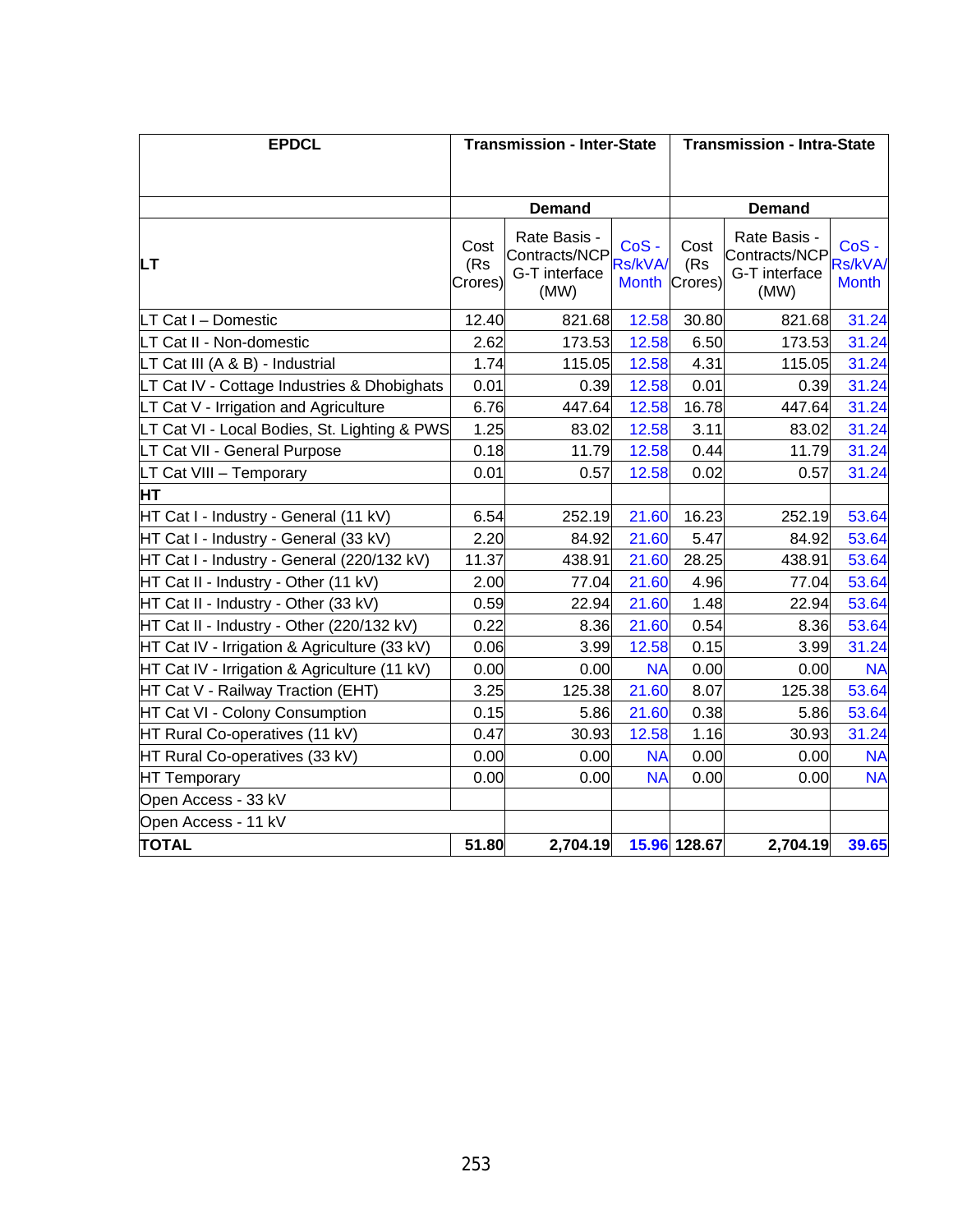| <b>EPDCL</b>                                 |                        | <b>Distribution</b>                                    |                                 | <b>Retail Supply</b>   |                                                        |                          |  |
|----------------------------------------------|------------------------|--------------------------------------------------------|---------------------------------|------------------------|--------------------------------------------------------|--------------------------|--|
|                                              |                        |                                                        |                                 |                        |                                                        |                          |  |
|                                              |                        | <b>Demand</b>                                          |                                 |                        | <b>Energy</b>                                          |                          |  |
| <b>LT</b>                                    | Cost<br>(Rs<br>Crores) | Rate Basis -<br>Contracts/NCP<br>T-D interface<br>(MW) | CoS-<br>Rs/kVA/<br><b>Month</b> | Cost<br>(Rs<br>Crores) | Rate<br><b>Basis</b><br>Energy<br><b>Sales</b><br>(MU) | $CoS -$<br><b>Rs/kWh</b> |  |
| LT Cat I - Domestic                          | 178.86                 | 719.48                                                 | 207.16                          | 10.50                  | 2,507                                                  | 0.04                     |  |
| LT Cat II - Non-domestic                     | 37.62                  | 151.31                                                 | 207.16                          | 2.24                   | 527                                                    | 0.04                     |  |
| LT Cat III (A & B) - Industrial              | 24.11                  | 96.99                                                  | 207.16                          | 2.05                   | 472                                                    | 0.04                     |  |
| LT Cat IV - Cottage Industries & Dhobighats  | 0.08                   | 0.33                                                   | 207.16                          | 0.01                   | 2                                                      | 0.04                     |  |
| LT Cat V - Irrigation and Agriculture        | 102.69                 | 413.08                                                 | 207.16                          | 5.03                   | 1,260                                                  | 0.04                     |  |
| LT Cat VI - Local Bodies, St. Lighting & PWS | 17.47                  | 70.28                                                  | 207.16                          | 0.99                   | 225                                                    | 0.04                     |  |
| LT Cat VII - General Purpose                 | 2.48                   | 9.98                                                   | 207.16                          | 0.14                   | 32                                                     | 0.04                     |  |
| LT Cat VIII - Temporary                      | 0.12                   | 0.48                                                   | 207.16                          | 0.01                   | 2                                                      | 0.04                     |  |
| HТ                                           |                        |                                                        |                                 |                        |                                                        |                          |  |
| HT Cat I - Industry - General (11 kV)        | 14.74                  | 241.35                                                 | 50.90                           | 2.72                   | 775                                                    | 0.04                     |  |
| HT Cat I - Industry - General (33 kV)        | 0.99                   | 81.27                                                  | 10.13                           | 1.25                   | 383                                                    | 0.03                     |  |
| HT Cat I - Industry - General (220/132 kV)   | 0.00                   |                                                        | <b>NA</b>                       | 4.97                   | 1,538                                                  | 0.03                     |  |
| HT Cat II - Industry - Other (11 kV)         | 4.50                   | 73.73                                                  | 50.90                           | 0.63                   | 170                                                    | 0.04                     |  |
| HT Cat II - Industry - Other (33 kV)         | 0.27                   | 21.95                                                  | 10.13                           | 0.16                   | 50                                                     | 0.03                     |  |
| HT Cat II - Industry - Other (220/132 kV)    | 0.00                   |                                                        | <b>NA</b>                       | 0.04                   | 13                                                     | 0.03                     |  |
| HT Cat IV - Irrigation & Agriculture (33 kV) | 0.22                   | 3.59                                                   | 50.90                           | 0.04                   | 11                                                     | 0.04                     |  |
| HT Cat IV - Irrigation & Agriculture (11 kV) | 0.00                   | 0.00                                                   | <b>NA</b>                       | 0.62                   | 190                                                    | 0.03                     |  |
| HT Cat V - Railway Traction (EHT)            | 0.00                   |                                                        | <b>NA</b>                       | 1.60                   | 494                                                    | 0.03                     |  |
| HT Cat VI - Colony Consumption               | 0.35                   | 5.76                                                   | 50.90                           | 0.08                   | 24                                                     | 0.04                     |  |
| HT Rural Co-operatives (11 kV)               | 1.79                   | 29.37                                                  | 50.90                           | 0.50                   | 150                                                    | 0.03                     |  |
| HT Rural Co-operatives (33 kV)               | 0.00                   | 0.00                                                   | <b>NA</b>                       | 0.00                   | 0                                                      | <b>NA</b>                |  |
| <b>HT Temporary</b>                          | 0.00                   | 0.00                                                   | <b>NA</b>                       | 0.00                   | $\overline{0}$                                         | <b>NA</b>                |  |
| Open Access - 33 kV                          | 0.00                   | 0.00                                                   | <b>NA</b>                       |                        |                                                        |                          |  |
| Open Access - 11 kV                          | 0.00                   | 0.00                                                   | <b>NA</b>                       |                        |                                                        |                          |  |
| <b>TOTAL</b>                                 | 386.30                 | 1,918.96 167.76                                        |                                 |                        | 33.56 8,824                                            | 0.04                     |  |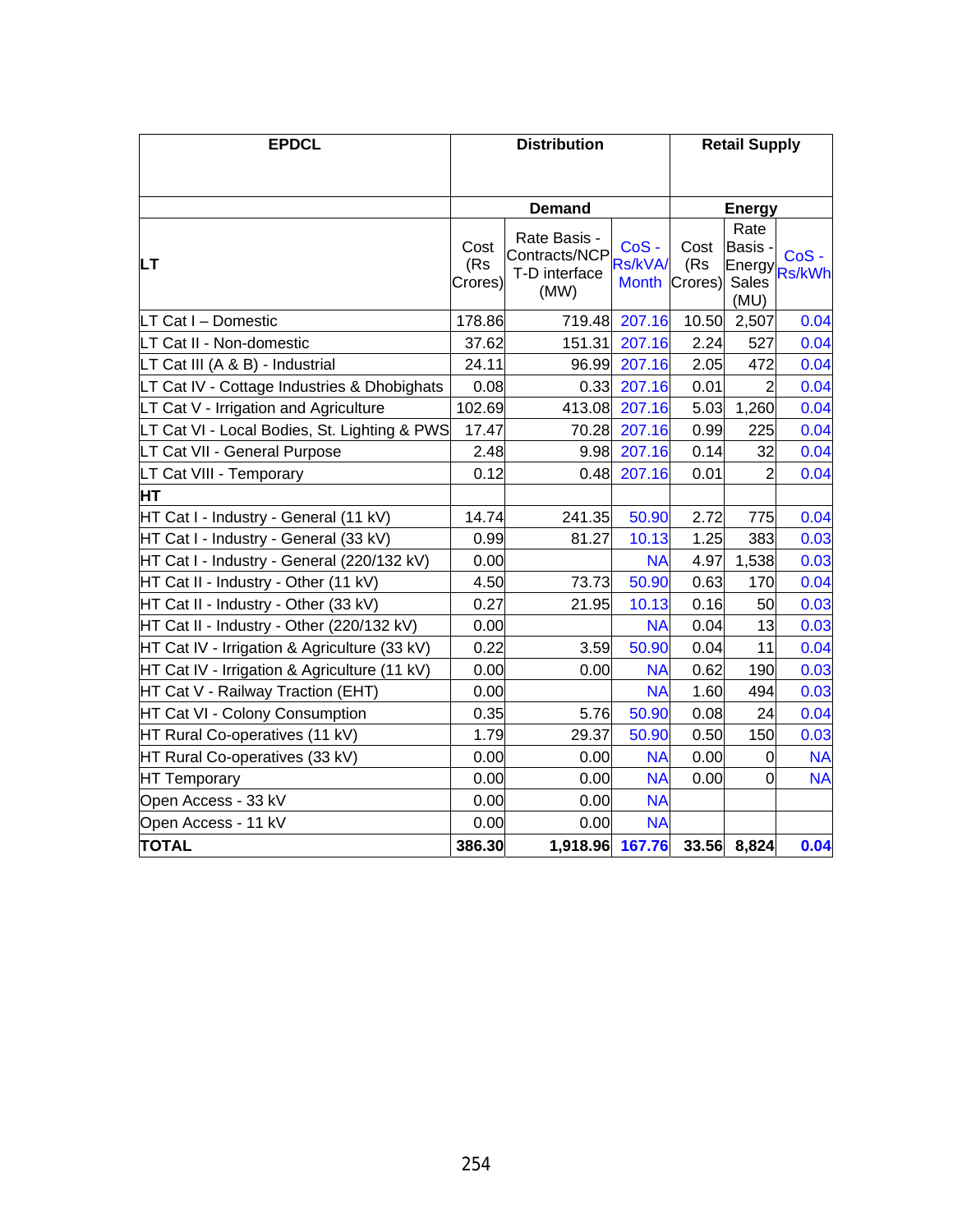| <b>EPDCL</b>                                 |                            | <b>Cost Allocation (Rs Crores)</b> |        |                 | Cost<br><b>Allocation</b><br>(Rs Cr.) |                                     | <b>Total</b><br>Cost | <b>Sales</b>    | Per<br>Unit<br>Cost |
|----------------------------------------------|----------------------------|------------------------------------|--------|-----------------|---------------------------------------|-------------------------------------|----------------------|-----------------|---------------------|
|                                              | - G                        | Demand Demand Demand<br>- т        | - D    | Energy          | Demand                                | <b>Energy</b>                       |                      |                 | <b>Total</b>        |
| LТ                                           | <b>Rs</b><br><b>Crores</b> |                                    |        |                 | <b>Rs Crores</b>                      |                                     | Rs<br>Crores         | <b>MUs</b>      | <b>Rs/Unit</b>      |
| LT Cat I - Domestic                          | 323.18                     | 43.20                              | 178.86 | 335.58          | 545.24                                | 335.58                              |                      | 880.82 2,507.46 | 3.51                |
| LT Cat II - Non-domestic                     | 69.68                      | 9.12                               | 37.62  | 71.46           | 116.42                                | 71.46                               | 187.88               | 527.34          | 3.56                |
| LT Cat III (A & B) - Industrial              | 41.28                      | 6.05                               | 24.11  | 65.41           | 71.44                                 | 65.41                               | 136.86               | 471.84          | 2.90                |
| LT Cat IV - Cottage Industries & Dhobighats  | 0.14                       | 0.02                               | 0.08   | 0.22            | 0.24                                  | 0.22                                | 0.46                 | 1.60            | 2.90                |
| LT Cat V - Irrigation and Agriculture        | 29.85                      | 23.53                              | 102.69 | 160.69          | 156.07                                | 160.69                              |                      | 316.76 1,259.68 | 2.51                |
| LT Cat VI - Local Bodies, St. Lighting & PWS | 31.18                      | 4.36                               | 17.47  | 31.60           | 53.02                                 | 31.60                               | 84.61                | 224.51          | 3.77                |
| LT Cat VII - General Purpose                 | 4.43                       | 0.62                               | 2.48   | 4.49            | 7.53                                  | 4.49                                | 12.02                | 31.88           | 3.77                |
| LT Cat VIII - Temporary                      | 0.21                       | 0.03                               | 0.12   | 0.22            | 0.36                                  | 0.22                                | 0.58                 | 1.54            | 3.77                |
| IНT                                          |                            |                                    |        |                 |                                       |                                     |                      |                 |                     |
| HT Cat I - Industry - General (11 kV)        | 54.23                      | 22.77                              | 14.74  | 86.78           | 91.74                                 | 86.78                               | 178.52               | 775.18          | 2.30                |
| HT Cat I - Industry - General (33 kV)        | 25.26                      | 7.67                               | 0.99   | 39.87           | 33.91                                 | 39.87                               | 73.78                | 383.50          | 1.92                |
| HT Cat I - Industry - General (220/132 kV)   | 87.50                      | 39.63                              | 0.00   | 158.71          | 127.13                                | 158.71                              |                      | 285.84 1,538.09 | 1.86                |
| HT Cat II - Industry - Other (11 kV)         | 14.12                      | 6.96                               | 4.50   | 20.08           | 25.58                                 | 20.08                               | 45.65                | 170.46          | 2.68                |
| HT Cat II - Industry - Other (33 kV)         | 3.29                       | 2.07                               | 0.27   | 5.16            | 5.63                                  | 5.16                                | 10.80                | 49.68           | 2.17                |
| HT Cat II - Industry - Other (220/132 kV)    | 0.77                       | 0.75                               | 0.00   | 1.30            | 1.52                                  | 1.30                                | 2.82                 | 12.58           | 2.24                |
| HT Cat IV - Irrigation & Agriculture (33 kV) | 0.29                       | 0.21                               | 0.22   | 1.31            | 0.72                                  | 1.31                                | 2.03                 | 11.04           | 1.84                |
| HT Cat IV - Irrigation & Agriculture (11 kV) | 4.07                       | 0.00                               | 0.00   | 19.74           | 4.07                                  | 19.74                               | 23.81                | 189.92          | 1.25                |
| HT Cat V - Railway Traction (EHT)            | 49.57                      | 11.32                              | 0.00   | 50.98           | 60.89                                 | 50.98                               | 111.87               | 494.02          | 2.26                |
| HT Cat VI - Colony Consumption               | 2.38                       | 0.53                               | 0.35   | 2.66            | 3.26                                  | 2.66                                | 5.91                 | 23.60           | 2.51                |
| HT Rural Co-operatives (11 kV)               | 7.12                       | 1.63                               | 1.79   | 16.01           | 10.54                                 | 16.01                               | 26.56                | 150.31          | 1.77                |
| HT Rural Co-operatives (33 kV)               | 0.00                       | 0.00                               | 0.00   | 0.00            | 0.00                                  | 0.00                                | 0.00                 | 0.00            | 0.00                |
| <b>HT Temporary</b>                          | 0.00                       | 0.00                               | 0.00   | 0.00            | 0.00                                  | 0.00                                | 0.00                 | 0.00            | 0.00                |
| Open Access - 33 kV                          | 0.00                       | 0.00                               | 0.00   | 0.00            | 0.00                                  | 0.00                                | 0.00                 | 0.00            | 0.00                |
| Open Access - 11 kV                          | 0.00                       | 0.00                               | 0.00   | 0.00            | 0.00                                  | 0.00                                | 0.00                 | 0.00            | 0.00                |
| <b>TOTAL</b>                                 | 748.55                     | 180.47                             |        | 386.30 1,072.27 |                                       | 1,315.33 1,072.27 2,387.60 8,824.25 |                      |                 | 2.71                |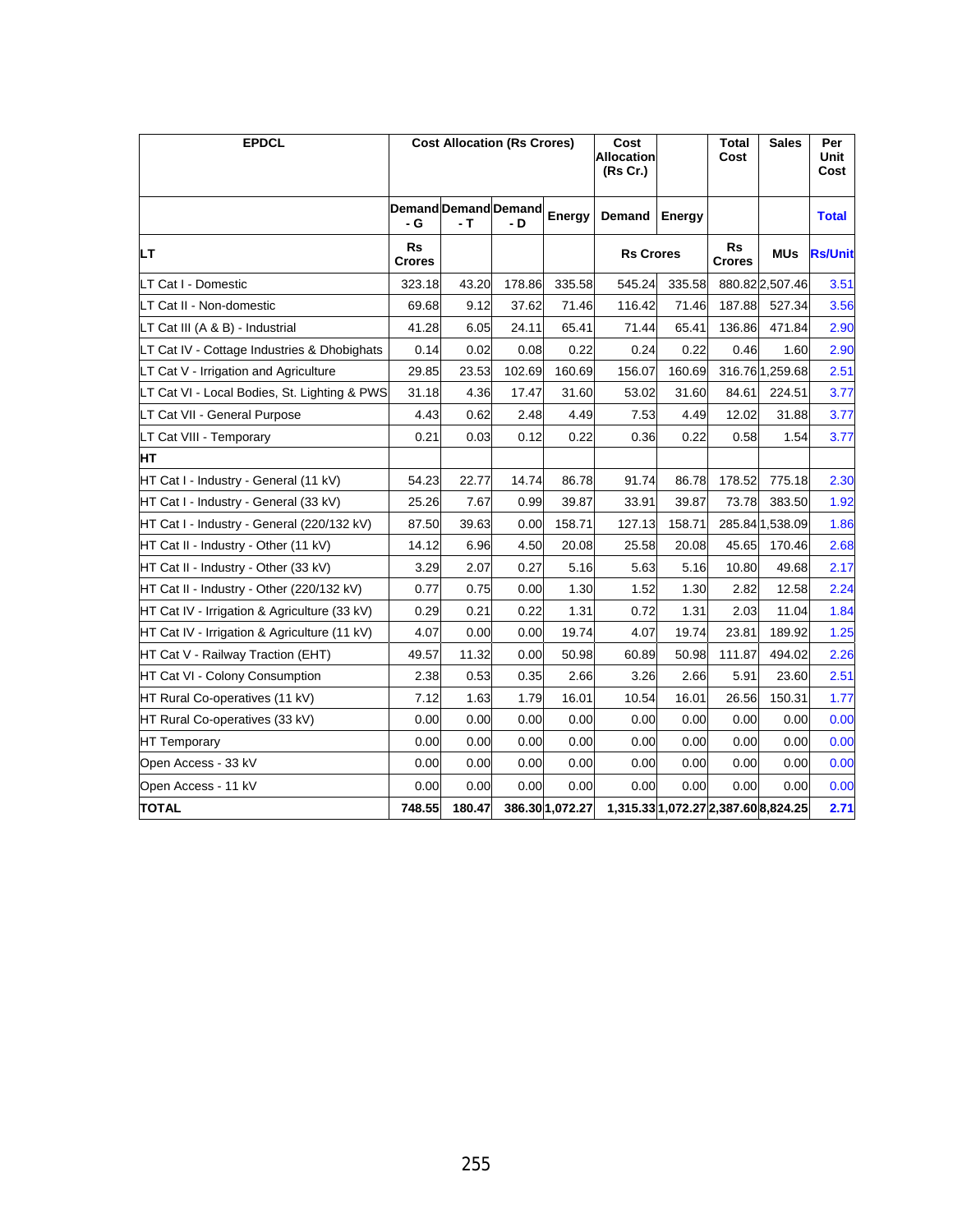# **ANNEXURE - I (iii) COST TO SERVICE MODEL**

(Reference: Paragraph [357](#page-153-0) of the Order)

| <b>NPDCL</b>                                 |                        |                                                        | <b>Generation</b>        |                        |                                                |                   |
|----------------------------------------------|------------------------|--------------------------------------------------------|--------------------------|------------------------|------------------------------------------------|-------------------|
|                                              |                        | <b>Demand</b>                                          |                          |                        | <b>Energy</b>                                  |                   |
| LТ                                           | Cost<br>(Rs<br>Crores) | Rate Basis -<br>Contracts/NCP<br>G-T interface<br>(MW) | CoS-<br>Rs/kVA/<br>Month | Cost<br>(Rs<br>Crores) | Recovery<br>Basis -<br>Energy<br>Sales<br>(MU) | $CoS -$<br>Rs/kWh |
| LT Cat I - Domestic                          | 287.75                 | 493.89                                                 | 485.51                   |                        | 192.03 1,562.87                                | 1.23              |
| LT Cat II - Non-domestic                     | 65.12                  | 119.38                                                 | 454.58                   | 45.57                  | 313.72                                         | 1.45              |
| LT Cat III (A & B) - Industrial              | 49.67                  | 87.13                                                  | 475.11                   | 43.19                  | 345.91                                         | 1.25              |
| LT Cat IV - Cottage Industries & Dhobighats  | 0.90                   | 1.58                                                   | 475.11                   | 0.79                   | 6.29                                           | 1.25              |
| LT Cat V - Irrigation and Agriculture        | 93.27                  | 934.50                                                 |                          |                        | 83.18 322.89 2,909.06                          | 1.11              |
| LT Cat VI - Local Bodies, St. Lighting & PWS | 60.54                  | 105.50                                                 | 478.24                   | 36.44                  | 279.45                                         | 1.30              |
| LT Cat VII - General Purpose                 | 4.90                   | 8.55                                                   | 478.24                   | 2.95                   | 22.64                                          | 1.30              |
| LT Cat VIII - Temporary                      | 0.00                   | 0.00                                                   | NA                       | 0.00                   | 0.00                                           | <b>NA</b>         |
| <b>HT</b>                                    | 0.00                   |                                                        |                          | 0.00                   |                                                |                   |
| HT Cat I - Industry - General (11 kV)        | 20.38                  | 58.22                                                  | 291.76                   | 20.51                  | 175.37                                         | 1.17              |
| HT Cat I - Industry - General (33 kV)        | 10.88                  | 21.48                                                  | 422.19                   | 9.72                   | 103.71                                         | 0.94              |
| HT Cat I - Industry - General (220/132 kV)   | 55.91                  | 115.44                                                 | 403.61                   | 58.42                  | 628.15                                         | 0.93              |
| HT Cat II - Industry - Other (11 kV)         | 6.69                   | 16.84                                                  | 331.18                   | 8.42                   | 57.41                                          | 1.47              |
| HT Cat II - Industry - Other (33 kV)         | 0.09                   | 0.24                                                   | 310.60                   | 0.08                   | 0.81                                           | 0.94              |
| HT Cat II - Industry - Other (220/132 kV)    | 0.25                   | 6.69                                                   | 31.11                    | 0.22                   | 2.40                                           | 0.93              |
| HT Cat IV - Irrigation & Agriculture (11 kV) | 2.27                   | 11.02                                                  | 171.80                   | 3.13                   | 18.74                                          | 1.67              |
| HT Cat IV - Irrigation & Agriculture (33 kV) | 0.00                   | 0.00                                                   | <b>NA</b>                | 42.93                  | 458.04                                         | 0.94              |
| HT Cat V - Railway Traction (EHT)            | 50.68                  | 93.21                                                  | 453.11                   | 29.27                  | 314.73                                         | 0.93              |
| HT Cat VI - Colony Consumption               | 20.63                  | 32.69                                                  | 526.09                   | 13.17                  | 133.39                                         | 0.99              |
| HT Rural Co-operatives (11 kV)               | 28.45                  | 78.90                                                  | 300.48                   | 39.15                  | 413.53                                         | 0.95              |
| HT Rural Co-operatives (33 kV)               | 0.00                   | 0.00                                                   | <b>NA</b>                | 0.00                   | 0.00                                           | <b>NA</b>         |
| HT Temporary                                 | 0.00                   | 0.00                                                   | <b>NA</b>                | 0.00                   | 0.00                                           | <b>NA</b>         |
| Open Access - 33 kV                          |                        |                                                        |                          |                        |                                                |                   |
| Open Access - 11 kV                          |                        |                                                        |                          |                        |                                                |                   |
| <b>TOTAL</b>                                 | 758.41                 |                                                        |                          |                        | 2,185.24 289.22 868.88 7,746.21                | 1.12              |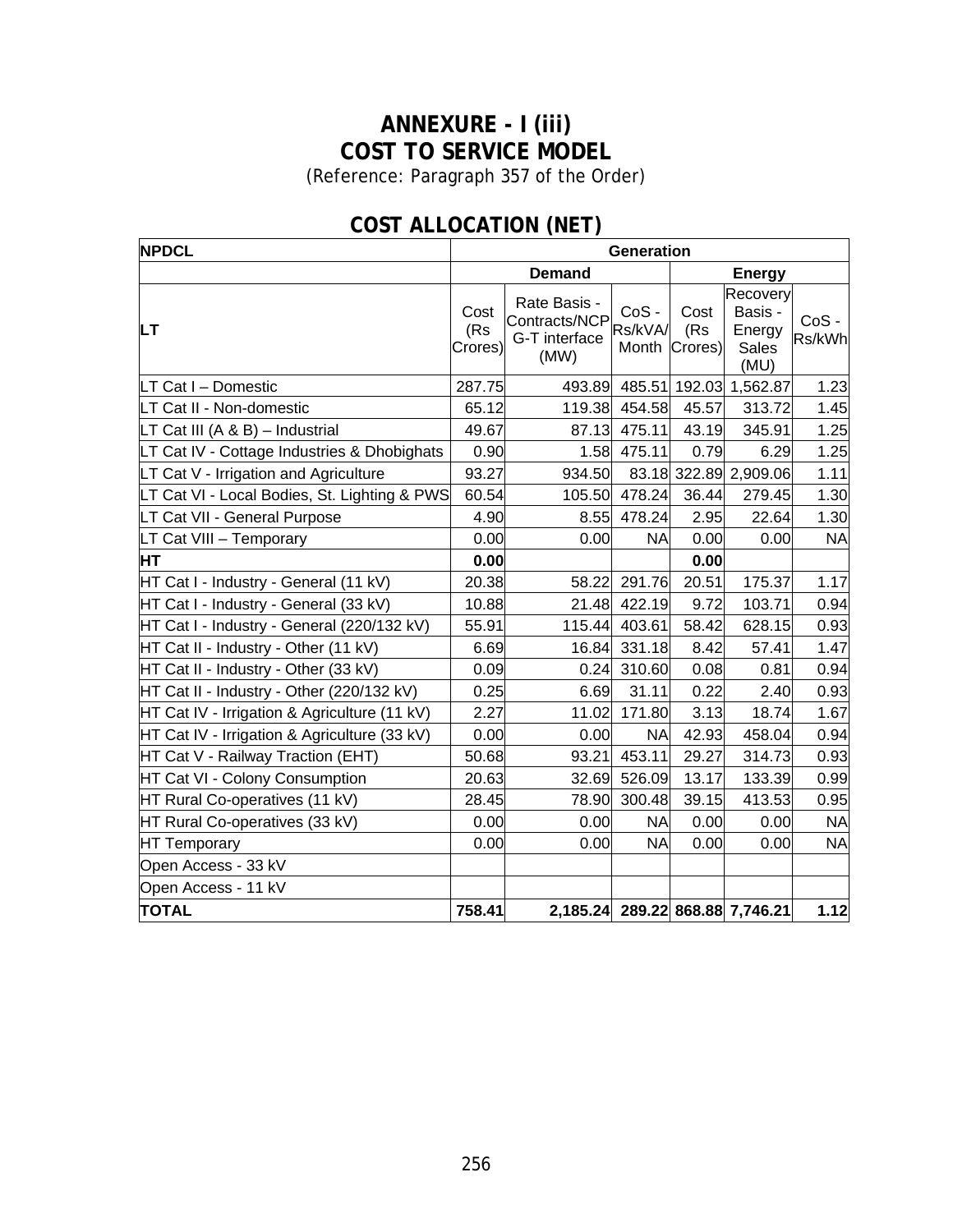| <b>NPDCL</b>                                 | Transmission<br>- Inter-State |                                                        |                            | <b>Transmission</b><br>- Intra-State |                                                        |                           |
|----------------------------------------------|-------------------------------|--------------------------------------------------------|----------------------------|--------------------------------------|--------------------------------------------------------|---------------------------|
|                                              |                               | Demand                                                 |                            |                                      | Demand                                                 |                           |
| LT                                           | Cost (Rs Crores)              | Rate Basis -<br>Contracts/NCP<br>G-T interface<br>(MW) | $CoS -$<br>Rs/kVA<br>Month | Cost (Rs Crores)                     | Rate Basis -<br>Contracts/NCP<br>G-T interface<br>(MW) | CoS -<br>Rs/kVA/<br>Month |
| LT Cat I - Domestic                          | 11.58                         | 493.89                                                 | 19.55                      | 27.59                                | 493.89                                                 | 46.56                     |
| LT Cat II - Non-domestic                     | 2.80                          | 119.38                                                 | 19.55                      | 6.67                                 | 119.38                                                 | 46.56                     |
| LT Cat III (A & B) - Industrial              | 2.04                          | 87.13                                                  | 19.55                      | 4.87                                 | 87.13                                                  | 46.56                     |
| LT Cat IV - Cottage Industries & Dhobighats  | 0.04                          | 1.58                                                   | 19.55                      | 0.09                                 | 1.58                                                   | 46.56                     |
| LT Cat V - Irrigation and Agriculture        | 21.92                         | 934.50                                                 | 19.55                      | 52.21                                | 934.50                                                 | 46.56                     |
| LT Cat VI - Local Bodies, St. Lighting & PWS | 2.47                          | 105.50                                                 | 19.55                      | 5.89                                 | 105.50                                                 | 46.56                     |
| LT Cat VII - General Purpose                 | 0.20                          | 8.55                                                   | 19.55                      | 0.48                                 | 8.55                                                   | 46.56                     |
| LT Cat VIII - Temporary                      | 0.00                          | 0.00                                                   | <b>NA</b>                  | 0.00                                 | 0.00                                                   | <b>NA</b>                 |
| HТ                                           |                               |                                                        |                            |                                      |                                                        |                           |
| HT Cat I - Industry - General (11 kV)        | 1.57                          | 58.22                                                  | 22.52                      | 3.75                                 | 58.22                                                  | 53.64                     |
| HT Cat I - Industry - General (33 kV)        | 0.58                          | 21.48                                                  | 22.52                      | 1.38                                 | 21.48                                                  | 53.64                     |
| HT Cat I - Industry - General (220/132 kV)   | 3.12                          | 115.44                                                 | 22.52                      | 7.43                                 | 115.44                                                 | 53.64                     |
| HT Cat II - Industry - Other (11 kV)         | 0.46                          | 16.84                                                  | 22.52                      | 1.08                                 | 16.84                                                  | 53.64                     |
| HT Cat II - Industry - Other (33 kV)         | 0.01                          | 0.24                                                   | 22.52                      | 0.02                                 | 0.24                                                   | 53.64                     |
| HT Cat II - Industry - Other (220/132 kV)    | 0.18                          | 6.69                                                   | 22.52                      | 0.43                                 | 6.69                                                   | 53.64                     |
| HT Cat IV - Irrigation & Agriculture (11 kV) | 0.26                          | 11.02                                                  | 19.55                      | 0.62                                 | 11.02                                                  | 46.56                     |
| HT Cat IV - Irrigation & Agriculture (33 kV) | 0.00                          | 0.00                                                   | <b>NA</b>                  | 0.00                                 | 0.00                                                   | <b>NA</b>                 |
| HT Cat V - Railway Traction (EHT)            | 2.52                          | 93.21                                                  | 22.52                      | 6.00                                 | 93.21                                                  | 53.64                     |
| HT Cat VI - Colony Consumption               | 0.88                          | 32.69                                                  | 22.52                      | 2.10                                 | 32.69                                                  | 53.64                     |
| HT Rural Co-operatives (11 kV)               | 1.85                          | 78.90                                                  | 19.55                      | 4.41                                 | 78.90                                                  | 46.56                     |
| HT Rural Co-operatives (33 kV)               | 0.00                          | 0.00                                                   | <b>NA</b>                  | 0.00                                 | 0.00                                                   | <b>NA</b>                 |
| <b>HT Temporary</b>                          | 0.00                          | 0.00                                                   | <b>NA</b>                  | 0.00                                 | 0.00                                                   | <b>NA</b>                 |
| Open Access - 33 kV                          |                               |                                                        |                            |                                      |                                                        |                           |
| Open Access - 11 kV                          |                               |                                                        |                            |                                      |                                                        |                           |
| <b>TOTAL</b>                                 | 52.48                         | 2,185.24                                               | 20.01                      | 125.02                               | 2,185.24                                               | 47.68                     |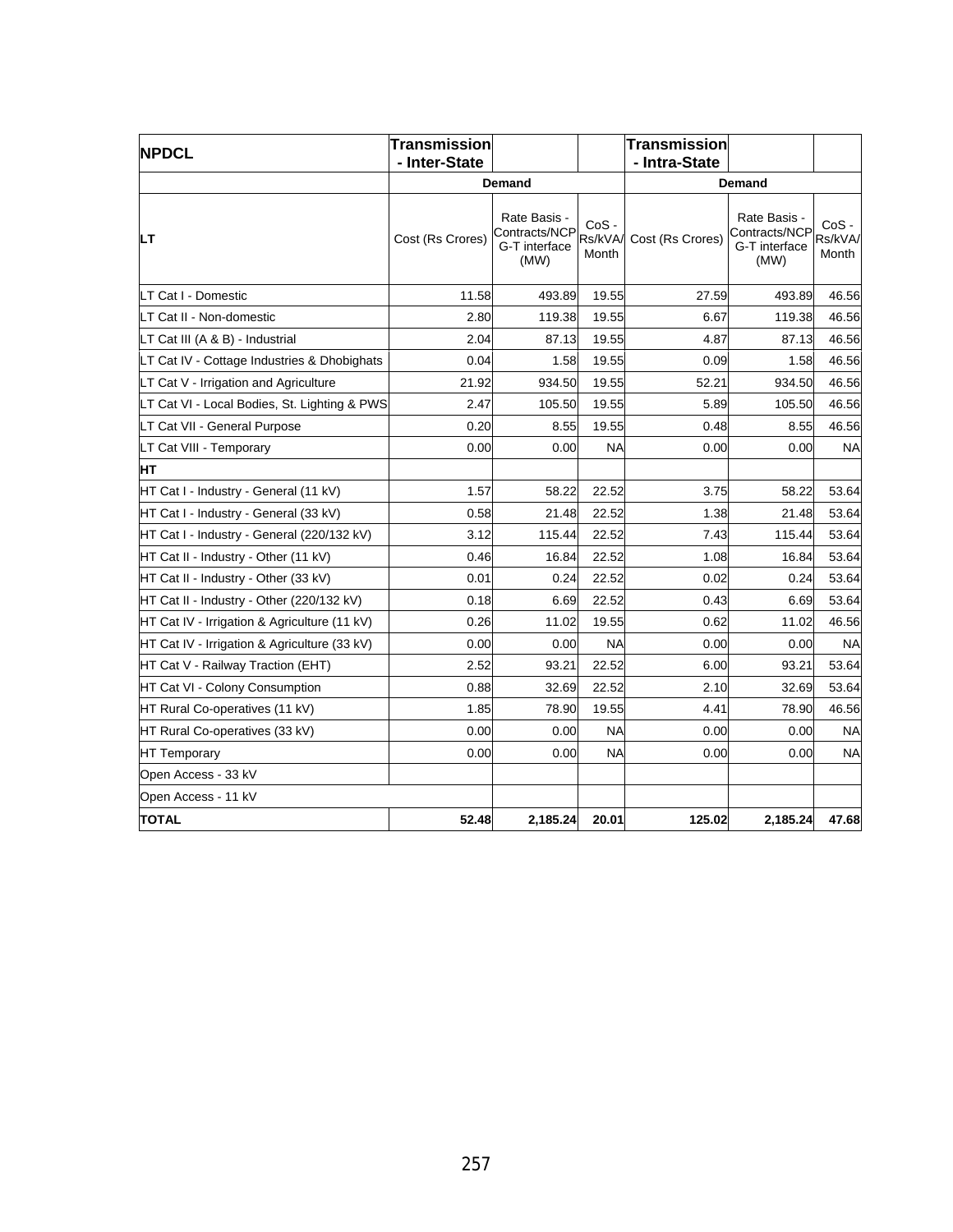| <b>NPDCL</b>                                 |                        | <b>Distribution</b>                                    |                             | <b>Retail Supply</b>   |                                  |                                    |
|----------------------------------------------|------------------------|--------------------------------------------------------|-----------------------------|------------------------|----------------------------------|------------------------------------|
|                                              |                        | <b>Demand</b>                                          |                             |                        | <b>Energy</b>                    |                                    |
| LТ                                           | Cost<br>(Rs<br>Crores) | Rate Basis -<br>Contracts/NCP<br>T-D interface<br>(MW) | $CoS -$<br>Rs/kVA/<br>Month | Cost<br>(Rs<br>Crores) | Rate<br>Basis ·<br>Sales<br>(MU) | $CoS -$<br>Energy Rs/kVA/<br>Month |
| LT Cat I - Domestic                          | 105.88                 | 445.94                                                 | 197.86                      | 3.58                   | 1,563                            | 0.02                               |
| LT Cat II - Non-domestic                     | 22.70                  | 95.62                                                  | 197.86                      | 0.85                   | 314                              | 0.03                               |
| LT Cat III (A & B) - Industrial              | 18.67                  | 78.63                                                  | 197.86                      | 0.80                   | 346                              | 0.02                               |
| LT Cat IV - Cottage Industries & Dhobighats  | 0.34                   | 1.43                                                   | 197.86                      | 0.01                   | 6                                | 0.02                               |
| LT Cat V - Irrigation and Agriculture        | 215.41                 | 907.27                                                 | 197.86                      | 6.01                   | 2,909                            | 0.02                               |
| LT Cat VI - Local Bodies, St. Lighting & PWS | 21.70                  | 91.41                                                  | 197.86                      | 0.68                   | 279                              | 0.02                               |
| LT Cat VII - General Purpose                 | 1.76                   | 7.40                                                   | 197.86                      | 0.05                   | 23                               | 0.02                               |
| LT Cat VIII - Temporary                      | 0.00                   | 0.00                                                   | <b>NA</b>                   | 0.00                   | $\overline{0}$                   | <b>NA</b>                          |
| HT                                           |                        |                                                        |                             |                        |                                  |                                    |
| HT Cat I - Industry - General (11 kV)        | 6.05                   | 55.72                                                  | 90.55                       | 0.38                   | 175                              | 0.02                               |
| HT Cat I - Industry - General (33 kV)        | 0.61                   | 20.56                                                  | 24.71                       | 0.18                   | 104                              | 0.02                               |
| HT Cat I - Industry - General (220/132 kV)   | 0.00                   |                                                        | <b>NA</b>                   | 1.09                   | 628                              | 0.02                               |
| HT Cat II - Industry - Other (11 kV)         | 1.75                   | 16.12                                                  | 90.55                       | 0.16                   | 57                               | 0.03                               |
| HT Cat II - Industry - Other (33 kV)         | 0.01                   | 0.23                                                   | 24.71                       | 0.00                   | 1                                | 0.02                               |
| HT Cat II - Industry - Other (220/132 kV)    | 0.00                   |                                                        | <b>NA</b>                   | 0.00                   | $\overline{2}$                   | 0.02                               |
| HT Cat IV - Irrigation & Agriculture (11 kV) | 0.95                   | 8.77                                                   | 90.55                       | 0.06                   | 19                               | 0.03                               |
| HT Cat IV - Irrigation & Agriculture (33 kV) | 0.00                   | 0.00                                                   | <b>NA</b>                   | 0.80                   | 458                              | 0.02                               |
| HT Cat V - Railway Traction (EHT)            | 0.00                   |                                                        | <b>NA</b>                   | 0.55                   | 315                              | 0.02                               |
| HT Cat VI - Colony Consumption               | 3.49                   | 32.08                                                  | 90.55                       | 0.25                   | 133                              | 0.02                               |
| HT Rural Co-operatives (11 kV)               | 8.22                   | 75.64                                                  | 90.55                       | 0.73                   | 414                              | 0.02                               |
| HT Rural Co-operatives (33 kV)               | 0.00                   | 0.00                                                   | <b>NA</b>                   | 0.00                   | 0                                | <b>NA</b>                          |
| <b>HT Temporary</b>                          | 0.00                   | 0.00                                                   | <b>NA</b>                   | 0.00                   | 0                                | <b>NA</b>                          |
| Open Access - 33 kV                          | 0.00                   | $0.00$ <sub>NA</sub>                                   |                             |                        |                                  |                                    |
| Open Access - 11 kV                          | 0.00                   | 0.00 <sub>N</sub> A                                    |                             |                        |                                  |                                    |
| <b>TOTAL</b>                                 | 407.54                 | 1,836.81 184.89                                        |                             |                        | 16.18 7,746                      | 0.02                               |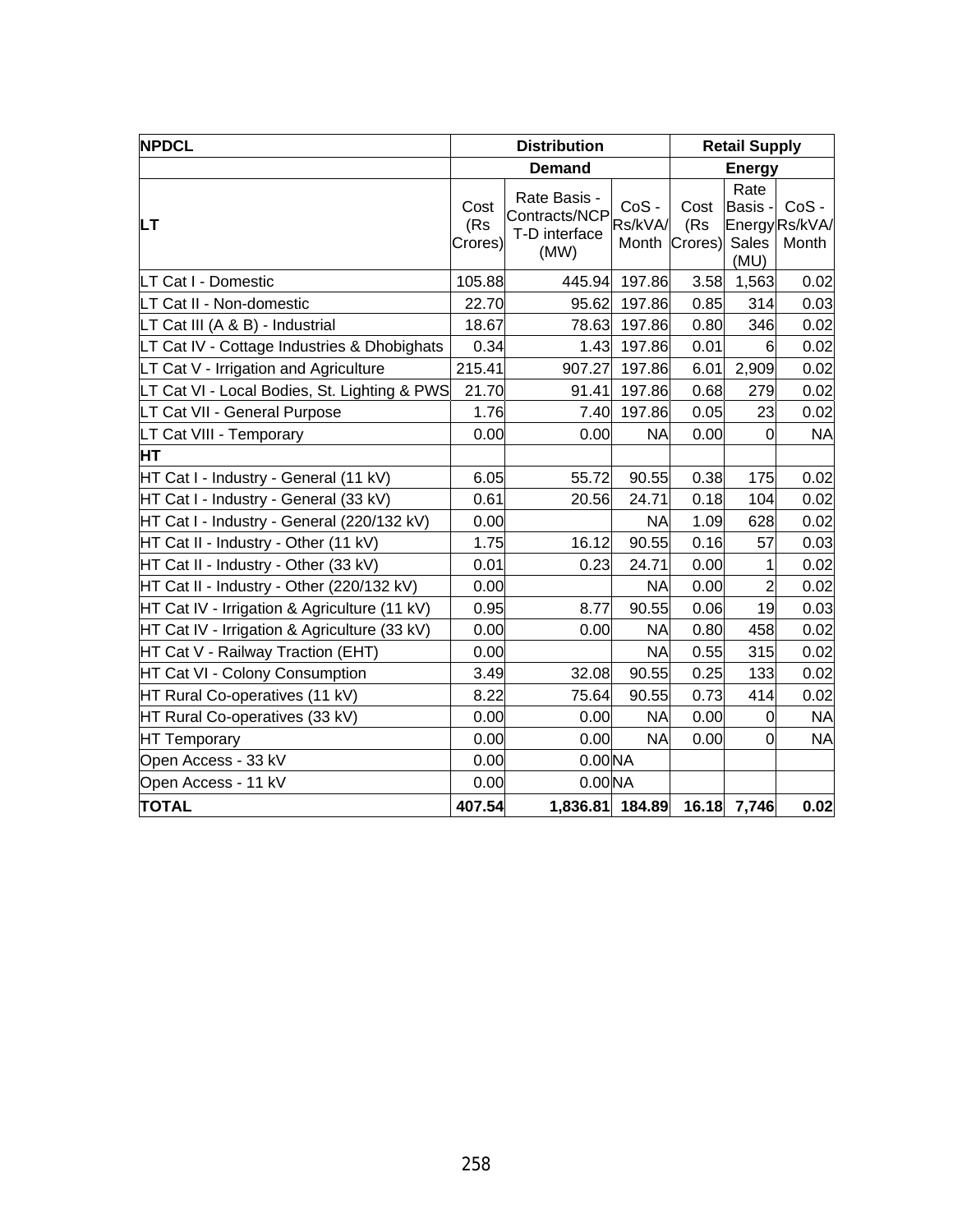| <b>NPDCL</b>                                 | <b>Cost</b><br><b>Allocation</b><br>(Rs<br>Crores) |        |                             |        | Cost<br><b>Allocation</b><br>(Rs Cr.)    |        | <b>Total</b><br><b>Cost</b> | <b>Sales</b>    | Per<br>unit<br>Cost |
|----------------------------------------------|----------------------------------------------------|--------|-----------------------------|--------|------------------------------------------|--------|-----------------------------|-----------------|---------------------|
|                                              | Demand - G                                         | - T    | <b>Demand Demand</b><br>- D | Energy | Demand Energy                            |        |                             |                 | <b>Total</b>        |
| LТ                                           | <b>Rs Crores</b>                                   |        |                             |        | <b>Rs Crores</b>                         |        | <b>Rs</b><br><b>Crores</b>  | <b>MUs</b>      | <b>Rs/Unit</b>      |
| LT Cat I - Domestic                          | 287.75                                             | 39.18  | 105.88                      | 195.61 | 432.80                                   | 195.61 |                             | 628.41 1,562.87 | 4.02                |
| LT Cat II - Non-domestic                     | 65.12                                              | 9.47   | 22.70                       | 46.42  | 97.29                                    | 46.42  | 143.71                      | 313.72          | 4.58                |
| LT Cat III (A & B) - Industrial              | 49.67                                              | 6.91   | 18.67                       | 44.00  | 75.25                                    | 44.00  | 119.25                      | 345.91          | 3.45                |
| LT Cat IV - Cottage Industries & Dhobighats  | 0.90                                               | 0.13   | 0.34                        | 0.80   | 1.37                                     | 0.80   | 2.17                        | 6.29            | 3.45                |
| LT Cat V - Irrigation and Agriculture        | 93.27                                              | 74.13  | 215.41                      | 328.90 | 382.81                                   | 328.90 |                             | 711.72 2,909.06 | 2.45                |
| LT Cat VI - Local Bodies, St. Lighting & PWS | 60.54                                              | 8.37   | 21.70                       | 37.12  | 90.62                                    | 37.12  | 127.74                      | 279.45          | 4.57                |
| LT Cat VII - General Purpose                 | 4.90                                               | 0.68   | 1.76                        | 3.01   | 7.34                                     | 3.01   | 10.35                       | 22.64           | 4.57                |
| LT Cat VIII - Temporary                      | 0.00                                               | 0.00   | 0.00                        | 0.00   | 0.00                                     | 0.00   | 0.00                        | 0.00            | 0.00                |
| HT                                           |                                                    |        |                             |        |                                          |        |                             |                 |                     |
| HT Cat I - Industry - General (11 kV)        | 20.38                                              | 5.32   | 6.05                        | 20.89  | 31.76                                    | 20.89  | 52.65                       | 175.37          | 3.00                |
| HT Cat I - Industry - General (33 kV)        | 10.88                                              | 1.96   | 0.61                        | 9.90   | 13.46                                    | 9.90   | 23.36                       | 103.71          | 2.25                |
| HT Cat I - Industry - General (220/132 kV)   | 55.91                                              | 10.55  | 0.00                        | 59.51  | 66.46                                    | 59.51  | 125.97                      | 628.15          | 2.01                |
| HT Cat II - Industry - Other (11 kV)         | 6.69                                               | 1.54   | 1.75                        | 8.58   | 9.99                                     | 8.58   | 18.56                       | 57.41           | 3.23                |
| HT Cat II - Industry - Other (33 kV)         | 0.09                                               | 0.02   | 0.01                        | 0.08   | 0.12                                     | 0.08   | 0.19                        | 0.81            | 2.39                |
| HT Cat II - Industry - Other (220/132 kV)    | 0.25                                               | 0.61   | 0.00                        | 0.23   | 0.86                                     | 0.23   | 1.09                        | 2.40            | 4.53                |
| HT Cat IV - Irrigation & Agriculture (11 kV) | 2.27                                               | 0.87   | 0.95                        | 3.19   | 4.10                                     | 3.19   | 7.29                        | 18.74           | 3.89                |
| HT Cat IV - Irrigation & Agriculture (33 kV) | 0.00                                               | 0.00   | 0.00                        | 43.73  | 0.00                                     | 43.73  | 43.73                       | 458.04          | 0.95                |
| HT Cat V - Railway Traction (EHT)            | 50.68                                              | 8.52   | 0.00                        | 29.82  | 59.20                                    | 29.82  | 89.02                       | 314.73          | 2.83                |
| HT Cat VI - Colony Consumption               | 20.63                                              | 2.99   | 3.49                        | 13.41  | 27.11                                    | 13.41  | 40.52                       | 133.39          | 3.04                |
| HT Rural Co-operatives (11 kV)               | 28.45                                              | 6.26   | 8.22                        | 39.87  | 42.93                                    | 39.87  | 82.80                       | 413.53          | 2.00                |
| HT Rural Co-operatives (33 kV)               | 0.00                                               | 0.00   | 0.00                        | 0.00   | 0.00                                     | 0.00   | 0.00                        | 0.00            | 0.00                |
| <b>HT Temporary</b>                          | 0.00                                               | 0.00   | 0.00                        | 0.00   | 0.00                                     | 0.00   | 0.00                        | 0.00            | 0.00                |
| Open Access - 33 kV                          | 0.00                                               | 0.00   | 0.00                        | 0.00   | 0.00                                     | 0.00   | 0.00                        | 0.00            | 0.00                |
| Open Access - 11 kV                          | 0.00                                               | 0.00   | 0.00                        | 0.00   | 0.00                                     | 0.00   | 0.00                        | 0.00            | 0.00                |
| <b>TOTAL</b>                                 | 758.41                                             | 177.51 | 407.54                      |        | 885.06 1,343.46 885.06 2,228.52 7,746.21 |        |                             |                 | 2.88                |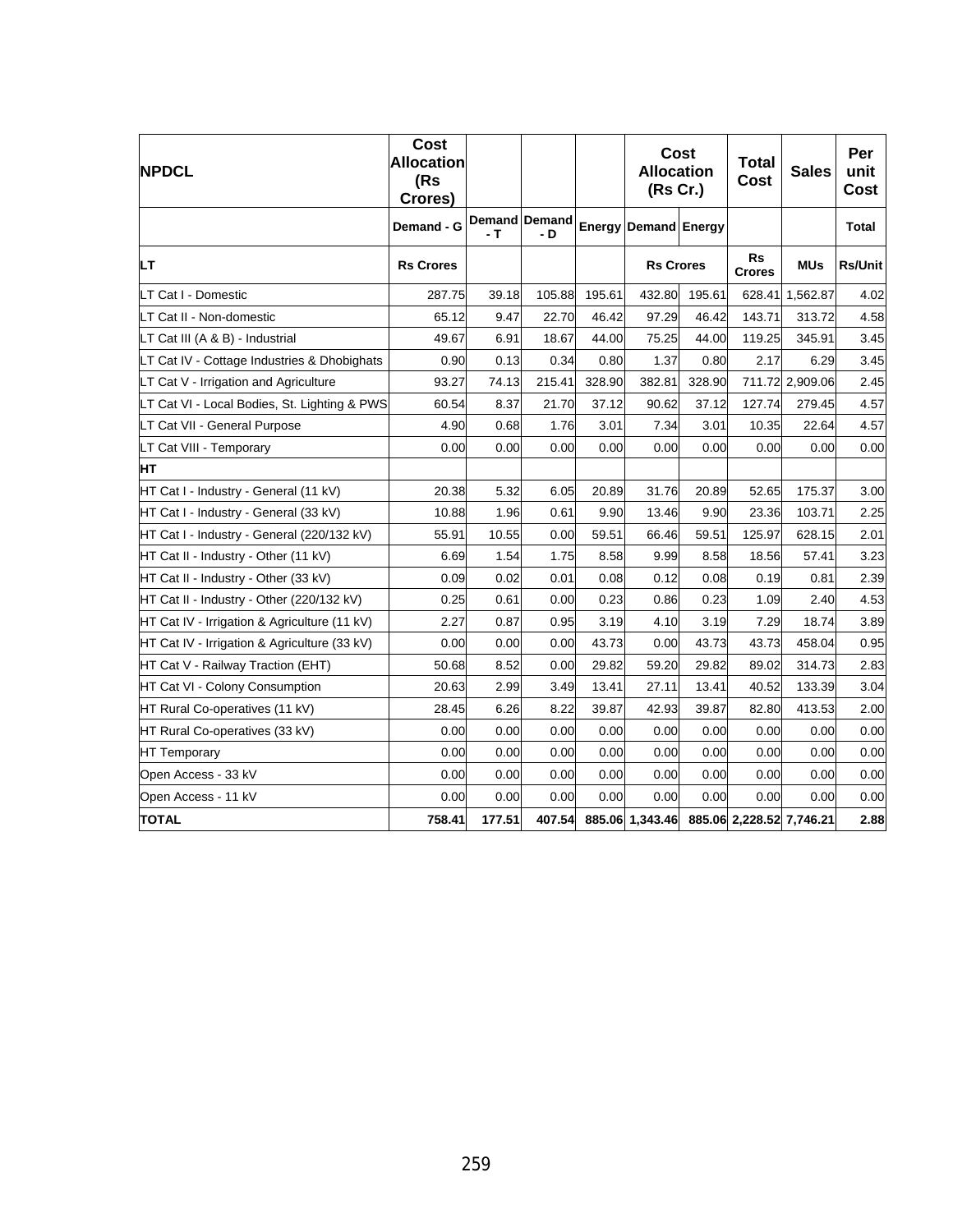# **ANNEXURE - I (iv) COST TO SERVICE MODEL**

(Reference: Paragraph [376](#page-163-0) of the Order)

| <b>SPDCL</b>                                           | Generation          |                                                     |                              |                          |                                                    |                   |  |
|--------------------------------------------------------|---------------------|-----------------------------------------------------|------------------------------|--------------------------|----------------------------------------------------|-------------------|--|
|                                                        |                     | <b>Demand</b>                                       |                              | <b>Energy</b>            |                                                    |                   |  |
| <b>LT</b>                                              | Cost (Rs<br>Crores) | Rate Basis -<br>Contracts/NCP G-T<br>interface (MW) | $CoS -$<br>Rs/kVA<br>/ Month | Cost (Rs<br>Crores)      | Recovery<br>Basis -<br><b>Energy Sales</b><br>(MU) | $CoS -$<br>Rs/kWh |  |
| LT Cat I - Domestic                                    | 418.57              |                                                     | 913.58 381.80                | 422.79                   | 3,063.36                                           | 1.38              |  |
| LT Cat II - Non-domestic                               | 97.90               |                                                     | 216.33 377.15                | 95.73                    | 672.14                                             | 1.42              |  |
| LT Cat III (A & B) - Industrial                        | 66.63               |                                                     | 166.85 332.81                | 100.57                   | 707.27                                             | 1.42              |  |
| LT Cat IV - Cottage Industries & Dhobighats            | 2.27                |                                                     | 5.69 332.81                  | 3.43                     | 24.13                                              | 1.42              |  |
| LT Cat V - Irrigation and Agriculture                  | 76.07               | 1,037.06                                            | 61.13                        | 419.51                   | 3,291.06                                           | 1.27              |  |
| LT Cat VI - Local Bodies, St. Lighting &<br><b>PWS</b> | 79.33               | 215.82                                              | 306.32                       | 71.35                    | 494.36                                             | 1.44              |  |
| LT Cat VII - General Purpose                           | 6.99                | 19.01                                               | 306.32                       | 6.28                     | 43.54                                              | 1.44              |  |
| LT Cat VIII - Temporary                                | 0.27                | 0.73                                                | 306.32                       | 0.24                     | 1.67                                               | 1.44              |  |
| <b>HT</b>                                              |                     |                                                     |                              |                          |                                                    |                   |  |
| HT Cat I - Industry - General (11 kV)                  | 69.49               | 228.07                                              | 253.92                       | 106.99                   | 900.75                                             | 1.19              |  |
| HT Cat I - Industry - General (33 kV)                  | 75.34               |                                                     | 194.39 322.97                | 112.19                   | 1,021.89                                           | 1.10              |  |
| HT Cat I - Industry - General (220/132 kV)             | 42.92               |                                                     | 109.08 327.87                | 71.16                    | 651.48                                             | 1.09              |  |
| HT Cat II - Industry - Other (11 kV)                   | 17.48               |                                                     | 90.32 161.28                 | 26.66                    | 218.83                                             | 1.22              |  |
| HT Cat II - Industry - Other (33 kV)                   | 0.81                |                                                     | 3.64 185.94                  | 1.12                     | 10.19                                              | 1.10              |  |
| HT Cat II - Industry - Other (220/132 kV)              | 0.00                | 0.00                                                | <b>NA</b>                    | 0.00                     | 0.00                                               | <b>NA</b>         |  |
| HT Cat IV - Irrigation & Agriculture (11 kV)           | 1.88                | 15.05                                               | 104.03                       | 3.74                     | 29.51                                              | 1.27              |  |
| HT Cat IV - Irrigation & Agriculture (33 kV)           | 0.00                | 95.46                                               | 0.00                         | 21.83                    | 198.84                                             | 1.10              |  |
| HT Cat V - Railway Traction (EHT)                      | 55.50               |                                                     | 156.22 296.08                | 53.04                    | 485.56                                             | 1.09              |  |
| HT Cat VI - Colony Consumption                         | 4.80                |                                                     | 12.06 331.88                 | 5.15                     | 42.34                                              | 1.22              |  |
| HT Rural Co-operatives (11 kV)                         | 10.20               |                                                     | 47.82 177.65                 | 22.23                    | 199.15                                             | 1.12              |  |
| HT Rural Co-operatives (33 kV)                         | 0.00                | 0.00                                                | <b>NA</b>                    | 0.00                     | 0.00                                               | <b>NA</b>         |  |
| HT Temporary                                           | 0.00                | 0.01                                                | 324.84                       | 0.01                     | 0.05                                               | 1.22              |  |
| Open Access - 33 kV                                    |                     |                                                     |                              |                          |                                                    |                   |  |
| Open Access - 11 kV                                    |                     |                                                     |                              |                          |                                                    |                   |  |
| <b>TOTAL</b>                                           | 1,026.46            |                                                     |                              | 3,527.16 242.51 1,544.01 | 12,056.12                                          | 1.28              |  |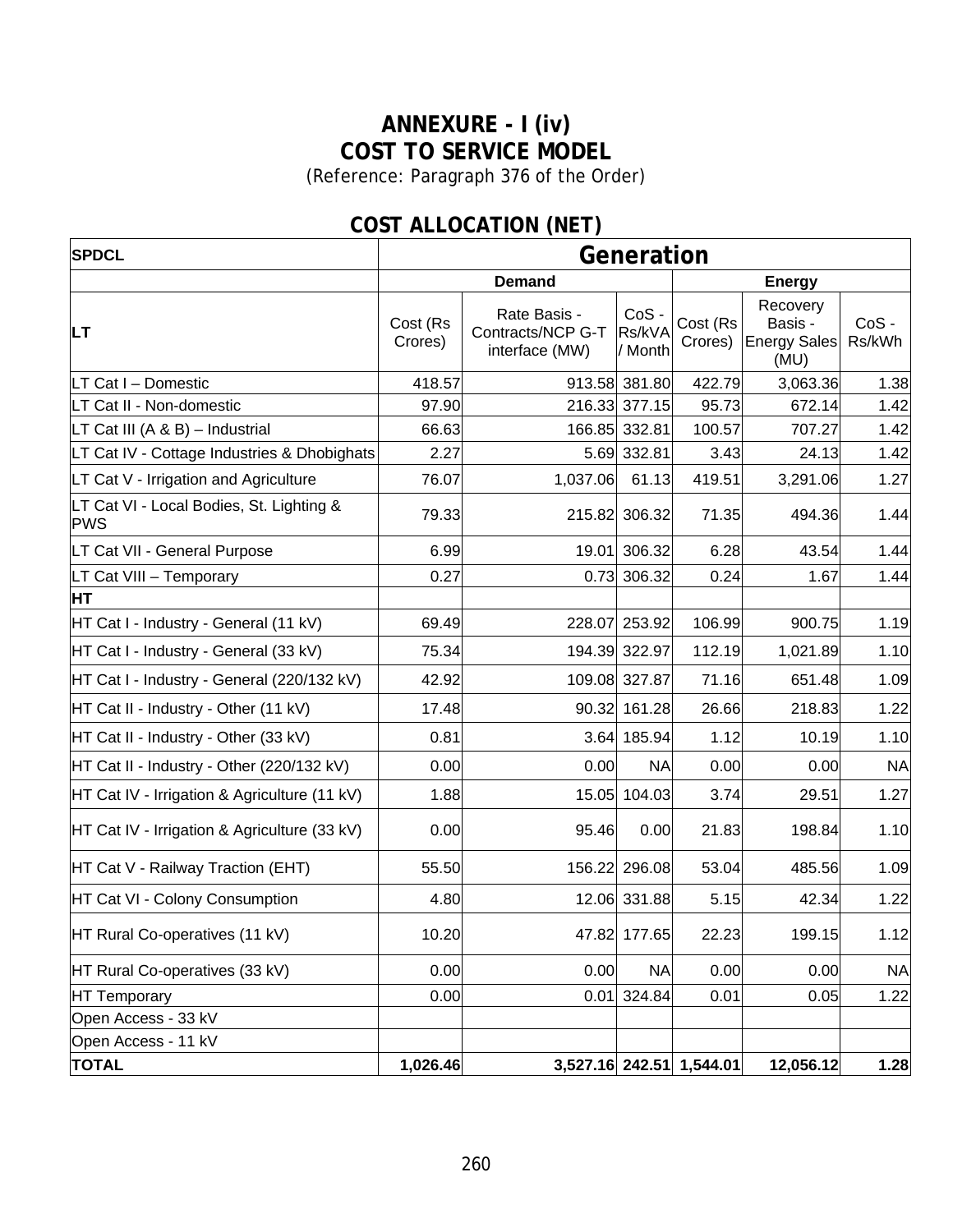| <b>SPDCL</b>                                 | <b>Transmission - Inter-State</b> |                                                     |                        | <b>Transmission - Intra-State</b> |                                                             |                             |  |
|----------------------------------------------|-----------------------------------|-----------------------------------------------------|------------------------|-----------------------------------|-------------------------------------------------------------|-----------------------------|--|
|                                              |                                   | <b>Demand</b>                                       |                        | <b>Demand</b>                     |                                                             |                             |  |
| <b>LT</b>                                    | Cost (Rs<br>Crores)               | Rate Basis -<br>Contracts/NCP G-T<br>interface (MW) | CoS - Rs/kVA/<br>Month | Cost (Rs                          | Rate Basis -<br>Crores) Contracts/NCP G-T<br>interface (MW) | $CoS -$<br>Rs/kVA/<br>Month |  |
| LT Cat I - Domestic                          | 16.75                             | 913.58                                              | 15.28                  | 40.92                             | 913.58                                                      | 37.32                       |  |
| LT Cat II - Non-domestic                     | 3.97                              | 216.33                                              | 15.28                  | 9.69                              | 216.33                                                      | 37.32                       |  |
| LT Cat III (A & B) - Industrial              | 3.06                              | 166.85                                              | 15.28                  | 7.47                              | 166.85                                                      | 37.32                       |  |
| LT Cat IV - Cottage Industries & Dhobighats  | 0.10                              | 5.69                                                | 15.28                  | 0.25                              | 5.69                                                        | 37.32                       |  |
| LT Cat V - Irrigation and Agriculture        | 19.01                             | 1,037.06                                            | 15.28                  | 46.45                             | 1,037.06                                                    | 37.32                       |  |
| LT Cat VI - Local Bodies, St. Lighting & PWS | 3.96                              | 215.82                                              | 15.28                  | 9.67                              | 215.82                                                      | 37.32                       |  |
| LT Cat VII - General Purpose                 | 0.35                              | 19.01                                               | 15.28                  | 0.85                              | 19.01                                                       | 37.32                       |  |
| LT Cat VIII - Temporary                      | 0.01                              | 0.73                                                | 15.28                  | 0.03                              | 0.73                                                        | 37.32                       |  |
| <b>HT</b>                                    |                                   |                                                     |                        |                                   |                                                             |                             |  |
| HT Cat I - Industry - General (11 kV)        | 6.01                              | 228.07                                              | 21.96                  | 14.68                             | 228.07                                                      | 53.64                       |  |
| HT Cat I - Industry - General (33 kV)        | 5.12                              | 194.39                                              | 21.96                  | 12.51                             | 194.39                                                      | 53.64                       |  |
| HT Cat I - Industry - General (220/132 kV)   | 2.87                              | 109.08                                              | 21.96                  | 7.02                              | 109.08                                                      | 53.64                       |  |
| HT Cat II - Industry - Other (11 kV)         | 2.38                              | 90.32                                               | 21.96                  | 5.81                              | 90.32                                                       | 53.64                       |  |
| HT Cat II - Industry - Other (33 kV)         | 0.10                              | 3.64                                                | 21.96                  | 0.23                              | 3.64                                                        | 53.64                       |  |
| HT Cat II - Industry - Other (220/132 kV)    | 0.00                              | 0.00                                                | <b>NA</b>              | 0.00                              | 0.00                                                        | <b>NA</b>                   |  |
| gation & Agriculture (11 kV)                 | 0.28                              | 15.05                                               | 15.28                  | 0.67                              | 15.05                                                       | 37.32                       |  |
| HT Cat IV - Irrigation & Agriculture (33 kV) | 1.75                              | 95.46                                               | 15.28                  | 4.28                              | 95.46                                                       | 37.32                       |  |
| HT Cat V - Railway Traction (EHT)            | 4.12                              | 156.22                                              | 21.96                  | 10.06                             | 156.22                                                      | 53.64                       |  |
| HT Cat VI - Colony Consumption               | 0.32                              | 12.06                                               | 21.96                  | 0.78                              | 12.06                                                       | 53.64                       |  |
| HT Rural Co-operatives (11 kV)               | 0.88                              | 47.82                                               | 15.28                  | 2.14                              | 47.82                                                       | 37.32                       |  |
| HT Rural Co-operatives (33 kV)               | 0.00                              | 0.00                                                | <b>NA</b>              | 0.00                              | 0.00                                                        | <b>NA</b>                   |  |
| HT Temporary                                 | 0.00                              | 0.01                                                | 15.28                  | 0.00                              | 0.01                                                        | 37.32                       |  |
| Open Access - 33 kV                          |                                   |                                                     |                        |                                   |                                                             |                             |  |
| Open Access - 11 kV                          |                                   |                                                     |                        |                                   |                                                             |                             |  |
| <b>TOTAL</b>                                 | 71.03                             | 3,527.16                                            |                        | 16.78 173.51                      | 3,527.16                                                    | 40.99                       |  |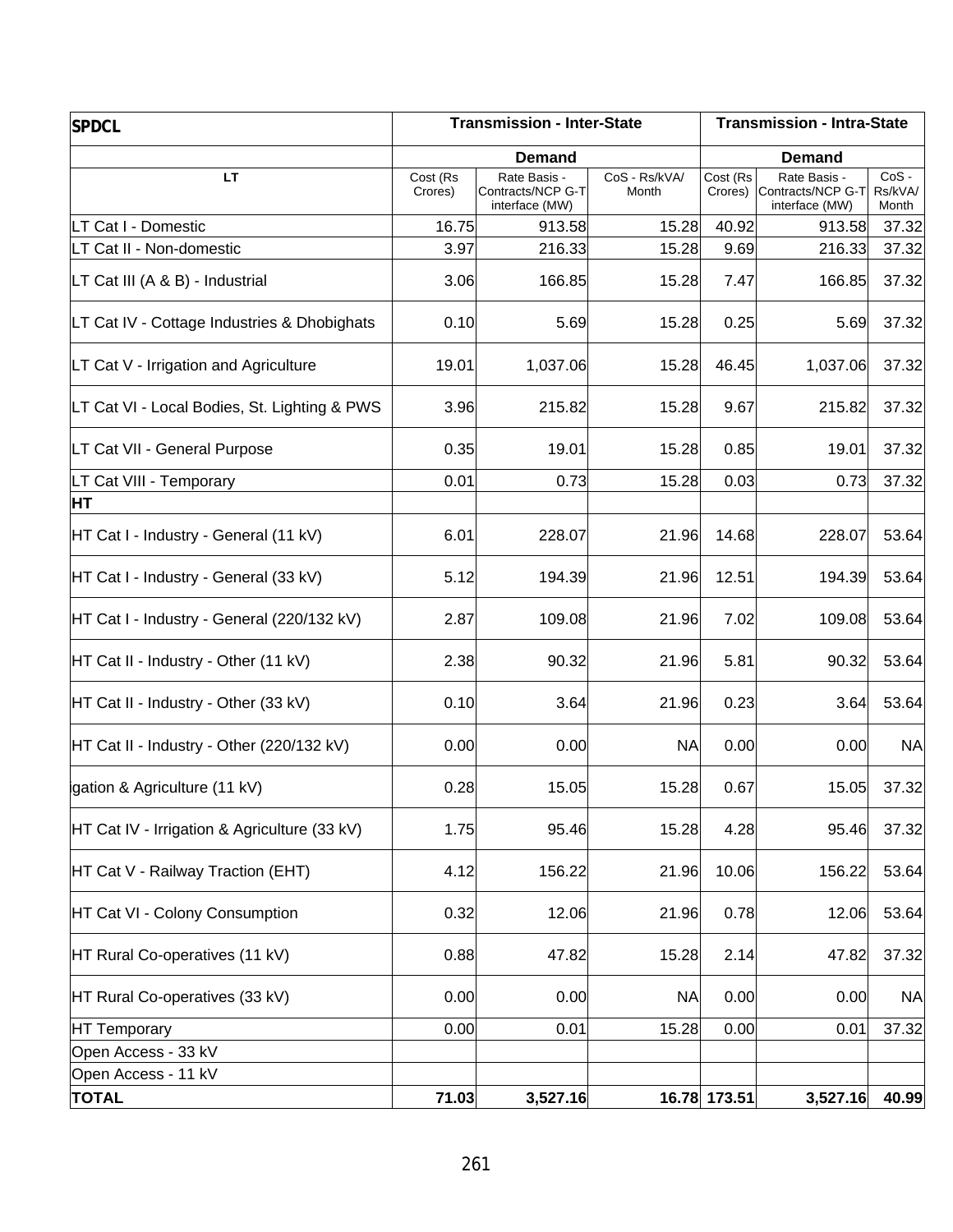| <b>SPDCL</b>                                    | <b>Distribution</b> |                                                     |                          | <b>Retail Supply</b> |                                             |                              |  |
|-------------------------------------------------|---------------------|-----------------------------------------------------|--------------------------|----------------------|---------------------------------------------|------------------------------|--|
|                                                 |                     | <b>Demand</b>                                       | <b>Energy</b>            |                      |                                             |                              |  |
| <b>LT</b>                                       | Cost (Rs<br>Crores) | Rate Basis -<br>Contracts/NCP T-D<br>interface (MW) | CoS-<br>Rs/kVA/<br>Month | Cost (Rs<br>Crores)  | Rate Basis -<br><b>Energy Sales</b><br>(MU) | $CoS -$<br>Rs/kVA<br>/ Month |  |
| LT Cat I - Domestic                             | 151.39              | 815.75                                              | 154.65                   | 7.27                 | 3,063                                       | 0.02                         |  |
| LT Cat II - Non-domestic                        | 35.29               | 190.17                                              | 154.65                   | 1.65                 | 672                                         | 0.02                         |  |
| LT Cat III (A & B) - Industrial                 | 26.61               | 143.36                                              | 154.65                   | 1.73                 | 707                                         | 0.02                         |  |
| LT Cat IV - Cottage Industries &<br>Dhobighats  | 0.91                | 4.89                                                | 154.65                   | 0.06                 | 24                                          | 0.02                         |  |
| LT Cat V - Irrigation and Agriculture           | 180.32              | 971.65                                              | 154.65                   | 7.22                 | 3,291                                       | 0.02                         |  |
| LT Cat VI - Local Bodies, St.<br>Lighting & PWS | 35.60               | 191.83                                              | 154.65                   | 1.23                 | 494                                         | 0.02                         |  |
| LT Cat VII - General Purpose                    | 3.14                | 16.89                                               | 154.65                   | 0.11                 | 44                                          | 0.02                         |  |
| LT Cat VIII - Temporary                         | 0.12                | 0.65                                                | 154.65                   | 0.00                 | 2                                           | 0.02                         |  |
| <b>HT</b>                                       |                     |                                                     |                          |                      |                                             |                              |  |
| HT Cat I - Industry - General (11<br>kV)        | 28.84               | 218.26                                              | 110.10                   | 1.84                 | 901                                         | 0.02                         |  |
| HT Cat I - Industry - General (33<br>kV)        | 5.36                | 186.03                                              | 24.01                    | 1.93                 | 1,022                                       | 0.02                         |  |
| HT Cat I - Industry - General<br>(220/132 kV)   | 0.00                |                                                     | <b>NA</b>                | 1.22                 | 651                                         | 0.02                         |  |
| HT Cat II - Industry - Other (11 kV)            | 11.42               | 86.43                                               | 110.10                   | 0.46                 | 219                                         | 0.02                         |  |
| HT Cat II - Industry - Other (33 kV)            | 0.10                | 3.48                                                | 24.01                    | 0.02                 | 10                                          | 0.02                         |  |
| HT Cat II - Industry - Other (220/132)<br>kV)   | 0.00                |                                                     | <b>NA</b>                | 0.00                 | 0                                           | <b>NA</b>                    |  |
| HT Cat IV - Irrigation & Agriculture<br>(11 kV) | 1.82                | 13.75                                               | 110.10                   | 0.06                 | 30                                          | 0.02                         |  |
| HT Cat IV - Irrigation & Agriculture<br>(33 kV) | 2.63                | 91.22                                               | 24.01                    | 0.38                 | 199                                         | 0.02                         |  |
| HT Cat V - Railway Traction (EHT)               | 0.00                |                                                     | <b>NA</b>                | 0.91                 | 486                                         | 0.02                         |  |
| HT Cat VI - Colony Consumption                  | 1.56                | 11.77                                               | 110.10                   | 0.09                 | 42                                          | 0.02                         |  |
| HT Rural Co-operatives (11 kV)                  | 6.01                | 45.47                                               | 110.10                   | 0.38                 | 199                                         | 0.02                         |  |
| HT Rural Co-operatives (33 kV)                  | 0.00                | 0.00                                                | <b>NA</b>                | 0.00                 | $\mathbf 0$                                 | <b>NA</b>                    |  |
| HT Temporary                                    | 0.00                | 0.01                                                | 110.10                   | 0.00                 | $\overline{0}$                              | 0.02                         |  |
| Open Access - 33 kV                             | 0.00                | 0.00 <sub>NA</sub>                                  |                          |                      |                                             |                              |  |
| Open Access - 11 kV                             | 0.00                | $0.00$ <sub>NA</sub>                                |                          |                      |                                             |                              |  |
| <b>TOTAL</b>                                    | 491.10              | 2,991.62                                            | 136.80                   | 26.56                | 12,056                                      | 0.02                         |  |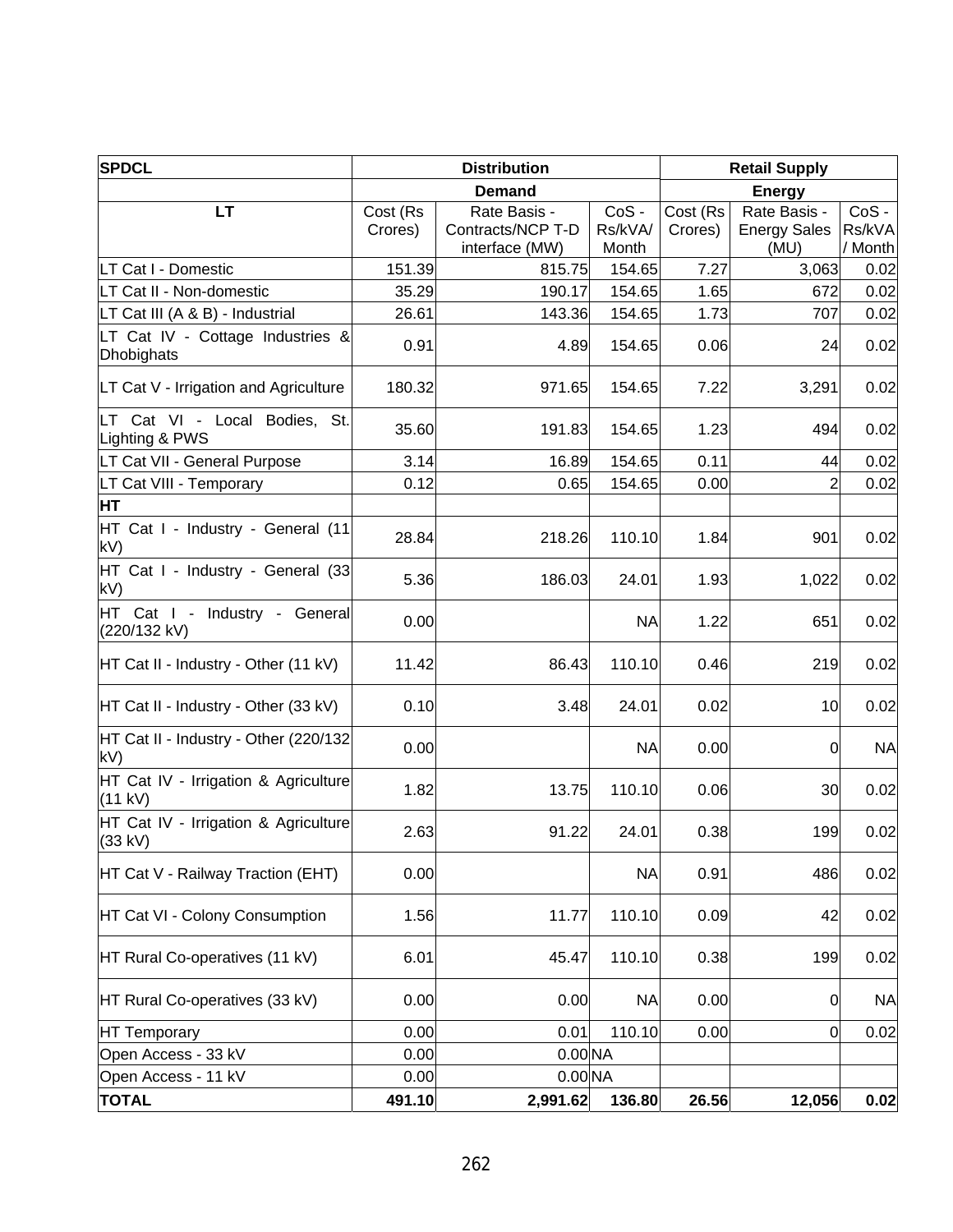| <b>SPDCL</b>                                    |               |               | <b>Cost Allocation (Rs Crores)</b> |               | <b>Cost Allocation (Rs</b><br>Cr.) |               |                  |            | <b>Total Cost</b> | <b>Sales</b> | Per unit<br>Cost |
|-------------------------------------------------|---------------|---------------|------------------------------------|---------------|------------------------------------|---------------|------------------|------------|-------------------|--------------|------------------|
|                                                 | Demand<br>- G | Demand -<br>т | Demand -<br>D                      | <b>Energy</b> | <b>Demand</b>                      | <b>Energy</b> |                  |            | <b>Total</b>      |              |                  |
| <b>LT</b>                                       |               |               | <b>Rs Crores</b>                   |               | <b>Rs Crores</b>                   |               | <b>Rs Crores</b> | <b>MUs</b> | <b>Rs/Unit</b>    |              |                  |
| LT Cat I - Domestic                             | 418.57        | 57.67         | 151.39                             | 430.06        | 627.62                             | 430.06        | 1,057.69         | 3,063.36   | 3.45              |              |                  |
| LT Cat II - Non-domestic                        | 97.90         | 13.65         | 35.29                              | 97.37         | 146.85                             | 97.37         | 244.23           | 672.14     | 3.63              |              |                  |
| LT Cat III (A & B) - Industrial                 | 66.63         | 10.53         | 26.61                              | 102.30        | 103.77                             | 102.30        | 206.07           | 707.27     | 2.91              |              |                  |
| LT Cat IV - Cottage Industries<br>& Dhobighats  | 2.27          | 0.36          | 0.91                               | 3.49          | 3.54                               | 3.49          | 7.03             | 24.13      | 2.91              |              |                  |
| LT Cat V - Irrigation and<br>Agriculture        | 76.07         | 65.46         | 180.32                             | 426.73        | 321.86                             | 426.73        | 748.58           | 3,291.06   | 2.27              |              |                  |
| LT Cat VI - Local Bodies, St.<br>Lighting & PWS | 79.33         | 13.62         | 35.60                              | 72.58         | 128.55                             | 72.58         | 201.14           | 494.36     | 4.07              |              |                  |
| LT Cat VII - General Purpose                    | 6.99          | 1.20          | 3.14                               | 6.39          | 11.32                              | 6.39          | 17.71            | 43.54      | 4.07              |              |                  |
| LT Cat VIII - Temporary                         | 0.27          | 0.05          | 0.12                               | 0.25          | 0.43                               | 0.25          | 0.68             | 1.67       | 4.07              |              |                  |
| HT                                              | 0.00          |               |                                    |               |                                    |               |                  |            |                   |              |                  |
| HT Cat I - Industry - General<br>(11 kV)        | 69.49         | 20.69         | 28.84                              | 108.83        | 119.02                             | 108.83        | 227.85           | 900.75     | 2.53              |              |                  |
| HT Cat I - Industry - General<br>(33 kV)        | 75.34         | 17.64         | 5.36                               | 114.12        | 98.33                              | 114.12        | 212.45           | 1,021.89   | 2.08              |              |                  |
| HT Cat I - Industry - General<br>(220/132 kV)   | 42.92         | 9.90          | 0.00                               | 72.39         | 52.81                              | 72.39         | 125.20           | 651.48     | 1.92              |              |                  |
| HT Cat II - Industry - Other (11<br>kV)         | 17.48         | 8.19          | 11.42                              | 27.12         | 37.09                              | 27.12         | 64.21            | 218.83     | 2.93              |              |                  |
| HT Cat II - Industry - Other (33<br>kV)         | 0.81          | 0.33          | 0.10                               | 1.14          | 1.24                               | 1.14          | 2.38             | 10.19      | 2.33              |              |                  |
| HT Cat II - Industry - Other<br>(220/132 kV)    | 0.00          | 0.00          | 0.00                               | 0.00          | 0.00                               | 0.00          | 0.00             | 0.00       | 0.00              |              |                  |
| HT Cat IV - Irrigation &<br>Agriculture (11 kV) | 1.88          | 0.95          | 1.82                               | 3.80          | 4.64                               | 3.80          | 8.45             | 29.51      | 2.86              |              |                  |
| HT Cat IV - Irrigation &<br>Agriculture (33 kV) | 0.00          | 6.03          | 2.63                               | 22.21         | 8.65                               | 22.21         | 30.86            | 198.84     | 1.55              |              |                  |
| HT Cat V - Railway Traction<br>(EHT)            | 55.50         | 14.17         | 0.00                               | 53.95         | 69.68                              | 53.95         | 123.63           | 485.56     | 2.55              |              |                  |
| HT Cat VI - Colony<br>Consumption               | 4.80          | 1.09          | 1.56                               | 5.24          | 7.45                               | 5.24          | 12.69            | 42.34      | 3.00              |              |                  |
| HT Rural Co-operatives (11<br>kV)               | 10.20         | 3.02          | 6.01                               | 22.61         | 19.22                              | 22.61         | 41.83            | 199.15     | 2.10              |              |                  |
| HT Rural Co-operatives (33<br>kV)               | 0.00          | 0.00          | 0.00                               | 0.00          | 0.00                               | 0.00          | 0.00             | 0.00       | 0.00              |              |                  |
| <b>HT Temporary</b>                             | 0.00          | 0.00          | 0.00                               | 0.01          | 0.01                               | 0.01          | 0.01             | 0.05       | 2.41              |              |                  |
| Open Access - 33 kV                             | 0.00          | 0.00          | 0.00                               | 0.00          | 0.00                               | 0.00          | 0.00             | 0.00       | 0.00              |              |                  |
| Open Access - 11 kV                             | 0.00          | 0.00          | 0.00                               | 0.00          | 0.00                               | 0.00          | 0.00             | 0.00       | 0.00              |              |                  |
| <b>TOTAL</b>                                    | 1,026.46      | 244.55        | 491.10                             | 1,570.57      | 1,762.11                           | 1,570.57      | 3,332.68         | 12,056.12  | 2.76              |              |                  |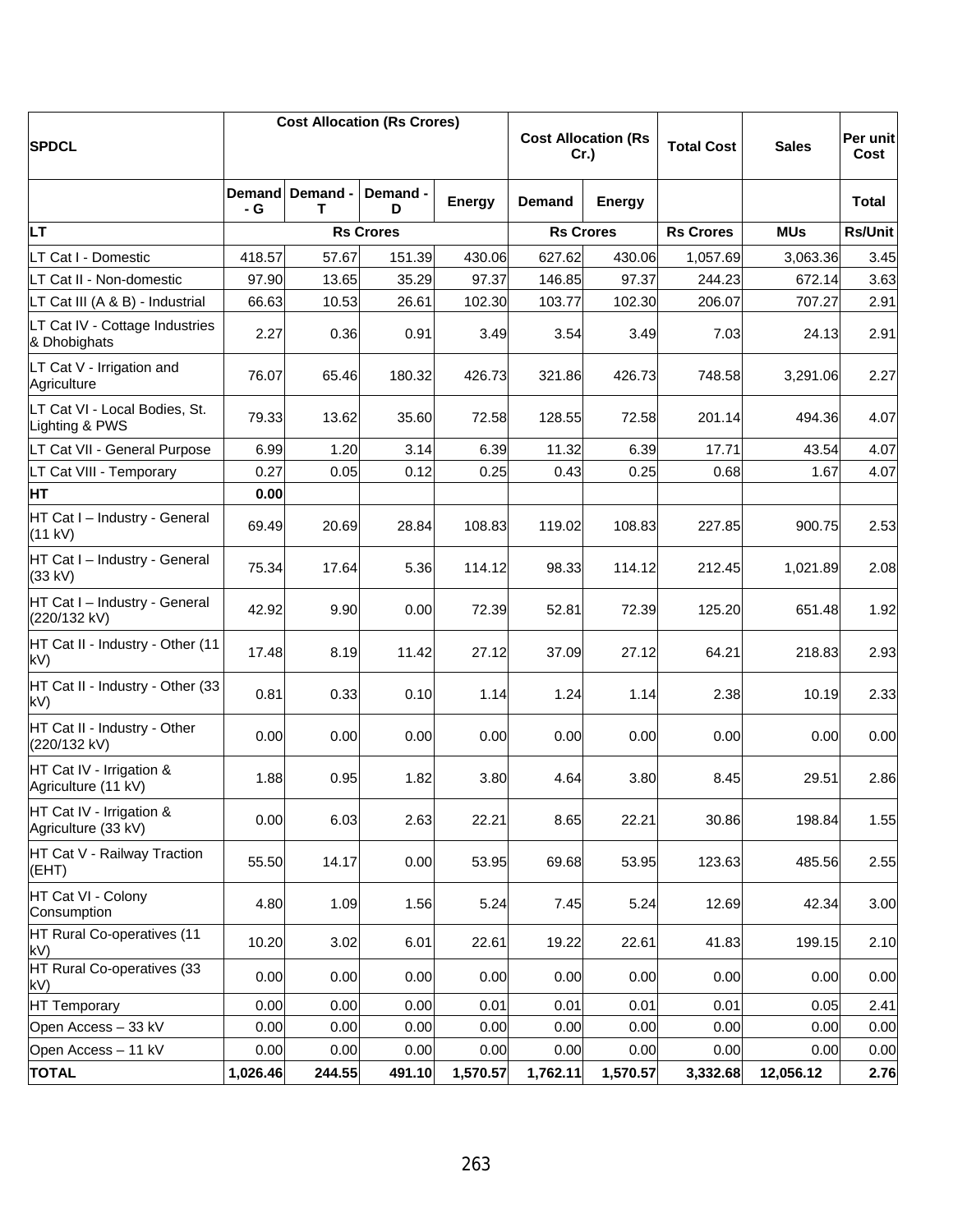## **ANNEXURE-J**  (Reference: Paragraph 14 of the Order) **List of Objectors on filings of DISCOMs**

|                | SI.No. Name of the Objector                                                                                                                                                        | <b>DISCOM</b>  | <b>Whether Wanted</b><br>to be heared in<br>Person |
|----------------|------------------------------------------------------------------------------------------------------------------------------------------------------------------------------------|----------------|----------------------------------------------------|
| 1              | Sri. K.Rajendra Reddy, President,<br>M/s.<br>Rashtriya Raithu Seva Samithi, Chittoor                                                                                               | <b>APSPDCL</b> | Yes                                                |
| $\overline{2}$ | Sri. T.V.R.Krishna Rao, General Secretary,<br><b>District</b><br>M/s.<br>Vizanagaram<br>Electricity<br>Consumers Service & Protection Association<br>& Public Welfare Organisation | APEPDCL        | Not mentioned                                      |
| 3              | Sri. M. Anantha Reddy, President, M/s.<br>Indian Nurserymen Association, Andhra<br>Pradesh Chapter, Hyderabad                                                                      | <b>APCPDCL</b> | Yes                                                |
| 4              | Sri. -<br>Katuri Harikishore<br>Kumar<br>Reddy,<br>President, M/s. Bharatiya Kisan<br>Sangh,<br>Vijayawada                                                                         | <b>APSPDCL</b> | Yes                                                |
| 5              | Sri. Padala Subba Reddy, President, M/s.<br>Anaparthy Region Poultry Famers Welfare<br>Society, Anaparthi                                                                          | <b>APEPDCL</b> | Not mentioned                                      |
| 6.             | Cherukuri Venugopala Rao,<br>Vice<br>Sri.<br>President, M/s. Adarana Yuvaana<br>Seval<br>Swachandha Samastha, Guntupalli                                                           | <b>APSPDCL</b> | Yes                                                |
| $\overline{7}$ | Vice<br>Sri.D.V.Lakshmi<br>Narayana,<br>President, M/s. Consumers Assistance &<br>Welfare Centre, Vijayawada                                                                       | <b>APSPDCL</b> | Yes                                                |
| 8              | Sri.M.Krishna<br>Murthy,<br><b>SAO</b><br>(Retd.,)<br>Hyderabad - 18                                                                                                               | <b>APNPDCL</b> | Yes                                                |
| 9              | Reddy,<br>Retd.,<br>(S.E.),<br>D.Ramaswami<br>Cuddapah - 516 001                                                                                                                   | All Discoms    | Not mentioned                                      |
| 10             | Sri.Pavuri<br>Sambasiva<br>Varaprasad,<br><b>Prakasam Dist</b>                                                                                                                     | <b>APSPDCL</b> | Yes                                                |
| 11             | Sri.G.Nadamuni Naidu, K.V.B.Puram Mandal<br>Chittoor district                                                                                                                      | <b>APSPDCL</b> | Yes                                                |
| 12             | Pawar, (Ex<br>Sri.Santaram<br>Chairman<br>J<br>Srikalahasti, Municipality), Srikalahasti                                                                                           | <b>APSPDCL</b> | Yes                                                |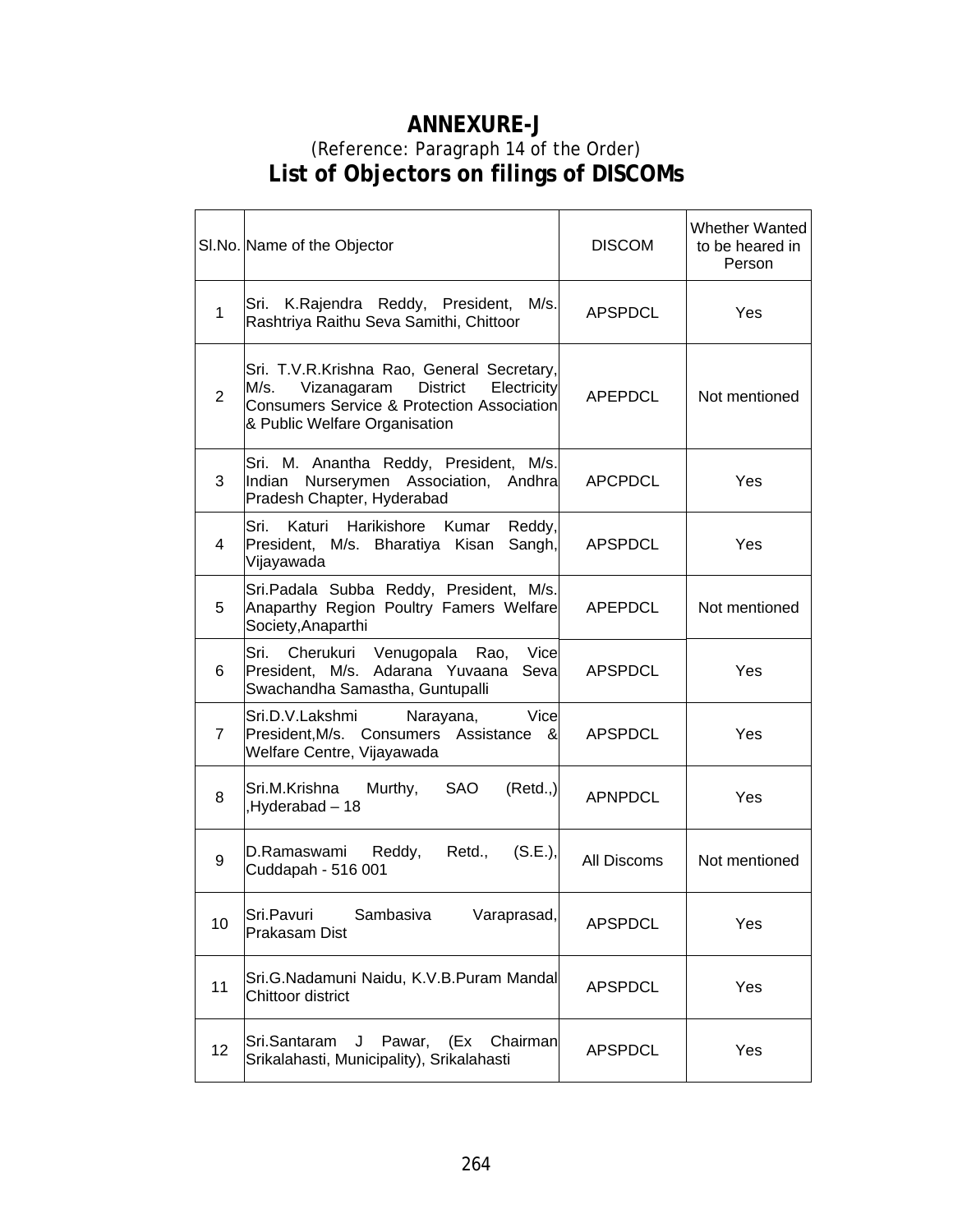|    | SI.No. Name of the Objector                                                                                     | <b>DISCOM</b>  | <b>Whether Wanted</b><br>to be heared in<br>Person |
|----|-----------------------------------------------------------------------------------------------------------------|----------------|----------------------------------------------------|
| 13 | Chowdary,<br>Sri.Venkateswara<br>Kothapeta,<br>Srikalahasti                                                     | <b>APSPDCL</b> | Yes                                                |
| 14 | Sri.S.Mohan Rao, Secretary, Rythuseva<br>Sangham, Kondamattu Vedhi, Srikalahasti                                | APSPDCL        | Yes                                                |
| 15 | Sri.<br>Vayalla Krishna Reddy,<br>(Secretary,<br>Rythusamakya), Sriramnagar<br>Colony,<br>Srikalahasti          | <b>APSPDCL</b> | Yes                                                |
| 16 | Sri. Vayalla Manohara Reddy, BJP District<br>Secretary, Muchipulu<br>gramam,<br>Chittoor<br><b>District</b>     | <b>APSPDCL</b> | Yes                                                |
| 17 | Sri.K.Viajaykumar<br>Totamchedy<br>Reddy,<br>Mandalum, Chittoor District                                        | <b>APSPDCL</b> | Yes                                                |
| 18 | Chowdary,<br>Sri.Venkateswara<br>Kothapeta,<br>Srikalahasti                                                     | <b>APSPDCL</b> | Yes                                                |
| 19 | Sri Gunturu Venkatachandra Muralikrishnaml<br>Raju,<br>peddapudi, Ambajipeta Mandalam,<br>East Godavari         | <b>APEPDCL</b> | Yes                                                |
| 20 | Sri.Donga Nageswara Rao, Bharatiya Kisan<br>Sangh, Ambajipeta Mdl., East Godavari                               | APEPDCL        | Yes                                                |
| 21 | Sri. Mutayala Sriram Prasad, President,<br>B.K.S. Balaramsena, East Godavari                                    | APEPDCL        | Yes                                                |
| 22 | Sri.Chelikam Krishna Reddy, Vice President,<br>Rythu Samakya, Chittoor                                          | <b>APSPDCL</b> | Yes                                                |
| 23 | Vice<br>President,<br>Sri.U.Bhaskara<br>Rao,<br>Bharatiya Kisan Sangh,<br>Visakhapatnam,<br>Amalapuram Mandalam | <b>APEPDCL</b> | Yes                                                |
| 24 | Sri.Dangelu Venkata Giridhar, Amalapuram<br>Mnadalam, East Godavari                                             | <b>APEPDCL</b> | Yes                                                |
| 25 | Sri.Shek<br>Basha,<br>Kothapeta,<br>John<br>Srikalahasti                                                        | <b>APSPDCL</b> | Yes                                                |
| 26 | Sri. CH. Venu Gopal Rao, M/s. Federation of<br>Farmers Associations, Guntupalli - 521 241,<br>Krihsna District. | <b>APSPDCL</b> | Yes                                                |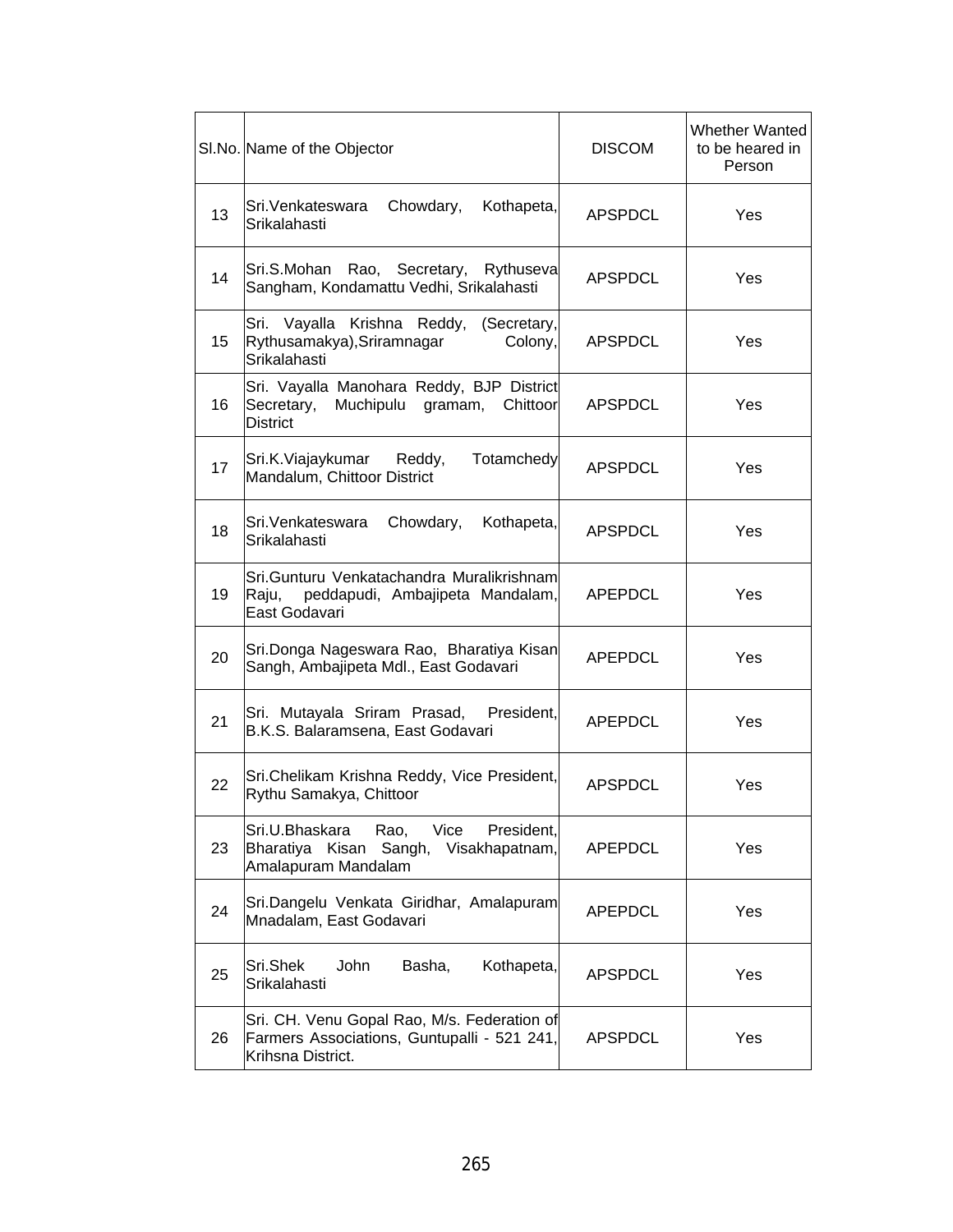|    | SI.No. Name of the Objector                                                                                          | <b>DISCOM</b>  | <b>Whether Wanted</b><br>to be heared in<br>Person |
|----|----------------------------------------------------------------------------------------------------------------------|----------------|----------------------------------------------------|
| 27 | Sri. Gadagotu Sri Rambabu, Yaddanapudi<br>Mandalam, Prakasam District                                                | <b>APSPDCL</b> | Yes                                                |
| 28 | Sri.<br>Samineni<br>Rama<br>Rao<br>(AP<br>Raithu<br>Sangam, Hyderabad - 500 020                                      | All Discoms    | Yes                                                |
| 29 | Sri.<br>M.R.Prasad,<br>General<br>Secretary,<br>A.P.Ferro Alloys Producers Assoication,<br>Hyderabad                 | All Discoms    | Yes                                                |
| 30 | President,<br>Town<br>Sri.P.Adinarayana,<br>Consumer Welfare Society, Narasaraopet                                   | APSPDCL        | Yes                                                |
| 31 | Sri.<br>M.Venugopala<br>Special<br>Rao,<br>Correspondent, Prajasakti Telugu<br>Daily,<br>Hyderabad - 500 016         | All Discoms    | Yes                                                |
| 32 | Naidu,<br>President,<br>Chittor<br>Sri.Y.Siddaya<br>District Raithu Samakya, Chittoor                                | APSPDCL        | Yes                                                |
| 33 | Sri.A.Bhaskar Reddy, Pakala, Chittoor                                                                                | <b>APSPDCL</b> | Yes                                                |
| 34 | Sri.N.Krishna Reddy, Pakala, Chittoor                                                                                | <b>APSPDCL</b> | Yes                                                |
| 35 | Sri.N.Raja Reddy, Pakala, Chittoor                                                                                   | <b>APSPDCL</b> | Yes                                                |
| 36 | Sri.B.Raja Reddy, Pakala, Chittoor                                                                                   | <b>APSPDCL</b> | Yes                                                |
| 37 | Sri.<br>R.V.Rama<br>Mohan,<br>Nacharam,<br>Hyderabad                                                                 | <b>APCPDCL</b> | Yes                                                |
| 38 | Sri.T.V.Ratna Prasad, Secretary, Kurnool<br>District Chamber of Commerce & Industry,<br>Kurnool                      | <b>APCPDCL</b> | Yes                                                |
| 39 | Electricial<br><b>Distribution</b><br>Sri.S.LAL, Chief<br>Engineer,<br>South<br>Central<br>Railways,<br>Secunderabad | <b>APCPDCL</b> | Yes                                                |
| 40 | Swamy,<br>Pakala<br>Sri.V.Narayana<br>Post,<br>Chittoor                                                              | <b>APSPDCL</b> | Yes                                                |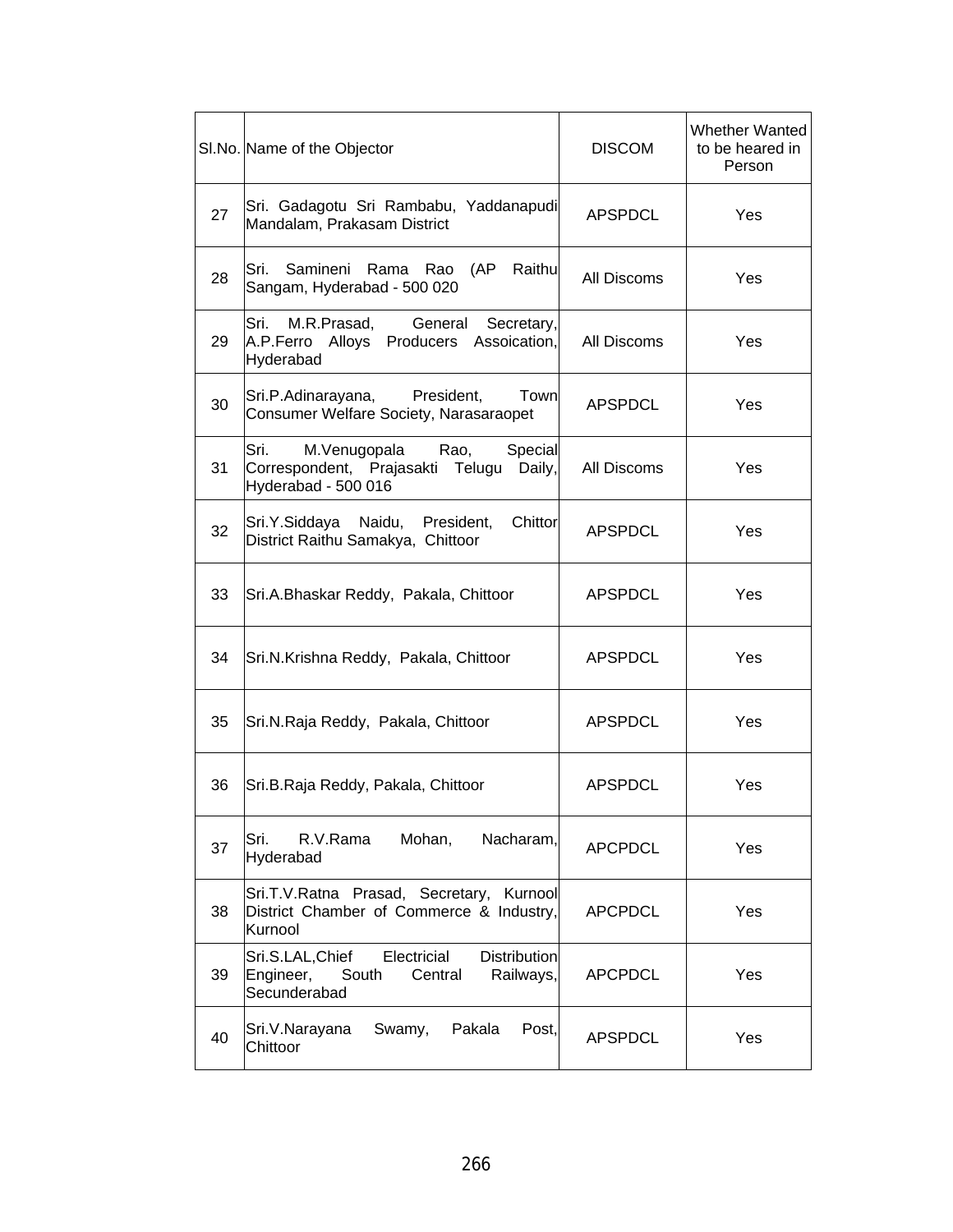|    | SI.No. Name of the Objector                                                                        | <b>DISCOM</b>  | <b>Whether Wanted</b><br>to be heared in<br>Person |
|----|----------------------------------------------------------------------------------------------------|----------------|----------------------------------------------------|
| 41 | Sri.S.Surendra<br>Babu,<br>Pakala<br>Mandal,<br>Chittoor                                           | <b>APSPDCL</b> | Yes                                                |
| 42 | Sri.P.Anjanayalu, Pakala Mandal, Chittoor                                                          | <b>APSPDCL</b> | Yes                                                |
| 43 | Sri.A.Narasimhulu Naidu, Pakala, Chittoor                                                          | <b>APSPDCL</b> | Yes                                                |
| 44 | Sri.P.Sambaiah Naidu, Pakala, Chittoor                                                             | <b>APSPDCL</b> | Yes                                                |
| 45 | Sri.K.Nagulu Naidu, Pakala, Chittoor                                                               | <b>APSPDCL</b> | Yes                                                |
| 46 | Sri.P.Rajeswara<br>Mandal,<br>Reddy,<br>Pakala<br>Chittoor                                         | <b>APSPDCL</b> | Yes                                                |
| 47 | Sri.R. Sudhakar Naidu, Pakala<br>Mandal,<br>Chittoor                                               | <b>APSPDCL</b> | Yes                                                |
| 48 | Sri.<br>P.Siddaiah<br>Mandal,<br>Naidu,<br>Pakala<br>Chittoor                                      | <b>APSPDCL</b> | Yes                                                |
| 49 | Sri. N.Lakshmi Narayana Chowdary, Pakala<br>Mandal, Chittoor                                       | <b>APSPDCL</b> | Yes                                                |
| 50 | Sri. K.Balakrishna Reddy, President, Chittoor<br><b>Farmers Association, Chittoor</b>              | <b>APSPDCL</b> | Yes                                                |
| 51 | Sri.<br>K.Muniratnam<br>Naidu, Tavanampalli<br>Mandal, Chittoor                                    | <b>APSPDCL</b> | Yes                                                |
| 52 | Sri.<br>Siva<br>Prasad,<br>General<br>Manager,<br>Hindustan Zinc Limited, Visakhapatnam            | <b>APEPDCL</b> | Yes                                                |
| 53 | Sri.<br>Kandharapu<br>Murali,<br>Secretary,<br>MARXIST),<br>Communist Party of India (<br>Tirupati | All Discoms    | Yes                                                |
| 54 | Sri. M.Bhaskaraiah, M.G.Street, Srikalahasti                                                       | <b>APSPDCL</b> | Yes                                                |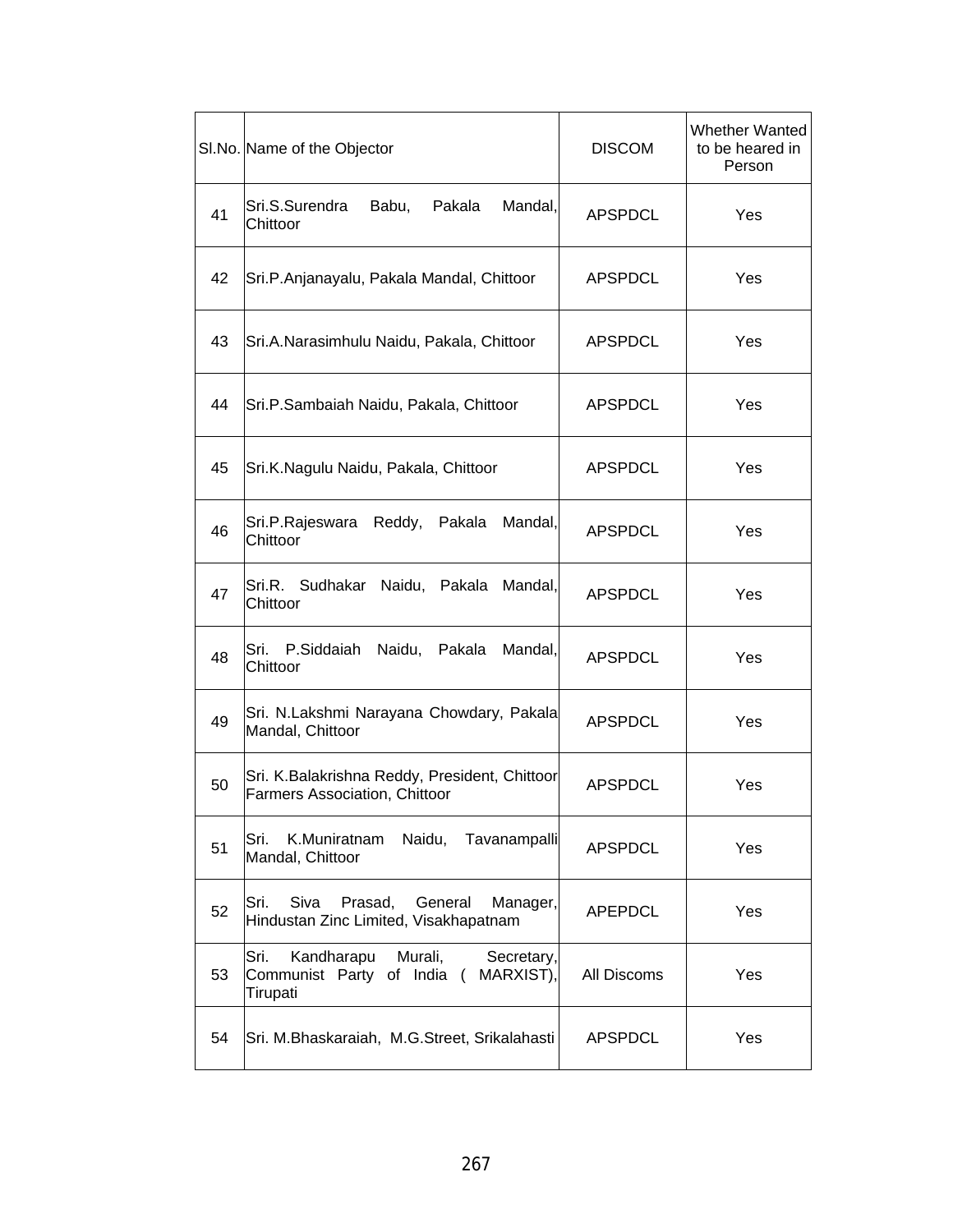|    | SI.No. Name of the Objector                                                    | <b>DISCOM</b>  | <b>Whether Wanted</b><br>to be heared in<br>Person |
|----|--------------------------------------------------------------------------------|----------------|----------------------------------------------------|
| 55 | Sri. Gadda Venkateswara Rao, Madha Rice<br>Mill, Nalgonda                      | <b>APCPDCL</b> | Not mentioned                                      |
| 56 | Mandal,<br>Sri.K.Changal<br>Reddy,<br>Pakala<br><b>Chittoor District</b>       | <b>APSPDCL</b> | Yes                                                |
| 57 | Pakala<br>Mnadal,<br>Sri.P.Dhanraj<br>Reddy,<br><b>Chittoor District</b>       | <b>APSPDCL</b> | Yes                                                |
| 58 | Sri.V.Babu Naidu, Pakala Mandal, Chittoor<br><b>District</b>                   | <b>APSPDCL</b> | Yes                                                |
| 59 | Sri. V. Raja, Pakala Mandal, Chittoor District                                 | <b>APSPDCL</b> | Yes                                                |
| 60 | Sri. V. Subramanyam Naidu, Pakala Mandal,<br><b>Chittoor District</b>          | <b>APSPDCL</b> | Yes                                                |
| 61 | Sri.K.Doraswamy, Pakala Mandal, Chittoor<br><b>District</b>                    | <b>APSPDCL</b> | Yes                                                |
| 62 | Sri.Eswar Babu, Pakala Mandal, Chittoor<br><b>District</b>                     | <b>APSPDCL</b> | Yes                                                |
| 63 | Sri.N.Sankara<br>Naidu,<br>Pakala<br>Mandal,<br><b>Chittoor District</b>       | <b>APSPDCL</b> | Yes                                                |
| 64 | Sri. K.Murali, Pakala Mandal, Chittoor District                                | <b>APSPDCL</b> | Yes                                                |
| 65 | Sri.K.Lakshmipati<br>Reddy, Pakalamandal,<br><b>Chittoor District</b>          | <b>APSPDCL</b> | Yes                                                |
| 66 | Sri.B.Sri Ramulu, Pakala Mandal, Chittoor<br><b>District</b>                   | <b>APSPDCL</b> | Yes                                                |
| 67 | Sri.J.Surendera Reddy, Secretary,<br>Pakala<br>Mandala Rythu Sangham, Chittoor | <b>APSPDCL</b> | Yes                                                |
| 68 | Sri.B.Naga Raju, Pakala Mandal, Chittoor<br><b>District</b>                    | <b>APSPDCL</b> | Yes                                                |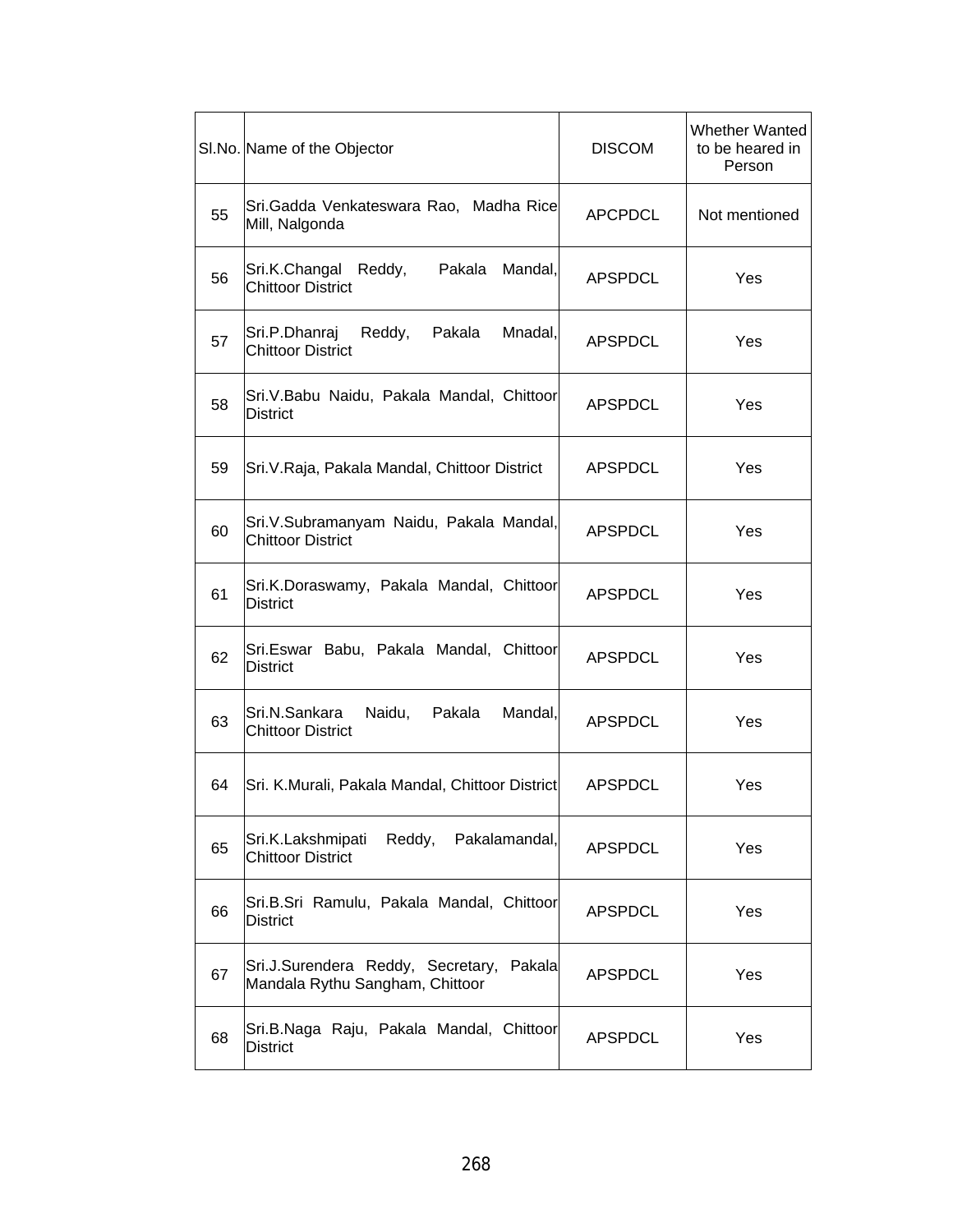|    | SI.No. Name of the Objector                                                                                 | <b>DISCOM</b>  | <b>Whether Wanted</b><br>to be heared in<br>Person |
|----|-------------------------------------------------------------------------------------------------------------|----------------|----------------------------------------------------|
| 69 | Sri.A.Bhaskar Naidu, Pakala Mandal Post,<br><b>Chittoor District</b>                                        | <b>APSPDCL</b> | Not mentioned                                      |
| 70 | Sri.B. Yaraiah,<br>Pakalamandal,<br>Chittoor<br><b>District</b>                                             | <b>APSPDCL</b> | Yes                                                |
| 71 | Sri.P.Rangaiah,<br>Pakalamandal,<br>Chittoor<br><b>District</b>                                             | <b>APSPDCL</b> | Yes                                                |
| 72 | Sri.K.Jaganadha Reddy, Pakala Mandalam,<br><b>Chittoor District</b>                                         | <b>APSPDCL</b> | Yes                                                |
| 73 | Sri. N Damodara Reddy, Pakala Mandal,<br><b>Chittoor District</b>                                           | <b>APSPDCL</b> | Yes                                                |
| 74 | T.Ramachandraiah,<br>Sri.<br>Pakala<br>Mandal,<br><b>Chittoor District</b>                                  | <b>APSPDCL</b> | Yes                                                |
| 75 | Sri.B.Bhaskar Naidu, Pakala Mandalam,<br><b>Chittoor District</b>                                           | <b>APSPDCL</b> | Not mentioned                                      |
| 76 | Sri.R.Tyagaraja Naidu, Pakala Mandal Post,<br><b>Chittoor District</b>                                      | <b>APSPDCL</b> | Not mentioned                                      |
| 77 | Sri.K.Vanadri Naidu, Pakala Post, Chittoor<br><b>District</b>                                               | <b>APSPDCL</b> | Yes                                                |
| 78 | Naidu,<br>Sri.S.Narayana<br>Swamy<br>Peddagorpadu<br>Pakala<br>Mandal,<br>Post,<br><b>Chittoor District</b> | <b>APSPDCL</b> | Yes                                                |
| 79 | Sri.N.Muniratnam Reddy, Peddaramapuram<br>Post, Pakala Mandalam, Chittoor District                          | <b>APSPDCL</b> | Yes                                                |
| 80 | Sri.G.Kodanda<br>Naidu,<br>Pella,<br>Neladani<br>Pakala Mandalam, Chittoor District                         | <b>APSPDCL</b> | Not mentioned                                      |
| 81 | Sri.A.Punna Rao, Ashok Nagar, Vijayawada                                                                    | All Discoms    | Yes                                                |
| 82 | P.Madana<br>Member<br>Sri.<br>Mohana<br>Rao,<br>(CORE), LOK SATTA, Hyderabad                                | All Discoms    | Yes                                                |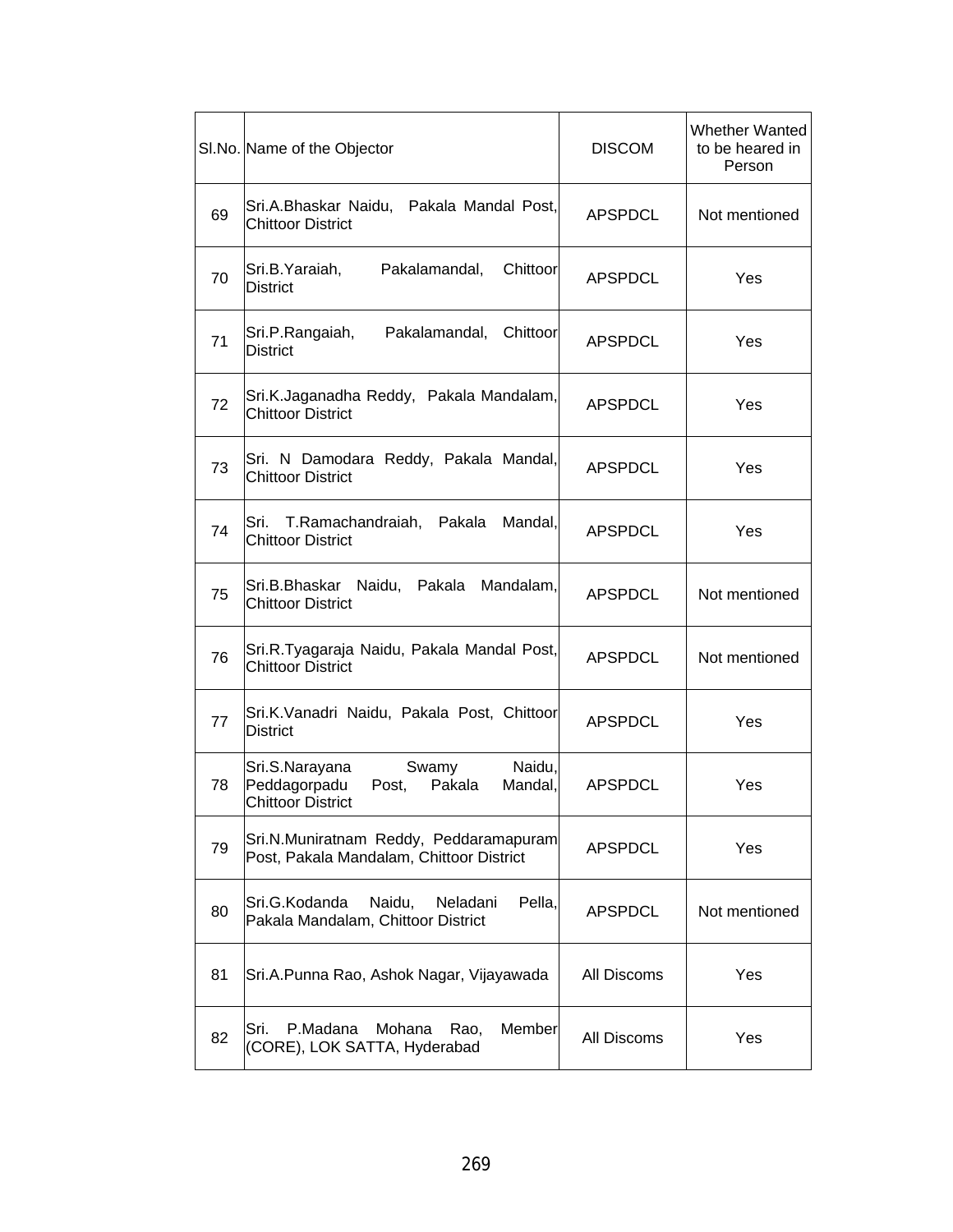|    | SI.No. Name of the Objector                                                                                    | <b>DISCOM</b>  | <b>Whether Wanted</b><br>to be heared in<br>Person |
|----|----------------------------------------------------------------------------------------------------------------|----------------|----------------------------------------------------|
| 83 | A.P. State<br>Sri.B.V.Raghavulu, Secretary,<br>Committee Communist Party of India<br>Marxist), Hyderabad       | All Discoms    | Yes                                                |
| 84 | Sri.CH.Divakar Babu, Secretary, Consumer<br>Guidance Society, Vijayawada                                       | All Discoms    | Yes                                                |
| 85 | Sri.R.Sudha Bhaskar, President, Centre of<br>Indian Trade Unions (CITU)                                        | All Discoms    | Yes                                                |
| 86 | Sri.K.Sai Reddy, State Organizing Secretary,<br>Bharatiya Kisan Sangham, Hyderabad                             | All Discoms    | Yes                                                |
| 87 | Sri.Rachamallu<br>Punnamacharyulu,<br>Chief<br>Convener, Akhila Bharatheeya Vishwakarma<br>Parishad, Hyderabad | All Discoms    | Yes                                                |
| 88 | Sri.G.Malyadri, Former Municipal Councilor,<br>Tirupati                                                        | APSPDCL        | Yes                                                |
| 89 | Sri.MD.Hafizuddin, Cashier, Nellore Road<br>Margin Business Welfare Society, Nellore                           | <b>APSPDCL</b> | Yes                                                |
| 90 | Sri.P.Sriramulu,<br>Ramasamudram<br>Panchayati, Chittor                                                        | <b>APSPDCL</b> | Not mentioned                                      |
| 91 | Lakshmaiah,<br>Sri.Sangapu<br>Kasipeta<br>Mandalm, Adilabad                                                    | <b>APNPDCL</b> | Not mentioned                                      |
| 92 | Sri.B.Venkat,<br>AP.<br>Farmers<br>Secretary,<br>Association, Hyderabad                                        | <b>APNPDCL</b> | Not mentioned                                      |
| 93 | Sri.P.A.N.Raju,<br>Anakapalli<br>Mandalam,<br>Visakhapatnam                                                    | <b>APEPDCL</b> | Not mentioned                                      |
| 94 | Sri.Pradeep Jain, Chief Electrical Distribution<br>Engineer, Chandrasekharpur, Bhubaneswar                     | <b>APEPDCL</b> | Yes                                                |
| 95 | Sri.A.Subramanyam,<br>Dist.,<br>Convener,<br>M.R.Palli, Tirupati                                               | <b>APSPDCL</b> | Yes                                                |
| 96 | Sri.Yellapu<br>Suryanarayana,<br>Secretary,<br>Bharatiya Kisan Sangh, East Godavari                            | <b>APEPDCL</b> | Yes                                                |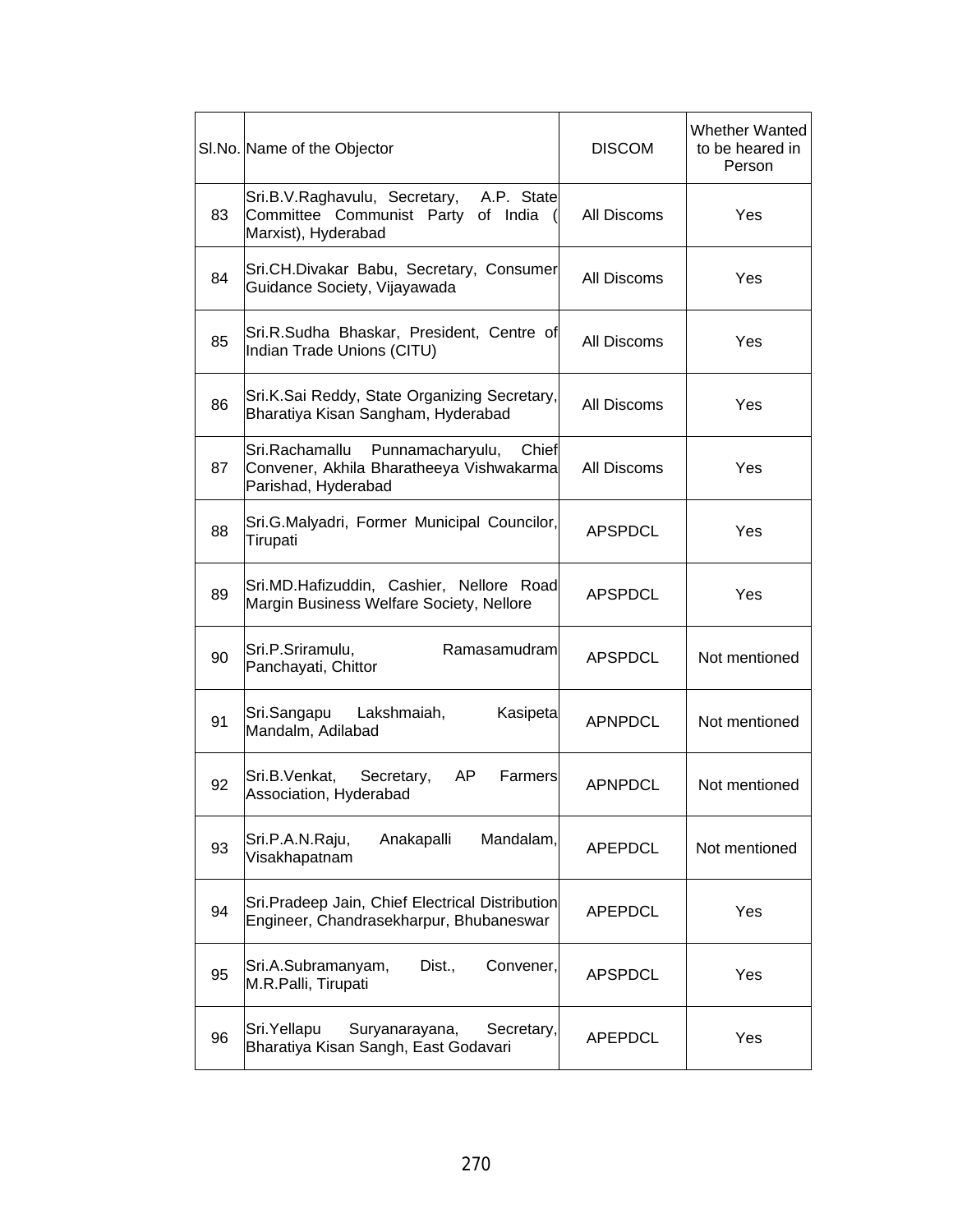|     | SI.No. Name of the Objector                                                                     | <b>DISCOM</b>  | <b>Whether Wanted</b><br>to be heared in<br>Person |
|-----|-------------------------------------------------------------------------------------------------|----------------|----------------------------------------------------|
| 97  | Sri.Dr.B.Saranga Pani, Reader and Head,<br>The Hindu College, Machilipatnam                     | <b>APSPDCL</b> | Yes                                                |
| 98  | Agriculture<br>Sri.B.Venkat, Secreary,<br>AP.<br>Labour Society, Hyderabad                      | <b>APSPDCL</b> | Yes                                                |
| 99  | Sri.R.Chakravarthi, Peddagorpadu<br>post,<br>Pakala Mandal, Chittoor                            | APSPDCL        | Not mentioned                                      |
| 100 | Sri.K.Sankara Reddy, BA.B.L, Advocate,<br>Laxmi Nagar Colony, CHITTOOR                          | All Discoms    | Yes                                                |
| 101 | Sri.K.Madhava Reddy, Irayala Mandalam,<br>Chittoor                                              | APSPDCL        | Yes                                                |
| 102 | Pakalamandalam,<br>Sri, A. Rajendra<br>Naidu,<br><b>Chittoor District</b>                       | <b>APSPDCL</b> | Yes                                                |
| 103 | Sri.S.Tyagarajulu Naidu, Pakala Mandalam,<br>Chittoor                                           | <b>APSPDCL</b> | Yes                                                |
| 104 | Sri.K.Nagaraja Naidu, Pakala Mandalam,<br><b>Chittoor District</b>                              | <b>APSPDCL</b> | Yes                                                |
| 105 | Sri.G. Venkata Siddaiah Naidu, President,<br>Chittoor District Rythu Seva Sangaham,<br>Chittoor | APSPDCL        | Yes                                                |
| 106 | Sri.B.Uttaraiah, Pakala Mandal, Chittoor Dist                                                   | APSPDCL        | Yes                                                |
| 107 | Naidu, Pakala<br>Mandal,<br>Sri.B.Reddappa<br>Chittoor Dist.                                    | <b>APSPDCL</b> | Yes                                                |
| 108 | Sri.M.Sriramulu Reddy & K. Jaganadha<br>Reddy, Chittoor District                                | <b>APSPDCL</b> | Yes                                                |
| 109 | Sri.S.Muniratnam Naidu, Pakala Mandalam,<br><b>Chittoor District</b>                            | <b>APSPDCL</b> | Yes                                                |
| 110 | R.Kesavulunaidu, Secretary,<br>lSri.<br>Pakala<br>Mandal Farmers Service Society, Chittoor      | <b>APSPDCL</b> | Yes                                                |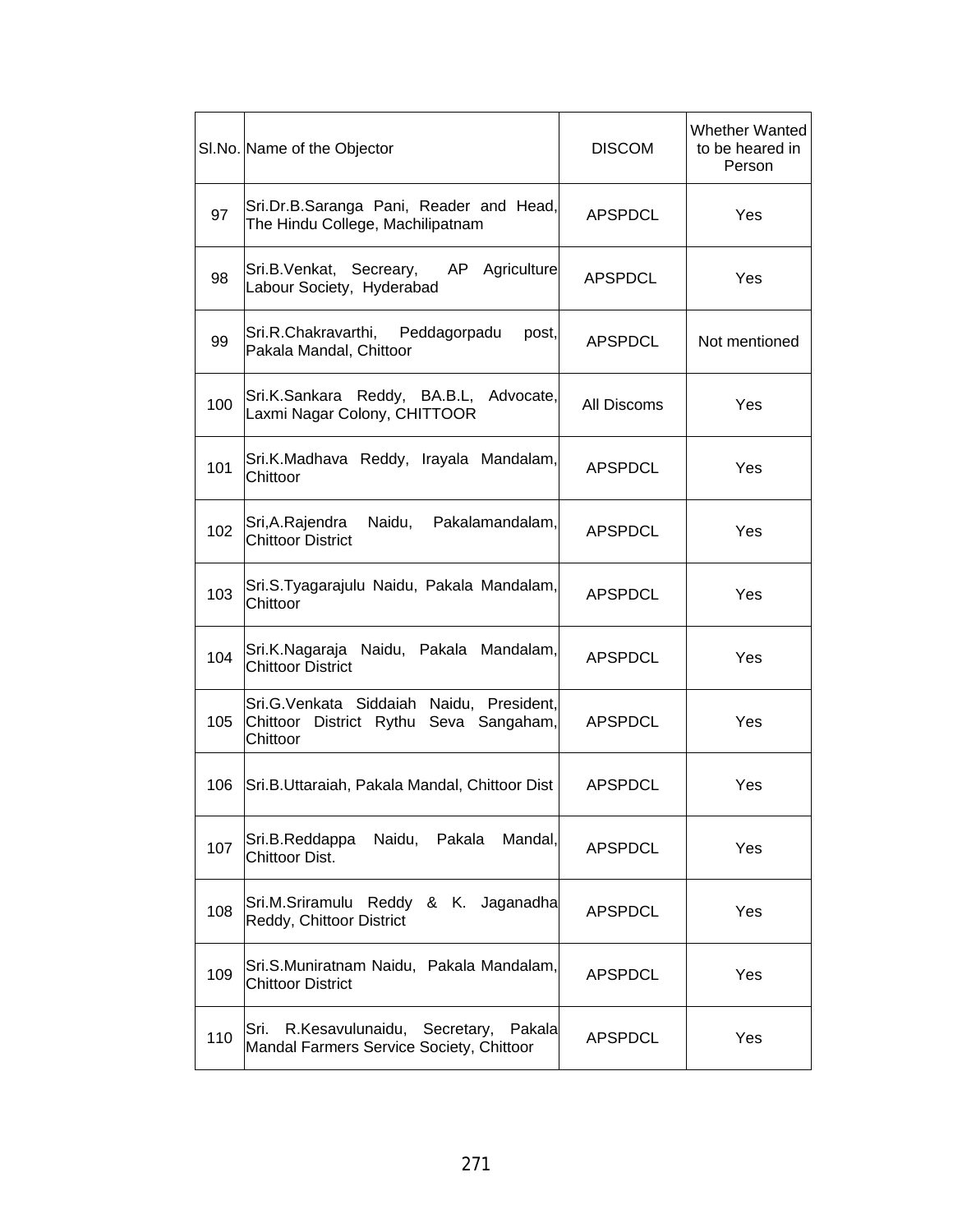|     | SI.No. Name of the Objector                                                                                  | <b>DISCOM</b>  | <b>Whether Wanted</b><br>to be heared in<br>Person |
|-----|--------------------------------------------------------------------------------------------------------------|----------------|----------------------------------------------------|
| 111 | Sri.S.R.Vijayakar, Convener. LOK SATTA,<br>Hyderabad                                                         | All Discoms    | Yes                                                |
| 112 | Sri.Chinta Venkateswara Rao, President,<br>Gudurupadu<br>Samkshemal<br>M/s.<br>Raitula<br>Sangam, Guntupalli | <b>APSPDCL</b> | Yes                                                |
| 113 | Sri.Kolli.Sridhar Reddy, BKS, Vice President,<br><b>Nellore District</b>                                     | <b>APSPDCL</b> | Yes                                                |
| 114 | V.S.Krishna, State Secretary, Human Rights<br>Forum, Visakhapatnam                                           | <b>APEPDCL</b> | Yes                                                |
| 115 | Chandra<br>Sri.T.Rama<br>Guru<br>Murthy,<br>Headmaster, Govt., High School for Deaf,<br>Kakinada             | APEPDCL        | Not mentioned                                      |
| 116 | Sri.M.Thimma Reddy, Convener, Peoples<br>Monitoring Group on Electricity Regulation,<br>Hyderabad            | APEPDCL        | Yes                                                |
| 117 | Sri.M.Thimma Reddy, Convener, Peoples<br>Monitoring Group on Electricity Regulation,<br>Hyderabad            | APCPDCL        | Yes                                                |
| 118 | Sri.M.Thimma Reddy, Convener, Peoples<br>Monitoring Group on Electricity Regulation,<br>Hyderabad            | <b>APNPDCL</b> | Yes                                                |
| 119 | Sri.M.Thimma Reddy, Convener, Peoples<br>Monitoring Group on Electricity Regulation,<br>Hyderabad            | <b>APSPDCL</b> | Yes                                                |
| 120 | Sri. Jeevan Kumar, Convener, Human Rights<br>Form, Hyderabad                                                 | <b>APCPDCL</b> | Yes                                                |
| 121 | CE/Comml., APGENCO, Hyderabad                                                                                | All Discoms    | Not mentioned                                      |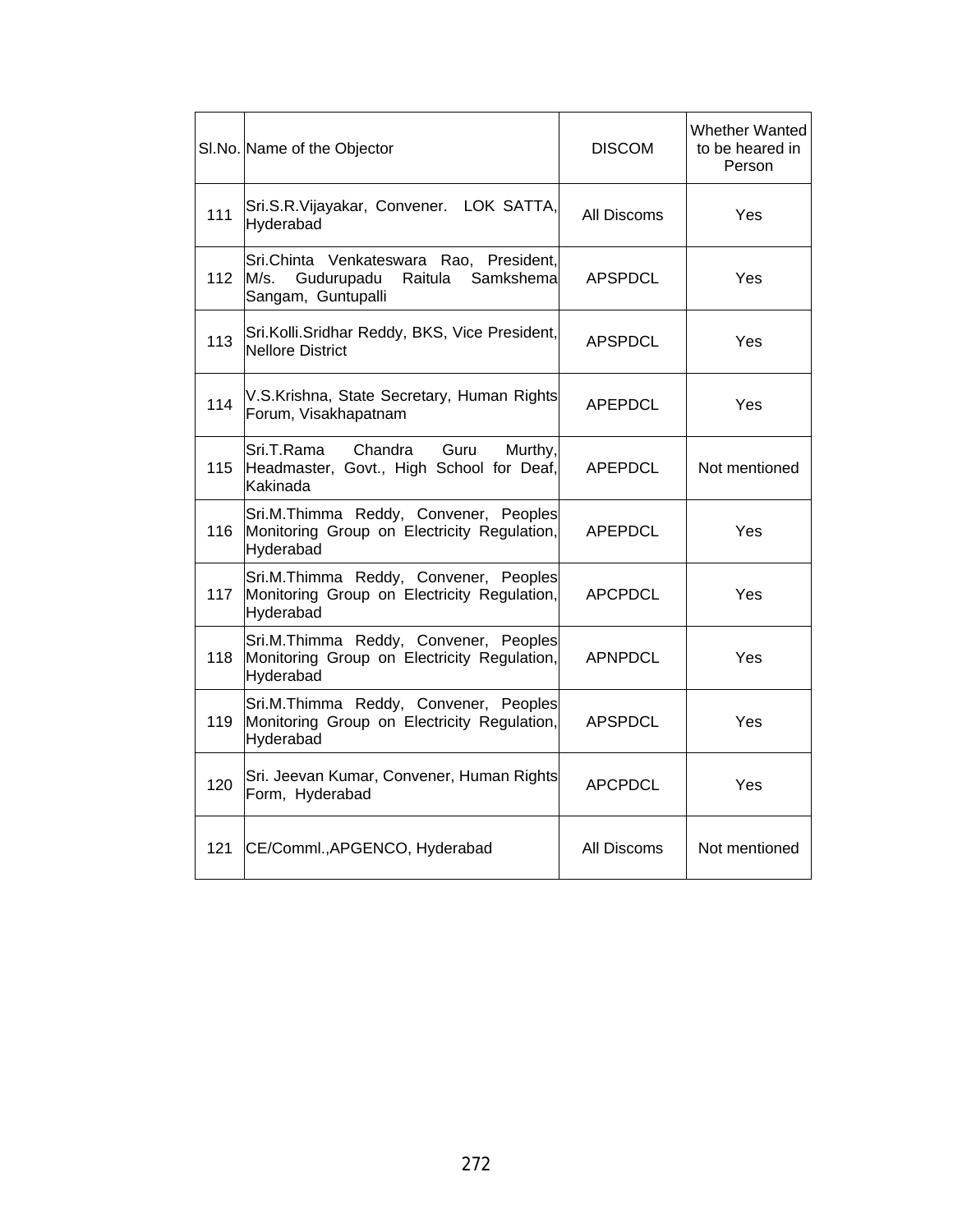#### **GLOSSARY**

| A.P.                   | Andhra Pradesh                                               |  |  |
|------------------------|--------------------------------------------------------------|--|--|
| APCPDCL / CPDCL        | Central Power Distribution Company of Andhra Pradesh Limited |  |  |
| <b>APDRP</b>           | Accelerated Power Development and Reform Programme           |  |  |
| <b>APEPDCL / EPDCL</b> | Eastern Power Distribution Company of Andhra Pradesh Limited |  |  |
| <b>APERC</b>           | Andhra Pradesh Electricity Regulatory Commission             |  |  |
| <b>APGENCO</b>         | Andhra Pradesh Power Generation Corporation Limited          |  |  |
| <b>APGPCL</b>          | Andhra Pradesh Gas Power Corporation Limited                 |  |  |
| <b>APNPDCL / NPDCL</b> | Northern Power Distribution Company of Andhra Pradesh        |  |  |
|                        | Limited                                                      |  |  |
| <b>APPCC</b>           | Andhra Pradesh Power Coordination Committee                  |  |  |
| APSPDCL / SPDCL        | Southern Power Distribution Company of Andhra Pradesh        |  |  |
|                        | Limited                                                      |  |  |
| <b>ARR</b>             | Aggregate Revenue Requirement                                |  |  |
| <b>ATE</b>             | Appellate Tribunal for Electricity                           |  |  |
| <b>BSES</b>            | Bombay Suburban Electric Supply                              |  |  |
| C.C.                   | <b>Current Consumption</b>                                   |  |  |
| <b>CCITI</b>           | Consultative Committee on IT Industry                        |  |  |
| <b>CDM</b>             | Clean Development Mechanism                                  |  |  |
| <b>Central Act</b>     | Electricity Act 2003 (Act 36 of 2003)                        |  |  |
| <b>CERC</b>            | <b>Central Electricity Regulatory Commission</b>             |  |  |
| <b>CGS</b>             | <b>Central Generating Station</b>                            |  |  |
| CMD.                   | Contracted Maximum Demand Also read as Chairman and          |  |  |
|                        | Managing director according to the context.                  |  |  |
| <b>COD</b>             | <b>Commercial Operation Date</b>                             |  |  |
| CoS                    | Cost of supply                                               |  |  |
| <b>DISCOMS</b>         | <b>Distribution Companies</b>                                |  |  |
| <b>DSM</b>             | Demand Side Management                                       |  |  |
| D-to-D                 | <b>DISCOM to DISCOM</b>                                      |  |  |
| <b>DTR</b>             | <b>Distribution Transformer</b>                              |  |  |
|                        |                                                              |  |  |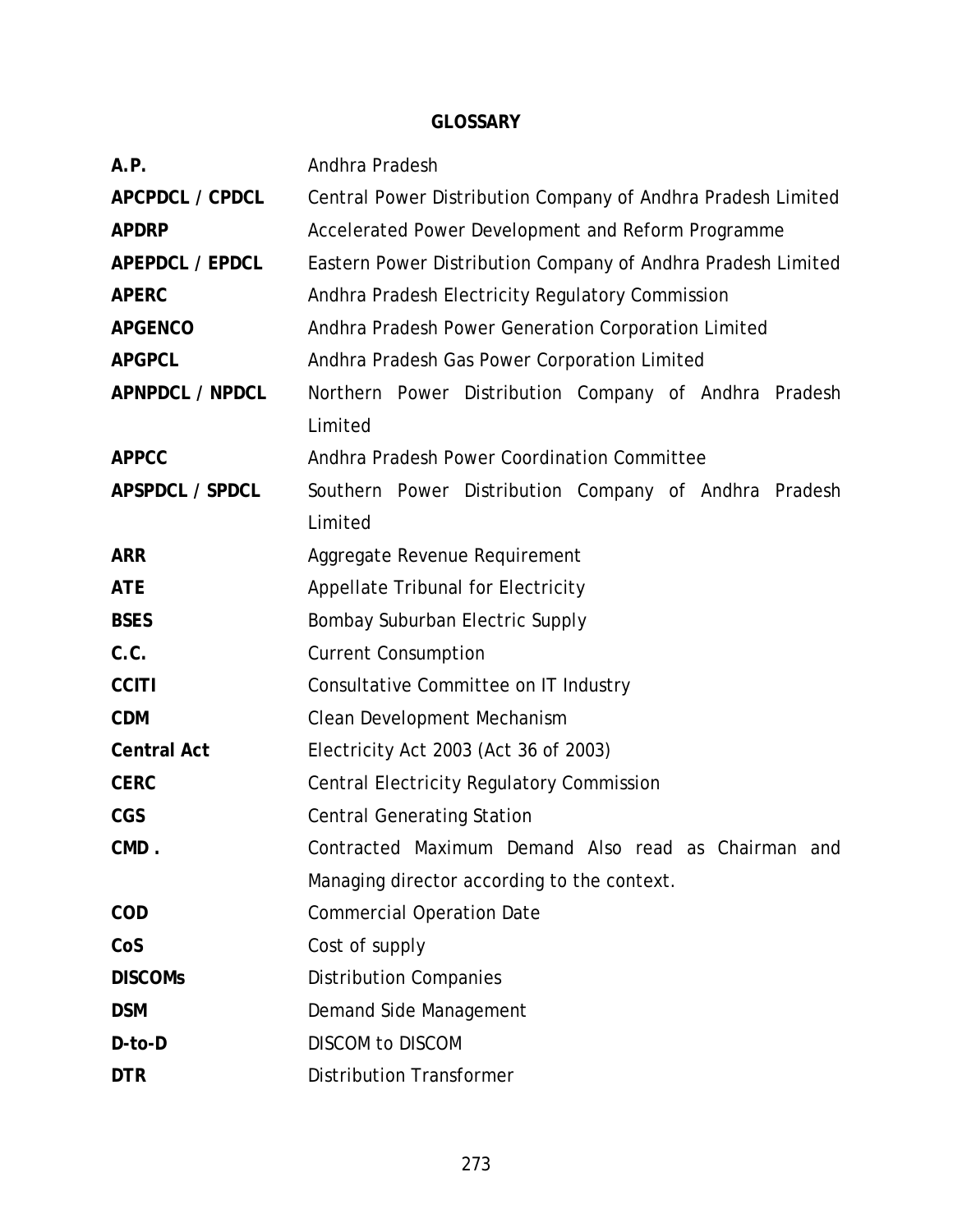| Detection of Pilferage Of Energy           |
|--------------------------------------------|
| Delayed Payment Surcharge                  |
| <b>Electronic Filing</b>                   |
| <b>Extra High Tension</b>                  |
| <b>Expected Revenue From Charges</b>       |
| <b>Electricity Revenue Office</b>          |
| <b>Fuel Cost Adjustment</b>                |
| Filing of Proposal of Tariff               |
| Fuel Surcharge Adjustment                  |
| <b>Green House Gas</b>                     |
| Government of Andhra Pradesh               |
| Government of India                        |
| General Terms and Conditions of Supply     |
| <b>High Density Poly Ethylene</b>          |
| <b>Horse Power</b>                         |
| <b>High Tension</b>                        |
| High Voltage Distribution System           |
| <b>Independent Power Producers</b>         |
| Indian Standards Institution (Present BIS) |
| Kilo-Watt hour                             |
| Low Power Factor                           |
| Low Tension                                |
| Low Voltage                                |
| Million units                              |
| Mega Watt(s)                               |
| Multi-Year Tariff                          |
| Non-conventional Energy                    |
| <b>Operations and Maintenance</b>          |
| <b>Original Petition</b>                   |
| Oil and Natural Gas Company Ltd            |
| Power Factor                               |
|                                            |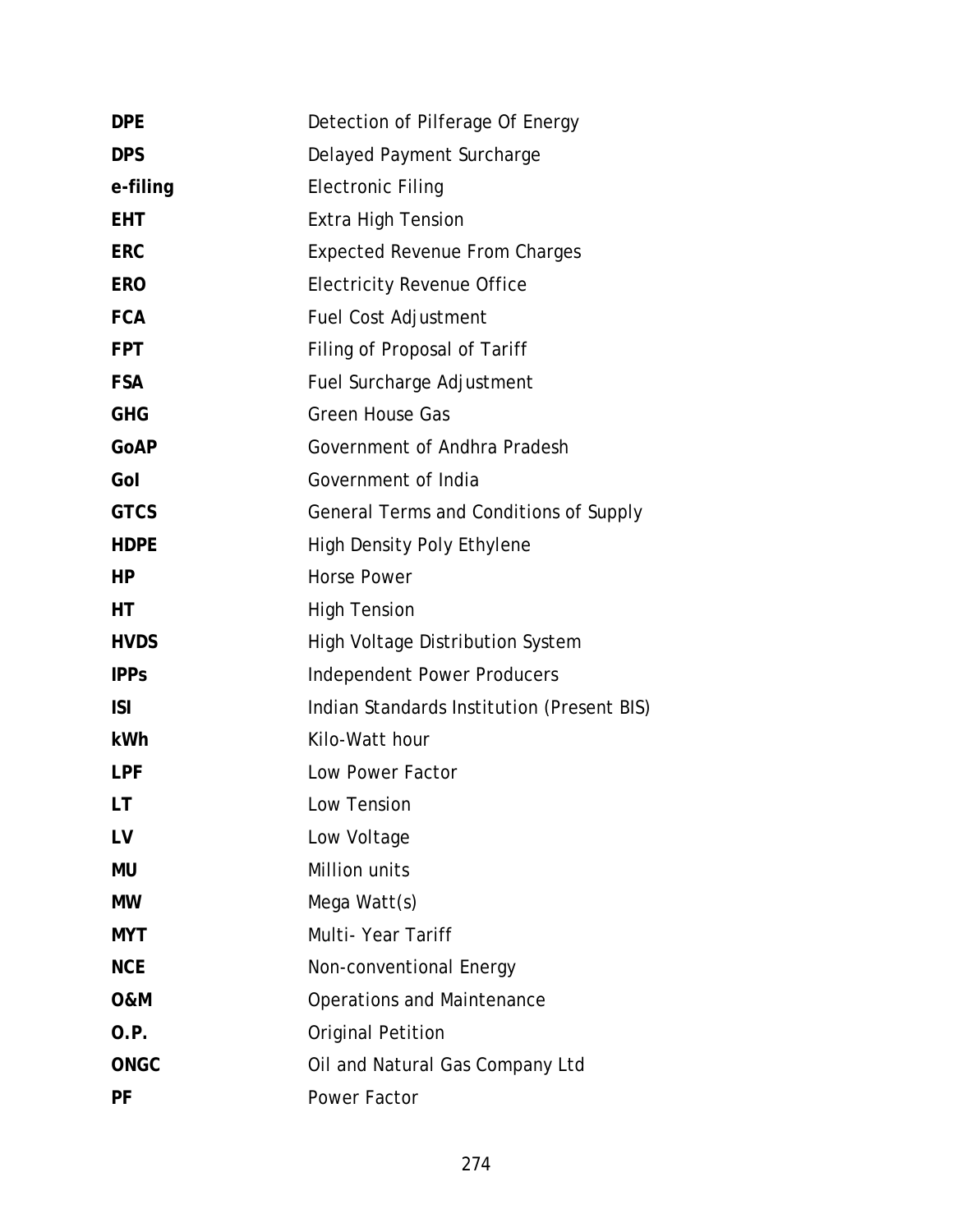| <b>PGCIL</b>       | Power Grid Corporation of India Limited               |
|--------------------|-------------------------------------------------------|
| <b>PLF</b>         | <b>Plant Load Factor</b>                              |
| <b>PPA</b>         | Power Purchase Agreement                              |
| <b>PTC</b>         | Power Trading Corporation                             |
| <b>PWS Scheme</b>  | Protected Water Supply Scheme                         |
| <b>RAC</b>         | <b>Regulatory Affairs Cell</b>                        |
| <b>RECs</b>        | Renewable Energy Certificates                         |
| <b>Reform Act</b>  | A.P. Electricity Reform Act 1998                      |
| <b>RESCOS</b>      | Rural Electric Supply Co-operatives                   |
| <b>RGGVY</b>       | Rajiv Gandhi Grameen Vidhuteekaran Yojana             |
| <b>ROE</b>         | Return on Equity                                      |
| <b>RPPO</b>        | Renewable Power Purchase Obligation                   |
| <b>RST</b>         | Retail Supply Tariff'                                 |
| <b>RTPP</b>        | Rayalaseema Thermal Power Project                     |
| <b>SAC</b>         | <b>State Advisory Committee</b>                       |
| SI                 | System Improvement                                    |
| <b>SLDC</b>        | State Load Despatch Centre                            |
| <b>SSLBPH/SLBH</b> | Srisailam Left Bank Power House                       |
| <b>T &amp; D</b>   | <b>Transmission and Distribution</b>                  |
| <b>TOD</b>         | Time-of-Day                                           |
| UI                 | Un-Scheduled Interchanges                             |
| <b>ULDC</b>        | Unified Load Despatch Centre                          |
| <b>UNFCCC</b>      | United Nations Framework Convention of Climate Change |
| W&RST              | Wheeling and Retail Sale of Electricity               |
| W.P.               | <b>Writ Petition</b>                                  |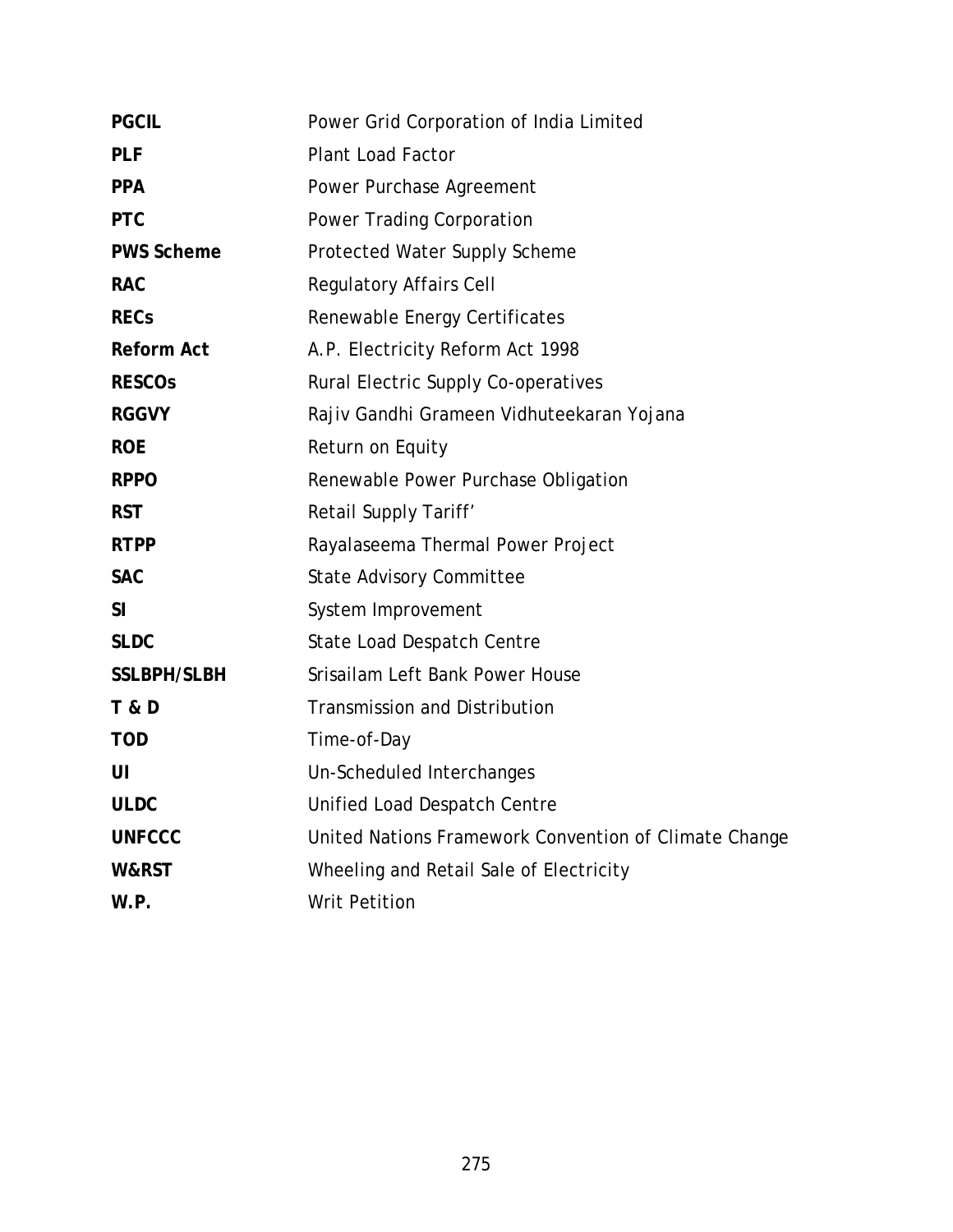#### *A*

### *B*

Barefoot Solar Engineers .................... 86

### *C*

Compensation . 11, 13, 39, 75, 76, 82, 83 Cost of service......................... 5,3,21, 46 Cottage Industries .. 19, 20, 97, 132, 151, 161, 175, 199, 238, 240, 242, 244, 246, 248, 249, 250, 251, 252, 253, 254, 255, 256, 257, 258, 259, 260, 261, 262, 263

### *D*

| Delayed payment surcharge 29, 54, 98     |  |
|------------------------------------------|--|
|                                          |  |
|                                          |  |
| DSM measures 17, 31, 37, 40, 42, 43, 71, |  |
| 72, 73, 200, 201                         |  |

### *E*

| Energy conservation 31, 77, 173 |  |
|---------------------------------|--|
|                                 |  |
|                                 |  |

### *F*

|--|--|

### *G*

#### *H*

| Hydel generation 32, 79, 80 |  |
|-----------------------------|--|

#### *I*

Incentives .......... 14, 56, 62, 96, 170, 180

### *L*

Lift Irrigation .......................... 37, 41, 42

#### *M*

Merit Order . 88, 104, 105, 167, 169, 171 Metered sales .............................. 28, 165 Multi Year Tariff....... 125, 136, 145, 155 Multi-Year Tariff .................. 51, 54, 103 Municipalities ............................... 46, 55 Municipalities ........... 178, 201, 202, 203

#### *N*

| New connections11, 18, 33, 35, 39, 71, |  |
|----------------------------------------|--|
| 72, 188, 201                           |  |
|                                        |  |

#### *P*

| Passbooks 12, 13, 96, 167, 175               |
|----------------------------------------------|
|                                              |
| Pole-mounted metering. 29, 38, 168, 170      |
|                                              |
|                                              |
| Power purchase cost 21, 51, 54, 59, 60,      |
| 62, 88, 101, 105, 108, 109, 113, 116,        |
| 119, 125, 136, 145, 155                      |
|                                              |
| power supply  9, 11, 13, 25, 28, 30, 34,     |
| 40, 41, 45, 69, 99, 172, 194, 205, 206       |
| Public hearings. 1, 6, 7, 8, 17, 40, 44, 46, |
| 67, 68, 106                                  |
|                                              |